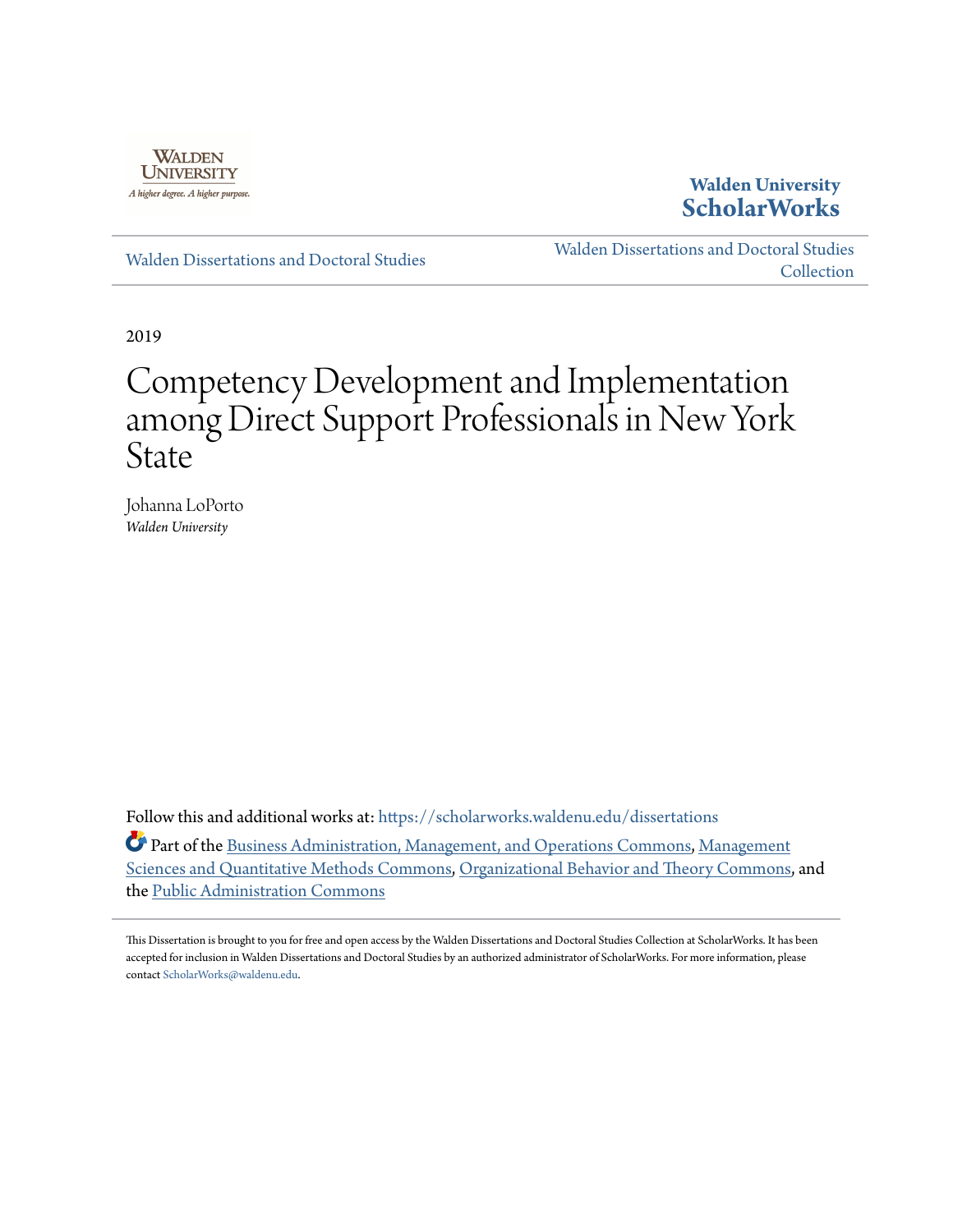# **Walden University**

College of Social and Behavioral Sciences

This is to certify that the doctoral dissertation by

Johanna LoPorto

has been found to be complete and satisfactory in all respects, and that any and all revisions required by the review committee have been made.

Review Committee Dr. Christopher Atkinson, Committee Chairperson, Public Policy and Administration Faculty

Dr. Eliesh Lane, Committee Member, Public Policy and Administration Faculty

Dr. Kristie Roberts Lewis, University Reviewer, Public Policy and Administration Faculty

> Chief Academic Officer Eric Riedel, Ph.D.

> > Walden University 2019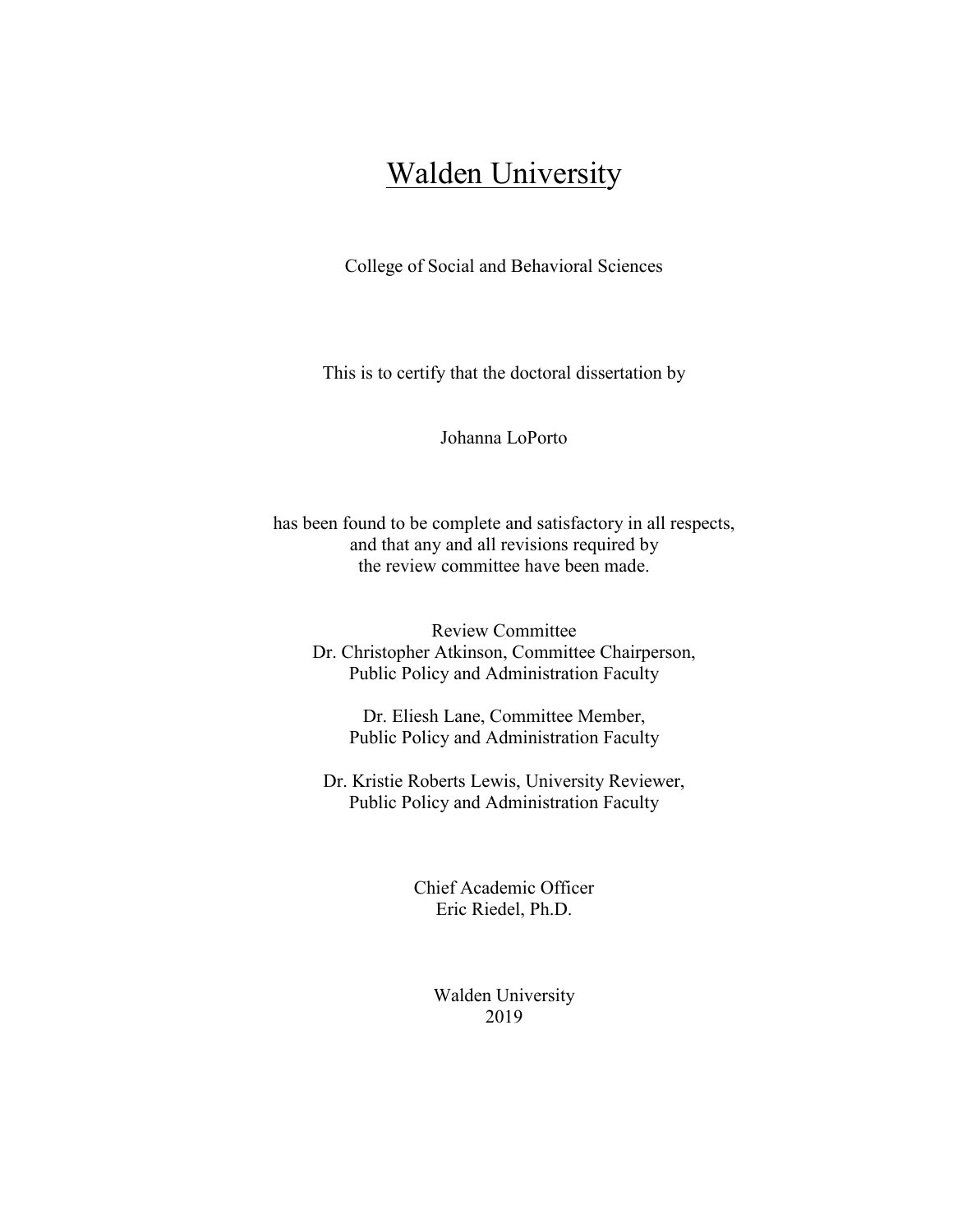Abstract

Competency Development and Implementation Among Direct Support Professionals in

New York State

by

Johanna LoPorto

MA, Kaplan University, 2013

BS, Brooklyn College, 2003

Dissertation Submitted in Partial Fulfillment

of the Requirements for the Degree of

Doctor of Philosophy

Public Administration

Walden University

May 2019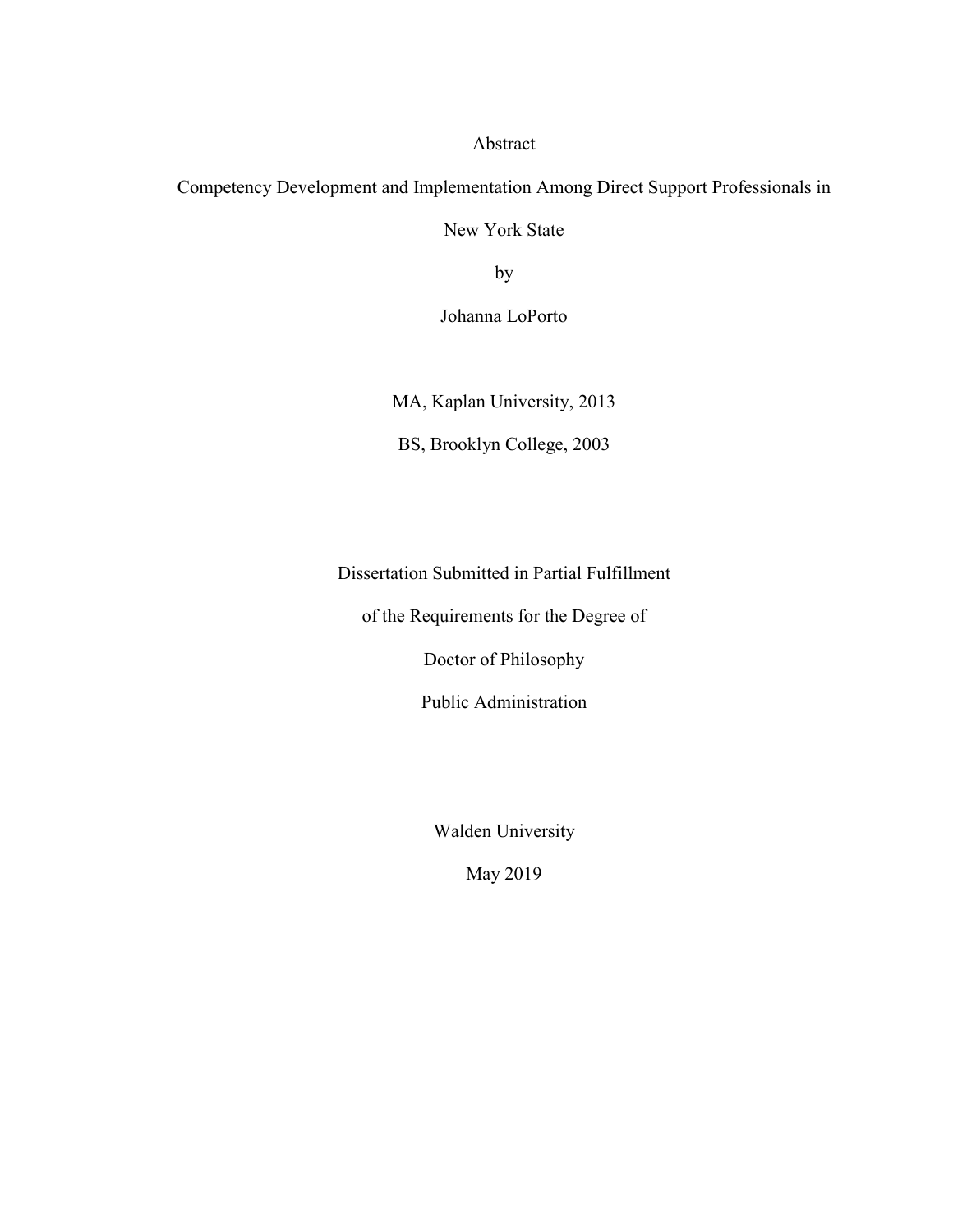Abstract

Direct support professionals (DSPs) serve an important function in the daily supervision and care of clients with intellectual and developmental disabilities (ID/DD) through standardization of technical, cognitive, and ethical competencies for all DSPs. It is not clear, however, how these DSPs and managers perceive the implementation process and utility of these competencies or whether implementation results in meeting the desired outcomes for clients. Using Donabedian's quality of care model as the foundation, the purpose of this qualitative case study in New York State to understand how DSPs perceived the implementation of the DSP core competencies under the direction of frontline managers. Data were collected through face-to-face interviews with 12 DSPs and front-line managers. Data were inductively coded then subject to Braun and Clarke's thematic analysis procedure. Findings revealed that DSPs and front-line managers implemented the core competencies inconsistently because of organizational perceptions and experiences. The implications for social change stemming from this study includes recommendations to the National Alliance of Direct Support Professionals to add a practicum component to the core competencies training which may benefit people living in community residential group homes diagnosed with ID/DD through hands-on approach training that would allow full implementation of the DSP core competencies in various, every day real life situations.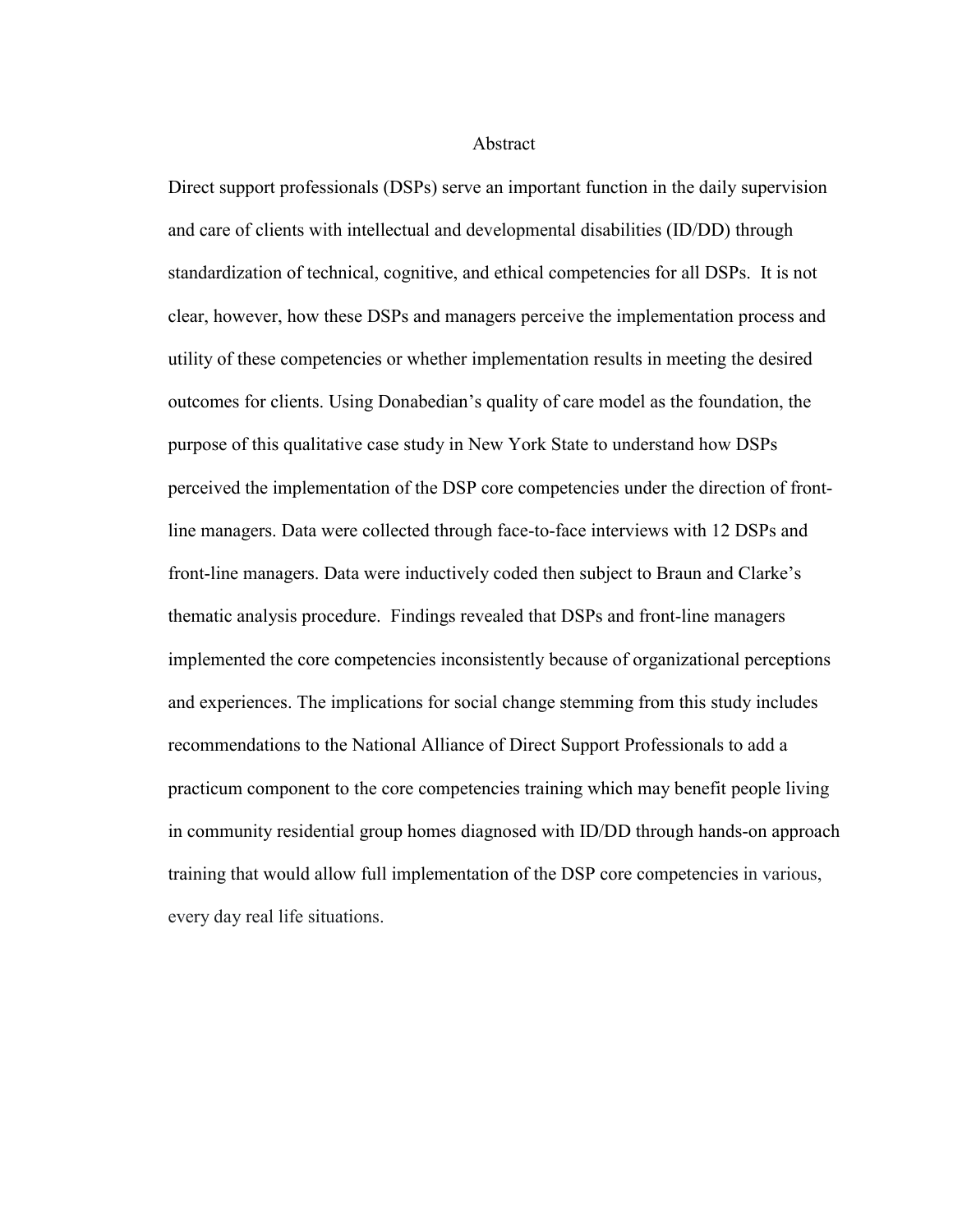# Competency Development and Implementation among Direct Support Professionals in

New York State

by

Johanna LoPorto

MA, Kaplan University, 2013

BS, Brooklyn College, 2003

Dissertation Submitted in Partial Fulfillment

of the Requirements for the Degree of

Doctor of Philosophy

Public Administration

Walden University

May 2019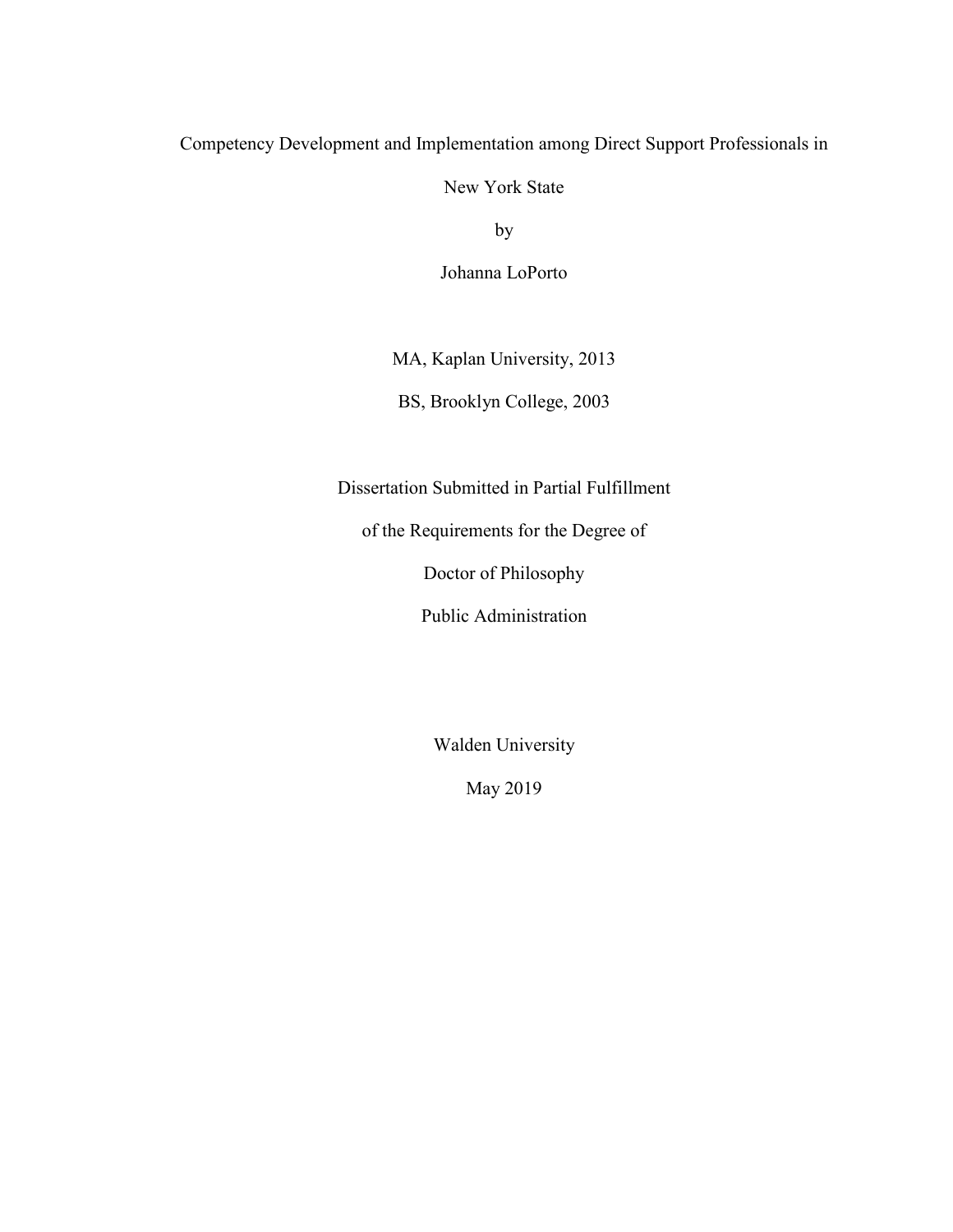# Dedication

This dissertation is dedicated to my children. Joseph, Katrina and Franco, you choose who you want to be, and you determine your own path, I will always be there every step of the way. To my husband Louis, for always believing in me when at times, I didn't believe in myself. For showing me, what real love and friendship really means.

To my parents, John and Carmen, thank you for being in my corner when I became a teenage mom. I hope I have finally made you proud.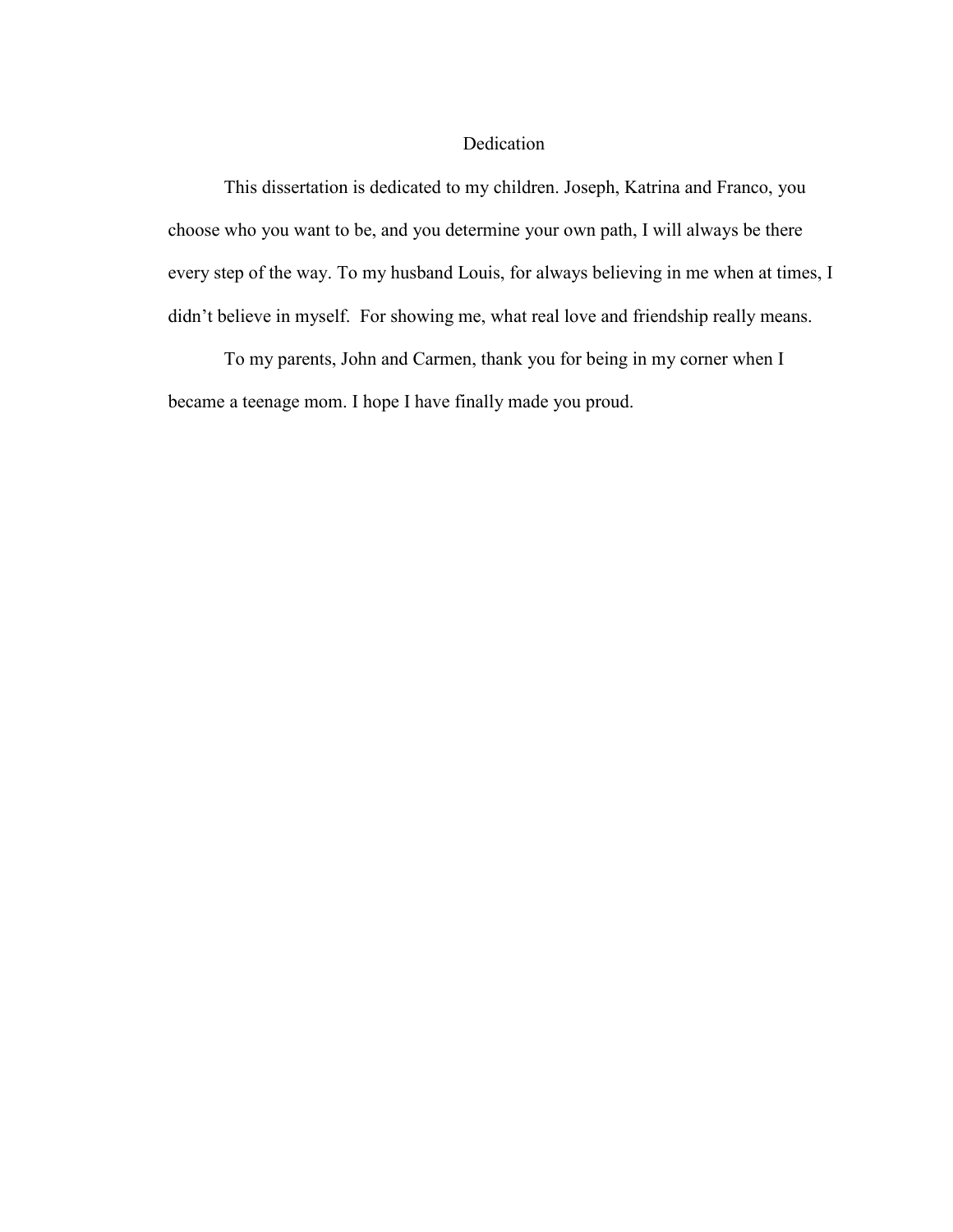## Acknowledgments

There have been many people that supported me through this long journey. First, I want to extend my appreciation and gratitude to my committee chair, Dr. Christopher Atkinson for his consistent mentoring, advice and guidance-thank you! I also want to extend my gratitude to my committee member, Dr. Eliesh O. Lane for her feedback and support through the dissertation process, and Dr. Roberts Lewis who ensured that the study adhered to Walden University research standards.

I also want to extend my appreciation to the two agencies that allowed me to conduct my research, Cris Marchionne at Person Centered Care Services and Steven DeWater at Able-2. I also want to thank the Supervisors and the Direct Support Professionals that took time from their busy schedules to sit with me and talk. Their input and thoughts throughout this process were truly valuable.

A special thank you goes to my husband Luis. I could have not done this without him, literally. I spent weekends locked in our room writing while, he tended to my every need and provided me with every comfort, so I wouldn't stop writing. Thanks babe!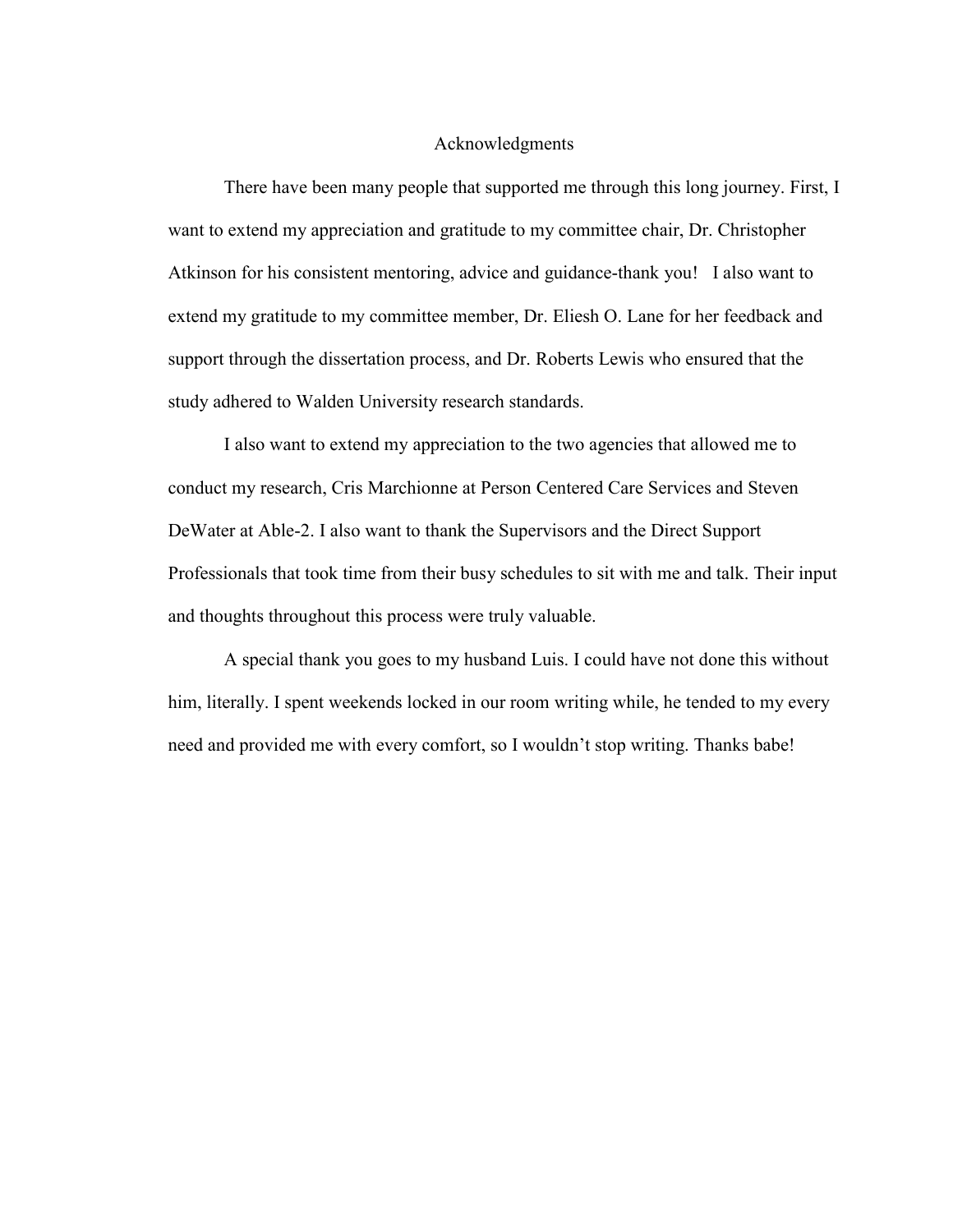# Table of Contents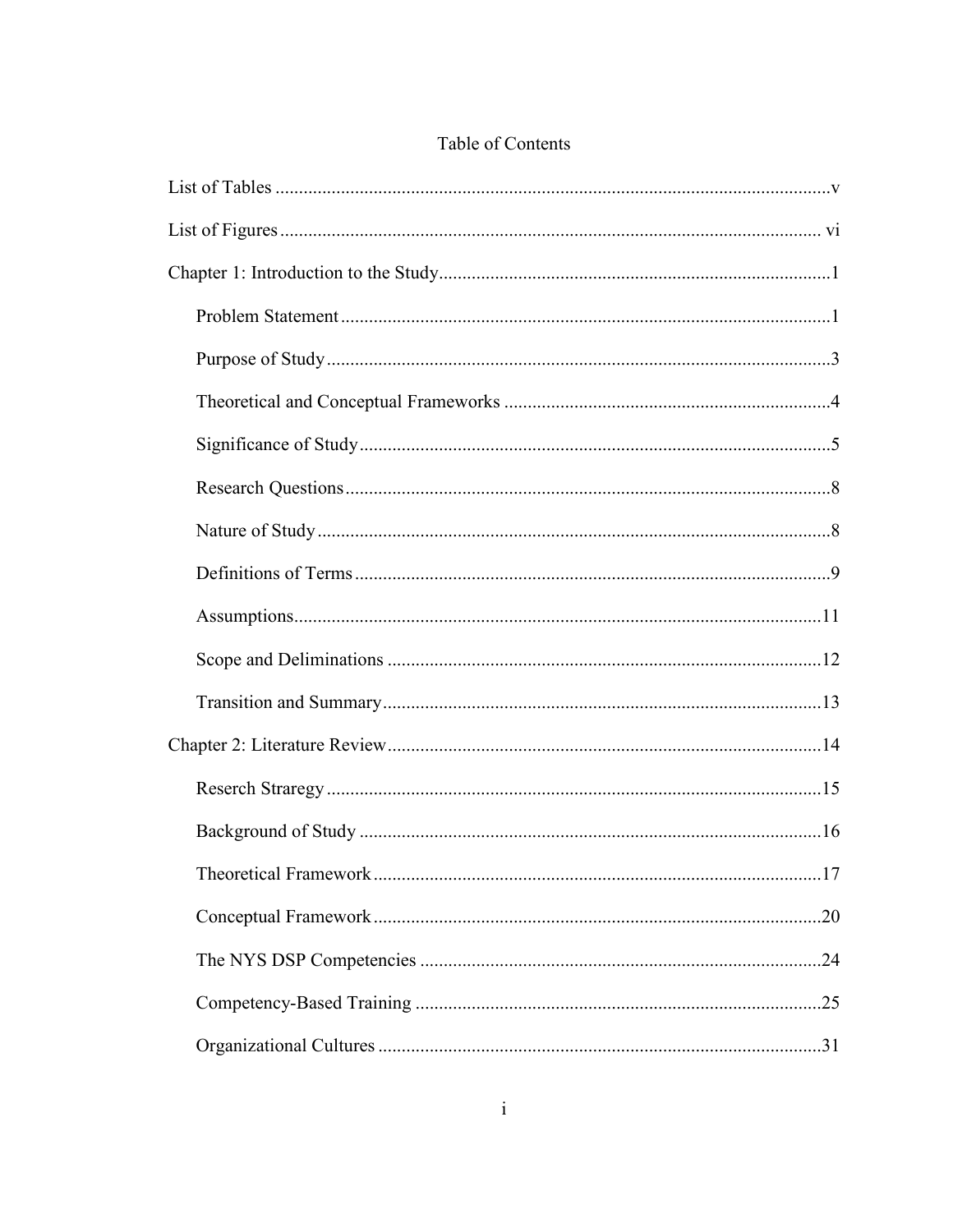| Results |  |
|---------|--|
|         |  |
|         |  |
|         |  |
|         |  |
|         |  |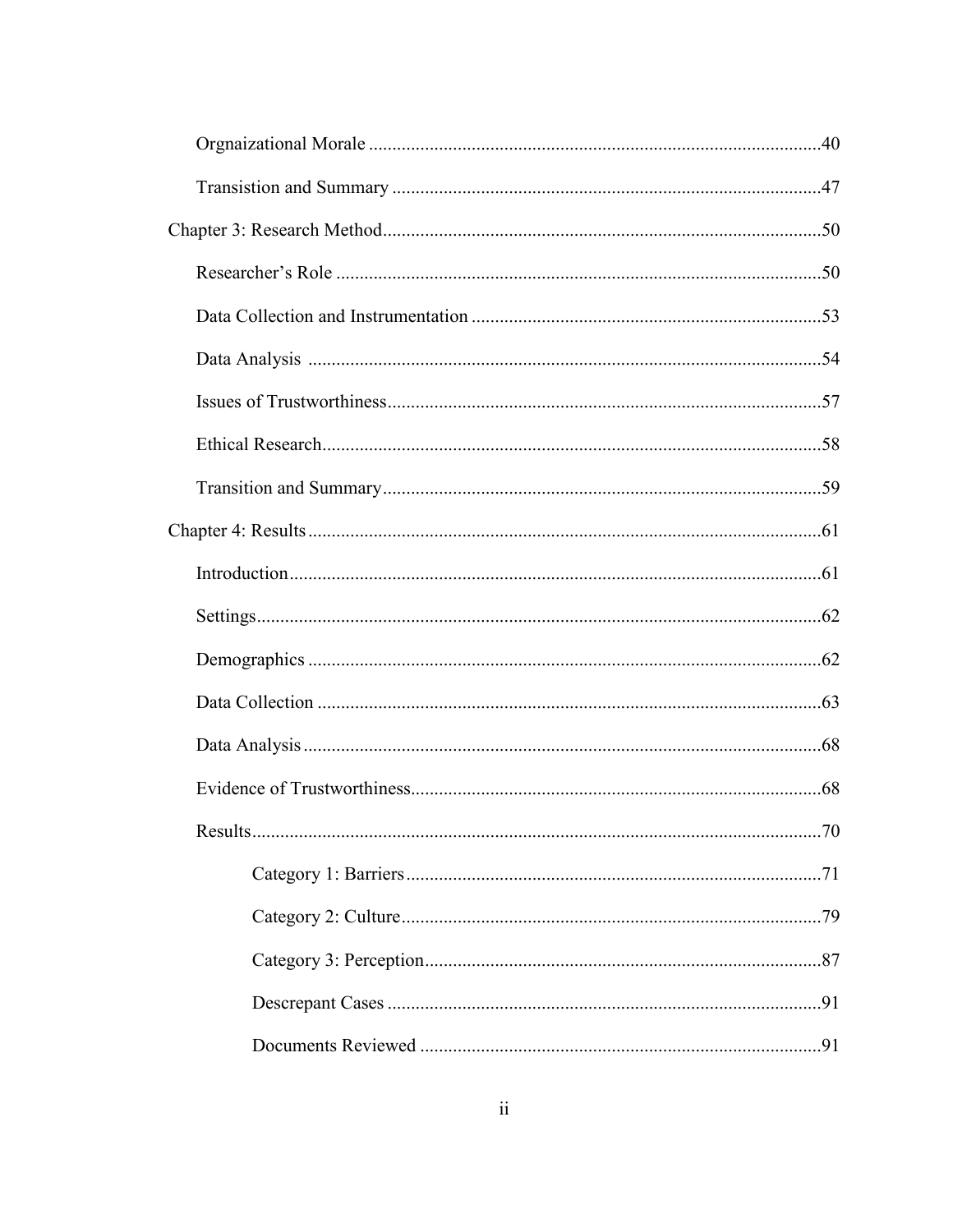| Appendix A: National Alliance for Direct Support Professionals Competencies  144 |  |  |  |
|----------------------------------------------------------------------------------|--|--|--|
| Appendix B: New York State Direct Support professionals Core Competencies151     |  |  |  |
|                                                                                  |  |  |  |
|                                                                                  |  |  |  |
|                                                                                  |  |  |  |
|                                                                                  |  |  |  |
|                                                                                  |  |  |  |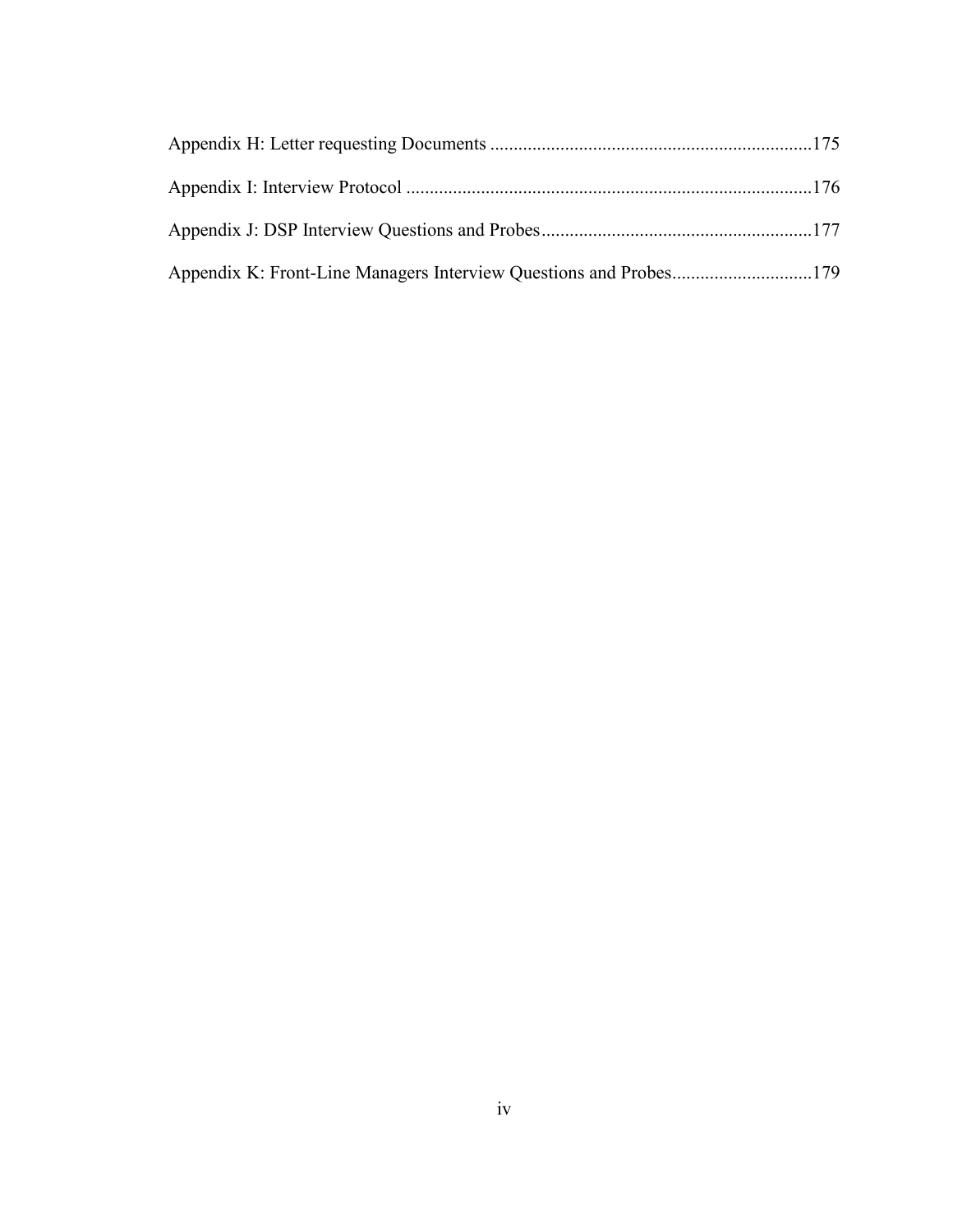# List of Tables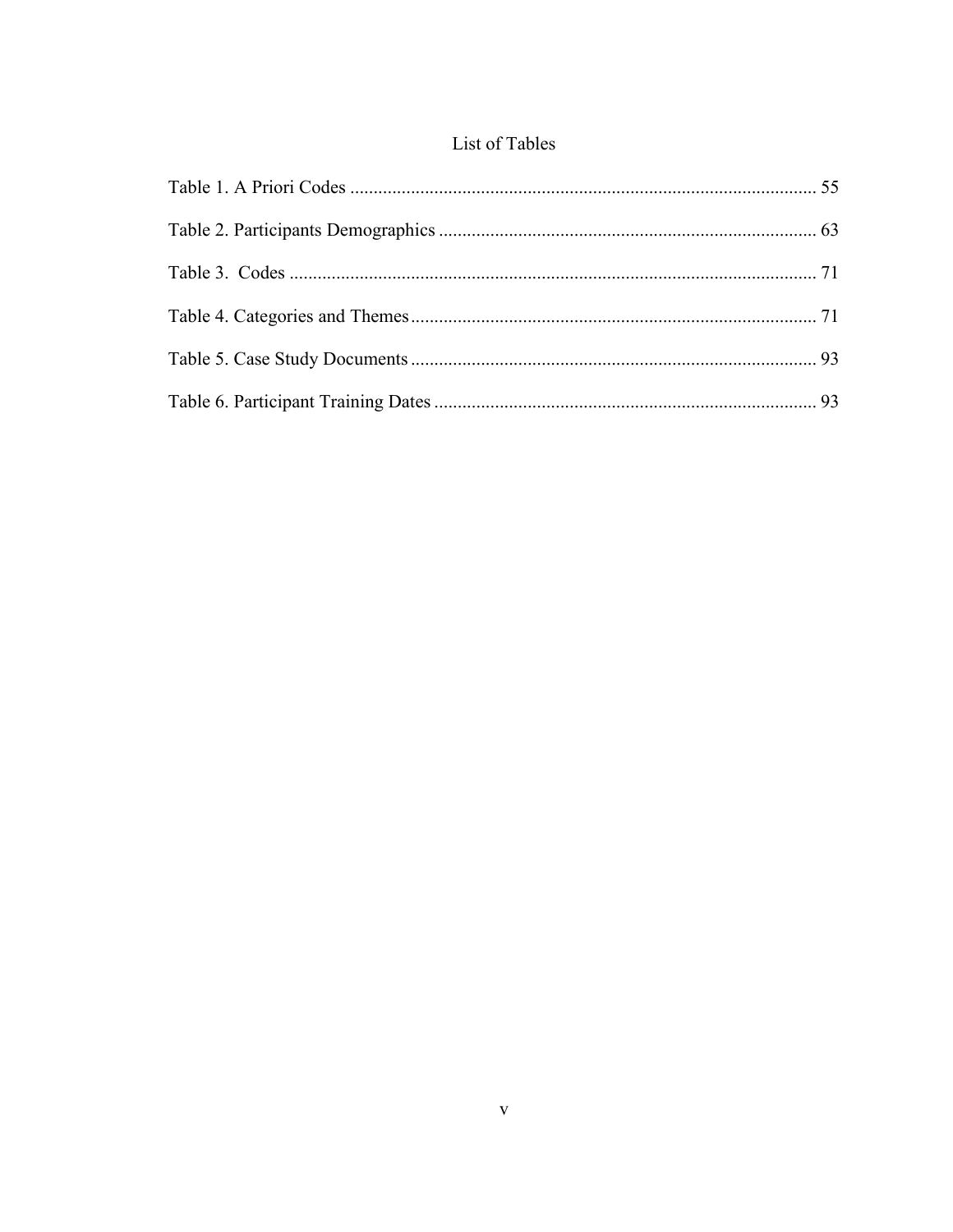|--|--|--|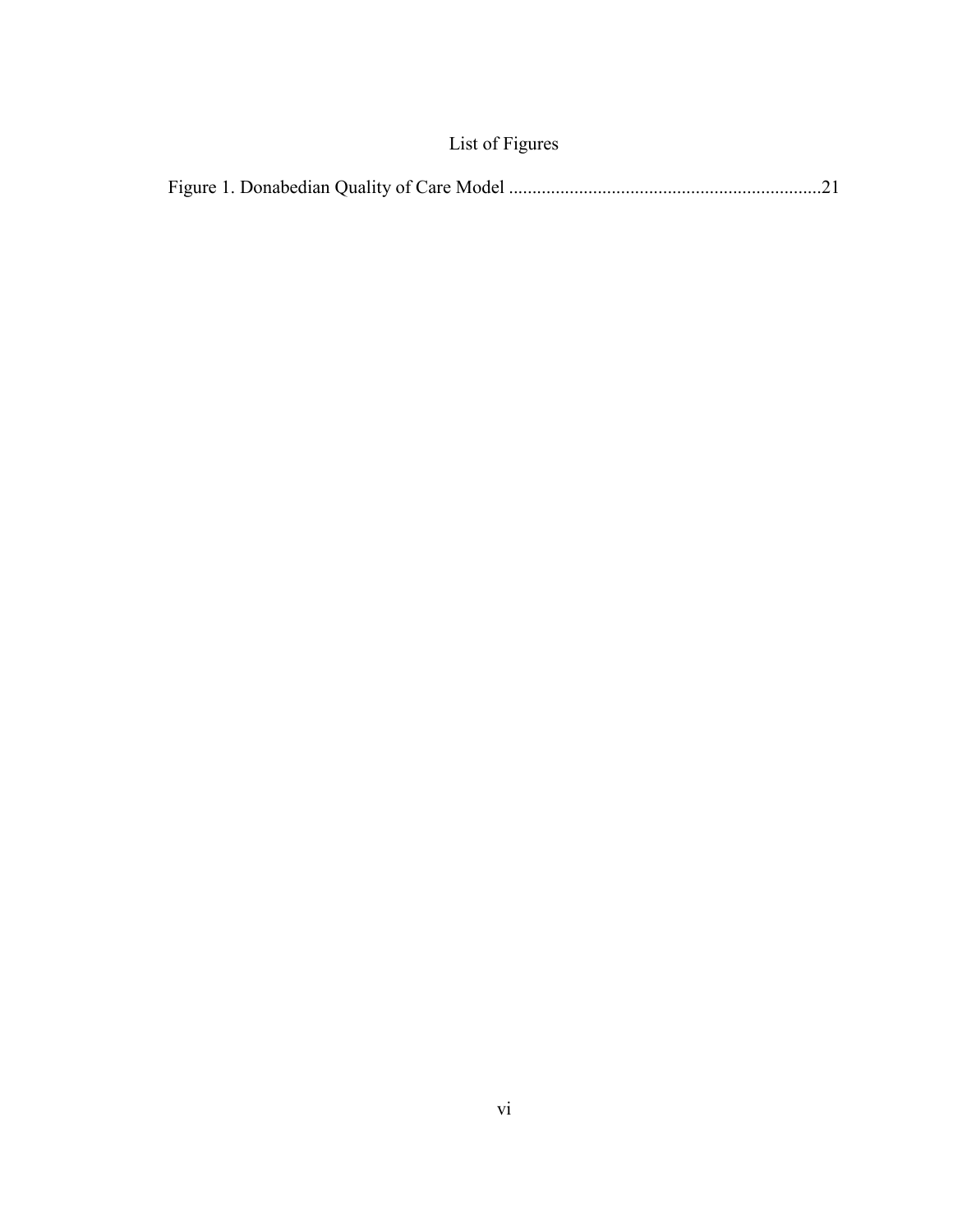#### Chapter 1: Introduction to Study

Individuals living within New York State residential group homes rely on direct care professionals (DSPs) to provide 24-hour care and services to ensure each resident optimal quality of life. The objective of these group homes is to provide people diagnosed with developmental disabilities (DD) and intellectual disabilities (ID) rehabilitation services that help develop skills to successfully live, work, and learn within their communities. The development of group homes resulted from the deinstitutionalization era of the 1970s, a period that saw lawsuits rulings determine that people with DD/ID disabilities would be better served through integration in their communities.

 As people with DD/ID transitioned to community group homes and residential facilities, the need for workers to provide support care and services increased. DSPs provide these support services with the primary function of providing personal assistance, supervision, behavioral management, and medication administration 24 hours a day (Larson & Hewitt, 2012). DSPs work in several settings that include home-health agencies, hospitals, individualized residential alternatives (IRAs), supportive apartments, and home-community based service (HCBS) facilities.

### **Problem Statement**

Since 1975 and because of the Willowbrook consent decree, people diagnosed with ID/DD began to transition from institutionalization into residential community group homes with a demand of direct care staff to provide services and care (Rothman & Rothman, 1985). Today, these direct care staff now known as direct support professionals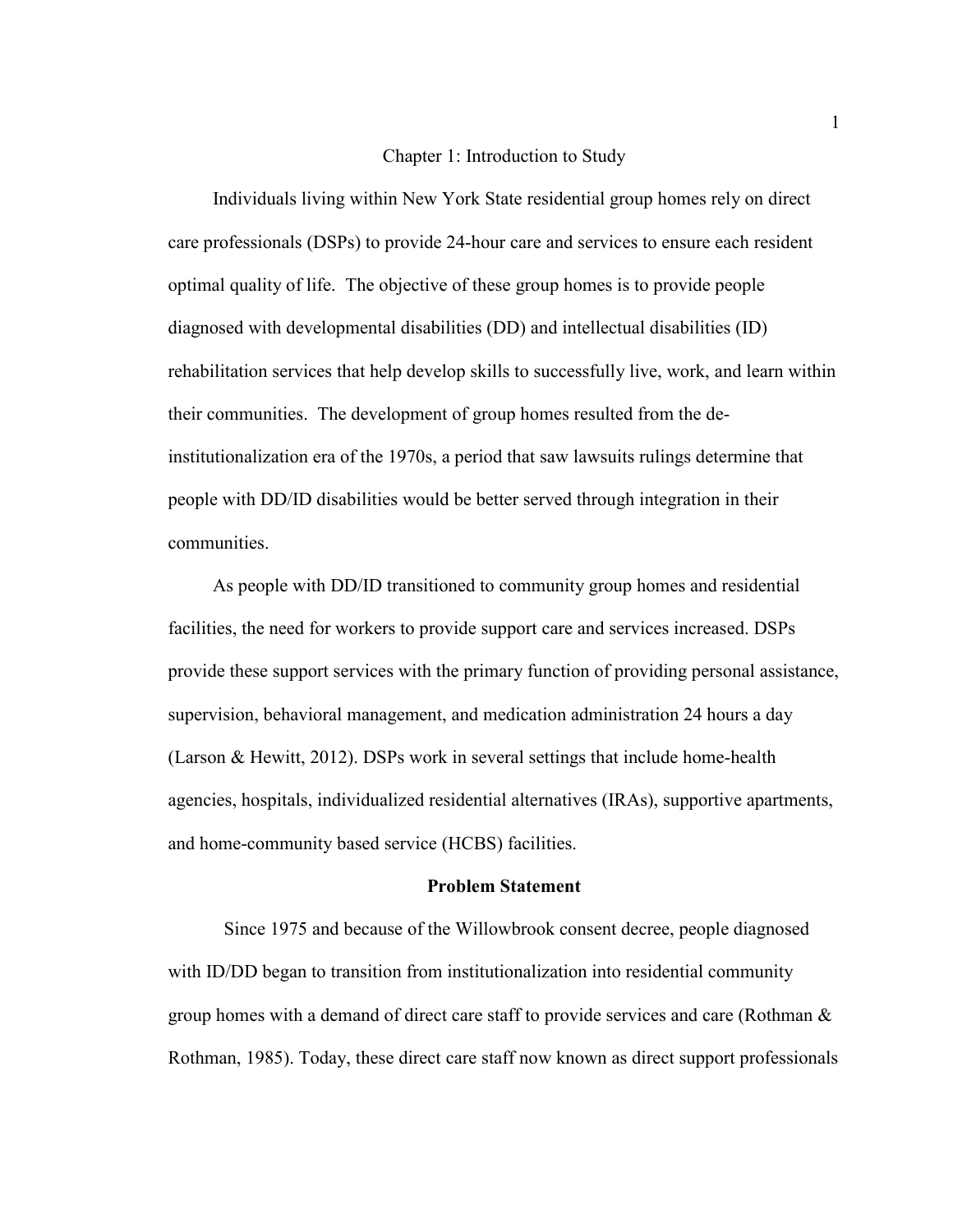(DSPs) is projected to grow from 369,580 in 2010 to 505,060 by the year 2020 for all direct care service occupations (Paraprofessional Health Institute, 2013). The Office for People with Development Disabilities (OPWDD) (2013) emphasized that nonprofit organizations providing services to people with ID/DD experience continuous high turnovers because of job-related stress, burn out, work demands, and low organizational morale. Thus, job related stress, burn out, work demands, and low organizational morale are associated with client abuse, neglect, and overall inadequate care and services (Hewitt & Lakin, 2001; Hewitt & Larson, 2012) To be effective, DSPs must possess the complex skills, knowledge, and competencies that will enable them to meet the demands of their jobs, and presumably, increase their job satisfaction (Larson & Hewitt, 2012). McKillip and Minnes (2011) also found job satisfaction to be the most critical component of DSPs' decisions to leave their employment, as low job satisfaction was correlated to job-related stress, burn out, and poor work-social interactions. In 2013, OPWDD developed the New York State Direct Support Professional (NYS DSP) core competencies initiative. Adopted from the Alliance for Direct Support Professionals (NADSP) credentialing program, the OPWDD core competencies program is intended to provide administrative support, structure, and oversight for the implementation of a professional development program. This program is composed of seven goals, 23 standardized competencies, and 60 identified skill sets (NASDP, 2011).

This policy aims to provide all New York OWPDD state-operated service organizations an educational training program that standardizes the technical, cognitive, and ethical competencies for all DSPs. The goal of the training program is to teach all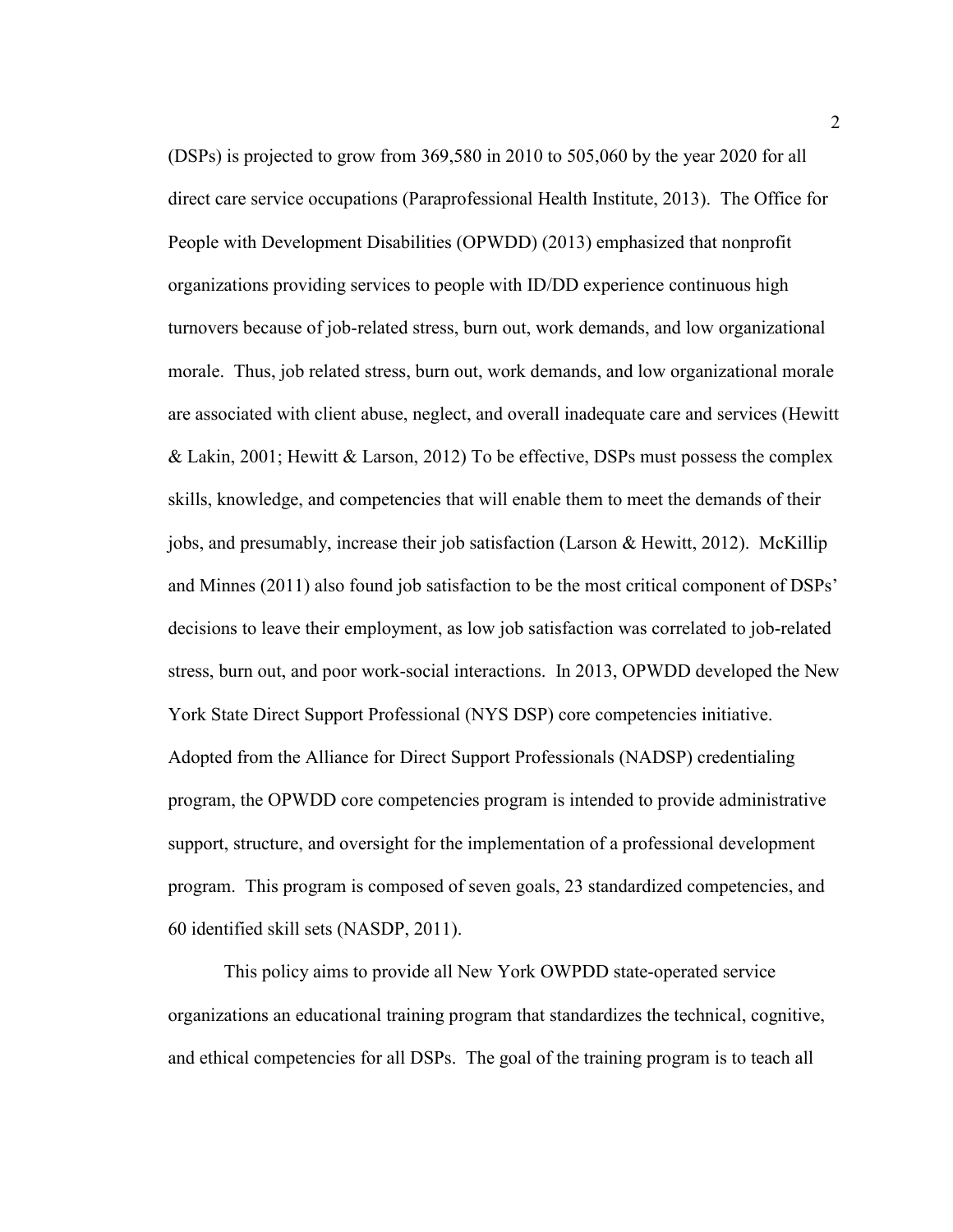DSPs to manage work-related stress and burn out, while, improving services and protections to people with ID/DD. However, although researchers advocate for the need of DSP competencies training and education, they have not shown how competencies are implemented within the organization's culture to determine effectiveness in increasing job satisfaction and organizational morale. Today, NYS ID/DD provider organizations provide competencies training to all DSPs (Larson & Hewitt, 2012; Valla, 2014). It is not known however, how the NYS DSP competencies are being implemented and practiced in ID/DD provider organizations thus, requiring exploration. The goal of this qualitative research was to explore DSPs perception and experience in implementing the competencies within their organizations.

## **Purpose of Study**

The purpose of this qualitative study was to explore the perceptions of DSPs located in New York State regarding the effectiveness of the DSP competencies in their organizations in relationship to job satisfaction and organizational morale. In addition, I also aimed to explore what DSPs perceived to be necessary in enhancing the effectiveness of the NYS DSP competencies organizational practices that would improve ID/DD care and supports.

An understanding of how DSPs practiced the competencies helped determine whether the competencies were effective in improving DSP performance, job satisfaction, and organizational morale. Further, an understanding on how DSPs perceived the competences practiced in residential community homes helped determine whether the competencies were effective to ID/DD care and support services.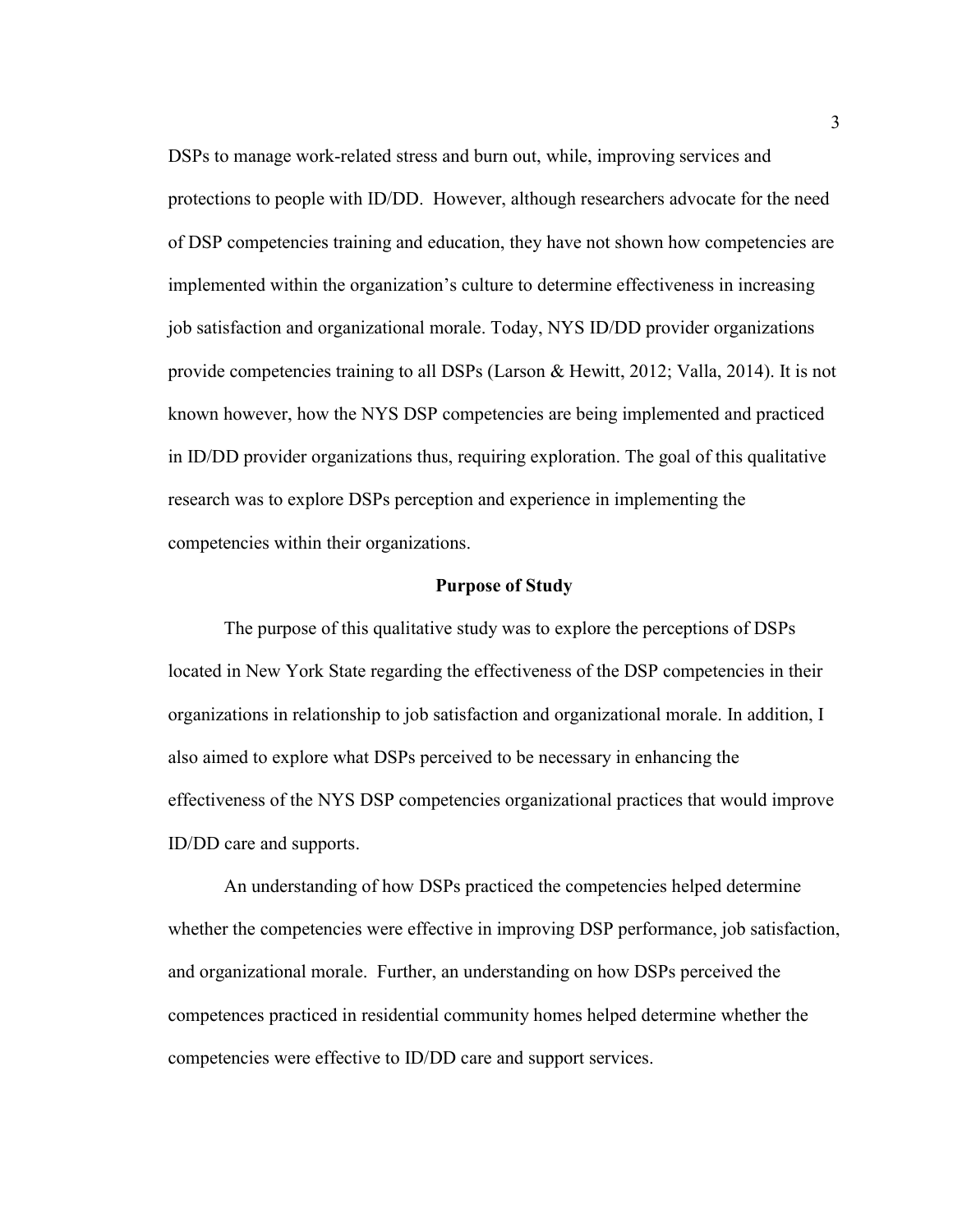I selected a case study approach as the most appropriate mode of inquiry for my research because it allowed for a contemporary phenomenon to be studied in its everyday context, when boundaries between the phenomenon and context were not clear (Yin, 2014). Yin and Stake (1995) posited that a case answers the *how* and *why* questions connected to the phenomenon of interest, under realistic conditions and in their natural setting. In this approach, participants were encouraged to share their experiences and perceptions of OPWDD's standardized competency-based practices within their organizational cultures, policies, and directives.

# **Theoretical and Conceptual Framework**

The theoretical framework of this proposed study was Baumgartner and Jones' (1993) punctuated-equilibrium theory (PET). PET holds that periods of equilibrium or stasis exist when an issue is captured in a subsystem, or state governed institutions, which, for this study was, the NYS nonprofit disability provider organization. Periods of disequilibrium occur, on the other hand, when an issue is forced onto the macropolitical agenda, or in the forefront of governmental political agenda setting. Issues are placed on macropolitical agendas through public discourse, in which policies may either be reinforced or questioned. When policies are questioned, there is political pressure for policy change, or punctuations. Then, when the subsystem, or state governed institution has adopted the new policies, a state of equilibrium once again occurs (Baumgartner & Jones, 2002).

In this study, I used PET as a framework for describing how OPWDD developed the NYS DSP credentialing competency policy after disability issues were forced onto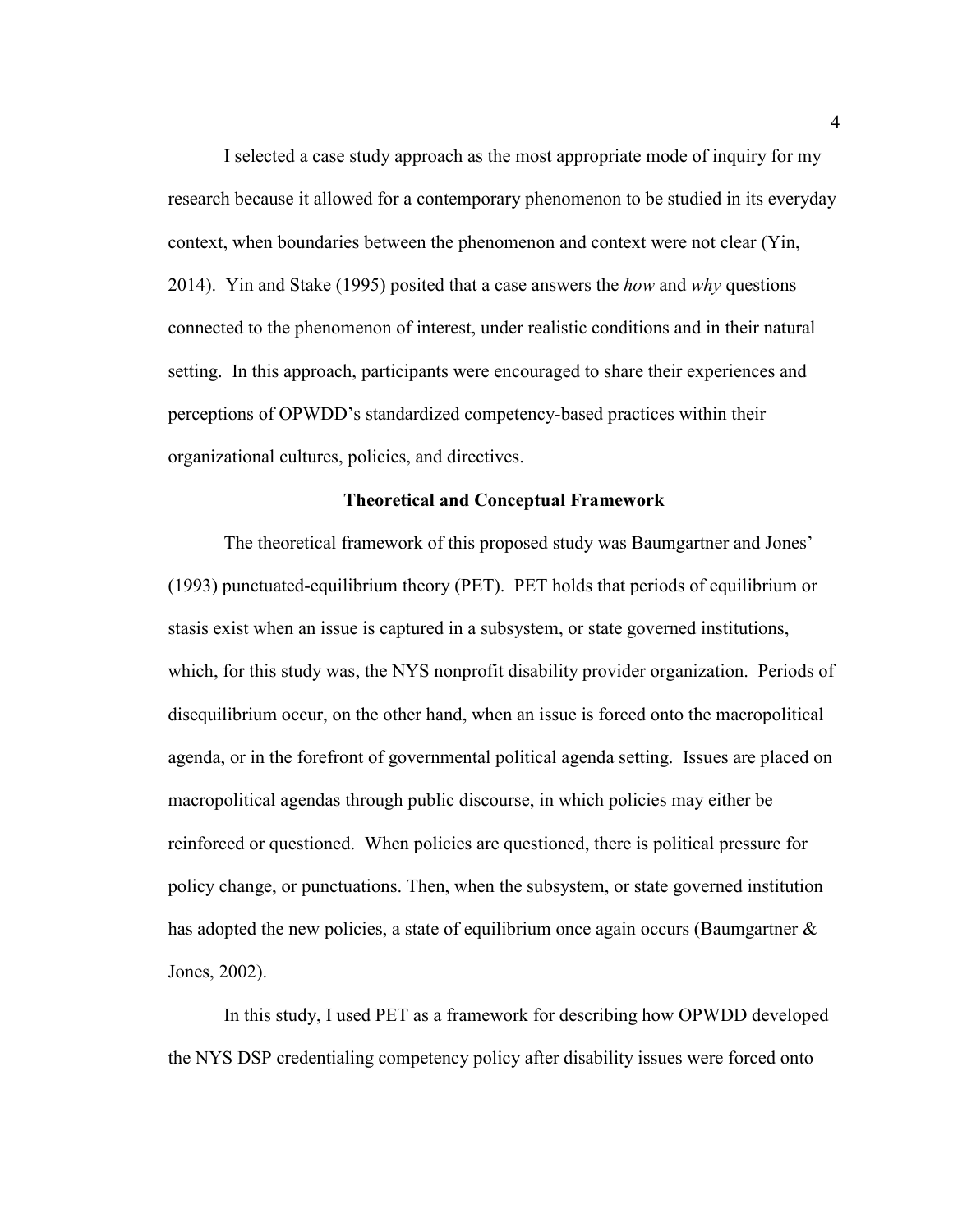the macropolitical agenda. In this study I aimed to determine how NYS DSP competencies were implemented in NYS service provider organizations and whether the they were effective in improving DSP work performance, job satisfaction, and organizational morale (OPWDD, 2013).

Another objective of this study was to also understand the implementation of the NYS DSP competencies within the structures and processes of their organization. Based on Donabedian's Quality of Care model (1980), structure, process, and outcomes are identified as the required components for delivering high-quality individualized support care and services. Structure refers to the environment and resources required to provide services, while processes describes the practices used to implement care. The outcomes are the end results actualized by the recipient. Donabedian argued that a good, efficient structure is essential to good processes and good processes are essential to good outcomes. I applied Donabedian's model to the implementation of the competencies to examine the DSPs organizational policies (structure) with the DSPs knowledge, skills, and, attitudes of service and care (processes) to the quality of life (outcomes).

## **Significance of Study**

The DSP competencies are implemented across all NYS disability provider organizations (Valla, 2014); nevertheless, there is a lack of research regarding how DSPs perceive the NYS DSP competencies implemented in their organizations. The significance of this study was to add to the existing literature on professional ID/DD caregivers that addresses the relationship between policy implementation and organizational cultures. Managing DSP performance continues to be problematic as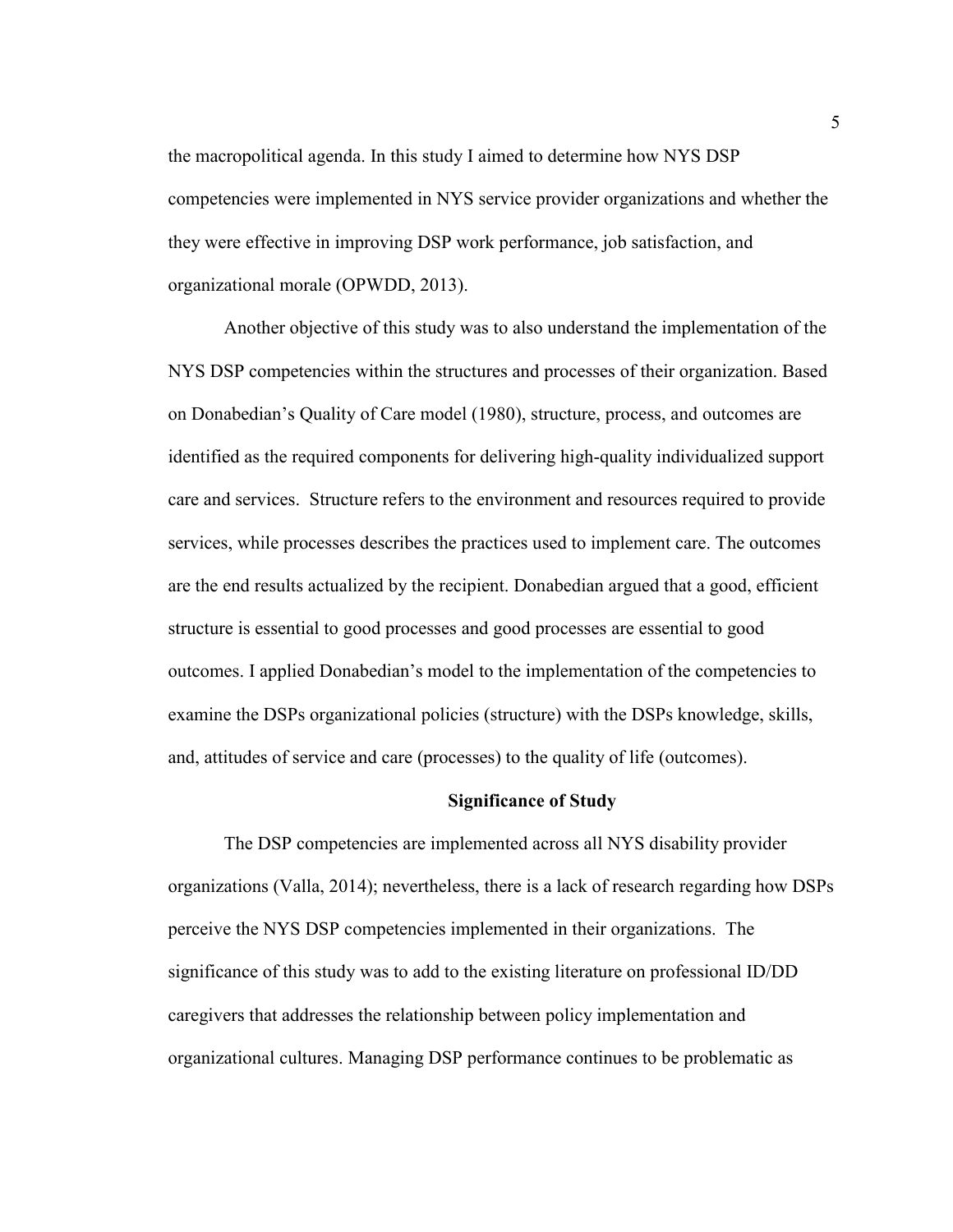challenges continue to exist in NYS ID/DD provider organizations. DSPs now are required to implement the DSP competencies within perceived barriers such as organizational policies, procedures or practices that limit them from implementing the competencies effectively (Larson & Hewitt, 2012). In addition, barriers may also be perceived as directives given by front-line managers that conflict with the NYS DSP competencies. Conflicting directives and policies results in job related stress, burn out and, low organizational morale which ultimately impacts the service and care that is being provided to the people receiving services (Hewitt & Lakin, 2004; Konrad & Morgan, 2006; Larson & Hewitt, 2012). Hewitt, Edelstein, and Hoge (2008) state that organizational culture plays a profound effect on DSPs intent to stay in their jobs and on their overall job satisfaction. When DSPs report positive views of their organizational culture such as experiencing high morale, teamwork, and participation in decisionmaking, they report higher levels of job satisfaction and organizational commitment.

Exploring DSP perceptions on the implementation of the DSP competencies may reveal discrepancies between policy development, implementation, and organizational practices. Sharma and Good (2013) posited that front-line managers need to understand the importance of social change in the organization as they play a critical role in setting forth that change. When front-line managers focus on social change, they create positive human impact, moral goodness, and unconditional social improvement through and within the organization. In this study I explored the process of organizational change because of the NYS DSP competency mandated implementation. Implications for social change may include improving organizational policies and procedures that will align with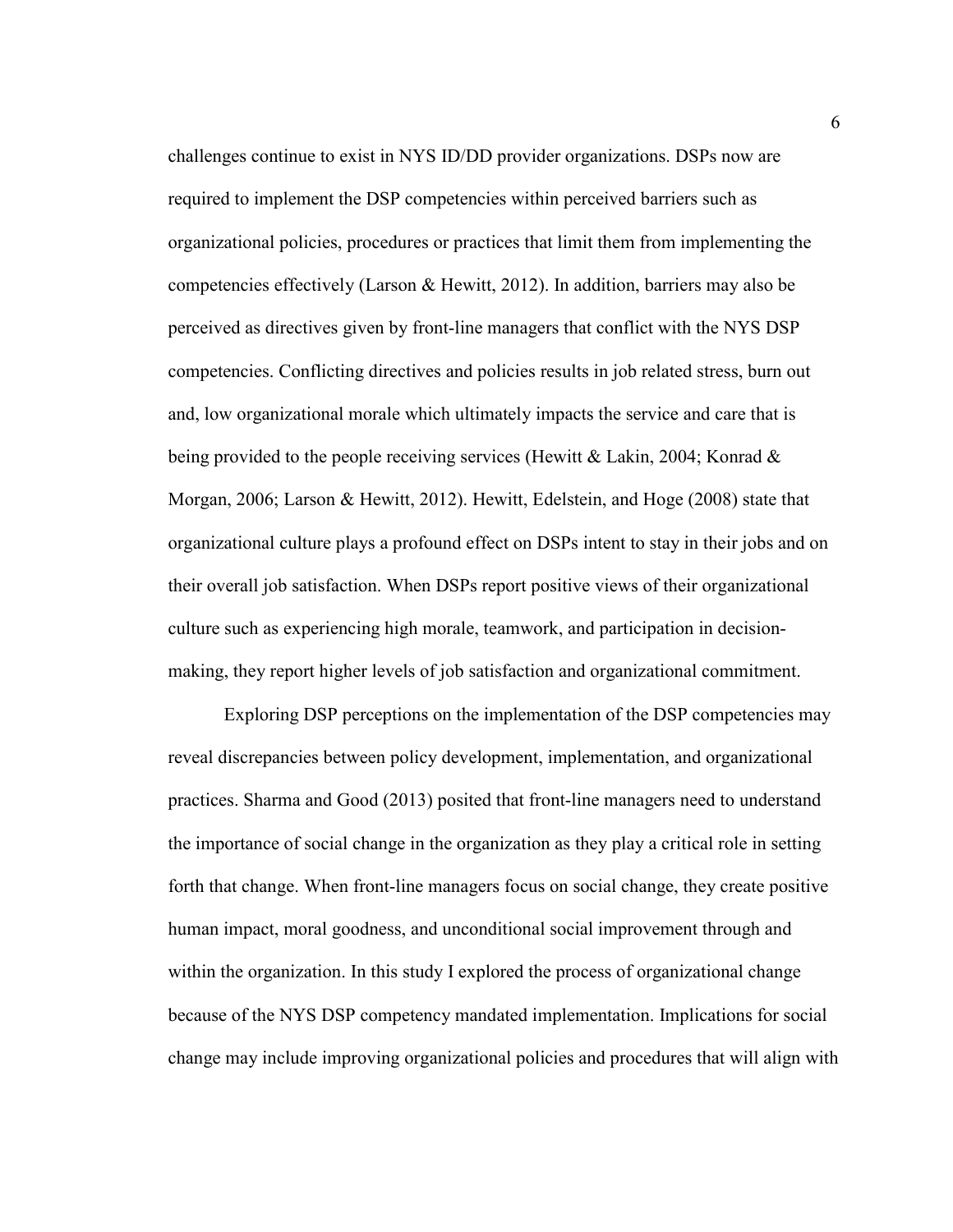the guidelines specified in the NYS DSP core competencies. The alignment between organizational policies and the NYS DSP competencies will help improve DSP job satisfaction, work performance, and morale that will ultimately improve ID/DD services.

As people with ID/DD continue to reside and be part of communities, organizations must successfully train their DSPs with the skills, knowledge, and confidence to do their jobs but also allow an organizational environment free of contradictory policies or procedures. I hope to disseminate the findings of this study to the National Organization of Human Services and the National Association of Direct Support Professionals to help optimize mental health care services in residential communities. In addition, it is my intent to present the results of this study to the Direct Support Professional Alliance of New York State (DSPANYS) and to the NYSACRA (New York State Association of Community and Residential Agencies) to inform state and agency representatives of the role organizational culture plays in the development of DSPs.

Overall implication for social change include informing policy makers of the importance of future policy development that may improve DSP job satisfaction, work performance, and organizational morale, with corresponding competent services and care to people living with ID/DD.

# **Research Questions**

In this study I intended to understand the implementation of the DSP competencies from the perceptions of DSPs in residential group homes in New York State. The following research questions were the focus of this descriptive study and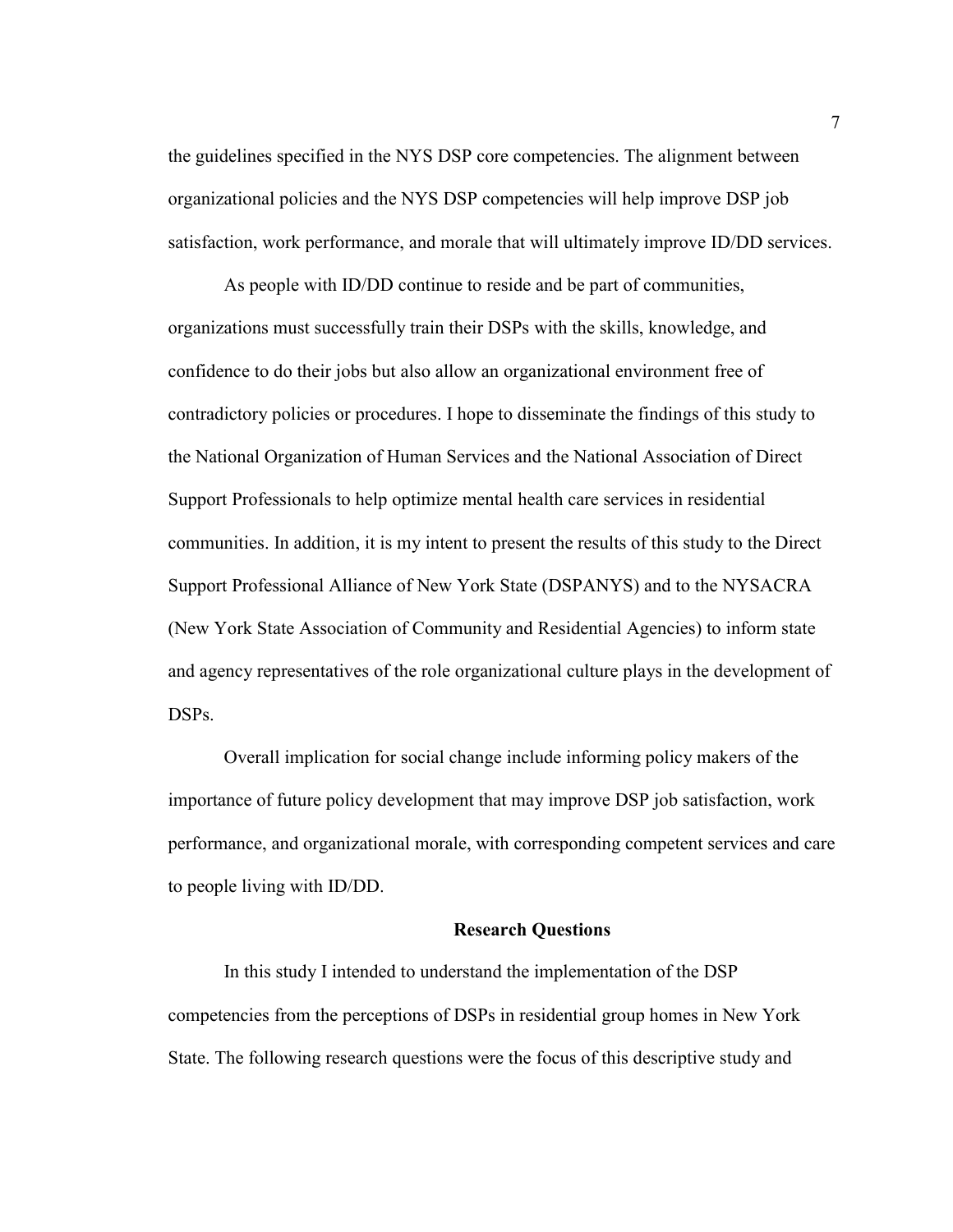developed based on the conceptual framework. There is a lack of research on the implementation and practices of the NYS DSP competencies in ID/DD provider organizations to determine whether organizational factors contribute to the effectiveness of the competencies. Also, this study was aimed to explore how DSPs perceived the effectiveness of the competencies within their organizational cultures, the directives of their front-line managers, and resident quality of life. The research questions therefore concentrated on the perceptions and practices of DSPs and in the implementation of the NYS DSP competencies. The research questions were as follows:

- 1. How did DSPs describe the effectiveness of the NYS DSP competencies in relationship to job satisfaction and organizational morale? The sub-question was:
- 2. What did DSPs perceive it would take to enhance the effectiveness of the NYS DSP competencies organizational practices to improve ID/DD care and supports?

#### **Nature of Study**

A descriptive case study was used to explain the experiences and perceptions of DSPs applying the NYS DSP competencies in their organizations. The unit of analysis, or bounded group, for this research was the implementation process of the NYS DSP competencies in service nonprofit provider organizations, from the perspective of the DSPs. Data were derived from in-depth face-to-face interviews with four DSPs and two frontline managers from each organization, a total of 12 participants for the study through purposeful sampling (Creswell, 2009; Patton, 2012).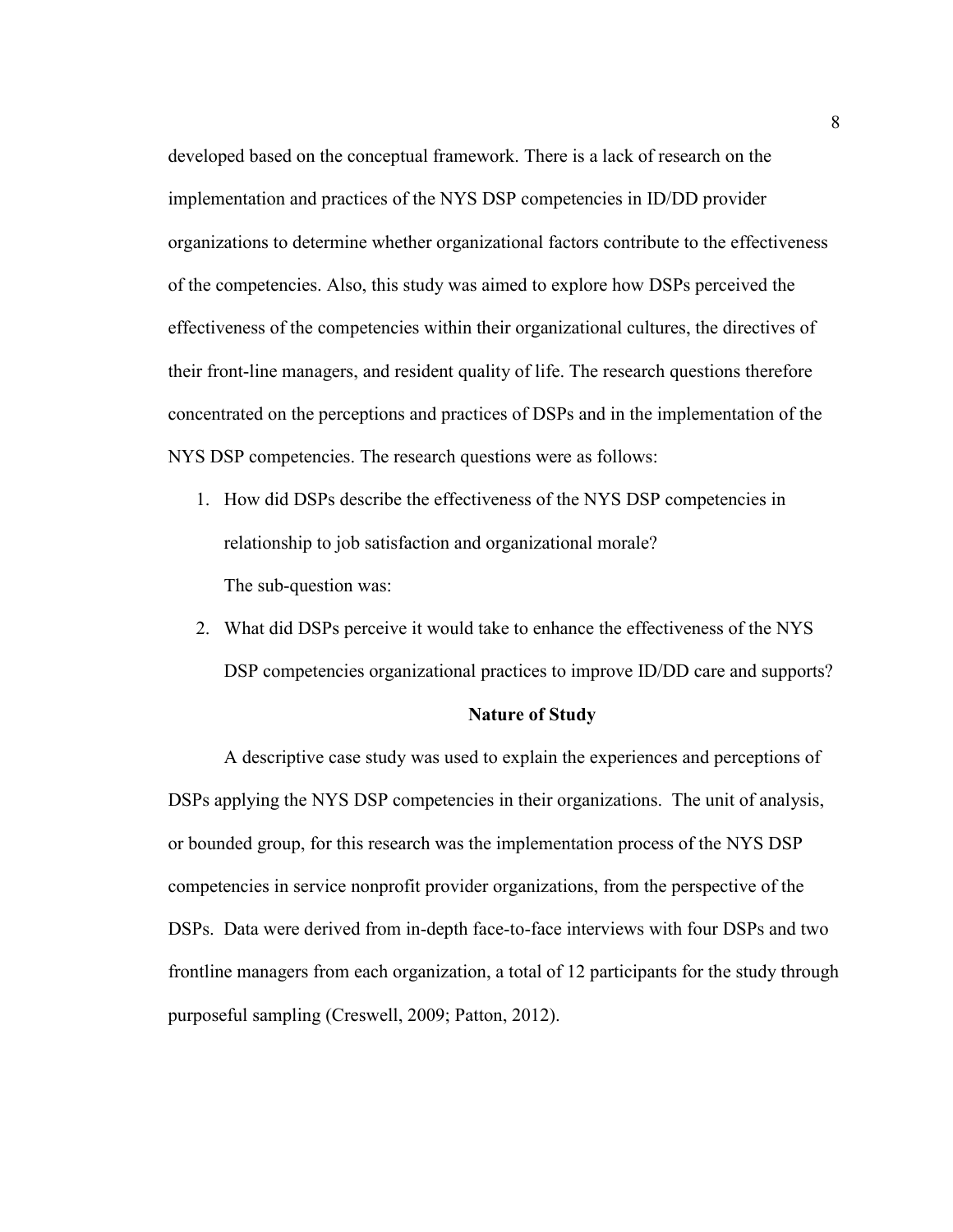Semi-structured interview questions focused on the NYS DSP initiative implementation, organizational change, and DSP competency practices. Secondary data included training transcripts, training curricula, and written organizational policies. Data were triangulated through member-checking and sharing interview transcripts with interviewees that verified their accuracy. The other method of triangulation was the comparison of secondary data with primary data collected through the interviews. The data were analyzed through the identification of themes and patterns, used with a descriptive and inductive approach. After transcription of interview audiotapes, data analysis was aided by a qualitative data analysis software program (CAQDAS) to assist with coding to produce descriptive and interpretive reports based on themes (Stake, 1995; Yin, 2014).

# **Definitions of Terms**

*Competency*: A basic personal characteristic that is a determining factor for learning set of knowledge, skills, and abilities for acting successfully in a job or situation (McClelland, 1973)

*Direct support professional (DSP)*: A person whose primary job function is to provide support, training, supervision, and personal assistance to people with disabilities (Hewitt, Seavy, Morris & Hoge, 2007).

*Developmental disabilities*: A group of conditions due to impairment in physical, learning, and behavioral areas.

*Home and community-based services wavier*: A law that provides Medicaid funding to states for services such as case management, home-health aides, personal care,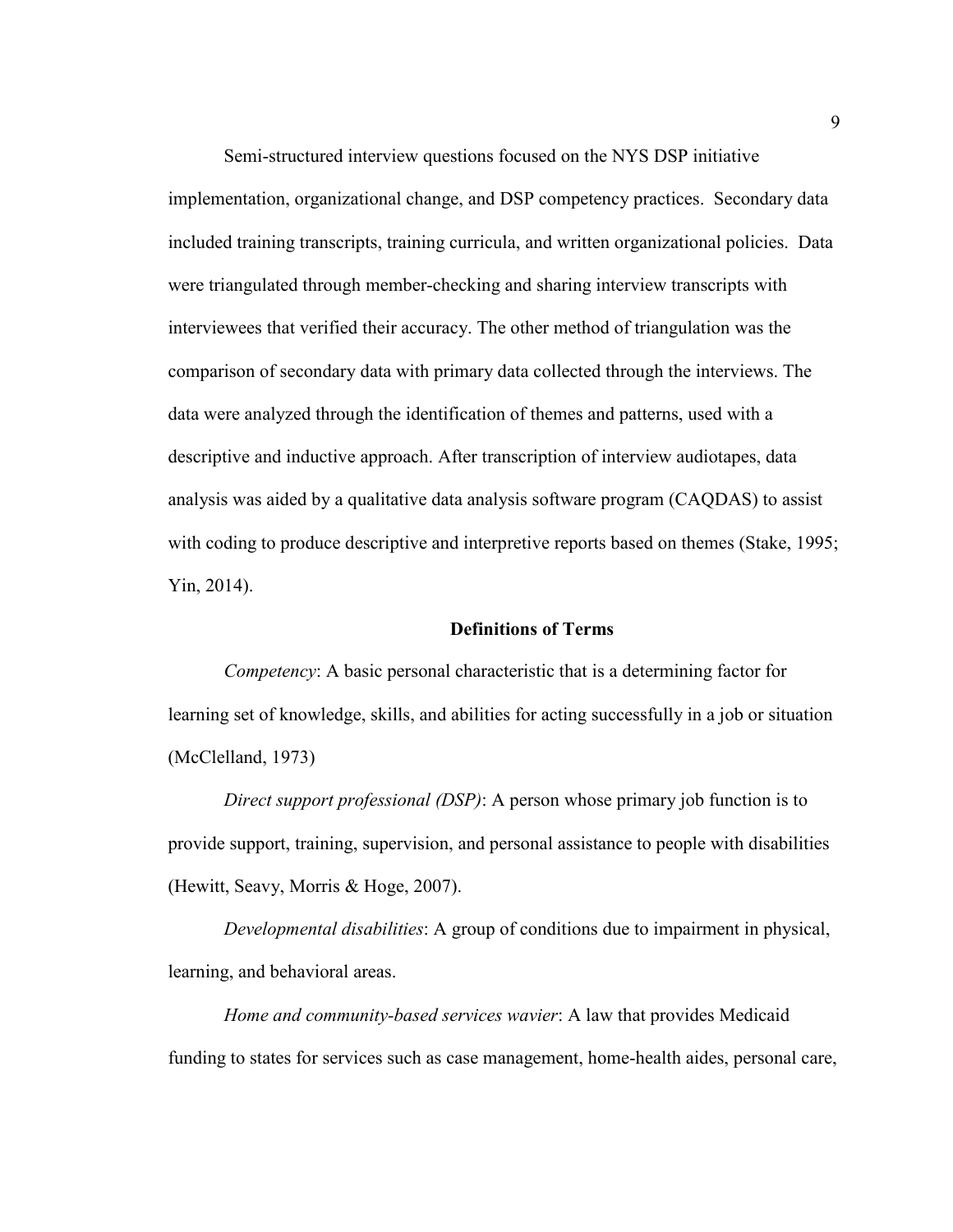residential and day habilitation, transportation, supported employment, home modification, occupational speech, physical therapy, behavioral therapy, and respite care (Miller, Ramsland, & Harrington,1999).

*Intellectual disabilities*: Those disabilities characterized by significant limitations both in intellectual functioning and in adaptive behavior as expressed in fewer conceptual, social, and practical adaptive skills. This disability originates before the age of 18 years.

*Individualized residential alternative*: Individual Residential Alternatives are certified residences under the auspices of OPWDD. IRA are operated by both OPWDD and private provider agencies. These residences provide around the clock supervision, adaptive skill development training and education, activities of daily living assistance, community inclusion, and appropriate behavioral skill building (OPWDD, 2017).

*Job satisfaction*: The degree to which job needs are fulfilled and how much of this fulfillment is perceived by the employee (Porter, 1962, p. 377). It is a positive or negative evaluative judgment one makes about one's job or job situation (Weiss, 2002, p. 175)

# *New York State direct support professional (NYS DSP) core competencies*: Specified as seven goals, 23 competencies, and 60 skills sets used to train and prepare the DSP workforce providing services and care to people with DD/ID (OPWDD, 2016). The New York State Office for People with Developmental Disabilities (OPWDD) adopted the National Alliance for Direct Support Professionals (NADSP) Code of Ethics and formulated the NYS core competencies (Valla, 2014).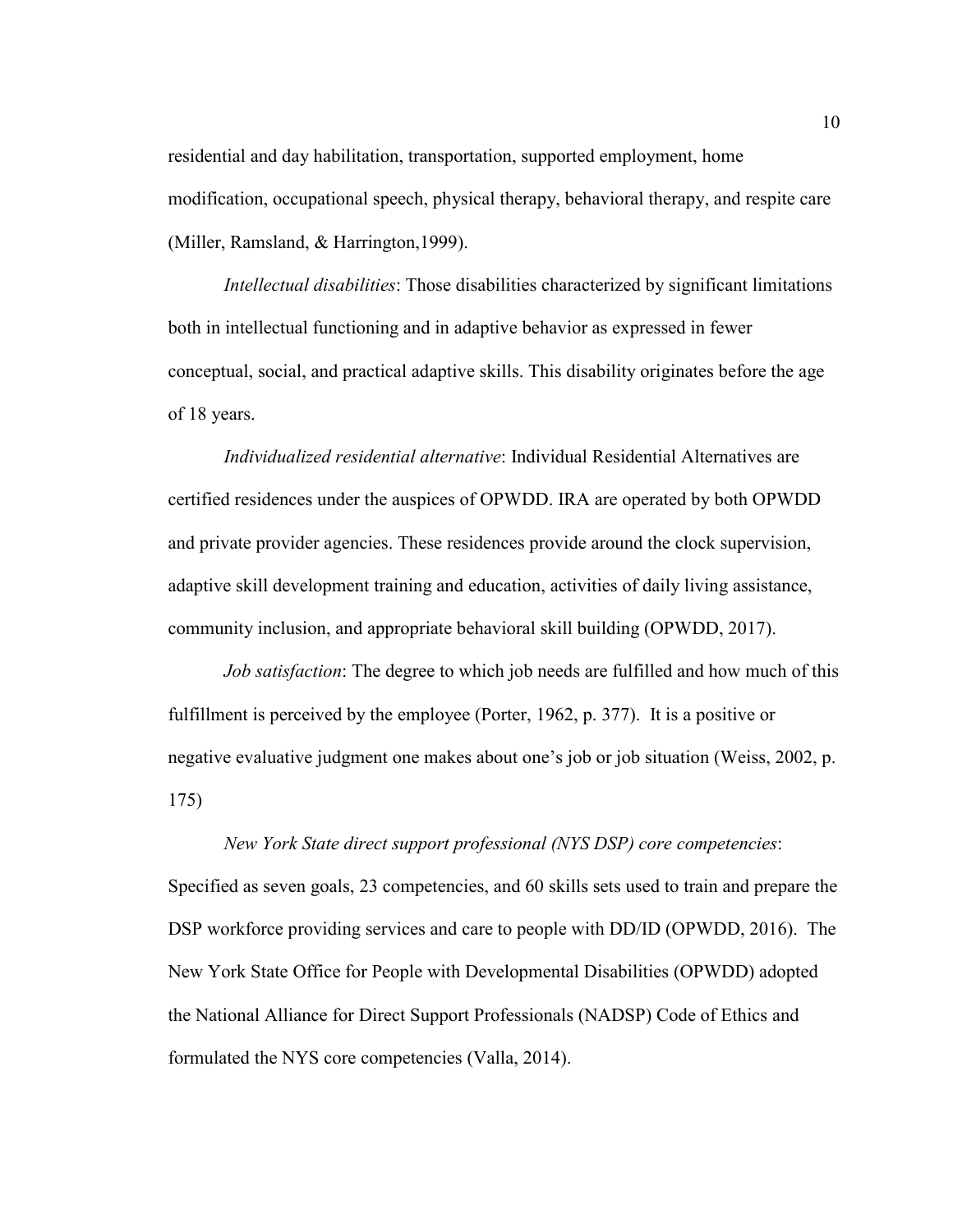*Organizational culture*: The shared basic assumptions, values, and beliefs of the members of the organization (Ruiz-Palomino & Martínez-Cañas, 2014, p. 96).

*Organizational morale*: Emotions and attitudes that include satisfaction with the work environment, commitment or loyalty to the institution and a willingness to work toward common goals (Johnsrud, Heck, & Rosser, 2000, p. 4).

*Supervisor of direct support professionals*: A person whose primary job involves direct supervision of DSPs.

# **Assumptions**

Assumptions are events or conditions that are not visible or testable, and out the researcher's control. Assumptions are basically events or conditions that can be taken for granted in a study (Roberts, 2010). In this study, the first assumption was that the participants responded to the interviews honestly and openly about their experiences. This assumption was very important because the findings of the study was dependent on the participant's description of how they perceived the NYS Core competencies being effective in their organization.

A second assumption was that the organization will use the findings of the study to improve the implementation and practices of the NYS core competencies. This assumption was important as the findings may improve how the competencies are being implemented to the actualized ID/DD service outcomes.

The timeframes between the interviewer and interviewee was a limiting factor as DSPs were not readily available to participate in the interviews. An interview schedule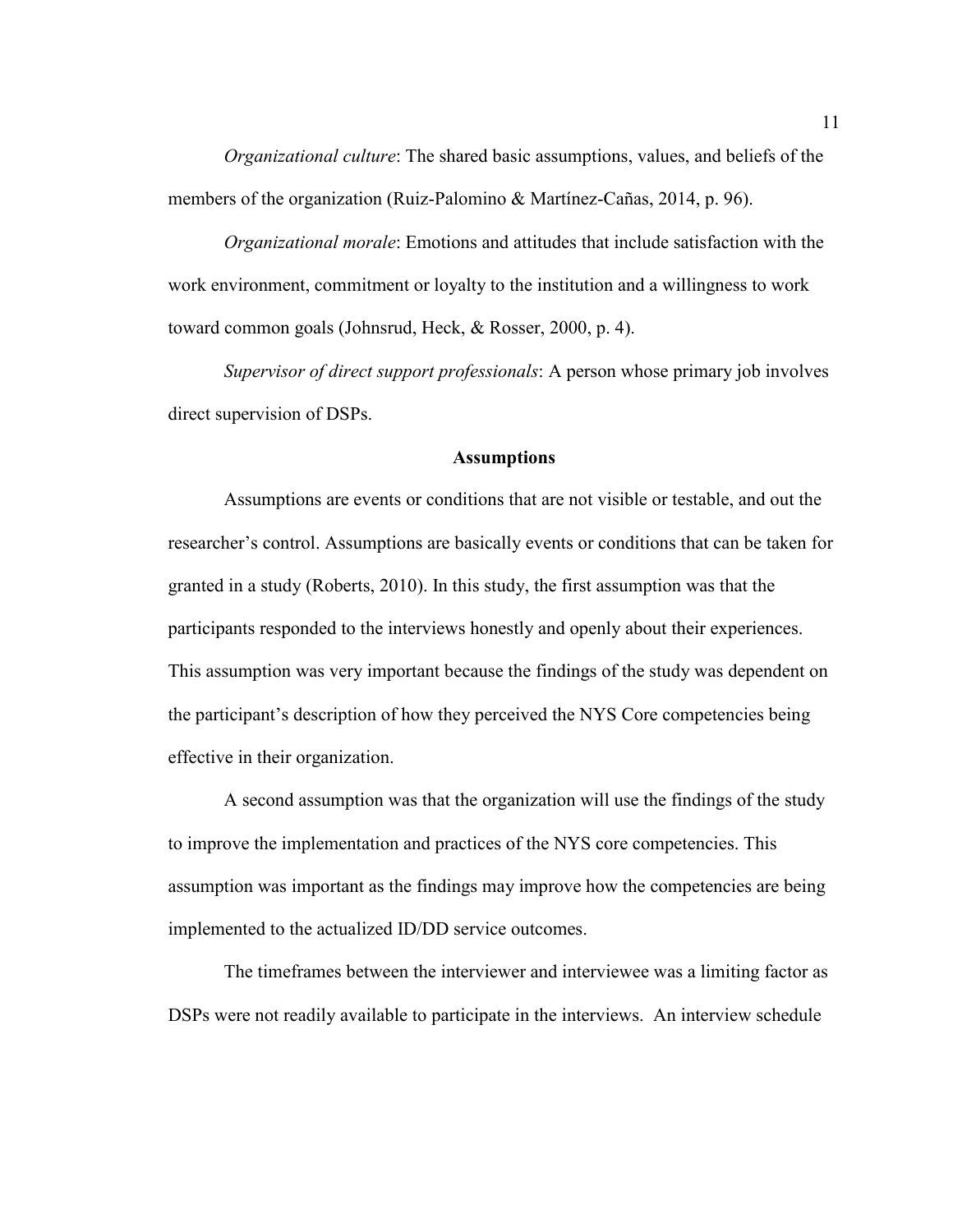was developed between managers, DSPs, and the interviewer that helped facilitate participation.

# **Scope and Delimitations**

The scope of a study refers to the parameters or domain under which the study was undertaken (Creswell, 2007). The scope of this study was limited to the exploration of NYS core competencies implementation in relationship to organizational morale and job satisfaction through the perceptions of the DSPs. The scope of the study focused on the DSPs perception to the effectiveness of the competencies within the culture of the organizations to client service outcomes.

The delimitations are the characteristics that limit the scope and define the boundaries of a study, which is in the researcher's control (Yin, 2011). The boundaries of this study included the geographic area selected, the organizations that was studied, and the participants selected interviewed for the study. The participants interviewed included DSPs and front-line managers that were trained in the DSPs competencies in NYC and in upstate New York. The delimitations to this study included data from the interviews, through the semi-structured interview questions from both organizations. Gatekeepers combined with purposeful sampling were also used to ensure appropriate participant selection.

## **Transition and Summary**

In this research, I focused on the perceived effectiveness of the NYS core competencies implementation to the quality care and services to people living with ID/DD. The relationship between job satisfaction and organizational morale was explored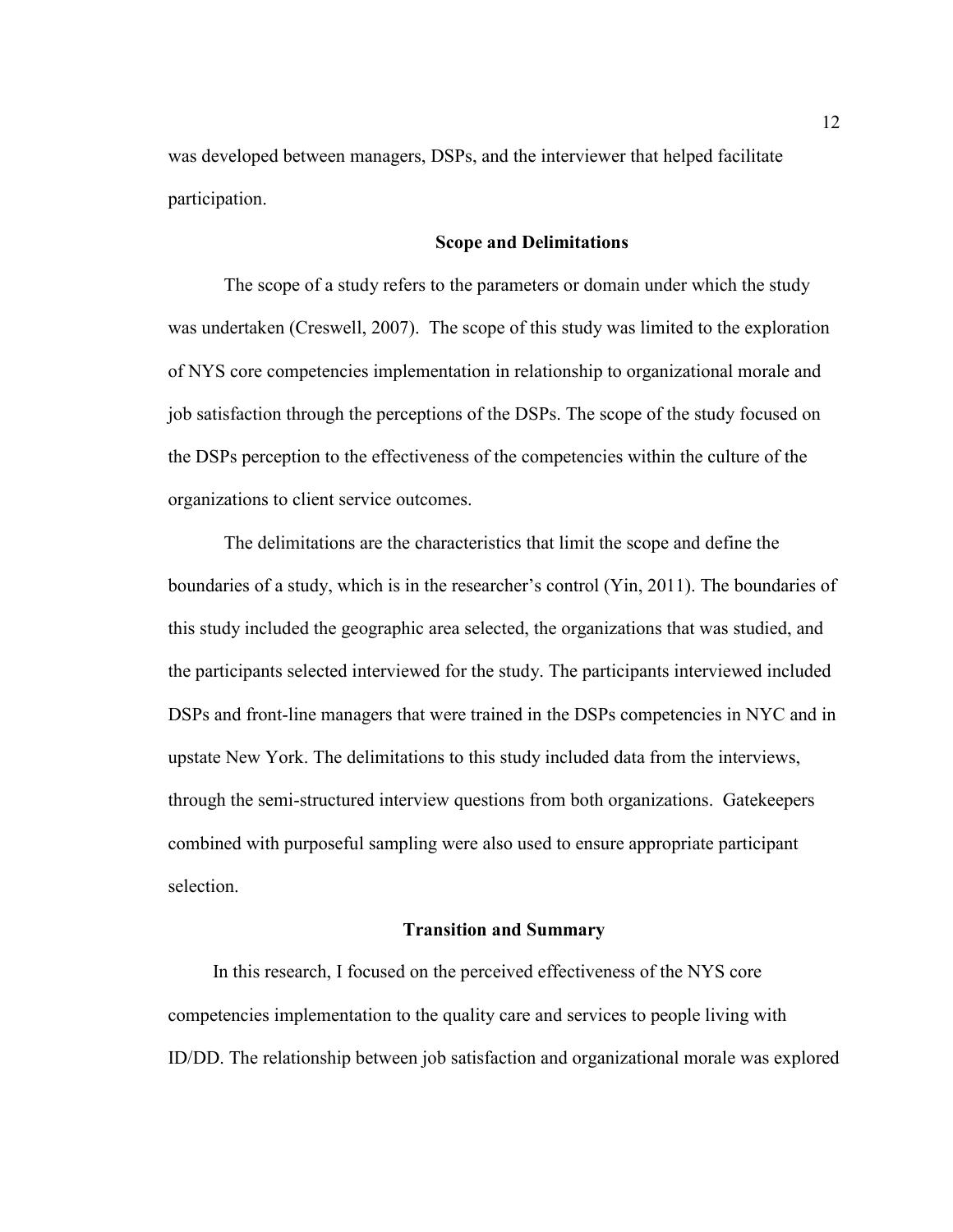to determine its impact on how the core competencies are implemented. Chapter 2 contains the literature review on the topic of the NYS core competencies, job satisfaction and organizational morale as well as a short history of the institutionalization of people with mental disabilities that led to the development of the NYS core competencies. This chapter also included literature on the theoretical and conceptual framework of this study. Chapter 3 contains the research methodology and design while, Chapter 4 contains the discussion on the results of the study and the data analyses. Chapter 5 covers the discussion, conclusions, and recommendations for future research.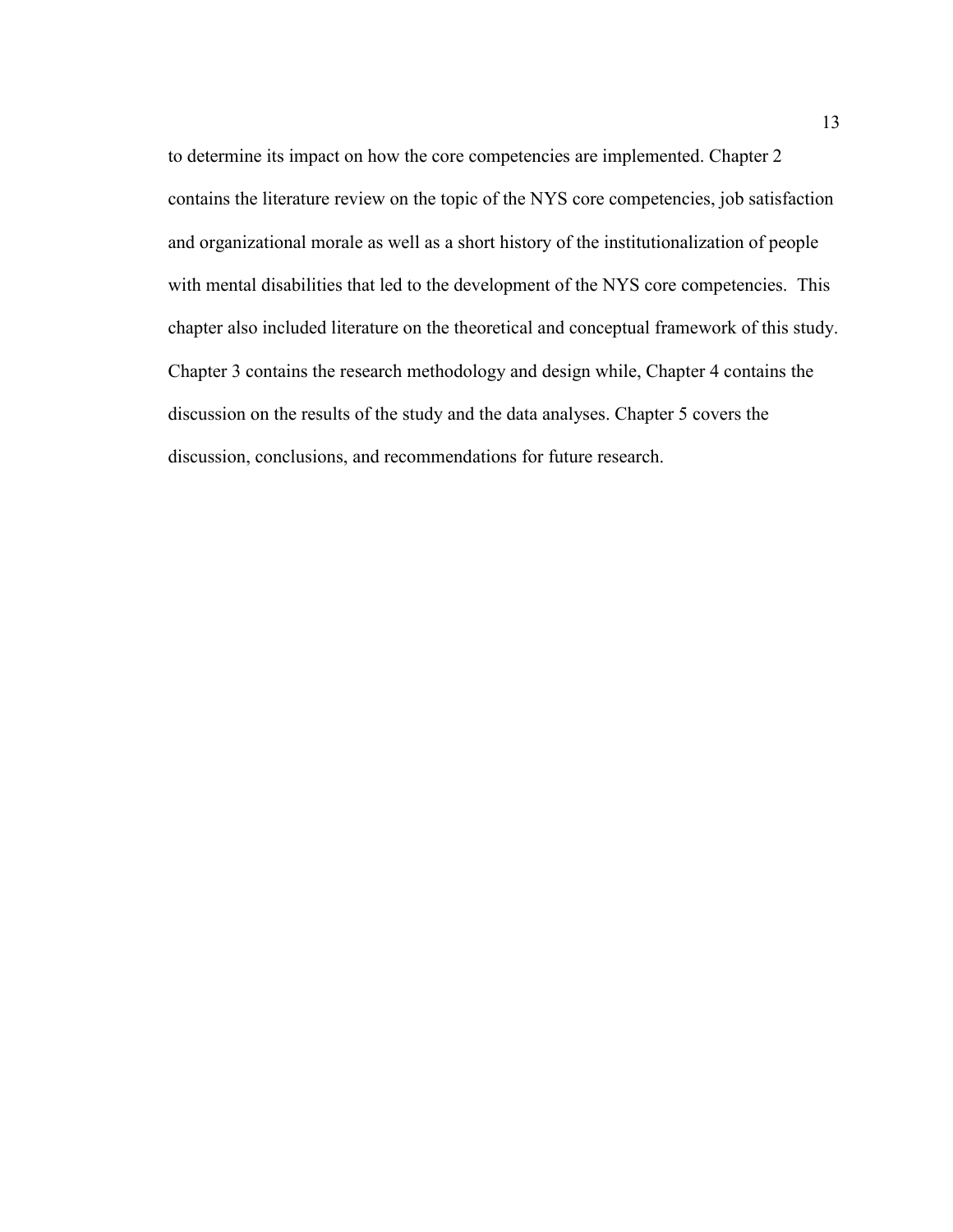#### Chapter 2: Literature Review

The purpose of this qualitative case study was to explore the experiences and perceptions of DSPs and the implementation of the NYS DSP competencies in ID/DD provider agencies. Despite the conclusion that training programs and education are required to provide DSPs the competencies to meet the demands of their jobs, there is a gap in literature to the implementation and effectiveness of these standardized competencies to service outcomes. This study added to the existing literature on professional ID/DD caregivers and the relationship between policy implementation and organizational culture.

The purpose of this literature review was to examine, analyze, and synthesize research on how care for people with disabilities transformed to the development of the NYS DSP Core Competencies setting forth change for the role of ID/DD care providers. To understand more about ID/DD supports and care services, I first examined origins of institutionalization that led to community-based residential care and the need for competency-based training. This section included the competencies required for both roles of DSPs and front-line supervisor. Following this examination, I reviewed literature that pertained to the theoretical foundations of policy development that led to the dismantling of mental institutions and leading to the disability rights. Next, I reviewed literature on the conceptual framework that provided the model for ID/DD services and care while, also including literature related to DSPs and the challenges they face from organizational and group home cultures. The remaining content of this literature review focused on influential research that pertained to the roles of the DSPs and organizational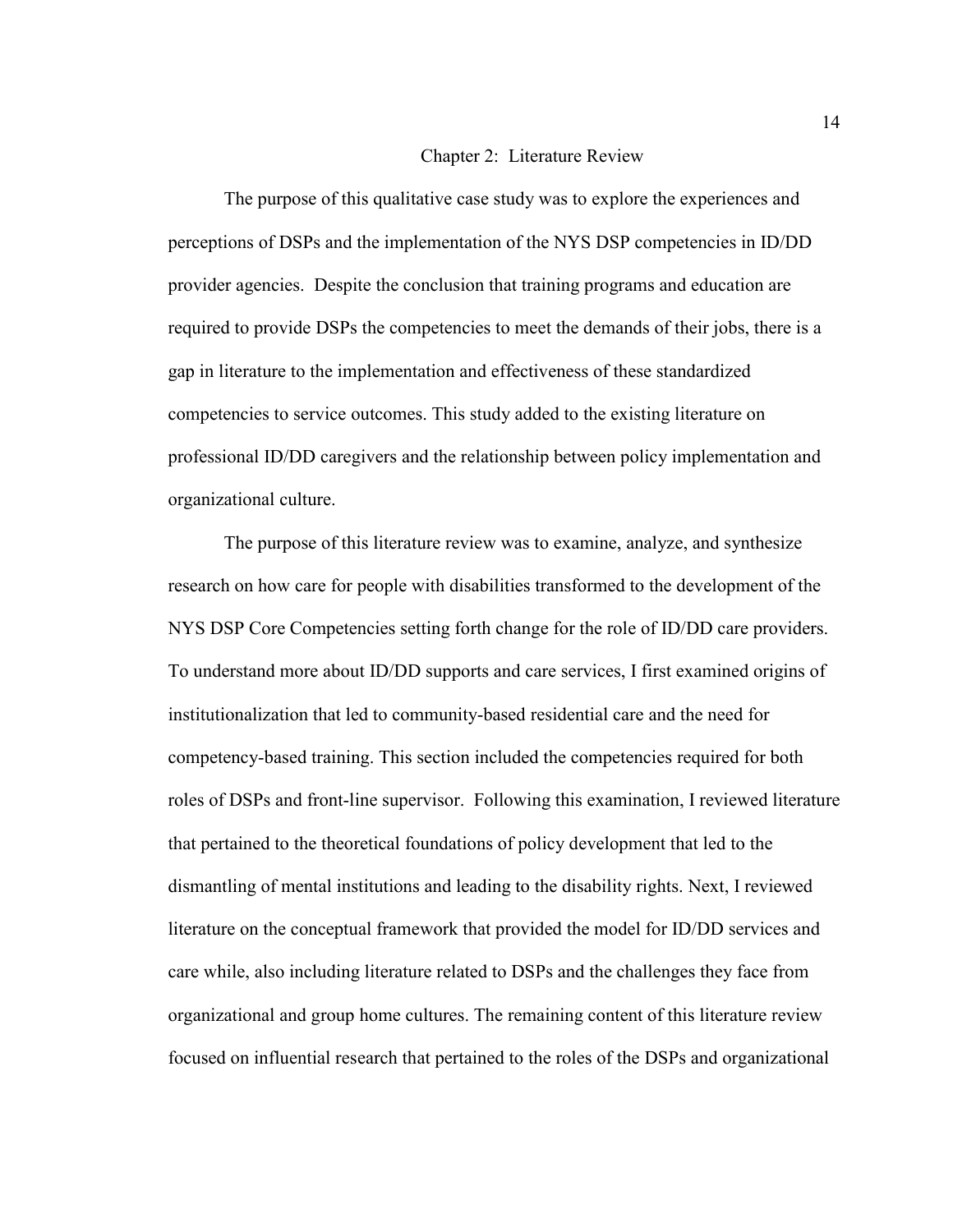leadership with literature on job satisfaction, organizational effectiveness, commitment and organizational morale. This provided a better understanding of client care and services within the structure of community-based residential mental health care facilities.

# **Research Strategy**

To locate the literature for this study, I conducted a systematic search of different library databases including ProQuest Dissertations, EBSCO ABI/INFORM Global, Academic Search Complete, Business Source Complete, Emerald Management Journals, ERIC, ProQuest Central, PhycArticles, PsycINFO, SAGE Premier, ProQuest, and Thoreau. What follows is an analysis of current literature on the research findings on organizational cultures and the development of the NYS core competencies. The following keywords were appropriate to search for relevant articles from these databases: *direct support professionals, direct care competencies, organizational culture, corporate culture, group home, developmental disabilities care, intellectual disabilities, mental institutions, Willowbrook, disability rights, disabilities movement, leadership, disability management, productivity, morale, job satisfaction, DSP turn-over, organizational commitment, effective organization, leadership, DSP competencies, competency-based training, human services training, NYS core competencies, and quality of care.* 

The literature review includes a brief history of institutionalization with an overview of the seminal works by Hewitt (1998, 2001, 2004, 2005, 2007) and Larson (1999, 2004, 2005, 2012) in the field of direct support professionals which I cited to provide a complete understanding of the DSP role and the development of DSP core competencies. The current sources for this review were peer reviewed and published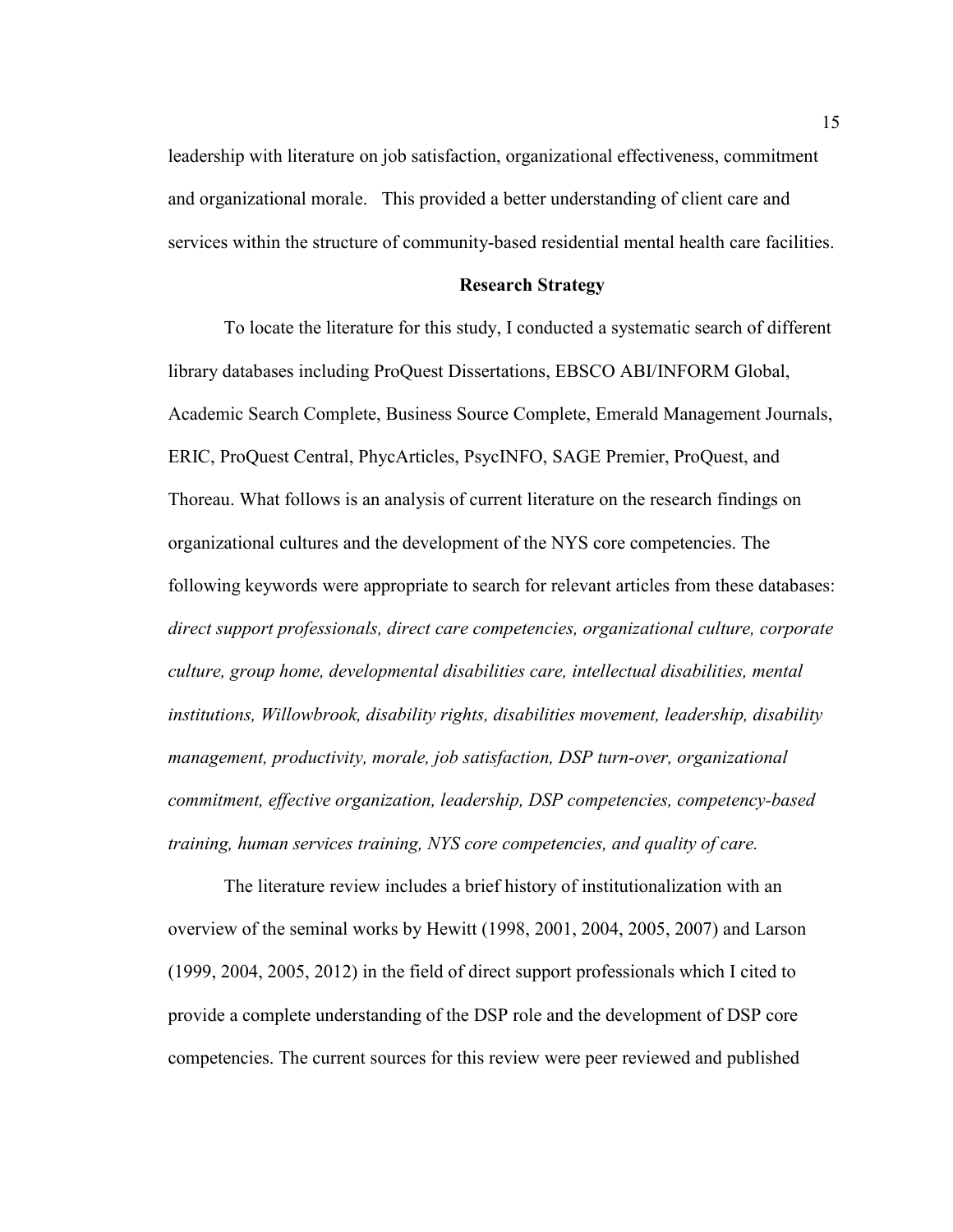between 2012 and 2016. The remaining sources included books and peer-reviewed articles published between 1970 and 2011. I examined numerous research studies to gain an understanding of how ID/DD services were historically being provided and how it transformed to the care and services being provided today. There is voluminous research on the development of the NYS core competencies but little research has been done on how the identified competencies are being implemented. Therefore, the available information made minimal contribution toward understanding the perceptions and experiences of DSP implementing the standardized competencies in community-based residential care settings.

# **Background of Study**

# **The History of Institutionalization**

The treatment of people with ID/DD has been recorded since the early seventeenth century. Mental illness was perceived by social and religious problem associated with the supernatural and sin. Communities were small and closely-knit, so people with mental illness were often cared for by their families and neighbors (McGovern, 1985). By the eighteenth century, the perception of mental illness stemming from supernatural forces shifted to a view of insanity by disease (Grob, 1994). Communities began to see people with disabilities as inhuman, dangerous, diseased, and a threat to their communities. Thus, these people were no longer cared for by families or neighbors but confined to mental hospitals or prisons. The first American mental hospital opened in 1773 at Williamsburg, Virginia and soon after, other states followed (Kemp, 2007; Roberts & Kurtz, 1987). People with mental illness were placed in prisons and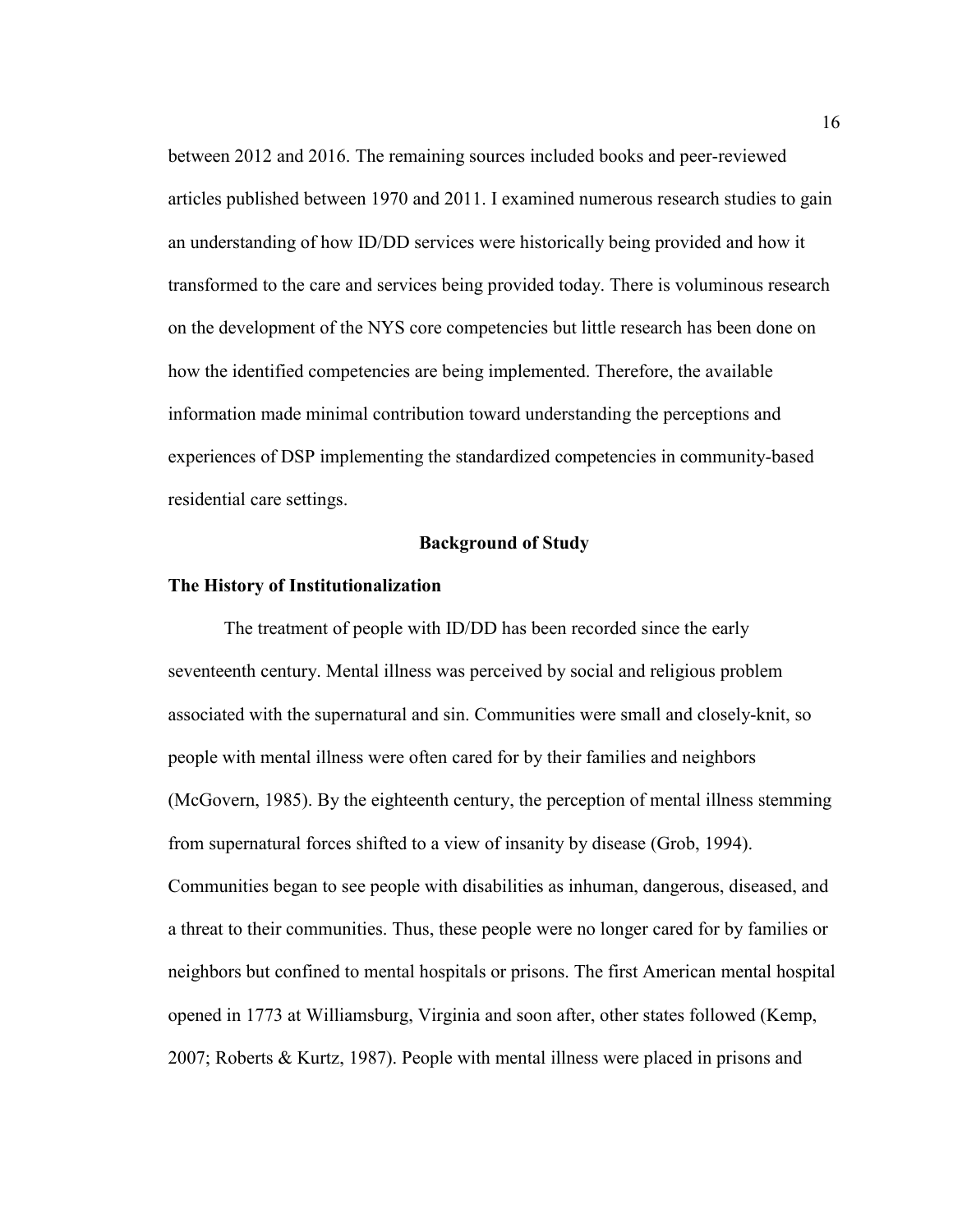institutions to protect the public from society's "undesirables" as people diagnosed with mental illness were perceived to be diseased and a threat to communities (Grob, 1994, p.74-77).

 In 1793, the perception of the mental disabilities shifted once again when Philippe Pinel, a French philosopher and asylum doctor started to unchain his patients arguing that mentally-ill people could be cured. This new idea became to be known as the *moral treatment*, a theory which posited that mental disabilities was curable through kindness, conversation, and the close attention of a physician. The undesirables were now labeled feeble-minded and by the 1840s, asylums in America were being built to fit this *moral treatment* philosophy with asylums now educating the mentally disabled providing lessons in practical and functional skills, such as sewing, farming, blacksmithing, selfdining, self-dressing, and hygiene (Grob, 1994; Trent 1994). Throughout the late 1800s and early 1900s, mental institutions, or *asylums* were built in America aimed to operate within the moral treatment philosophy. These new asylums were humanitarian institutions operating within the belief that through reason, understanding, and science, society's religious and moral obligations to the insane will be fulfilled (Grob, 1994; Roberts & Kurtz, 1987). Ultimately, these institutions became nothing more than prisons operated with no morale or reason, leading to the abuse of those instituted as hospitals became overcrowded and understaffed.

# **Theoretical Framework**

In 1972, emerging journalist Geraldo Rivera secretly entered building six of the Willowbrook School in Staten Island, New York and with a hidden camera captured live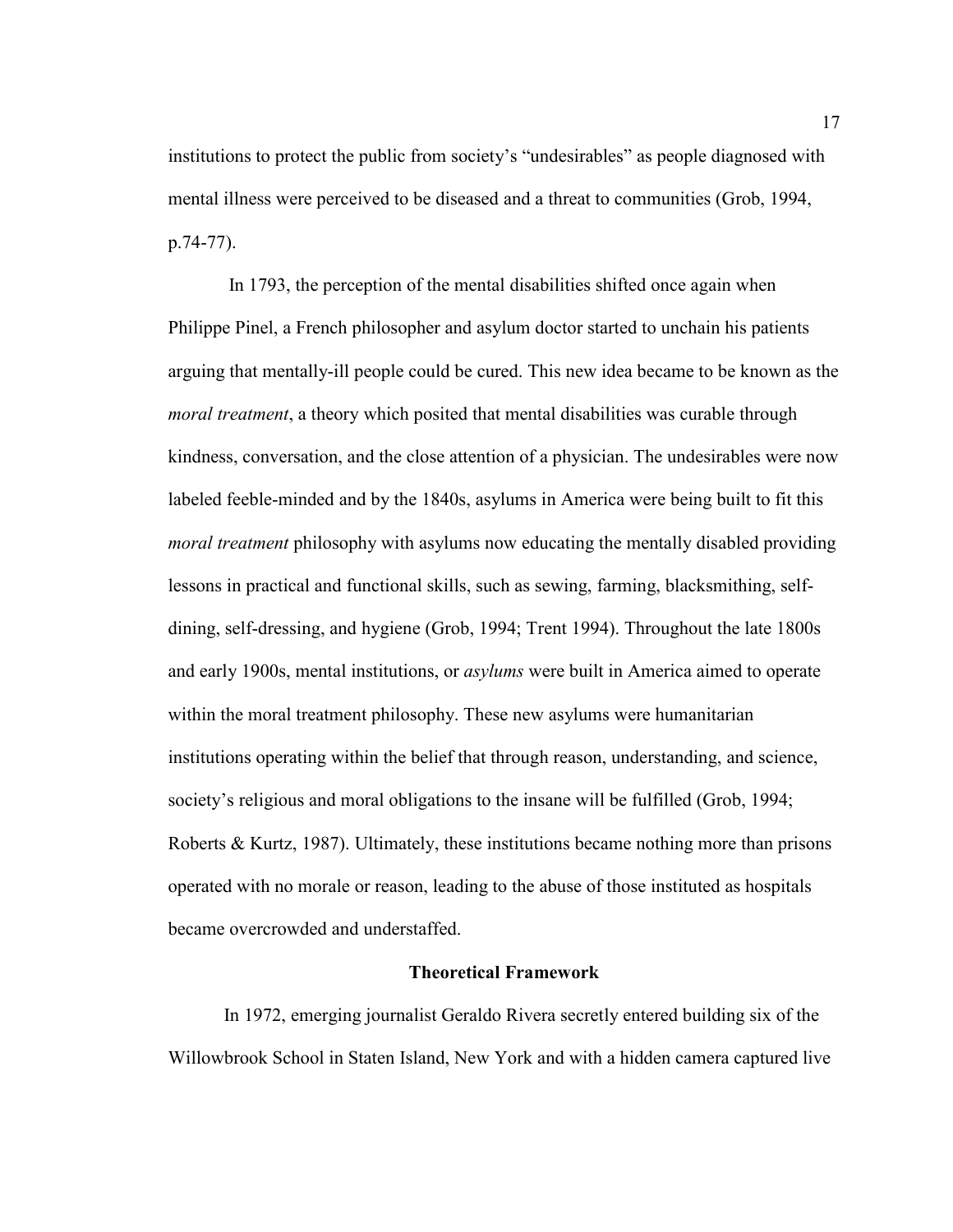video footage that shocked the nation. Rivera captured footage of the school's overcrowding, staff's dehumanizing practices, dangerous, dirty conditions of the institution, and the abuse of residents. This footage disrupted New York State' mental health policies. Baumgartner and Jones (1993) posited that policymaking both makes leaps and undergoes periods of stasis, but when a profound event occurs such as Rivera's Willowbrook media coverage, policymaking may be pushed in a new dramatic direction. The aim of Baumgartner and Jones' punctuated equilibrium theory (PET) explores long periods of policymaking stability and policy continuity, disrupted by short but intense periods of instability and change. Baumgartner and Jones (1993, 2002, 2005) examined the rapidity of the change between periods of equilibrium and of issue expansion for policymaking arguing that stable periods of policy making are punctuated by policy activism.

Rivera's news coverage resulted in public outrage with advocacy groups filing a class action suit against New York shifting the policy equilibrium. According to PET, a shift in policy equilibrium occurred from accumulated policy errors that quite suddenly attracted media and public attention, amplifying policies requiring political action. Punctuated equilibrium is described as having two approaches: policy communities and agenda setting (Cairney, 2012). Policy communities focus on identifying stable relationships between interest groups and public officials. These relationships endure because the community members share an agreement about the policy problem and few other actors are interested in the issue (Jordan & Maloney, 1997). Those mostly involved with the policy monopoly, or image of the policy problem, can protect that image by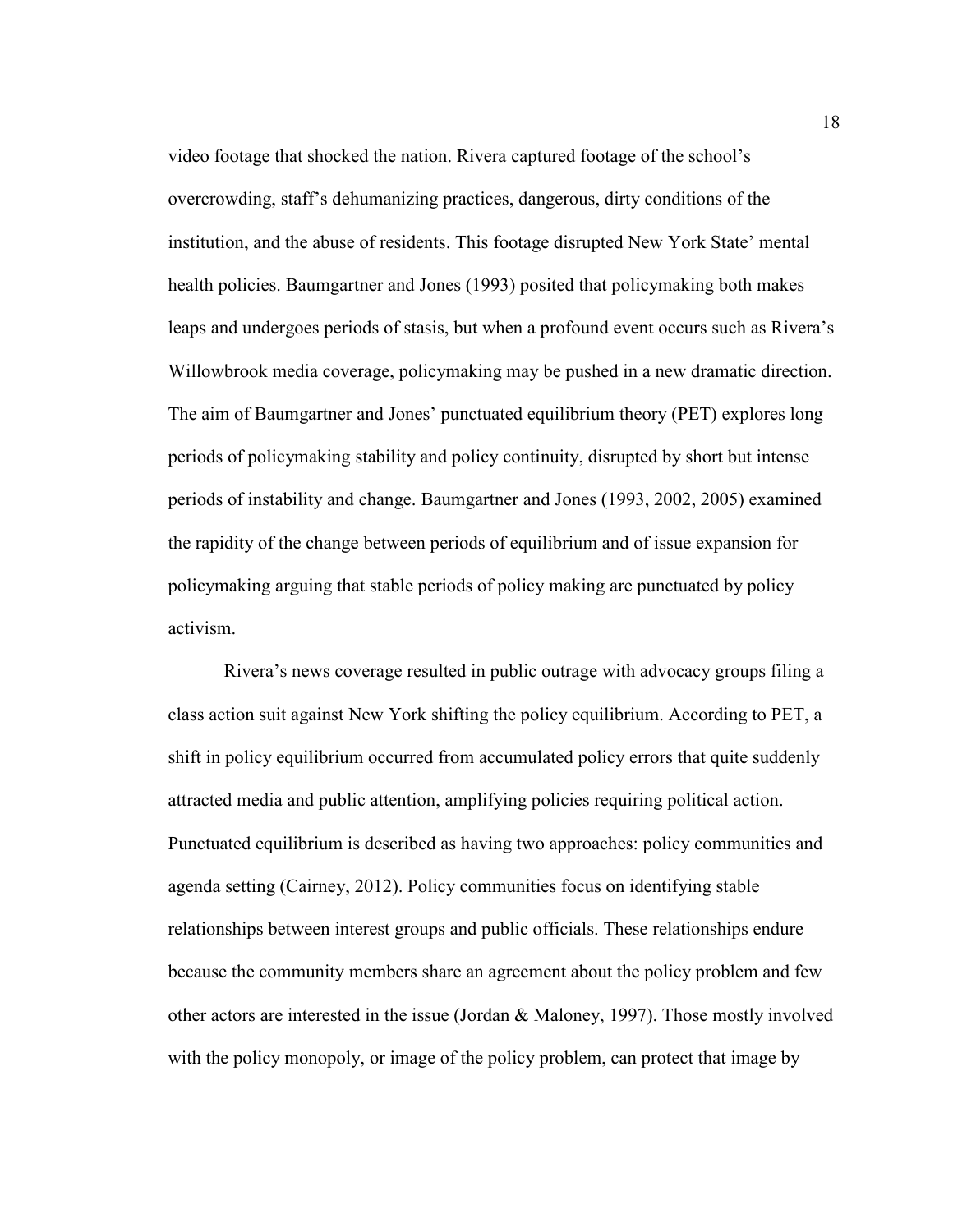framing the issue in a way that, gives the perception that the policy problem has been solved. The issue is then portrayed as dull to minimize external interest and to avoid public attention. Through the process of negative feedback, policy monopolies are maintained and stabilized with decisions being unreceptive to new information thus, producing gradual change resulting in policy changes that will be slow and incremental (Baumgartner & Jones, 1993, 2002; Baumgartner, Jones & Mortenson, 2014; Breunig & Koski, 2012; Cariney, 2011; Jones & Baumgartner, 2005).

In contrast, agenda setting describes the powerful influence of the media and the ability to set forth punctuations. The focus becomes the issues that attract high levels of attention, or *triggering events* that result in positive feedback. Positive feedback occurs when an issue is amplified producing radical change as decision makers become hypersensitive to new information, the media, public opinion, and interest groups. For instance, in a case study to the control of tuberculosis, malaria, and polio were examined finding that that health policies changed after punctuated rather than incremental policy processes. This study concluded that policy image played an important role on how the problem was conceptualized and how pressure on policy venues, or actors who hold decision making power, shifted. Thus, when pressure on policy existed, disease control initiatives took on a rapid momentum, producing a punctuated pattern for policy change (Shiffman, Beer & Wu, 2002).

Thus, it was not until Rivera's story on Willowbrook that created a period of punctuation to set forth policy communities to pursue disability rights. On April 30, 1975, Judge Orin Judd signed the Willowbrook consent decree, ending a three-year legal battle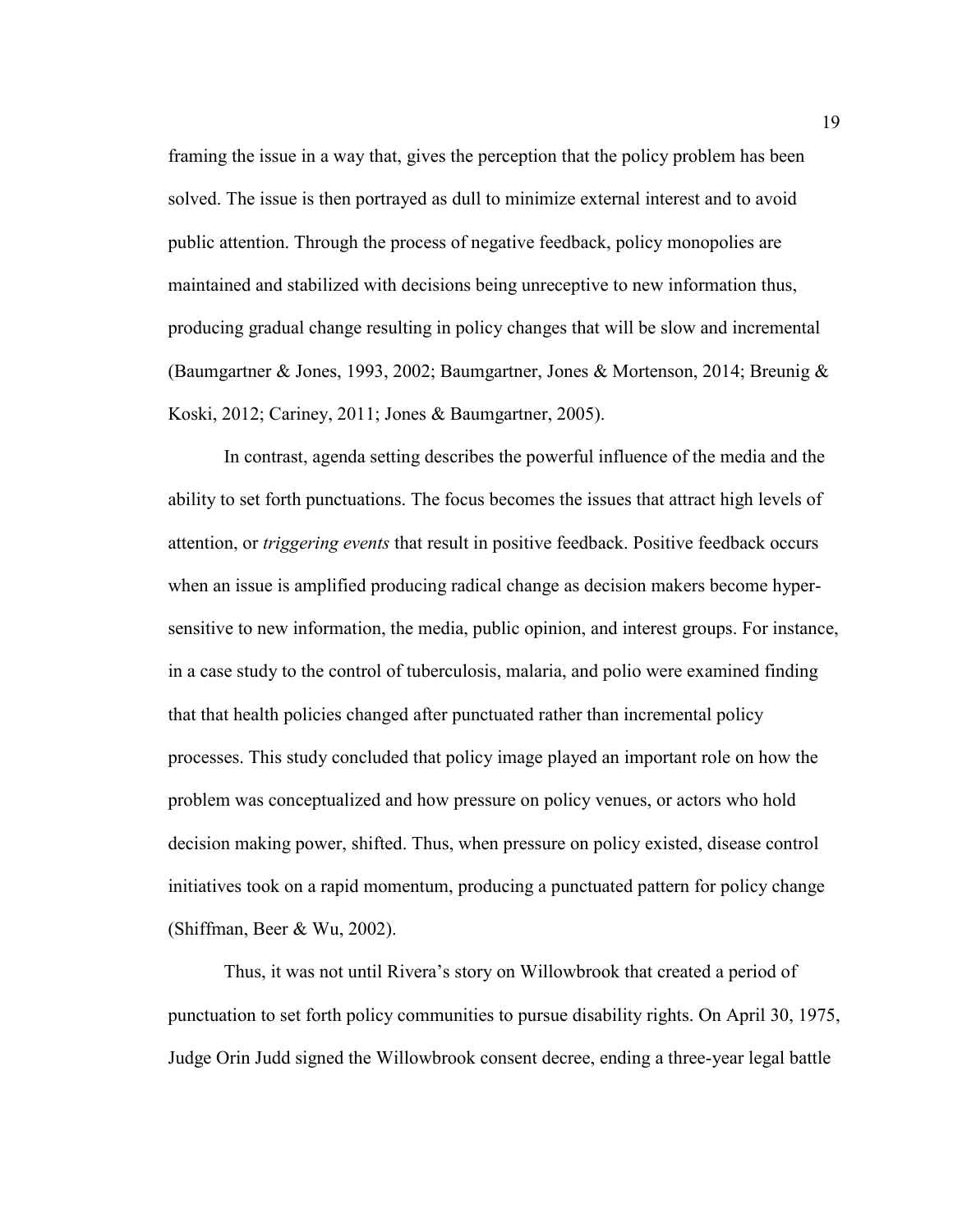to improve conditions for the mentally disabled. New York State was mandated to spend \$2 million dollars creating small community housing and group homes providing all necessary living provisions such as food, clothing, clean, safe environments, medical, therapeutic services, programming, and education. The Consent Decree also mandated community integration to ultimately prepare each resident for life in the community (Rothman & Rothman, 1984). Rivera's story on Willowbrook heightened public awareness resulting in the deinstitutionalization of people living with ID/DD. The Willowbrook Consent Decree decision marked a new wave of policy makers and advocates that led to subsequent landmark legislation such as the Developmental Disabilities Assistance and Bill of Rights Act in 1975, the Education for all Handicapped Children Act also passed in 1975 and the Civil Rights of Institutionalized Persons of 1980, the American with Disabilities Act in 1990 and ultimately the Supreme Court Olmstead decision in 1999, which recognized the importance of "individual choice" to their own services and treatments (Friedman, 1977; Curtis, 1986).

#### **Conceptual Framework**

As care for people with ID/DD transitioned from institutional to community residences, research has demonstrated the need of independent operational processes that maximizes the quality of care for residents. Donabedian's (1980) quality of care model (QOC) identifies three domains relevant to high-quality client care: structure, process, and outcome. Donabedian's model (Figure 1) refers to the environment and the resources necessary to provide services that includes facilities, equipment, staff, and monetary resources. The process describes the techniques and practices implemented to provide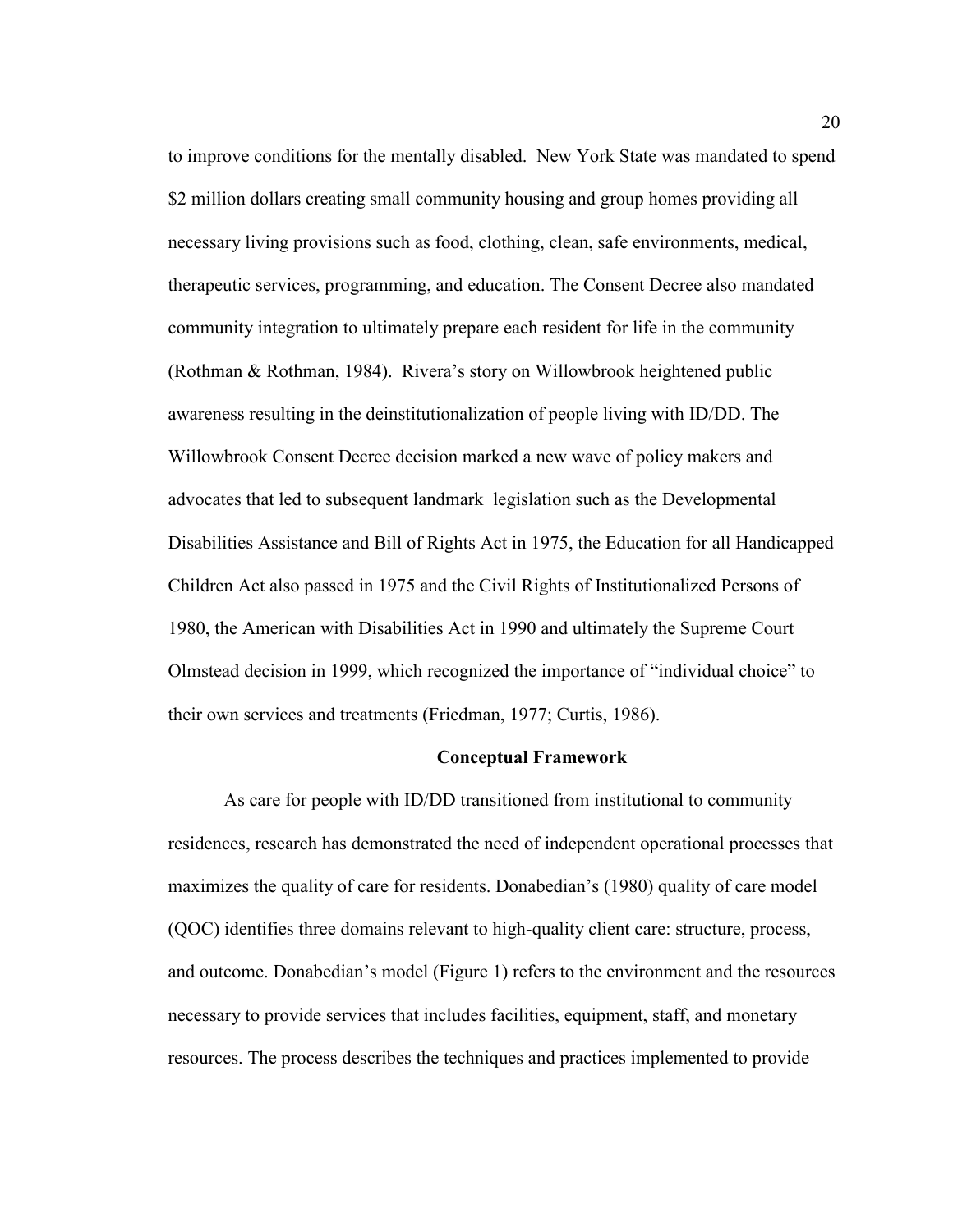care, while outcomes are the end results realized by the recipient. According to Donabedian, an established structure is a prerequisite to effective process, and effective processes is a prerequisite for high-quality outcomes.



*Figure 1*. Donabedian Quality of Care Model. Adapted from *Closing the Quality Gap: A Critical Analysis of Quality Improvement Strategies* by Ranji, S. R., Shetty, K., Posley, K. A., Lewis, R., Sundaram, V., Galvin, C. M., & Winston, L. G., Rockville (MD): 2007, *Vol. 6: Prevention of Healthcare–Associated Infections*, p.113.

Since the model's inception, health care providers have used Donabedian's conceptualization to analyze organizational operations within these three domains (Donabedian, Wheeler, & Wyszewianski, 1982; Larson & Muller, 2002; Mitchell, Ferketich, & Jennings, 1998). Grounded within a medical perspective, Donabedian's model examined quality assessment standards on each domain to evaluate services and care across the medical sector. This model is also applied in other care provider sectors as program developers, policy makers, health care managers continually evaluate to define and measure quality of services and support care (Campbell, Roland & Buetow, 2000). In 1990, the U.S. Institute of Medicine published its now widely used definition of quality care; "quality of care is the degree to which health services for individuals and populations increase the likelihood of desired health outcomes and are consistent with professional knowledge," (Lohr 1990, p. 21) broadening Donabedian's QOC model. This definition now meant that structures, processes, and outcomes was to be related to the recipient's satisfaction extending beyond the medical perspective and the provider's judgement (Gerteis, Edgman-Levitan, Daley, & Delbanco, 2011). Thus, Donabedian's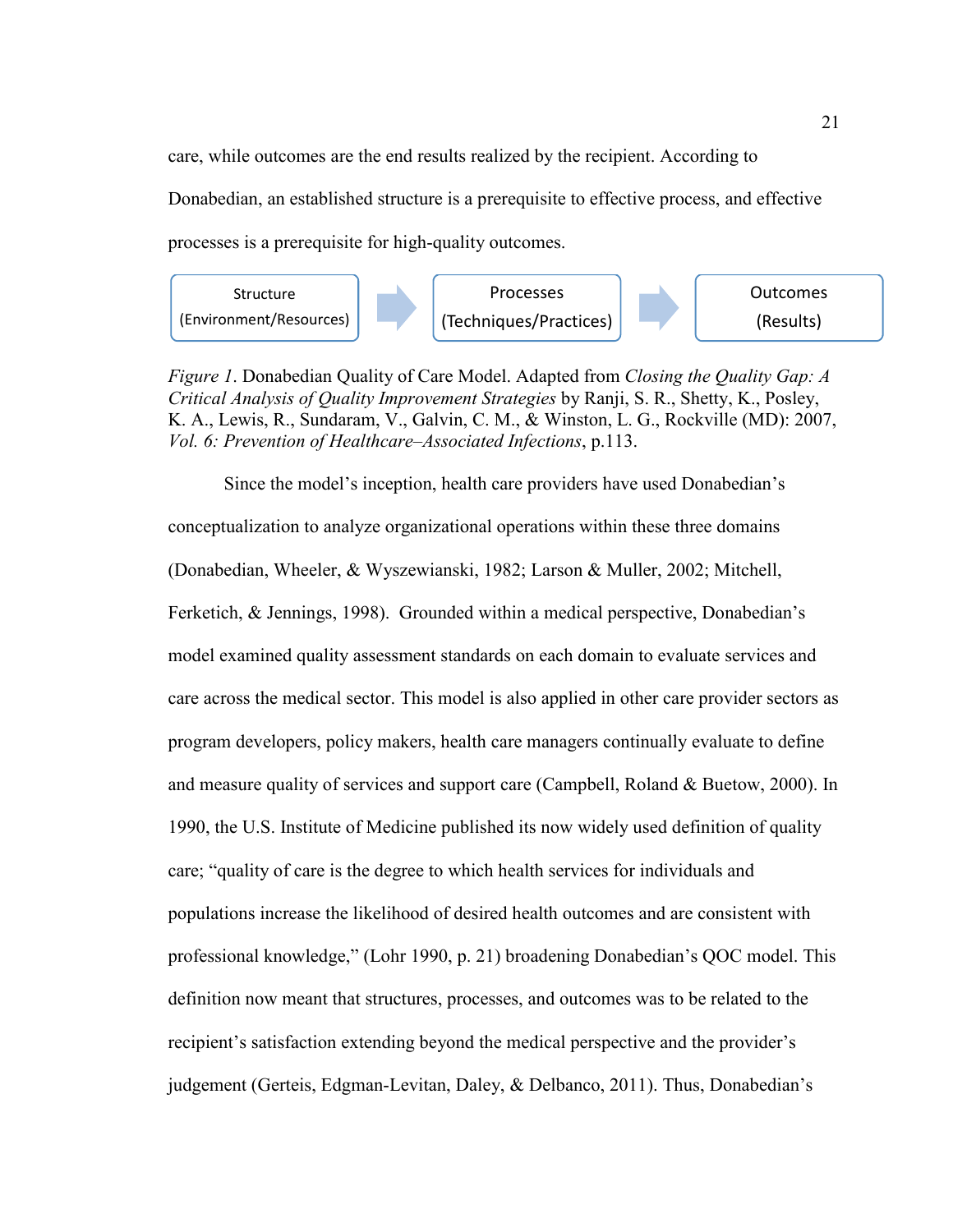model expanded from a medical framework that included structures and processes to prevent, diagnose, and treat to achieve health outcomes to a now, psychosocial model to include the recipient's experiences with structures, processes, and their believed outcomes. By including client experience as an important domain of quality, different components of quality domains can be explored such as communication, shared decisionmaking, information, client-preferences, and continuity of care (Schoenbaum, & Sundwall, 1995; Gerteis et al. 2011). Process of quality of care therefore, involves domains of technical competence, interpersonal skills, and coordination that cannot be neglected because they are aspects of care that can affect the likelihood of desired outcomes (Wehling, 1990, p.130).

 Donabedian's (1980) framework was developed at a point when health care quality assessment was heavily reliant on the professional judgment of the care provider. Research conducted by Ovretveit (1992), applied Donabedian's model to develop a system for improving the quality of healthcare based on three other dimensions. Ovretveit applied the dimensions to quality professional, client, and management quality. Professional quality is based on professional views of whether consumer needs have been met using correct techniques and procedures. Client quality is whether direct beneficiaries feel they get what they want from the services. Management quality is ensuring that services are delivered in a resource-efficient way. Joss and Kogan (1995) also developed a different QOC model in where the three dimensions included technical, systemic, and generic quality. Technical quality is concerned with the professional content of work within a given area. Systemic quality refers to the quality of systems and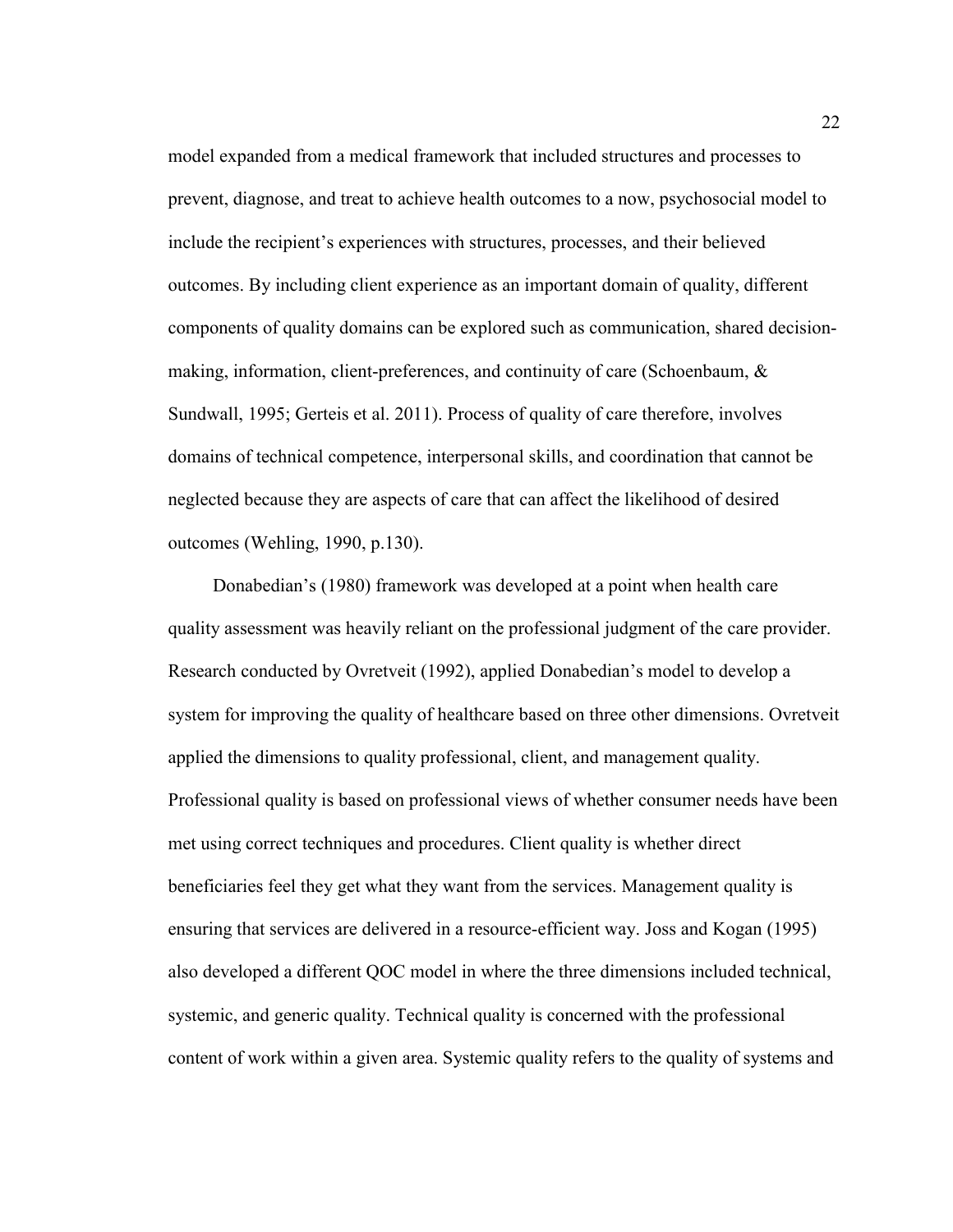processes that operate across the boundaries between areas of work. Generic quality refers to those aspects of quality which involve inter-personal relationships. Camilleri and O'Callaghan (1998) developed seven attributes for their QOC model that included professionalism, technical care, service personalization, cost, environment, client amenities, accessibility and, catering. In 2003, Jabnoun and Chaker used ten dimensions for their quality of care model in the medical sector that included tangibles, accessibility, understanding, courtesy, reliability, security, credibility, responsiveness, communication, and competence. In that same year, Lawthers, Pransky, Peterson and Himmelstein (2003) developed a quality of care framework concluding that high quality of care for people with disabilities required a link between a medical and social quality of care model. Thus, Lawthers et al. (2003) proposed a three-dimensional quality of care framework that included assessment and care planning, service delivery and client experience and outcomes. Assessment and care planning entailed appropriate, safe, and timely services while, service delivery included access to care, processes of care, and care coordination. Outcomes were related to the client experience with health, vocational and social services.

The literature relies upon that Donabedian's (1980) quality of care framework is still important today. The three domains can be applied in various settings including to the care of people diagnosed with ID/DD living in community homes (Kozma, Mansell  $\&$ Beadle-Brown, 2009; Lawthers, Pransky, Peterson & Himmelstein, 2003). Despite recognition of the relationship between organizational characteristics and quality of care, staff performance to quality of care and client outcomes still needs to be explored. The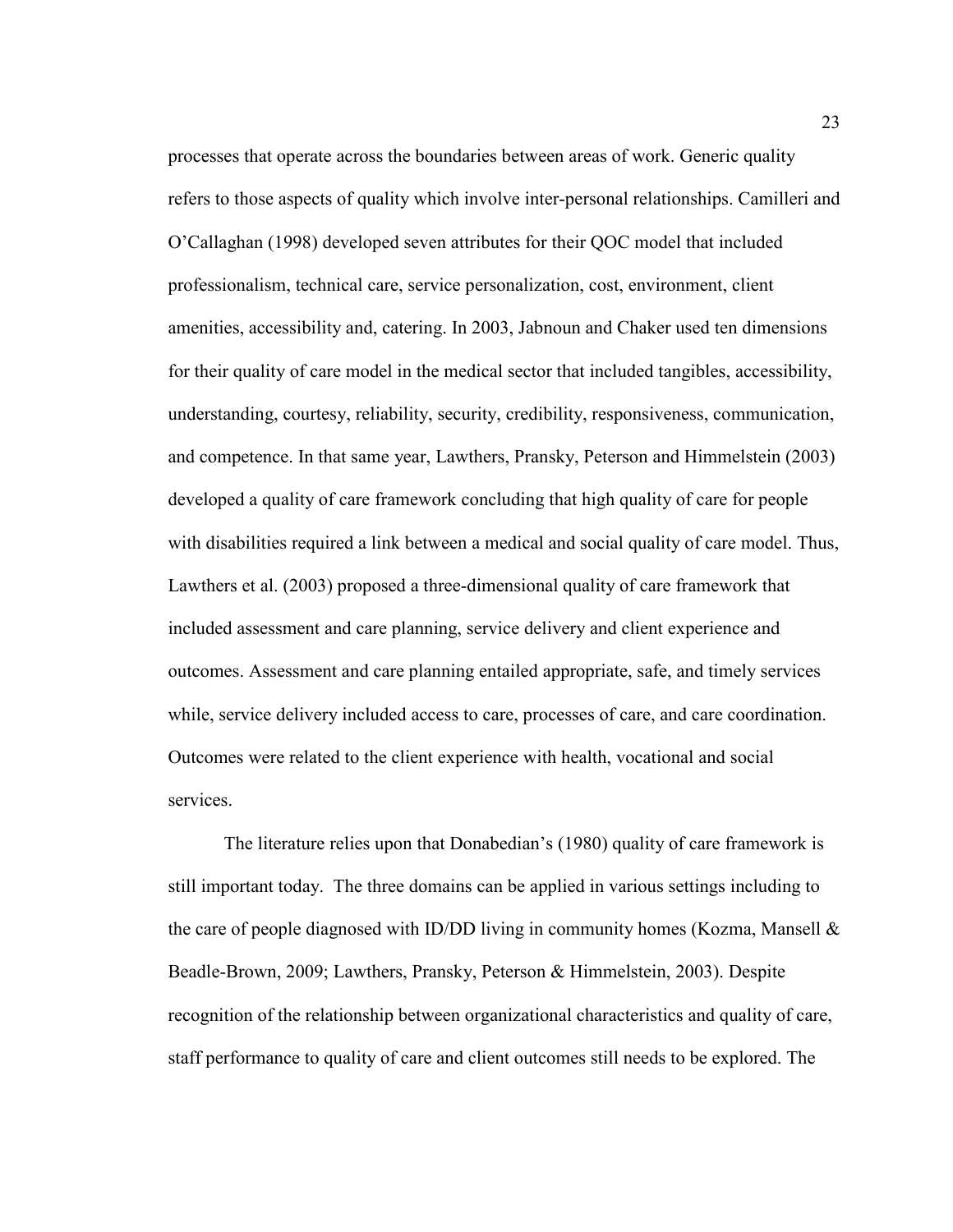results of receiving appropriate, well-coordinated services may be captured by the individual's perception of the services but, what happens when the person's disability does not allow them to obtain a clear perception of their services? In addition, how is quality of care captured by the employees who are providing the service and how do they themselves, perceive their organizational structures and processes impacting care and service outcomes?

 The goal of this dissertation was to explore the DSPs experiences and perceptions of the NYS DSP competencies implementation within Donabedian's quality of care framework. An understanding of how the NYS DSPs competencies are being implemented within organizational constructs helped to determine whether the competencies were effective in improving service outcomes.

# **The NYS DSP Competencies**

Today, people diagnosed with ID/DD live in small community homes or apartments with 24-hour support services and care. The shift from institutional to community care however, continue to be a consistent problem in ensuring the quality of life for people living with ID/DD as DSPs turnover and vacancy rates continue to rise. In addition, ineffective organizational cultures, low job satisfaction, and low organizational morale produce work place conflict and dissimilarities effecting service implementation further resulting in poor quality of services for people living in community residential homes.

#### **Competency-Based Training**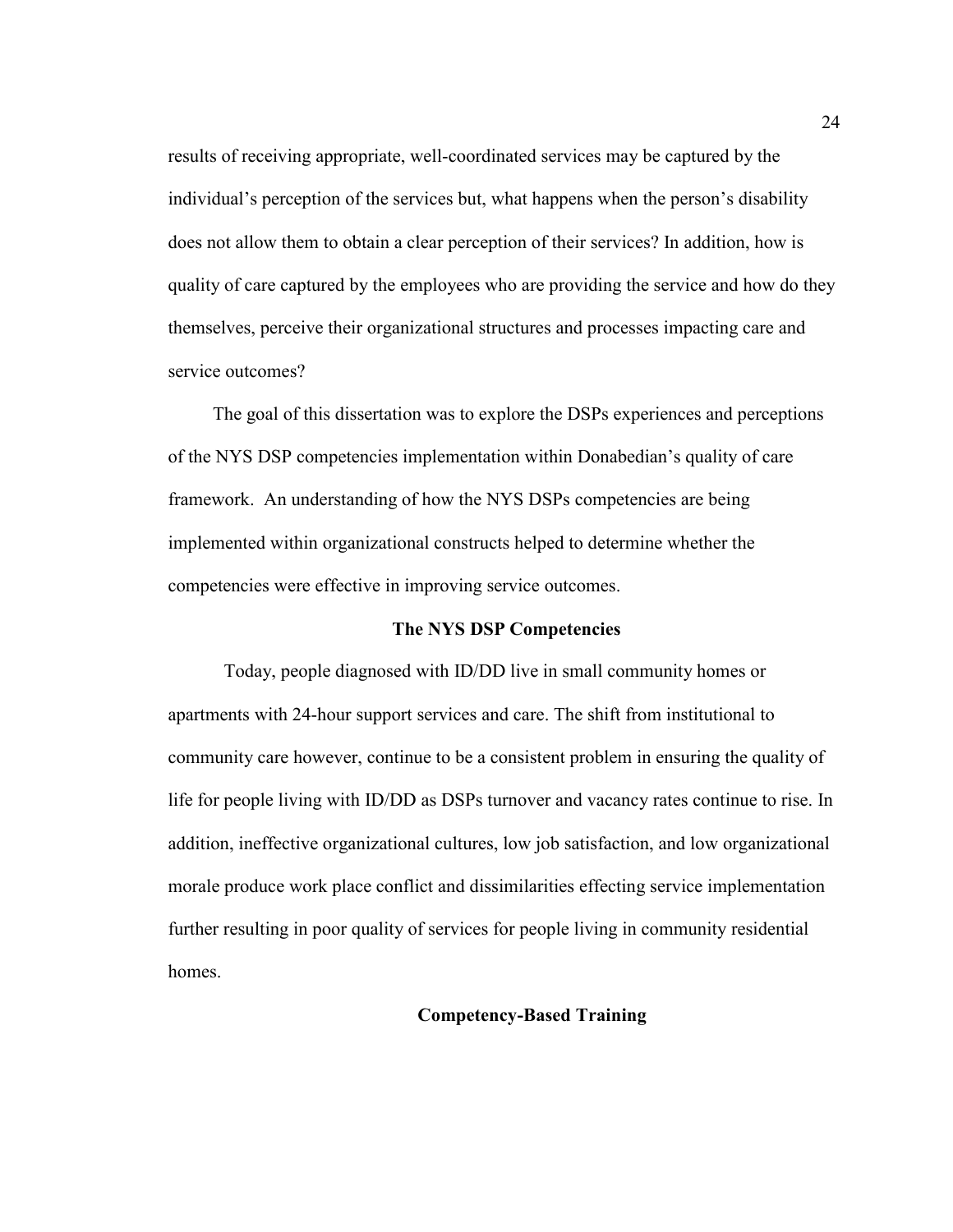Competency-based training has been described as the acquisition of competencies or, skill sets and highly specific behaviors required to complete a critical task (Ricciardi, 2005). Research have shown that competency-based training is crucial to improving DSP retention and performance (Konrad & Morgan, 2006; Stone & Harahan, 2010), help with job-related stress (Schonfeld, Cairl, Neal, Watson & Westerhof, 1999), reduce burn out (Austrom, 2000), and increase job satisfaction (Grant, Kane, Potthoff, & Ryden, 1996; Braun, Suzuki, Cusick, & Howard-Carhart, 1997; Maas, Buckwalter, Swanson, & Mobily, 1994; Parsons, Simmons, Penn, & Furlough, 2003; Castle, Engberg, Anderson & Men 2007). In addition, staff job satisfaction is more likely to increase through the promotion of staff development and specialized skills (Maas et al., 1994) optimizing the quality of life of the people served (Forbat, 2006).

Seminal works found that DSP training generally focused at the beginning of employment with initial orientation on regulatory requirements and not on competency development with DSP engaging in low performance and experiencing job dissatisfaction resulting in poor quality service outcomes. The research concluded that competency-based training is required to enhance the learning of knowledge, skills, and attitudes of employees with the goal of changing how the DSP performs to improve quality of care and service (Anderson, Hewitt & Larson, 1999; Hewitt & Lakin, 2001; Hewitt et al., 2004; Hewitt, Lakin & Larson, 2004; Hewitt, Sauer & Sedlezky, 2005; Hewitt & Larson, 2005; Hewitt & Larson, 2007; Hewitt & Larson, 2012)

This finding led to a more comprehensive job analysis conducted by Taylor, Bradley and, Warren in 1996 with the use of "Developing a Curriculum" process. This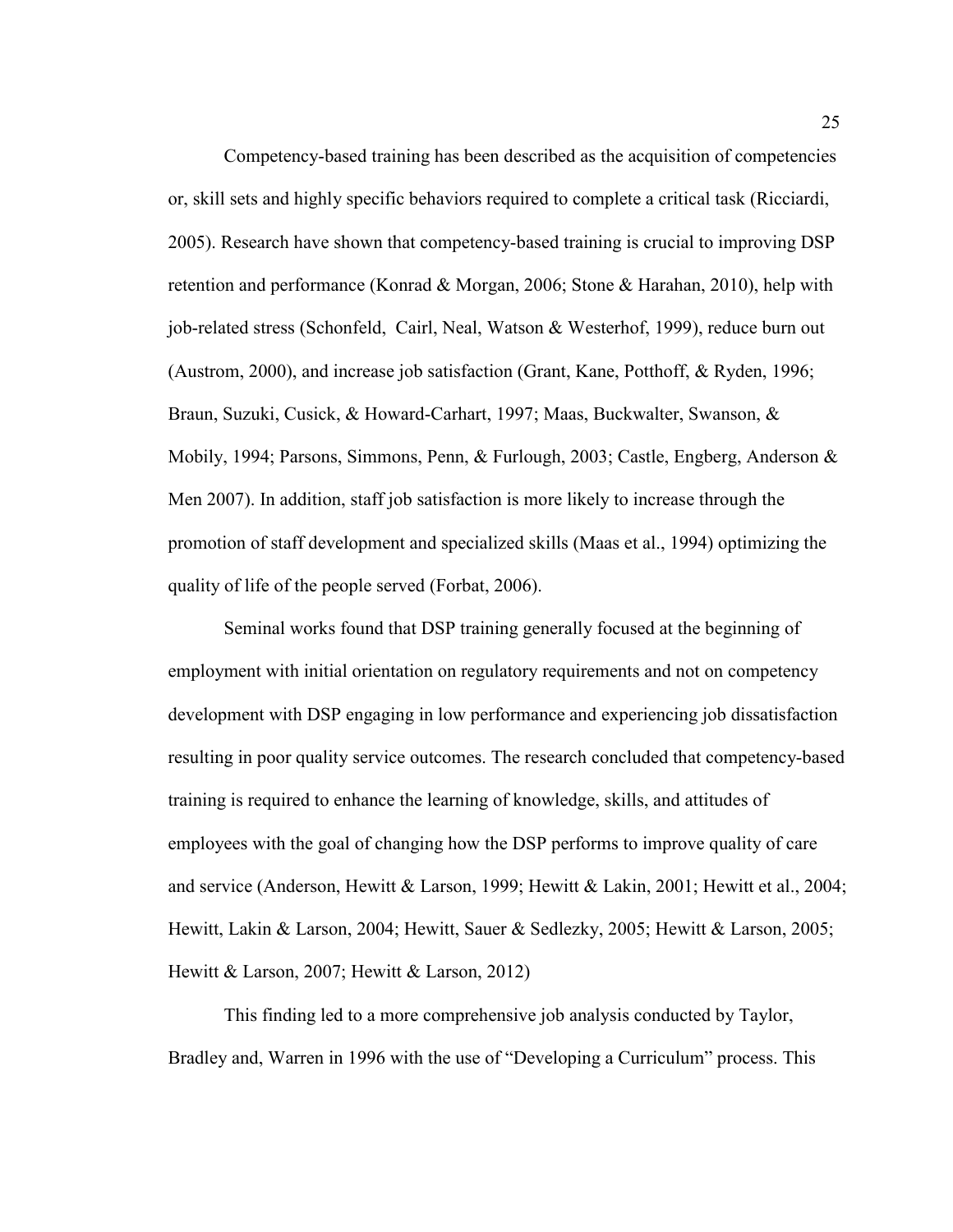process used structured activities to determine the essential skills and attributes and found that a set of 15 standardized competencies required by the DSP to perform effectively *(see Appendix A)*. NADSP then validated these competencies through a national survey of human service settings, consumers of services, trainers, agency administrators, and, educators, resulting in the Community Support Skill Standard (CSSS) training requirement. The CSSS defined the core skills for DSPs and community support work. The CSSS identified the skills that DSPs needed to support people with disabilities, in leading self-directed lives, contributing to their communities and encouraging the attitudes and behaviors that enhanced inclusion in the community. The CSSS are not a set of minimal criteria that a person needs to start in direct support, but rather a set of identified areas of competency-based skills, knowledge, and attitudes of an experienced worker (Hewitt & Larson, 2007; NADSP, 2011). In addition, increased hours of training do not address issues of DSP recruitment, retention, performance, or quality of service as competency-based training requires an interactive, hands-on approach that integrates education into daily practice (Stone, 2001; Stone & Harahan, 2010)

In 2013, the CSSS standardized competencies were then adopted by New York State with the introduction of the NYS DSP core competencies (Valla, 2014). Competency-based training is now the required model in human services and particularly in the field of ID/DD support services. Competency-based training includes job analysis, assessment of skills, setting expectations for learning, selection of best curricula, and setting in which skills can be transferred to job performance (Test, 2004; Hewitt et al., 2004; Hewitt & Larson, 2007; Ricciardi, 2005; O'Nell & Hewitt, 2012; Larson & Hewitt,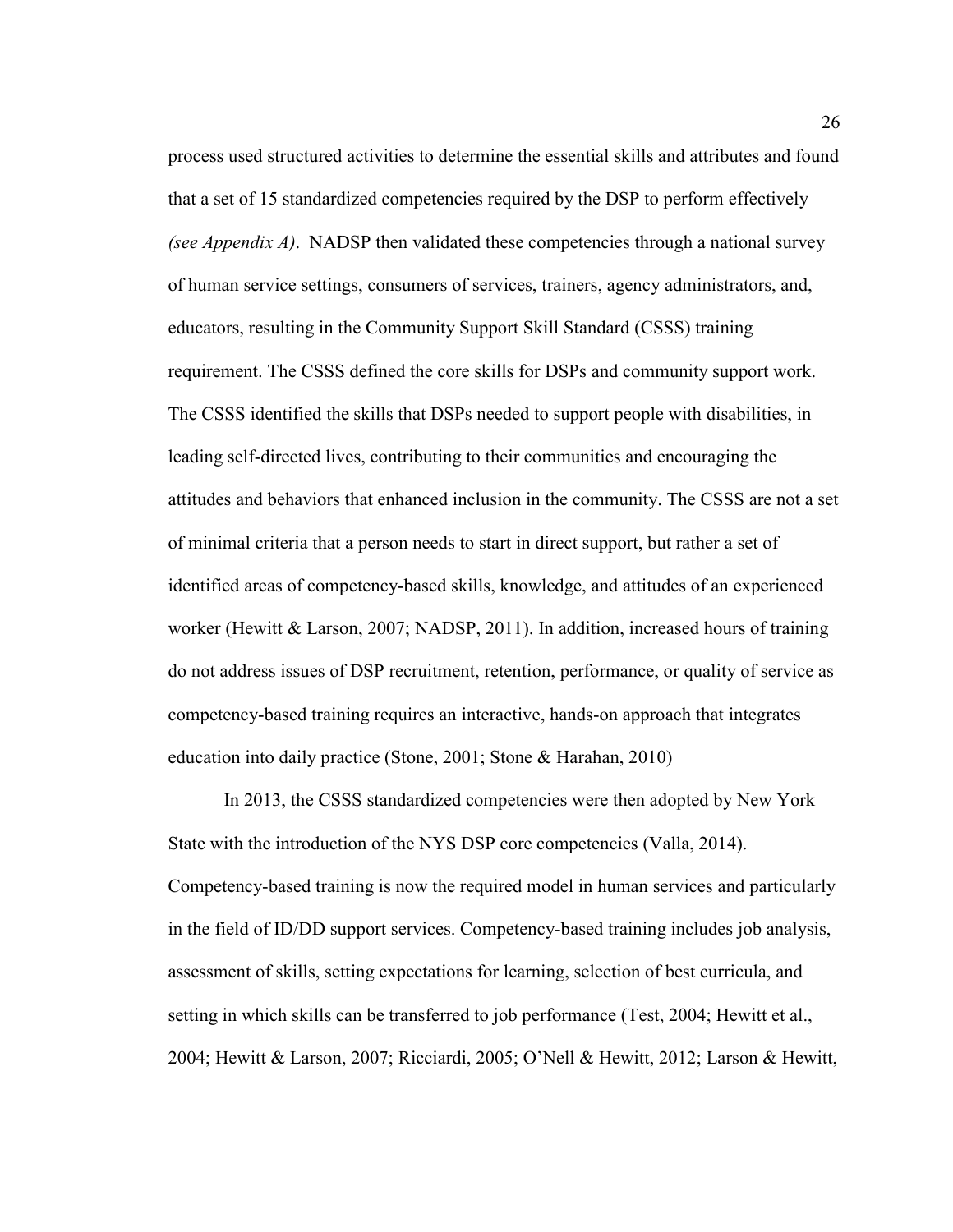2005, 2012). The NYS DSP competencies now provides the guidelines to optimize the care and services to people with ID/DD by providing competency-based training program composed of seven goals, 23 standardized competencies, and 60 identified skill sets intended to provide administrative support, structure, and oversight for the implementation of care and advocacy (see Appendix B*)*.

 This policy aims to provide all New York OWPDD state-operated service organizations with a competency-based educational training program that standardize the technical, cognitive, and ethical competencies for all DSPs. The literature however, fails to demonstrate how these competencies are being implemented in ID/DD provider organizations and this study aims to fill the existing gap in the literature.

#### **The Role of the DSP**

Following the Willowbrook consent degree in 1975, in 1981 Public Law 97-35, entitled the Medicaid Home and Community Based Services Wavier went into effect. This law provided a stimulus for community services and family supports, and a reduction of dependence on institutional care. It is now the principle source of funding for in-home services, comprising 70% of the funding in the United States (Rizzolo, Friedman, Lulinski-Norris & Braddock, 2013). The home and community-based waiver allows for people living with ID/DD to live in community residential group homes through their life span. Thus, the DSP role began to shift from that of primary caregiver assisting the person with ADL's (activities of daily living) to that of a qualified professional requiring training in community supports, skill development, medication

27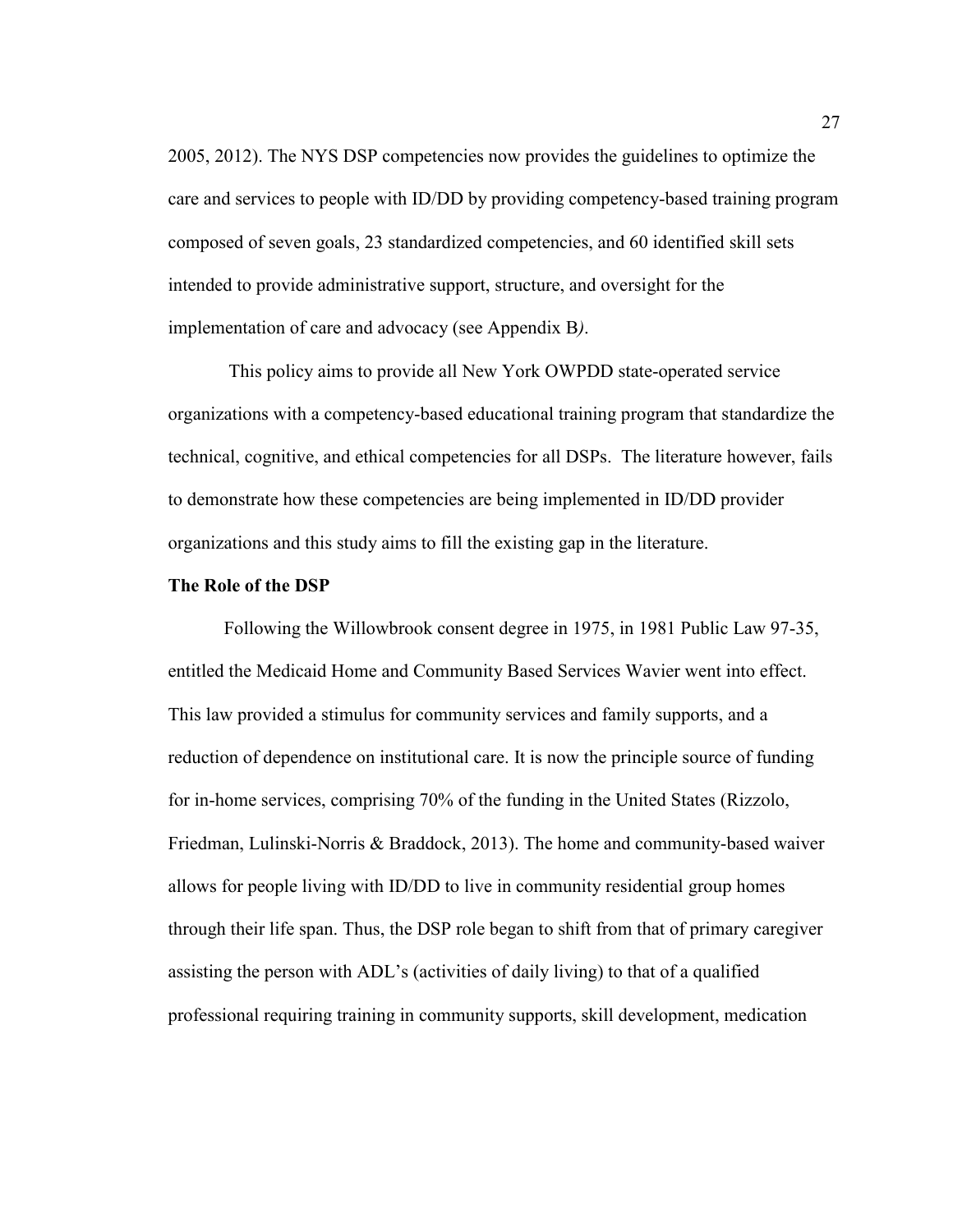administration, behavior management and crisis intervention (Hewitt, 1998; Hewitt & Lakin, 2001; Hewitt et al., 2004; Larson & Hewitt, 2005, 2012).

**The role of front-line managers.** Leadership behavior, disposition and attitude plays a significant role in the satisfaction, commitment, and morale of employees (Berson & Linton, 2005; Chun, Kosik & Yun, 2012; Godshalk & Sosik, 2000) The concept of leadership carries various definitions and linked to a variety of different roles (Harrington, Nixon, & Parker, 2012; Bakker, Dollard & Tuckey, 2012; Cameron, 2011) Tuckey et al. (2012) defined leadership as having the ability to influence others, while Cameron (2011) added that leadership also includes having the ability to influence organizational change. Maynard, Gilson, and Mathieu (2012) and McDermott, Kidney, and Flood (2011), on the other hand, describe leadership as going beyond individualistic characteristics and having the ability to balance the organization by empowering its employees. The best leaders are those who gain information, knowledge, and talents to evaluate organizational processes and then react properly to those processes (Freidman, 2011). Leadership is vital to an organization as it directly impacts employee performance and morale. Ineffective leadership, in contrast, tend to create low organizational commitment and job satisfaction, setting forth for low organizational morale (Gray-Stanley et al. 2010; Gray, & Muramatsu, 2013; Aboyassin & Abood, 2013).

Bennis and Nanus (1985) identified the differences between leaders and managers noting that managers are people who do things right and leaders are people who do the right thing. Organizational leaders oversee the functioning of the organization, while managers are left to oversee the daily operations of departments. Front-line managers are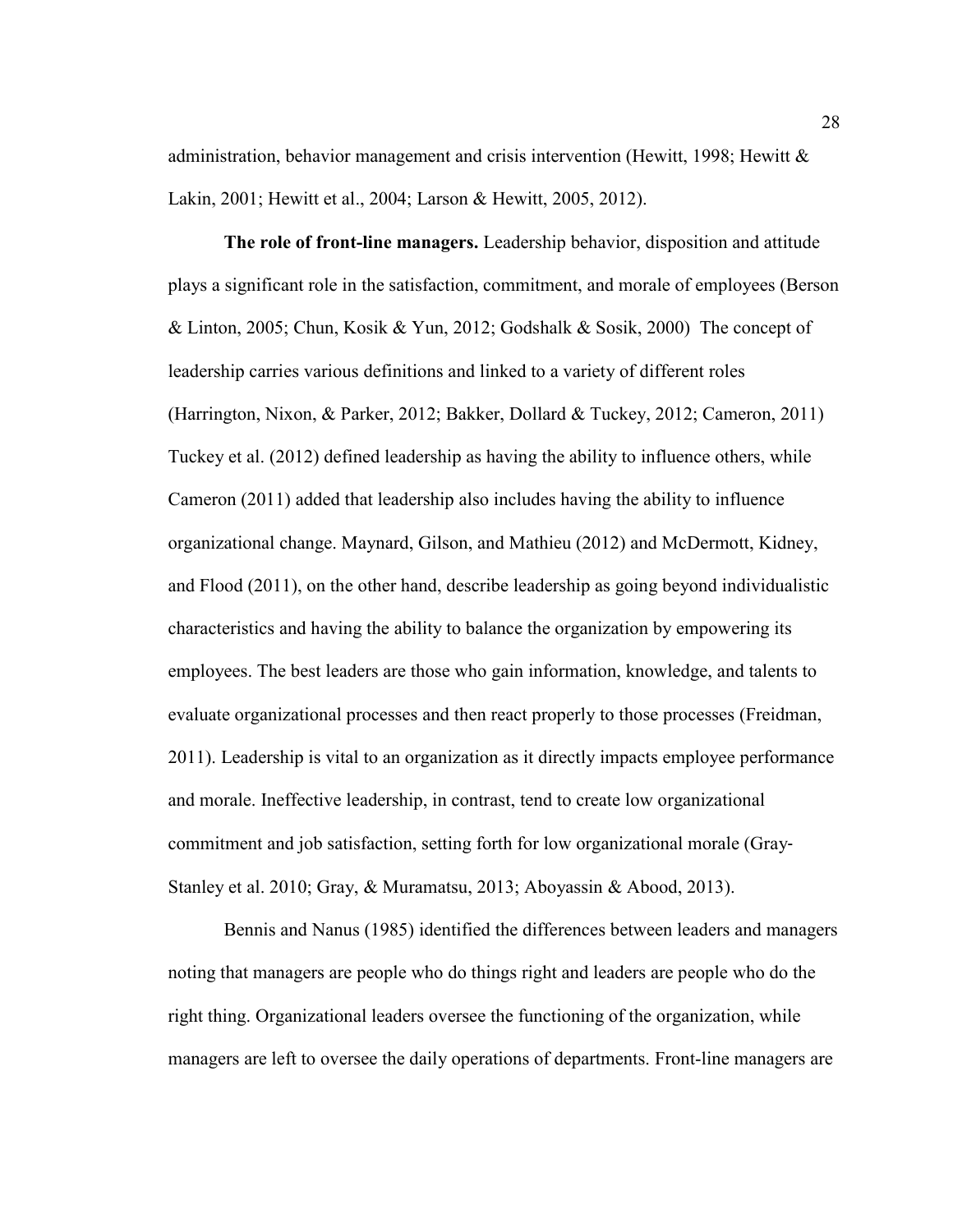those that define the job, provide the training, mediate the stresses, create the culture, and establish a well-functioning work environment (Hewitt et al. 2004); at the same time, they are expected to maintain working groups and ensure operational effectiveness to achieve organizational goals (Gosling & Mintzber, 2003). These managers are not always equipped to fulfil the supervisory demands of their position as leadership skills, essential training, knowledge, and competencies lack (Avolio, Walumbwa, & Weber, 2009; Burchard, Gordon, & Pine, 1990; Hewitt, et al., 2004; Thousand, Burchard & Hasazi, 1986). Mansell (2006) stated that managers who hold leadership positions need to be skilled enough to influence the direction of quality supports provided by the DSPs by ensuring education and training of the DSPs (McConkey & Collins, 2010; Hewitt et al. 2004; Hewitt & Larson, 2012). Problems begin to exist when these managers do not possess the skills to engage in leadership compromising working relationships and organizational operations demands (Gosling & Mintzber, 2003). Hewitt, et al. (2004) provided comprehensive research when their study of 146 participants of a focus group concluded that managers must competent to lead.

Hewett et al. (2004) identified 14 detailed competency areas that included "(a) enhancing staff relations, (b) providing and modeling direct support, (c) facilitating and supporting consumer support networks, (d) program planning and monitoring programs, (e) managing personnel, (f) leading training and staff development activities, (g) promoting public relations, (h) maintaining homes, vehicles, and property; (i) protecting health and safety, (j) managing finances, (k) maintaining staff schedule, (l) coordinating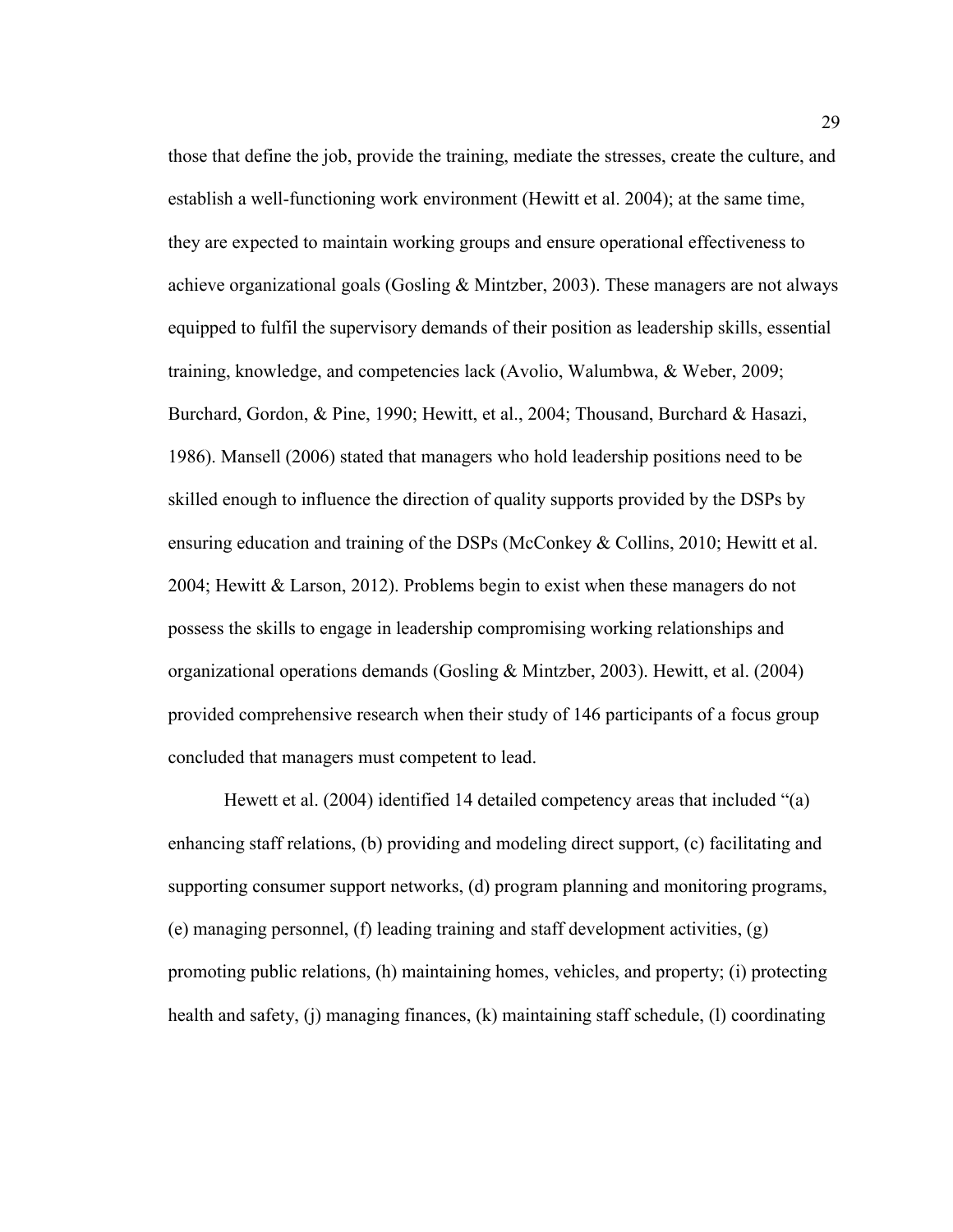vocational supports, (m) coordinating polices, and (n) performing general office work" (p. 127).

According to Hewitt et al. (2004), a manager's lack of training and experience results in low competencies, which decreases the effectiveness of front-line managers leading their departments to organizational effectiveness. In addition, Hewitt, et al. (2004) and Larson and Hewitt (2012) reported that front-line managers desired additional training and education to meet the expectations of the position.

In another study, Clement and Bigby (2012) revealed similar results in their replication of the Hewitt, et al (2004) study, finding that front-line manager's job is dependent on job-related competencies. Through semi-structured interviews of 16 house supervisors and five senior managers, the study concluded that education and training is required to develop leadership competencies. Burchard (1999) expressed that front-line manager's competencies encompass both task responsibilities, as well as personal characteristics associated with positive perceptions, attitudes, and interactions. These personal characteristics involve active listening, problem-solving, cooperation, and positive dispositions toward normalization. This study further added to the research by describing five attitudes discovered of front-line managers that included; passion and vocation to work directly with people diagnosed with ID/DD, the ability to influence positive lives, stamina and flexibility between different roles, ability to remain calm, ability to independently complete responsibilities, ability to understand the desires of individuals, and the perceptions of work-life balance to endure the demands of the position while enjoying their personal lives (Clement & Bigby, 2012, p.135).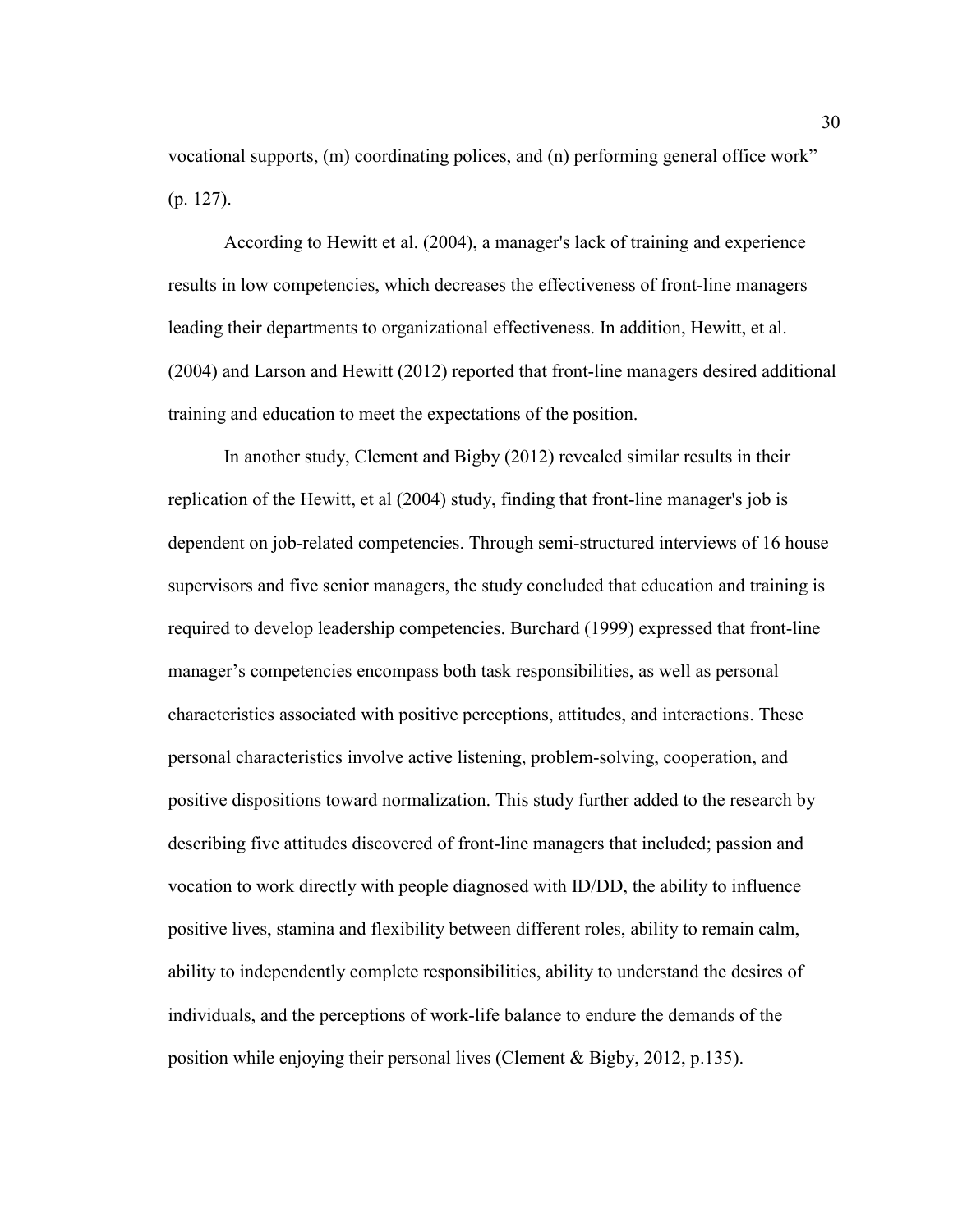#### **Organizational Cultures**

The term organizational culture is rooted in qualitative and anthropological research on societal culture that was first applied to the study of organizations during the 1970s (Handy, 1976; Pettigrew, 1979). An organization's culture is essentially the personality of the organization. It is comprised of many different components that include leadership, professional growth, internal communication, life/work balance, employee satisfaction, performance, and employee morale. It has been concluded that there is no one definition to describe organizational culture and found that many different concepts are used to describe the operations of an organization, and the behaviors of the people in that organization (Cooke & Rousseau, 1988; Hofstede, Neuijen, Ohayv, & Sanders, 1990; Schein, 2010). Heskett and Kotter defined organizational culture as "the set of beliefs, behaviors, norms, and values that helps a culture be most effective" (1992, p. 5). Organizational culture is also described as "a pattern of shared basic assumptions that was learned by a group as it solved its problems of external adaptation and internal integration that has worked well enough to be considered valid, and therefore to be taught to new members as the correct way to perceive, think, and feel in relation to those problems" (Schein, 1996, p. 236). Organizational culture is now understood as behaviors shared among members (Glisson & James, 2002), existing at various levels (Detert, Schroeder & Mauriel, 2000) that impacts employees' attitudes and behaviors (Schein, 1996, 2010; Smircich, 1983). Organizational culture is perceived as the common assumptions, values, and beliefs shared by the members of the organization (Palomino  $\&$ Martínez-Cañas, 2014, p. 96). It is characterized in a setting and taught to newcomers, to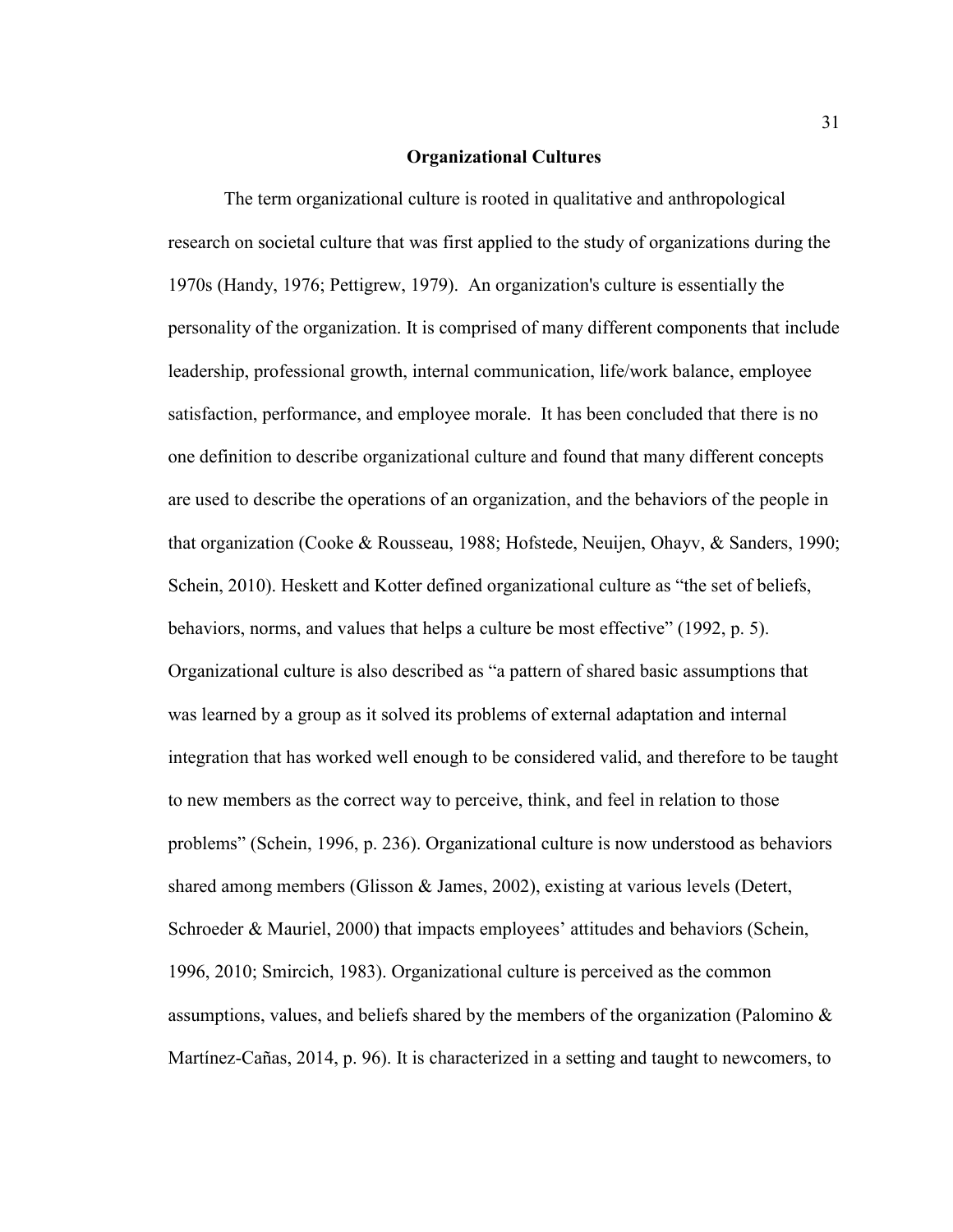promote a universal way of thinking, feeling, and communicating (Schein, 2010, Trice  $\&$ Beyer, 1993).

Organizational culture is important as it influences the organization and its employee's behaviors (Mannion, Davies, & Marshall, 2005; Lakin, Prouty, & Coucouvanis, 2007; Morgan & Ogbanna, 2008). Schein (1996, 2010) posited that organizational cultures have three levels: artifacts and symbols, accepted values, and basic assumptions. The first level, artifacts and symbols include the visual and the most recognizable components of a culture. Artifacts include ritualistic behaviors, language, beliefs, clothing, and the setting of the organization. Symbols are established through the vocabulary, visual communication, pictures and social exchanges that have a specific meaning to organizational members. The second layer, accepted values, involves the values maintained by organizational leaders that are typically written, but may or may not reflect the values of the employees. Organizational culture is also believed to be an organization's unwritten and unconsciously beliefs that guide organizational decisions (Bourne & Jenkins, 2013) which Schein (2010) denoted as the organization's basic assumptions, the third layer of organizational culture. An organization's basic assumptions are related to the employee's routines, and on how employees interpret what they experience or pay attention to. Set forth by organizational leaders, organizational cultures lay the foundation for organizational commitment and organizational morale which, ultimately impacts the employee's behavior (Schein, 2010). In a survey of a childwelfare system, employees that appeared more committed held more experienced, skills, and knowledge of the child-welfare system were found to build stronger interpersonal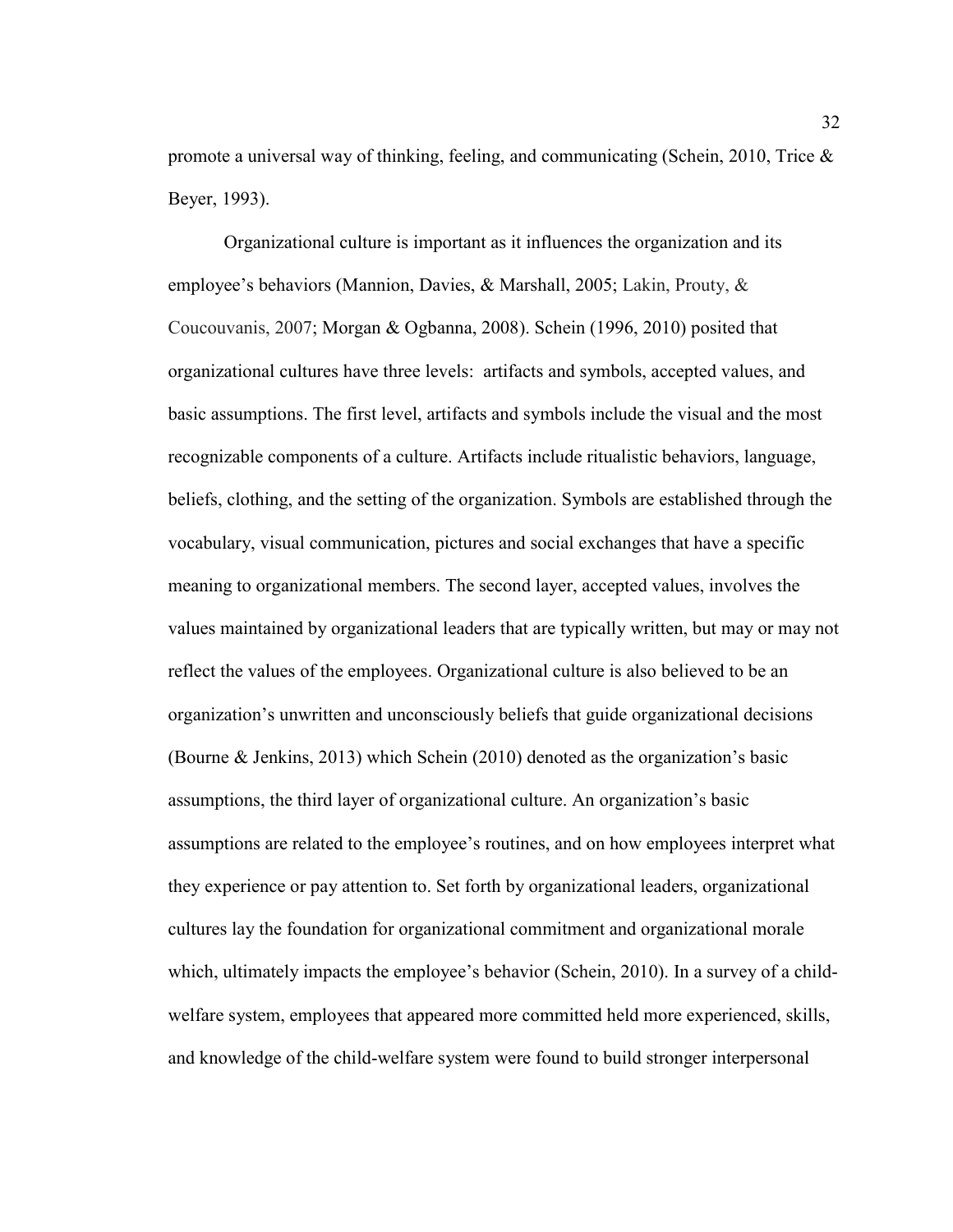relationships and networks resulting in high employee performance than those employees with less experience and knowledge (Collins-Camargo, Elle & Lester, 2012). In addition, committed employees were found to stay in their positions longer increasing employee retention (Kacmar, Andrews, Van Rooy, Steilberg, & Cerrone, 2006; Hewitt & Larson, 2012)

# **Group Home Culture**

Organizational cultures also impact DSPs working in residential settings with continuous around the clock care. After the dismantling of institutional care, community group homes became the predominant model of community living in the United States for individuals with ID/DD. Individuals living in residential group homes are assisted, monitored, supervised, and supported by DSPs (Mansell & Beadle-Brown, 2010; Rizzolo, Friedman, Lulinski-Norris, & Braddock, 2013; Stancliffe, Emerson, & Lakin, 2000). In a smaller separate setting, organizational cultures change or shift as DSPs create their own group home culture. In a study that examined self-determination predictors concluded that residential policies, practices, and managerial leadership influenced the realization of innovative self-determination actions of individuals with ID/DD. This study found that personal characteristics, DSP competencies, and environmental variables were related to the care of individuals. Living environments that were smaller and more individualized allowed for the individuals to have greater choice and self-determination than those living in larger, less individualized group homes (Stancliffe, 2001). In another study, staff that allowed the same accommodations to ID/DD client as the rest of the population, resulted in community inclusion, participation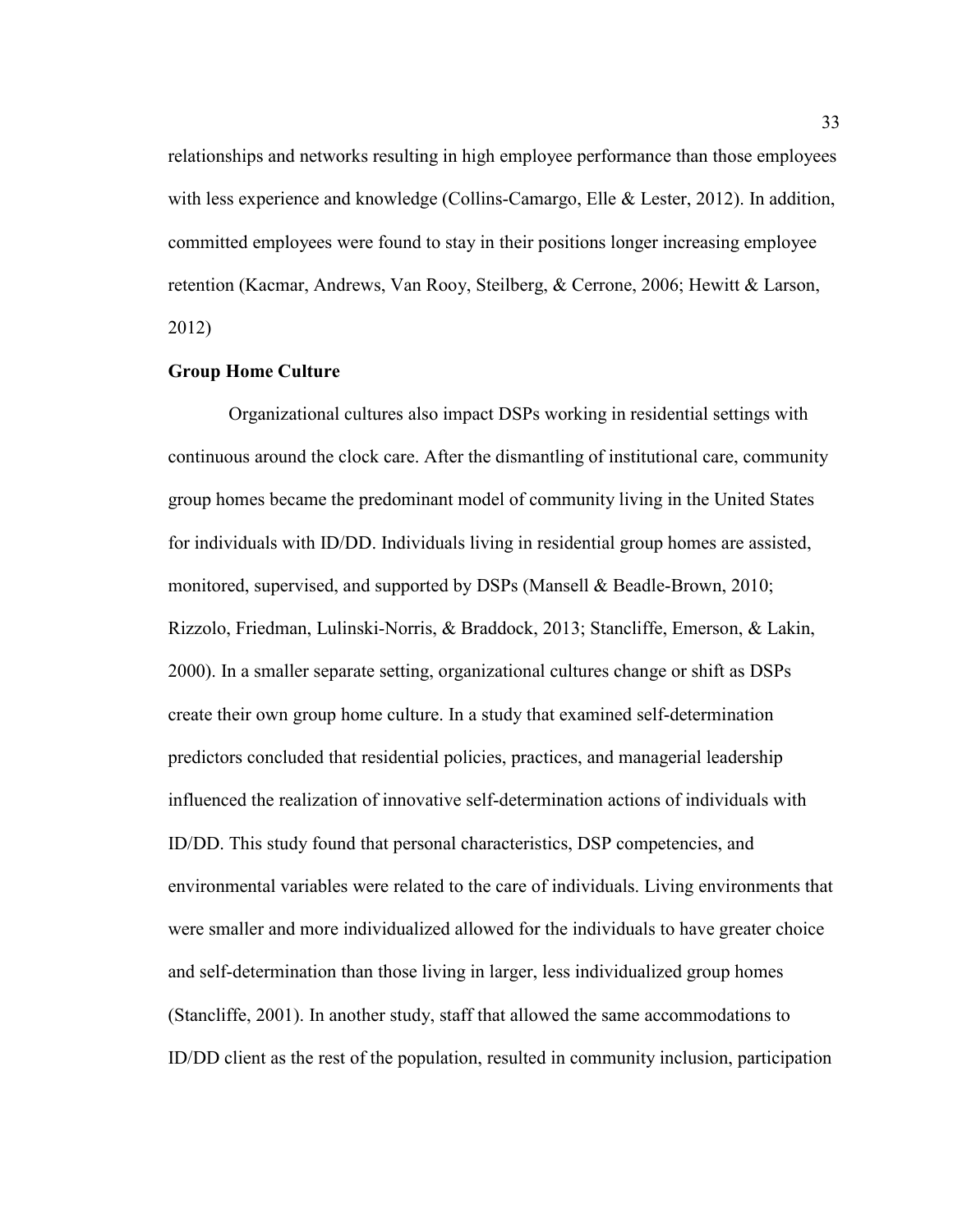in social, cultural, and economic activities, as full citizens (Mansell and Beadle-Brown, 2010). In a study of five group homes, DSPs were found to require the training to effectively apply meaningful inclusion activities in the community (Clement  $\&$  Bigby, 2009)). In another of study of three group homes, staff interviews and observations concluded that the group homes where managers and staff shared the same values, enabled teamwork with a culture that was characterized as coherent, respectful, and motivating to staff (Bigby  $\&$  Beadle-Brown, 2016). In a comparable study of 96 group homes, implementation processes were examined and found that group homes that influence community care held a more supportive culture with effective management, accommodating staff and, trained, skilled DSPs (Nieboer, Pijpers & Strating, 2011).

While organizations provide various policies and procedures for continuous care in group homes, these standards also may present challenges and barriers for the DSPs. Cost, space, resources, and skilled staff are necessary components in the development and maintenance of residential care facilities and community inclusion service supports (Lamb & Bachrach, 2001). DSPs may be faced with challenges such as increased caseloads, increased stress, and decreased flexibility in work schedules that results in increased responsibilities, longer work hours, and staff burnout (Gilbody, Barkham, Bee, & Glanville, 2006; Larson & Hewitt, 2012). These challenges, in turn, lead to work avoidance and hostility ultimately decreasing safety and security for the residential clients (Gilbody et al., 2006). Thus, the group home creates a culture that may be hostile, with DSPs feeling disengaged and disconnected from the organization impacting the service and care for the people they support (Hewitt et al., 2005; Hewitt & Larson, 2012).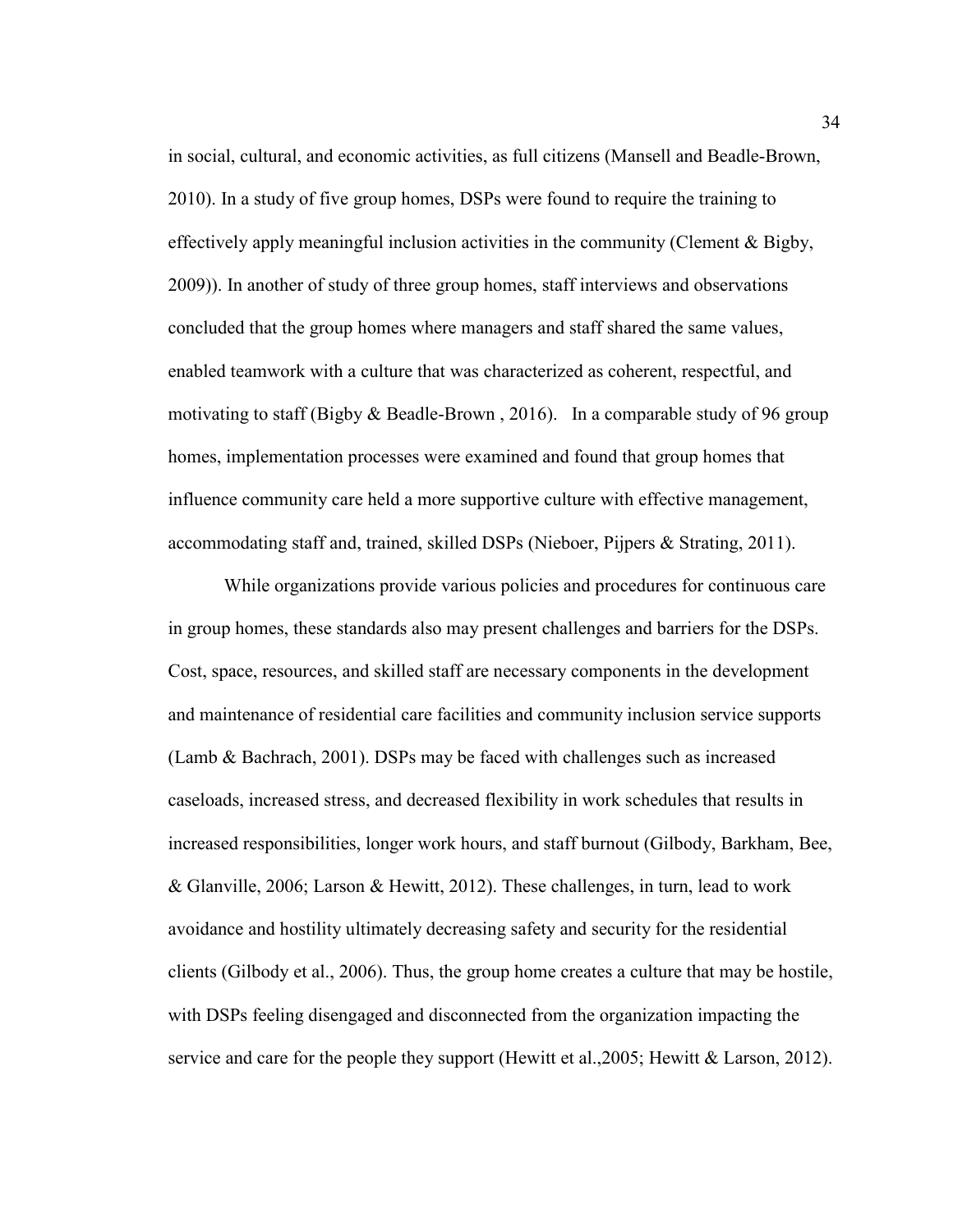**Job satisfaction.** Job satisfaction is the degree to which job needs are fulfilled and how much of this fulfillment is perceived by an employee (Poter, Steers, Modwdy  $\&$ Boulian, 1974). It is a positive or negative evaluative judgement one makes about one's job or job situation (Weiss, 2002). Job satisfaction is therefore ultimately described as to what an employee feels about his/her job, and how the job itself is perceived. Job satisfaction is well documented in the literature as many organizational entities struggle with meeting DSP needs and expectations. In a study of 96 DSPs, questionnaire results concluded that DSPs who experienced lower job satisfaction due to job related stress and burnout, demonstrated their intent to leave their employment much quicker than those who experienced higher job satisfaction (McKilliop & Minnes, 2011). Other studies conclude that DSPs who feel unsupported, not valued, nonengaged and who had poor working relationships tend to experience work-related stress, burnout, and depression that led to low job satisfaction and higher turn-over rates (Hewitt & Larson, 2007; Gray-Stanley, Heller, Hughes, Johnson-Ramirez & Muramatsu, 2010; Gray & Muramtsu, 2013; Heer, Kroese, O'Brien & Rose, 2013; Bogenschutz, Hepperlen, Hewitt, & Nord, 2013; McConachie, McKenzie, Morris, & Walley, 2014). Thus, as the DSPs needs, and expectations are not fulfilled, low job satisfaction in return impact DSP commitment resulting in continuous high turn-over rates. In addition, low wages also impacted job satisfaction as Bogenschutz et al. (2014) reported; DSPs on average earn the minimum of \$11.26 an hour at a 40-hour work week which averages to a salary of \$ 23,400 annually placing many DSPs below poverty guidelines. Many organizations hire DSPs below a 40 hour work week which means many DSPs must rely on multiple forms of income to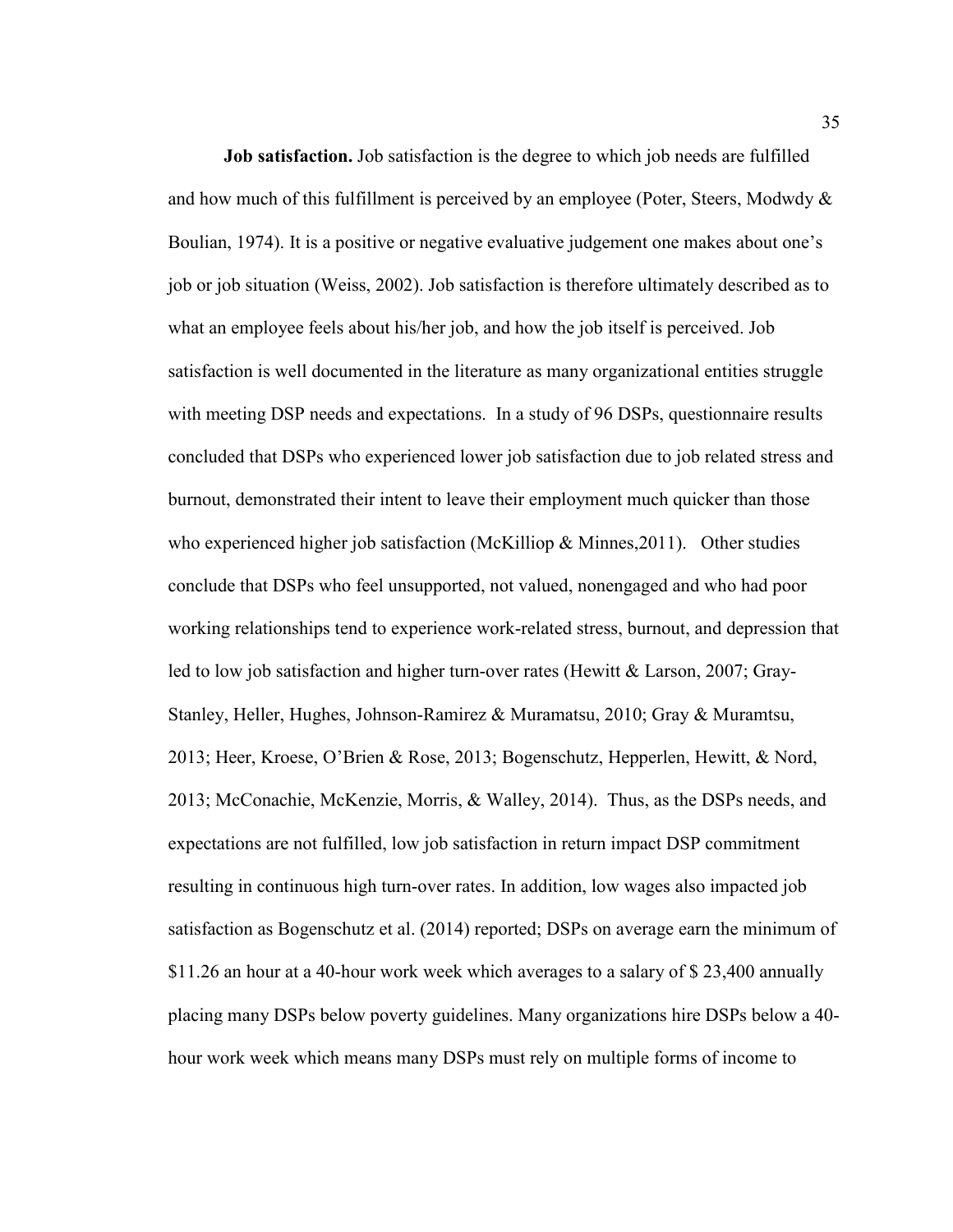adequately provide for themselves and their families (Larson, Hewitt & Knobloch, 2005; Hewitt, Seavey, Morris & Hope, 2007). Consequently, low wages in conjunction with work-related stress and burnout increases low job satisfaction resulting in high turnover rates further impacting the quality of care to people with ID/DD (Austrom, 2000; Lason et al., 2005; Gray-Stanley et al., 2010; Hewitt & Larson, 2012; Bradshaw & Goldbart, 2013).

 Other studies show that lack of training and knowledge results in low job satisfaction as DSPs express that they cannot adequately perform their duties effectively. In a study of a controlled randomized group, effects of a competency-based training were tested against turnover rates for a period of one year. This study concluded that DSPs who received training intervention performed to job expectations decreasing turnover within that year (Bogenschutz et al., 2015). DSP workforce must include increased capacity, sustainability, competency development, and organizational support. As DSPs gain the knowledge and skills to effectively perform their responsibilities, the more confident they become in their roles. As DSPs become confident in their roles, the less stress and burnout they experience thus, resulting in workforce retention (Gray-Stanley et al., 2010; Larson & Hewitt, 2012; McLaughlin, Sedlezky, Belcher, Marquand, & Hewitt, 2015)

*Organizational culture effectiveness.* Organizational culture literature contains information on how organizations use effective organizational culture to improve employee performance and productivity (Flamholtz & Randle, 2012; O'Reilly, Caldwell, Chatman & Doerr, 2014). Organizational supervisors argue that effective organizational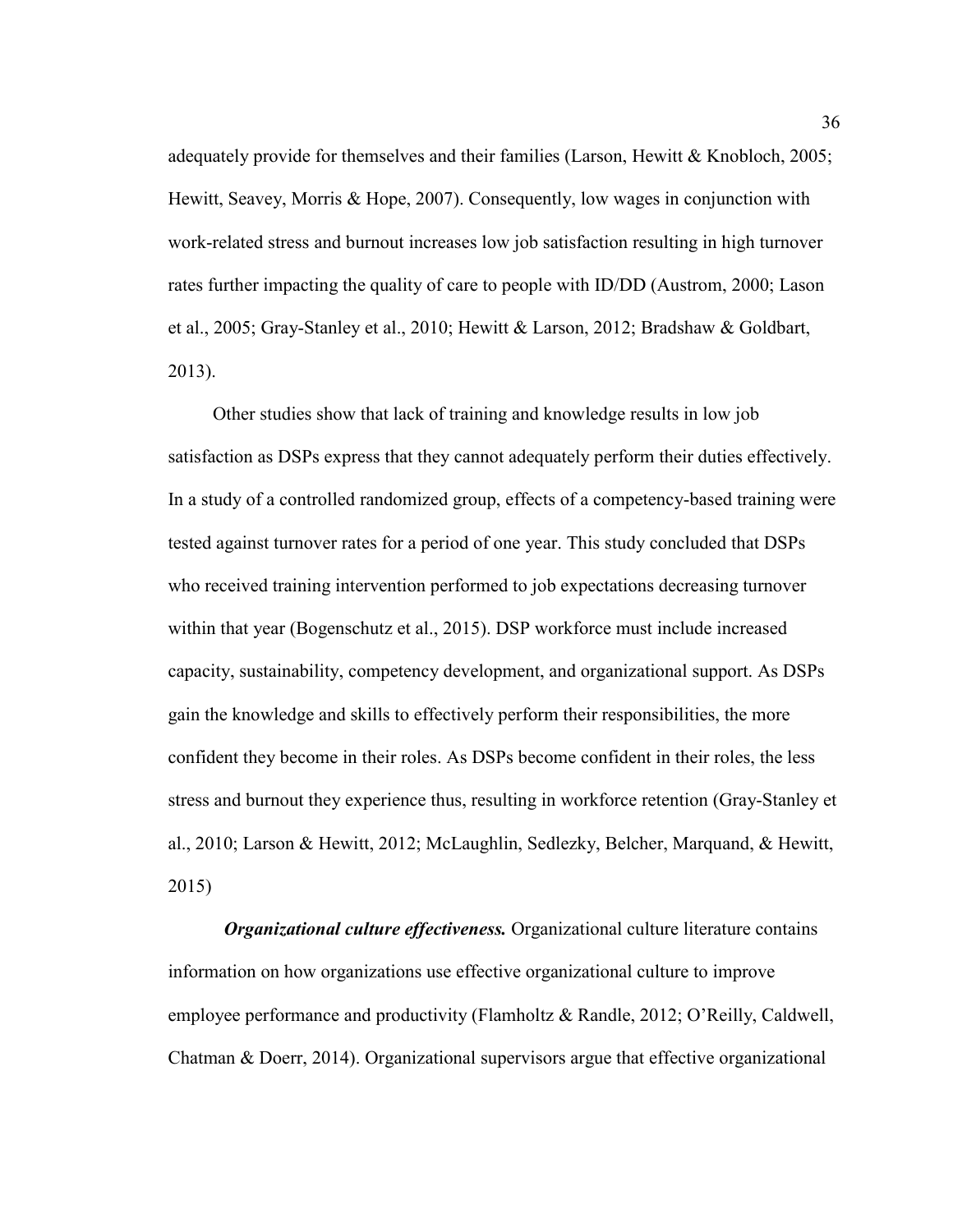culture is crucial to the operations of the organization and having an ineffective culture, more likely compromises the organization's integrity and reputation (Flamholtz  $\&$ Randle, 2011). Effective organizational culture constitutes of members behaving and working consistently with the organization's values (Flamholtz & Randle, 2011). In a study of 94 employees, organizational effectiveness variables were coded and noted that supervisors with an effective organizational culture shaped employee attitudes, improved operational effectiveness, and increased financial performance for the organization. In addition, operational effectiveness contained information on how organizational leaders and management used an effective organizational culture to introduce and innovate new policies and procedures to improve processes and services (Hartnell, Ou and Kinicki, 2011).

In an effective organizational culture, employees share the same goals and values of the organization resulting in high performance and productivity, a positive work environment and strong interpersonal relationships (Denison, 1990; Schein, 2010; Flamholtz & Randle, 2012; Childress, 2013; Inabinett & Ballaro, 2014; Pinho, Rodrigues & Dibb, 2014). Effective organizational cultures require shared values and a common purpose to create a sense of teamwork. Organizations that established open communication with employees and management tend to create more effective organizational cultures that increases teamwork and high level of participation by all members of the organization (Schein, 2010; Flamholtz & Randle, 2011; Miguel, 2015). High levels of participation and employee involvement in the decision-making process were also noted to motivate employees that allowed for the employees to develop a sense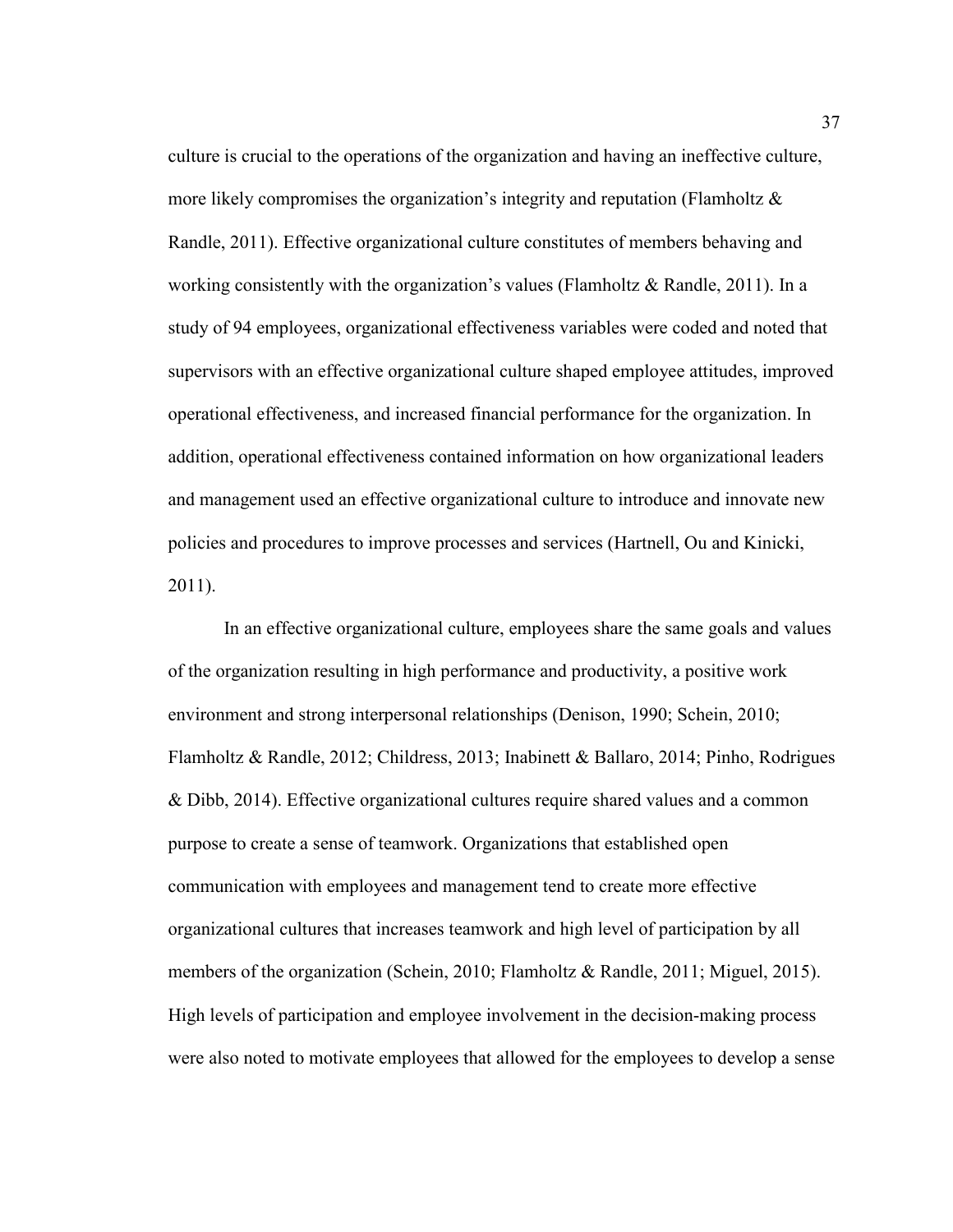of ownership and responsibility in their roles (Engelen, Flatten, Thalmann, & Brettel, 2014). In a survey study of health care workers, employees with a sense of ownership showed improved performance and productivity requiring little to no supervision (Pinho et al., 2014). Effective organizational culture and communication was also found to enable professionalism as a study of 175 senior managers interviewed, revealed professionalism followed from organizational cultures equipped with respect and dignity between employees and manager. An organizational culture equipped with respect and dignity thus, resulted in high organizational commitment, motivation, and engagement. The study concluded that when employees and managers develop respect and dignity for each other, they help each other and integrate their knowledge and experience to improve performance in the organization (Miguel, 2015).

*Organizational Commitment.* Organizational commitment continues to be a consistent topic among ID/DD providers today as it is linked with organizational culture and performance (Mathieu & Zajac, 1990; Meyer & Allen, 1997; Meyer, Stanley, Herscovitch, & Topolnytsky, 2002; Cooper-Hakim & Viswesvaran, 2005; Stiffler, 2007; Klein, Molloy, & Cooper, 2009; Schalock, 2010; Macbeth, 2011; Mathieu & Gilson, 2012). Organizational commitment has been defined psychological association between employee and organization that makes it less likely that an employee will leave the organization" (Allen & Meyer, 1996, p. 252). It is the characteristics reflecting the employee's loyalty to the organization (Luthans, 2006) and the connection that binds an employee to an organization (Allen & Meyer, 1996; Meyer et al., 2002; Verkhohlyad & McLean, 2012).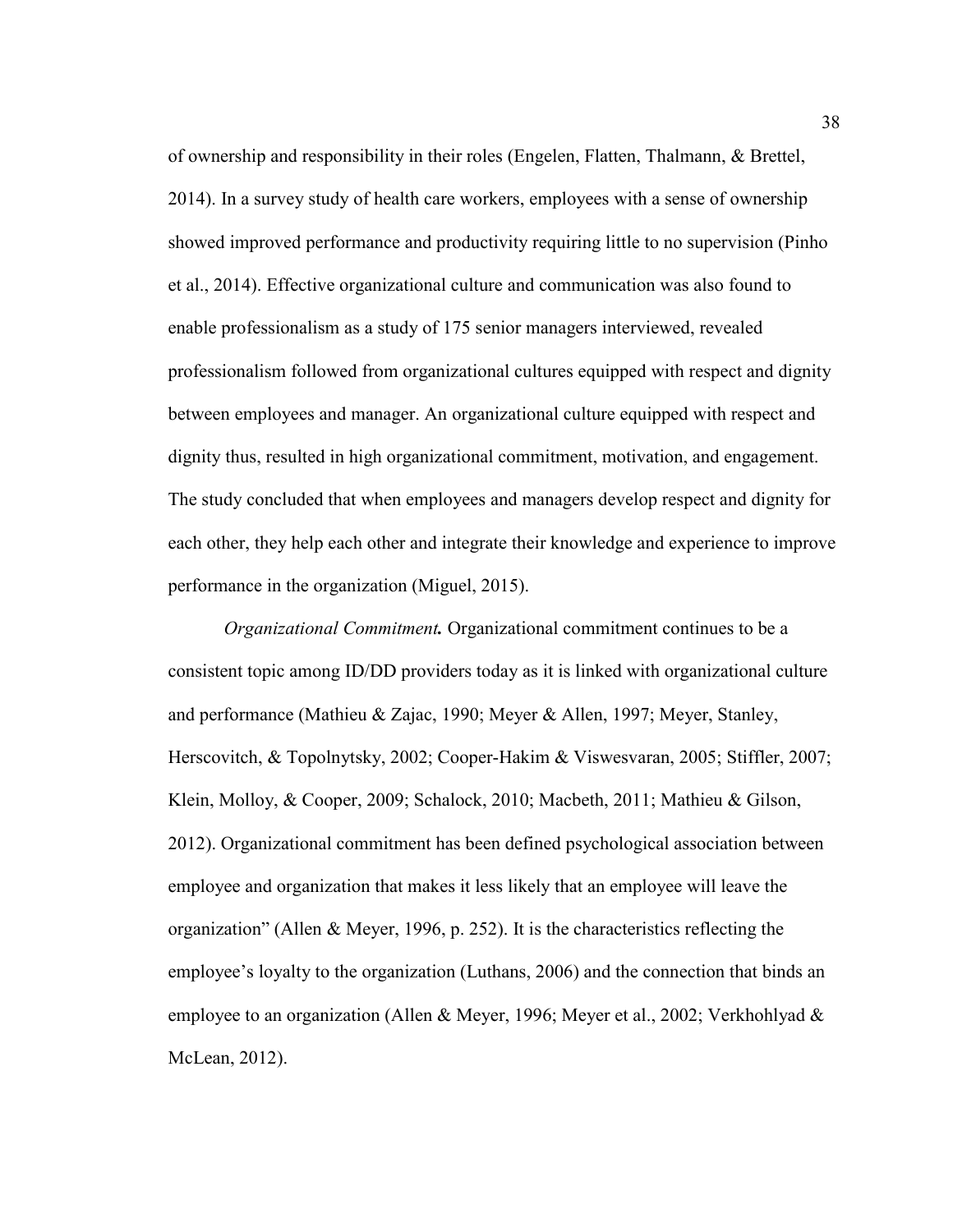In 1991, Meyer and Allen created the Organizational Commitment Questionnaire (OCQ) which identified three types of commitment; affective, continuance, and, normative. Affective committed employees are emotionally invested in an organization and will often continue employment simply because they prefer to. Continuance committed employee stay in the organization because of needed exchanges. These employees remain in the organization because they need to as the cost of leaving is perceived detrimental. Lastly, normative committed employees remain in an organization because they feel a sense of obligation to do so (Allen & Meyer, 2000). The results of the questionaries' concluded that employees with high affective commitment tended to perform higher than those with lower affective commitment. In addition, affectively committed employees demonstrated a sense of connection and experienced more job satisfaction and competence (Meyer & Allen, 1991; Mowday, Porter, & Steers, 1982). Continuance committed employees outperform those who felt no obligation to the organization and normative employees remain in their organization because they felt obligated to so and because the costs associated with leaving were too high (Grant, Dutton, & Rosso, 2008). These three types of organizational commitment ultimately influence the employee's level of performance and commitment, which for this study will be explored to associate how and why the DSPs commit to their organizations and to implementation the NYS DSP competencies.

In a survey of 1244 employees and 96 managers working in 24 different bus companies concluded that the strength of the relationship between organizational commitment and organizational effectiveness varied upon the behaviors to which the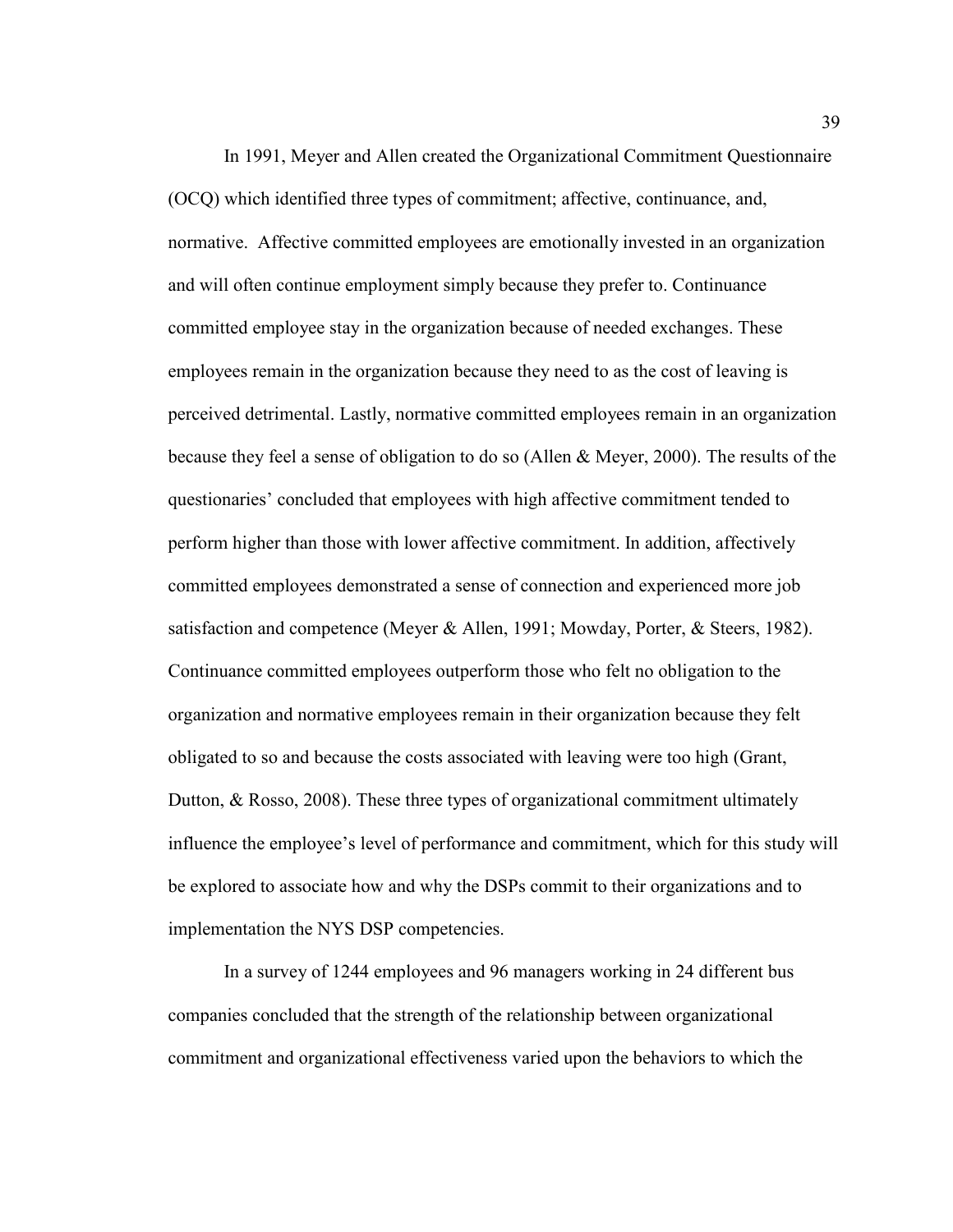employees were committed to the organization (Angle & Perry, 1981) In another study of 216 business leaders, employee's that perceived their values were aligned with the organization's values, committed more readily to the organization. Organizational practices significantly affected the perception of organizational values and correlated with employee ethical, moral behavior and degree of commitment (Angel Sastre-Castillo & Ortega-Parra, 2013). Organizational commitment was also related to the degree employees believed their organization were committed to them (Aselage & Eisenberger, 2003; Eisenberger & Shanock, 2006; Linden, Shore &Wayne, 1997).

## **Organizational Morale**

Organizations exist to provide consumers with products or services in a community. The organization's ability to thrive and succeed is dependent on the leadership and the organizational culture (Hewitt et al., 2005; Hewitt et al., 2007; Terry, Hussain, & Nelson, 2011, Larson & Hewitt, 2012). Disgruntled and negative employees promote negativity to those around them and influence the behavior of staff and service users. Employee commitment or lack thereof, has several negative consequences for the organization including low organizational morale. Just as organizational culture, there is no one definition to describe morale. Morale as "a quality of mind and spirit which combines courage, self-discipline, and endurance" (Baynes,1988, p. 108). Morale is also described in terms of satisfaction with one's work environment with measurements of high or low levels of morale (Westrook, 1980). Doherty (1988), on the other hand, described morale as a psychological characteristic of how employees may see themselves in the organization. McKnight, Ahmad and Schoeder defined morale as the "the degree to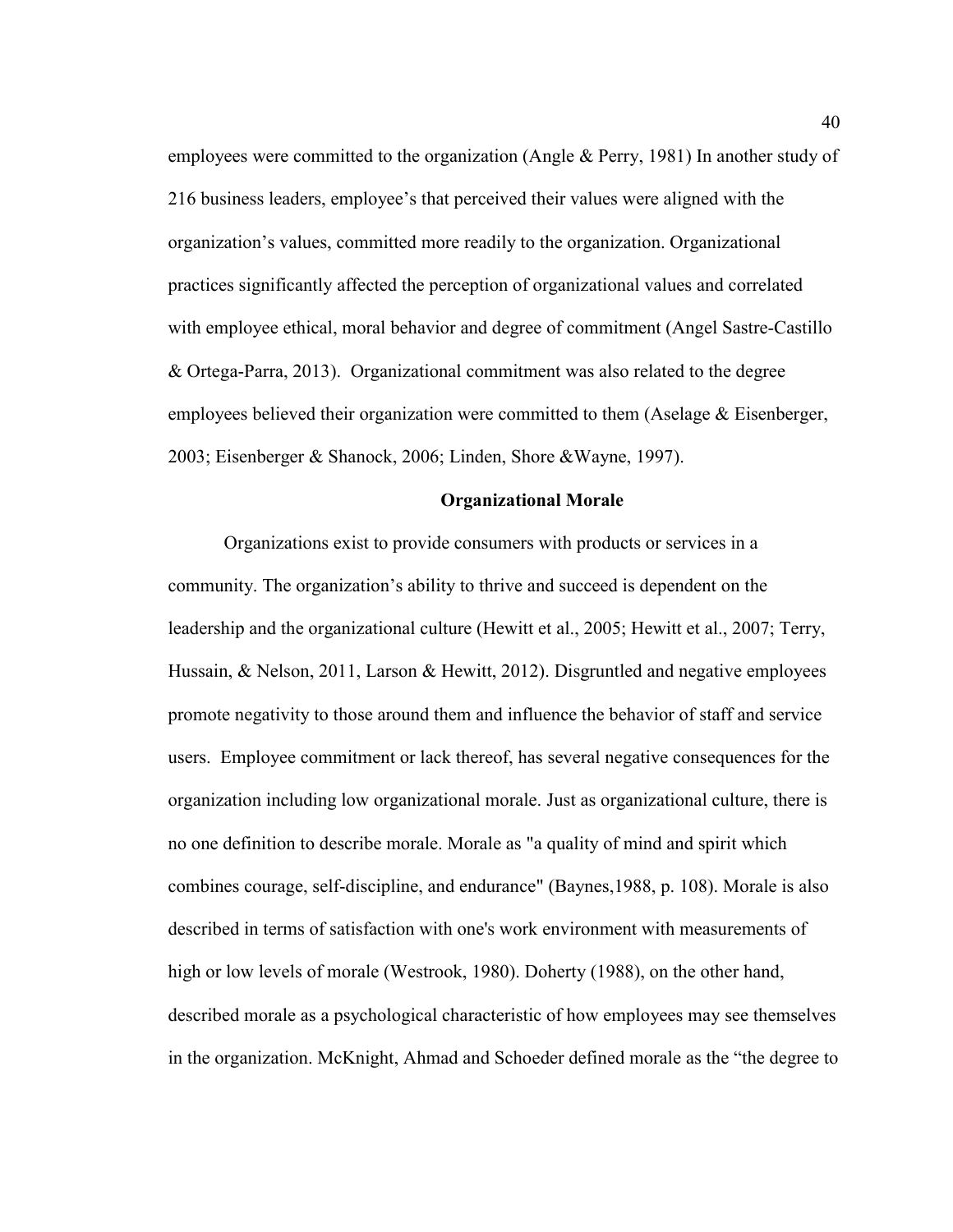which an employee feels good about his or her work and work environment (2001, p. 467). It includes feelings of "intrinsic motivation, job satisfaction, experienced work meaningfulness and organizational commitment" (2001, p. 476).

The concept of morale includes satisfaction with the work environment, enthusiasm, and commitment to the organization (Johnsrud, 1996) while other studies, related morale to employee behaviors (Jackson, Rossi, Rickamer-Hoover & Johnson, 2012). Lack of clarity in such definitions of morale has led to its confusion with other related constructs such as job satisfaction and organizational commitment (Arrow, McGrath and Berdahl, 2000). An organization's mission and vision is illuminated through the type of culture it employs and the response of staff who carry out their roles in the organization. If supervisors simply delegate policy and procedures and remains disconnected from the organization's operations, that mission and vision may become lost within the operations of the organization. Such evidence is clearly seen in the history of institutionalizations prior to and including the Willowbrook State School (West  $\&$ Kaniok, 2009). Regardless of organizational structure, the function and mindset of an organization's employees is directly related to the core beliefs and actions of the leadership. Leadership impacts staff attitudes, work ethics, morale and behaviors that can improve organizational effectiveness or promote negativity and dissent (Chatman & Cha, 2003).

In this study, morale is defined as: "Emotions and attitudes that includes satisfaction with the work environment, commitment or loyalty to the institution and a willingness to work toward common goals" (Johnsrud, Heck, & Rosser, 2000, p. 47).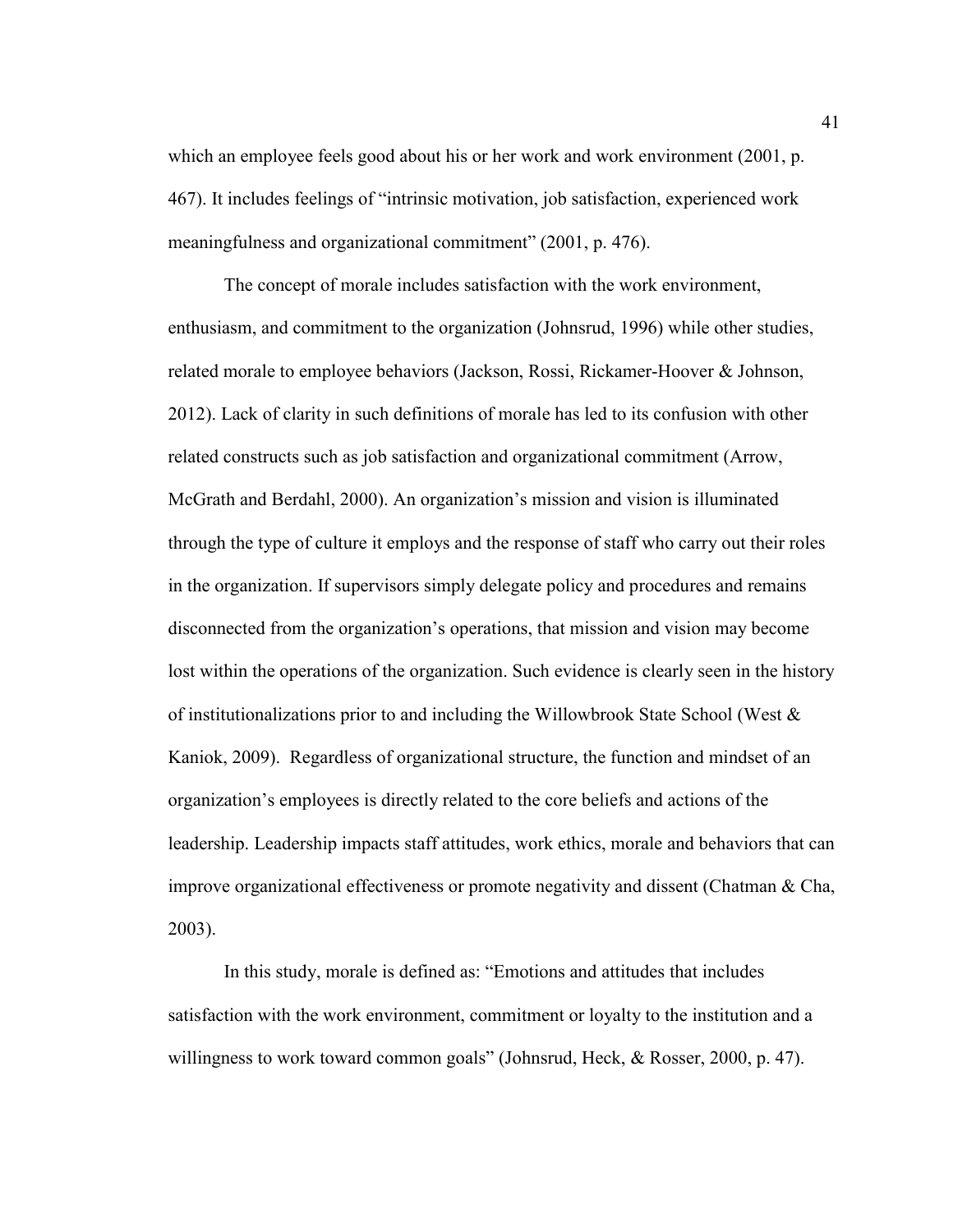This definition most importantly describes the existence of two dimensions:

psychological factors (attitudes), and performance (employee productivity) and suggests a relationship. This relationship assumes that the employees' psychological factors have a direct impact on work performance (Arrow et al. 2000). Organizational morale is tied between being positive and being negative. Organizations with low employee commitment tend to negatively impact organizational morale increasing turn-over rates and low work performance. Employees with strong affective commitment to the organization are more committed to their duties, demonstrate extra work effort, follow organization procedures, and, possess strong organizational morale (Akroyd, Legg, Jackowski & Adams, 2009). A descriptive analysis between employee trust and their organization concluded that employees who work for an organization with high morale developed higher rates of trust, job satisfaction, creativeness, and commitment to the organization. Staff that trusted their organizations worked to satisfy group objectives instead of individual objectives, and they desired to improve the organization's performance (Fard, Ghatari & Hasiri, 2010). On the other hand, low staff morale increased costs, absenteeism, lack of motivation, and decreased efficiency, and heightened staff's refusal to provide services (Aquino, Felps, Freeman, Lim and Reed, 2009; Cappelli 1997; Firth, 2004; Straka 1993).

The objective of this study was to explore how morale can act as a catalyst for DSP performance in implementing the NYS competencies. This study answered the research question on how DSPs describe the effectiveness of the competencies in relationship to job satisfaction and organizational morale. There are many reasons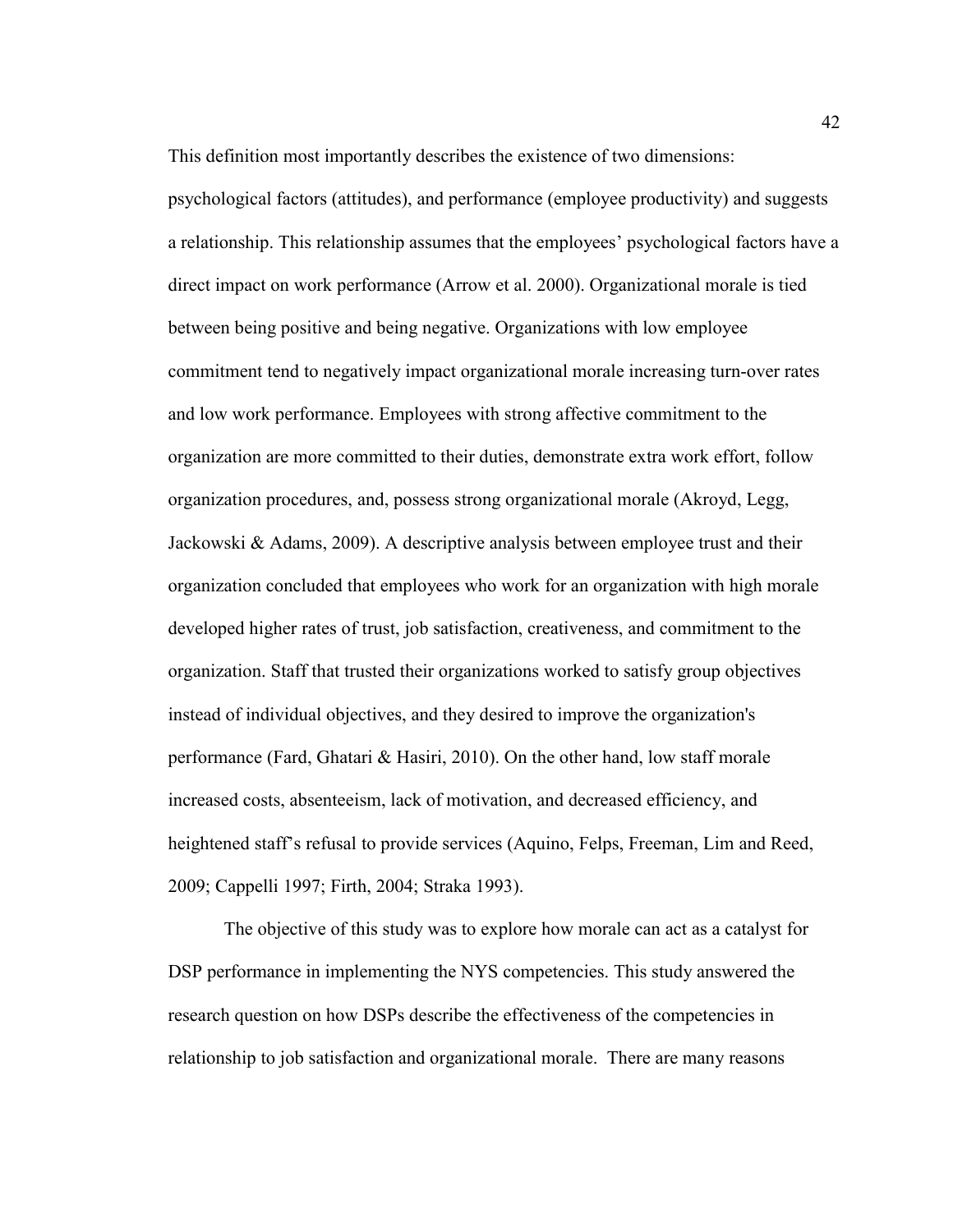behind low staff morale, but the primary reason found in the literature is poor and ineffective leadership. The literature emphasizes the importance of the leadership as organizations are directly influenced by the leader's own behaviors and decisions (Hewitt et al., 2007; Larson & Hewitt, 2012)

## **Challenges Impacting DSP Teams**

Low organizational morale presents challenges and barriers for DSPs. Funding, resources, and skilled staff are necessary in the development and maintenance of ID/DD supports (Lamb & Bachrach, 2001). DSPs may be faced with increased caseloads and increased stress when organization do not have the tools and resources to effectively provide care and services. DSP experiencing job dissatisfaction resulting from working larger caseloads, increased responsibilities, poor communication, longer work hours, and staff burnout, will more likely compromise the safety and security of the individuals they serve (Gilbody, Barkham, Bee, & Glanville, 2006; Gilbody et al. 2006; Larson & Hewitt, 2012). Consequently, the clients receiving support services may be exposed to employee and workplace conflict impacting their care and treatment.

The DSP support team are comprised of individuals working together to accomplish a common goal. Drue and Weingart defined team as: "the interchangeably and semi-autonomous sets of independent individuals who have a joint responsibility for accomplishing a set of tasks" (2003, p. 152). Low organizational morale tend to impact DSP teams from successfully and effectively providing care and services when faced with challenges such as ratio of patients to staff, unclear goals, fractured systems, unclear identification of duties, lack of training, poor communication, and poor team dynamics.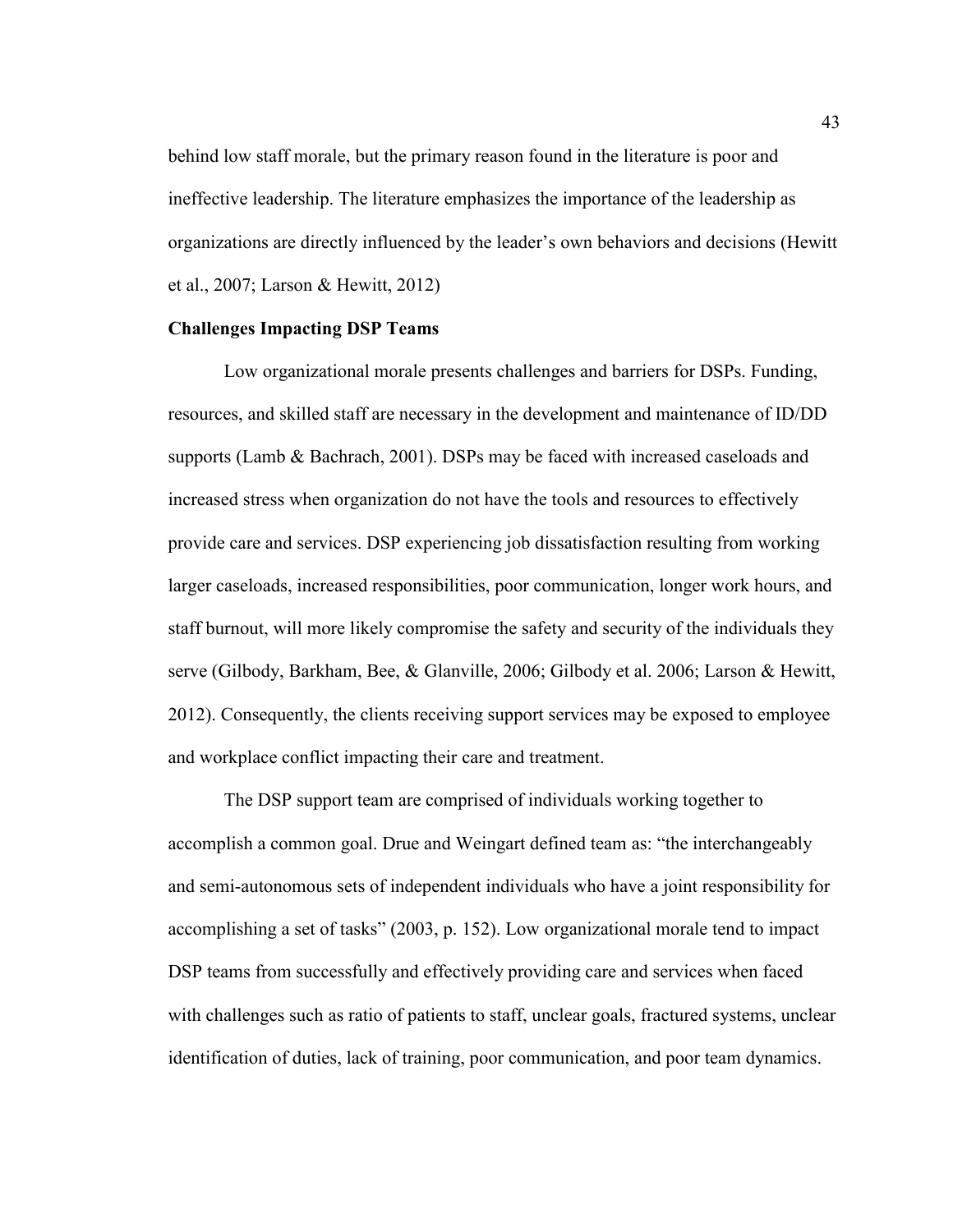In a survey study, results concluded that staff who fostered a collaborative-team culture experienced less burn-out and exhaustion than teams who did not foster close, collaborative teams (Willard-Grace, Hessler, Rogers, Dubé, Bodenheimer, & Grumbach, 2014). In another survey study of 231 clinicians and 280 staff members working in university-run care clinics, variables of burn-out, team structure, and perception of team culture were examined. The results of the study showed that team structure and team culture interacted to predict exhaustion low team culture and team structure seemed to have little effect on exhaustion, whereas among clinicians reporting high team culture and a tighter team structure, experienced less exhaustion concluding that fostering team culture plays an important strategy to protect against employee exhaustion and improve services (Willard, Hessler, Horsfall, Cleary, & Hunt, 2010). Study results of six community mental health teams also concluded that conflict between DSPs caused irreversible damage and DSPs that engaged in behaviors of isolation, fraternization, negotiation, and manipulation damaged the organizational and group home culture and systems, ultimately impacting the care and services of clients (Lankshear, 2003). As DSP teams experience conflict, so does the client as DSP behavior filters into the client's care and services.

**Organizational change.** A component to this dissertation is to examine how organizational supervisors maintain their culture through organizational change. Just as PET creates changes in public policies, those changes in turn create variations in the subsystems, or local organizations. The relationship with the public sector and nonprofit organizations is an important one as, nonprofits have an integral role in implementing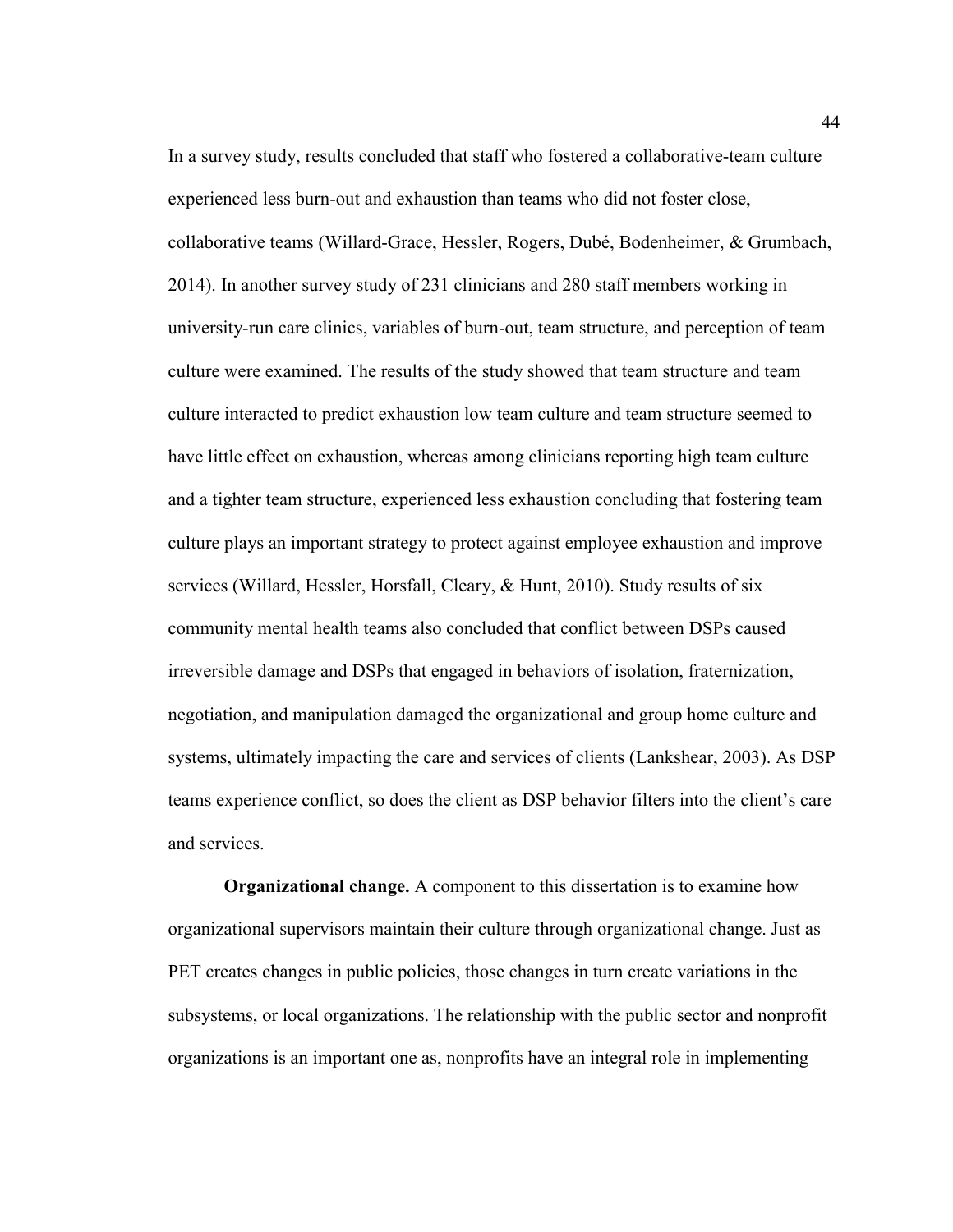public policy where government provisions of public goods and services are inadequate or nonexistent (Boris, 1999; Young, 2006). Thus, PET impacts the organizational culture (Gersick, 1991, Miller & Friesen, 1980, Romanelli & Tushman, 1994) which can also impact organizational commitment and morale. In organizations, PET depicts organizations as evolving through long periods of stability, or equilibrium periods, but which at any time can be punctuated by fundamental change, or revolutionary periods such as a new state policy or mandate (Tushman & O'Reilly, 1996). Organizational changes provide a significant event around which shared meanings, beliefs, and values, that are constructed, destructed, and modified (Gray, Bougon, & Donnellon, 1985). Organizational change is described as the introduction of new patterns of actions, beliefs, and attitudes among a population because of problems and opportunities that emerge from the internal and the external environments (Tichy, 1983).

Employee performance in an organization is crucial to that organization's success. organization requires employees who are willing to do more than their usual job scope and contribute performance that is beyond their position expectations (Chien, 2004), In other words, employees must be committed to the organization so performance can become flexible enough to adapt through the process of organizational change (Aryee, Chen & Budhwar, 2004). Organizational change can have a fundamental impact on employee performance as the change is dependent on how the employee perceives that change. Many organizations face disappointing effects in organizations from wasting resources to burning out employees. Organizations often fail to prepare or train employees for organizational change and thus, that change will not be incorporated into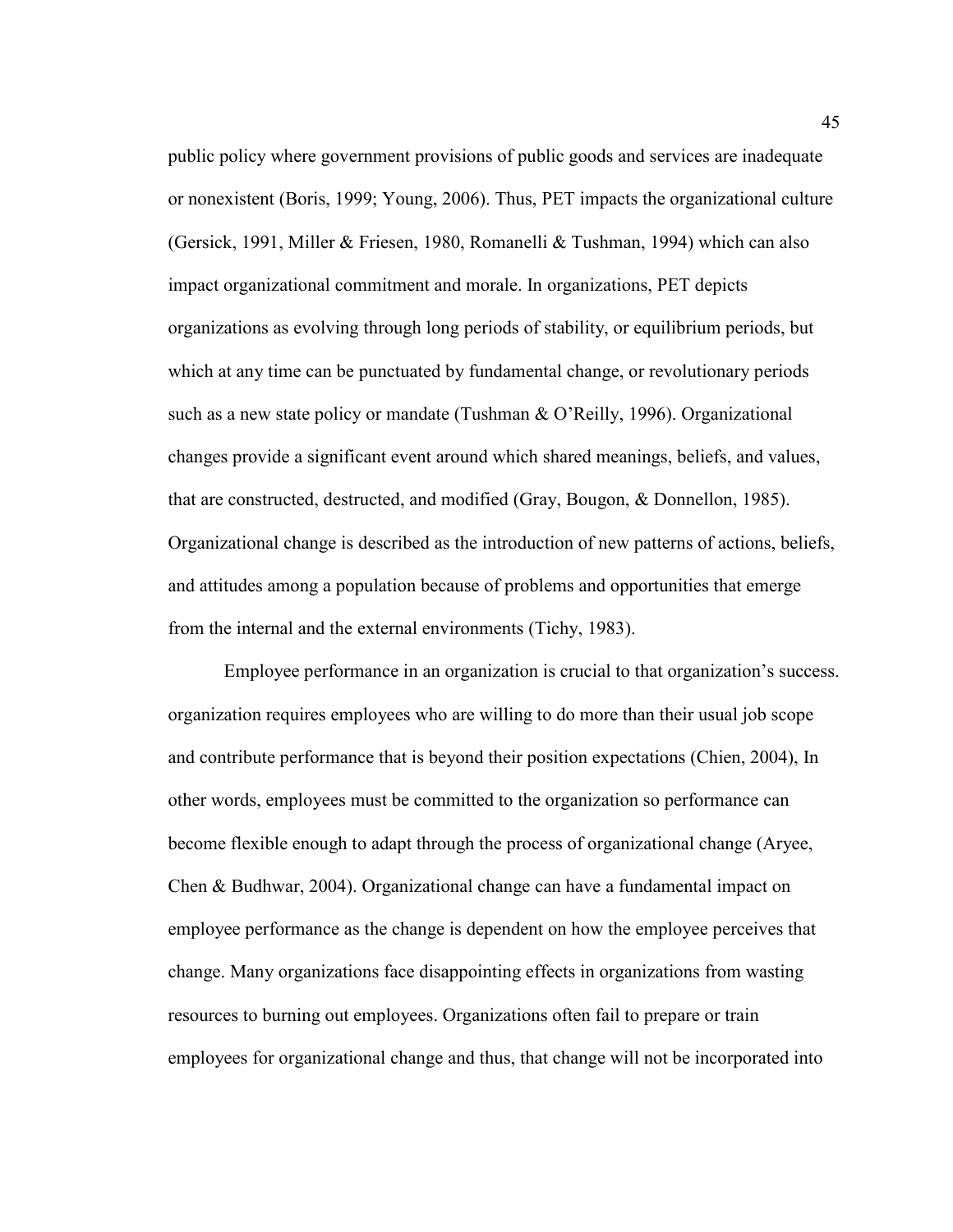the already existing culture creating challenges for the staff (Kotter, 1996; Kotter & Cohen, 2002). Barriers to successful implementation of change in an organization includes lack of resources, such as available competent staff and leaders, funding, lack of institutional support, and an excessive focus on bureaucracy (Post & Altma, 1994; Weick & Quinn,1999; Parker & Quinsee, 2012).

Organizational employees must share and communicate new visions for the organization to succeed, which can prove difficult if the company does not provide that new vision (Carter, Armenakis, Feild, & Mossholder, 2013; Stahl & DeLuque, 2014). In a study of 258 manufacturing companies, participants were provided with a questionaries' on attitudes toward organizational change. The results concluded that different types of organizational culture tend to hold different levels of acceptance of attitudes toward organizational change concluding that certain type of organizational culture could facilitate the acceptability of change, while other types of culture could not. The study concluded that change will consistently be present and organizational leaders must have the skills to manage and lead change effectively (Rashid, 2004) Organizational performance relates to the understanding and purpose of the change as employees will often tend to underperform when they do not understand the goal or purpose for the change and when they do not perceive the benefits (Doppler, 2004).

To engage in effective performance, organizational leaders must engage in effective organizational development to help the organization through the process of change (Beckhard, 2006; Kotter, 1996; Rogers, 1988). The process of change in an organization involves diagnosing and planning for the change, implementing and then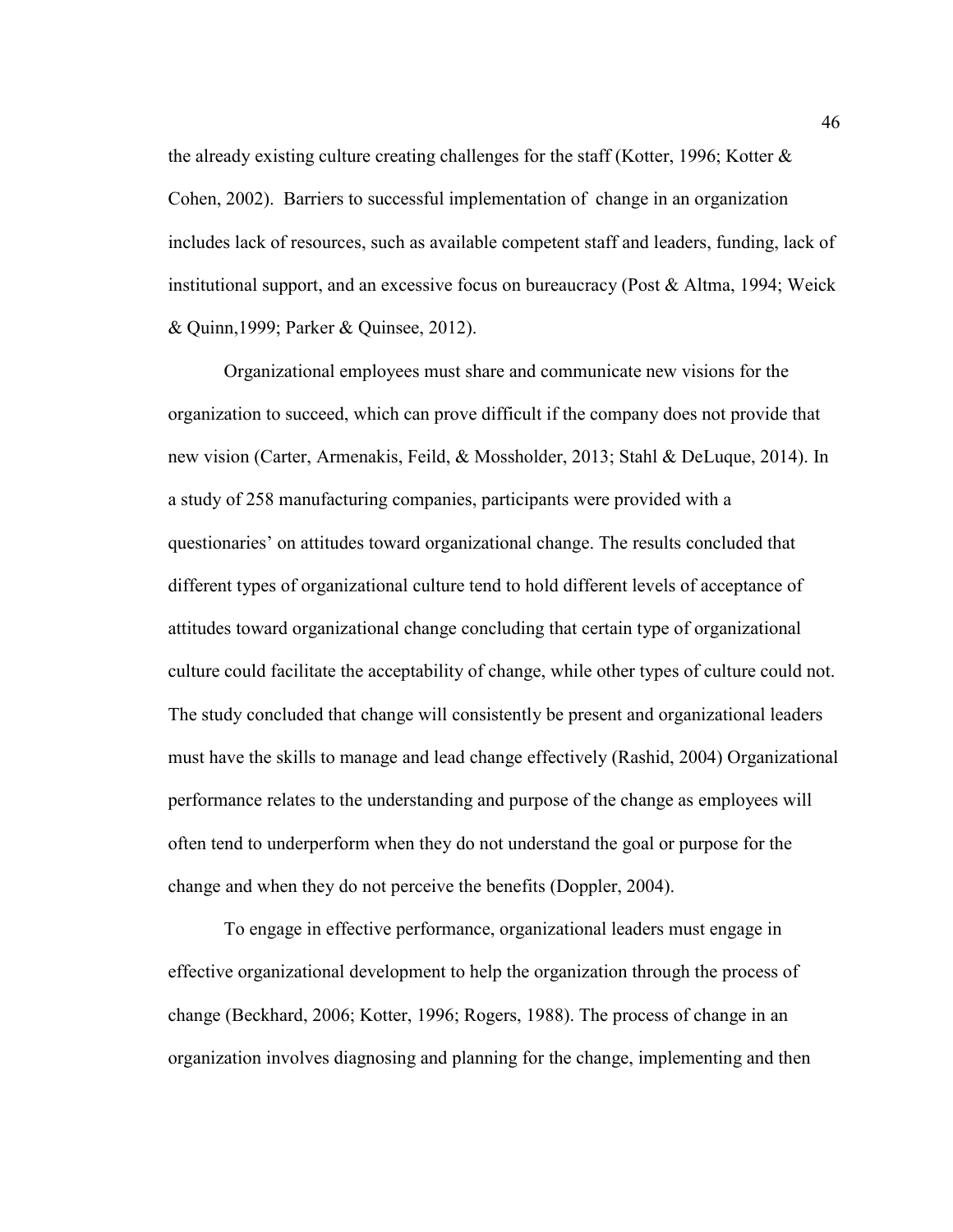evaluating the impact in the organization and its employees (Wadell, Cummings & Worley, 2011). Organizational development often involves the diffusion of an innovation throughout an organization (Rogers, 1983). An innovation is any new idea being introduced into an organization, such as the NYS DSP core competencies. Furthermore, organizational policies and daily practices need to interact well to build the new expected standard in employees' performance (Gruman & Saks, 2011). Thus, changes in state policy with new mandates in disability rights punctuated the equilibrium in ID/DD provider organizations. As new legislations and policies were created, organizational punctuations occurred as New York State organizations were mandated to develop organizational policies, procedures, and trainings to implement the NYS DSP competences (Valla, 2014).

#### **Transition and Summary**

The main objective of this study was to add to the growing body of research in the field of ID/DD with a specific attention to DSP experiences and perceptions of the implementation of the NYS DSP competencies in organizations. Research supports the development of community-based residential homes and results from this study provided evidence to support revisions to the regulations guiding the content of DSP core competencies training.

In this chapter, a brief history was provided on institutionalization leading to Willowbrook's media coverage expose in 1972 and the theoretical framework of punctuated equilibrium and policy development that set forth for disability rights and laws (Baumgartner & Jones, 1993, 2002; Cairney, 2012). Under public law 97-35, home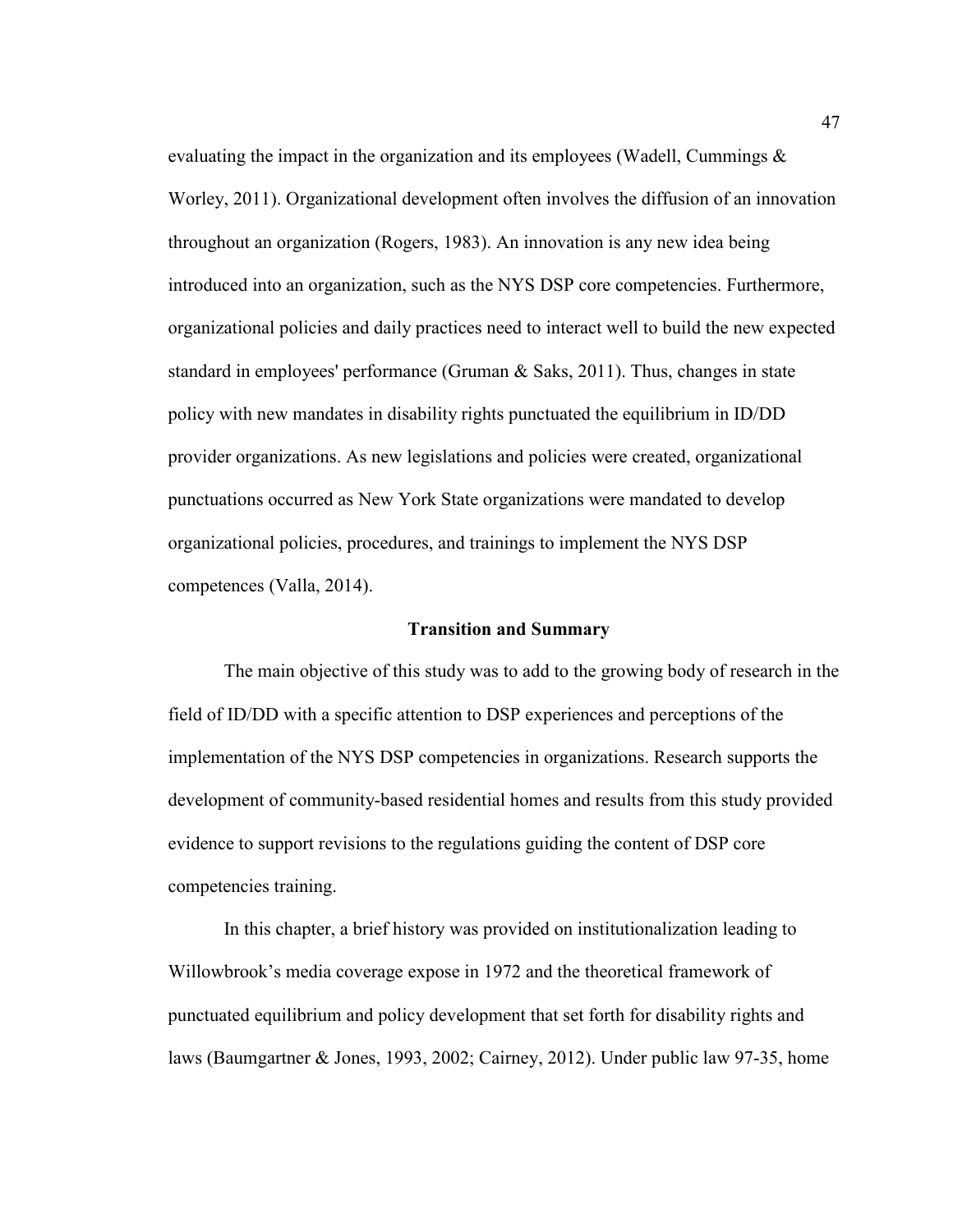and community-based waiver programs were developed that allowed individuals with ID/DD to transition to community residential homes changing the role of DSPs and frontline managers (Larson & Hewitt, 2012). Donabedian's (1980) quality of care model provides the conceptual framework for this study as it will be used to assess DSP experiences implementing the competencies to service and care outcomes within the organizational culture.

Chapter 2 also provided a background to the development of NYS DSP core competencies with an emphasis on leadership and its impact on DSP performance and organizational culture. The literature demonstrates that front-line managers must be equipped with leadership competencies to enable an effective organizational culture composed of employee commitment, work productivity, job satisfaction and high morale (Schein, 2010; Flamholtz & Randle, 2001, 2012; Akroyd et al., 2010; Larson & Hewitt, 2012). Although research has concentrated on the need for competency-based training and the development of the NYS DSP competencies, a gap in the literature exist on how the competencies are being implemented in ID/DD NYS provider agencies and how they are being perceived by those implementing them.

This chapter also presented literature on organizational change depicting how PET also impact organizational policies and procedures through state policy mandates. The literature shows how organizational change can also impact leadership, DSP behavior, performance, and ultimately the organizational culture (Aryee et al., 2004).

The purpose of this case study was to explore DSP experiences and perceptions of the NYS DSP competencies implementation in their organizations to determine whether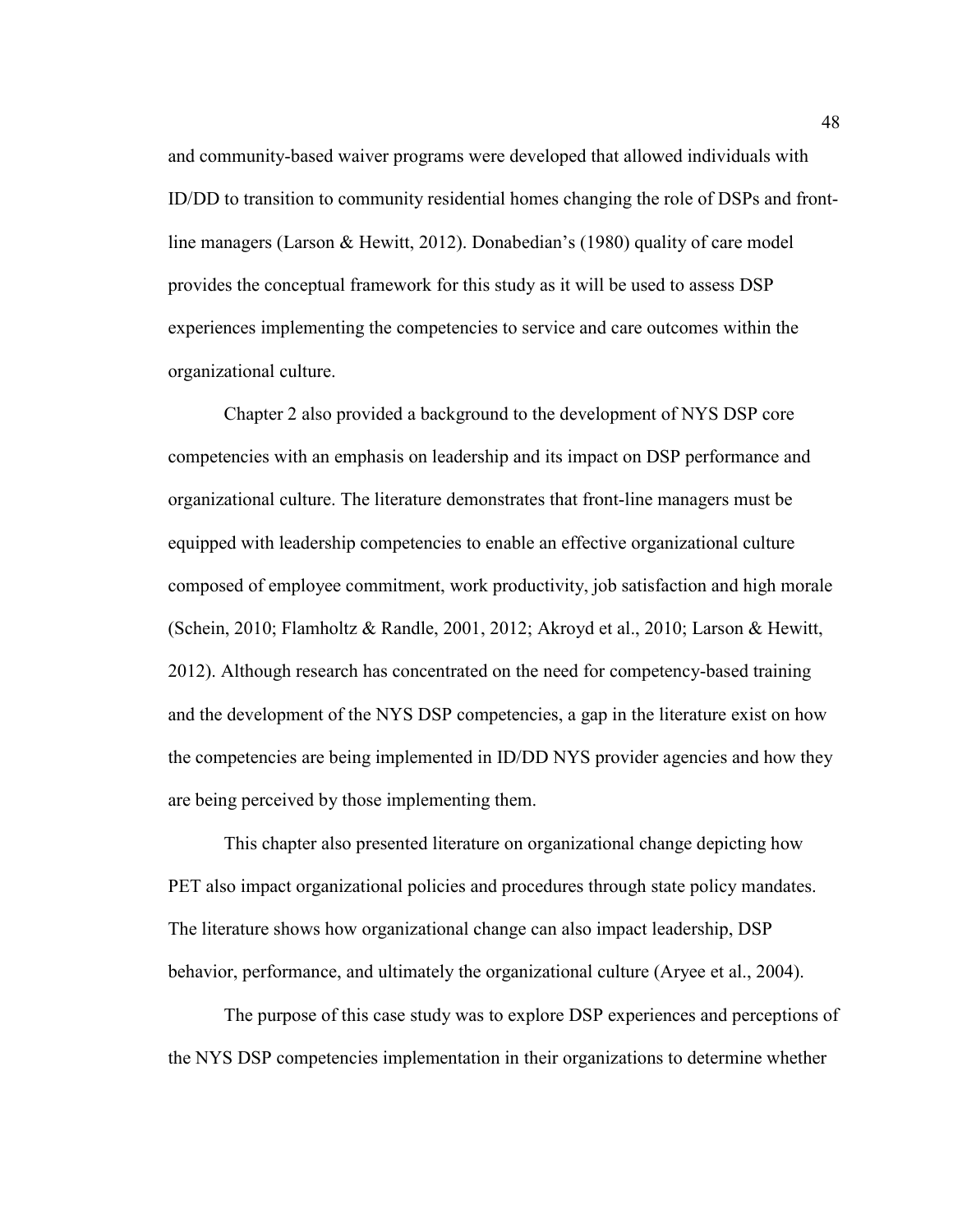the competencies were effective in improving DSP performance, job satisfaction, and organizational morale that may also impact service and care outcomes. The scope of this study was limited to two NYS organizations, one in metro New York and the other, in upstate New York to determine how the NYS DSP competencies varied in implementation. Data was collected and analyzed from interviews, using identical interview questions for both organizations. Chapter 3 provided the description of the study, design, sampling strategies, procedures, the role of the researcher, and information on how the gathered data was assessed.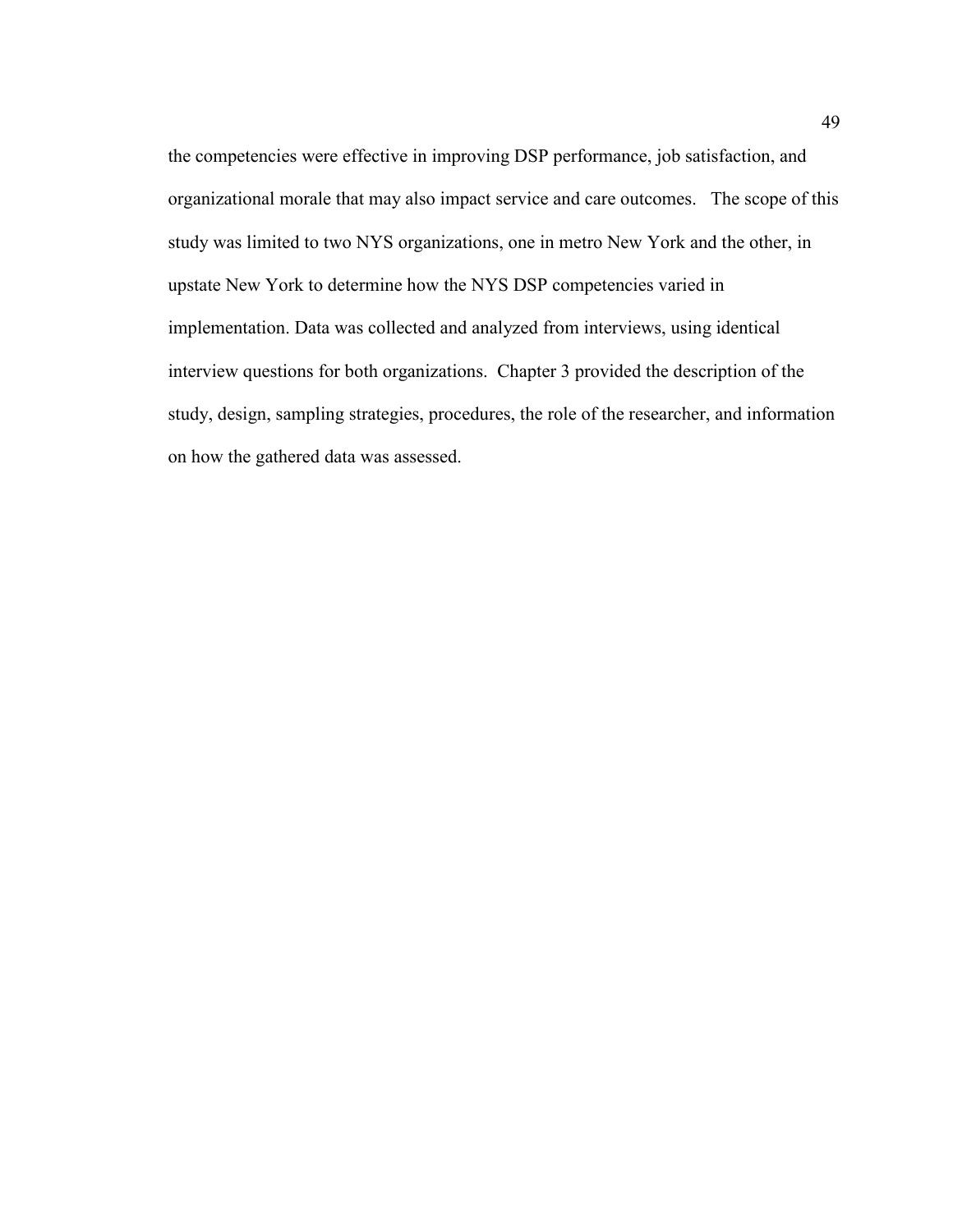#### Chapter 3: Research Method

The purpose of this qualitative descriptive case study was to explore DSP experiences and perceptions of the NYS DSP competencies implementation in their organization. In this study I aimed to answer the research questions on how (a) DSPs describe the effectiveness of the NYS DSP competencies in relationship to their job satisfaction and organizational morale and (b) on what DSPs perceive that it would take to enhance the effectiveness of the competencies organizational practices to ultimately improve ID/DD care and supports. In this chapter, I describe my role as researcher, methods that were used for selecting the sample along with a detailed description of the research design and procedures.

### **Researcher's Role**

As researcher, I recruited participants and collected data while ensuring against any bias while exploring knowledge, analyzing results, and interpreting the data collected. In a qualitative case study, the researcher gathers data from multiple resources, such as interviews, records, and documentation. A qualitative method of inquiry met the aim of the study because the qualitative method applies to studying individual and group behaviors in the organization while, the case study design explored the role of organizational culture to the implementation and perception of the NYS DSP competencies (Yin, 2014). As the researcher, I served as the research instrument. I selected participants through purposive sampling and through the help of gatekeepers. I guided the participants through the interview questions using an interview protocol to prompt participants to provide descriptive results. I then collected data to then analyze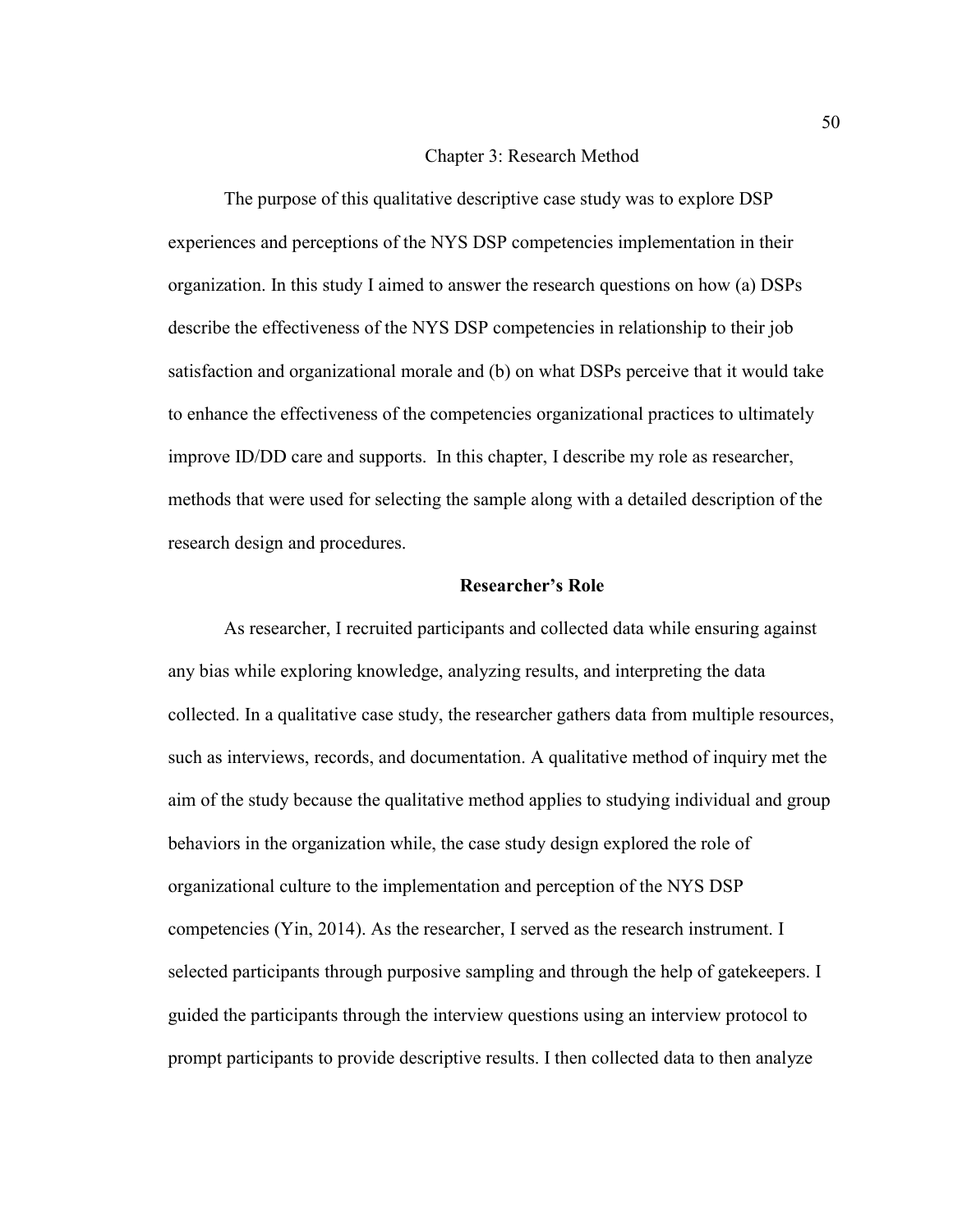and interpret the data by coding noting patterns and emergent themes (Rubin  $\&$  Rubin, 2011). My role as researcher entailed face-to-face interviews, asking relevant interview questions, and taking notes. By listening, reflecting, and asking probing questions, I was able to keep the momentum of the interviews that helped develop essential data in addressing my research questions.

Since I have a professional relationship with one of the organization in where the study was conducted, I ensured against researcher biases by conducting the study apart from own department with participants I directly do not have any contact with. By recognizing and identifying potential biases, I could ensure neutrality of research conclusions. I set aside any personal experiences, beliefs, and, attitudes to reduce bias (Hancock & Algozzine, 2015; Yin, 2014;).

My role as researcher also assigned me with the responsibility of practicing ethical principles to protect the rights and well-being of my research participants. Before conducting my study, I completed the National Institutes of Health (NIH) Office of Extramural Research Protecting Human Research Participants certification and reviewed the Belmont report (1979) that provided the ethical core principles in conducting research. In addition, I applied to the Walden University's Institutional Review Board (IRB) and after gaining approval recruited participants for the study, developed consents following the three-basic ethics of research involving human subjects that included the principles of respect of persons, beneficence, and justice (Belmont Report, 1979). The signed consent forms serves as evidence that each participant was willing to take part in the study and that each participant could withdraw from the study at any time. In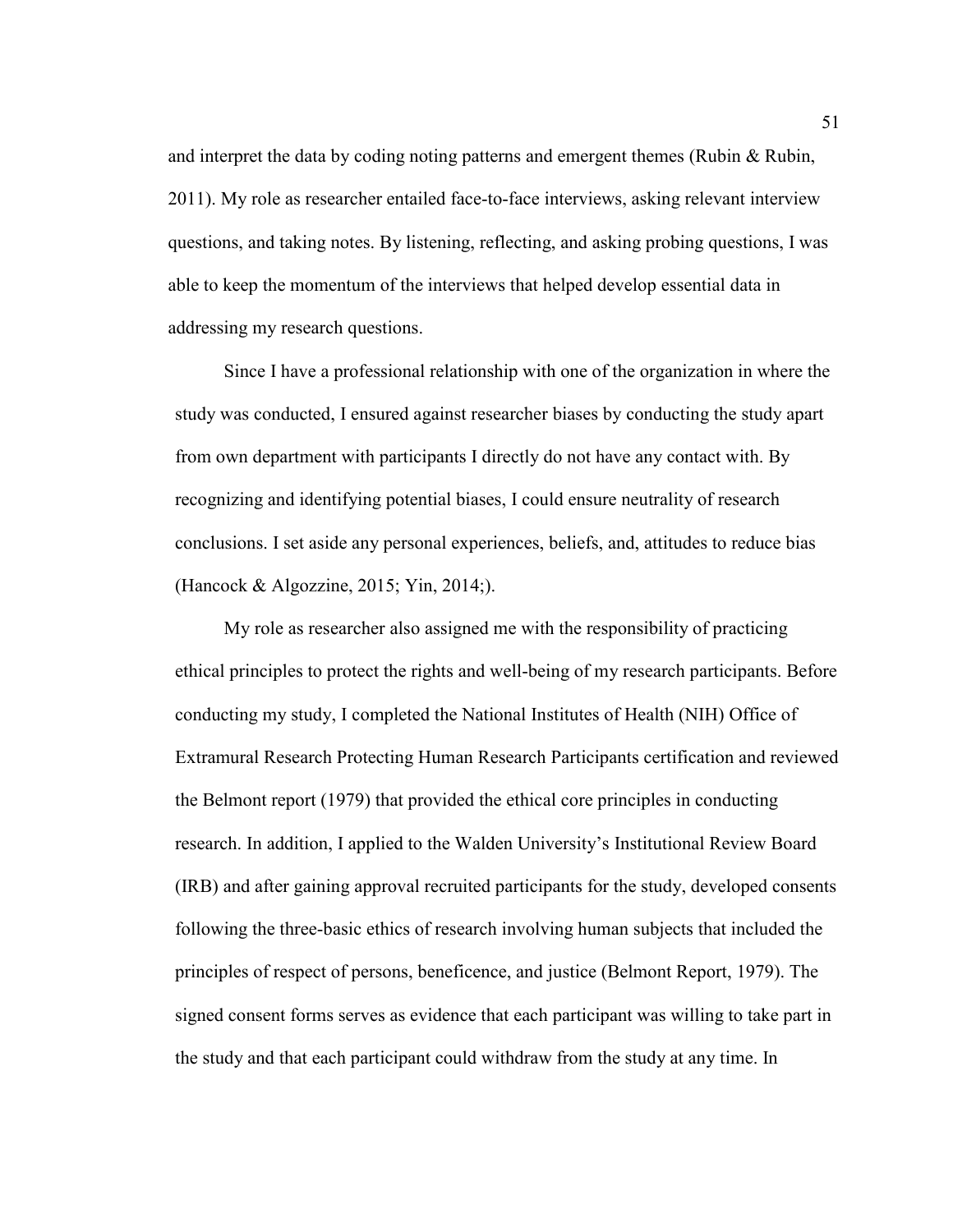addition, I communicated the purpose of the study and informed participants on procedures in keeping their information confidential to prevent any forms of bias, and to ensure them that no repercussions would occur because of their participation. At the end of the study, participants were provided with an exit email, thanking them for their participation in the study.

The participants for this study came from two NYS provider organizations, one in New York City and other in upstate New York to provide a comparative analysis on how the NYS DSP competencies were currently being implemented. To gain access to potential participants, I met with residential department executive team to discuss the study and request for permission. After being granted written permission to recruit, I provided the residential executive team a flyer with information on the study, the criteria needed of DSPs to meet the purpose of the study and contact information for DSPs seeking additional information on the study. The criteria for the selection of participations included DSPs experienced between 2-5 years, being above the age 18, and having completed the NYS DSP core competencies training. Data was derived from indepth face-to-face interviews with four DSPs and two frontline managers from each organization, a total of 12 participants for the study through purposeful sampling (Creswell, 2009; Patton, 2012). I continued to sample until saturation was reached upon discovering no additional information. Qualitative methods rely on patterns of information which determined the number of 12 participants and the two-session interviews (Patton, 2002). The rationale for the number of participants selected was to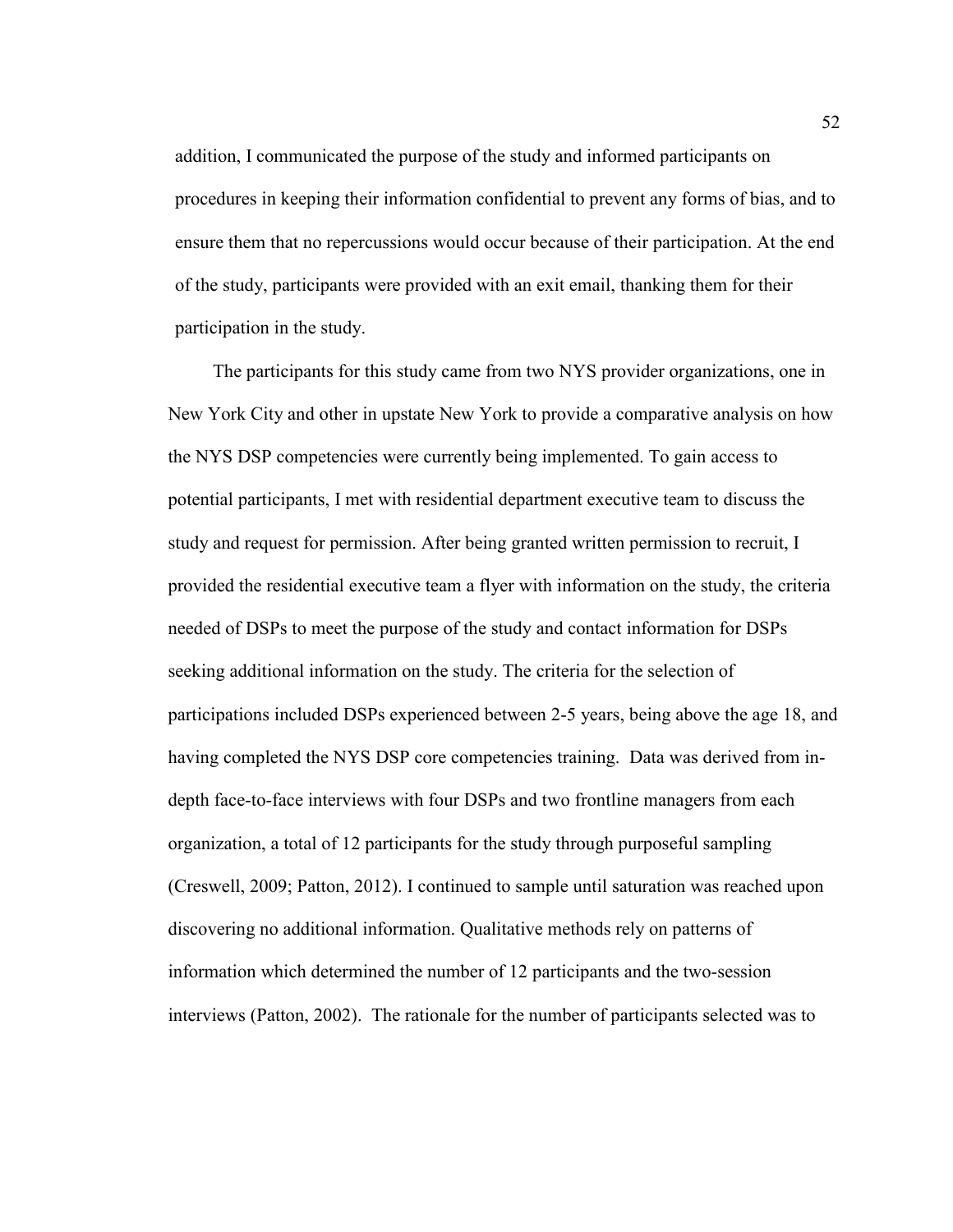save money and time. I traveled upstate to Elmira, New York for one of the organizations to be studied and as such, was limited by time and finances.

 To protect the research participants from any potential risks, I followed all the procedures and guidelines established by the Institutional Review Board (IRB), U.S. federal regulations, and Walden University's ethical standards (Walden, 2013). I built a slow, respectful, and constructive relationship with each of the participants, I was successfully able to obtain credible information that answered the research questions (Creswell, 2009). Furthermore, I took preventative measures to limit any potential bias by remaining impartial, nonjudgmental, and unbiased throughout the research process because researcher bias can change the direction or results of a case study (Yin, 2014). For this reason, I separated my emotions and personal feelings regarding the NYS DSP competencies, and all personal reactions and views from the individuals participating in the study.

## **Data Collection and Instrumentation**

In this qualitative case study, I was the primary instrument to collect data (Yin, 2014). Through face-to-face, semi-structured interviews, journals, and follow up questions I explored DSP experiences and perceptions regarding the NYS DSP competencies. I provided probing questions to understand the implementation of the competencies in their organizations in relation to job satisfaction, morale and organizational effectiveness to ID/DD care and supports. The interviews were conducted for one hour within two sessions for each of the participants to increase the chance of understanding the context, the participants' experiences, and perceptions, to examine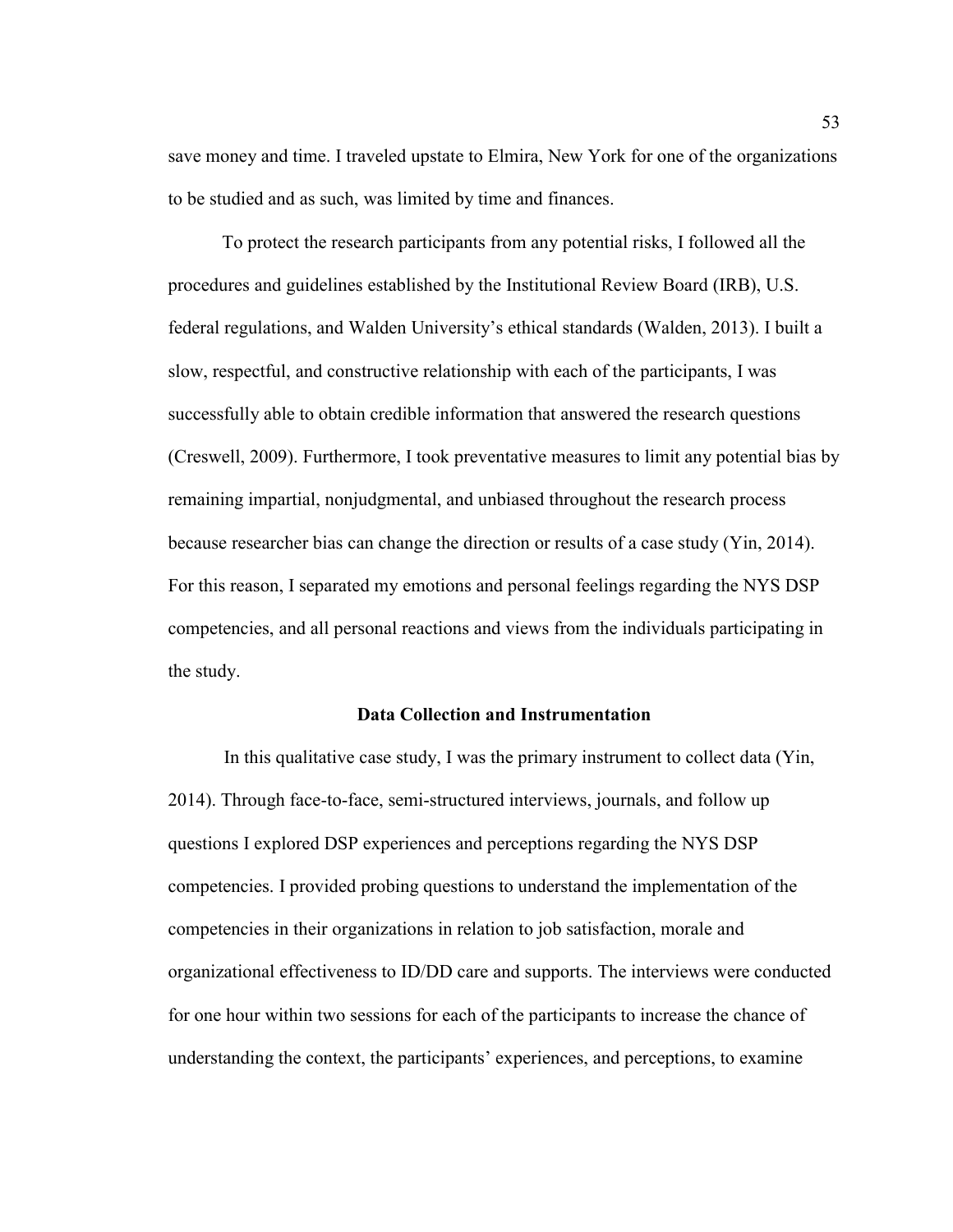additional content, and to allow for clarification (Knox & Burkard, 2009). Participants were informed in advance that the interviews would be within two sessions. The first session, I gathered information on the participants past and current training in caring and providing services to people with ID/DD. I also inquired on their personal experiences with organization to their perception of job satisfaction, the introduction of the NYS DSP competencies, and their perception on the competencies to service outcomes. During the second session of interviews, I probed deeper into their professional experiences with the implementation of the competencies within the organizational constructs, culture, and morale. I also asked questions about their experiences with implementing the competencies specific to their roles as DSP or front-line manager.

With participant written consent, I utilized an audio tape recorder to record the interviews, observe, and record hand written notes in a journal during the interview process. An interview protocol was applied to help guide the process of the interviews. To ensure confidentially, I used pseudonyms to report and display the results to ensure the participants privacy as suggested by Yin (2014). I labeled each participant with a letter to ensure privacy and confidentiality. In addition, to ensure participant privacy during the process of interviews and to prevent intrusion to the people living in the community-based residential homes, the interviews were held the organization's administrative conference rooms or in the offices of the group homes. None of the interviews were held in common living areas of the group homes.

Secondary data were collected from archival organizational documents that included written organizational policies, training transcripts, and training curricula from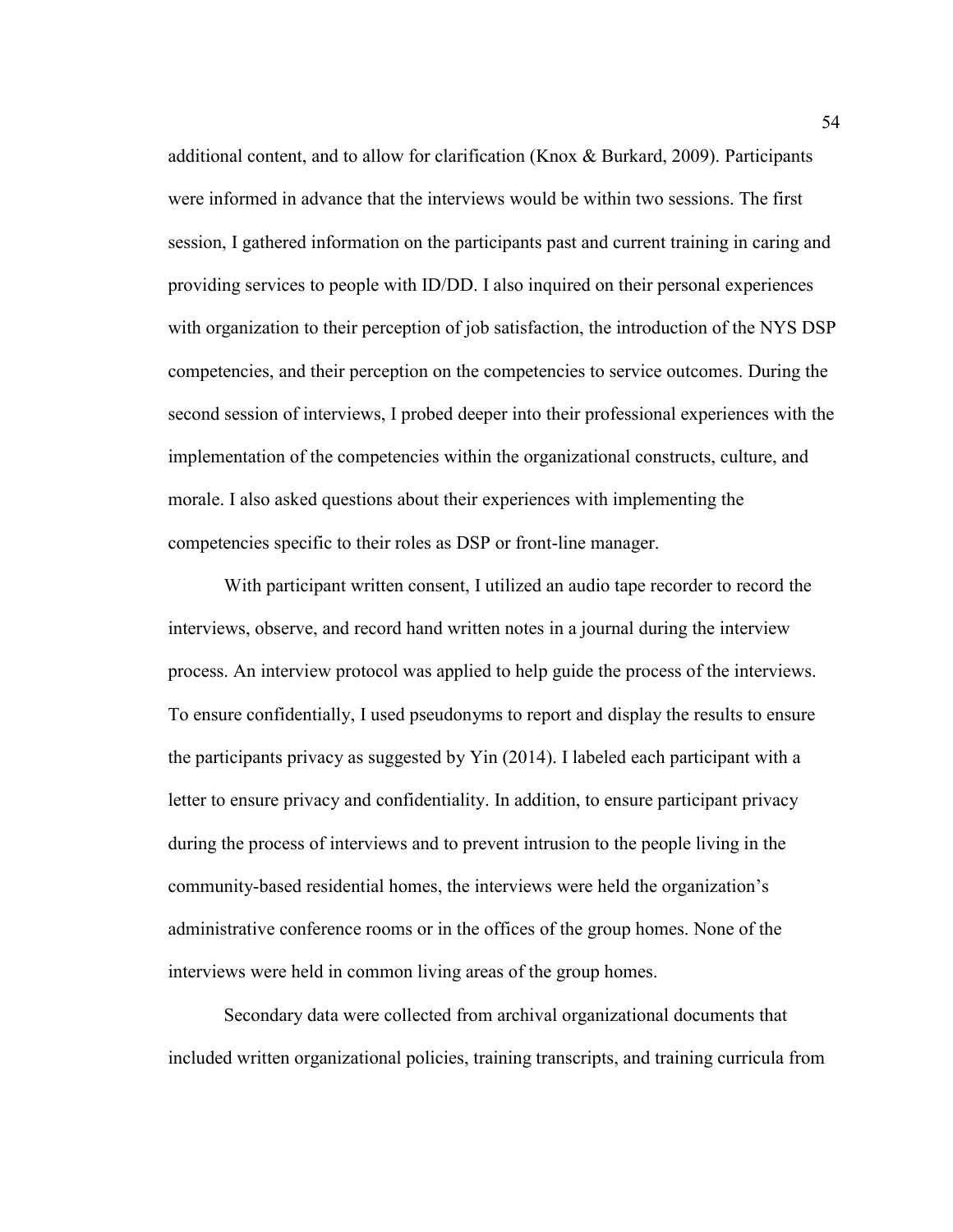each of the organizations from before and after the NYS DSP core competences were mandated to examine the process of organizational change.

### **Data Analysis**

 For the research process to be effective, qualitative researchers must consider data analysis prior to collecting, reviewing, and analyzing the data (Yin, 2009). By analyzing data prior to the study, a systematic approach is applied that helps synthesizing the data to form interpretations (Patton, 2002). Creating a priori codes for precoding before data collection initiates the first stage of data organization and analysis. A priori codes help to identify pre-existing categories and codes that will help explore emergent themes once the data is collected (Patton, 2002). Initial codes (see Table 2) were created from the literature review related to the research questions to ensure alignment with the data.

Data were triangulated through member-checking and sharing interview transcripts with interviewees to verify their accuracy. Member-checking included interview transcripts being emailed to the participants for verification. Participants were provided five days to review the transcripts. After completing their reviews, the participants then emailed me back their verification, confirming their transcripts to be accurate. The process of member checking allowed for the respondent's validation of findings and responses to enhance the validity of the study (Silverman, 2013). Triangulation also consisted of the comparison of secondary data with primary data collected through the interviews. The coding process for this study began with a transcription of the interviews to note common themes among the participants. The data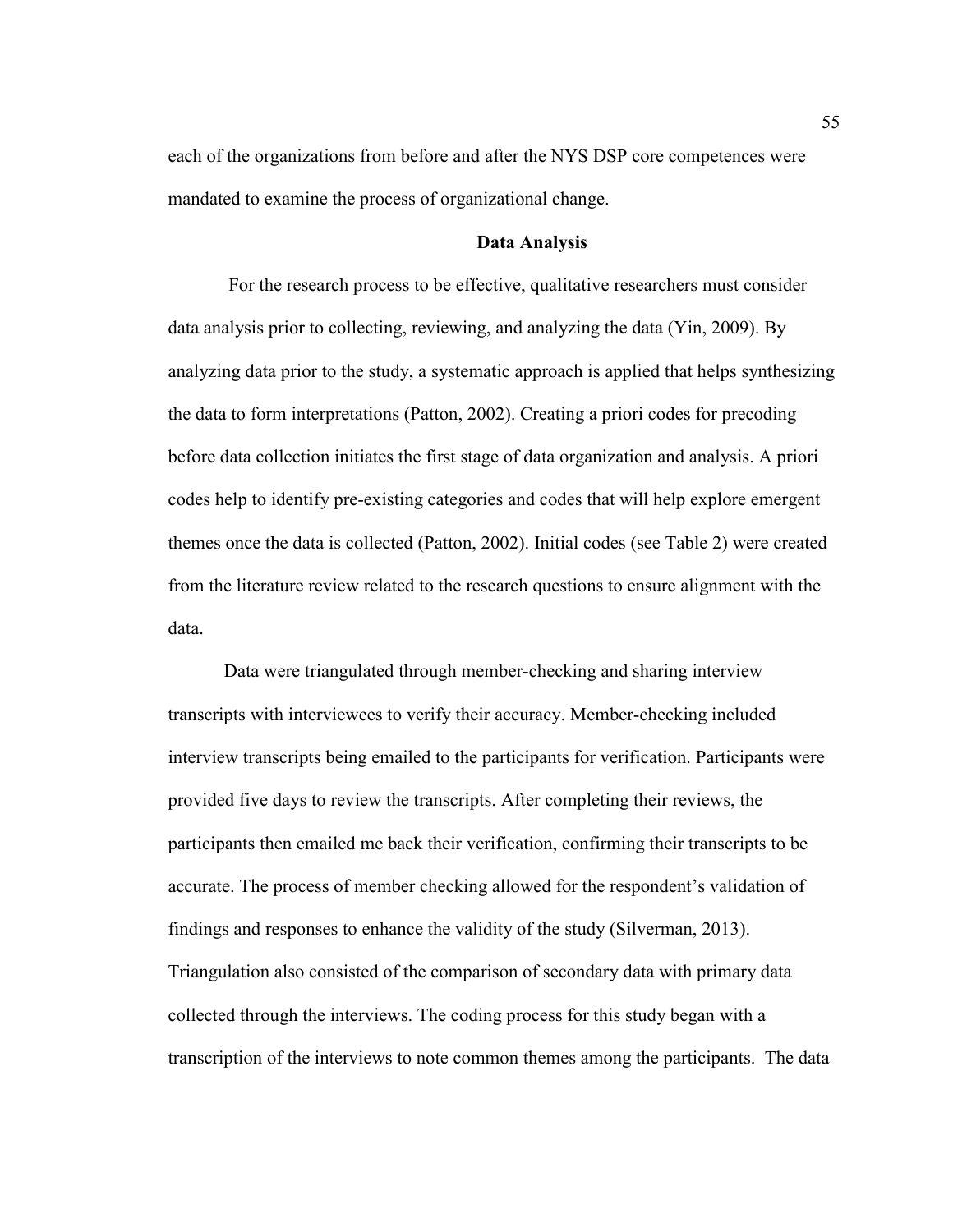were then analyzed through the identification of themes and patterns that was categorized and assigned to the respective research question.

Data analysis was also aided by the qualitative data analysis software program NVivo 12 that helped me code data, note patterns and themes to find relationships between stages of the study and to then build a logical chain of evidence (Miles, Huberman & Saldana, 2014). Nvivo 12 allowed me to create nodes. Nodes are vital in understanding data in Nvivo as it allowed me to gather related material in one place. A node is a collection of references on a specific theme, case or relationship. I gathered the references by coding sources to specific nodes. By gathering data in one place in the software, I was able to look for emerging patterns and themes. The NVivo 12 software for Windows ensured data organization and systematic access to retrieve, view, and organize data.

Table 1

| <b>Word/Concept</b>     | Code            |
|-------------------------|-----------------|
| Competency              | <b>COMP</b>     |
| <b>Job Satisfaction</b> | <b>JOB STSF</b> |
| Training                | <b>TRN</b>      |
| Perception              | <b>PRCPT</b>    |
| Experience              | <b>EXP</b>      |
| <b>Belief</b>           | <b>BLF</b>      |
| Support                 | <b>SUPP</b>     |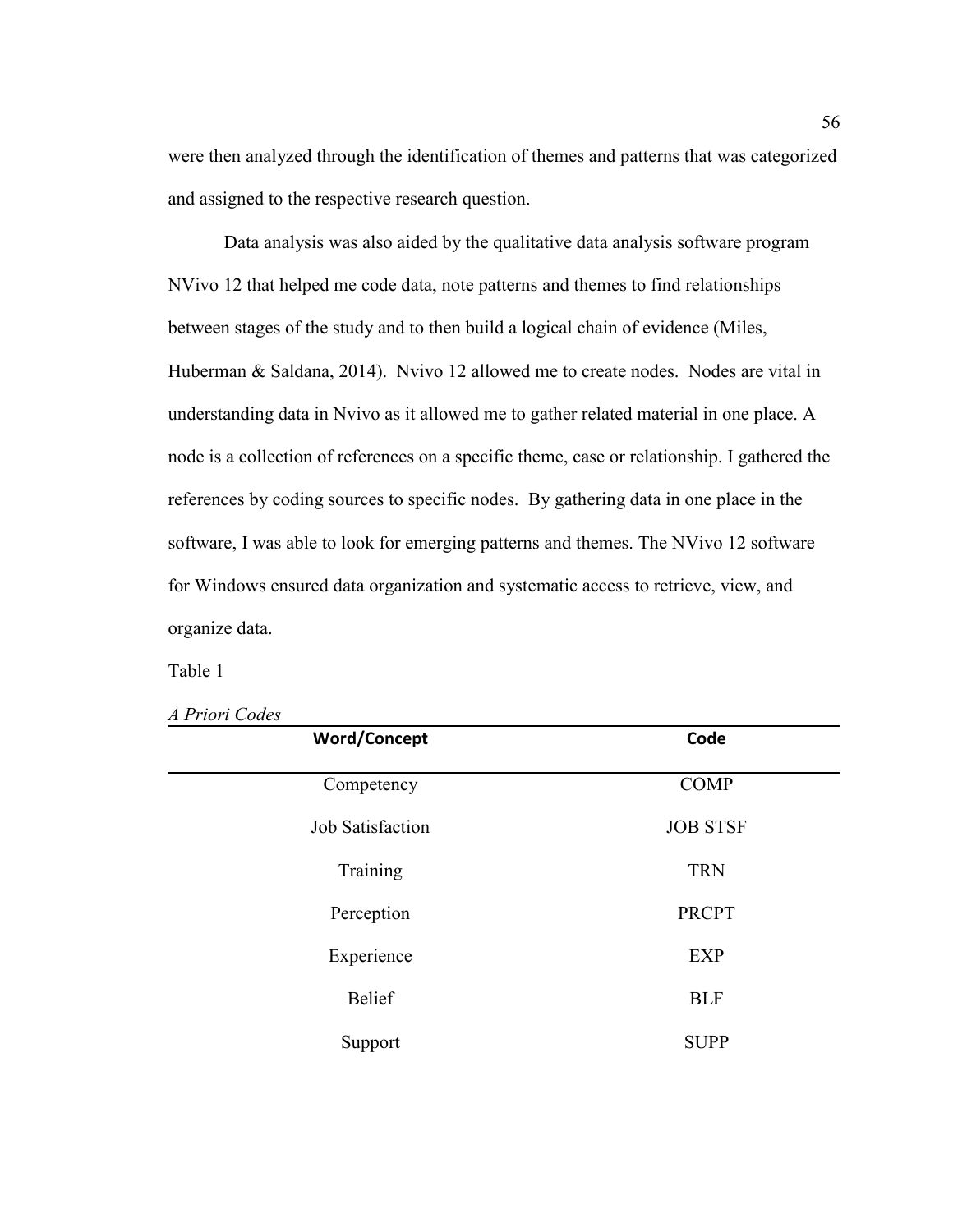| <b>Support Services</b>      | <b>SUPP SVS</b> |
|------------------------------|-----------------|
| <b>Skills</b>                | <b>SKLS</b>     |
| Performance                  | <b>PERF</b>     |
| Attitudes                    | <b>ATTS</b>     |
| Policies                     | POL             |
| <b>DSP</b>                   | <b>DSP</b>      |
| Manager                      | <b>MGR</b>      |
| Community Home               | <b>COMM HOM</b> |
| Home Culture                 | <b>HOM CUL</b>  |
| Organizational Effectiveness | <b>ORG EFF</b>  |
| Organizational Culture       | ORG CUL         |
| Morale                       | <b>MOR</b>      |
| Commitment                   | <b>COMMT</b>    |
|                              |                 |

# **Issues of Trustworthiness**

Trustworthiness in research is very important as one extends evidence of quality that is crucial for ensuring the relevance of findings, conclusions, and recommendations. To maintain quality in this study, I incorporated the criteria of reliability, credibility, dependability, and confirmability through the implementation of triangulation and member checking (Shah & Corley, 2006).

*(table continues)*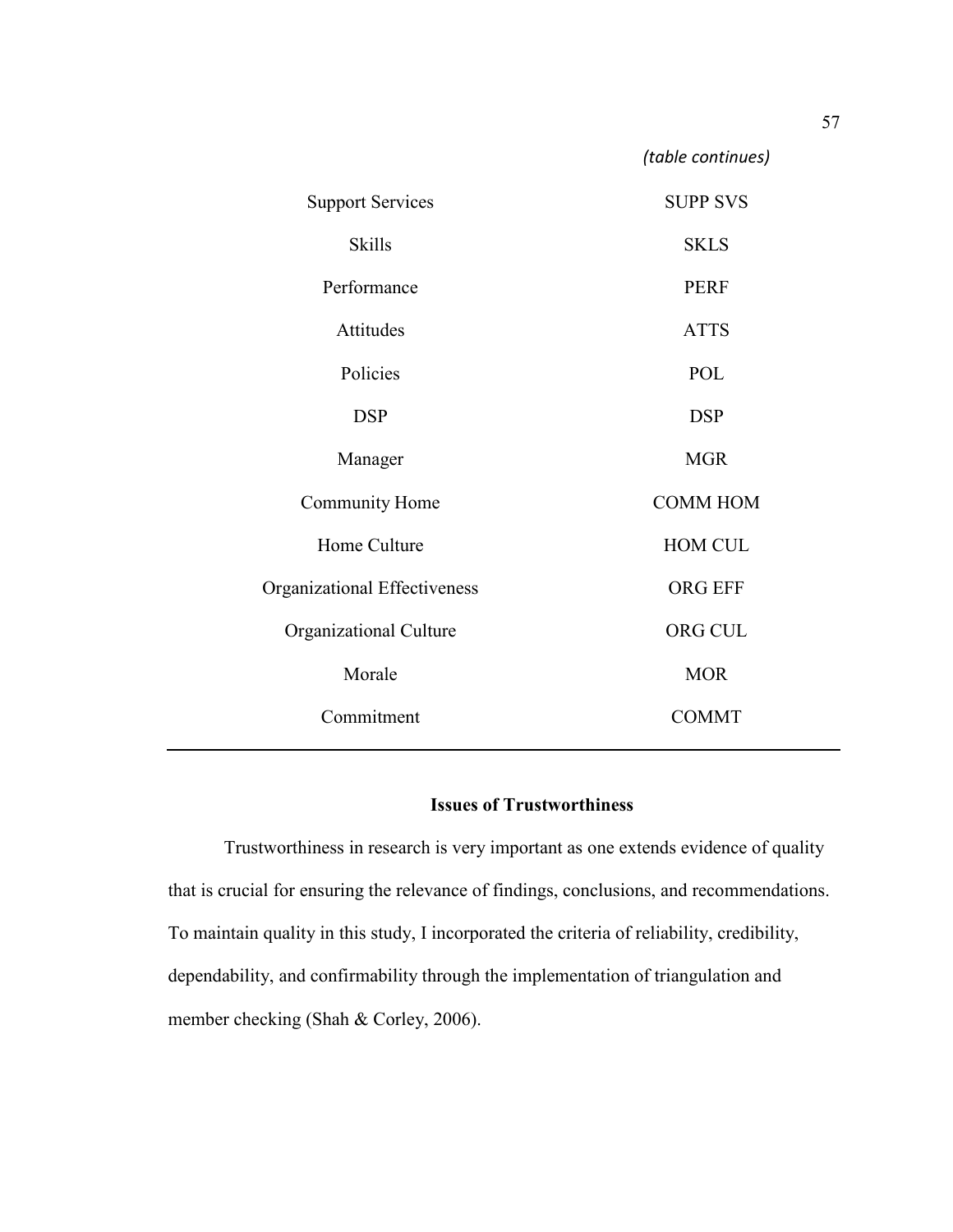Reliability refers to the consistency of the results of a study that can be replicated (Shenton, 2004; Yin, 2014). Reliability deals with the consistency, dependability, and replicability of the findings obtained from a study that minimizes errors and biases to ensure the study is reliable and credible (Shenton, 2004). To ensure reliability in this study, I properly documented procedures and kept a research journal to record and reflect on my thoughts, attitudes, beliefs, preconceptions, and feelings about the study that also helped with improving the validity of the qualitative study (Ortlipp, 2008). With continual self-reflection, I was able to note potential biases that may have influenced my objectivity. To further enhance reliability, I also applied triangulation by analyzing the multiple sources of data that allowed for confirmability. Confirmability helps to ensure that the study's findings were the result of the experiences and ideas of the participants, rather than the characteristics and preferences of the researcher to reduce the effect of researcher bias (Shenton, 2004).

I used member checking as a strategy to ensure credibility to allow the participants the opportunity to review their transcripts and verify the accuracy of their descriptions (Miles et al., 2014; Shenton, 2004). This is important because the focus of the study was on the DSP's perceptions of the NYS DSP competencies therefore, they must verify the findings are truly their perceptions.

Finally, the use of thick descriptions improved the trustworthiness of the findings. By describing the perceptions and experiences of the DSPs and front-line managers in significant detail, I was able to evaluate the extent to which the conclusions were transferable to other times, settings, situations, and people (Lincoln & Guba, 1985).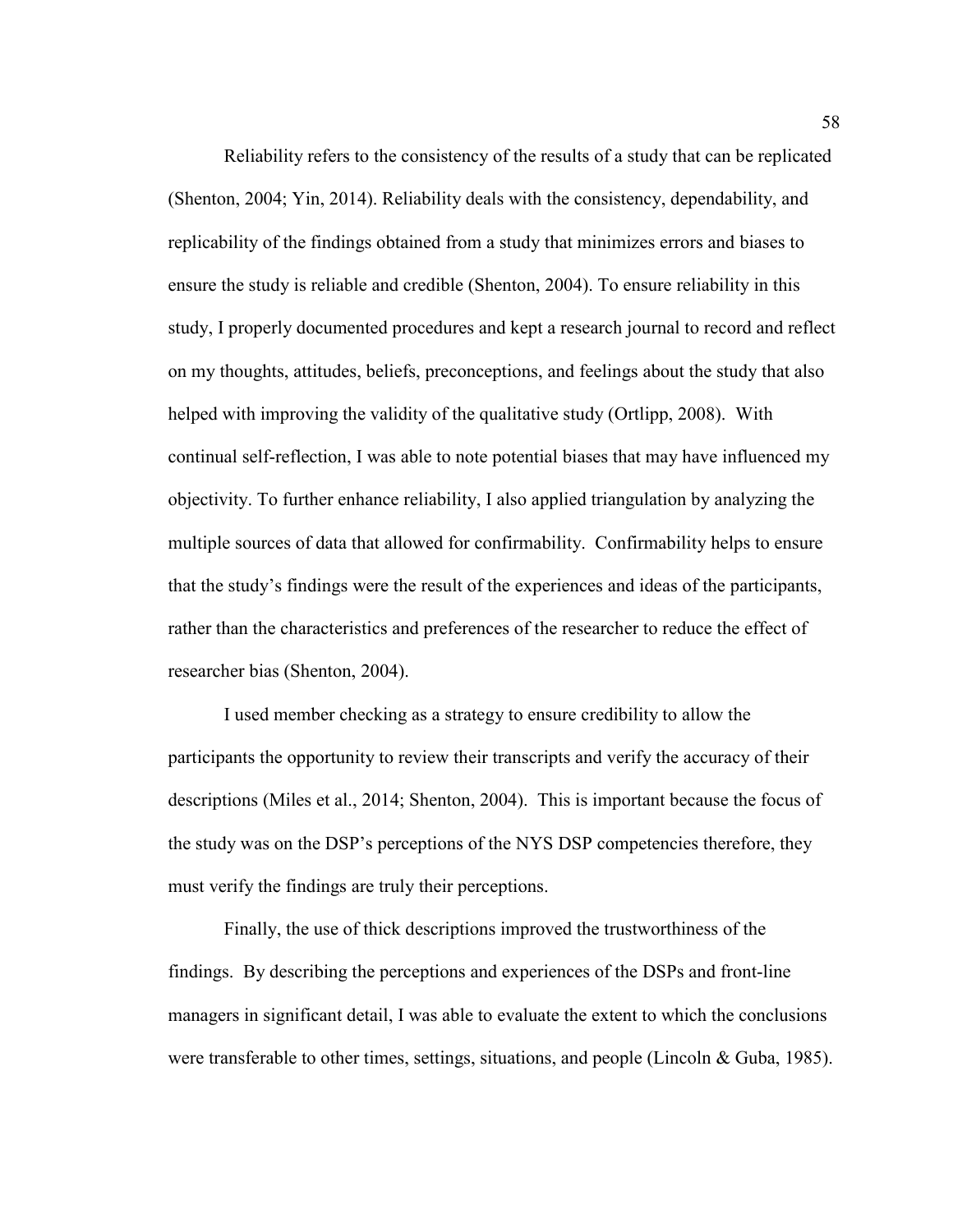The DSPs and frontline manager's voices were the final check in the data analysis. It is important for a researcher to make sure that the data indeed supports the findings. Thick descriptions were important for promoting credibility as they helped to convey the actual situations that were investigated (Shenton, 2004).

#### **Ethical Research**

To ensure an ethical study, I obtained IRB approval from Walden University. All participants completed informed consents procedures outlined below. Participants of the study were provided with the option of leaving the study at any time for any reason. The names of each of the participant were kept confidential using pseudonyms. All consent forms, field notes, interview transcripts and files were stored on a password-protected computer. All recordings, journals, and thumb drives, which only I had access to, remain locked in a secure location for approximately 5 years as per Walden's Institutional Review Board (IRB) guidelines (Walden, 2013). After the 5-year storage period, I will destroy all research data by shredding all documents, files, facility that has a heavy-duty metal shredding machine.

### **Informed Consent Procedure**

 Each participant completed consent forms before the interviews were conducted. This form included information regarding the purpose of the study, procedures for the interviews, voluntary nature of the study, risks, payment, privacy, and contact information for questions. This form can be found in the Appendix section of this dissertation. An interview protocol for the interviews was also used while interviewing the participants. No payment was provided to the participants.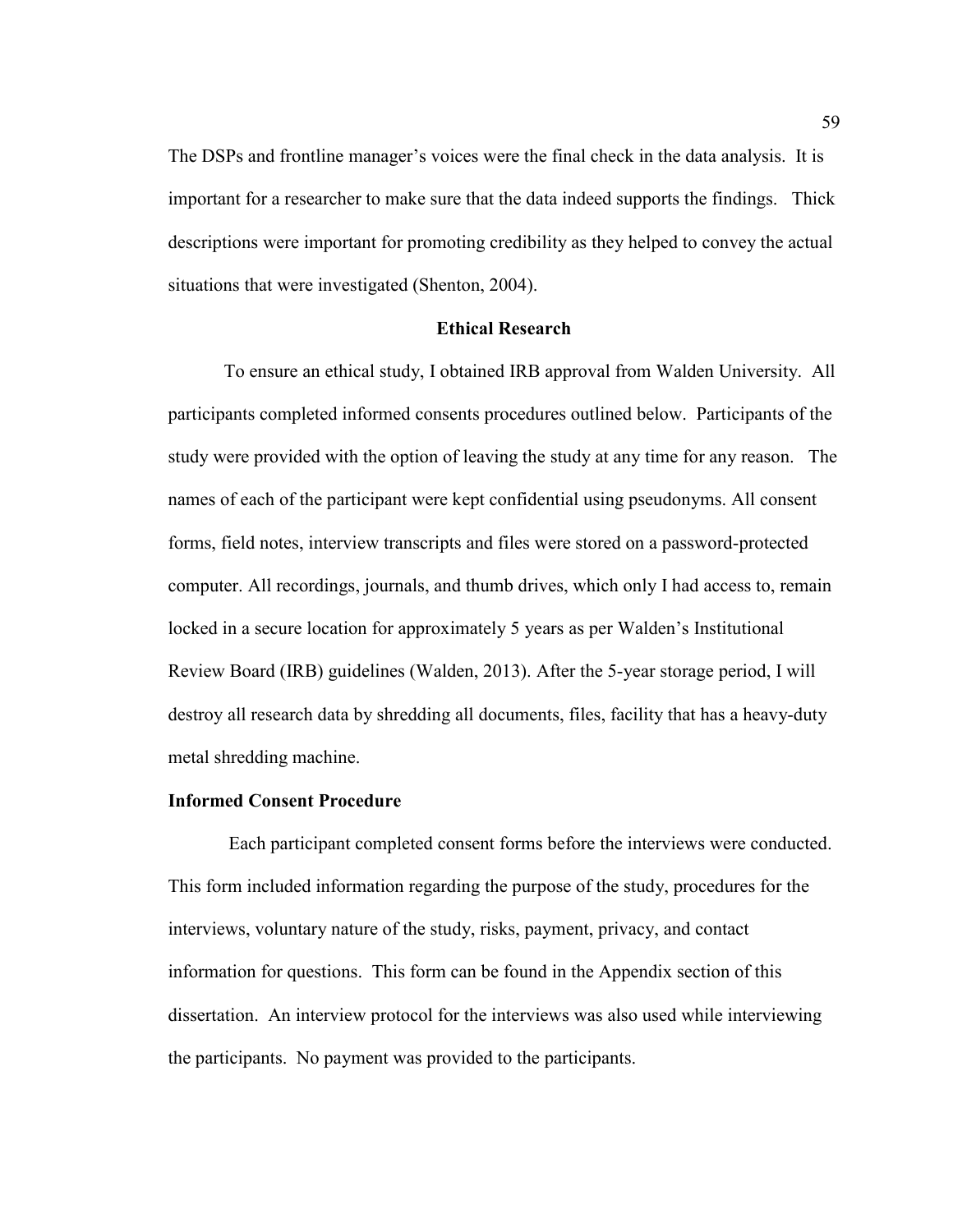### **Transition and Summary**

A qualitative case study was conducted to gather information on DSP experiences in implementing the NYS DSP competencies. In addition, this study explored the DSP's and frontline manager's perceptions of the implementation of the competencies within the structures of the organization to the client's service outcomes aligning with the conceptual framework of the study. I used interviews, archival data, and journals to gather pertinent information. After the data collection process, the data was transcribed, analyzed, and triangulated. Data was then coded to categories and themes through NVivo 12. All procedures were reviewed to ensure strict adherence to ethical standards.

In Chapter 4, I shared the results of my study. I included the setting of the two organizations being used for the study along with participant selection, data collection, analysis, and evidence of trustworthiness. Baumgartner and Jones' PET theory of policy and organizational change will be used to frame the discussion of the results. Lastly, implications for social change and recommendations were discussed.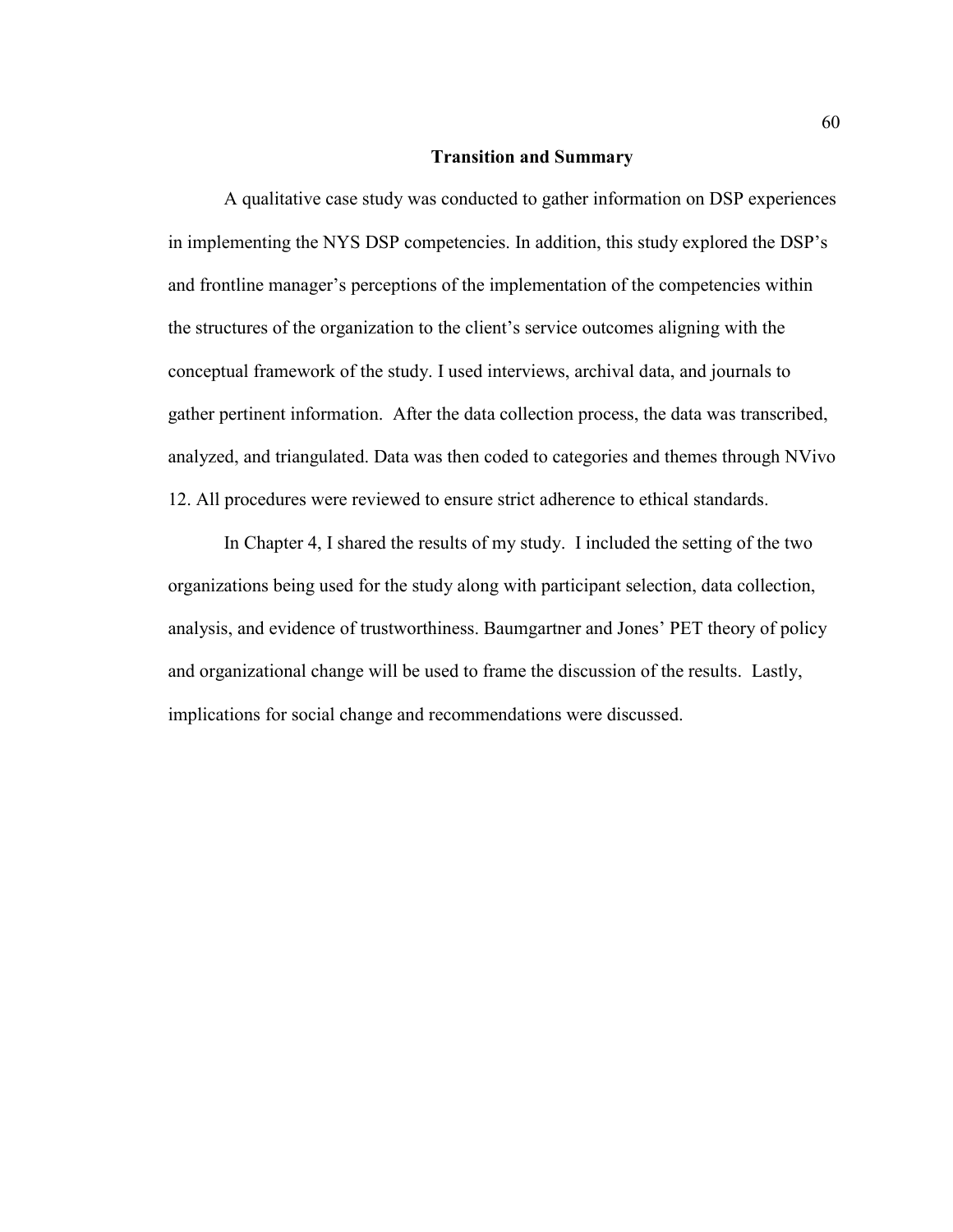#### Chapter 4: Results

### **Introduction**

The purpose of this qualitative study was to explore frontline managers and DSPs perceptions and experiences implementing the NYS core competencies. The study aimed to examine the effectiveness of the DSP competencies in their organizations in relationship to job satisfaction and organizational morale. Using Donabedian's QOC conceptual framework (1980) this study explored what DSPs perceived to be necessary in enhancing the effectiveness of the NYS DSP competencies organizational practices that would improve ID/DD care and supports. Thus, implementation of the competencies was examined in reference to DSPs organizational policies (structure) with the DSPs knowledge, skills, and, attitudes (processes) to the quality of life (outcomes). Applying Baumgartner and Jones' punctuated equilibrium theory (PET), this study also explored how the NYS DSP core competencies were instituted in their organizations to examine how organizational supervisors introduced the core competencies and how organizational changes impacted job satisfaction and organizational morale (Hewitt et al., 2007; Larson & Hewitt, 2012). The research questions that guided this study were as follows:

1. How did DSPs describe the effectiveness of the NYS DSP competencies in relationship to job satisfaction and organizational morale?

The sub-question was:

2. What did DSPs perceive it would take to enhance the effectiveness of the NYS DSP competencies organizational practices to improve ID/DD care and supports?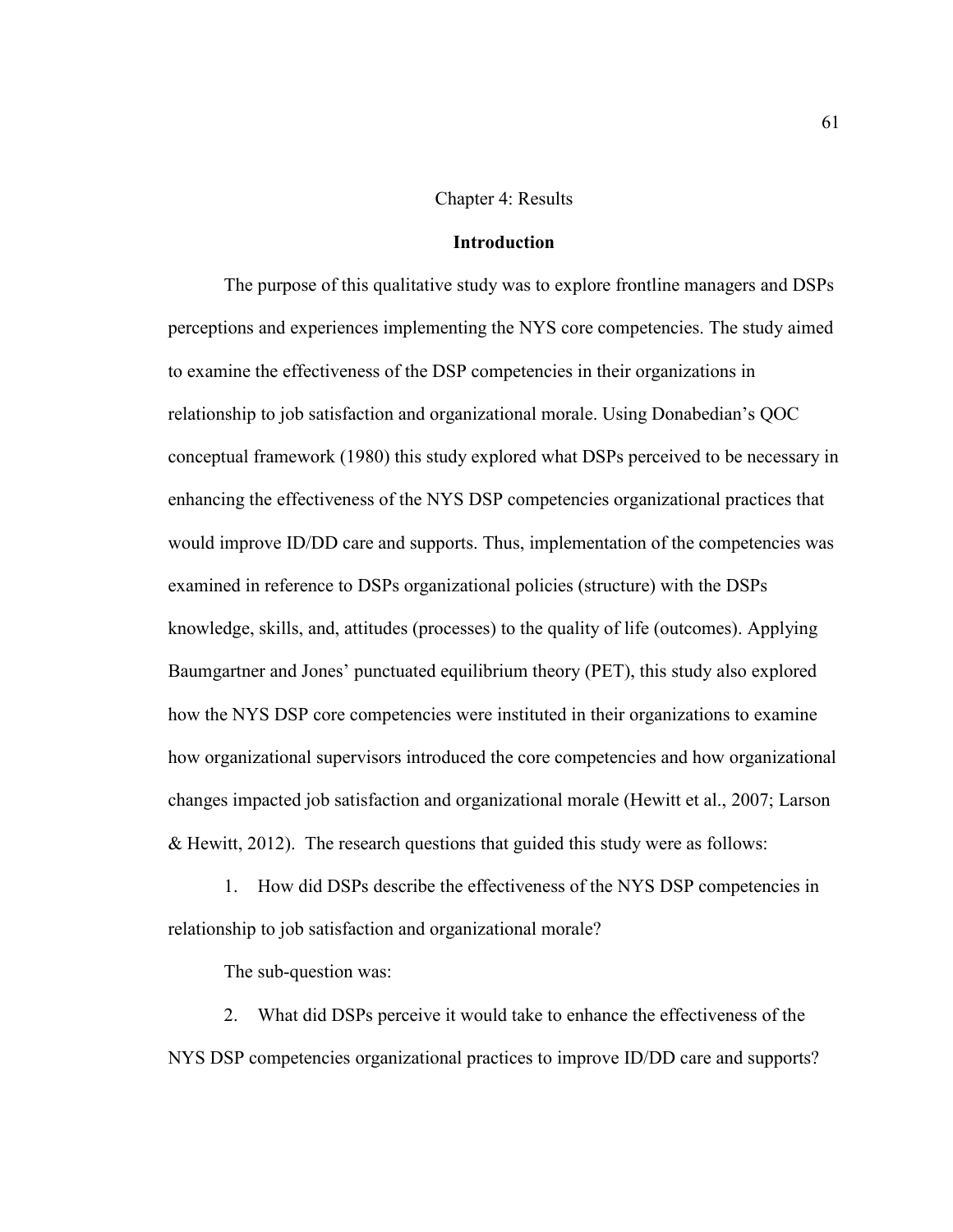To answer to the research questions, supervisors and DSPs from two NYS organizations were interviewed. Chapter 4 presents a detailed analysis of interviews from a total 12 participants. They were two supervisors and four DSPs from each organization. The data collection setting is included as well as a description of the demographics of the participants. This is followed by a presentation of relationships and themes addressing the research questions with the procedures used to enhance the study's trustworthiness.

## **Settings**

Interviewees from both Agency A (PCCS) and Agency B (Able2) did not report any unusual, personal circumstances or concerns at the time of the study. Agency A was located in Staten Island, NY while Agency B, was located in upstate Elmira, NY. Staff who expressed an interest were prescreened to ensure they were employed by their agency for at least two years, were trained in the NYS DSP competencies and were older than 18 years of age.

### **Demographics**

The participants included a total of five men and seven women. Agency A participants were comprised of one male and five females with the male being one of the front-line managers. Agency B participants included four males and two females with two males as front-line managers. Both agencies carried different titles for the front-line manager position with Agency A referring front-line employees as Program Managers while Agency B, referred to them as Program Supervisors. For the purpose of this study, I referred all employees in a supervisory position as Supervisor designated with the letter "M" and corresponding number to indicate the participant were in a management level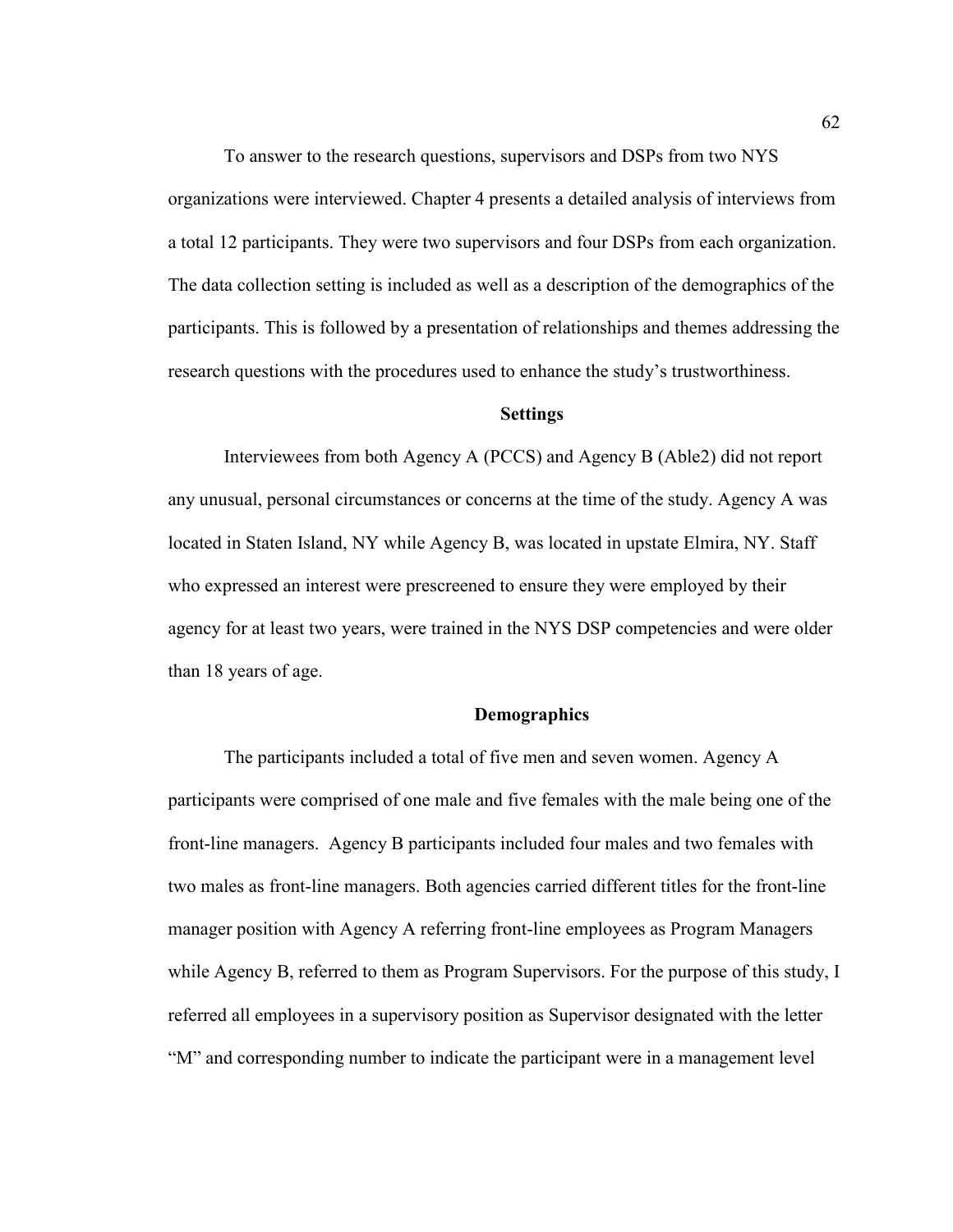position. All other eight participants were employed and referred to as DSPs. All participants from both agencies were full-time employees working in residential group homes serving people with ID/DD.

Table 2

| <b>Participant</b> | <b>Agency</b> | <b>Level of</b><br><b>Position</b> | <b>Gender</b> | Age | <b>Years</b><br><b>Employed</b> |
|--------------------|---------------|------------------------------------|---------------|-----|---------------------------------|
| $M-1$              | $\mathbf{A}$  | Supervisor                         | Female        | 28  | $\overline{4}$                  |
| $M-2$              | $\mathbf{A}$  | Supervisor                         | Male          | 32  | $\overline{3}$                  |
| $M-3$              | $\, {\bf B}$  | Supervisor                         | Male          | 58  | 6                               |
| $M-4$              | $\, {\bf B}$  | Supervisor                         | Male          | 27  | $2\frac{1}{2}$                  |
| $\mathbf{A}$       | $\mathbf{A}$  | <b>DSP</b>                         | Female        | 42  | $\overline{4}$                  |
| $\bf{B}$           | $\mathbf{A}$  | <b>DSP</b>                         | Female        | 56  | 10                              |
| $\mathcal{C}$      | $\mathbf{A}$  | <b>DSP</b>                         | Female        | 27  | 5                               |
| $\mathbf D$        | $\mathbf{A}$  | <b>DSP</b>                         | Female        | 28  | 3                               |
| E                  | $\bf{B}$      | <b>DSP</b>                         | Male          | 27  | 3                               |
| $\mathbf{F}$       | $\bf{B}$      | <b>DSP</b>                         | Male          | 36  | $2\frac{1}{2}$                  |
| G                  | B             | <b>DSP</b>                         | Female        | 56  | 10                              |
| H                  | $\bf{B}$      | <b>DSP</b>                         | Female        | 40  | 10                              |

# *Participant Demographics*

# **Data Collection**

Once the Walden Institutional Review Board (IRB) granted approval (#02-02-18- 0457058), for the study to occur, I began the recruitment process. Agency A recruitment began on February 12, 2018 and ended on March 17, 2018. Response rates to the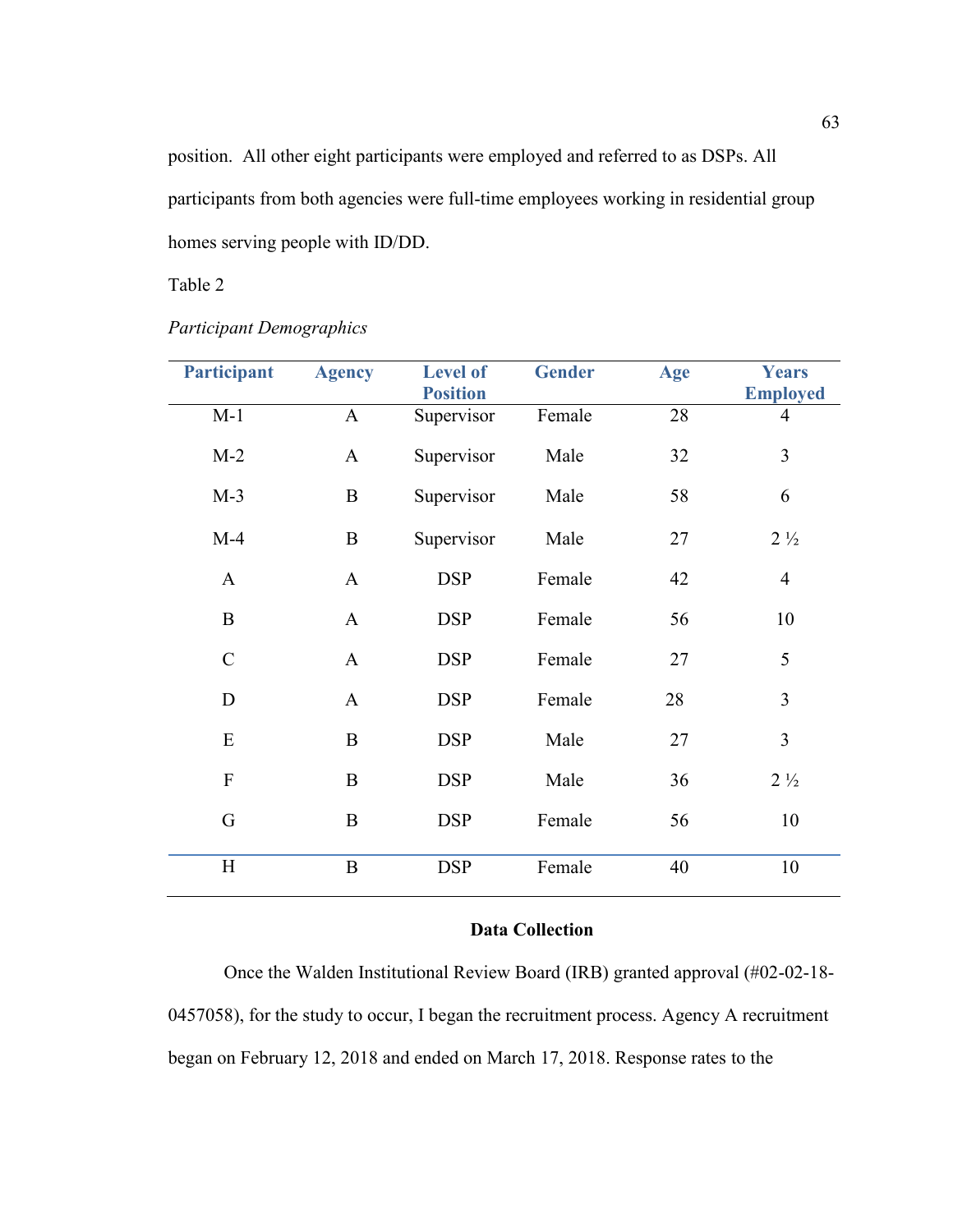recruitment flyer averaged at about two per week. At the time of the interviews, I was employed at Agency A as a Division Director. To guard against researcher bias, I conducted the study apart from my own department with participants I directly did not supervise. Interested participants contacted me directly and once a pre-screen was conducted over the phone to determine that the individual met baseline qualifications, a date, time, and location was scheduled for the interview. Employees who agreed to participate were provided an informed consent agreement that included a statement of confidentiality. Both the participant and I signed and dated the consent form at the beginning of the interview and the participant was given a copy for their records. Interviews commenced on February 14, 2018 and ended on April 23, 2018. Interview with Participant E was scheduled twice as she was not able to be interviewed on the first original scheduled date. All interviews were conducted in a meeting room at the administrative building. There were no other deviations from the plan described in Chapter 3.

Agency B's recruitment began on April 11, 2018 and ended on May 4, 2018. The gatekeeper assisted me by placing the recruitment flyer at the agency's announcement board and in employee mailboxes. He also assisted by conducting a preliminary determination of qualified employees according to years of employment, age and training completed. Once participants were identified, interested participants contacted me to schedule a date and time for interviews. Interested participants were all informed that I would be traveling from Brooklyn NY, so all participants agreed to meet with me on May 22 and 23, to facilitate the interviews as per scheduled times agreed upon. I arrived at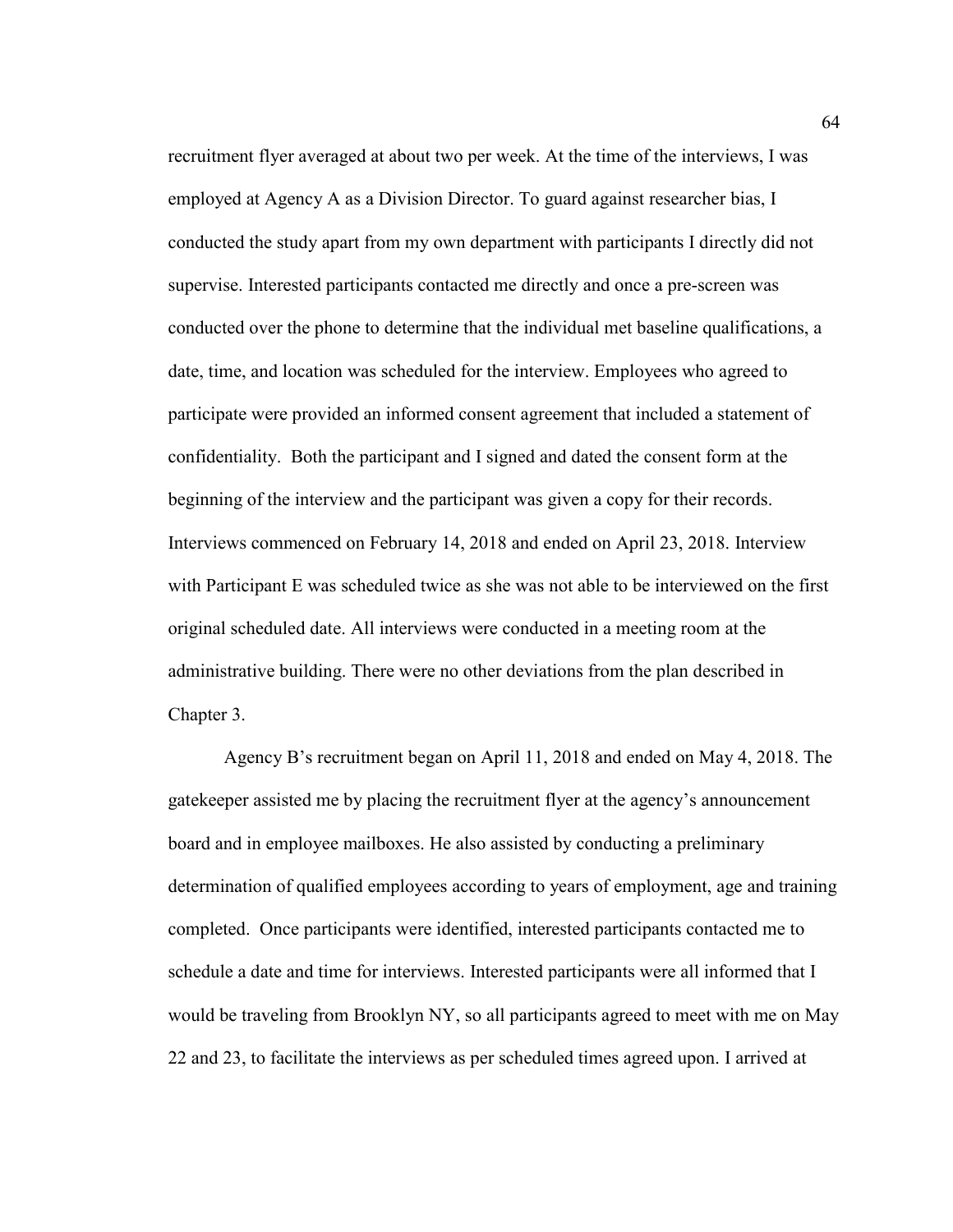Elmira, NY on May 21, with interviews commencing on the morning of May 22. All participants arrived at their scheduled interviews on May 22, except for Participant G. Participant G experienced car trouble and upon his request, he completed his entire interview in one session on May 23, 2018. This interview lasted for 40 minutes. All participants were provided an informed consent agreement and statement of confidentiality. Both myself and the participant signed and dated the form prior to beginning the interview. All interviews were carried out and completed on May 23, 2018 in a conference room located in the agency.

### **Interviews**

Participants were informed in advance that the interviews would be within two face-to-face sessions, for one hour and audio recorded. Questions for the interview were developed to answer each of the research questions. Interviews for both Agency A and Agency B were completed between thirty to 40 minutes for each of their sessions except for Participant G. As per his request, his interview was completed during one session which lasted 40 minutes on May 23, 2018. Participant G was unable to meet for his first scheduled interview as he experienced car trouble and upon notifying me, requested to have his entire interview conducted the following day. Through semistructured interview questions, participants added their own opinions and ideas. During the interviews, I also conducted member-checking to allow each of the participants to clarify their answers and to ensure the participant's answers were being understood correctly by repeating the answers back to them (Miles, Huberman & Saldana, 2014). I wanted to ensure the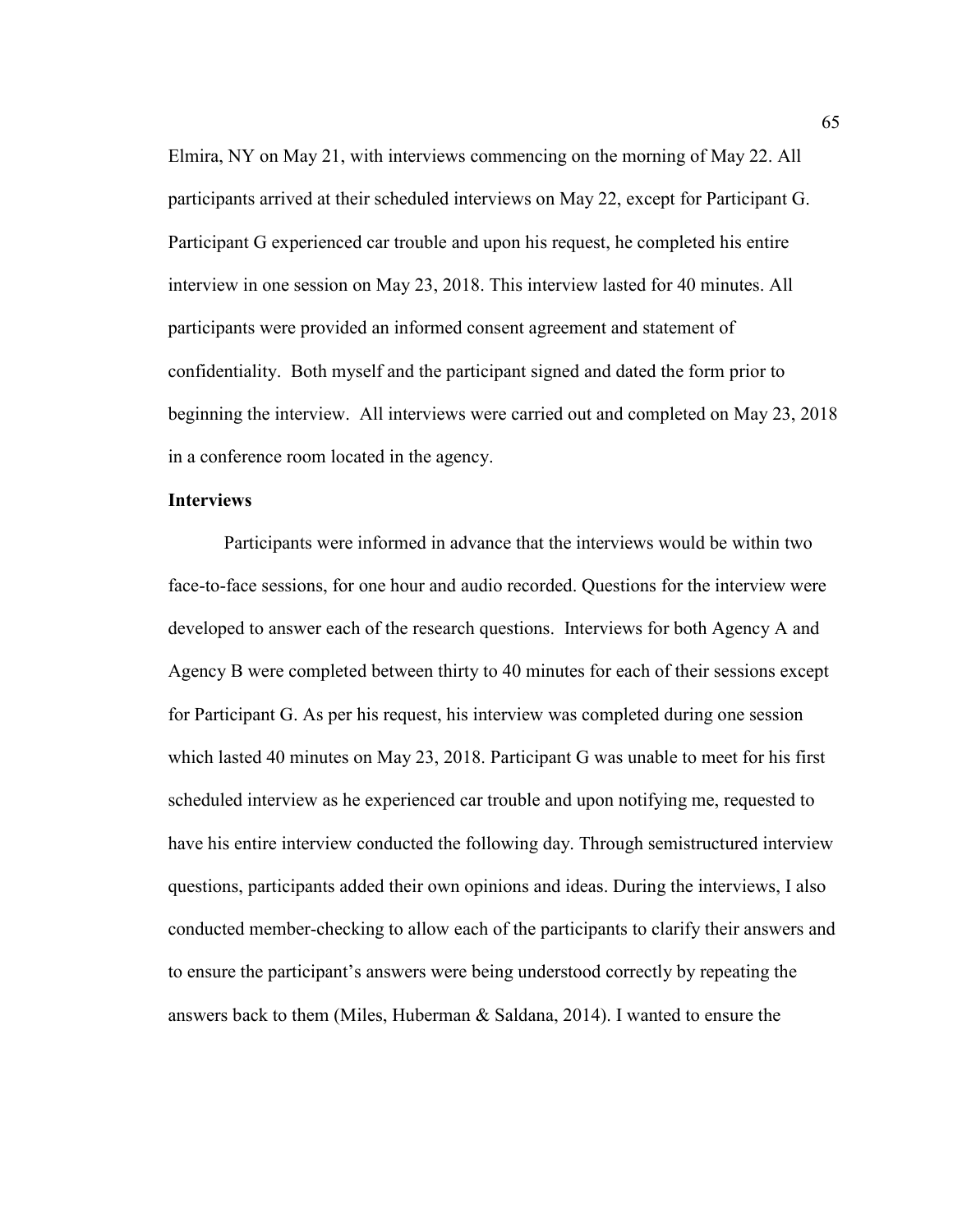understanding of the context, the participants' experiences, and perceptions by allowing for clarification (Knox & Burkard, 2009).

During the first round of interview questions, I gathered information on the participant's past and current training in caring and providing services to people with ID/DD. I also inquired on their experiences with organization to their perception of job satisfaction, the introduction of the NYS DSP competencies, and their perception on the competencies to service outcomes. During the second round of interviews, I probed deeper into their professional experiences with the implementation of the competencies within the organizational constructs, culture, and morale. I also asked questions about their experiences with implementing the competencies specific to their roles as DSP or Supervisor.

I utilized an audio tape recorder to record the interviews, observe, and record hand written notes in a journal during the interview process to note body language, facial expressions, and limited responses to questions. The interview protocol I created was applied to help guide the process of the interviews. To ensure confidentially, I used pseudonyms to report and display the results to ensure the participants privacy as suggested by Yin (2014). I labeled each participant in a supervisory role with the letter M and a corresponding number. Participants in the DSP role were identified by a letter. In addition, to ensure participant privacy during the process of interviews and to prevent intrusion to the people living in the community-based residential homes, the interviews were held at the organization's administrative conference rooms. None of the interviews were held in everyday living areas of the group homes. Once the interviews were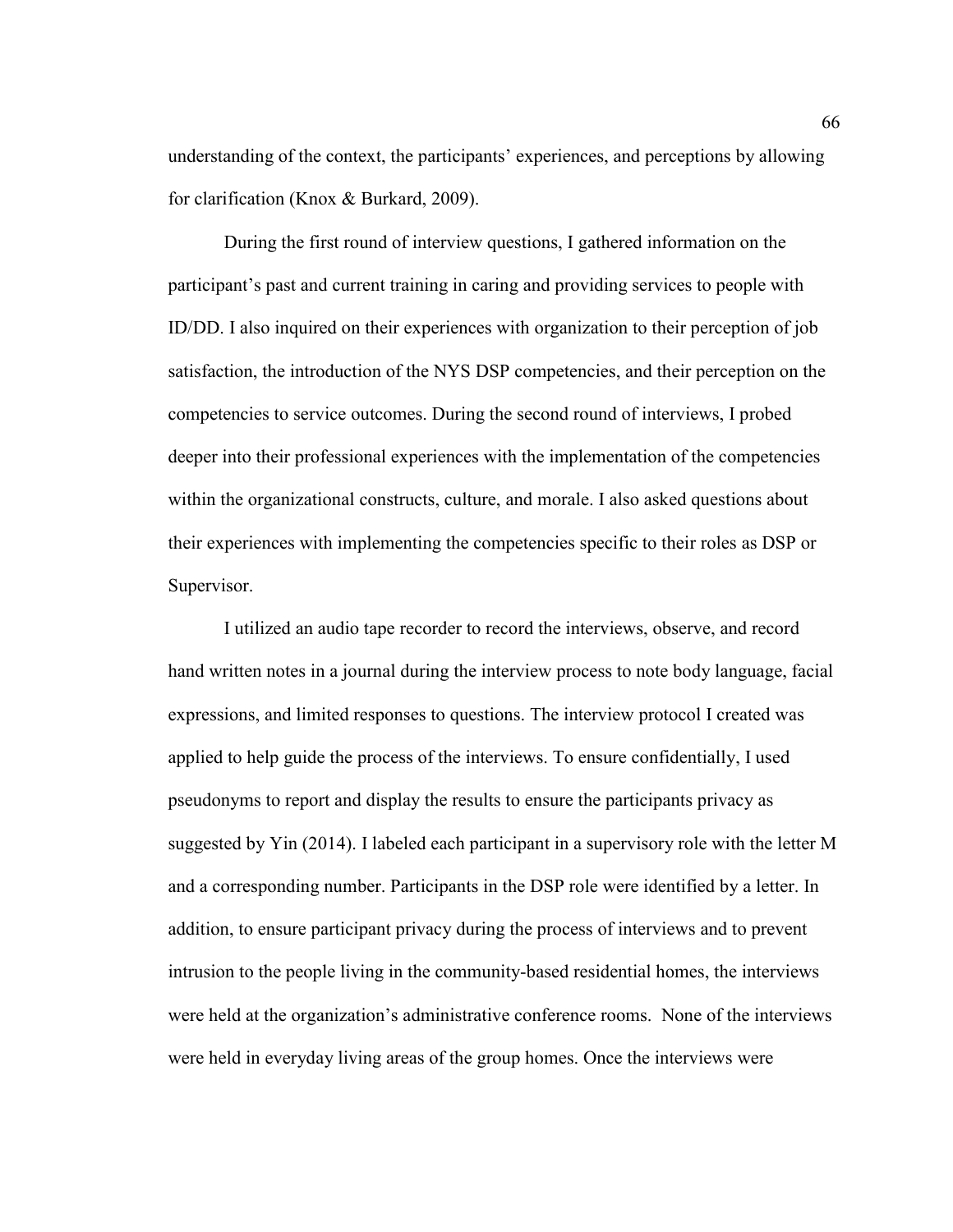completed, member checking was conducted again by sending the participants a copy of their respective transcription via email to ensure their accuracy. Participants were given five days to review the transcripts and to send back an email confirming their transcripts. All participants confirmed their transcripts via email except for Participant A. Participant A was having trouble with her computer and was unable to download the document. On April 5, 2018, I met with Participant A and provided her with a copy of her transcript for review. She reviewed the transcript and confirmed her transcript to be accurate. Participant A had no additional questions or concerns and thanked me for meeting with her.

## **Documentation**

In this qualitative case study, a review of the primary documents served as secondary data which enabled me to ascertain information about the case. I reviewed the following documents such as: written organizational policies, training transcripts, and training curricula from each of the organizations from before and after the NYS DSP core competences were mandated to examine the process of organizational change.

For Agency A, training transcripts were provided through Paycom. Paycom is the agency's payroll and HR Software that helps them manage employee records and provide online training. The employee handbook and the residential policies were pulled up from the organizational drive in which I have access to. For agency B, the gatekeeper provided me with training records and their policies. This organization uses Therap as their software to maintain employee records and training. Both agencies used the same training curricula which is provided by OPWDD which outlines the DSP Core Competencies as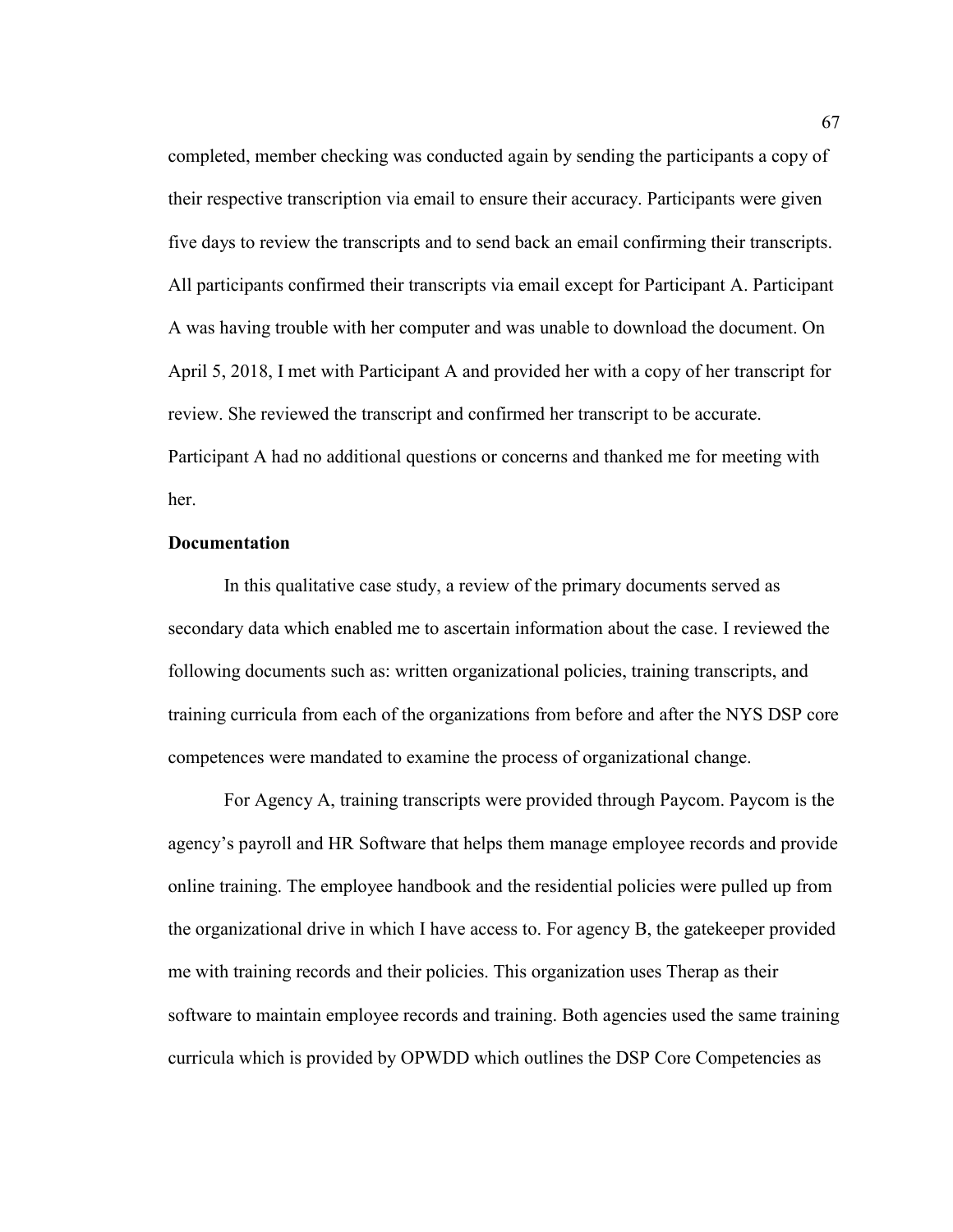per the specific goals in each competency area. This OPWDD curricula was used by both agencies in their new hire trainings. Employee handbooks, policies and training records were then checked against agency practice. Agency A appeared to have a procedural outline for staff training which allowed staff to self-enroll in trainings in Paycom. At the same time, supervisors were also given the ability to assign staff trainings through Paycom as well. For Agency B, there were no procedural outlines that specified on how staff were to receive training after the new hire process.

All research participants were debriefed immediately following the interviews. I have twenty years' experience working within various settings designed to provide services to people with intellectual and developmental disabilities which aided in my ability to establish a rapport with each of the participant interviewed at both agencies.

### **Data Analysis**

One the interviews were completed, the recordings were transcribed and sent to the participants for member checking so interviewees to verify their accuracy. Memberchecking included the analysis and my interpretations checking of the data back to the participants through email. Participants was provided five days to review results. The process of member checking allowed for the respondent's validation of findings and responses to enhance the validity of the study (Silverman, 2013). Triangulation also consisted of the comparison of secondary data with primary data collected through the interviews. The coding process for this study began with a transcription of the interviews to note common themes among the participants. The data was then analyzed through the identification of themes and patterns that was categorized and assigned to the respective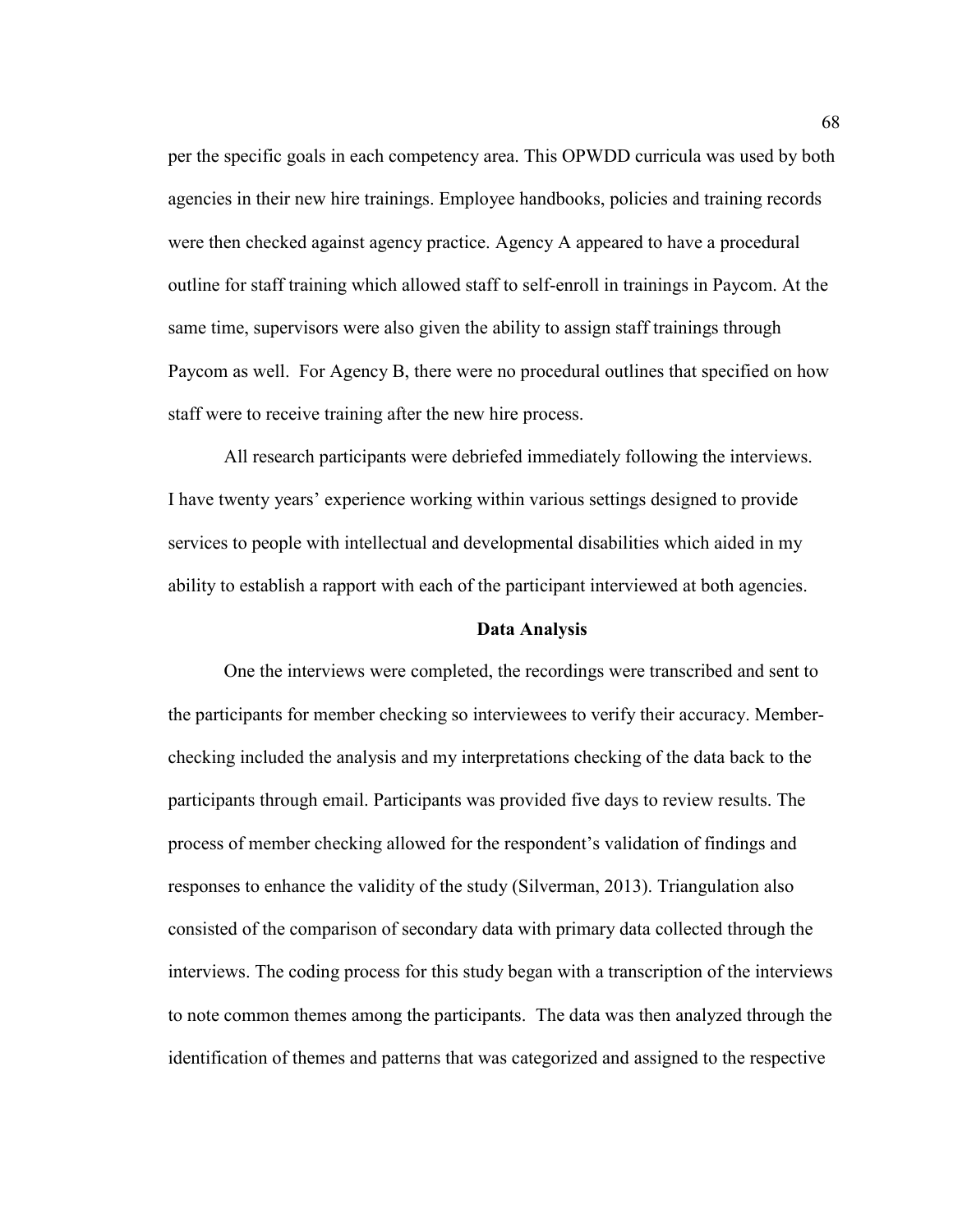research question. Data analysis was aided by the qualitative data analysis software program NVivo 12 that helped me transcribe, analyze, and triangulate the data into categories and themes. By noting patterns from the answers to the interview, I was able to then build a logical chain of evidence (Miles, Huberman & Saldana, 2014).

### **Evidence of Trustworthiness**

To maintain quality in this study, I incorporated the criteria of reliability, credibility, dependability, and confirmability through the implementation of triangulation and member checking.

As indicated in Chapter 3, reliability refers to the consistency of the results of a study that can be replicated (Shenton, 2004; Yin, 2014). Reliability deals with the consistency, dependability, and replicability of the findings obtained from a study that minimizes errors and biases to ensure the study is reliable and credible (Shenton, 2004). To ensure reliability, I properly documented procedures by keeping a research journal to record and reflect on my thoughts, attitudes, beliefs, preconceptions, and feelings about the study. With continual self-reflection, I could note potential biases that may have influenced my objectivity which also helped with improving the validity of the study (Ortlipp, 2008). To further enhance reliability, I also applied triangulation by analyzing the multiple sources of data that allowed for confirmability. I ensured that the constructs developed in the study were developed from an original source and linked to the conclusion drawn and the data sources. Thus, confirmability helped to ensure that the study's findings were the result of the experiences and perceptions of the participants,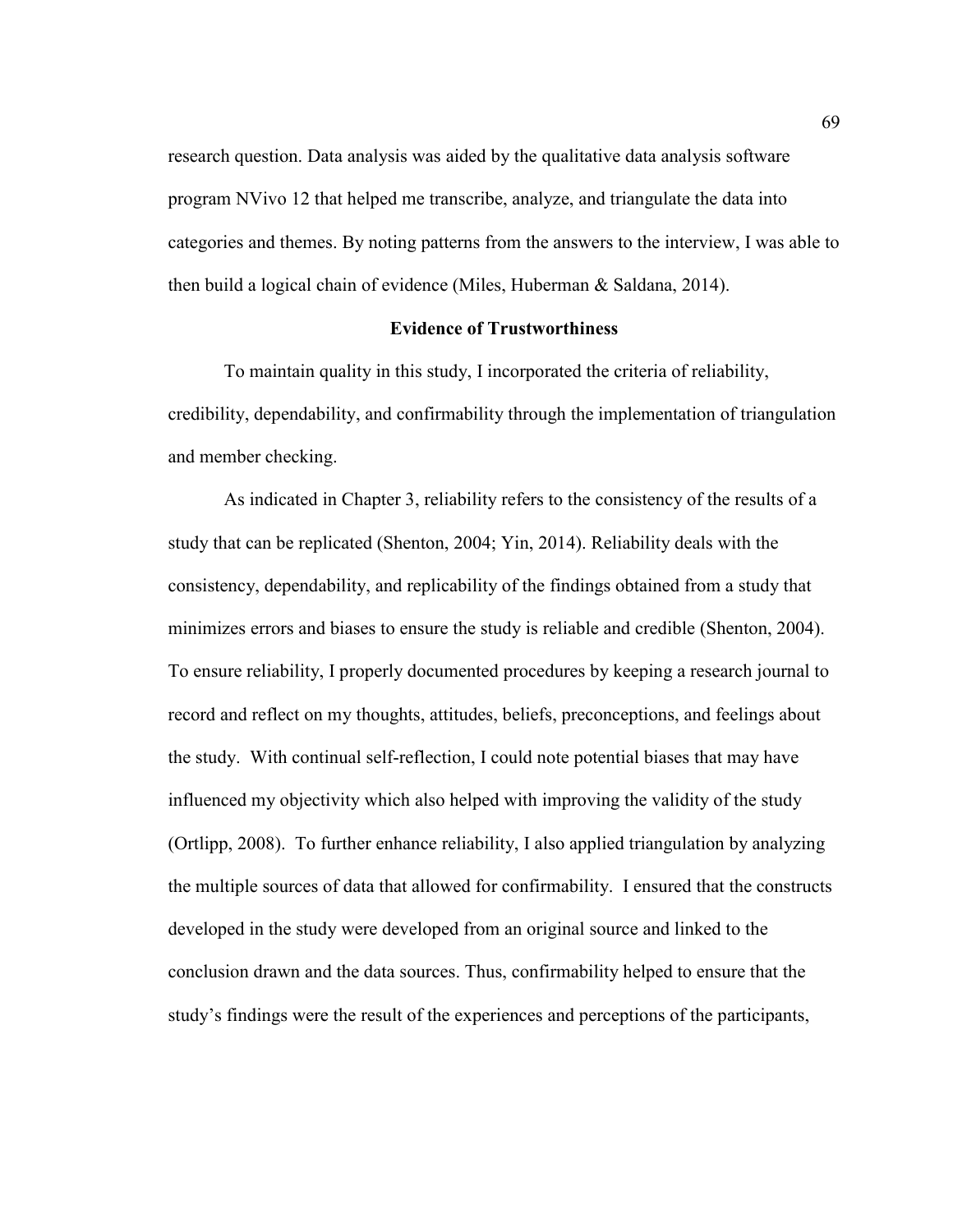rather than the characteristics and preferences of the researcher to reduce the effect of researcher bias.

To ensure credibility, I used member checking to allow the participants the opportunity to review their transcripts and verify the accuracy of their descriptions (Shenton, 2004; Miles, Huberman & Saldana, 2014). This strategy was applied because the focus of the study was on the DSP's perceptions of the NYS DSP competencies therefore, they had to verify the findings were truly their perceptions.

Finally, the use of thick descriptions improved the trustworthiness of the findings. By describing the perceptions and experiences of the DSPs and supervisors in significant detail, I was able to evaluate the extent to which the conclusions were transferable to other times, settings, situations, and people (Lincoln  $& Guba, 1985$ ). The DSP's and supervisors' voices were the final check in the data analysis. It is important for a researcher to make sure that the data indeed supports the findings. Thick descriptions were important for promoting credibility as it helps to convey the actual situations that were investigated (Shenton, 2004).

Since I have a professional relationship with Agency A, I ensured against researcher biases by conducting the study apart from own department with participants I directly did not supervise. By recognizing and identifying potential biases, I was able to ensure neutrality of research conclusions. By setting aside my subjective experiences, beliefs, and, attitudes I was able to reduce bias in the study (Yin, 2014; Hancock & Algozzine, 2015).

**Results**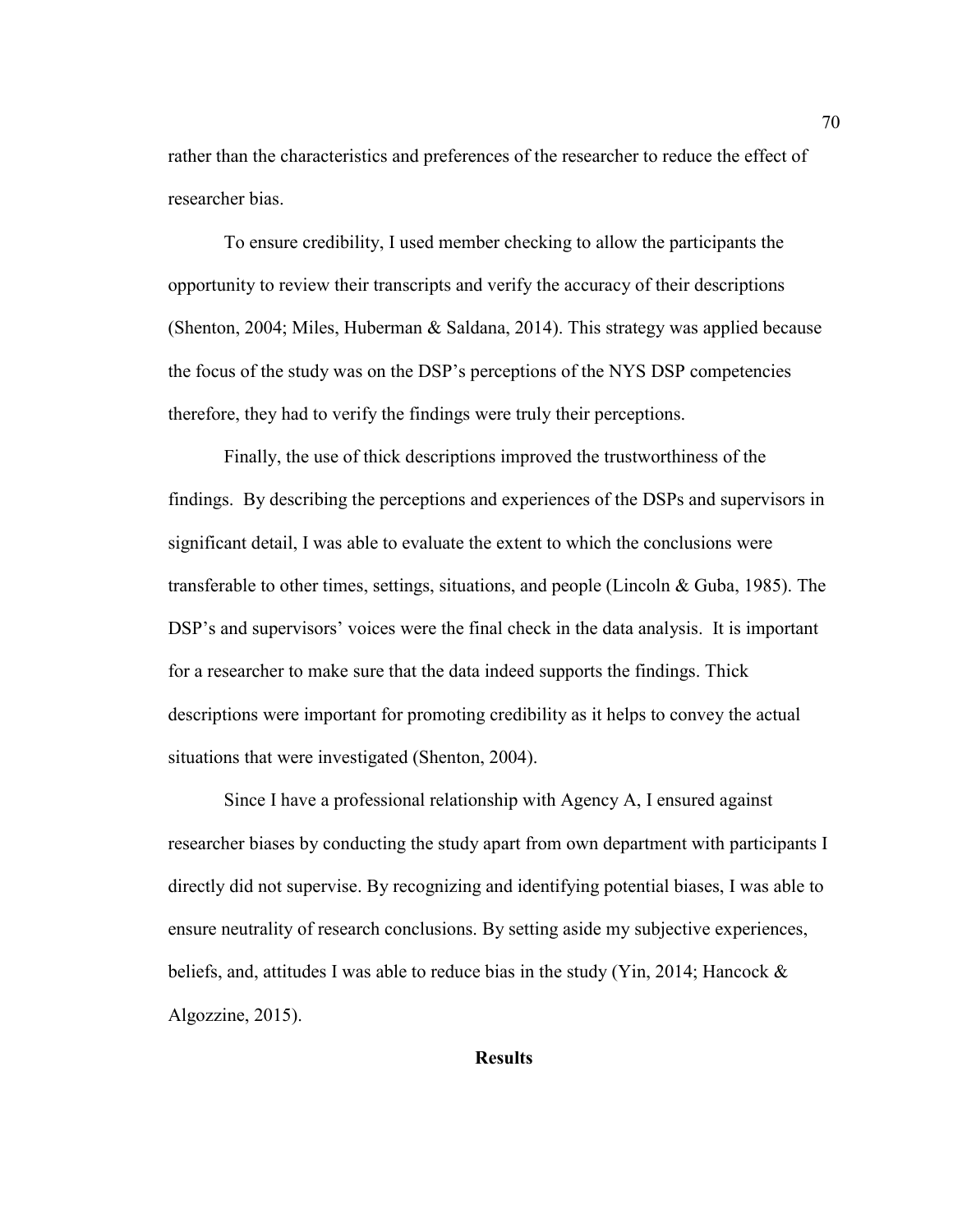After the data were transcribed, the participants' interview responses were placed into categories and nodes which made it easier to note the themes. The information from the interviews were coded in relation to the research question. Creating the nodes allowed me to make connections to each of the research questions. Once I finished inputting the coded interviews into NVivo 12, categories were matched to the emergent themes. Table 3 reveals these themes and the number of sources or responders, with the number of references found. For example, when asking questions on leadership, 11 participants discussed disconnected leadership which were referenced 33 times.

While analyzing the data, it became clear that the themes could be grouped into three categories: Barriers, Culture and Perception. This section describes the three categories discovered and their relevant themes which also includes a discussion on the discrepant cases that were found. Table 4 illustrates the categories with their relevant themes.

Table 3

*Codes* 

| Disconnected Leadership     | 11 | 33 |
|-----------------------------|----|----|
| Low Morale                  |    | 26 |
| Lack of Recognition         | 11 | 24 |
| Lack of Training            | 12 | 22 |
| Lack of Communication       | 8  | 22 |
| Lack of Policies            | 8  | 21 |
| Low Job Satisfaction        | 12 | 20 |
| Inconsistent Implementation | 12 | 18 |
| Personal Interpretations    | 10 | 15 |
| Evaluations                 |    |    |
| <b>High Turnovers</b>       |    |    |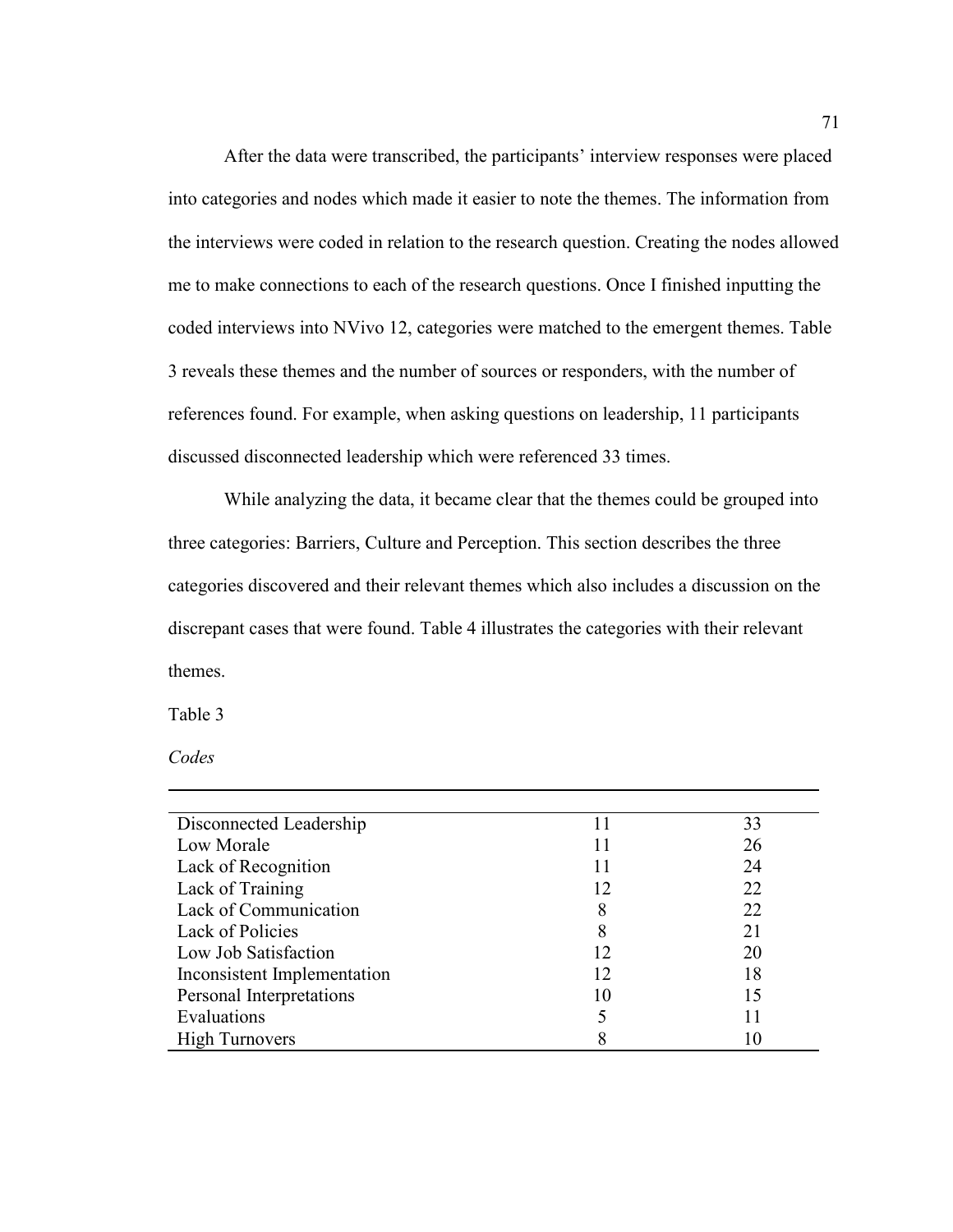## Table 4

## *Categories and Themes*

| <b>Categories</b> | <b>Barriers</b>             | Culture                        | Perception              |
|-------------------|-----------------------------|--------------------------------|-------------------------|
| Themes            | Lack of Trainings           | Evaluations                    | Low Morale              |
|                   | Personal<br>Interpretations | Inconsistent<br>Implementation | Low Job<br>Satisfaction |
|                   | Lack of Policies            | Disconnected Leadership        | <b>High Turnovers</b>   |
|                   | Lack of<br>Communication    | Lack of Recognition            |                         |

## **Category 1: Barriers**

Upon analyzing the data, is was evident that there were barriers that led the DSPs from truly grasping and implementing the NYS DSP Core Competencies.

**Lack of trainings**. There were 22 references made to lack of trainings. There were 11 respondents that had various responses to questions regarding training but ultimately, these 11 participants stated that they did not receive Core Competencies training, did not remember exactly if they did receive training or felt training was lacking in some way. For instance, Supervisor M-1 stated, "When I'd review it with the staff, that was kind of my review. I review it independently and then review it with them in like a group setting, so I guess that would be my type of review." Supervisor M-2, only remembers training at new hire, "I was given, if I'm not mistaken, when I first started here it was three, four and a half years ago. So, I want to say that I was given the core competencies and code of ethics at my new hire." Supervisor M-3 and M-4 both stated to receiving no formal training and basically learned the competencies while on the job. M-3 states "Pretty much all my life I have been in a supervisory role. I always been like a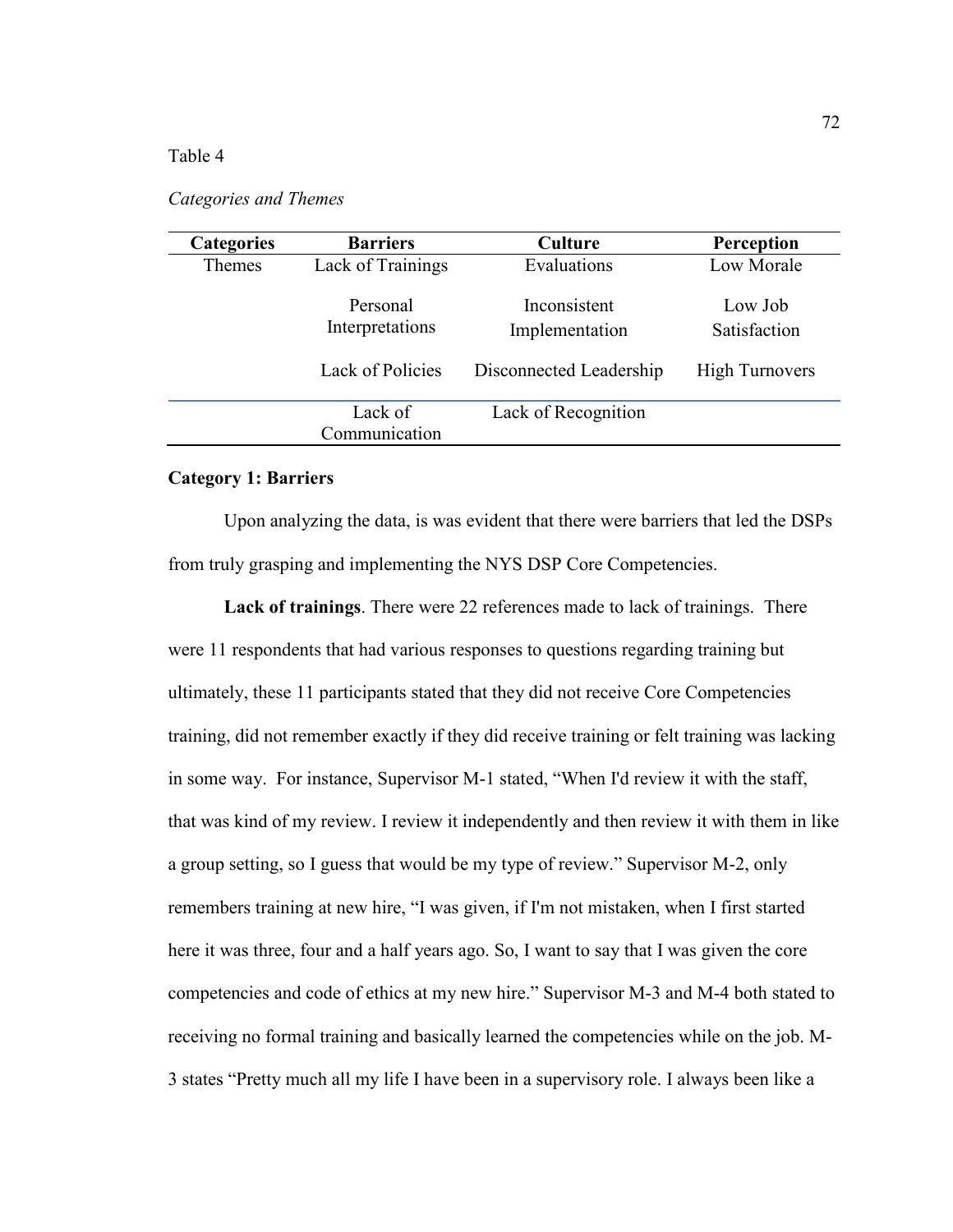charged person," while M-4- stated, "I learned through the field, pretty much I didn't get classes in where you get basic training."

All DSPs interviewed held different views on how they were trained in the Core Competencies. DSP A stated she was given a book to learn, "They gave me a book to learn about the members you served. The book is so outdated that it does not tell the story. Learned more working with them than reading the book." DSPs B, E, and H remembers receiving training but were unsure sure if the core competencies were part of the training. DSP B stated, "From the beginning I have been trained that we need to look at people first, not look only at their disabilities," while Participant E stated, "I learned through the classes you're able to go through. Is what they give you. I also feel that a lot of it is human nature" and DSP H stated, "I think I just learned, the basic steps you know, along the way. DSP D on the other hand, was aware of the core competencies but remembered she had to learn them on her own,

Honestly, I am yet to receive training on the core competencies. I was provided with the actual booklet, so I pretty much did my own research, but I was not properly trained on that. I pretty much read it and signed my own training record.

**Personal interpretations**. A second barrier that was noted were that all the participants held different interpretations and views of the core competencies and its effectiveness. There were 15 references made to personal interpretations. Supervisor M-1 believed that some of the competencies were more relevant that the others and stated, "So I think some of them stick out more than others, like health and safety ones." I feel like maybe because they're spoken about more, or they come up more." Supervisors M-2 and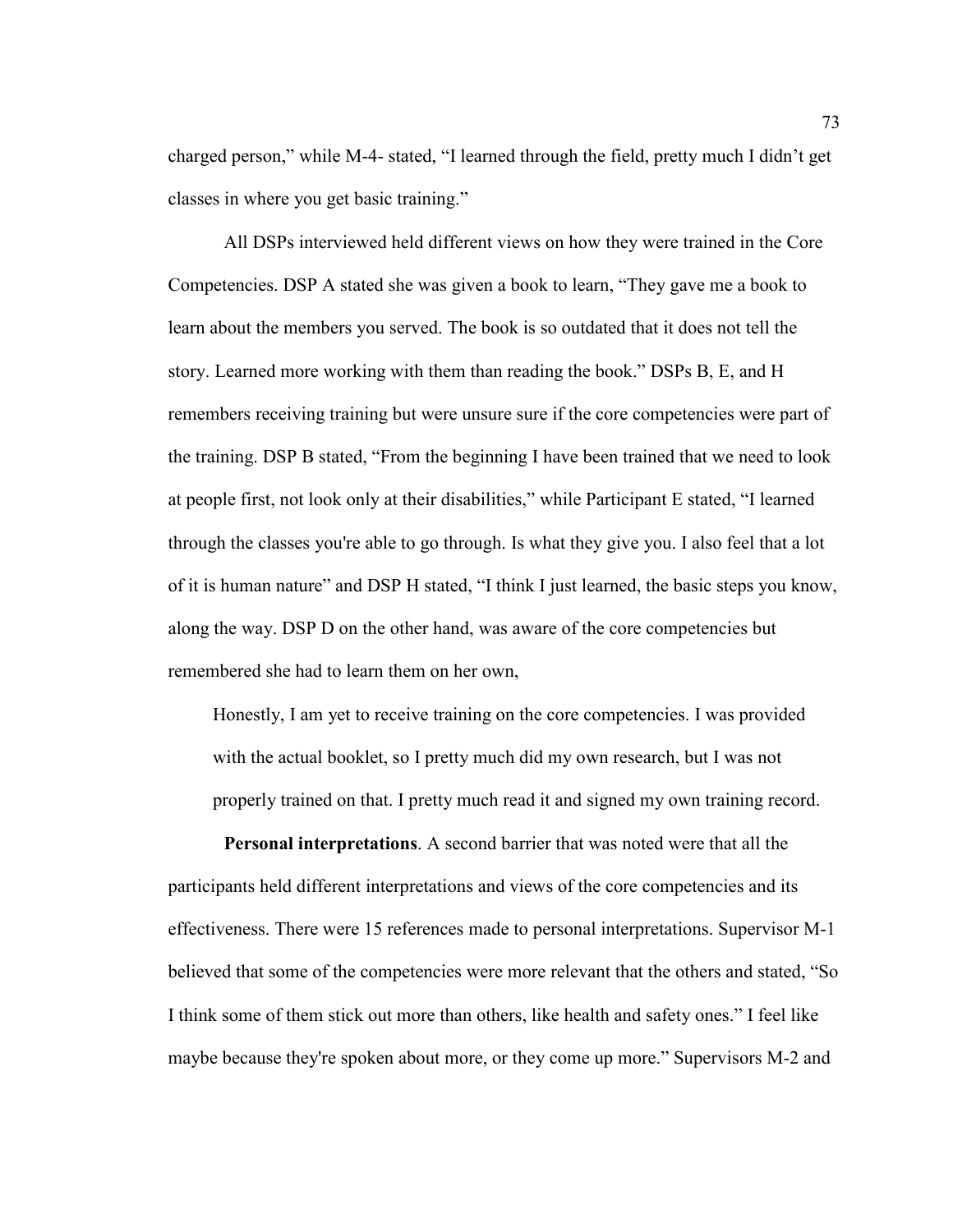M-4 believed that the competencies are implemented as to DSPs own ideas and perceptions of what they are. Supervisor M-2 stated,

I think that they are very effective in providing support for the people we serve, but I also think beside them also coming with their own sets of unique problems, also a lot of the things that the core competencies take DSP's view but, don't know that what the core competencies are.

Supervisor M-4 stated, "The competencies are implemented as per the staff's viewpoints. We give them free-range to do whatever they want as to their own personal values." Supervisor M-3 noted a difference between DSPs working for extended periods of times to those DSPs that were fairly new. He added, "For the new staff, is easier because is all they know, for the older staff I want to say it was a big change."

The DSPs also held different interpretations to core competencies. DSP A and F perceived the core competencies as guidelines that can be applied with flexibility and as per situations. DSP A stated, "We came from trying to figure it out as you go to oh, we have this, that we can draw from. A blueprint so you are able to pick up your blueprint and you have to adjust it as you go so basically you have a start, an option, use to get to where you need to go. DSP F stated,

Well, when I go to work, they have the core competencies listed on the board, so I look it every day and I use it to help the individuals as well as myself to make sure it goes with the core competencies, to see how they react to it to see if they need it or not. I use it to switch it up and help.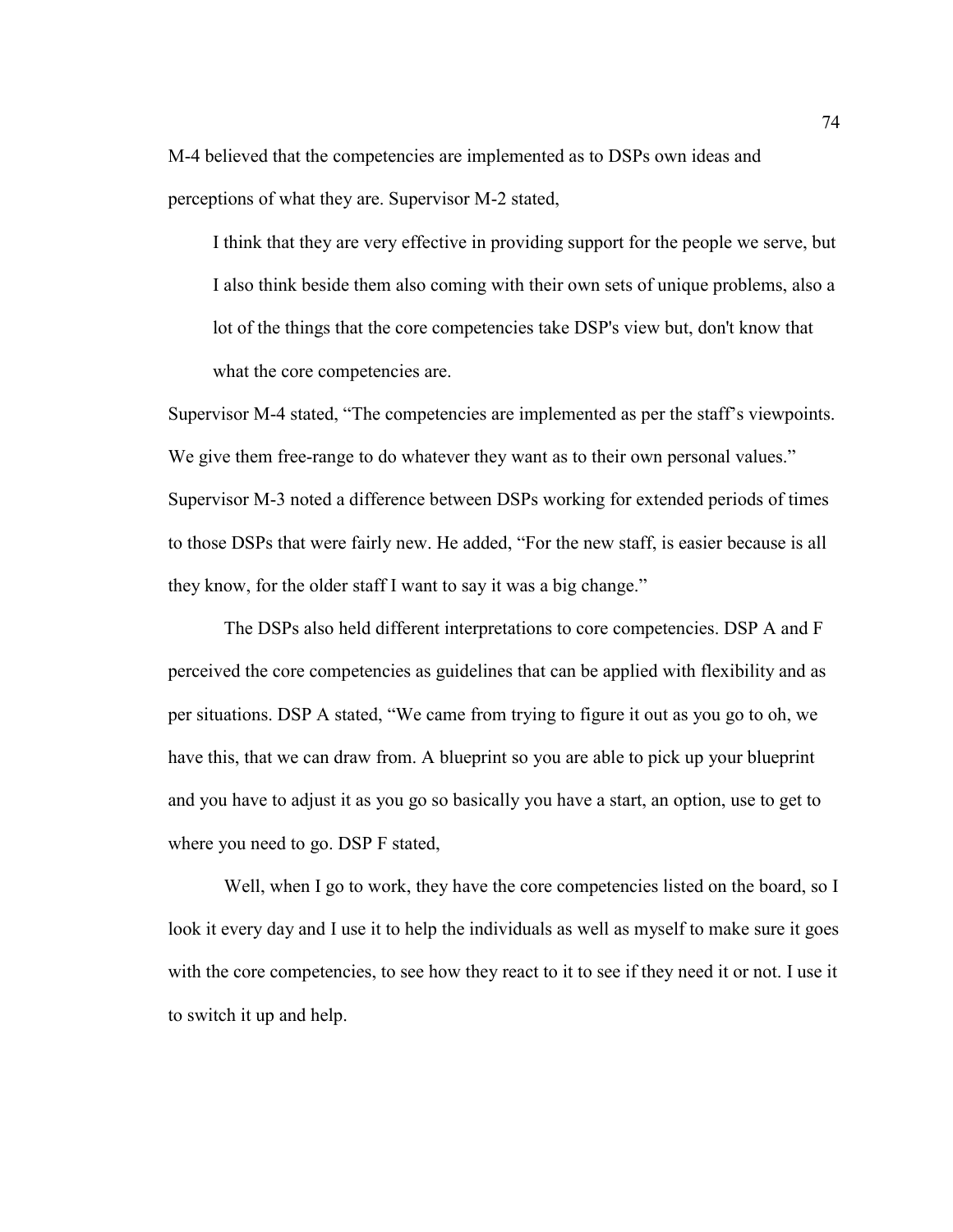DSP H also perceived the competencies as guidelines but was unable to explain why she thought they were effective. She stated, "I just think they work, we just follow them, you know what I mean, I mean we have them on the bulletin board".

DSPs also interpreted the competencies as a tool for behavior management. DSP A also believed that the core competencies were used for behavior management just as DSP B. DSP A explained,

If a member is a having a bad day and you are not able to re-direct them, two minutes later, another will start having a bad day. You can't fix the situation right then and there but, you can re-direct and the competencies, gives us that, the tools to learn your members. The re-direction is where it comes from.

DSP B also related the core competencies as a tool for behavior management, she added, When you do something, and they like it, and they behave a certain way, they behave right, there are no behaviors, then it is effective. If you have an individual, that nobody wants because he is hard, you re-direct. You use redirection.

DSP D, E and G, all stated that the core competencies were interpreted differently by everyone and therefore, implemented differently. DSP D stated, "I have the open ground to do as I see fit. Is pretty much the greenlight they give me and then of course I take it and apply it to the core competencies," DSP E stated,

I think it's helped because everyone takes it differently. You may take it one way and I might take it another way and of course, the individuals that we provide services for might take it another way also. I don't think is something that can be changed. I think is something that everyone is going to take it differently.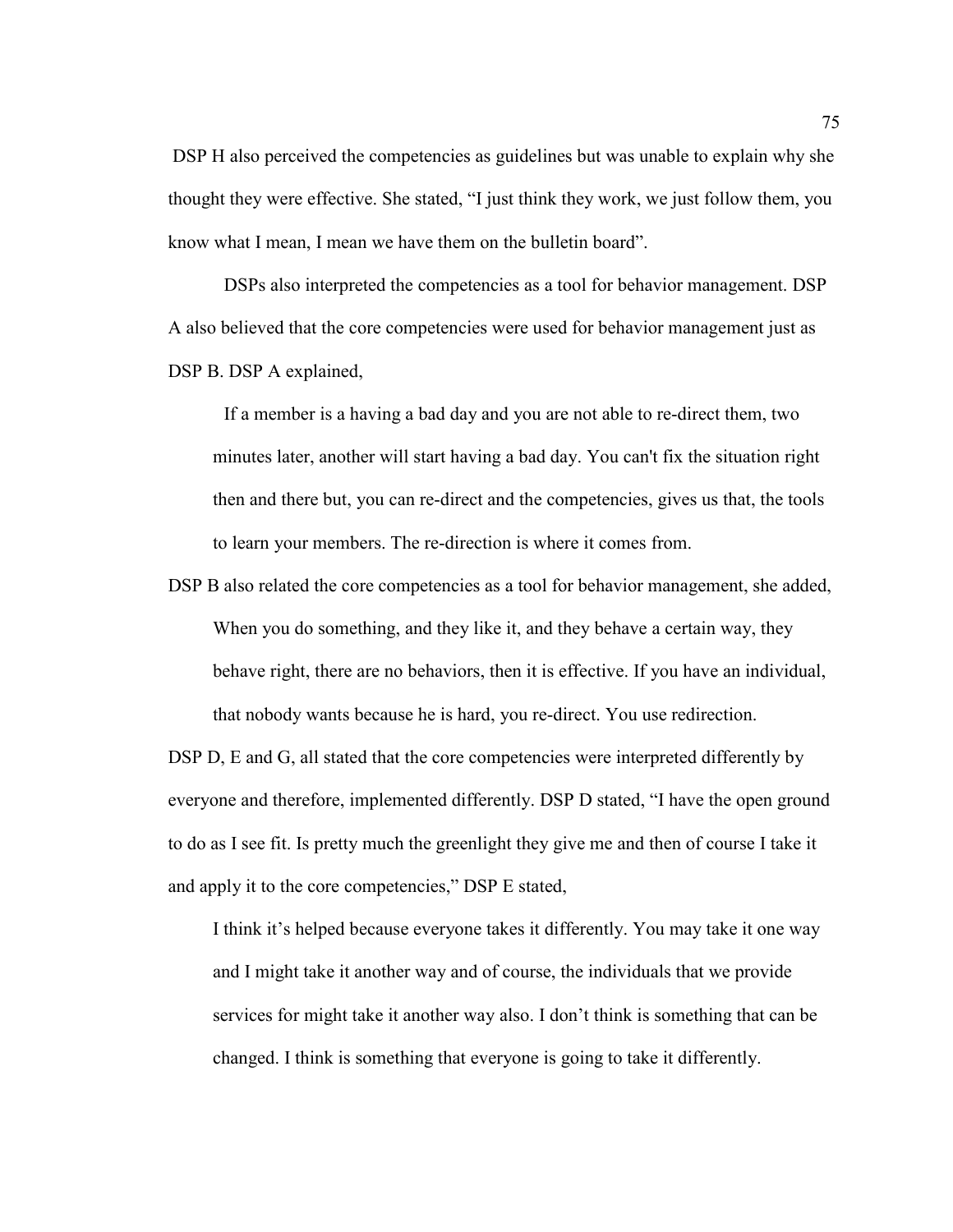DSP G added, "I do think they are effective, what I do think is that and what is happening is that it has a lot of gray areas so people have their own opinions on them"

**Lack of policies:** The third theme found was the lack of organizational policies related to the core competencies. There were 21 references made to the lack of policies. Interviews revealed that although the organizations held policies and procedures, none of the participants could remember or believed that they were any policies or procedures related to the core competencies specifically. Supervisor M-1 stated, "I don't know if we necessarily have anything specific. We have these reviews and I'm saying, you're doing this; and if you're not doing that, make sure you're doing this but, I don't think there's, like a specific policy". Supervisor M-2 stated, "I know that there are things on Paycom, for example, that are relevant to core competencies and things like that, but I don't know personally how effective they are." Supervisor M-3 stated, "I think. I mean there are policies and procedures. I think a lot of its training," while Supervisor M-4 was unable to think of any, "I will need to come back to that one. I can't think of any."

The DSPs were not aware of any written policies related to the core competencies but also, identified in where they would like to see some. Participant A stated, "One of the things that they can do is provide more sites, I think they do not have enough sites to offer our members, to help our members. The lack of sites makes them loose interest." For DSP B and C, when asked about any polices, DSP B responded, "Not sure" and DSP C stated, "I really do the overnight so I really don't see anything." DSP D on the other hand recognizes that the agency struggles with the development of policies and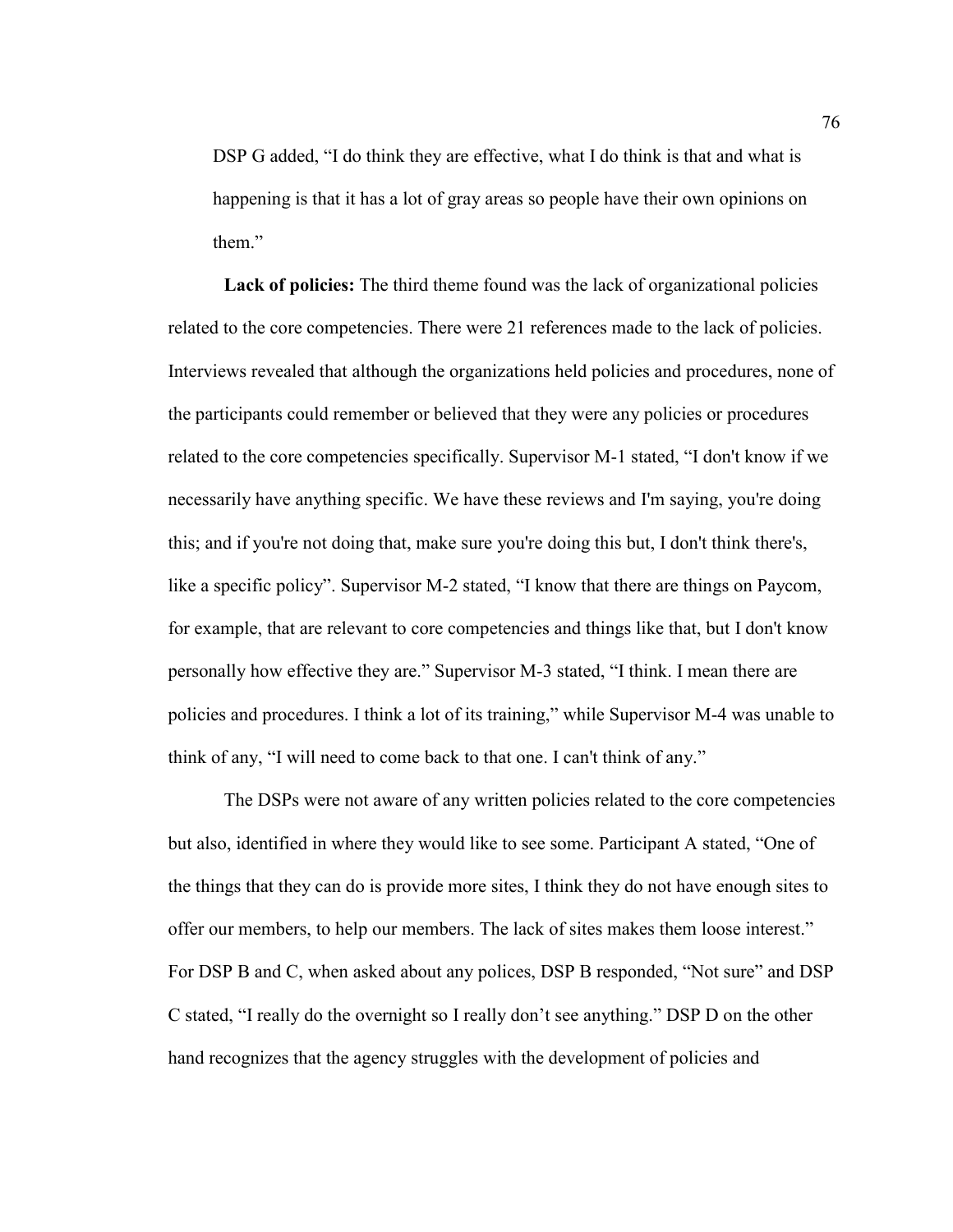procedures, "I feel like this agency is struggling with that in a whole, for example in residential, when a lot of the places they go to, the staff should be going in for free, they go out to the movies. So, should the individual not be able to go because staff does not have the money to pay for it? As an agency, they should be paying out the money." DSP E also was unable to recall any specific policies related to the core competencies but, described how he would like to see some policies in reference to equipment and supplies needed for the people needing them,

I have a person in my resident who is in a borrowed wheelchair because we have been waiting two months just to get new tires for his chair. It is more like a slow process, these people don't get what they need, they have to wait like six months to get something they need, these people live on their wheelchairs.

DSPs F, G, and H, all stated they did not know of any organizational policies related to the core competencies.

 Upon being interviewed on the competencies in relation to job satisfaction and morale, Supervisors and DSPs all noted communication as being a real concern. Three of the four participants in the supervisory roles explained how they do not have time to communicate.

**Lack of communication**: There were 22 references made to issues related to the lack of communication. Supervisor M-1 stated, "Managers don't have any time to explain the whole picture. I can't explain to all my staff why I'm doing something. It is what it is sometimes, and you've just got to follow it, and if I have time at the end of the month in the staff meeting, sure, I'll explain it, if we have time." Supervisor M-2 also adds, "I don't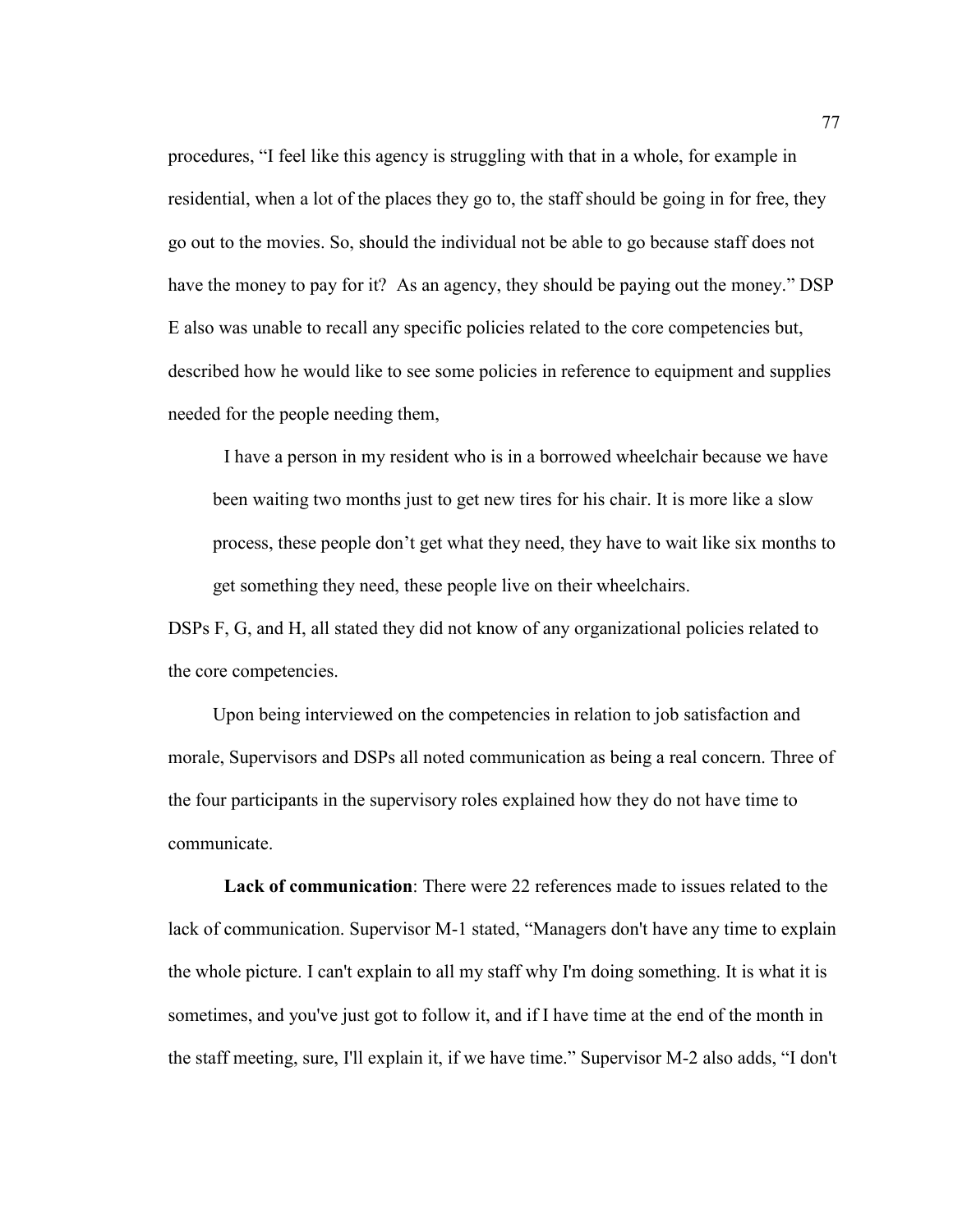necessarily have time to really sit down and explain everything to them. It means our needs, specifically in residential, are very immediate. So, it's challenging to accommodate that and the core competencies as well." M-4 stated, "I don't know if we tell them right away or that we explain the evaluation, but they get the first evaluation within the first three months of New Hire."

DSPs also stated that information is not communicated to the from their supervisors resulting in issues with services and supports. For instance, DSP A revealed that at times of emergencies that are not made aware of the situation, " Like, what we do with our members, at times of emergencies, they don't have time to get on the phone and relay a message, or send a text or an email, to say they are trying to implement or explain something that is going on with them. DSP B originally stated that she had no issues with communication but during her second interview she revealed that she did not like the way supervisors communicated with her,

Sometimes the way your immediate boss communicates with you, just respect. It's not so much about the money but the respect. We all come from different walks of life, but you have to treat people in the right manner. I am from old school and maybe that is the way they talk but, you have to have respect. You can't talk to people like, we need to treat each other with respect. You could be my daughter, my leader but still need to respect me for what I do.

DSP C and D related the lack of communication and both felt information was just not being provided. DSP E on the hand, spoke about always feeling confused as a result of communication,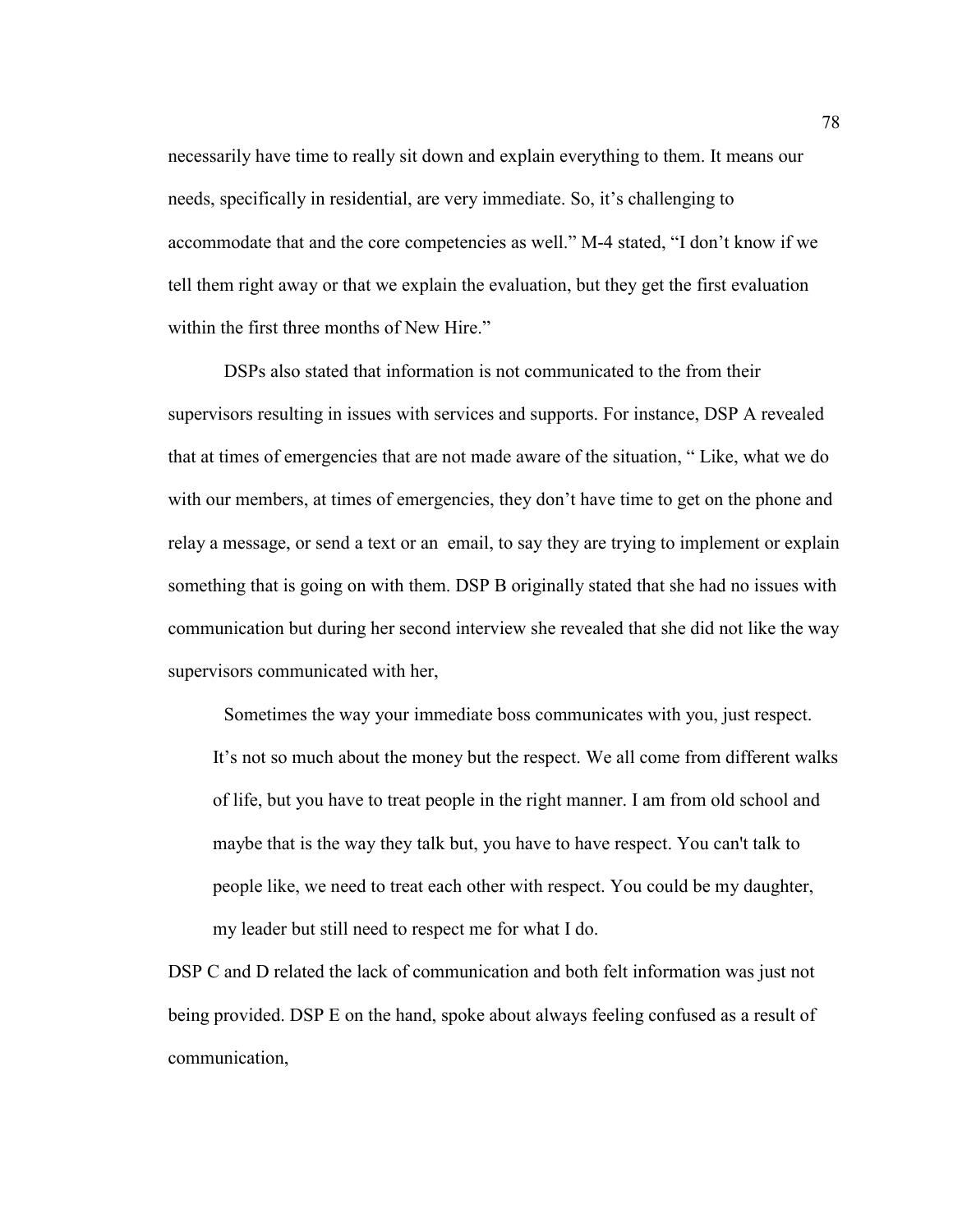One person will tell you one thing and another person will say something else and as the DSP, you are just confused and, I think that is like a daily struggle. One person will tell you to do something this way and another person will tell you do it another way and then I am not even sure on what I should actually do.

DSP F stated that he felt there were no issues with communication but admitted he did things his way and then related the information to his supervisors, "Well, I go to my supervisor and tell them what I think needs to be different, and sometimes I will go ahead and implement something I believe is beneficial and then later go ahead and tell the supervisor." For DSP G, she simply felt disregarded when not having her own questions answered,

Well, I think with the competencies, when you question them, the people you are asking don't have the answers. That is where some of confusion comes through. You expect your manager to know and for them to say I am not sure but, they never get back to you. I think they need to have some timing on when to respond to us, at least to give us an answer when we are asking something, asking a question.

DSP G's response confirms what Supervisors M-1 and M-2 stated, in where they just don't have the time to explain or answer DSPs questions.

#### **Category 2: Culture**

Organizational culture is understood as behaviors shared among members (Glisson & James, 2002), existing at various levels (Detert, Schroeder & Mauriel, 2000) that impacts employees' attitudes and behaviors (Schein, 1996, 2010; Smircich, 1983).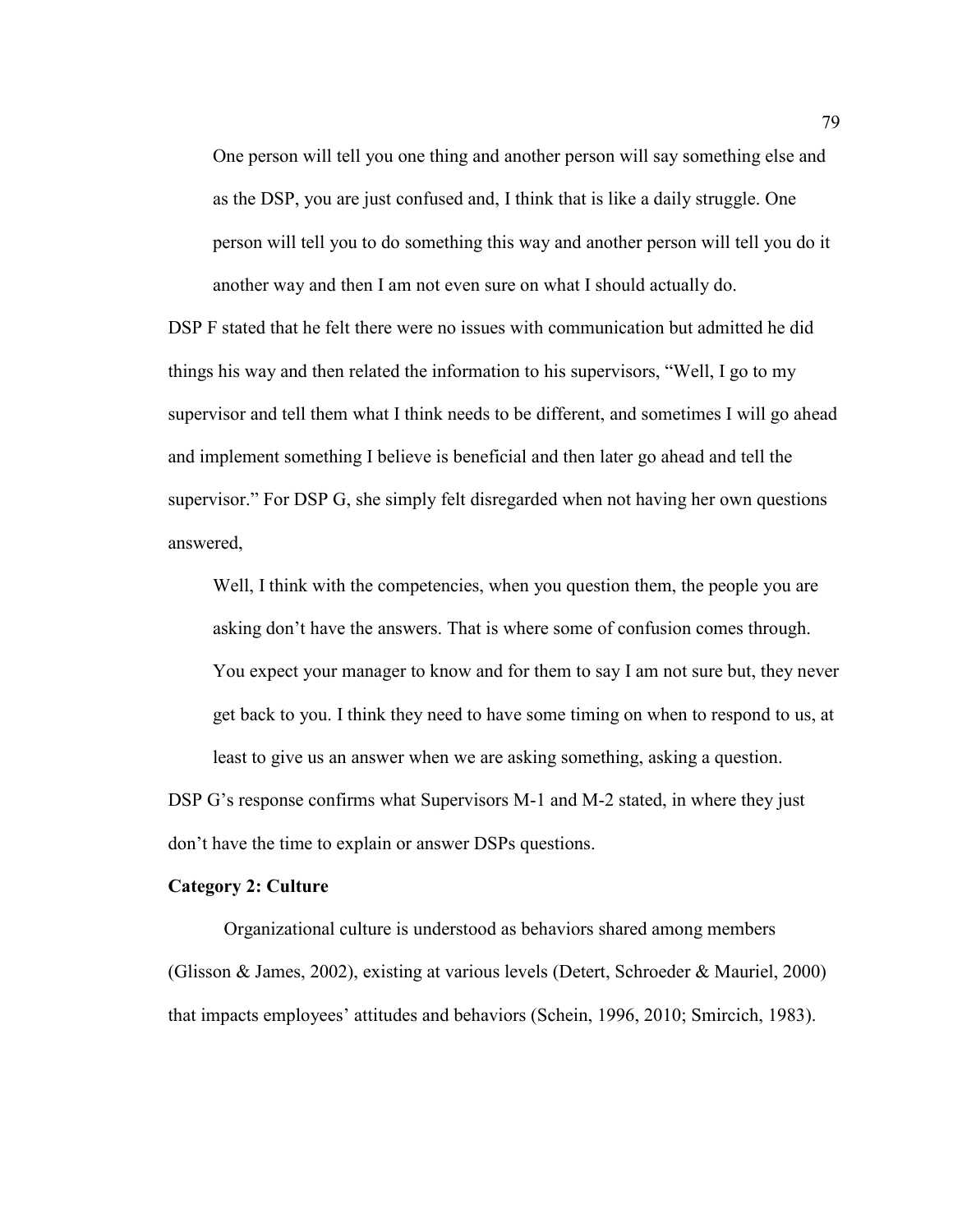Upon reviewing the data, it was clear that the culture of both organizations impacted the way the core competencies were being implemented.

**Evaluations:** There were 11 references made to evaluations with one interview being a DSP. All supervisors interviewed stated that the staff performance evaluations were the tool to measure how DSPs were meeting the expectations of implementing the Core Competencies. The DSPs however, were not aware that they were being evaluated on the competencies. Supervisor M-1 stated, "We have these reviews and I'm saying, "You know, we even have cross-check forms that are based on the core competencies but, how well can we really cross-check, unless we're working 24 hours a day, and crosschecking every shift?" Supervisor M-2 explained, "they get the core competence training and then the next time that they'll realistically see that list, is probably in the next review. I think that is the moment in where DSPs are explained what the core competencies are related to their job. I mentioned before that in general, that their jobs are being done with these core competencies but they are not aware of it. I think when they have their evaluations is like backwards, like these are the core competencies, this is what you already do you don't do." Supervisor M-3 also acknowledged using the yearly evaluations to measure implementation of the core competencies but stated that he would help the staff during the year, "We have our yearly evaluations. I am kind on the floor with my staff, you know actually working as a supervisor, I do help my staff." Supervisor M-4 stated,

We have the evaluation, that we use on our employees. There is a lot of questions, categories and they break it down to specific details that may note things they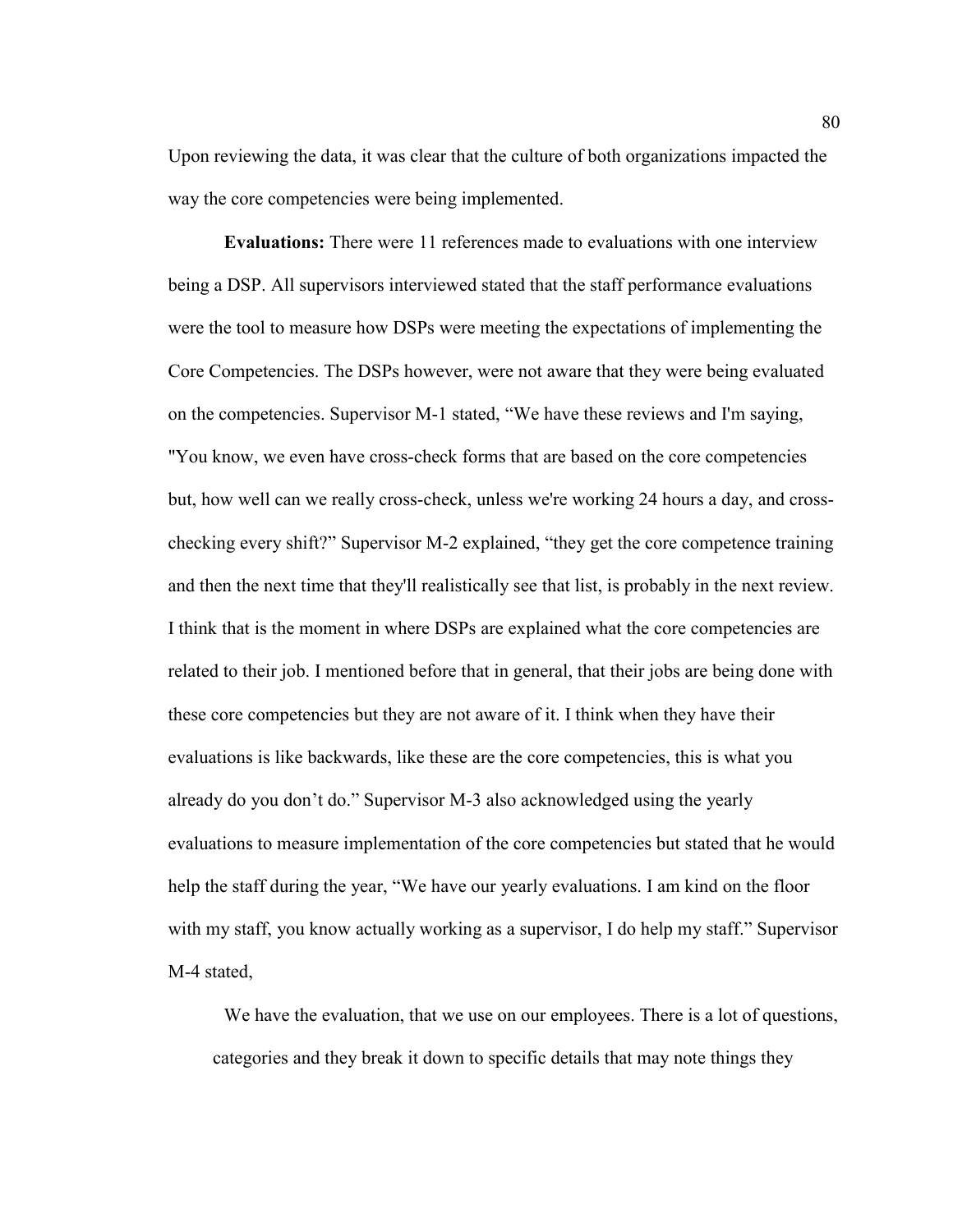might not be doing right. It falls under each competency area. I don't know if we tell them right away or that we explain the evaluation but, they get the first evaluation within the first three months of New Hire. They will get a broad view on the competencies there, and then we tell where they can go from there development wise but no, I don't think we provide that information during training or orientation.

DSPs A, B, C, E, F, G and H did know of organizational evaluations but did not know that evaluations would be in referenced to the core competencies until they received their initial evaluation. DSP D stated that she still did not receive an evaluation since her date of hire three years ago,

I work in an agency where I have never been evaluated before, those little things, just those things, people feed and learn from constructive criticism, I am not getting constructive criticism, how I am going to do any better, how could you learn otherwise, and then you are handed a form and expected to do a lot more.

**Inconsistent implementation.** The interviews not only revealed that the core competencies were viewed differently but also that they were implemented inconsistently. There were 18 references made to the inconsistent implementation of the core competencies. Supervisor M-1 shared,

I think, like, professionalism, the core competencies are very effective. I think the way they break them down, they're very straightforward. But that's something that is so straightforward. I think when it comes to like supporting someone, you know, and even just down through something along the lines of making sure that someone's having the best quality of life-- Define that for each person, and I think that's where, like, sometimes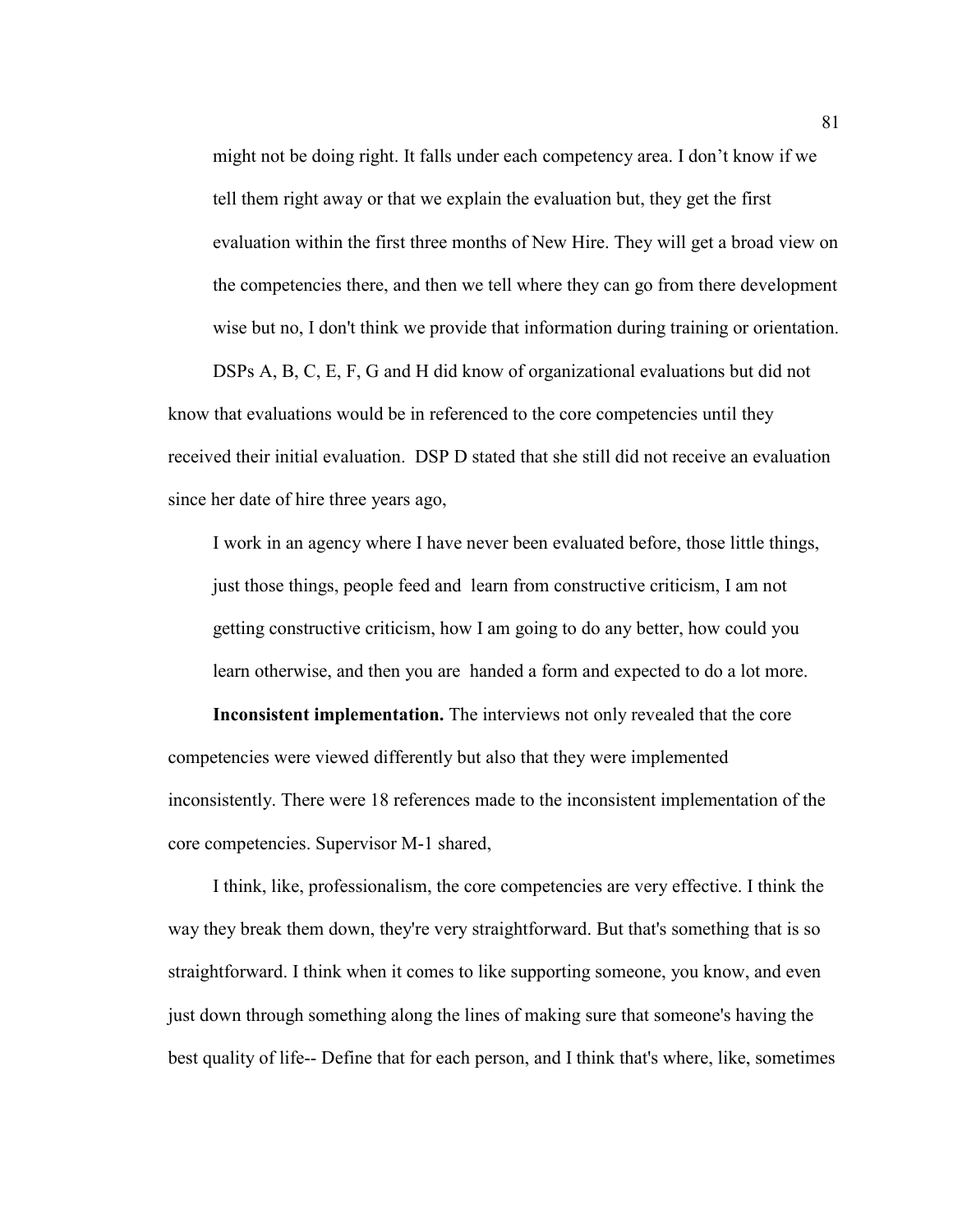you can have a hard time, because, the best quality of life for one person is completely different for another. Supervisor M-2 added,

I think we have a hard time kind of understanding the competencies. I feel as though that will come and give us certain things that are in the best interest of the people that we support. Which is great of them, but is also not, again, technically a core competency that they themselves are not doing, So, I know that I see staff that kind of question where those are fitting in certain real-life situations.

Supervisor M-3 and M-4 believed that there was a universal understanding of the competencies, but that some competencies were practiced more than others. For instance, Supervisor M-4 identified the competence of professionalism not being practiced enough,

I'd say the lowest one would be being professional, when it comes to documentation and work place actions, not with the individuals but with their own peers. I mean any tension between them, the staff is going to affect the individuals, so I would stress professionalism more. They need to be made aware that they are in a job rather than hanging out in a friend's house, I think that is where they get confused.

The DSPs also described the inconsistencies of implementing the core competencies which coincided with the services provided. DSP A related,

There are some members that you have that is simply too much, they drain you. So, now they switched to have members weekly, if you made plans or promises, and now the group is changed by Friday, you come in on Friday morning and that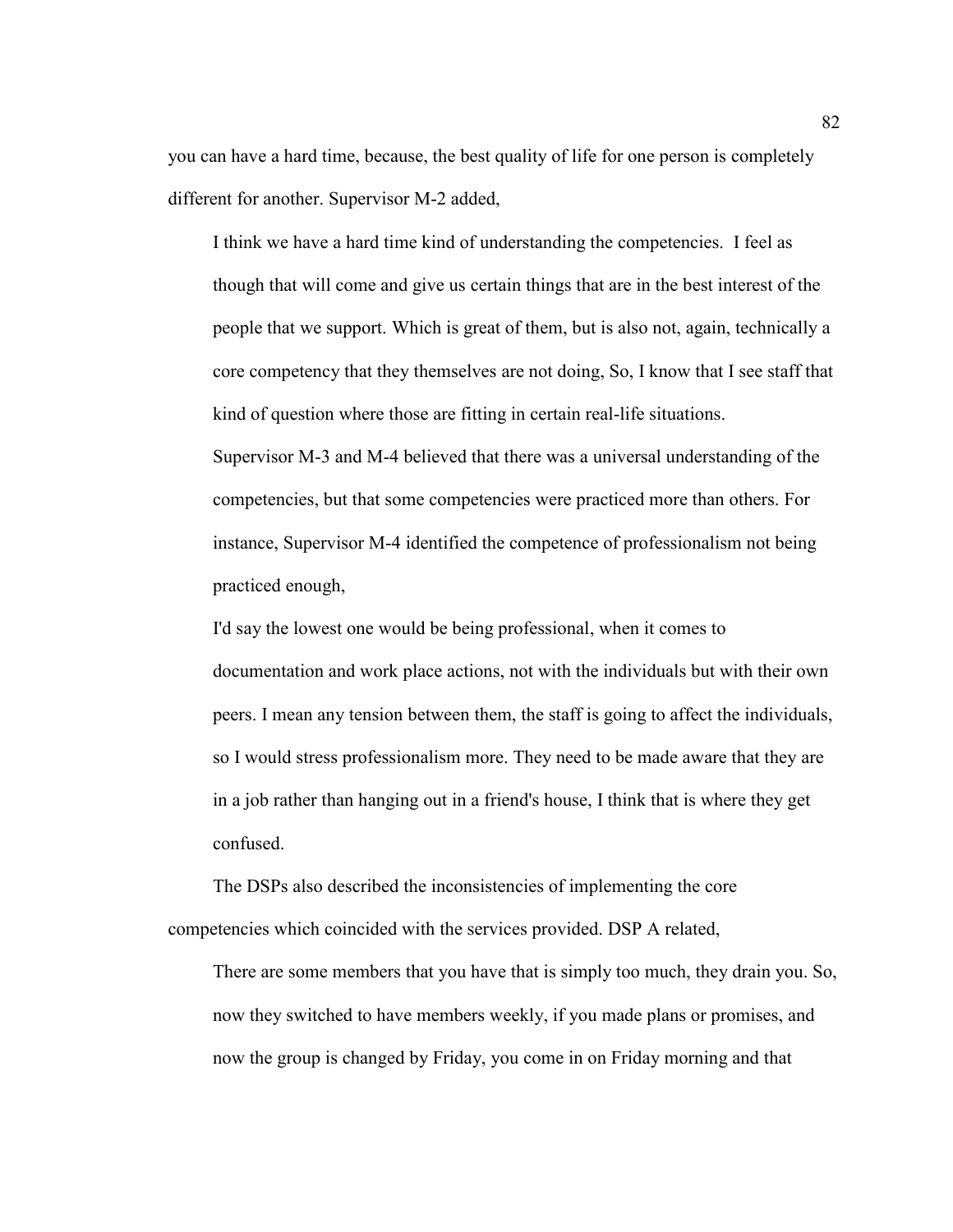whole schedule is changed, causing that member to have behaviors because they were promised something they are not getting.

DSP B related the inconstancies to the continuous change of supervisory staff, "Well every time you have a manager or supervisor, and you begin to settle down with us, it changes again." DSP C, F and H related they implemented the competencies as to what they believed the person needed or as per the competencies they knew. DSP D described how residences lacked the ability in assisting the people they served in making decisions, "I want to say in the broader sense, yes we are person centered but in residential I think we are lacking that angle to make their own choices. They are always told on what they can and cannot do." DSP E on the other hand related the incontinences of the core competencies because of the lack of resources needed, particularly to the need of wheelchairs, "I don't know if it's an agency thing, or DSP thing but I think is more of the process. Like this cost this much, this insurance pays for this much and this insurance pays for that. Why don't you just get it because these people need it." DSP G described inconsistencies on what was being implemented and on what was being documented,

I think for the most part, I think we need to have more individuality, I think we need that in the agency, I mean because they are different, each is their own person so we should work harder on finding what is best for them and not what might look good on paper. Something may look really good on paper but is really not is working for them.

**Disconnected leadership.** There were 33 references made to disconnected leadership. The organizational structure, the function and mindset of an organization's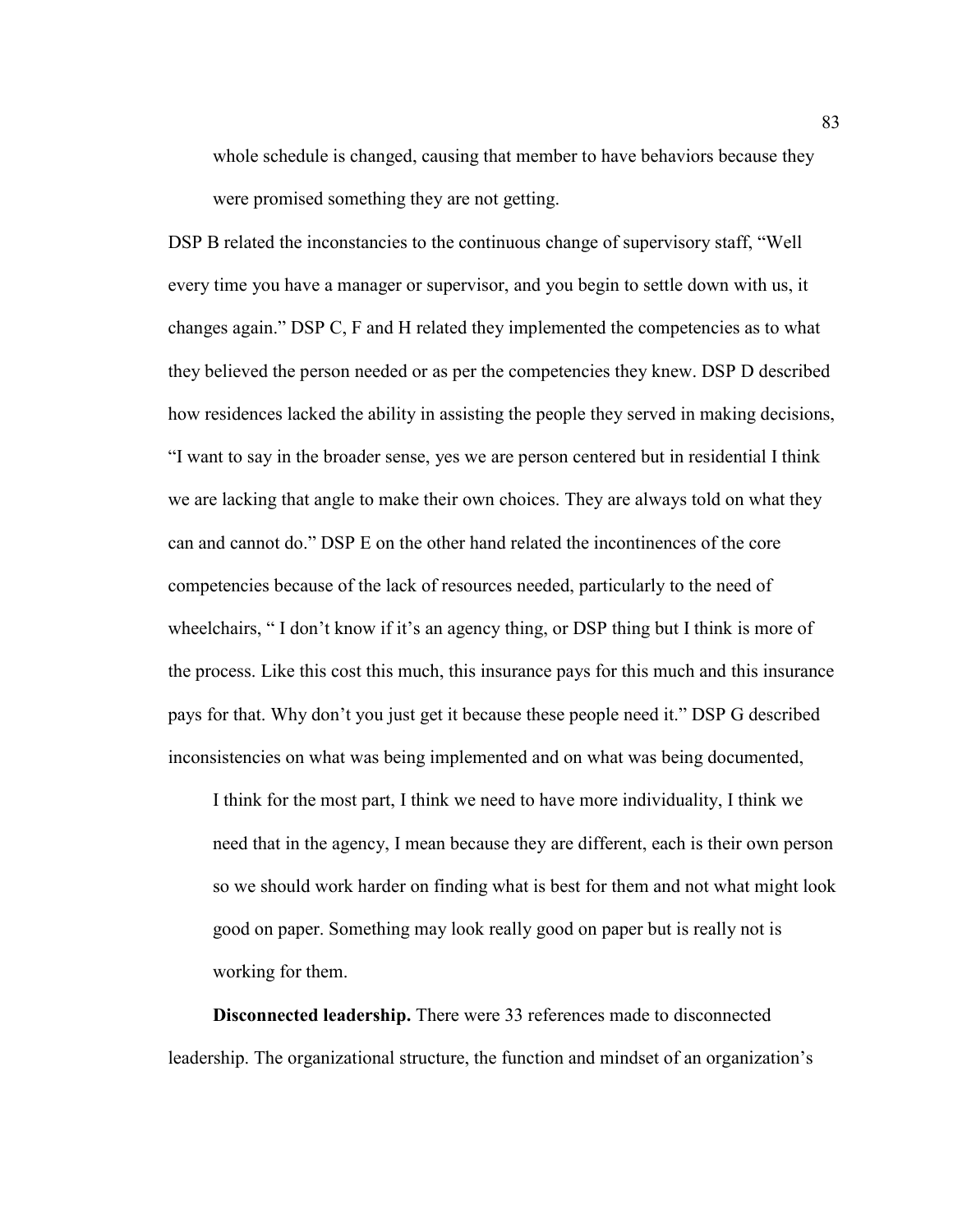employees is directly related to the core beliefs and actions of the leadership (Chatman & Cha, 2003). The data analysis showed that there was a disconnection between the Supervisors and the DSPs that impacted the implementation of the core competencies. Supervisor M-1 believed that even in her position more layers were needed to promote the core competencies, "I think there needs to be more layers of people who enforce it, selling it, demonstrating and being hands on with those layers. I think for each department you have a manager or an analyst or whatever but in a residential setting, there is only a manager and a coordinator. Supervisor M-2 described how DSPs were given the opportunity to be heard,

I definitely think that staff always want to be heard, that includes them in much dialogue as possible. In terms of policies and procedures, that nature, I think explanations as much as possible, are useful in those regards, I could tell you that the agency needs more layers to have more of a presence, like supervision which in turn would theoretically reinforce the core competencies within the staff.

He also added,

I have seen a big disparity between DSPs and management partially because DSP don't understand certain things and partially, because management may be lacking in a certain degree. I do believe that staff feels like management is not there with them.

Supervisor M-3 acknowledged that understanding what DSPs needed from them helped with the interaction, "You know some people are good at it and some are not, and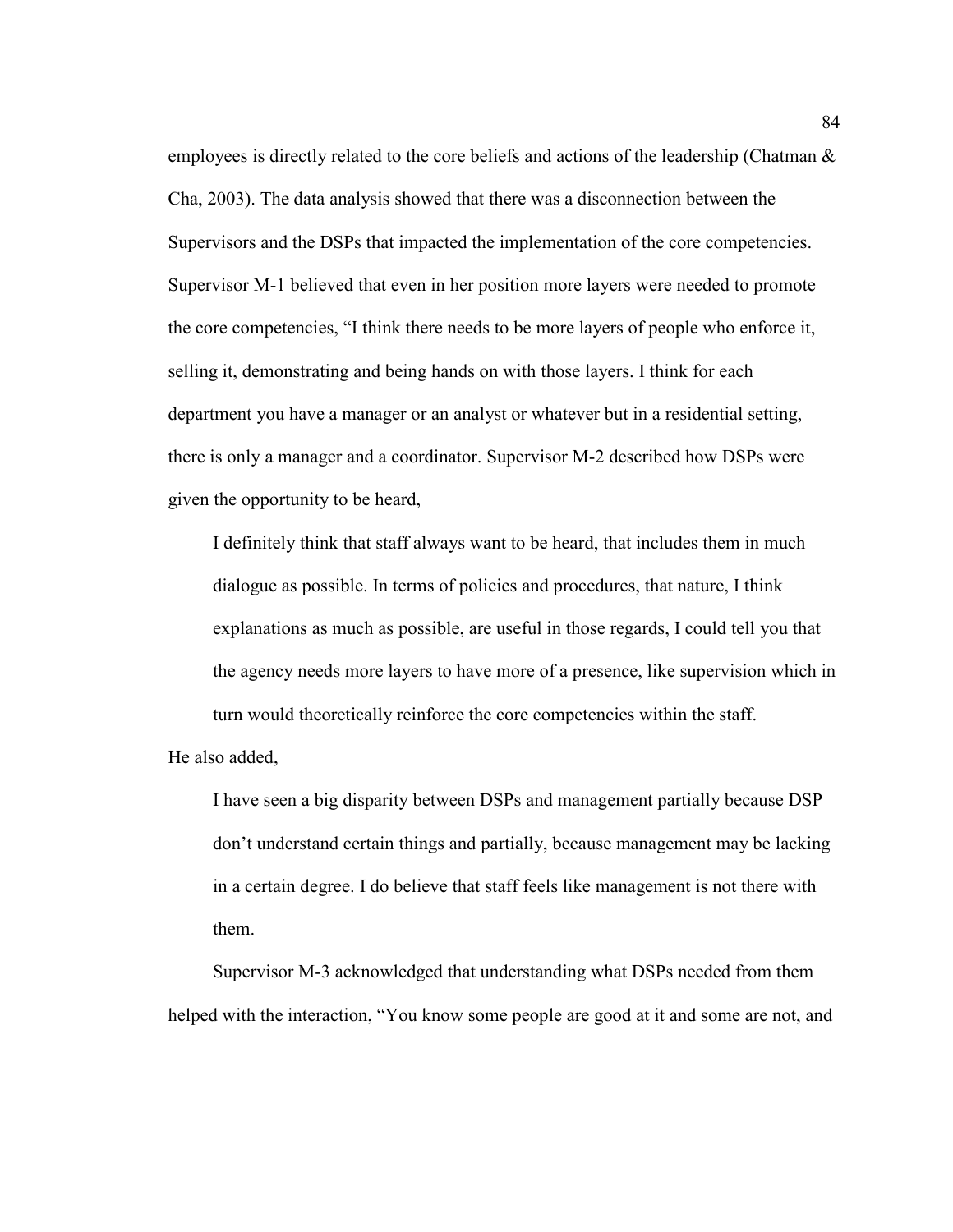when you are dealing with people, you know you may need some guidelines." He further adds,

I interact with my staff as much as possible, you know listen, do as much listening as I can. Interacting with one of the folks, you know so that helps me you know, like well maybe we could have done this a little bit different, a little better. You know when things calm down I take a minute and chat about things not simply to make things easier but, how we can make things better.

Supervisor M-4, described the disconnection from the DSPs when he transitioned into his supervisory role, "I recently have been stepped into working out with staff in getting the individuals out, going out to water parks, things like that but now, in a senior role, I would be setting those things up but, I will no longer be able to go."

The DSPs also described their disconnection from their supervisors, for instance, DSP A stated, "If I am at a group with a member who had a behavior, and I am trying to re-direct or help, if a manager gets involved, every practice that was implemented gets thrown out the window." DSPs B, C F and G described the lack of understanding between DSPs and supervisors as to the interactions that would occur. DSP C stated, "Maybe the way things are worded many people won't understand. Not everybody has a higher learning you know, but everyone can understand what it is and then everybody, everyone would be on the same level," whereas, DSP C stated, "I feel like if things were said in a more professional manner, in a respectful way, people would want to do their jobs." She commented on how the organization focused more on acknowledging what was done wrong rather on what was done right, "Like I said, respect is needed and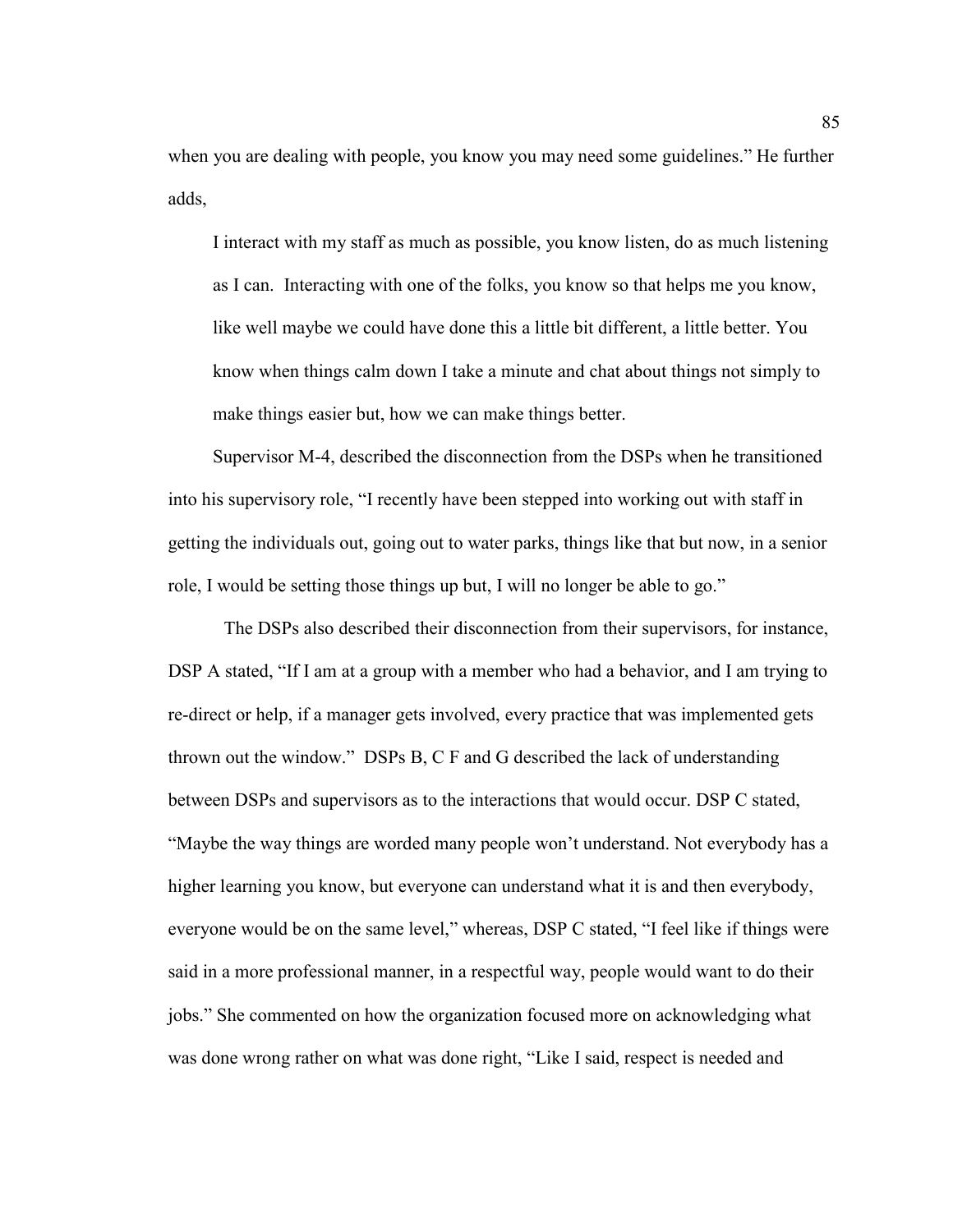noticing that good is being done and not just focusing on the negative, I think the higher ups could be a little bit more respectful to the employees." DSP F believed the disconnection between supervisors and DSP relied on the lack of training, "We really don't get training on them is more going over them like in meetings, like here are the core competencies, this is what it means, and we need you to implement them." DSP G again felt the disconnection from her Supervisor due to feelings of being disregarded, "I think for them is not that important, so they don't answer your questions, and I think for management they should know. They don't know but they don't take the time to find out either." Both DSPs D and E felt disconnected from their supervisors due to the disparity of their roles. DSP D described, "I feel in this agency, the higher up you are the more disconnected you are with the services, and on what we do and what we stand for. I feel that if you're in high position you're kept away while DSP E added,

Yea, but in administration you in there where you lose perspective and even if they started where I am, they may not understand it now because this agency is always changing. We're the bottom-feeders, you know we are the low of the low in the agency. We're doing the direct care, I feel like we need a leader, a person that wants to be here, that checks how you are doing.

**Lack of recognition.** Another theme discovered during the data analysis was the lack of recognition noted by the participants interviewed which impacted their job satisfaction overall. There were 24 references made to lack of recognition Supervisor M - 1 spoke of a wellness program that never came to fruition in her agency,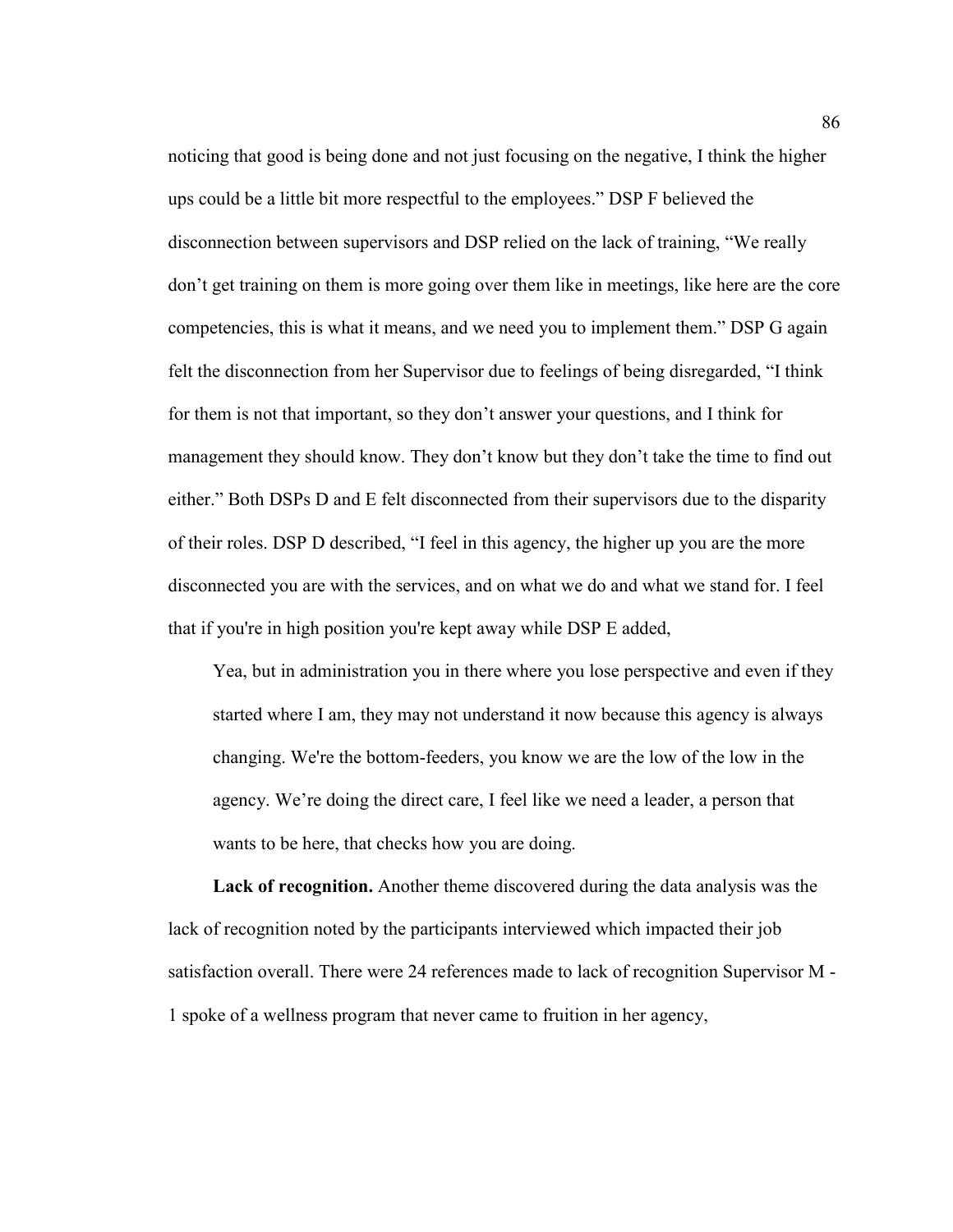I know in some point they were talking about paying for a gym membership for the wellness program. If that was something that would have happened that would have been something that may have encouraged a lot of people just because being in the field is a stressful environment.

Supervisor M-2 stated, I don't think there is ever a problem with the material, I think is really is management, professionalism, communication skills, prep, if you have those in line then it will keep things that work. Supervisors M-3 and M-4 described how they felt that staff needed more praise. Supervisor M-3 stated, "I think it would help if every once in a while, it will make staff feel good to hear, oh you did a good job" while Supervisor M-4 stated, "We could definitely praise the staff more often, I mean we could use more money, it's always more money you know, over-worked, under-paid but, when all is set and done, we try to come up with other incentives, to say thank you but, is such a generic thank you, I try to do things throughout the shift, show them different things for doing a great job, to give them a sense of achievement and satisfaction."

 The DSPs also spoke on how they would like to be recognized for the work they did. DSP A provided an example on how they were made to feel unimportant during client behaviors,

If you had a bad day with one of your members and you come in, the only information they are interested in is the BIR (Behavioral Incident Report) or did you do your statement, no one takes the time, to ask how you feeling? No one cares so is something happened to you."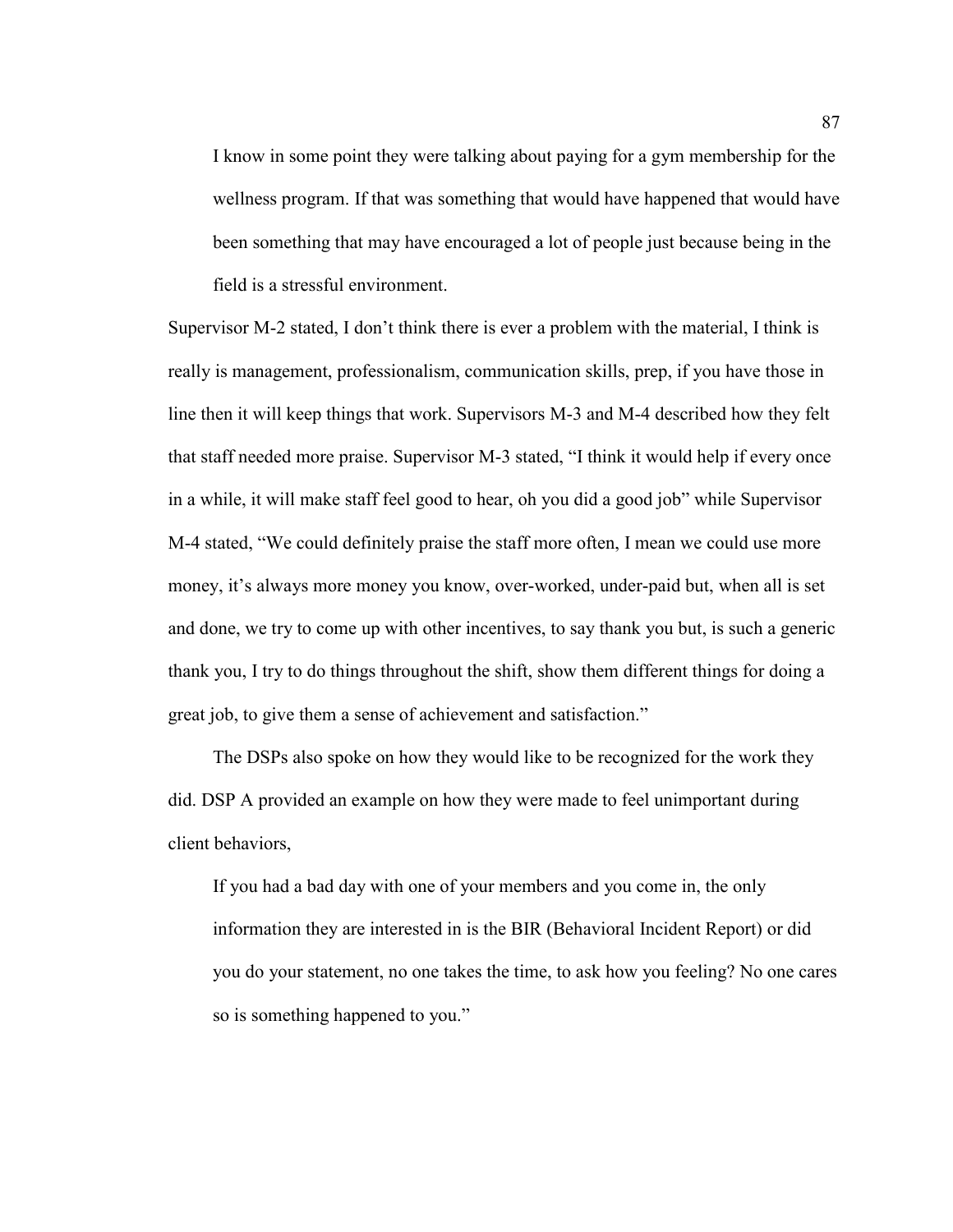DSP B expressed how she wanted to be made feel valuable and being part of a team, "To make the employees see that they are valuable too. That they are important too. Example, say you are proud that you appreciate them. Sometimes people are working feeling unappreciated." DSP C, D and E also added on how DSPs are not appreciated, as DSP C stated, "I said before respect is needed and noticing that good is being done and not just focusing on the negative. Just say thank you a lot more, notice what it takes for what we do" while DSP D added, "I feel staff are not appreciated and believe that if you have staff that feel appreciated they would go the extra mile. It will also build morale. DSP E spoke about tangible items for recognition, "I feel you will feel appreciated more if you got something. I have been here three years and I have a badge to show for it. We're the ones doing the hands-on, yes, we're getting paid by the elite but, there should be recognition throughout the agency." Just like DSP E, DSP F also spoke about rewards, "I have spoken to is something like employee of the month, some kind of a recognition program. To say, hey, we are thinking of you guys, good job." DSP G just expressed how she wanted the opportunity to be promoted,

I like the work that I do and I do think that the organization allows people to move but not within our own, I see people in higher up or hire from outside for positions. They do not provide enough training for DSPs to learn, like management and I think they should because a lot of people would like to move.

### **Category 3: Perception**

In reviewing the data, it was discovered that the Supervisors and DSPs differed in their perceptions of the implementation of the core competencies because of their specific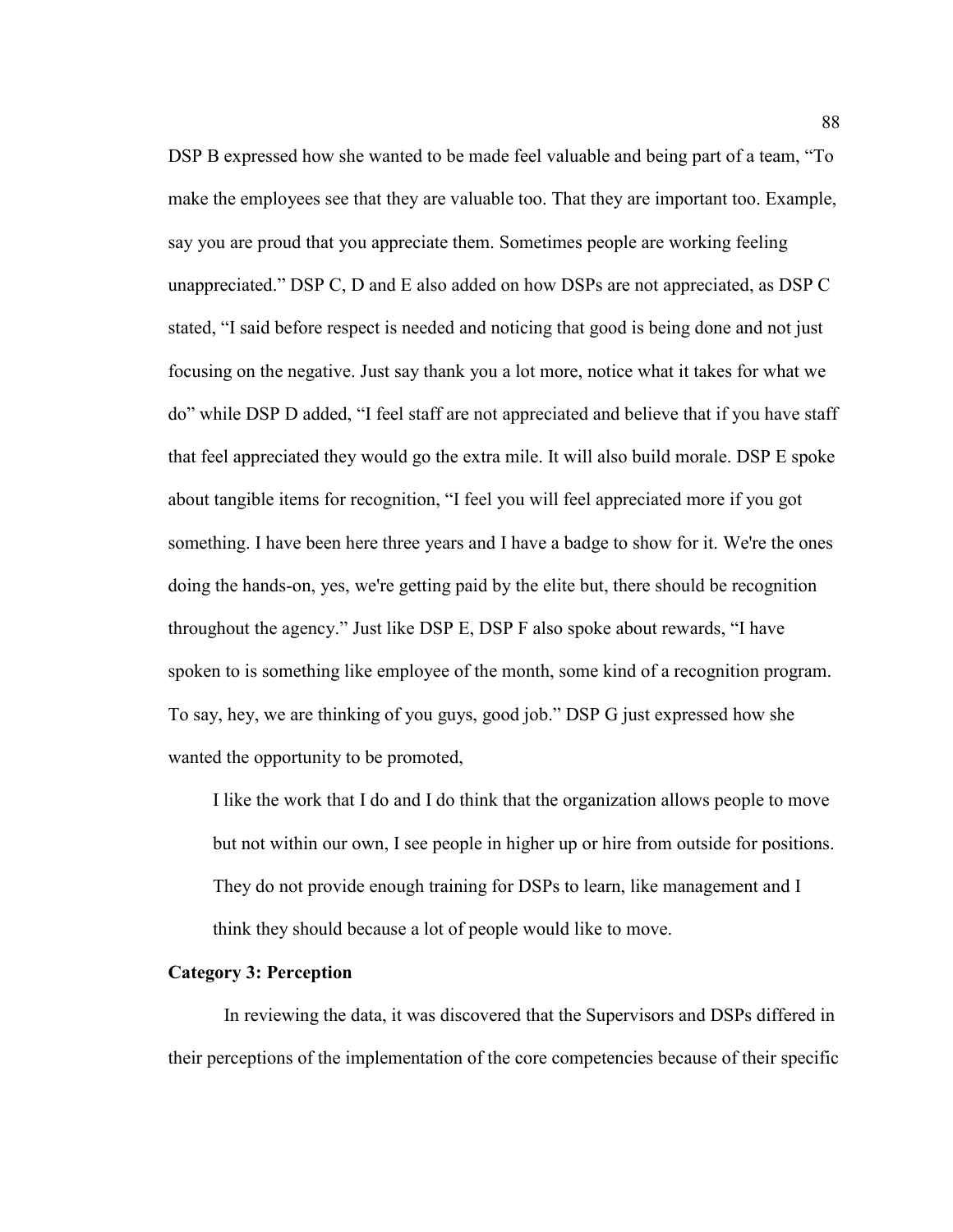roles. This disconnection in perception impacted morale, job satisfaction and retention in each of the organizations.

**Low morale**. There were twenty-four references made to low morale. The Supervisors and DSPs all responded as how they believed morale was in their organizations. Both Supervisors M-1 and M-2 from Agency A both acknowledged that the morale were different and dependent if you worked in managerial or if you worked as a DSP. M-1 describes, "I think there is a disconnect, so I think morale for the agency, I think for overseers and management is one thing, is good, great but, for DSPs is kind of lacking a little bit" while Supervisor M-2 added, "morale overall, I think it's hard to be a DSP. I think it's hard there's the because there is challenging to get the respect that, realistically, they deserve. Bother Supervisors from Agency B described morale as fluctuating from up and down. Supervisor M-3 stated, "Up and down, I'm being perfectly honest, it's up and down. Only because we had a lot of staffing changes. Different managers and different supervisors and that is hard for them because as soon as they get used to someone there is someone new." Supervisor M-4 stated, "It's like a roller-coaster, it goes up and down. If we are fully staffed, morale is going to be up. If we're not, morale will go down."

For the DSPs, low morale was associated to a varied of reasons. For instance, DSP A reflected on how people changed when promoted,

Is different for everyone, I really don't know how to put it. You could be in a position and everybody is fine and then you get a position the next day and now all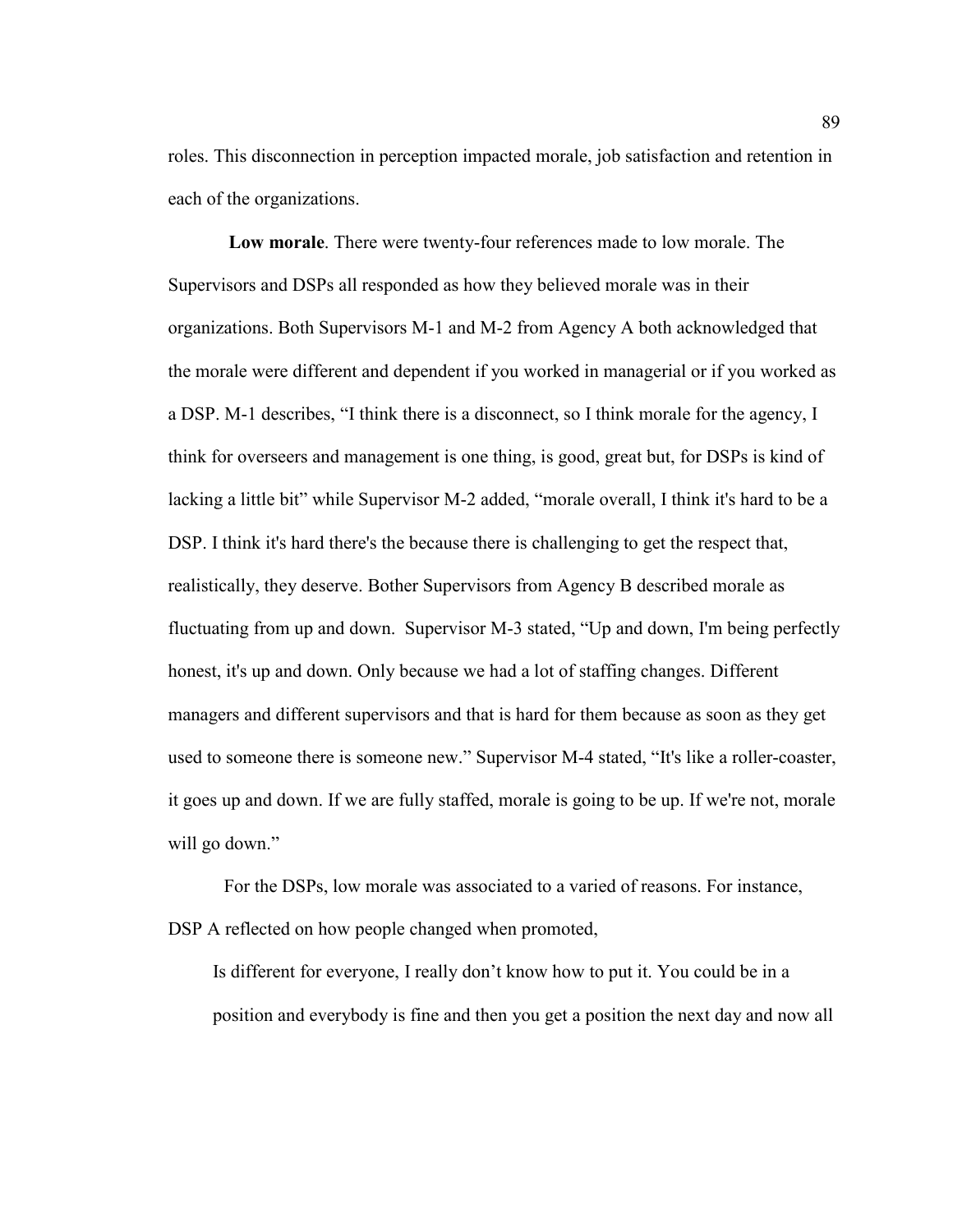of a sudden you looked down on the people you used to be in trenches with. How the job is, once you get a promotion, you are now bigger, better than everyone else. DSP B and C spoke about the lack of respected resulted in low morale. For example, DSP B stated,

It's about not just trying get people as your employees but try to build a relationship with them, to be treated like human beings too. We are individuals too, we need help too, we work to lift people up and that is valuable, but when will someone check on us, check how we are doing.

DSP D, believed there was low morale as employees observe people being promoted because they are friends with someone doing the hiring, "You get hired because you know someone, or you get promoted just because, I feel the agency struggles with that." DSPs E, F and G explained that their own morale was good but, lacked in organizational operations that resulted in employees feeling frustrated. For example, DSP G stated, "For the most part, is okay, and I'm going to say okay because we have people that don't want to work, don't do no work and they don't have to and then you have the ones that do, and that causes frustration."

**Low job satisfaction.** There were 20 references made to low job satisfaction. When being asked about job satisfaction, Supervisors as well as DSPs described how they enjoyed their jobs but held different views on where improvements could have been made to make their jobs easier. For instance, Supervisor M-1 stated, "Burnout is real. It's a real thing, and you don't realize it until you're in it. I definitely like all the people I support, and I wouldn't change any of that. Like, I love what I'm actually doing, I think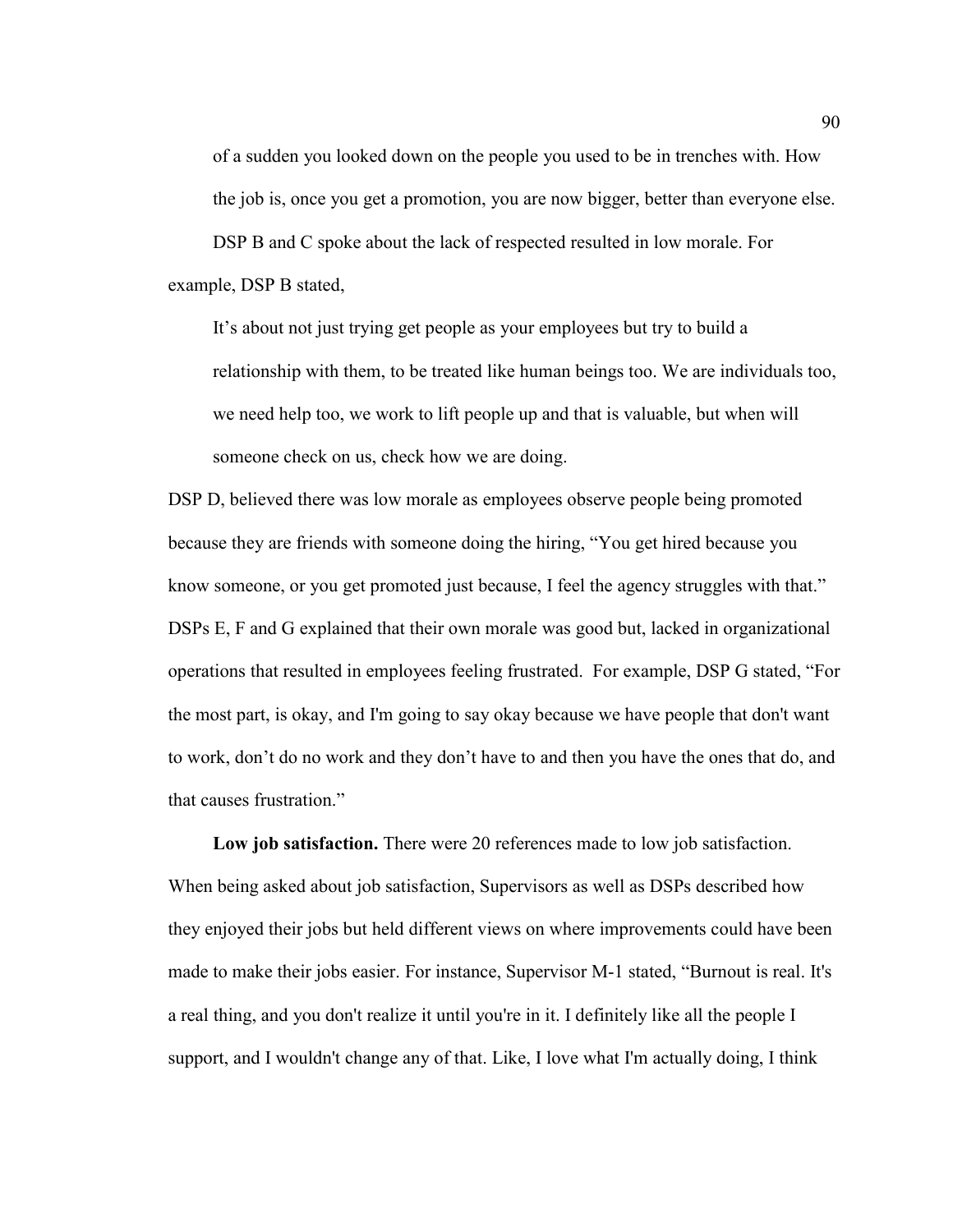that, in an ideal world, where funding wasn't a thing, to have a million supports and have a bunch of people would be great." Supervisor M-4 related,

I really feel improve on our training process, if people are well trained, the shifts will run smoother, less confusion, less animosity between shifts, between staff, coworkers, we can increase our numbers, lower the work load, reduce stress.

DSPs tied their job satisfaction to recognition and promotions, for instance DSP E, Most of the time is good and some other days is frustrating, you know you try to take time off and it's not always so easy while, DSP F stated, "What they could do to increase my job satisfaction and for some other co-workers, is something like employee of the month, some kind of a recognition program. To say, hey, we are thinking of you guys, good job." DSP G, just like Supervisor M-4, also described how lack of trainings impacted job satisfaction, "I am for the most part, I like to work, and like the work that I do and I do think that organization allows people to move but not within our own, they do not provide enough training for DSPs to learn, like management and I think they should because a lot of people would like to move."

**High turnovers**. There were 10 references made to high turnovers. Supervisors and DSPs described how staff turnovers impacted job satisfaction and morale which also resulted on how the NYS core competencies were being implemented. The Supervisors perceived high turnovers because of regulations changing, changes in management or working relationships. For instance, for Supervisor M-1 stated that the continuous changes of state regulations also influenced staff turn-overs, "I think with all these regulations, there are changes and we don't even realize it and, I don't think it's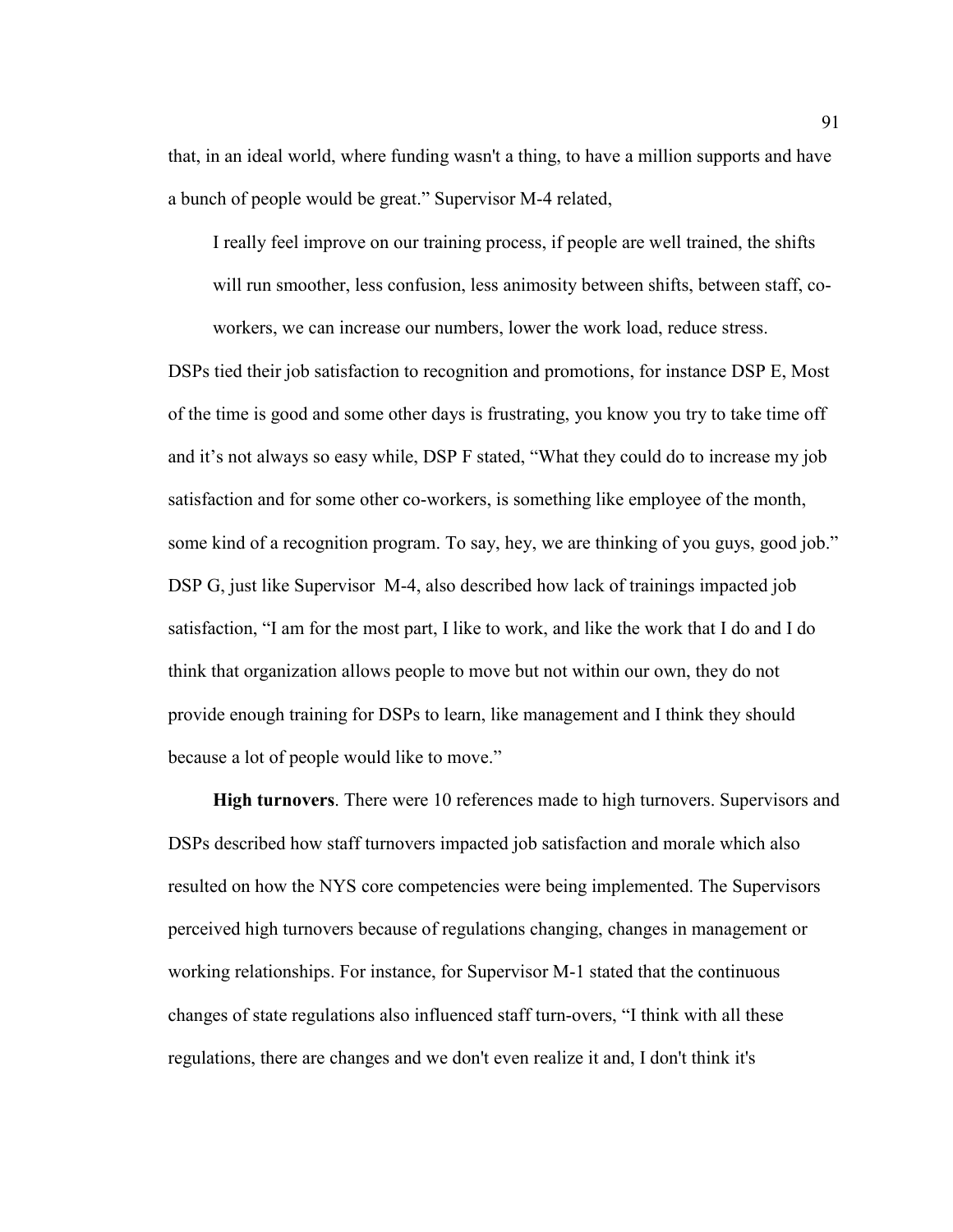necessarily coming from us, but it's coming, even for small things." Supervisor M-2 identified several different reasons for turnovers,

I think in any job some may work for a paycheck while others do not. I think is the setting, the group home vs someone working in the office. Maybe they don't agree with their Manager or Supervisor and they don't want to whatever, you know. I also have come into contact with people, with DSPs that feel that discouraged because they feel certain Directors and Managers are really close.

Supervisor M-3 explained, "Different managers and different supervisors and that is hard for them because as soon as they get used to someone there is someone new," while Supervisor M-4 stated, "The work load vs staff, that's going to be difficult because the turnover for staff is high and the needs are immediate. We are short staffed, we are at minimal staff and they get burned out quick, it's like a revolving door, once we get that quality staff, they don't stay."

 The DSPs on the other hand, perceived high turnovers due to the lack of recognition they felt because of their role. For example, DSP E stated, "Well, right now no. I don't think they recognize their care takers, their DSPs, all that and, that is the biggest issue with turnovers is that people don't get recognize." DSP G added,

You know, we have a lot of new people that come in and are always on their cell phones and what we get from management is that we have to get used to this new generation but then, where is the work ethic?

### **Discrepant Cases**

Discrepant cases arose when a response is different from the total responses of the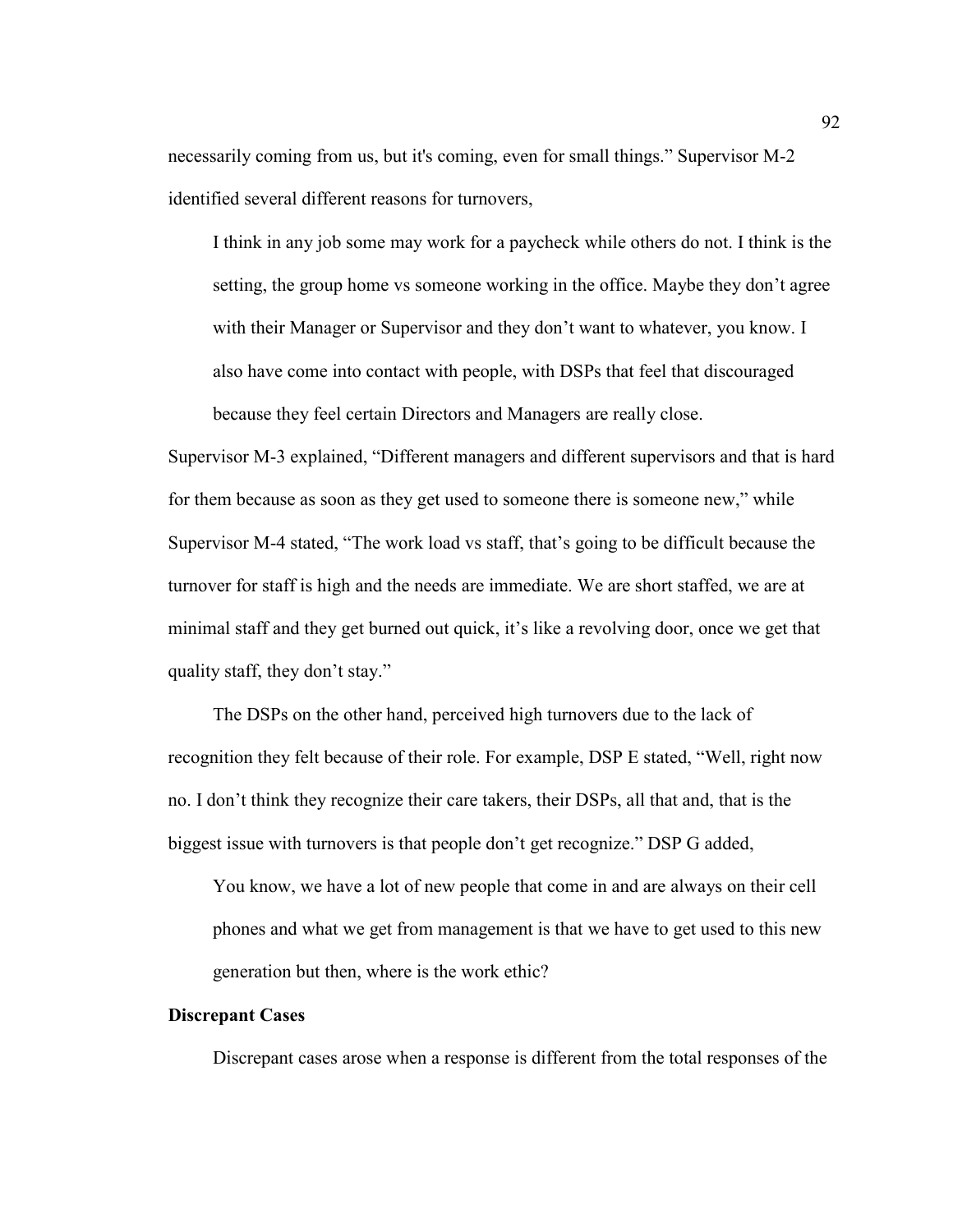group. There were two discrepant cases noted for two of the interview questions in the study. Unlike the other Supervisors, Supervisor M-3 stated that he believed there were no communication issues between the Supervisors and DSPs. He described that in his own residence communication was effective and noted teamwork to be effective between the employees. The other discrepant case was for DSP D. Of all the DSPs, she was the only one to state that she did not receive an evaluation but expressed how she wanted one just, so she can know how she was doing in her job.

### **Documents Reviewed**

Documents were analyzed from both Agency A and B to explore relationship to themes found during the interviews. Document 1 for Agency A were the organization's residential handbook which describes the agency's policies, procedures and expectations. A review of this document mentions the NYS DSP Core Competencies as one of the topics are to be trained but does not specify how often the employee is to obtain the training. This document also revealed the implementation of the employee's evaluation but fails to mention that the evaluations are related to the staff performance as per the NYS Core Competencies. The second section of this document does provide an outline of the competencies but with no real objectives on how employees are to meet each the goals of the competencies. There were however, outlines found on communication tips on how to meet medical regulatory compliance. Document 2 were the organizations overall employee handbook which described employee benefits, policies and expectations. This document also identified the core competencies but no mention on how employees were expected to meet the core competencies. Document 3 for Agency A entailed the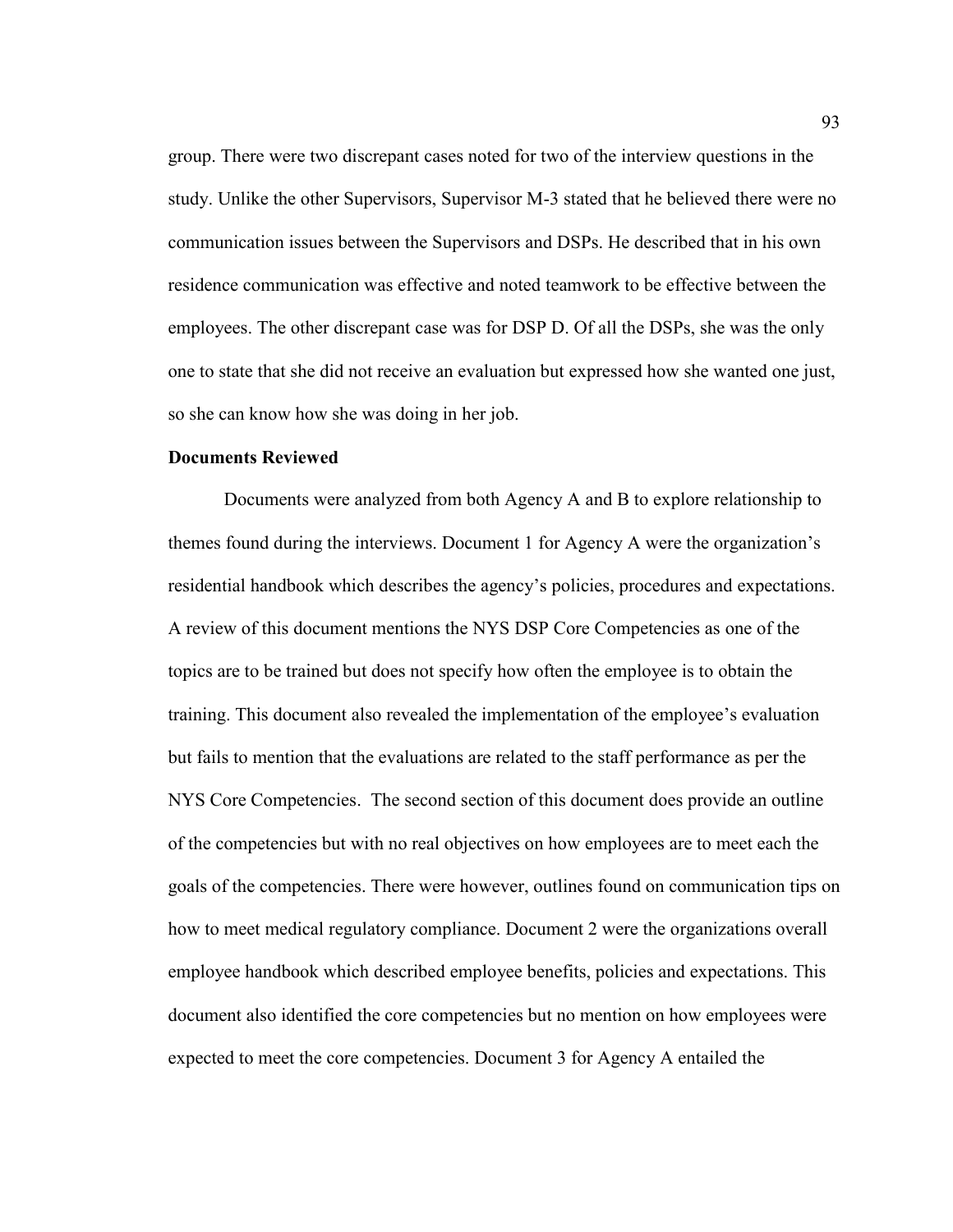participants training transcripts which were generated through their HR software, Paycom. A review of the training transcripts revealed that all participants in Agency A were trained in the core competencies except for one participant. Supervisor M-2 transcript showed he had not received core competencies training since March  $15<sup>th</sup>$  of 2017. A review of Document 4 were Agency B's employee handbook which included policies related to employee benefits, operational procedures but no specified policies on how employees are to adhere to the NYS Core Competencies. Document 5 entailed the participants training transcripts which were generated from their HR software, Therap. The review revealed that the participants were trained between 2015 and 2016 with two participants showing they were not trained in the competencies. Table 4 illustrates the documents reviewed with a description while Table 5 provides a description of the participants latest training dates in the core competencies.

Table 5

| Agency | <b>Document</b> | <b>Description</b>            |
|--------|-----------------|-------------------------------|
| A      | Document 1      | <b>Residential Department</b> |
|        |                 | Handbook                      |
|        | Document 2      | Organizations Policy and      |
|        |                 | Procedure Manual              |
|        | Document 3      | Training Transcripts from HR  |
|        |                 | Software Paycom               |
| B      | Document 4      | Organizations Policy and      |
|        |                 | Procedure Manual              |
|        | Document 5      | Training Transcripts from HR  |
|        |                 | Software Therap               |

*Case Study Documents*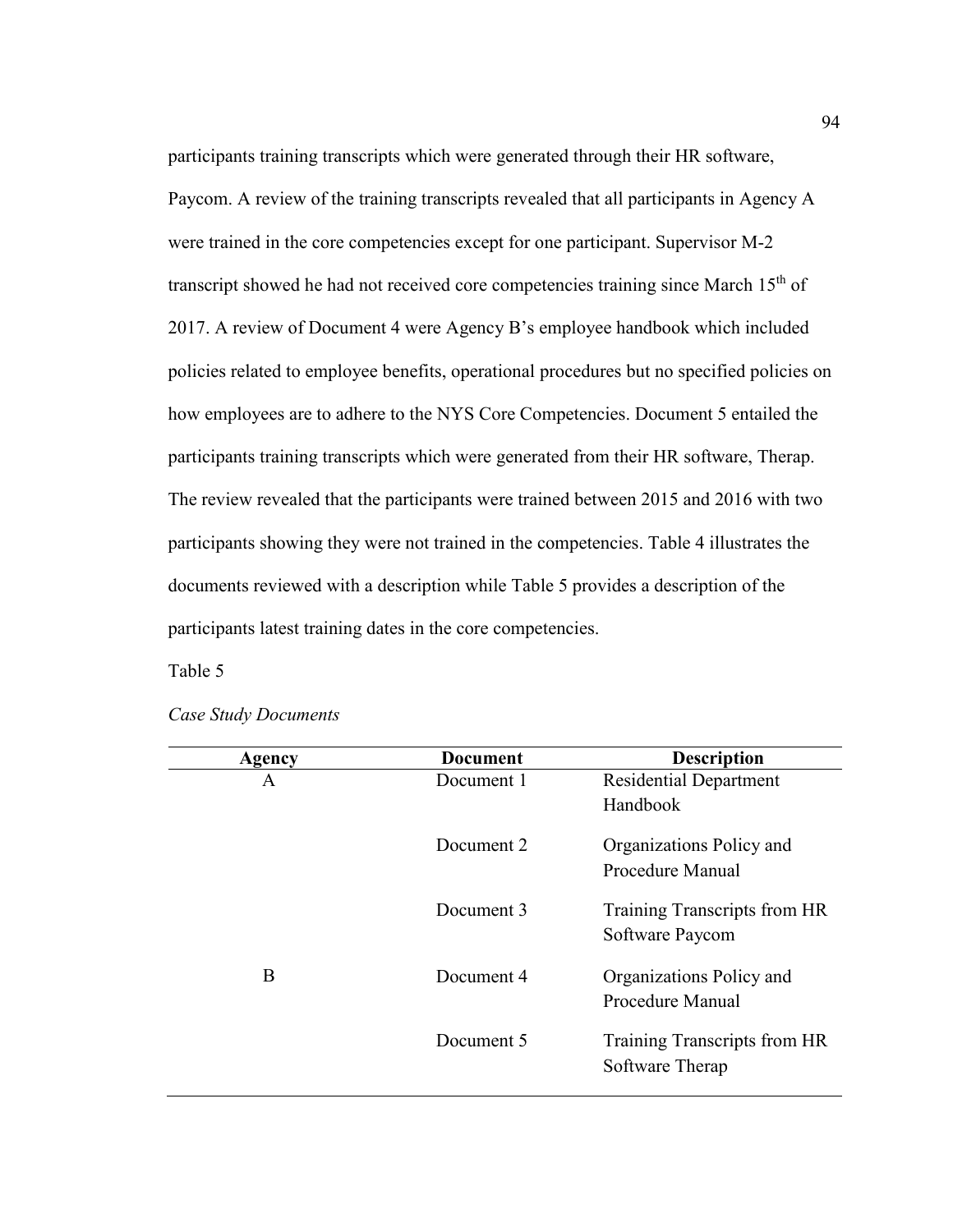### Table 6

| <b>Agency A</b><br>Participants | <b>Training Dates</b> | <b>Agency B</b><br>Participants | <b>Training Dates</b> |
|---------------------------------|-----------------------|---------------------------------|-----------------------|
| $M-1$                           | 3/21/18               | $M-3$                           | 5/23/16               |
| $M-2$                           | 3/15/17               | $M-4$                           | 12/18/15              |
| $\mathbf{A}$                    | 3/6/18                | E                               | 10/6/15               |
| B                               | 4/12/18               | F                               | 10/13/15              |
| $\mathcal{C}$                   | 4/18/18               | G                               | No Training           |
| D                               | 3/14/18               | H                               | No Training           |
|                                 |                       |                                 |                       |

## *Participant Training Dates*

## **Data Saturation**

 Data saturation requires collecting and analyzing the data until redundancy of the themes and patterns occurs. Thus, when there is no new information emerging from the analysis of the data, data saturation has occurred. In this study, the semi-structured interviews and collection of other data sources concluded upon repetition of the themes and patterns, thus confirming data saturation. Therefore, I confirmed data saturation by collecting data through the semi-structured interviews, cross-referencing with documents collected and through triangulation of multiple data sources that established redundancy of themes and patterns.

## **Transition and Summary**

The purpose of this qualitative case study was to explore the perceptions of DSPs located in New York State regarding the effectiveness of the DSP competencies in their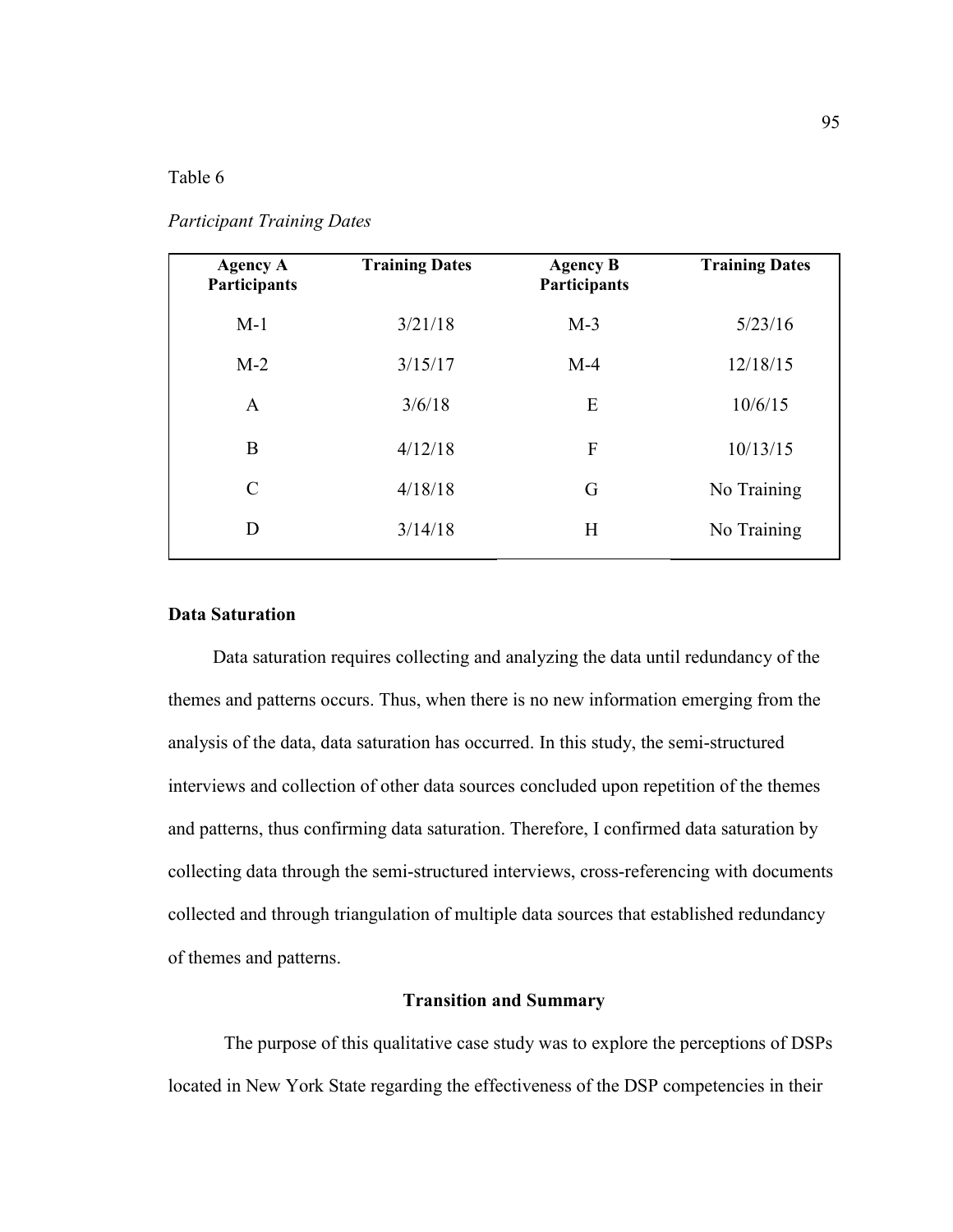organizations in relationship to job satisfaction and organizational morale. In addition, this study was also aimed to explore what DSPs perceived to be necessary in enhancing the effectiveness of the NYS DSP competencies organizational practices that would improve ID/DD care and supports. Responses to the research questions were found in the data through categories and themes. Once the data analysis was complete, the data was organized to provide answers to the two research questions.

First, "How do DSPs describe the effectiveness of the NYS DSP competencies in relationship to job satisfaction and organizational morale?" It is clear, that the Supervisor and DSP relationship impacted the participant's ability to implement the core competencies but also, their interpretations of the core competencies themselves combined with the lack of training also impacted how they were implemented. In addition, the perception and experiences between Supervisor and DSP effected job satisfaction and morale.

The second interview question, "What do DSPs perceive that it would take to enhance the effectiveness of the NYS DSP competencies organizational practices to improve ID/DD care and supports?" described the DSPs and Supervisors own ideas on what they thought was needed to increase the effectiveness and implementation of the core competencies.

In chapter 5, the findings are interpreted. This includes conclusions that address the two research the research questions with findings related to the literature review in chapter 2. I linked the results of this study to the conceptual framework that connects to the Supervisors and DSPs perceptions and experiences to the implementation and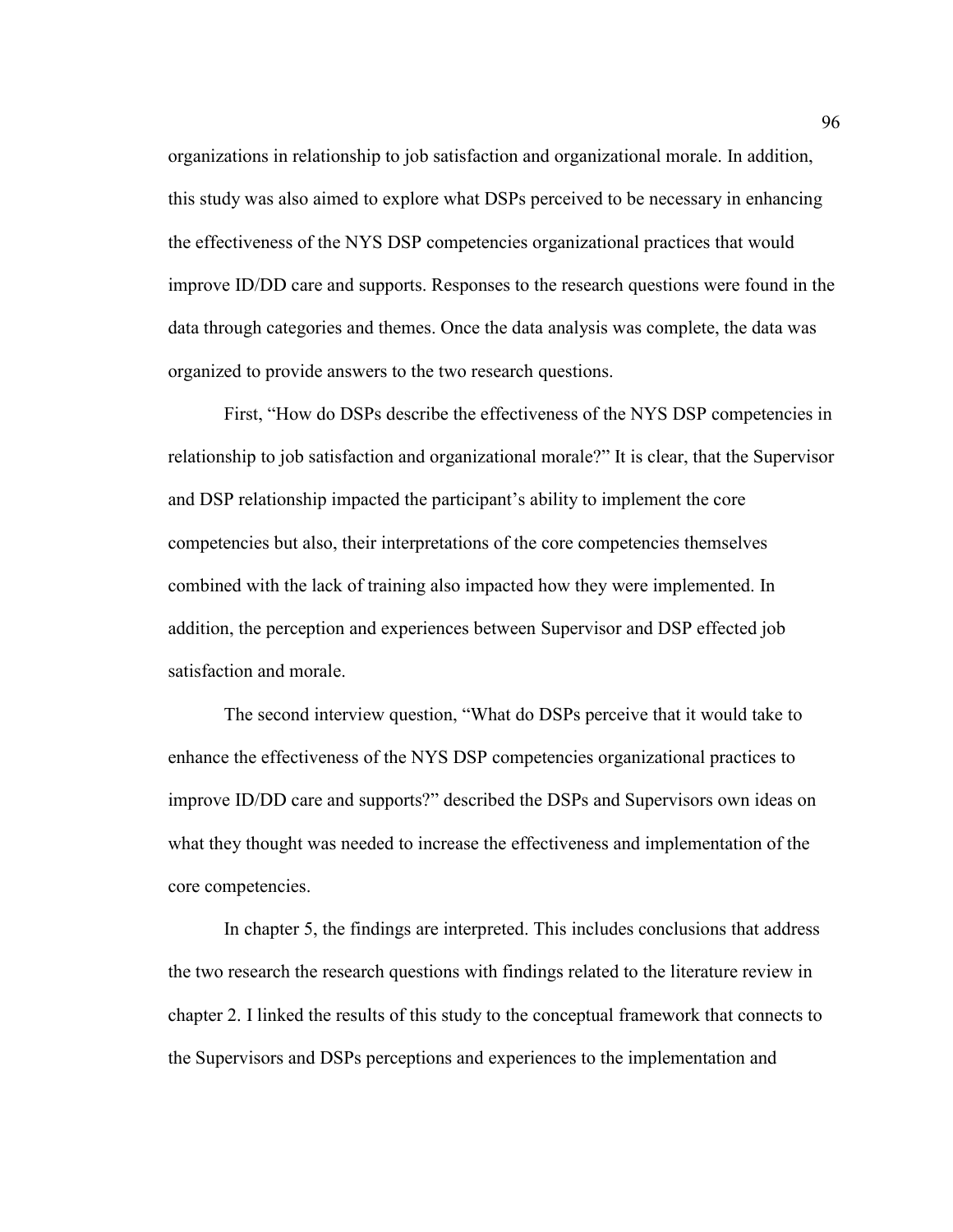effectiveness of the NYS DSP Core Competencies. This chapter also concludes with (a) the application to professional practice, (b) implications for social change, (c) recommendations for action, (d) recommendations for future research, (e) reflections, and (f) the conclusion of the study.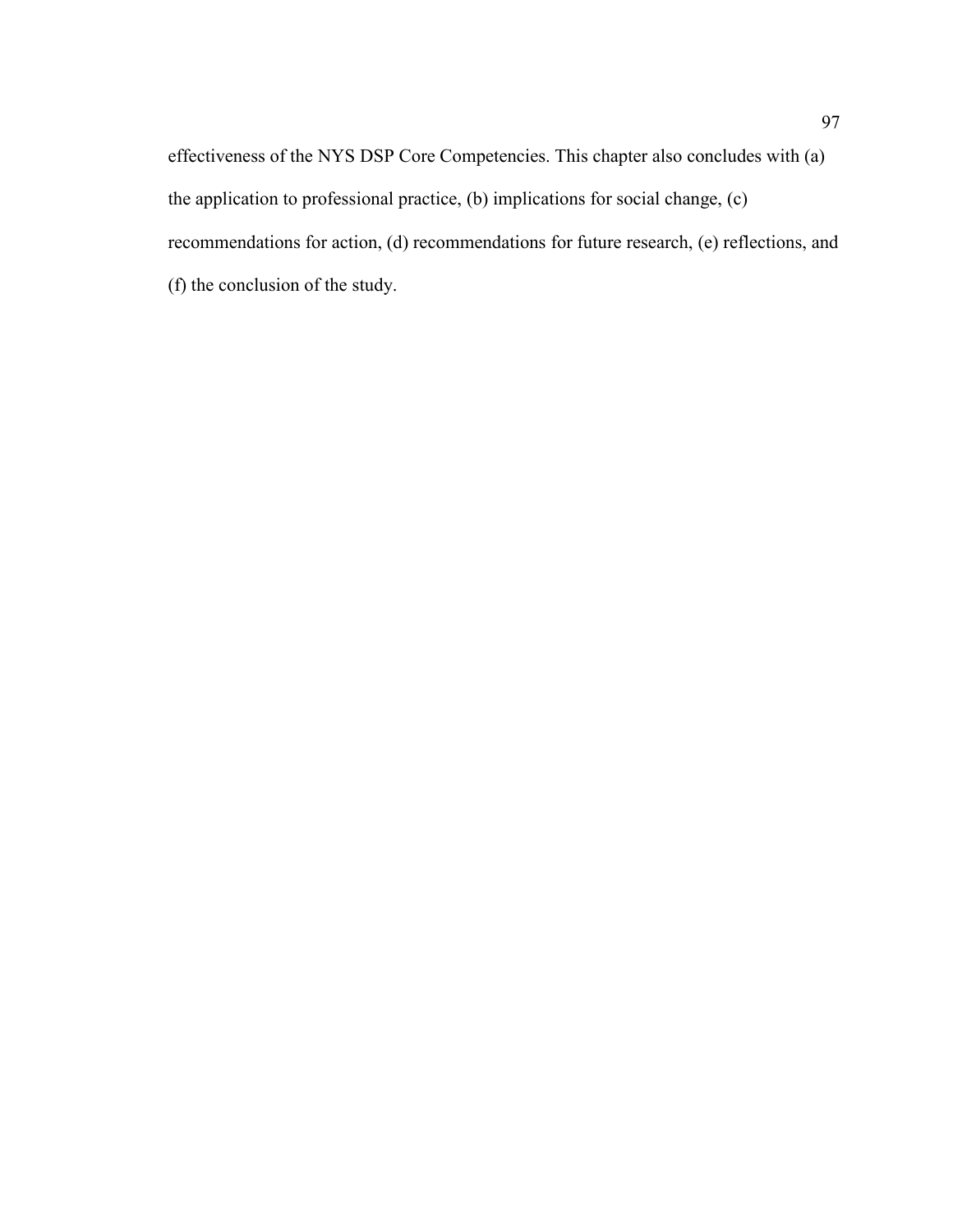### Chapter 5: Conclusion

DSPs must possess the complex skills, knowledge, and competencies that will enable them to meet the demands of their jobs, and presumably, increase their job satisfaction (Larson & Hewitt, 2012). McKillip and Minnes (2011) also found job satisfaction to be the most critical component of DSPs' decisions to leave their employment, as low job satisfaction was correlated to job-related stress, burn out, and poor work-social interactions. As such, OPWDD developed the New York State Direct Support Professional (NYS DSP) core competencies initiative that would provide administrative support, structure, and oversight for the implementation of a professional development program that in turn, would increase quality supports and services to the people being served.

In this study, I explored DSP experiences and perceptions regarding the NYS DSP competencies. I provided probing questions to understand the implementation of the competencies in their organizations in relation to job satisfaction, morale and organizational effectiveness. Through semi-structured interviews, I gathered information on the participants competencies training in caring and providing services to people with ID/DD. I also inquired on their experiences and perceptions to their organizational culture with thoughts to their perception of job satisfaction and morale, the competencies related to services with their own understanding of their professional experiences with the implementation of the core competencies.

By analyzing the data, three categories emerged that became apparent to the effective implementation of the core competencies: barriers, culture and perception. The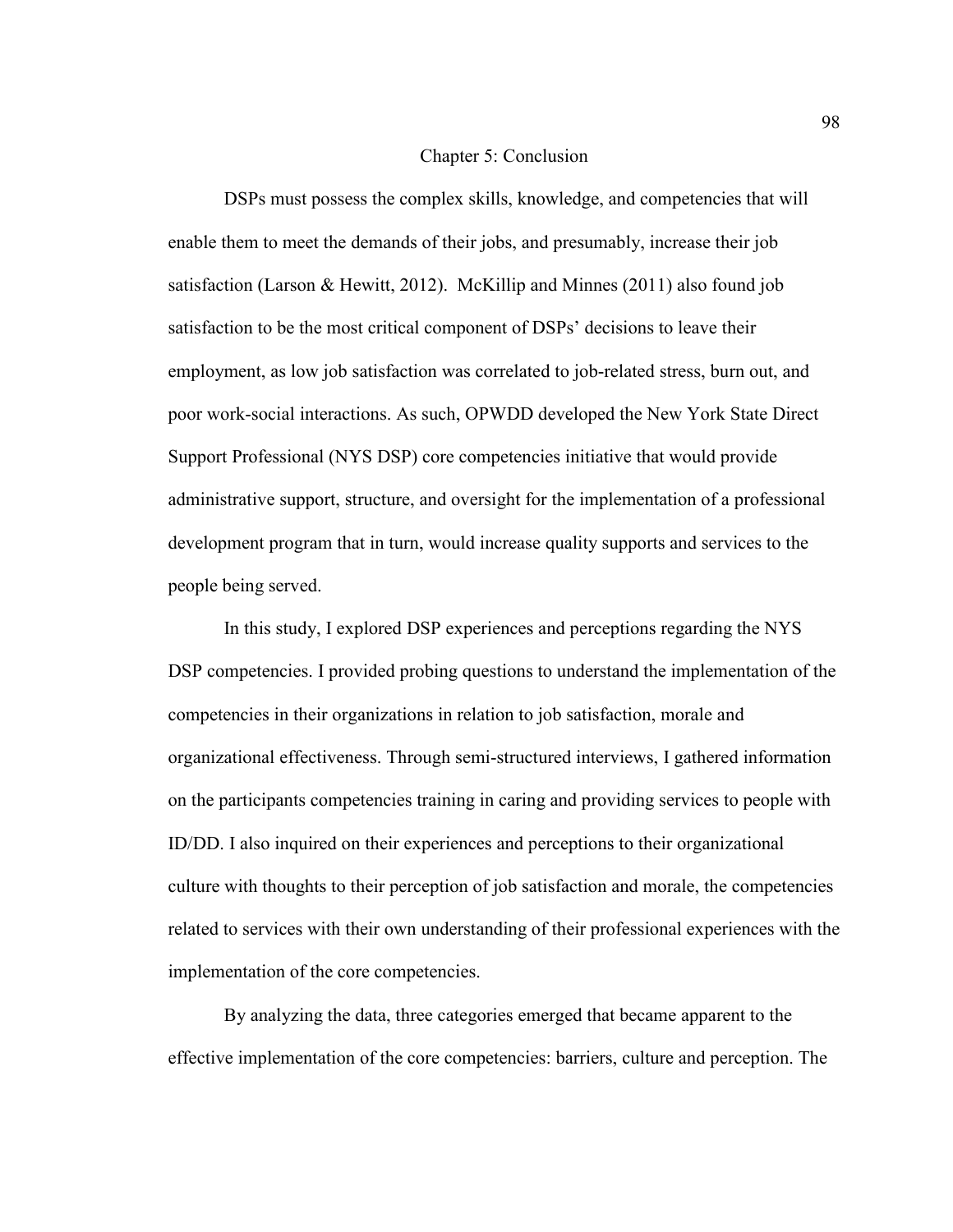data revealed similarities and differences between the cases. The relationship between Supervisor and DSP is vital to the provision of services and care to the people with ID/DD living in the community residential homes.

## **Interpretation of Findings**

In this section, I summarized and interpreted the study's findings using the participants' perceptions and experiences as they relate to the research question and to the conceptual framework. Using Donabedian's quality of care (QOC) model for the conceptual framework and Baumgartner and Jones' punctuated equilibrium theory (PET), the themes found in this study were compared to the literature review described in Chapter two.

## **Punctuated Equilibrium Theory (PET)**

The Willowbrook Consent Decree decision marked a new wave of policy makers and advocates to change how supports and care are to be provided to people diagnosed with ID/DD. The theory suggests that most social systems exist in an extended period of stasis, which are later punctuated by sudden shifts of change (Baumgartner & Jones, 1993, 2002; Baumgartner, Jones & Mortenson, 2014; Breunig, & Koski, 2012; Cariney, 2011; Jones & Baumgartner, 2005). This theory was applied to examine OPWDD's latest initiatives which includes the NYS DSP Core Competencies. The aim of the core competencies is to ensure high quality supports in all aspects of the individual's life, while also including the professionalism of the Direct Support Professional. Interviews in this study however, revealed that no changes occurred in either organization with the introduction of the core competencies. Interviewees perceived the core competencies as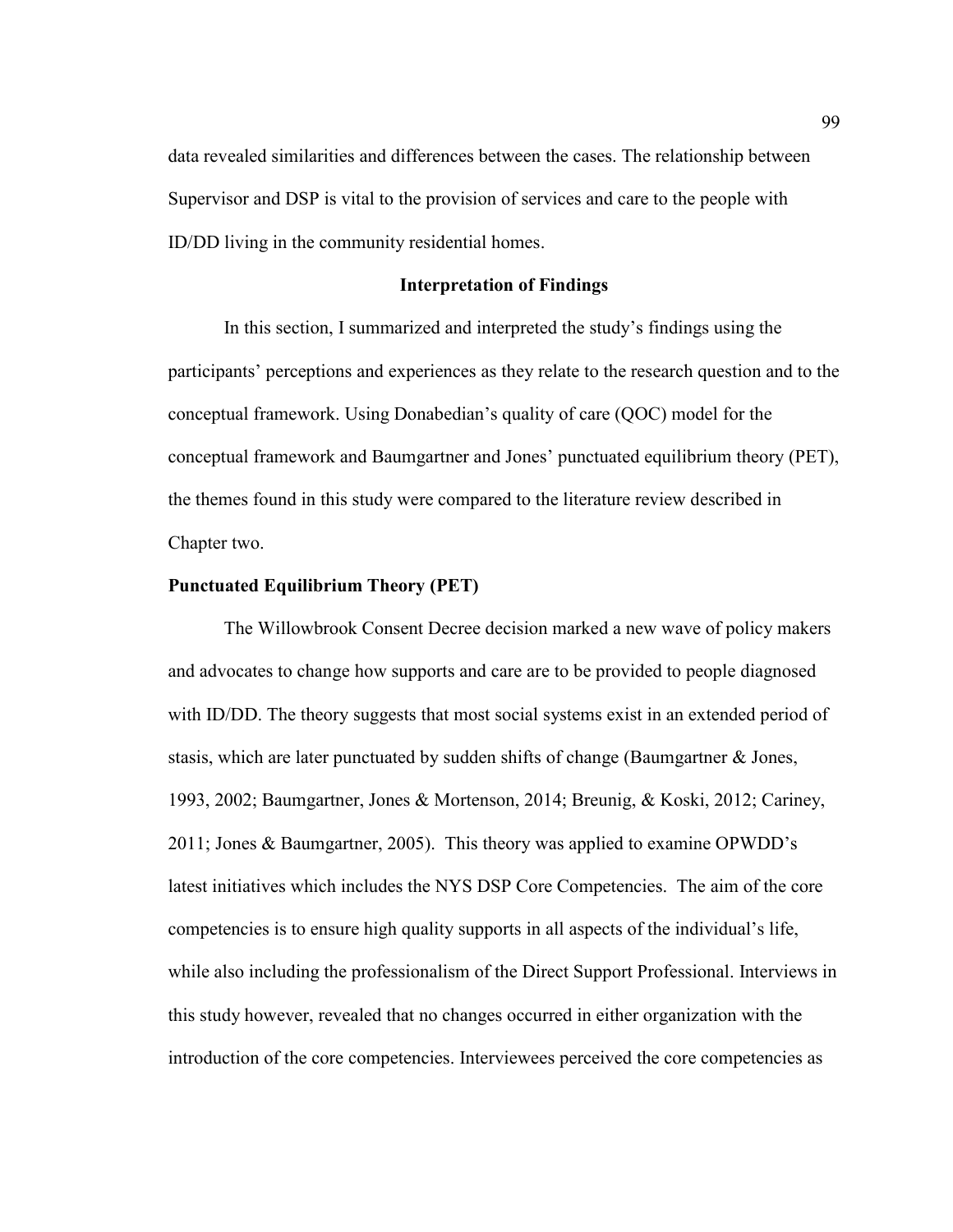an additional training curriculum they had to complete during new hire training and reviewed annually thereafter. Supervisors were aware that DSPs would be evaluated on the specific competencies, but staff were not aware until they were given their first initial evaluation. In addition, interviewees revealed that the competencies had no impact on staff's professionalism or in the supports of the people they supported. Thus, employees are trained in the core competencies but afterwards, they were no systems in place to set forth for implementation of the competencies which accounted for the lack of change in the organizations. The findings in this study suggest that the core competencies are not effective in improving DSP work performance, job satisfaction and organizational morale as they were no changes noted in either organization that impacted DSP or Supervisor work performance and in the service provisions of the people being served.

## **Quality of Care (QOC) Model**

Drawing from Donabedian's (1980) quality of QOC model, three domains are relevant to high-quality client care: structure, process, and outcomes which allowed the findings to be examined, analyzed and interpreted without exceeding the scope of the study. The QOC model identifies structure, processes, and outcomes as the required components for delivering high-quality individualized support care and services. Structure refers to the environment and resources required to provide services, while processes describes the practices used to implement care. The outcomes are the end results actualized by the recipient. Donabedian argued that a good, efficient structure is essential to good processes and good processes are essential to good outcomes. This model was applied to examine the aspects of quality of care related to the implementation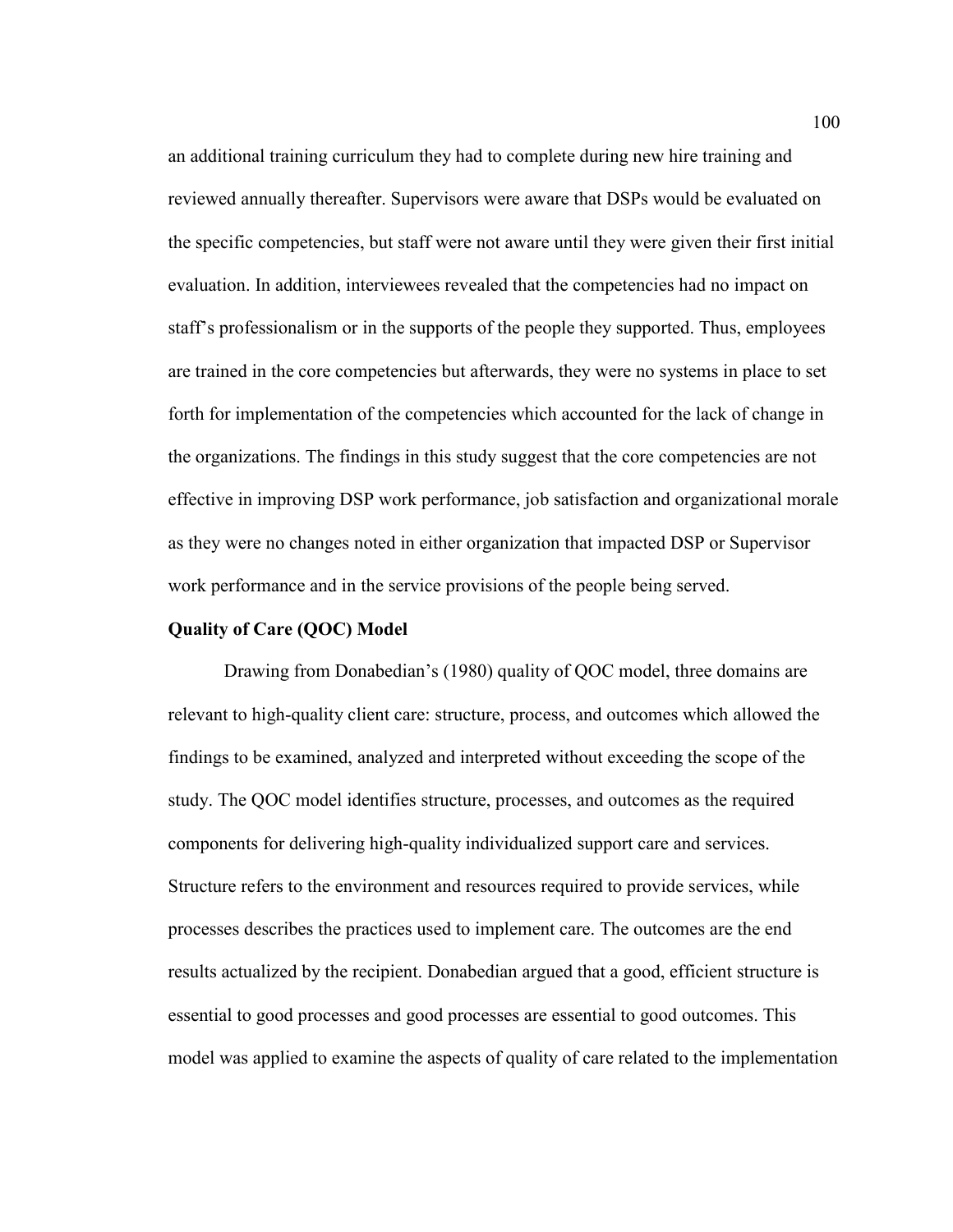of the NYS DSP core competencies. Donabedian's model was applied to the themes discovered to explore both the organization's structure (barriers), processes (culture) and outcomes (perception) to the implementation of the core competencies.

# **Structure: Barriers**

By analyzing the data, four themes became apparent related to the organization's structure: lack of trainings, personal interpretations of the core competencies, lack of policies and lack of communication. These themes posed as barriers for both organizations and their DSPs as there were no real foundations to set forth with the implementation of the core competencies once employees were trained.

**Lack of trainings**. Relevant trainings between leaders and employees clarifies expectations and personal interpretations. The data revealed similarities and differences between the cases but showed that continuous trainings may be beneficial for the universal implementation of the competencies. All participants interviewed remembered receiving training on the core competencies when hired but none of them were able to recall the material or what were the specific goals of the core competencies. Training records for agency A showed trainings that were more up to date in comparison to training records for agency B. Agency A provided core competencies training for 2018 with only one employee (Supervisor M-2) being out of date. Agency B training records revealed three transcripts for 2015, one transcript for 2016 and two transcripts showing no core competencies training at all. This inconsistent process of trainings indicates lack of organizational structure for organizational trainings. Competency L (see Appendix B) describes how organizations are to educate, train and develop staff as so the knowledge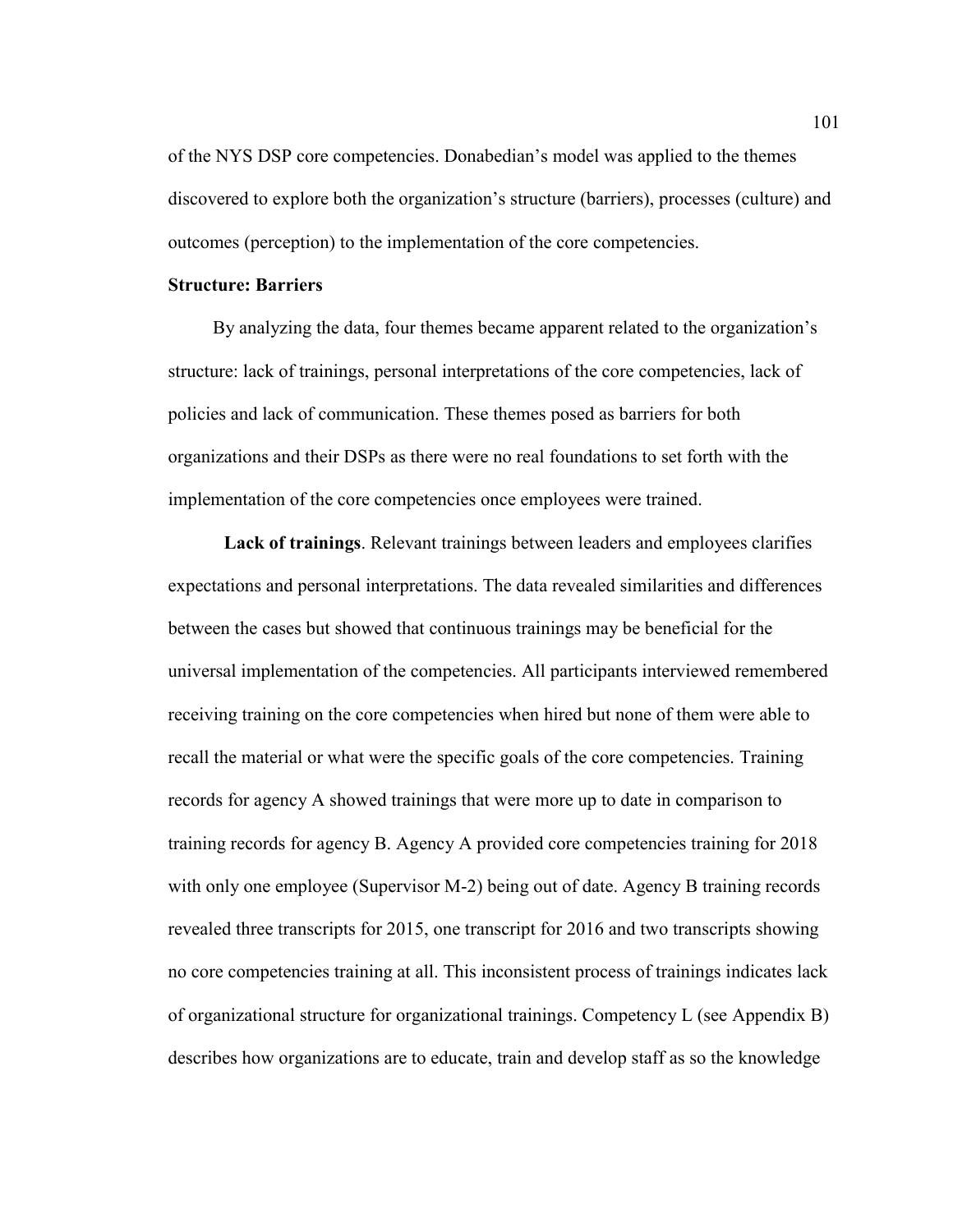acquired can be applied but, DSPs in this study all stated that training was needed to improve their own performance indicating training was provided inconsistently.

**Personal interpretations**. The participants interviewed all held personal views of the core competencies which also posed as a structural barrier since different interpretations of the competencies meant different forms of implementation. The data revealed that DSPs perceived the core competencies as a basic guideline to assist them in their roles but, believed that the core competencies could be applied as they saw fit or to the tools and resources the organization allowed them to have. For instance, competency M, O and P (see Appendix B) of the competencies outlines how organization must participate in identifying problems in ensuring health, wellness and safety yet, for DSP E, this was a real issue as the problem of someone needing a wheelchair was identified and not addressed. In addition, interviewees all spoke about being held to the expectation of professionalism, but perceived supervisors being unprofessional themselves which also violated several competencies. Thus, supervisors and DSPs perceived the competencies to be implemented as how they felt should be implemented as there was no governing oversight to ensure its proper implementation.

Lack of policies. For Agency A, the seven goals of the core competencies were mentioned in the residential manual, but in the scope of what staff was going to be trained on and expected to follow while Agency B, held no policies related to the core competencies. The document review revealed that there was no specific reference on how DSPs were to fulfill the expectations of the NYS DSP Core Competencies. Policies facilitate leaders by providing specific guidelines for their actions and the actions of the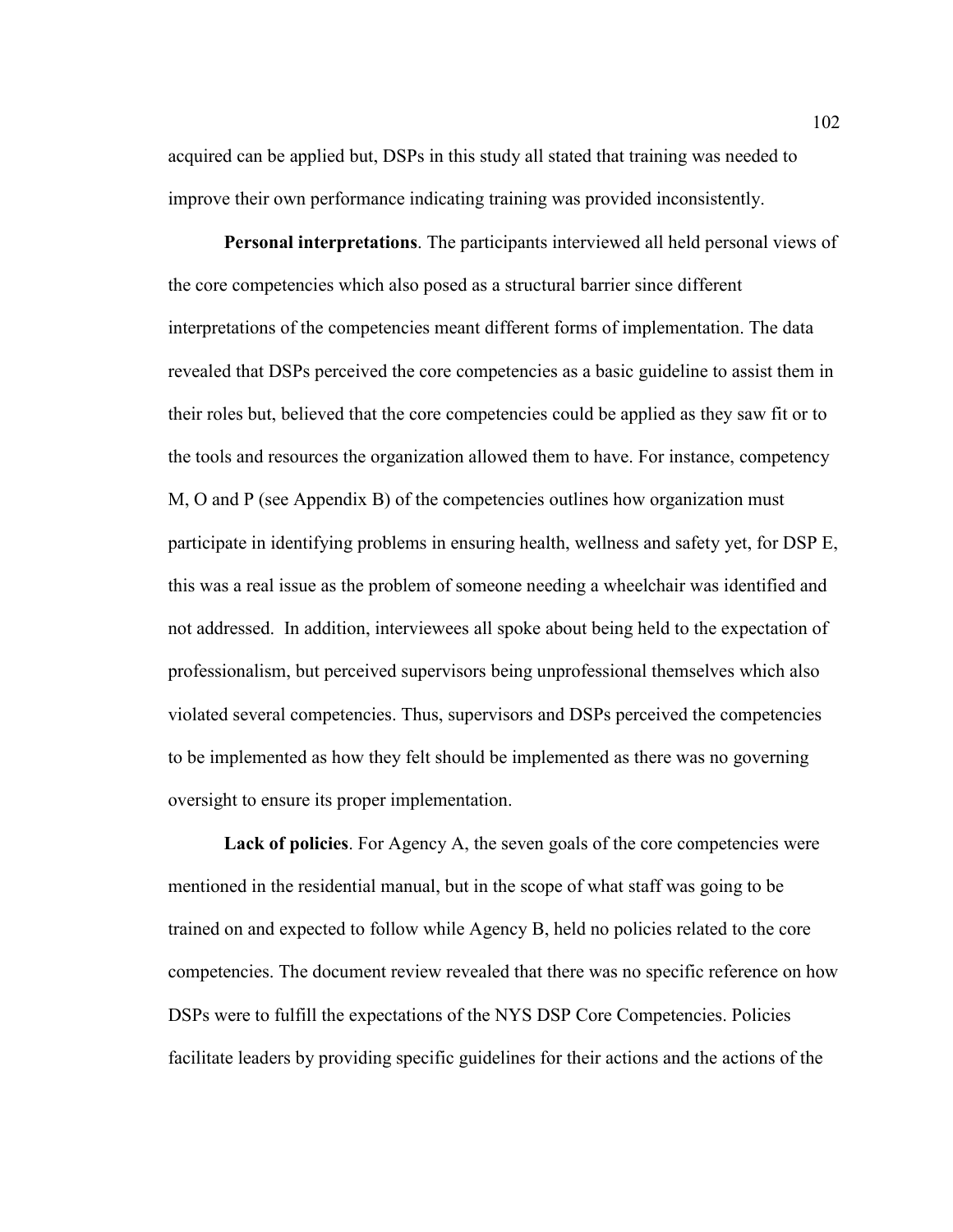employees they are supervising. The findings revealed that there was a lack of policies geared to the implementation of the core competencies.

**Lack of communication**. Participants in the study all revealed issues with communication except for Supervisor M-3. He admitted that his program was much smaller than the other group homes which made it easier to communicate and was unsure if communication was effective within the agency. Supervisors in the study revealed that they did not always take the time to answer DSPs questions or concerns simply because they did not have the time to do so. The DSPs' on the other hand, noted that supervisors did not take the time to answer their questions or concerns leading them to believe that did not know the answers, did not know how to problem solve a situation or simply that their supervisors did not care about them. Participants also revealed that the lack of communication created confusion among the DSPs effecting how services were provided. Lack of instilling effective and meaningful communication violates competency area G (see Appendix B) which emphasizes the importance of communication.

#### **Processes: Culture**

 Four themes became apparent related to each of the organization's processes: evaluations, inconsistent implementation of the core competencies, disconnected leadership and lack of employee recognition. These organizational processes create the culture of the organization. As descripted in chapter two, organizational culture is understood as behaviors shared among members (Glisson  $\&$  James, 2002), existing at various levels (Detert, Schroeder & Mauriel, 2000) that impacts employees' attitudes and behaviors (Schein, 1996, 2010; Smircich, 1983). Organizational culture is perceived as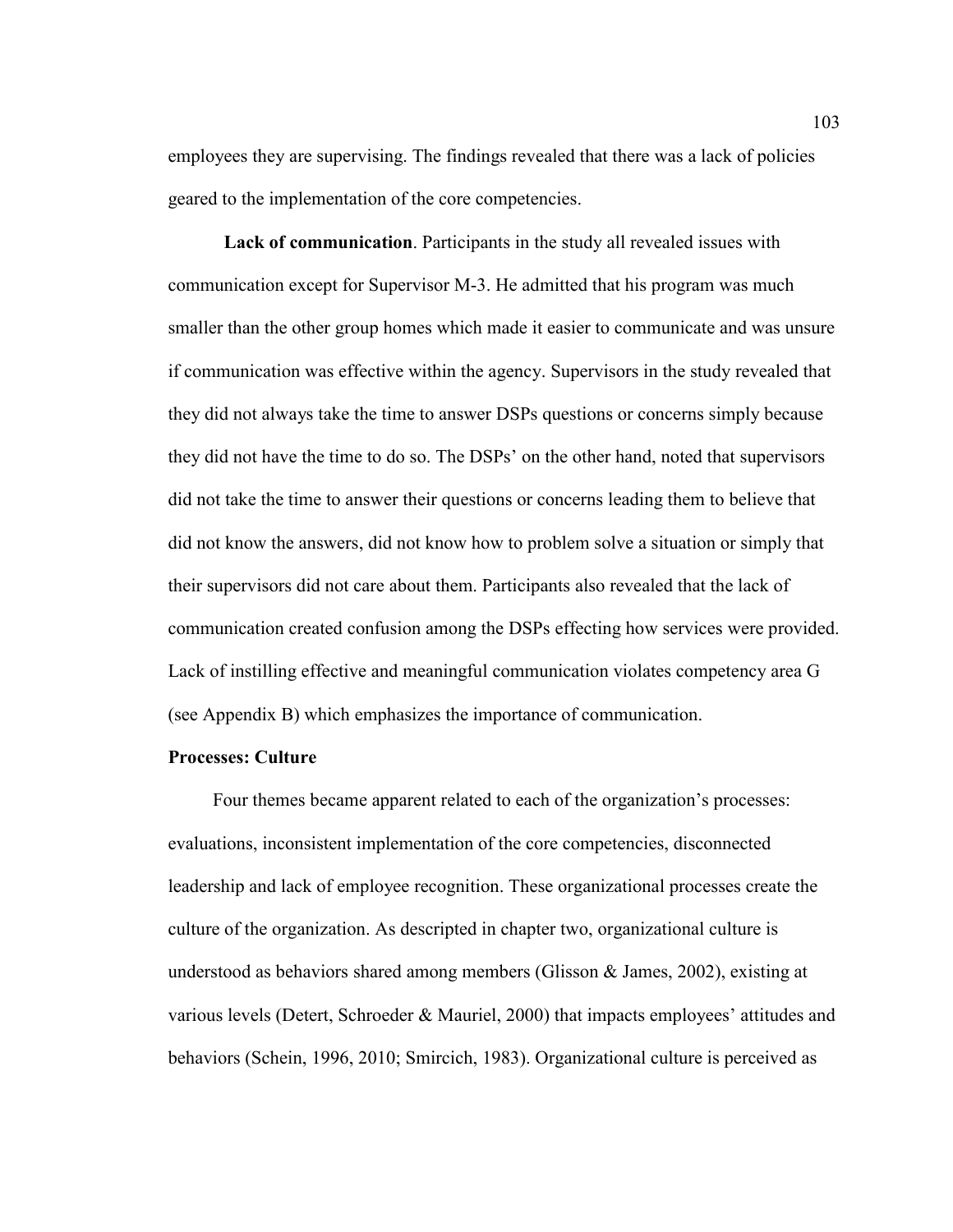the common assumptions, values, and beliefs shared by the members of the organization (Palomino & Martínez-Cañas, 2014, p. 96).

**Evaluations.** All supervisors interviewed stated that the staff performance evaluations were the tool to measure how DSPs were meeting the expectations of implementing the Core Competencies. The DSPs however, were not aware that they were being evaluated on the competencies except for one. One DSP in Agency A, was aware that she would be given an evaluation based on the core competencies. However, this DSP has been employed in the agency for three years and still have not been given an evaluation. This is one example on how processes are being practiced inconsistently. Supervisor interviews revealed that they were aware that DSPs were not informed that their performance would were based as per the outlined competencies and would only inform them when being given the evaluation.

**Inconsistent implementation**. Interviews revealed that the implementation of the core competencies were inconsistently implemented because they all viewed and interpreted them differently. As such, they would apply the competencies as to what specific competency they knew. All participants revealed that there were aware that core competencies held various competencies but only practiced the ones they could apply when a situation required it. DSPs from both organizations revealed that the competencies were implemented as per the organization's resources. These DSPs identified competencies of maintaining health, wellness and advocating but, also identified that they were no platform to allow for advocacy or the resources to allow for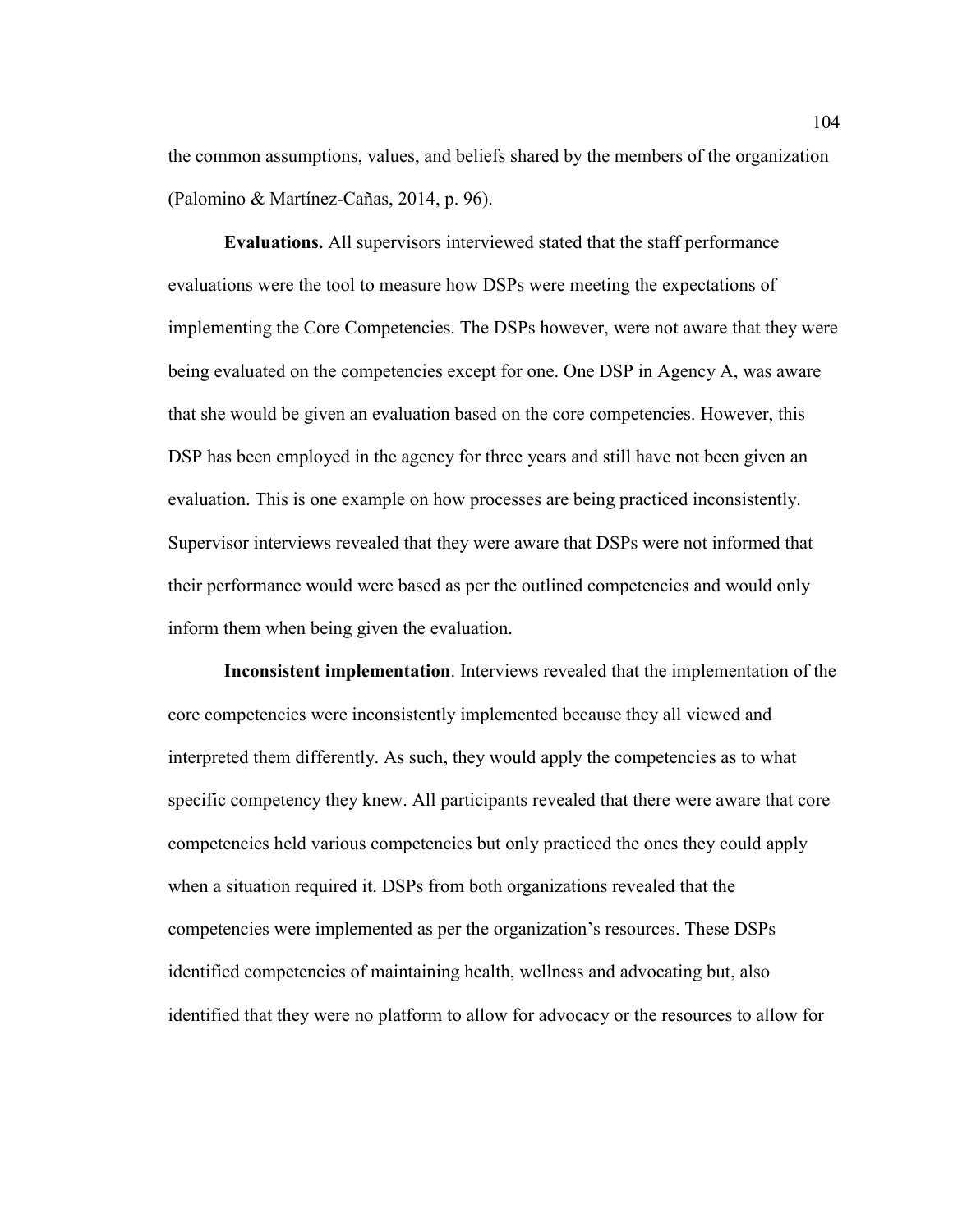health and wellness. Due to lack of tools and resources, the competencies would not be implemented.

**Disconnected leadership.** As described in Chapter 2, effective leadership is vital to the success of an organization. Leadership directly impacts employee performance and morale. In contrast, ineffective leadership, tend to create low organizational commitment and job satisfaction which impacts, employee morale (Aboyassin & Abood, 2013; Gray $\Box$ Stanley et al. 2010; Gray, & Muramatsu, 2013). Supervisors and DSPs from both organizations recognized a disconnect in the relationship. Supervisors interviewed recognized that their DSPs wanted to be heard but, due to their own responsibilities and duties, they were not able to dedicate the time to meet with their DSPs. From the DSPs perspective, supervisors simply do not care about them to take the time to meet and talk with them. DSPs also held a perception of themselves as not being worthy enough for supervisors to take time for them or to take them seriously. One DSP from Agency B even referred to himself as a "bottom-feeder" describing himself as being the low of the lowest in the totem pole of the organization's job positions. He also referred his supervisor and administration as the "elite", recognizing that there was a clear, identified line between supervisors and DSPs. This disconnect between supervisors and DSPs also contribute to the lack of communication. Supervisors are those that define the job, provide the training, mediate the stresses, create the culture, and establish a wellfunctioning work environment (Hewitt et al. 2004). The results of this study showed the necessity for leadership to come out of their offices and make themselves visible and approachable to their staff.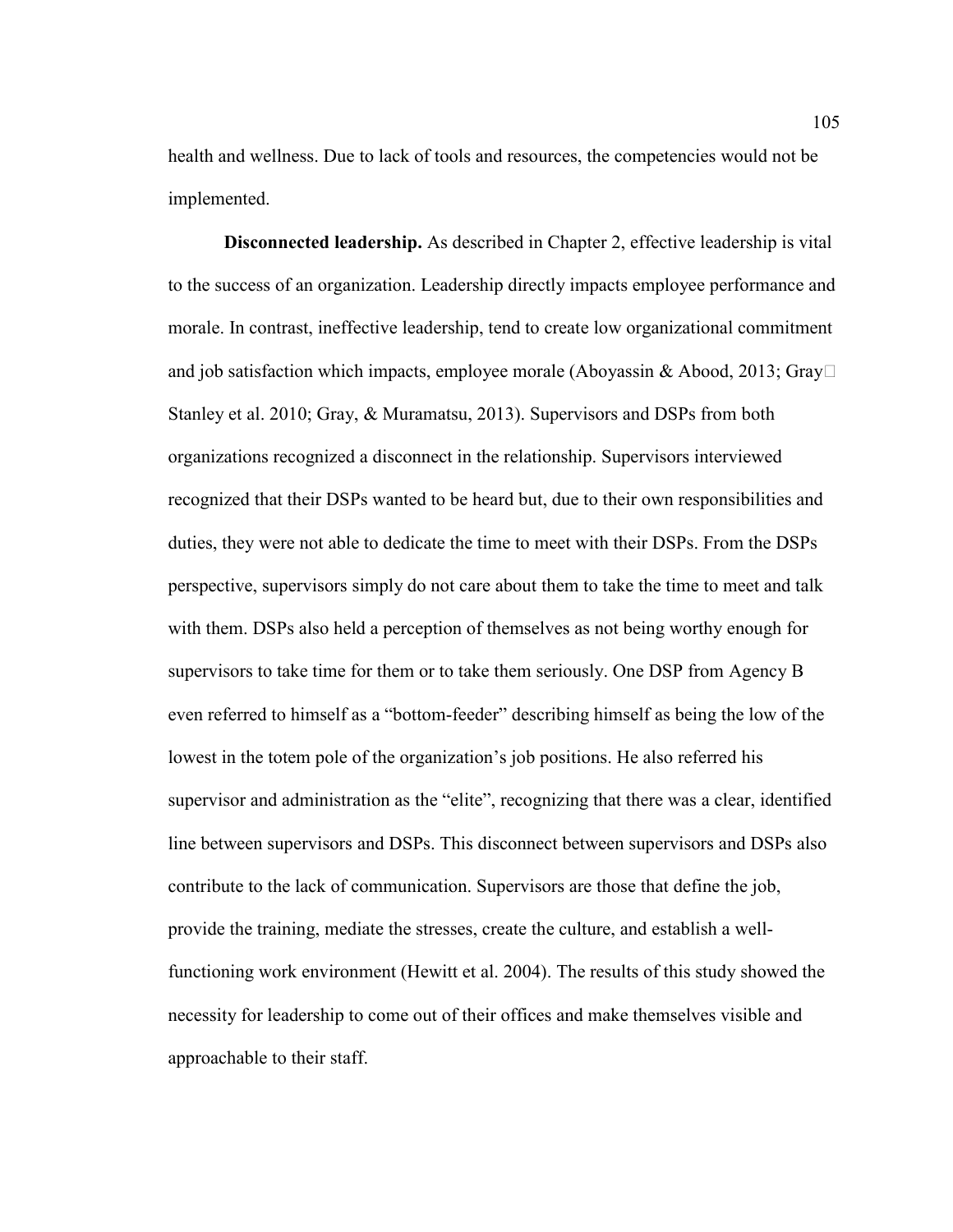**Lack of Recognition**. The disconnect between supervisors and DSPs also allowed for the lack of recognition of DSPs and in the work that they do. All supervisors interviewed revealed that DSPs should receive more praise and recognition but also admitted, that it simply did not occur. DSP interviews also revealed their own need to be recognized by their supervisors. Due to the lack of communication and disconnection from their supervisors, DSPs held the perception that their supervisors did recognize them because they did not care or because they themselves did not know or understand the complexities of being a DSP. DSPs interviewed from both agencies believed their supervisors cared more about paperwork than their own safety and well-being due to the lack of recognition when sustaining injuries from working with behavioral individuals. DSPS in this study expressed their need of being recognized and appreciated but foremost, wanted their supervisors to perceive them as valuable.

# **Outcomes: Perception**

Donabedian's (1980) quality of QOC model identifies structure, processes, and outcomes as the required components for delivering high-quality individualized support care and services. The outcomes in this study related to the supervisors and DSPs own perceptions on how processes and structure impacted the implementation of the core competencies ultimately effecting support care and services.

**Low Morale**. As mentioned in chapter 2, there is no one definition to describe morale. The concept of morale includes satisfaction with the work environment, enthusiasm, and commitment to the organization (Johnsrud, 1996) while other studies, related morale to employee behaviors (Jackson, Rossi, Rickamer-Hoover & Johnson,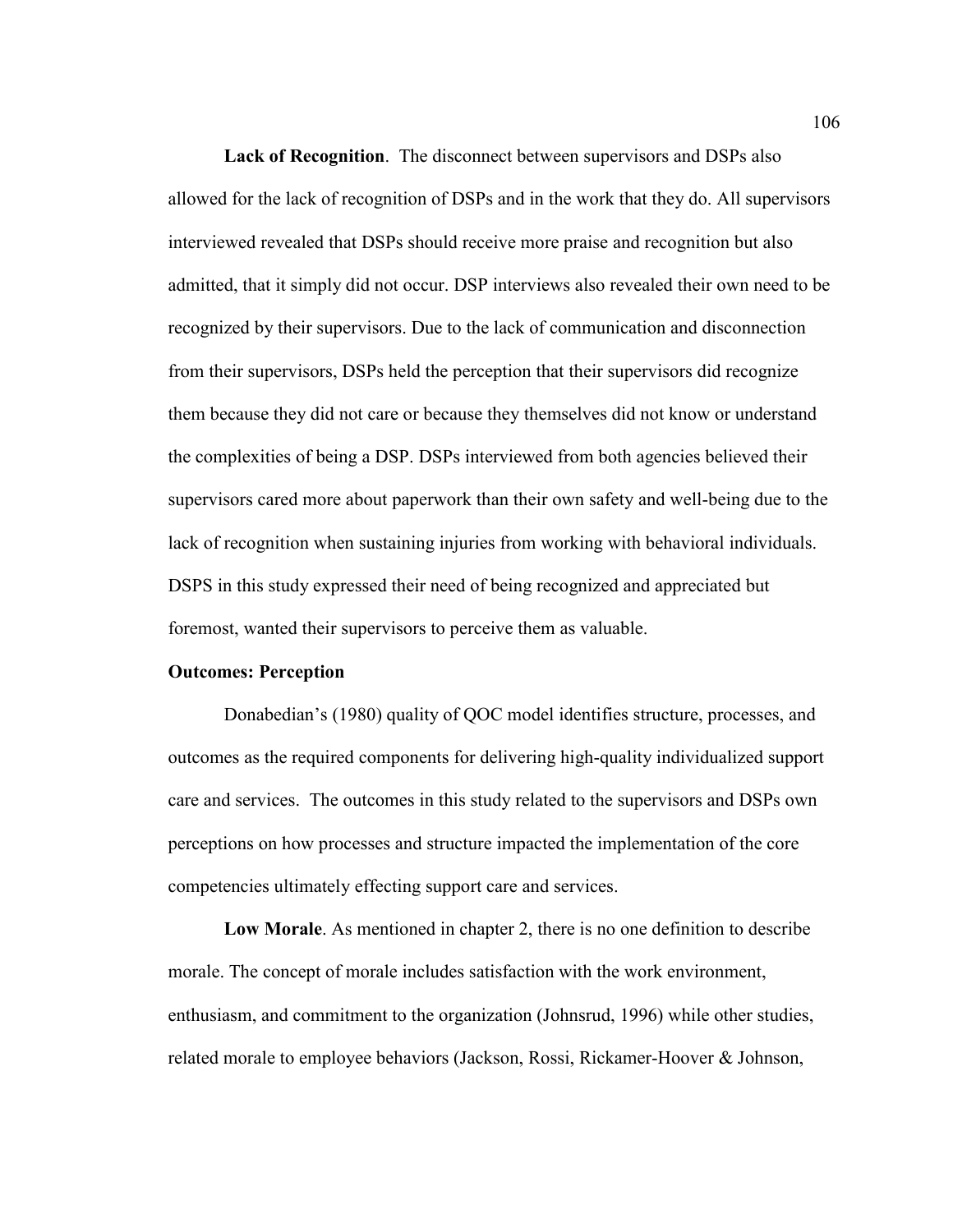2012). For this study, morale was defined as: "Emotions and attitudes that includes satisfaction with the work environment, commitment or loyalty to the institution and a willingness to work toward common goals" (Johnsrud, Heck, & Rosser, 2000, p. 47). As such, interviews of supervisors and DSPs revealed that morale was dependent on the position you were in. All four supervisors acknowledged that morale was higher at their level than that of DSPs. One Supervisor also noted morale being difficult for DSPs because they never received the respect or recognition they truly deserved. DSPs on the other hand, noted low morale because of the continuous leadership changes, shifts not being fully staffed and the lack of respect they felt when not having their questions answered or concerns addressed. One DSP even spoke about her feelings in being defeated, for not being able to build a relationship with her Supervisor, as she was often ignored nor assisted when needed. Thus, DSPs work their shifts feeling frustrated and devalued. These feelings of being frustrated and devalued mixed with continuous changes and disconnection with leadership, results in inconsistent implementation of the core competencies. Low morale further presented challenges and barriers to the implementation of the core competencies when consequently, the clients receiving support services would be exposed to employee and workplace conflict impacting their care and treatment.

**Low Job Satisfaction**. As described in the literature review, job satisfaction is the degree to which job needs are fulfilled and how much of this fulfillment is perceived by the employee (Poter, Steers, Modwdy & Boulian, 1974). It is a positive or negative evaluative judgement one makes about one's job or job situation (Weiss, 2002). Job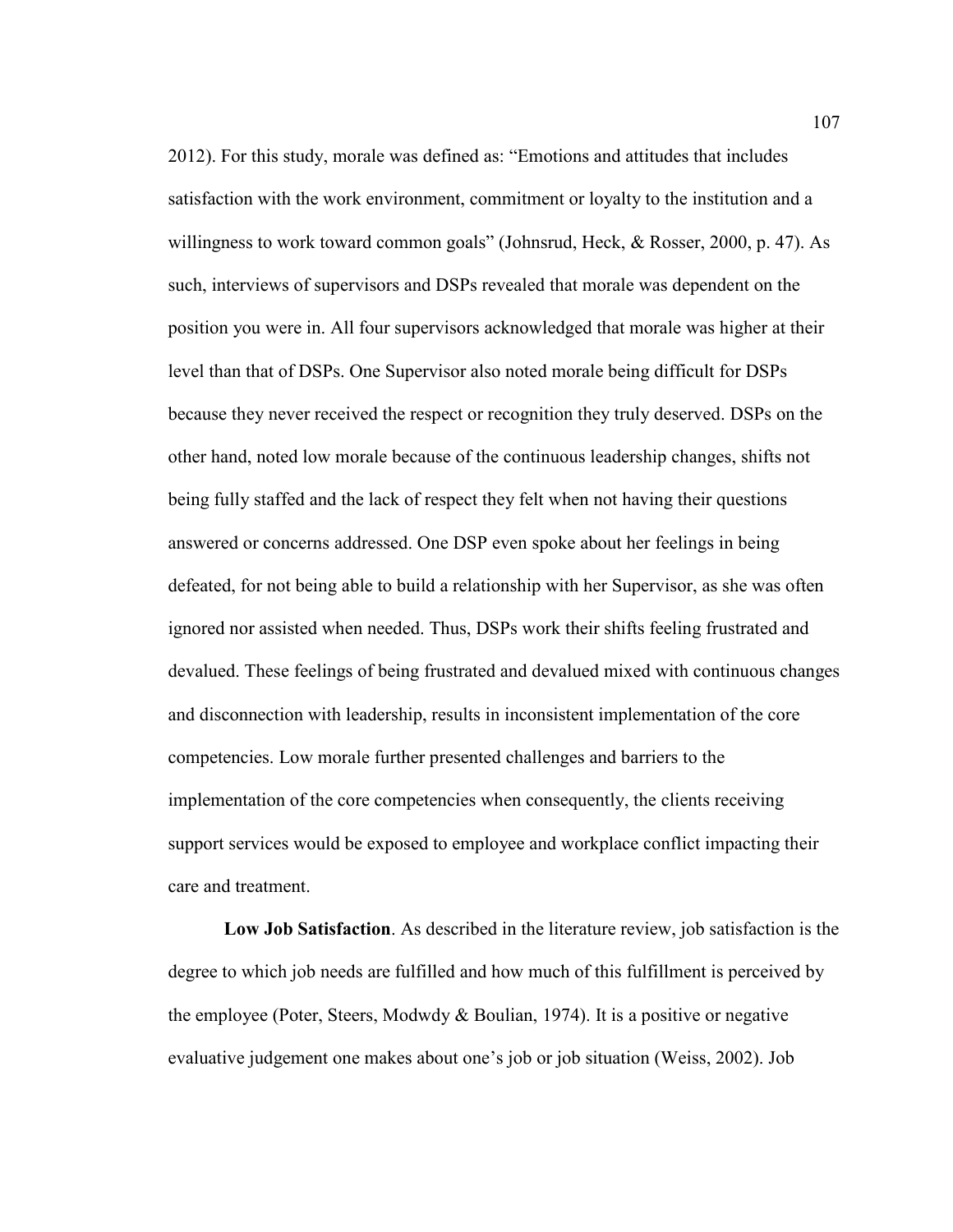satisfaction is therefore ultimately described as to what an employee feels about his/her job, and how the job itself is perceived. Supervisors and DSPs from both organizations described how they enjoyed their jobs but held different views on where improvements could have been made to increase their job satisfaction. For instance, supervisors wanted to feel less burnt out because they were simply juggling too many responsibilities. They related the feelings of being burnt out to the lack of training DSPS were provided, which meant they had to manage their managerial duties while ensuring shifts were covered. DSPs also believed their job satisfaction would increase by decreasing burn out by working less shifts and being given the opportunity to take vacations when requested. DSPs also believed that their job satisfaction would increase through recognition and promotions. For these DSPs, they wanted their supervisors to recognize, support them and to treat them fairly. Once DSP described his interaction with his supervisor when requesting time off several times and was denied due to shifts being short staffed but noted, that same supervisor taking three vacations during each time of his requests.

**High Turnovers.** During the interviews, supervisors and DSPs both described how shifts needed to be covered due to the residences being short staffed. This need for staff was related to low job satisfaction and morale. Supervisors and DSPs from both organizations perceived high turnovers because of low job satisfaction, low morale and ineffective working relationships. Interviews revealed that DSPs did not commit to their jobs because of the lack of recognition, lack of communication and ultimately the inability to build relationships with their supervisors. Supervisors on the other hand, related DSPs turnovers to burn out or finding a better job.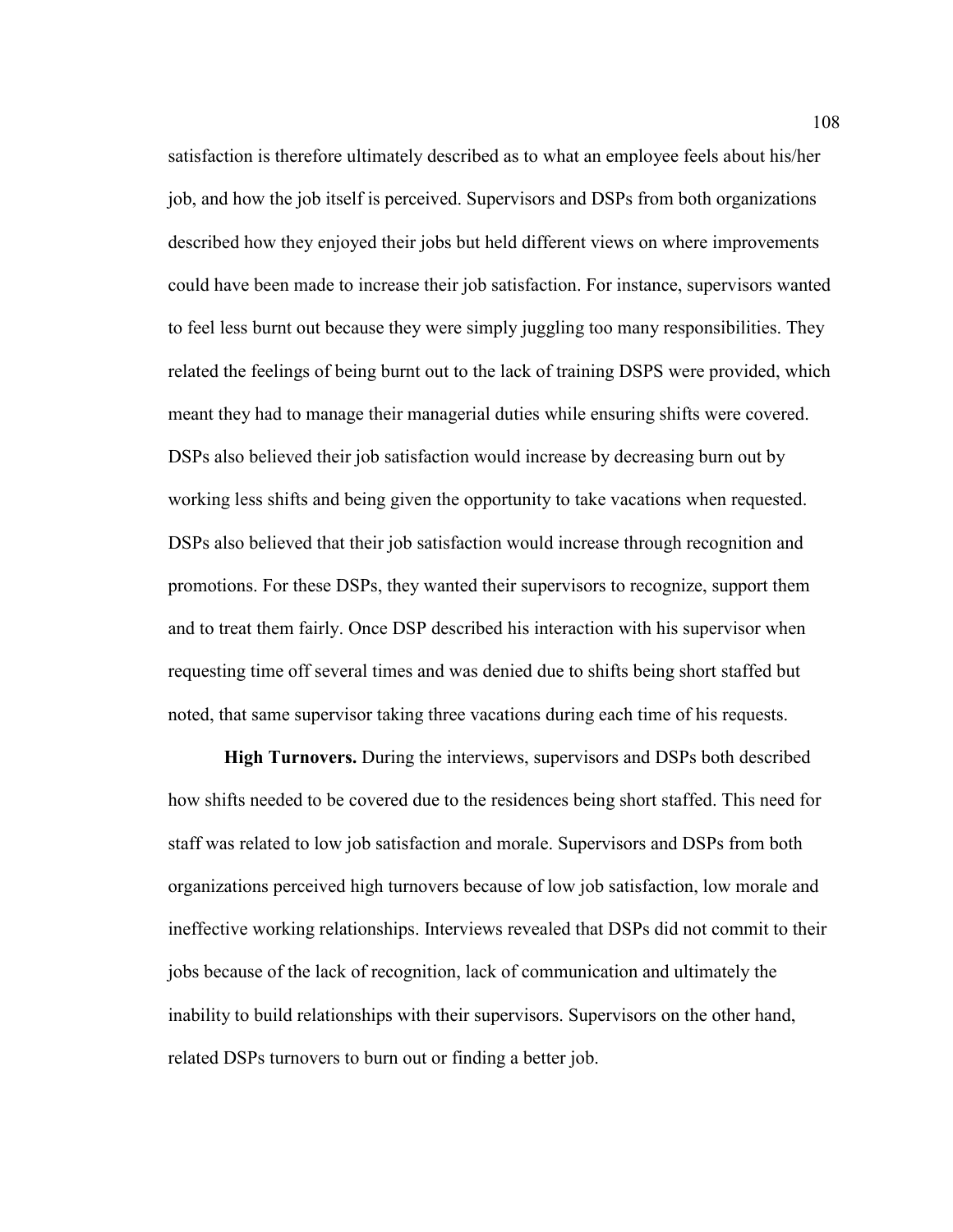### **Limitations of Study**

The results of this study offer insight into the participants' perceptions, feelings and experiences regarding the NYS DSP core competencies implementation in their organizations. There are some limitations however, associated with case study methodology as causal relationships cannot be determined by case studies (Yin, 2009). There are at least four limitations to this study. The first is due to the qualitative nature and design. The findings cannot be generalized outside of the context and specific population. In addition, causal relationships between the findings cannot be determined. A second limitation is bias. I worked in one of the organizations during the time of the study. To address this concern, I recruited participants outside of my own department. Participants were also asked to review and comment on the themes that emerged from the data through a member checking process. Through this process, participants were allowed the opportunity to review their transcripts and verify the accuracy of their descriptions (Shenton, 2004; Miles et al, 2014). The third limitation is the timeframes between the interviewer and interviewee. Many of the Supervisors and DSPs were scheduled to work during the time of interviews. An interview schedule was developed between the Supervisors and DSPs which helped facilitate participation. The fourth limitation is that the data are based solely on the participants' and the researcher's interpretations of events. These interpretations, and the perceptions that they are based upon, are individual and may or may not be accurate.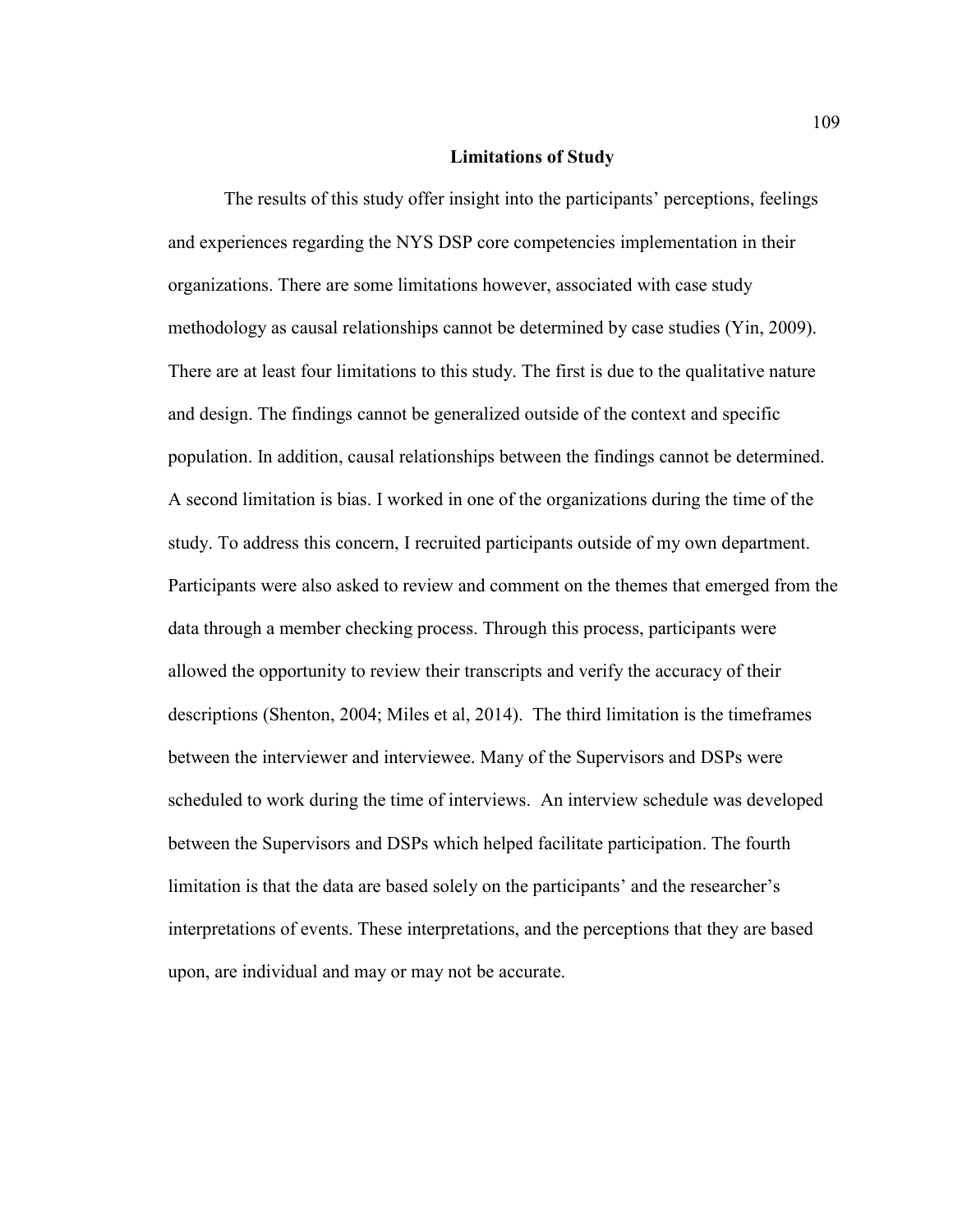### **Recommendations**

Organizational leaders need to be more proactive about co-worker relationships and invest in their employees. Based on the results, I recommend four potential areas of policy adjustments that could benefit from further study: competency and practicum development, communication strategies, supervisor/DSP collaborative forums, and employee appreciation strategies.

## **Competency and Practicum Training Development**

The results of this study showed that training in the core competencies were inconsistent. Some participants did not receive training while, others did not remember if they ever received the training or learned the competencies while on the shift. It is recommended that organizations invest in training programs that allow frequent opportunities for DSPs and supervisors to practice the core competencies. As described in the literature review, increased hours of training do not address issues of DSP recruitment, retention, performance, or quality of service. Research shows that competency-based training requires an interactive, hands-on approach that integrates education into daily practice (Stone, 2001; Stone & Harahan, 2010), a component that was missing in the training curriculum for both agency A and B. Both organizations provided core competency training at new hire through PPTs, through document reviews and HR software but, there was no evidence on how those trainings were followed up on through practicum for every day, real-life situations. As such, both organizations would benefit from core competencies training developed through interactions with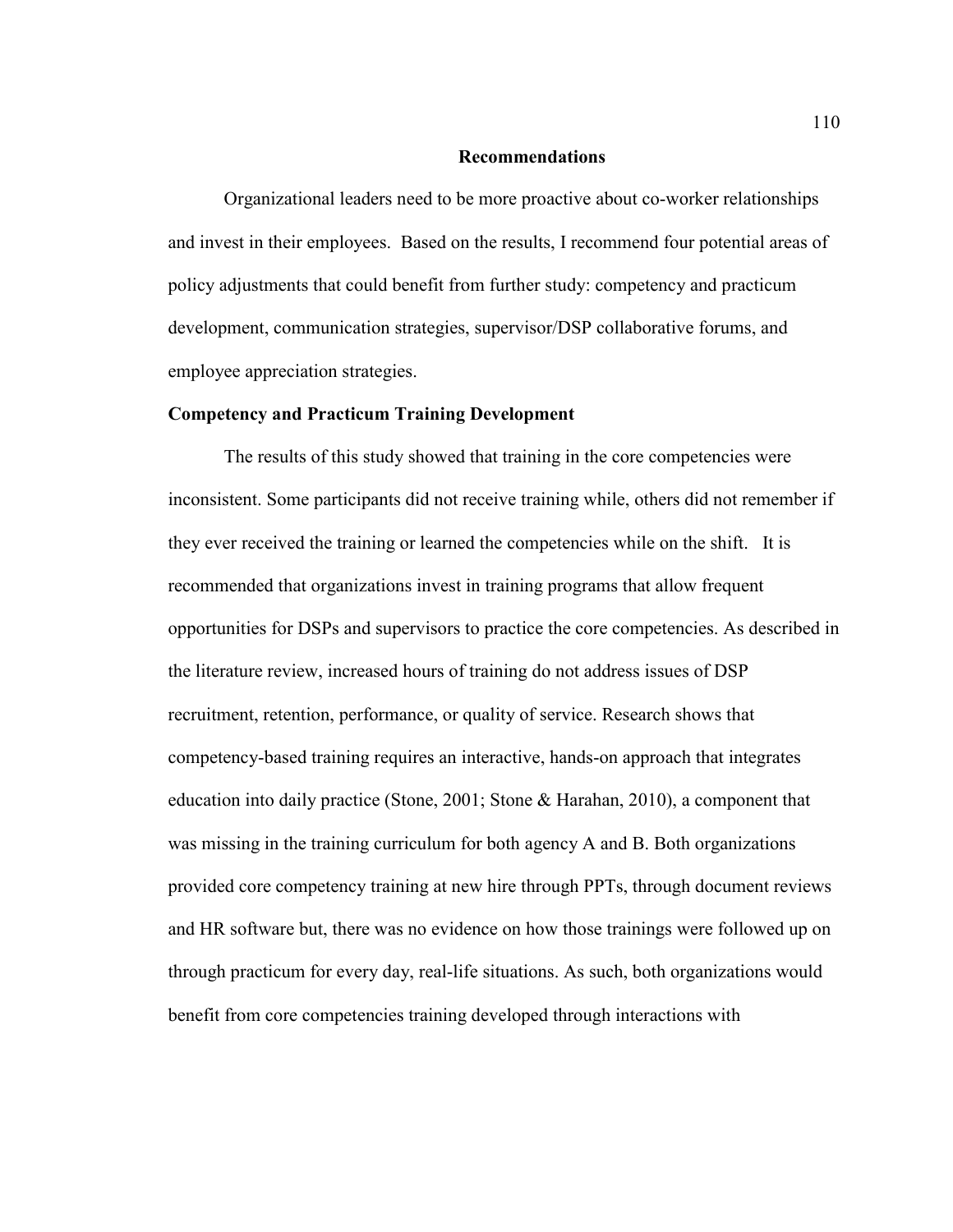peers and supervisors in different learning contexts, such as community residences, day habilitation programs and in the community.

 To support DSPs in learning the core competencies and then in implementing them, trainers must provide authentic and frequent opportunities to practice these skills, which include role plays, collaborative work, conflict resolution, and problem-solving opportunities. As such, core competencies trainings at new hire also needs to be supplemented with core competencies training in the field, while on the job. Mentoring and teaching techniques can be added in developing the staff on how, when and where to apply the core competencies as so the DSP can fully grasp what their role is. Thus, with a practicum component, the staff can learn how to appropriately apply the core competencies to real-life situations. For instance, a staff can learn how to appropriately advocate for a person when a situation may appear difficult such as, when a person is seeking out information on sexuality or engaging in a new relationship. These are real life examples in where a staff may not be equipped to handle and upon not being equipped to handle, go without being addressed, thus violating the goals of the core competencies.

To handle this situation and so many like these, core competencies training must go beyond the classroom and into the field. Through a training practicum component, DSPs will fully acquire the technical and cognitive skills to truly professionalize the DSP.

## **Communication Strategies**

The results of this study suggest that communication is vital between supervisors and DSPs to ensure adequate care and support for the individuals being served but, also to build effective relationships. The study showed that miscommunication led to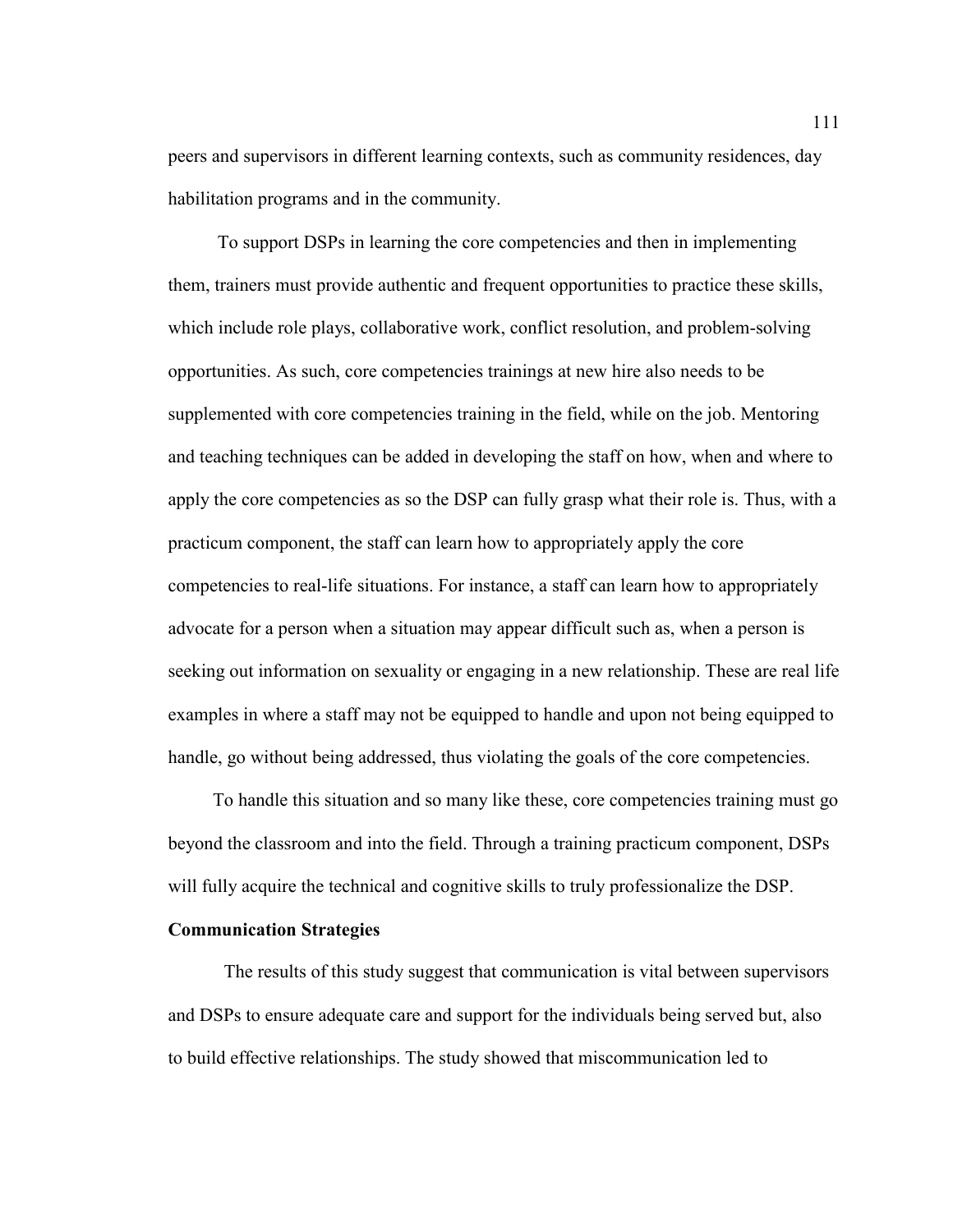confusion in DSP responsibilities and the perception that supervisors simply did not care about them. This perception created a disconnect between the supervisors and DSPs. In addition, this failed communications between DSPs and their supervisors were also compounded by the negative experiences DSPs had with their supervisors. Organizations need to develop communication policies that outlines the specific actions supervisors will take in addressing DSP concerns. At the same time, these communication policies need to provide strategies that allows for DSP and Supervisor supportive dialogue that may enhance DSP performance such as through consistent evaluations. These policy steps will help minimize communication issues but, will also help build relationships between supervisors and DSPs. In addition, it will also help minimize misinterpretations of services addressing the theme of personal interpretations.

The results of study showed that because the core competencies were not fully or consistently communicated, DSPs implemented the competencies as per their own interpretations. Some of these strategies can include face to face support meetings, in where staff can safely express to their supervisor what they need from them. This dialogue can open opportunities in what DSP perceives feel they need to achieve job satisfaction as to what the supervisor believes the DSP needs. Through support meetings, both DSP and the supervisor can discuss what each think of what is happening on the job, what is needed, how each other feel and perceive the job to be with room for solution building.

Supervisors need to set time aside for their DSPs and policies need to be created to promote and influence that time. DSPs vary in their levels of need for support and their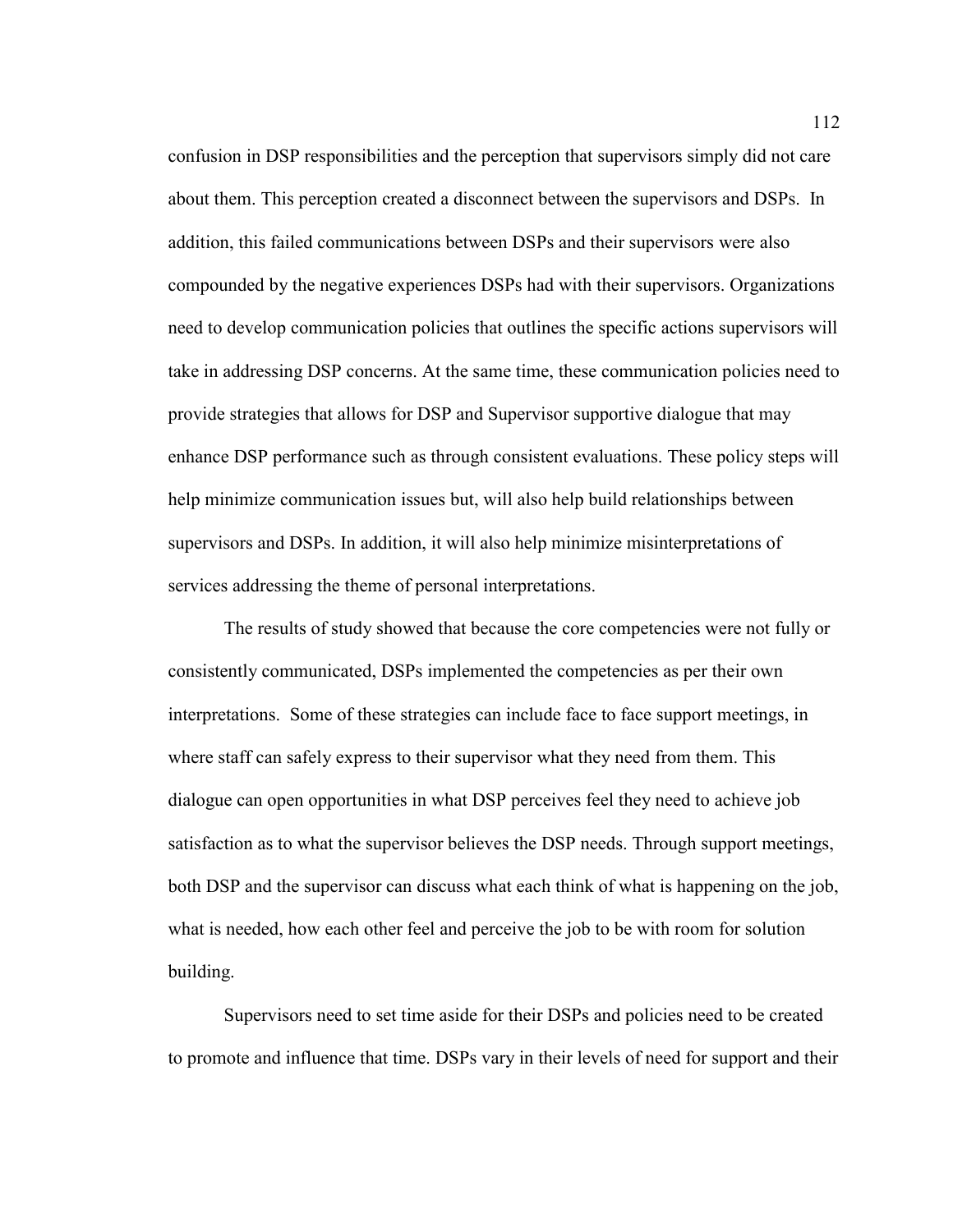ability to connect with their supervisor will be dependent on passed interactions. By building communication strategies within a supportive dialogue however, effective communication can be built setting forth for effective ID/DD services but also for increased job satisfaction, morale and retention.

## **Supervisor/DSP Collaborative Forums**

 A recurring theme found in this study was that DSPs felt disconnected from their supervisors. As already recommended, open and clear lines of communication are needed to allow for consistent implementation of the core competencies but also, for the building of working relationships. Supervisors and DSPs however, must also be given the opportunity to engage in informal, transparent, and interpersonal collaborative forums. The findings of this study showed that the DSPs believed that their supervisors perceived them as unimportant because they were never given a platform to discuss their own concerns, issues or goals. Willard-Grace, Hessler, Rogers, Dubé, Bodenheimer, & Grumbach (2014) found organizations that fostered collaborative-team culture experienced less burn-out and exhaustion than teams who did not foster close, collaborative teams. In addition, having collaborative dialogue between supervisors and DSPs allowed for supportive, valued and engaged employees (Hewitt & Larson, 2007). Thus, as DSP needs, and expectations are fulfilled, job satisfaction increases. As such, it is recommended that strategies for Supervisor/DSP forums be developed. These strategies can include: (a) regular department meetings with open dialogue, (b) discussion forums to discuss events occurring within and outside the department, and (c) inclusion to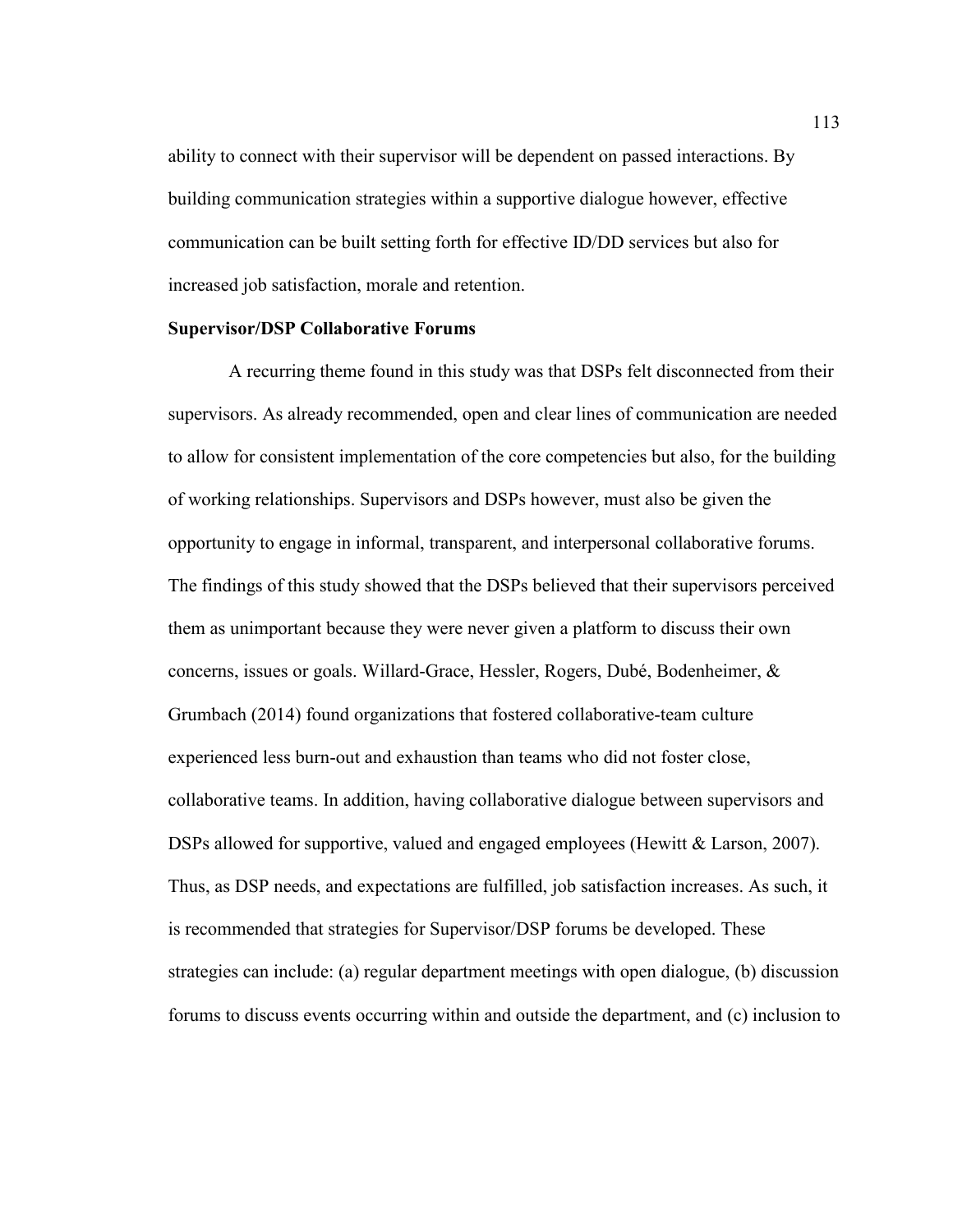client meetings to allow for DSP input and perspectives on client care and organizational operations.

The idea here is to allow a platform for DSPs. This platform can be developed as to their own committee, a DSP committee that will actively engage DSPs simply because they are being included on what is happening with the organization, to help determine organizational needs and even, on how they themselves envision the agency moving forward. Employee performance in an organization is crucial to that organization's success. Organization requires employees willing and engagement to do more than their usual job scope but, the findings of this study showed that they will first need to be connected to their supervisors and their organization to meet those expectations (Chien, 2004).

## **Employee Recognition Strategies**

 Another recurring theme found in this study was the lack of recognition or appreciation the DSPs perceived from their employers. Organizational leaders need to develop employee incentive programs that recognizes their employees, which may increase employee morale. As described in chapter two, morale is the emotions and attitudes that includes satisfaction with the work environment, commitment or loyalty to the institution and a willingness to work toward common goals (Johnsrud, Heck,  $\&$ Rosser, 2000). As described in chapter four, DSPs and supervisors from both Agency A and B perceived that recognition and incentives programs needed development. DSPs felt over-worked, under-paid and unappreciated. The results of this study showed that DSPs may not have fully engaged in the implementation of the core competencies because they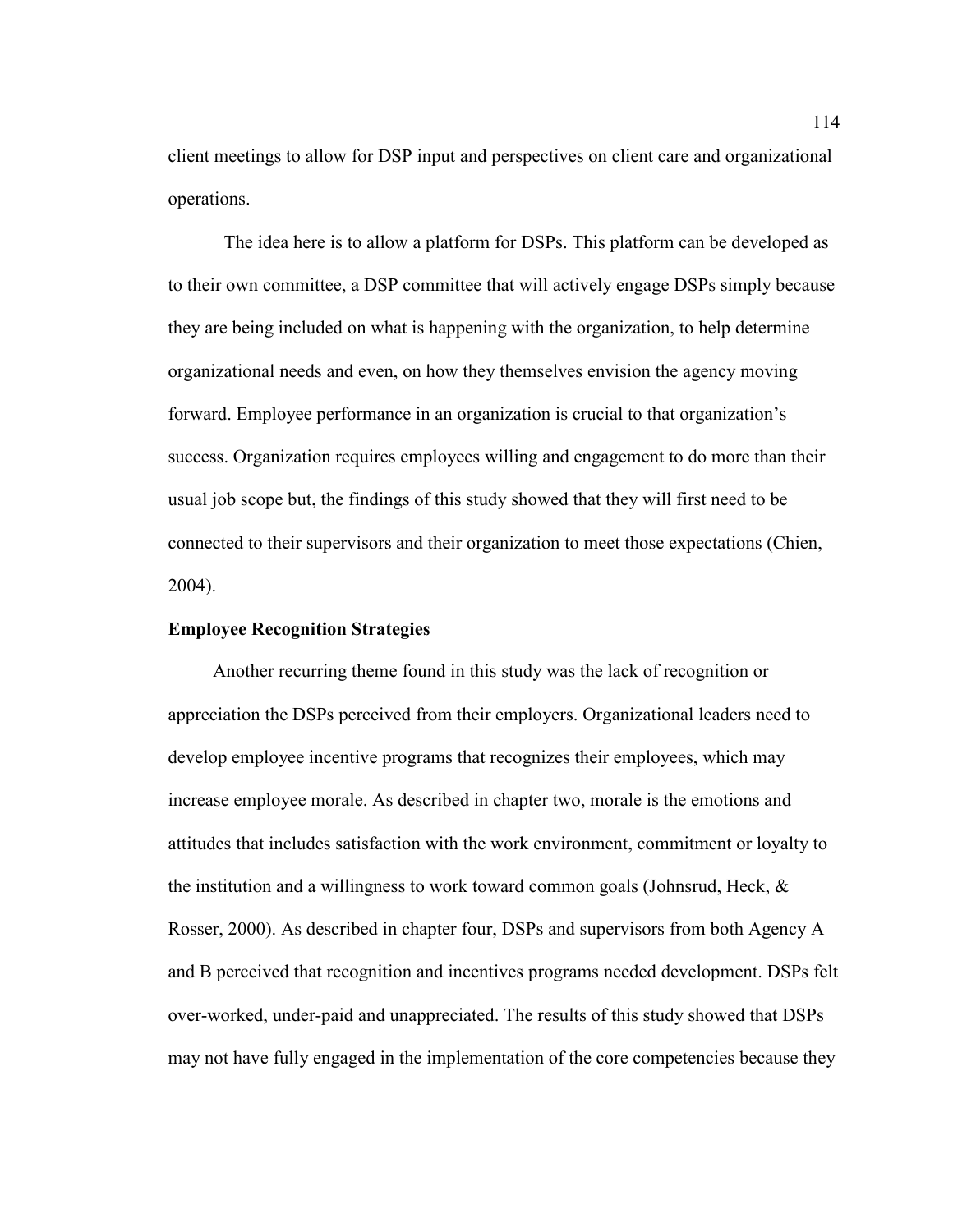perceived their work to be unrecognized and unappreciated. In turn, morale and job satisfaction were low because DSPs believed that they were not valued. Organizations must have specific procedures in how they will recognize staff. In addition, leadership must also have specific plans on how they will recognize staff not only in the organization but also, in their own specific departments. Participants identified leadership as needing to be more responsible in creating personal recognition programs for work well noted rather than annual recognition programs where the recognition were more generic. These incentives can range from small tokens of appreciation to large recognition platforms, but the key is to recognize the staff and to make it personal. These incentives can include personal e-cards to their emails thanking them for a job well done or just having a small conversation with a DSP to inform them their performance was noticed and appreciated. Supervisors need to become creative in recognizing their staff as soon as recognition should be noted. There are many reasons behind low staff morale, but the primary reason found in the literature was poor and ineffective job recognition and leadership. Thus, this poor and ineffective leadership led to DSPs low morale, low job satisfaction which also led to DSP lack of engagement and commitment to the implementation of the core competencies.

#### **Implications for Social Change**

The implications of this study have the potential to affect positive social change in several ways. The first contribution that this study makes to positive social change is that this research provides insights into how ID/DD service provider organizations need to integrate the core competencies into instructional practicum activities. The study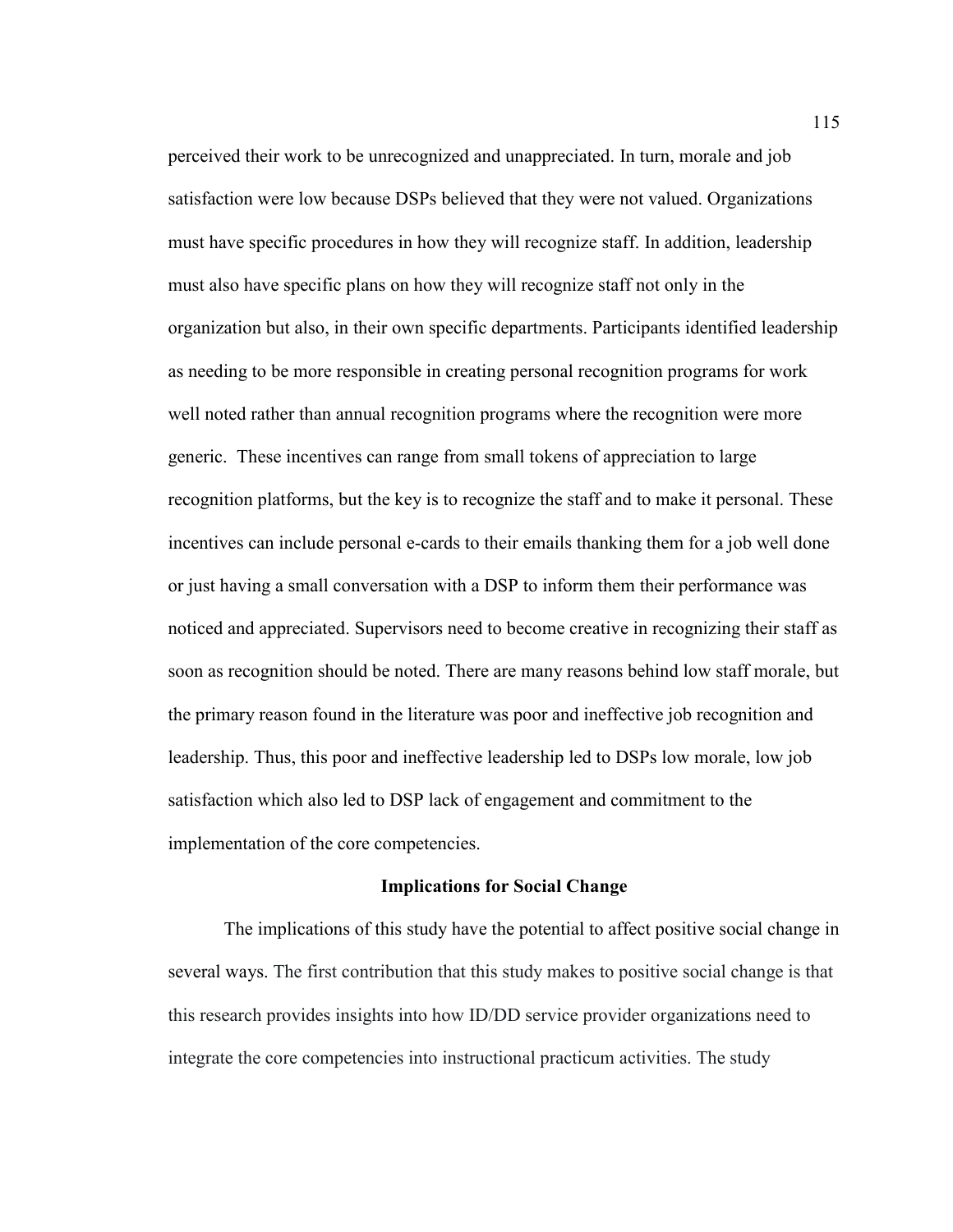identified the need for trainings with a practicum component as so DSPs become knowledgeable and confident in implementing the core competencies. Practicum training with a hands-on approach would allow teaching, learning, and assessment of the core competencies in various, every day real life situations, that will ultimately benefit the people living in the community residential homes.

The second implication for social change is promoting the worth, dignity, and development of DSPs. The results of this study showed that DSPs loved their jobs and enjoyed their positions, but often felt devalued due to the lack of opportunities provided to use their voice for input and due to feelings of being ignored. Employees benefit from improved working conditions in where supervisors show genuine concern, that promote a better sense of work that has meaning and purpose and contributes to the effectiveness of the organization (Hewitt & Larson, 2007). Thus, organizations benefit from DSPs who are committed to the implementation of the core competencies which contributes to higher quality of services to the person being served both in their home and in the community.

The last social implication is that this study contributed to the body of knowledge of DSP perception on the implementation of the NYS DSP competencies. The results demonstrated how perception played a role in the implementation of services. DSPs therefore, need to have a perception of their organization that holds positive human impact, moral goodness, and unconditional social improvement through and within that organization. Improving organizational policies and procedures that aligns with the NYS DSP core competencies, that provides DSP their own platform for organizational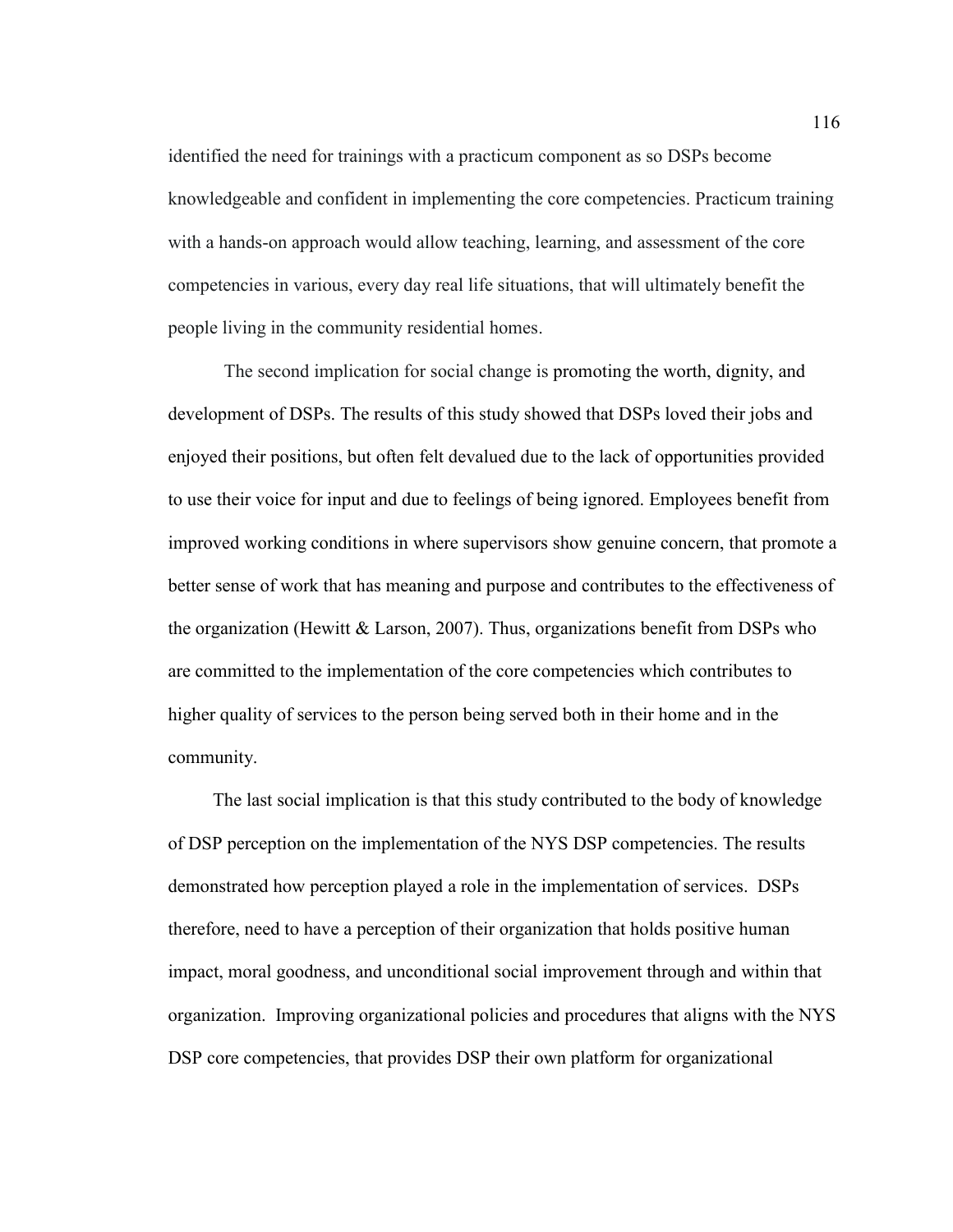inclusion will help improve DSP job satisfaction, work performance and morale. Organizations with high job satisfaction and morale impacts services that ultimately improves the lives of those diagnosed with ID/DD living in the communities.

## **Conclusion**

This study addressed two research questions. The first surrounded the DSPs description on the effectiveness of the NYS DSP core competencies in relationship to their job satisfaction and morale. The cases demonstrated how organizational barriers such as lack of trainings, communication and policies influence job satisfaction and morale which impacts the implementation of the core competencies. The second research questions explored DSP perception on what was needed to enhance NYS DSP competencies organizational practices to improve ID/DD care and supports. Supervisors and DSPs believed that the disconnect and lack of DSP recognition played a role in organizational practices. To enhance the core competencies, supervisors and DSPs need to work in collaborative-team platforms with streamlined policies and procedures that includes a practicum component to trainings, effective communication and appreciation strategies.

As people with ID/DD are now part of our communities, organizations must successfully train DSPs with the skills, knowledge, and confidence to implement the NYS DSP core competencies for everyday life. To do so, organizations must provide an environment free of contradictory policies but, develop policies that embraces open communication, collaboration and recognition within all job levels that will only optimize the care and services being provided to the people living with ID/DD.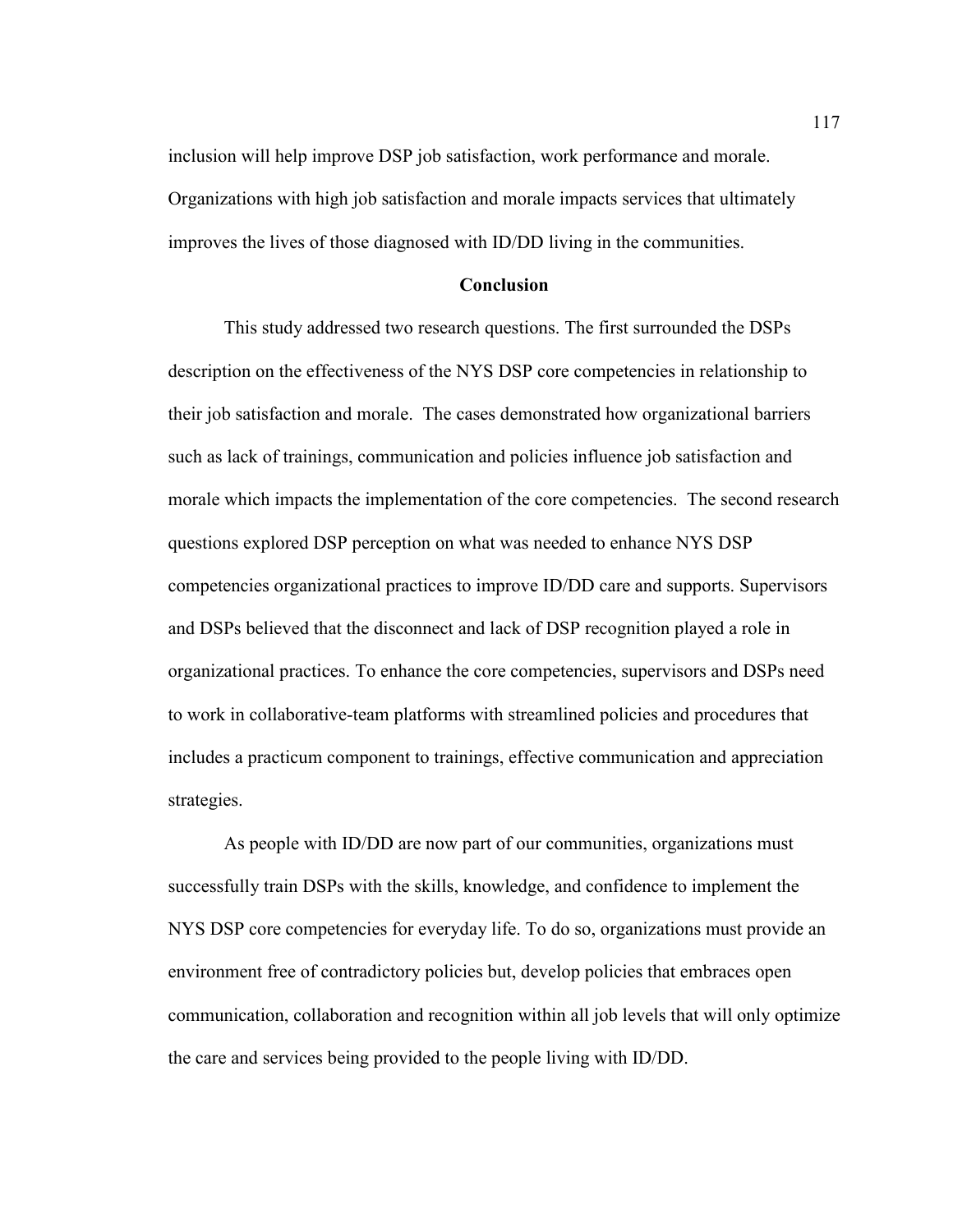#### **References**

- Aboyassin, N. A., & Abood, N. (2013). The effect of ineffective leadership on individual and organizational performance in Jordanian institutions. *Competitiveness Review: An International Business Journal*, *23*(1), 68-84.
- Allen, N. J., & Meyer, J. P. (1993). Organizational commitment: Evidence of career stage effects? *Journal of Business Research, 26*(1), 49–61.
- Allen, N. J., & Meyer, J. P. (1996). Affective, continuance, and normative commitment to the organization: An examination of construct validity. *Journal of Vocational Behavior, 49*(3), 252–276.
- Akroyd, D., Legg, J., Jackowski, M. B., & Adams, R. D. (2009). The impact of selected organizational variables and managerial leadership on radiation therapists' organizational commitment. *Radiography*, *15*(2), 113-120.
- Allen, N. J., & Meyer, J. P. (1996). Affective, continuance, and normative commitment to the organization: An examination of construct validity. *Journal of vocational behavior*, *49*(3), 252-276.
- Allen, N. J., & Meyer, J. P. (2000). Construct validation in organizational behavior research: The case of organizational commitment. In R.D. Goffin & E. Helmes (Eds.) *Problems and solutions in human assessment* (pp. 285-314). Norwell, MA: Kluwar Academic Publishing
- Angle, H. L., & Perry, J. L. (1981). An empirical assessment of organizational commitment and organizational effectiveness. *Administrative science quarterly*, *26(1),* 1-14.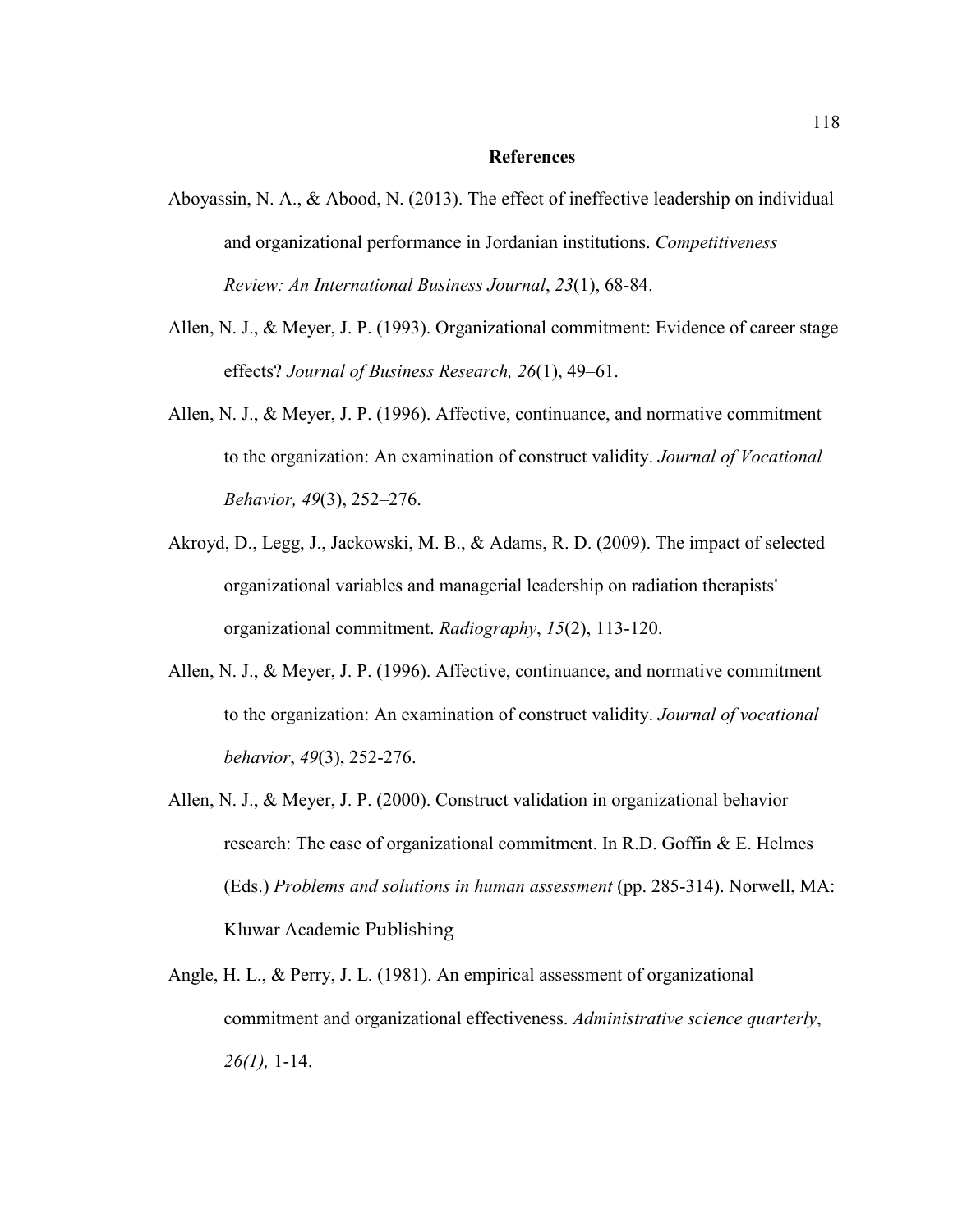- Aselage, J., & Eisenberger, R. (2003). Perceived organizational support and psychological contracts: A theoretical integration. *Journal of Organizational Behavior*, *24*(5), 491-509.
- Aquino, K., Freeman, D., Reed II, A., Lim, V. K., & Felps, W. (2009). Testing a socialcognitive model of moral behavior: the interactive influence of situations and moral identity centrality. *Journal of personality and social psychology*, *97*(1), 123-141.
- Arrow, H., McGrath, J. E., & Berdahl, J. L. (2000). *Small groups as complex systems: Formation, coordination, development, and adaptation*. Thousand Oaks, CA: Sage Publications.
- Aryee, S., Chen, Z. X., & Budhwar, P. S. (2004). Exchange fairness and employee performance: An examination of the relationship between organizational politics and procedural justice. *Organizational behavior and human decision processes*, *94*(1), 1-14.
- Austrom, M. G. (2000). Addressing issues of staff stress and turnover in long-term care. In B. J. Vellas & L. J. Fitten (Eds.), *Research and practice in Alzheimer's disease: Vol. 3* New York: Springer Publishing.
- Aryee, S., Chen, Z. H., & Budhwar, P. S. (2004). Exchange fairness and employee performance: An examination of the relationship between organizational politics and procedural justice. *Organizational Behavior and Human Decision Processes, 94*(1), 1-14

Avolio, B. J., Walumbwa, F. O., & Weber, T. J. (2009). Leadership: Current theories,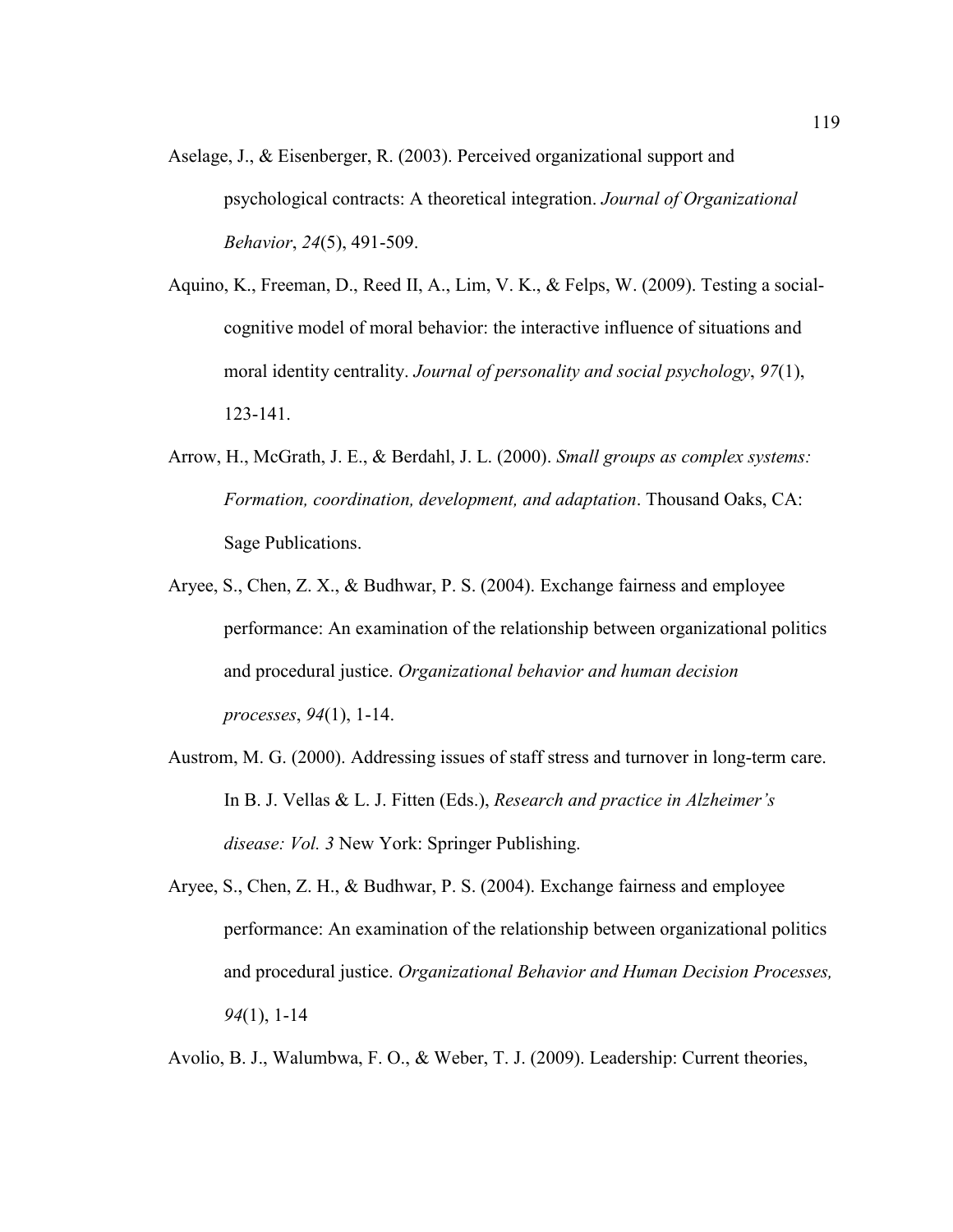research, and future directions. *Annual Review of Psychology, 60*, 421-449. doi: 10.1146/annurev.psych.60.110707.163621

- Bradshaw, J., & Goldbart, J. (2013). Staff views of the importance of relationships for knowledge development: Is training by specialists a waste of money? *Journal of Applied Research in Intellectual Disabilities, 26*(4), 284-298. doi:10.1111/jar.12020
- Baumgartner, F. R. & Jones, B. D. (1993). *Agendas and instability in American politics.* Chicago, IL: University of Chicago Press.
- Baumgartner, F. R. & Jones, B. D. (2002). *Policy Dynamics.* Chicago, IL: University of Chicago Press.
- Baumgartner, F. R., & Jones, B. D. (2005). *The politics of attention. How government prioritizes problems*. Chicago, IL: University of Chicago Press.
- Baumgartner, F. R., Jones, B. D & Mortensen, P.B. (2014*). Punctuated equilibrium theory: Explaining stability and change*, in C.M. Weible and P.A. Sabatier (eds.), *Theories of public processes* (3rd ed), Boulder, CO: Westview Pres.
- Beckhard, R. (2006). The healthy organization. In J. V. Gallos (Eds.), *Organizational Development* (pp. 950-952). San Francisco, CA: Josey-Bass Management Series
- Bennis, W., & Nanus, B. (1985). The strategies for taking charge. *Leaders, New York: Harper. Row*.
- Berson, Y., & Linton, J. D. (2005). An examination of the relationships between leadership style, quality, and employee satisfaction in R&D versus administrative environments. *R&D Management*, *35*(1), 51-60.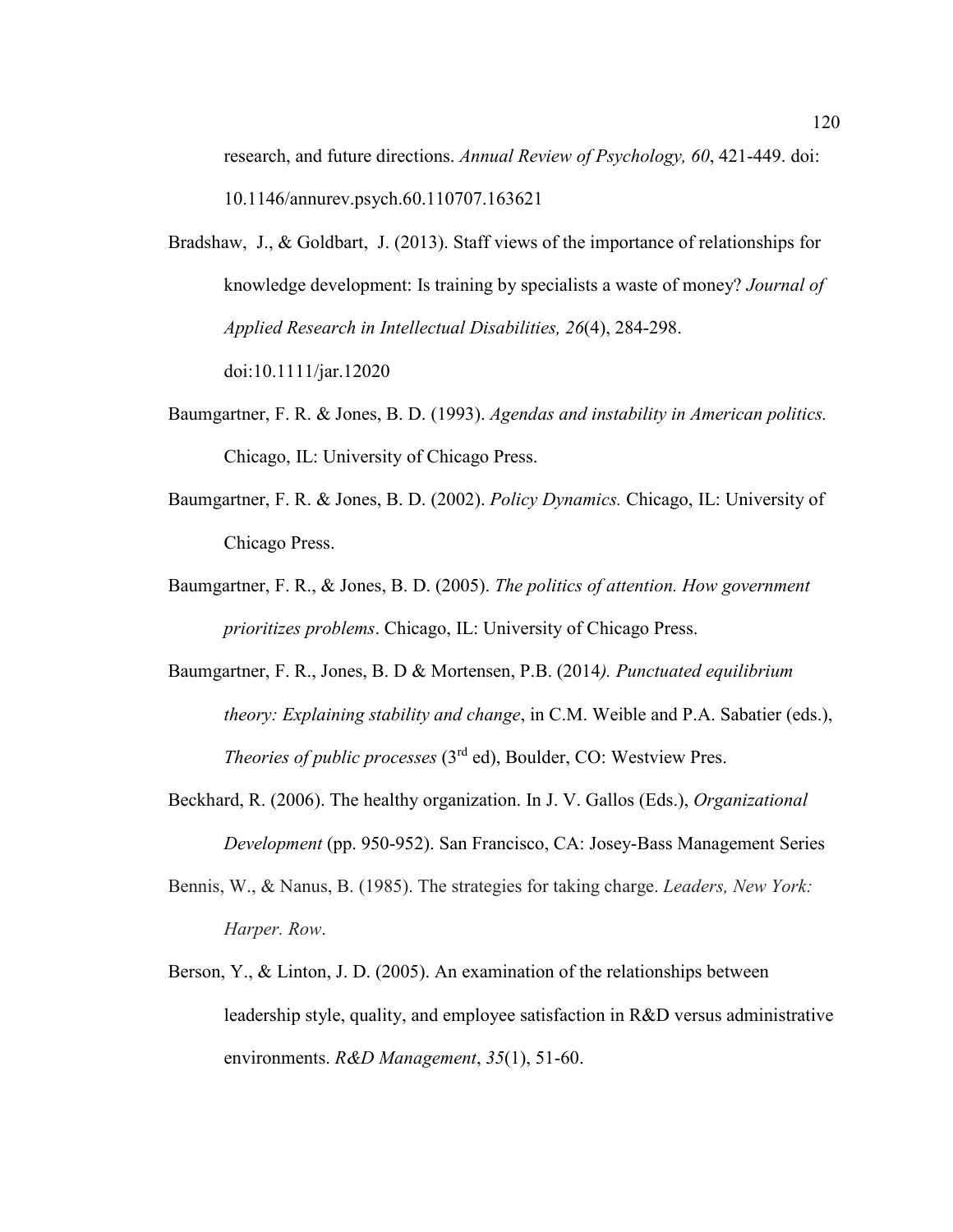- Bigby, C., & Beadle-Brown, J. (2016). Culture in better group homes for people with intellectual disability at severe levels. *Intellectual and Developmental Disabilities*, *54*(5), 316-331.
- Bogenschutz, M., Nord, D., & Hewitt, A. (2015). Competency-based training and worker turnover in community supports for people with IDD: Results from a group randomized controlled study. *Intellectual and Developmental Disabilities*, *53*(3), 182-195.
- Boris, E. T. (1999). *The nonprofit sector in the 1990s. Philanthropy and the nonprofit sector in a changing America*. Bloomington, IN: Indiana University Press
- Bourne, H., & Jenkins, M. (2013). Organizational values: a dynamic perspective. Organization studies, *34*(4), 495-514.
- Braun, K. L., Suzuki, K. M., Cusick, C. E., & Howard-Carhart, K. (1997). Developing and testing training materials on elder abuse and neglect for nurse aides. *Journal of Elder Abuse and Neglect, 9*(1), 1–15.
- Breunig, C., & Koski, C. (2012). The tortoise or the hare? Incrementalism, punctuations, and their consequences. *Policy Studies Journal, 40*(1), 45-68.
- Burchard, S. N., Pine, J., & Gordon, L. R. (1990). Manager competence, program normalization and client satisfaction in group homes. *Education and Training in Mental Retardation*, *(32)2*, 277-285.
- Buchard, S. N. (1999). Normalization and residential services. In R.J. Flynn & R.A. Lemay (Eds.) *A quarter-century of normalization and social role valorization: Evolution and impact* (pp. 241-270). Ottawa, Can: University of Ottawa Press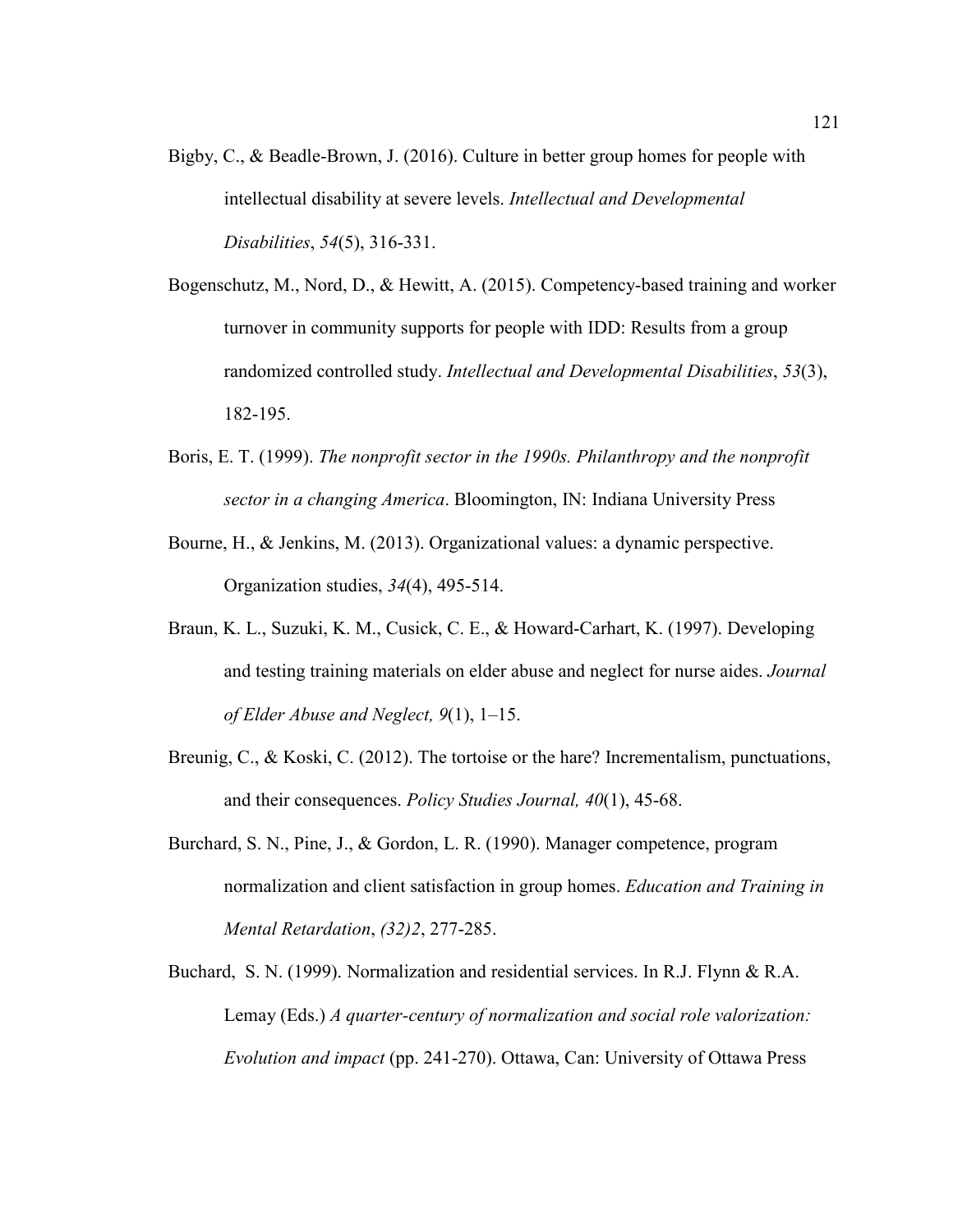- Cairney, P. (2012). *Understanding public policy: Theories and issues*. New York, NY: Pelgrave & McMillian Publishing
- Cameron, K. (2011). Responsible leadership as virtuous leadership. *Journal of Business Ethics*, *98*(1), 25-35.
- Camilleri, D., & O'Callaghan, M. (1998). Comparing public and private hospital care service quality. *International Journal of Health Care Quality Assurance*, *11*(4), 127-133.
- Campbell, S. M., Roland, M. O., & Buetow, S. A. (2000). Defining quality of care. *Social science & medicine*, *51*(11), 1611-1625.
- Cappelli, P., Bassi, L., Katz, H., Knoke, D., Osterman, P. & Useem, M. (1997). *Change at work*. New York, NY: Oxford University Press
- Castle, N. G., Engberg, J., & Men, A. (2007). Nursing home staff turnover: Impact on nursing home compare quality measures. *The Gerontologist, 47*, 650-661.
- Carter, M. Z., Armenakis, A. A., Feild, H. S., & Mossholder, K. W. (2013). Transformational leadership, relationship quality, and employee performance during continuous incremental organizational change. *Journal of Organizational Behavior*, *34*(7), 942-958.

Chatman, J. A., & Cha, S. E. (2003). Leading by leveraging culture. *California management review*, *45*(4), 20-34.

Chien, M. H. (2004). An investigation of the relationship of organizational structure, employee's personality and organizational citizenship behaviors. *Journal of American of Business. 5*(1/2), 428-431.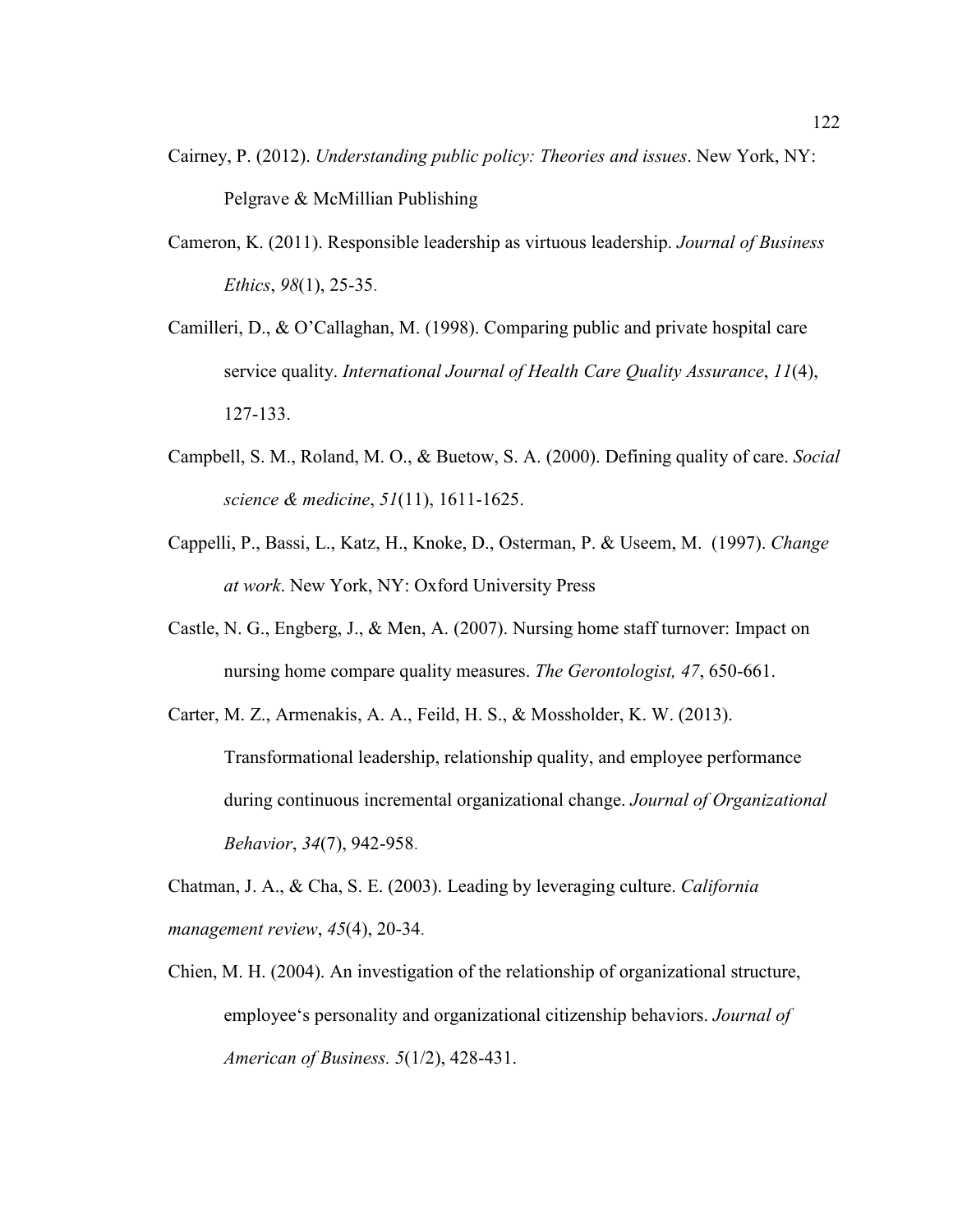- Childress, J. R. (2013). *Leverage: the CEO's guide to corporate culture*. London, UK: Principia Group.
- Chun, J. U., Sosik, J. J., & Yun, N. Y. (2012). A longitudinal study of mentor and protégé outcomes in formal mentoring relationships. *Journal of Organizational Behavior*, *33*(8), 1071-1094.
- Clement, T., & Bigby, C. (2009). Breaking out of a distinct social space: Reflections on supporting community participation for people with severe and profound intellectual disability. *Journal of Applied Research in Intellectual Disabilities*, *22*(3), 264-275.
- Clement, T., & Bigby, C. (2012). Competencies of front-line managers in supported accommodation: Issues for practice and future research. *Journal of Intellectual & Developmental Disability*, *37*(2), 131-140. doi:10.3109/13668250.2012.681772
- Cooke, R. A., & Rousseau, D. M. (1988). Behavioral norms and expectations: A quantitative approach to the assessment of organizational culture. *Group & Organization Management*, *13*(3), 245–273.
- Collins-Camargo, C., Ellett, C. D., & Lester, C. (2012). Measuring organizational effectiveness to develop strategies to promote retention in public child welfare. *Children and Youth Services Review*, *34*(1), 289-295.
- Cooper-Hakim, A., & Viswesvaran, C. (2005). The construct of work commitment: Testing an integrative framework. *Psychological Bulletin, 131*(2), 241-259.
- Creswell, J.W. (2007). Qualitative inquiry and research design: Choosing among five approaches (2nd ed.). Thousand Oaks, CA: Sage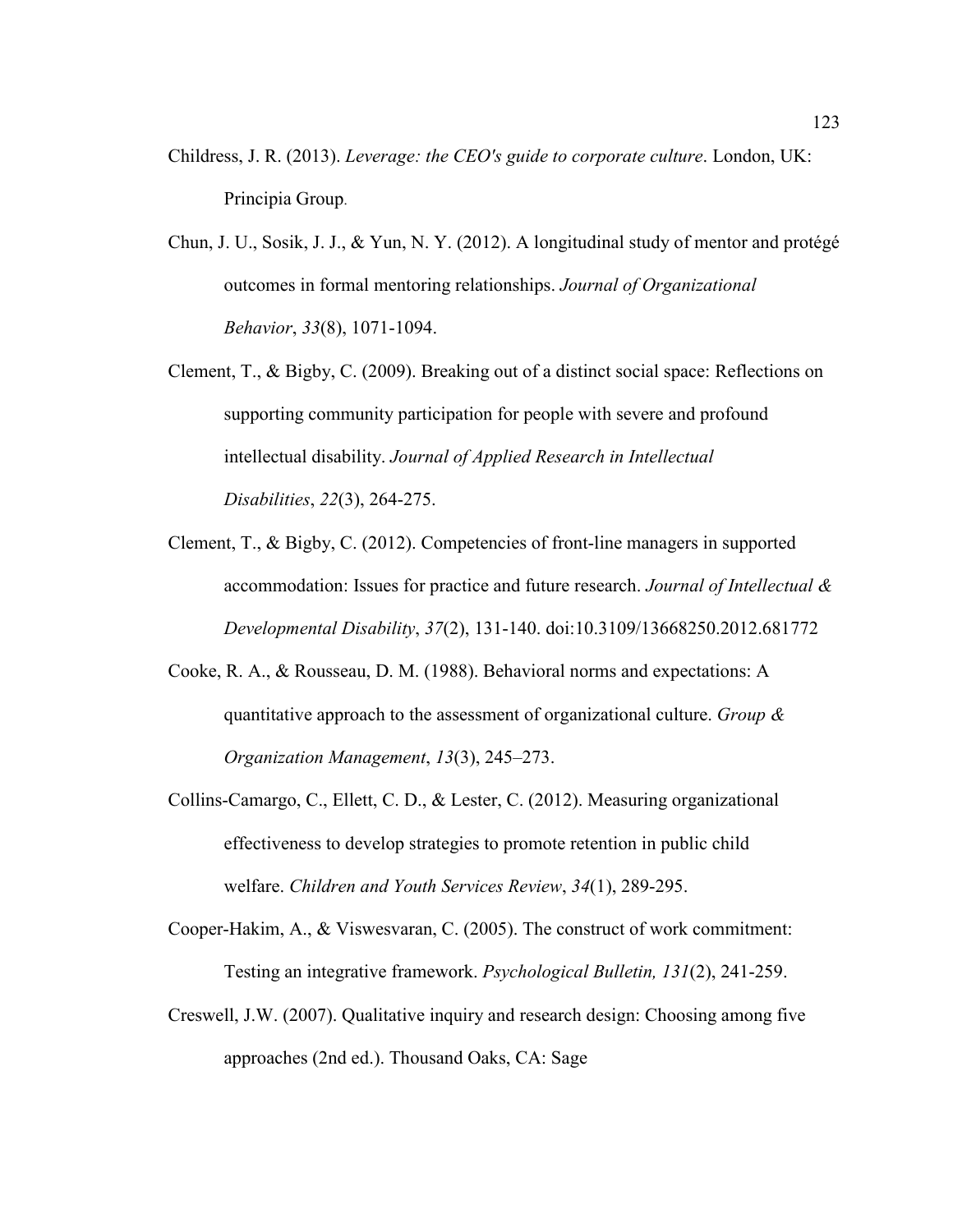- Creswell, J. (2009). *Research design: Qualitative, quantitative, and mixed methods approaches* (Laureate Education, Inc., custom Ed.). Thousand Oaks, CA: Sage Publications.
- Curtis, W. R. (1986). The deinstitutionalization story. *The Public Interest*, (85), 34-49. Denison, D. R. (1990). Corporate culture and organizational effectiveness. *Human Resources Management (28)4, 435-568*
- Detert, J. R., Schroeder, R. G., & Mauriel, J. J. (2000). A framework for linking culture and improvement initiatives in organizations. *Academy of Management Review, 25*(4), 850– 863.
- Doherty, J. (1988). Psychological morale: Its conceptualization and measurement. The Doherty Inventory of Psychological Morale (DIPM). *Educational Studies*, *14(1*), 65-74.
- Donabedian, A. (1980). *The definition of quality and approaches to its assessment.* Ann Arbor, MI: Health Administration Press.
- Donabedian, A., Wheeler, J. R., & Wyszewianski, L. (1982). Quality, cost, and health: an integrative model. *Med Care*, *20(10),* 975-992.
- Doppler, K. (2004). Managing change successfully. In J. Boonstra (Eds.) *Dynamics of organizational change and learning* (pp.115-132). Chichester, UK: Wiley and Sons Publishing

Engelen, A., Flatten, T., Thalmann, J., & Brettel, M. (2014). The effect of organizational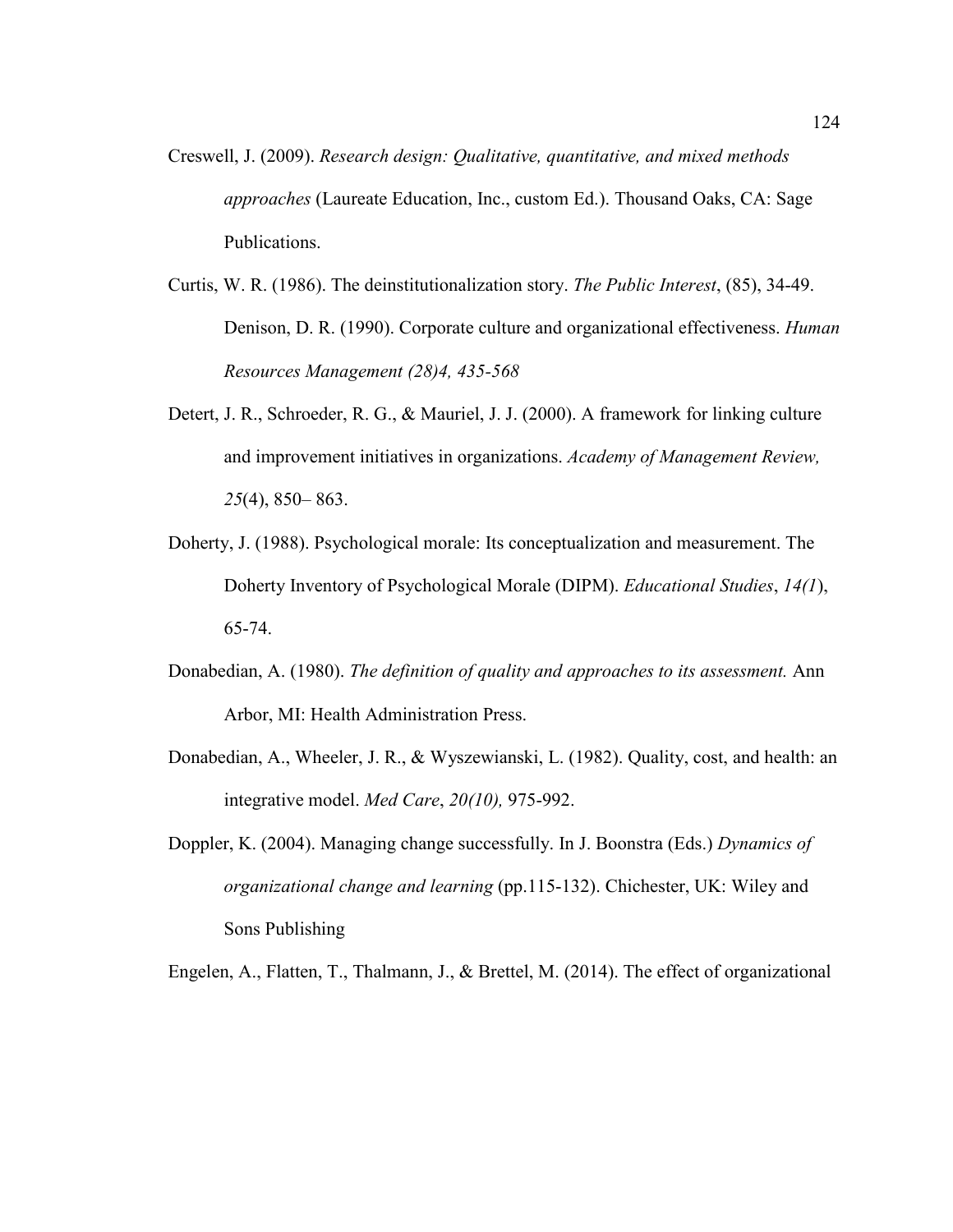culture on entrepreneurial orientation: A comparison between Germany and Thailand. *Journal of Small Business Management, 52(4),* 732-752. doi:10.1111/jsbm.12052

- Fard, H. D., Ghatari, A. R., & Hasiri, A. (2010). Employees morale in public sector: Is organizational trust an important factor. *European Journal of Scientific Research*, *46*(3), 378-390.
- Firth-Cozens, J. (2004). Organizational trust: the keystone to patient safety. *Quality and Safety in Health Care*, *13*(1), 56-61.
- Flamholtz, E., & Randle, Y. (2011). *Corporate culture: The ultimate strategic asset*. Stanford, CA: Stanford University Press.
- Flamholtz, E. G., & Randle, Y. (2012). Corporate culture, business models, competitive advantage, strategic assets and the bottom line: Theoretical and measurement issues. *Journal of Human Resource Costing & Accounting*, *16*(2), 76-94.
- Forbat, L. (2006) An analysis of key principles in valuing people. *Journal of Intellectual Disability. 10*(3), 249-260. doi:10.1177/1744629506067611
- Friedman, L. H. (2011). Changing Role of Public Health Managers and Leaders. In R.E. Burke & L.H. Freidman (Eds.), *Essentials of Management and Leadership in Public Health* (pp.149-160). Sudbury, MA: Jones & Bartlett Learning
- Gerteis, M., Edgman-Levitan, S., Daley, J., & Delbanco, T. (2011). Through the Patients Eyes. San Francisco, CA: Josey-Bass

Gersick, C. J. (1991). Revolutionary change theories: A multilevel exploration of the punctuated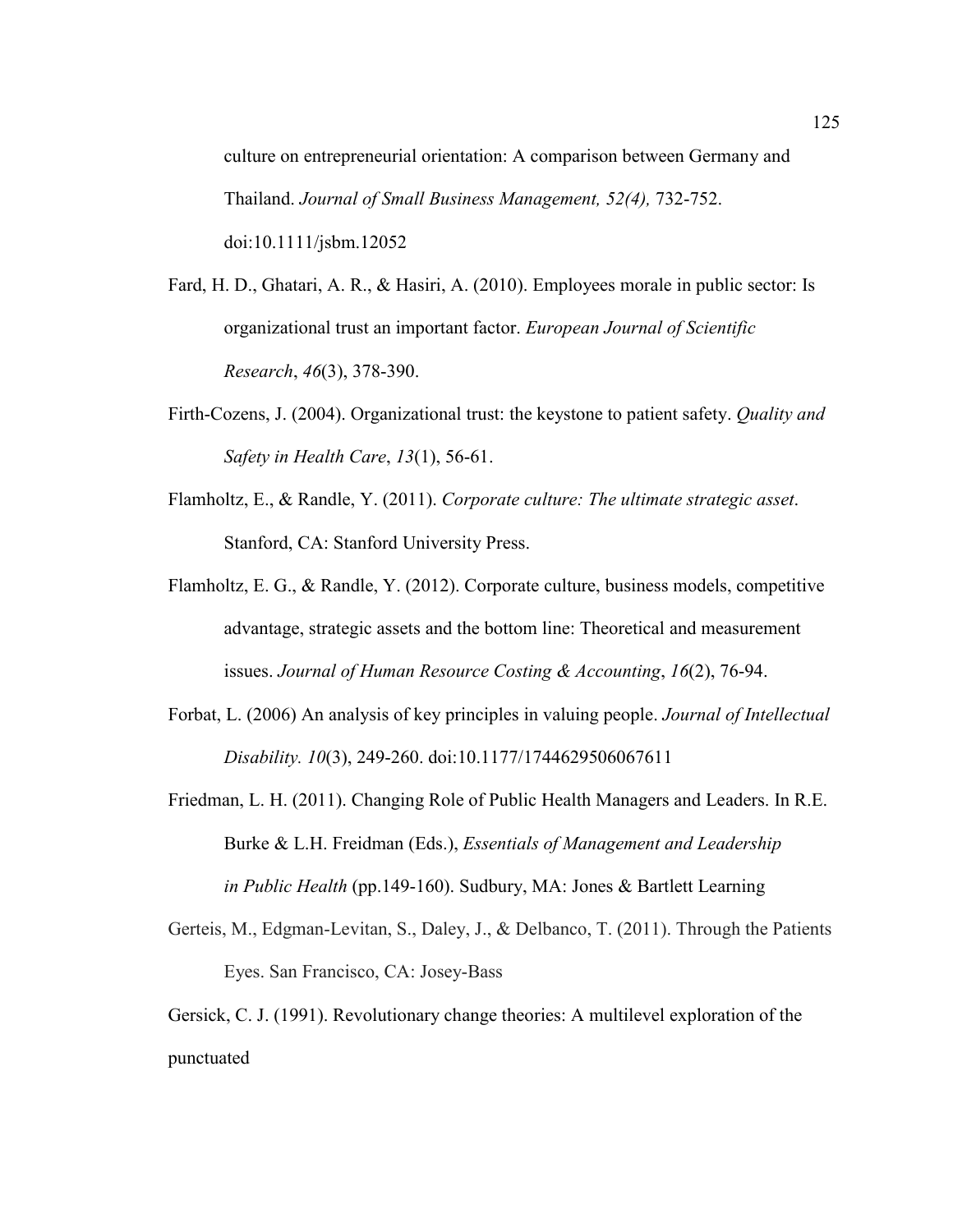equilibrium paradigm. *Academy of Management Review*, *16*(1), 10-36.

- Gilbody, S., Cahill, J., Barkham, M., Richards, D., Bee, P., & Glanville, J. (2006). Can we improve the morale of staff working in psychiatric units? A systematic review. *Journal of Mental Health*, *15*(1), 7-17.
- Glisson, C., & James, L. R. (2002). The cross-level effects of culture and climate in human service teams. *Journal of Organizational Behavior*, *23*(6), 767–794. doi:10.1002/job.162
- Gosling, J., & Mintzberg, H. (2003). The five minds of a manager. *Harvard Business Review*, *81*(11), 54-63.
- Grant, L. A., Kane, R. A., Potthoff, S. J., & Ryden, M. (1996). Staff training and turnover in Alzheimer special care units: Comparisons with non-special care units*. Geriatric Nursing, 17* (6), 278–282.
- Grant, A. M., Dutton, J. E., & Rosso, B. D. (2008). Giving commitment: Employee support programs and the prosocial sense-making process. *Academy of Management Journal*, *51*(5), 898-918.
- Gray, B., Bougon, M. G., & Donnellon, A. (1985). Organizations as constructions and destructions of meaning. *Journal of Management*, *11*(2), 83-98.
- Gray‐Stanley, J. A., Muramatsu, N., Heller, T., Hughes, S., Johnson, T. P., & Ramirez‐ Valles, J. (2010). Work stress and depression among direct support professionals: The role of work support and locus of control*. Journal of Intellectual Disability Research*, *54*(8), 749-761.

Gray, J. A., & Muramatsu, N. (2013). When the job has lost its appeal: Intentions to quit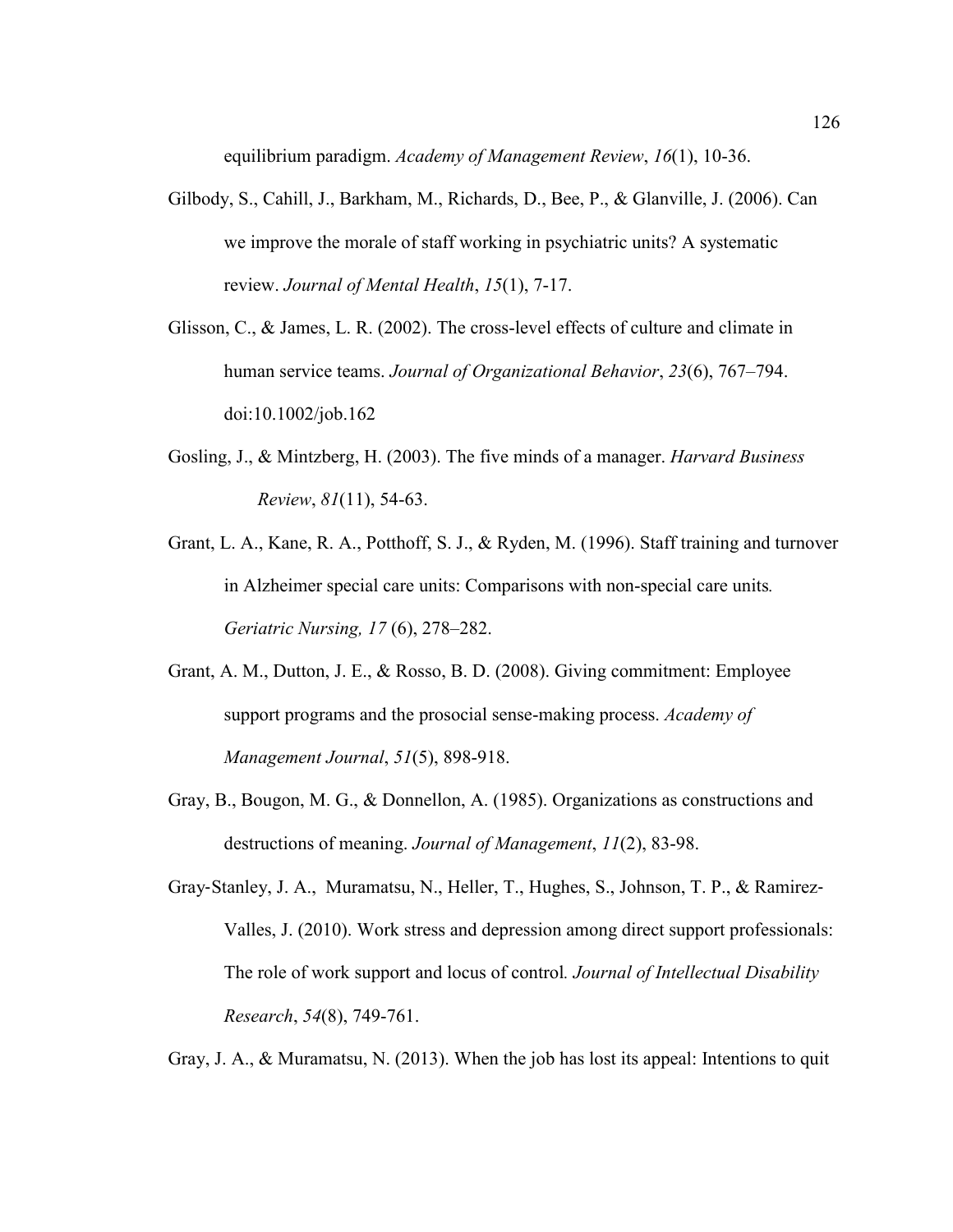among direct care workers. *Journal of Intellectual and Developmental Disability*, *38*(2), 124-133.

- Grob, G. N. (1994). *The mad among us: A history of the care of America's mentally ill*. New York, NY: The Free Press.
- Gruman, J. A., & Saks, A. M. (2011). Performance management and employee engagement. *Human Resource Management Review, 21*(2), 123-136.
- Hancock, D. R., & Algozzine, B. (2015). *Doing case study research: A practical guide for beginning researchers*. New York, NY: Teachers College Press.

Handy, C. G. (1976). *Understanding organizations*. New York, NY: Penguin

- Harris-Wehling, J. (1990). Defining quality of care. In K.N. Lohr (Ed.), *A strategy for quality assurance, volume ii* (pp. 116-140). Washington, DC: National Academy Press.
- Hartnell, C., Ou, A., & Kinicki, A. (2011). Organizational culture and organizational effectiveness: A meta-analytic investigation of the competing values framework's theoretical suppositions. *Journal of Applied Psychology, 96*, 677-694. doi:10.1037/a0021987
- Heskett, J. L., & Kotter, J. P. (1992). *Corporate culture and performance*. New York, NY: The Free Press
- Hewitt, A. (1998). *Community residential core competencies: Necessary competencies for direct support staff working in community residential services for people with developmental disabilities.* Minneapolis, MN. University of Minnesota

Hewitt, A., & Lakin, K. C. (2001). Issues in the direct support workforce and their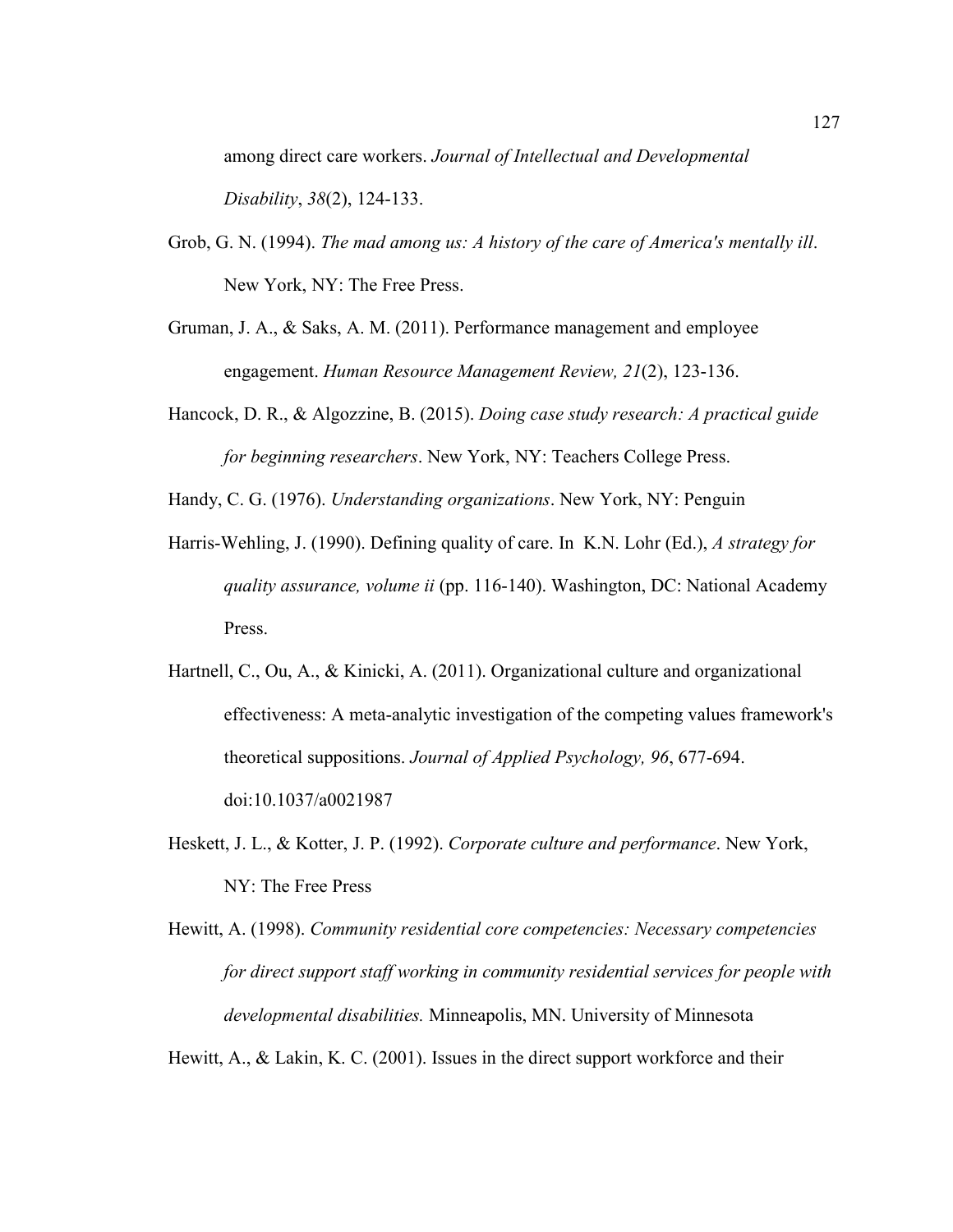connections to the growth, sustainability and quality of community supports. *A Technical Assistance Paper of the National Project: Self-Determination for People with Developmental Disabilities.* Minneapolis, MN: University of Minnesota

- Hewitt, A. S., Larson, S. A., Lakin, K. C., Sauer, J., O'Nell, S., & Sedlezky, L. 196 (2004). Role and essential competencies of the frontline supervisors of direct support professionals in community services. *Mental Retardation, 42*(2), 122- 135.
- Hewitt, A. S., Sauer, J. K., & Sedlezky, L. (2005). From grumbling to getting alone: Creating and using teams to enhance retention. In S. A. Larson & A. Hewitt (Eds.). Staff recruitment, retention, and training strategies for community human services organizations (pp. 215-238). Baltimore, MD: Brooks Publishing.
- Hewitt, A. & Larson, S. (2007). The Direct Support Workforce in Community Supports to Individuals with Developmental Disabilities: Issues, Implications, and Promising Practices. *Mental Retardation and Developmental Disabilities Research Reviews,13*, 178-187. doi:10.1002/mrdd.20151
- Hewitt, A., Seavey, D., Morris, J., & Hoge, M. (2007). Direct support professional work group report. *Prepared by North Carolina Council on Developmental Disabilities. North Carolina Commission for Mental Health, Developmental Disabilities, and Substance Abuse*. Retrieved from:

https://phinational.org/sites/phinational.org/files/clearinghouse/NC%20Commissi on%2011-15.pdf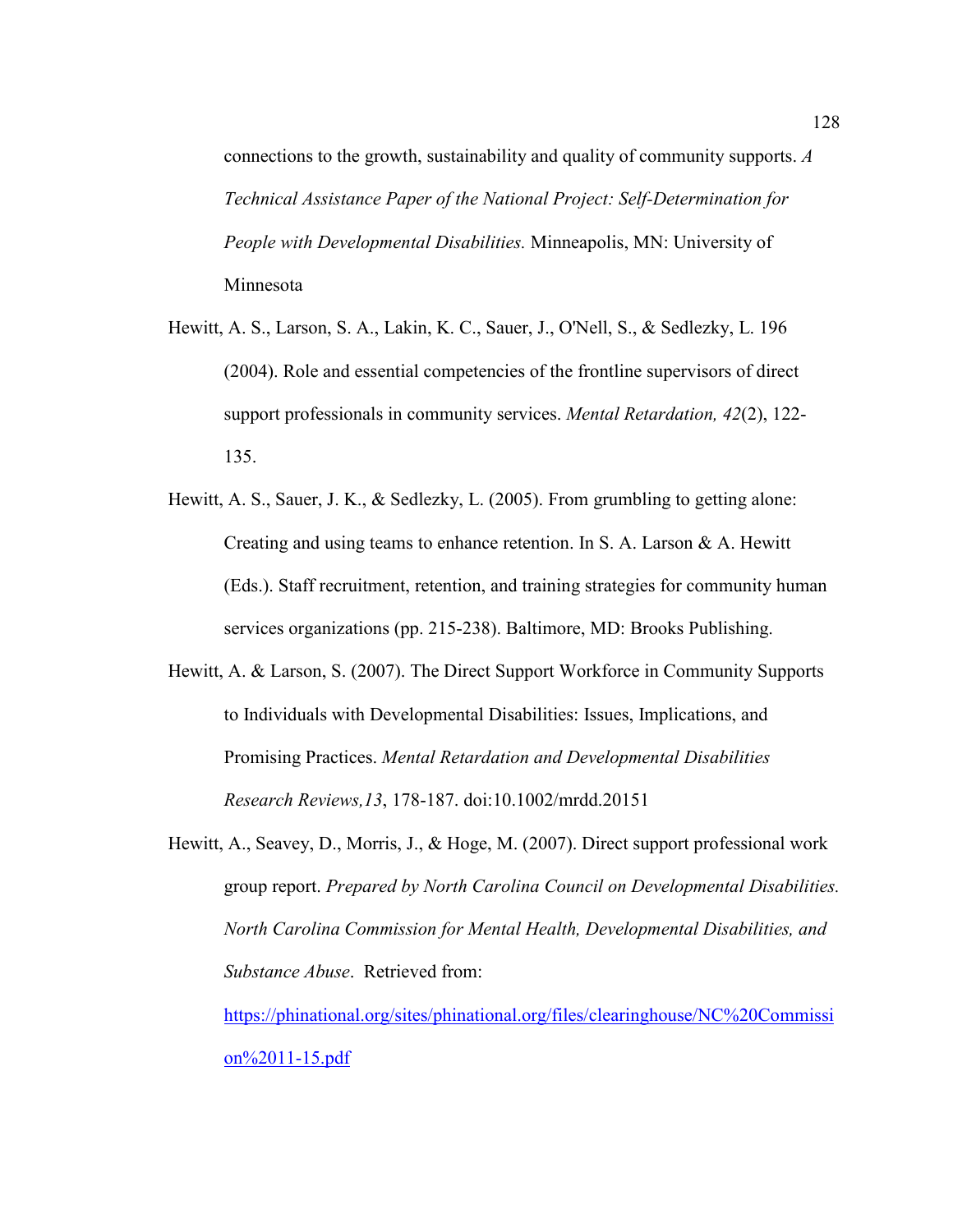- Hewitt, A., Larson, S., Edelstein, S., Seavey, D., Hoge, M. A., & Morris, J. (2008). *A synthesis of direct service workforce demographics and challenges across intellectual/developmental disabilities, aging, physical disabilities, and behavioral health.* Minneapolis, MN: University of Minnesota
- Hofstede, G. (2001). *Culture's consequences: Comparing values, behaviors, institutions, and organizations across nations* (2nd ed.). Thousand Oaks, CA: London: Sage
- Hofstede, G., Neuijen, B., Ohayv, D. D., & Sanders, G. (1990). Measuring organizational cultures: A qualitative and quantitative study across twenty cases. *Administrative Science Quarterly, 35*, 286–316.
- Hogan, R., & Kaiser, R. B. (2005). What we know about leadership. *Review of General Psychology, 9(*2), 169-180. doi:10.1037/1089-2680.9.2.169
- Horsfall, J., Cleary, M., & Hunt, G. E. (2010). Stigma in mental health: Clients and professionals. *Issues in Mental Health Nursing*, *31*(7), 450-455.
- Houghton, C., Casey, D., Shaw, D., & Murphy, K. (2013). Rigor in qualitative case-study research. *Nurse Researcher*, *20*(4), 12-17.
- Inabinett, J., & Ballaro, J. (2014). Developing an organization by predicting employee retention by matching corporate culture with employee's values: A correlation study. *Organization Development Journal, 32*(1)*, 55-74.*
- Ingram, M., Reinschmidt, K., Schachter, K., Davidson, C., Sabo, S., Zapien, J., & Carvajal, S. (2012). Establishing a professional profile of community health workers: Results from a national study of roles, activities, and training. *Journal of Community Health*, *37*(2), 529-537. doi: 10.1007/s10900-011-9475-2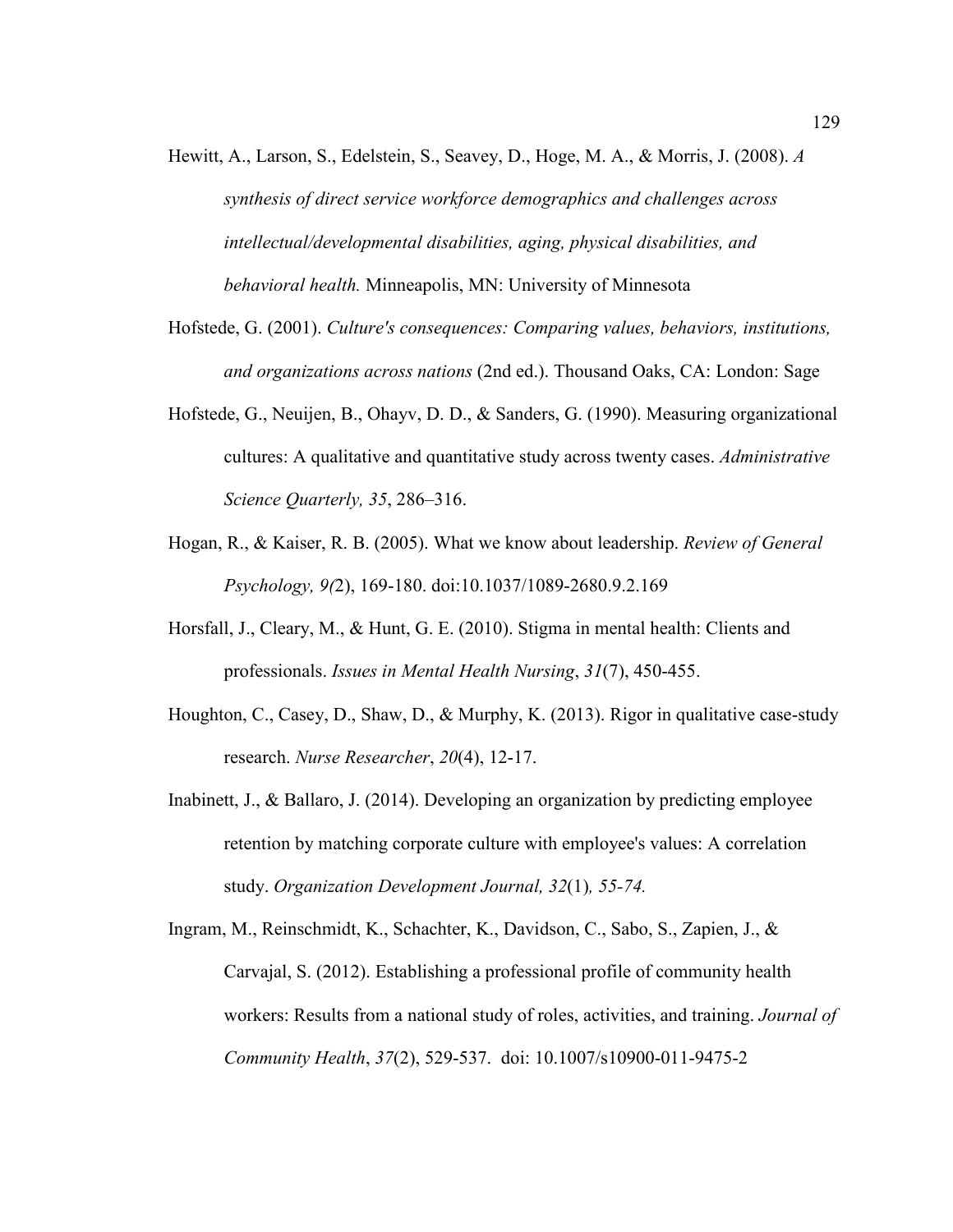- Jabnoun, N., & Chaker, M. (2003). Comparing the quality of private and public hospitals. *Managing Service Quality: An International Journal*, *13*(4), 290-299.
- Jackson, E. M., Rossi, M. E., Rickamer Hoover, E., & Johnson, R. E. (2012). Relationships of leader reward behavior with employee behavior: Fairness and morale as key mediators. *Leadership & Organization Development Journal*, *33*(7), 646-661.
- Jenaro, C., Vega, V., Flores, N., & Cruz, M. (2013). Quality of services and quality of life from service providers' perspectives: Analysis with focus groups. *Journal of Intellectual Disability Research, 57*(6), 489-499.
- Johnsrud, L.K. (1996). *Maintaining morale: A guide to assessing the morale of midlevel administrators and faculty.* Washington, DC: College and University Personnel Association
- Johnsrud, L. K., Heck, R. H., & Rosser, V. J. (2000). Morale matters: Midlevel administrators and their intent to leave. *The Journal of Higher Education*, *71*(1), 34-59.
- Jones, B. D., & Baumgartner, F. R. (2005). *The politics of attention: How government prioritizes problems*. Chicago, IL: University of Chicago Press.
- Jordan, G., & Maloney, W. A. (1997). Accounting for sub governments explaining the persistence of policy communities. *Administration & Society*, *29*(5), 557-583.
- Joss, R., & Kogan, M. (1995). *Advancing quality: Total quality management in the National Health Service*. Bristol, PA: Open University Press.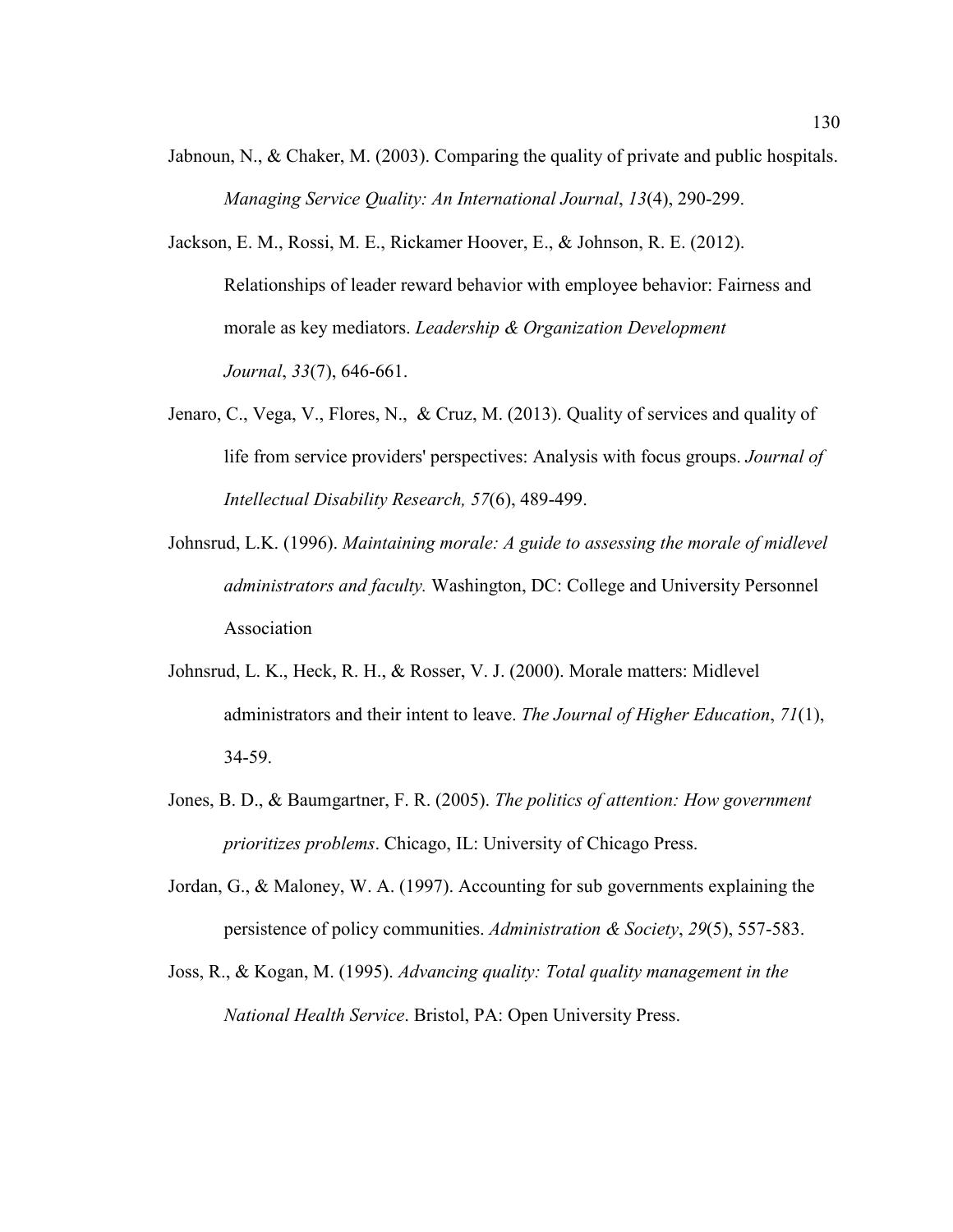Kacmar, K. M., Andrews, M. C., Van Rooy, D. L., Steilberg, R. C., & Cerrone, S.

(2006). Sure everyone can be replaced…but at what cost? Turnover as a predictor of unit-level performance. *Academy of Management Journal, 49*(1), 133–144.

- Kemp, D. R. (2007). Mental health in America: A reference handbook. Santa Barbara, CA: ABC-CLIO, Inc.
- Klein, H. J., Molloy, J. C., & Cooper, J. T. (2009). Conceptual foundations: construct definitions and theoretical representations of workplace commitments. In T. E. Becker, H. J. Klein, & J. P. Meyer, (Eds.), *Commitment in Organizations. Accumulated Wisdom and New Directions* (pp. 3-36). New York, NY: Taylor & Francis Group.
- Knox, S., & Burkard, A. W. (2009). Qualitative research interviews. Psychotherapy Research, 19(4-5), 566-575.
- Konrad, T. R., & Morgan, J. C. (2006). *Step up now for better jobs and better care: The evaluation of a workforce intervention for direct care workers.* Chapel Hill, NC: University of North Carolina. Retrieved from:

http://www.shepscenter.unc.edu/wp-

content/uploads/2013/07/040406\_UNC\_Ex\_Summary\_Final\_trk.pdf

Kotter, J. P. (1996). *Leading change*. Boston, MA: Harvard Business Press.

Kotter, J. P., & Cohen, D. S. (2002). *The heart of change: real-life stories of how people change their organizations*. Boston, MA: Harvard Business School Publishing.

Kozma, A., Mansell, J and Beadle-Brown, J. (2009). Outcomes in different residential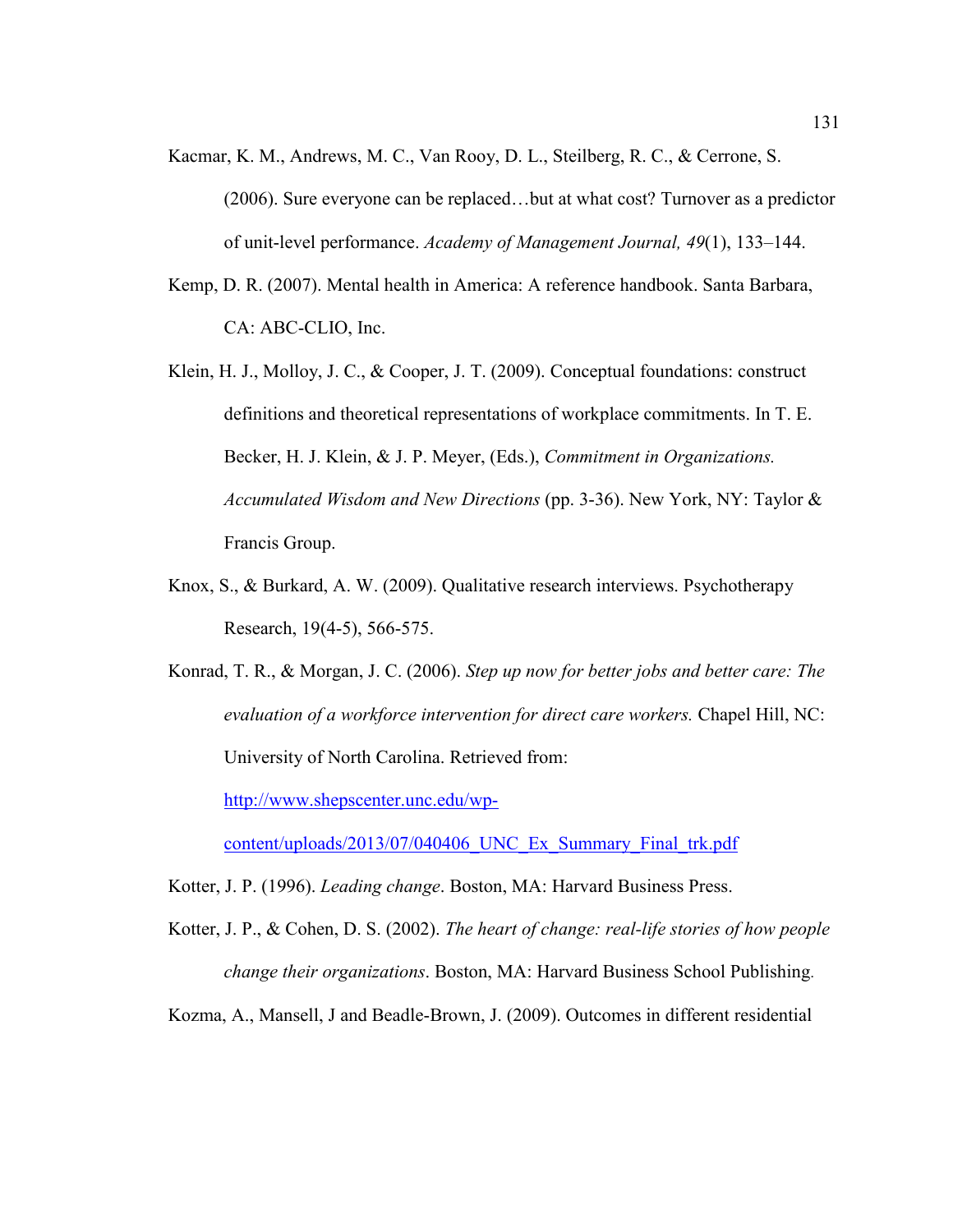settings for people with intellectual disability. A systematic review. *American Journal on Intellectual and Developmental Disabilities*, *114*(3), 193-222. doi:http://dx.doi.org/10.1352/1944-7558-114.3.193

- Kroese, B. S., Rose, J., Heer, K., & O'Brien, A. (2013). Mental health services for adults with intellectual disabilities–what do service users and staff think of them? *Journal of Applied Research in Intellectual Disabilities*, *26*(1), 3-13.
- Kvale, S., & Brinkmann, S. (2009). *Interviews learning the craft of qualitative research interviewing.* Los Angeles, CA: Sage Publications.
- Lakin, K. C., Prouty, R., & Coucouvanis, K. (2007). Rebalancing initiatives and their effects on home and community and institutional services for persons with ID/DD. *Intellectual and Developmental Disabilities*, *45*(3), 221-224.
- Lamb, H. R., & Bachrach, L. L. (2001). Some perspectives on deinstitutionalization. *Psychiatric Services*, *52*(8), 1039-1045.
- Lankshear, A. J. (2003). Coping with conflict and confusing agendas in multidisciplinary community mental health teams. *Journal of Psychiatric and Mental Health Nursing*, *10*(4), 457-464.
- Larson, S. A., Hewitt, A., & Anderson, L. (1999). Staff recruitment challenges and interventions in agencies supporting people with developmental disabilities. *Mental Retardation*, *37*(1), 36-46.
- Larson, S. A., Hewitt, A. S., & Lakin, K. C. (2004). Multi-perspective analysis of workforce challenges and their effects on consumer and family quality of life. *American Journal on Mental Retardation*, *109*(6), 481-500.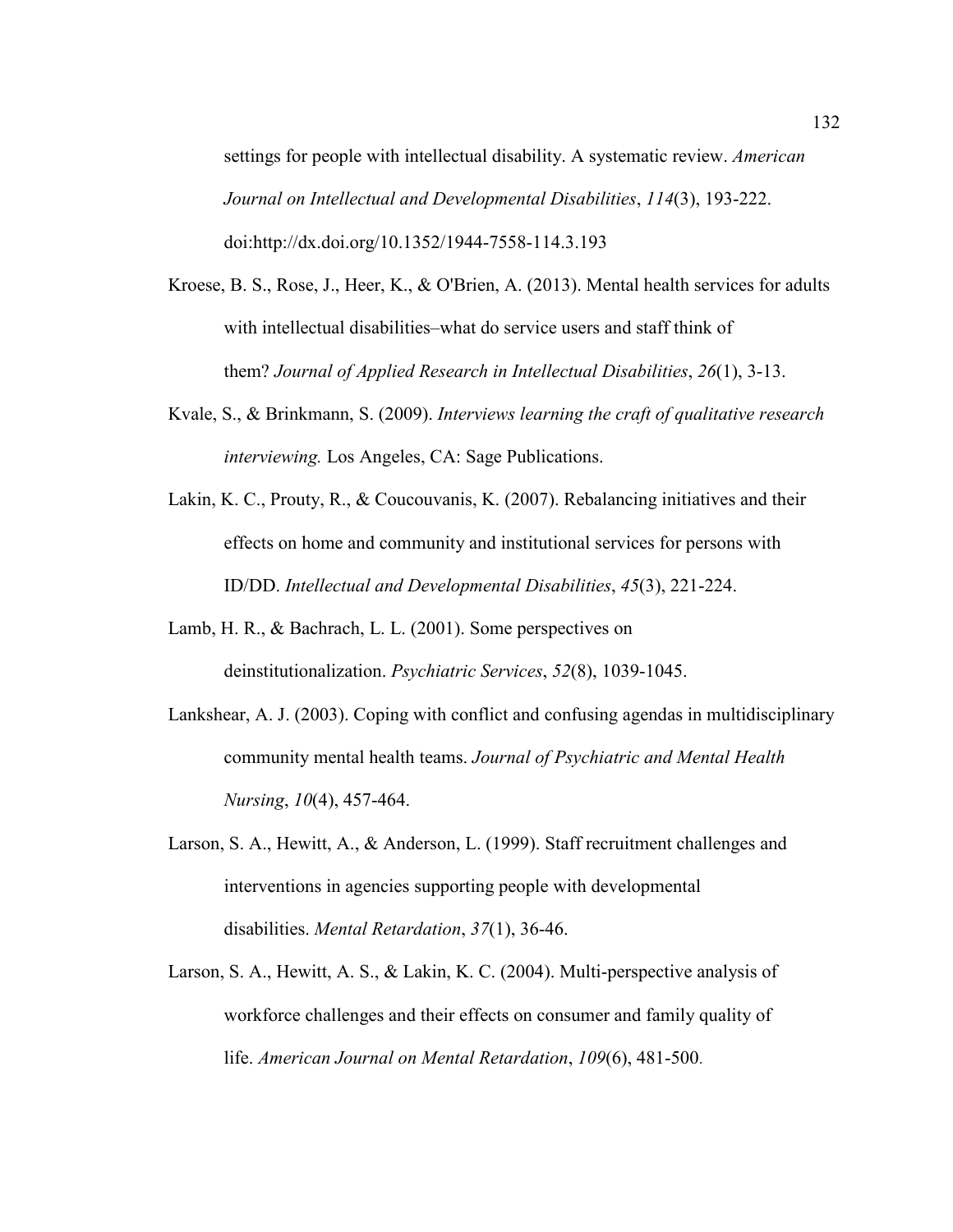Larson, S. A., Hewitt, A. S., & Knobloch, B. (2005). Recruitment, retention and training challenges in community human services. *Staff recruitment, retention and training strategies for community human services organizations*. Minneapolis, MN: University of Minnesota

Larson, S.A., & Hewitt, A. (2012). *Staff recruitment, retention and training strategies for human community service organizations.* Retrieved from Institute of Community Integration, University of Minnesota: https://ici.umn.edu/products/docs/Staff\_Recruitment\_book/Staff\_Recruitment\_bo

ok.pdf

- Larson, J. S., & Muller, A. (2002). Managing the quality of health care. *Journal of health and human services administration*, *25*(3), 261-280.
- Lawthers, A. G., Pransky, G. S., Peterson, L. E., & Himmelstein, J. H. (2003). Rethinking quality in the context of persons with disability. *International Journal for Quality in Health Care*, *15*(4), 287-299.
- Lincoln, YS. & Guba, EG. (1985). Naturalistic Inquiry. Newbury Park, CA: Sage Publications.
- Lohr, K. N., & Schroeder, S. A. (1990). A strategy for quality assurance in Medicare. *New England Journal of Medicine*, *322*(10), 707-712.
- Luthans, F. (2006). *Organizational behavior: An evidence-based approach (11th ed.).* New York, NY: McGraw-Hill Companies
- Maas, M., Buckwalter, K. C, Swanson, E., & Mobily, P. R. (1994). Training key to job satisfaction. *The Journal of Long-Term Care Administration, 22*(1), 23–26.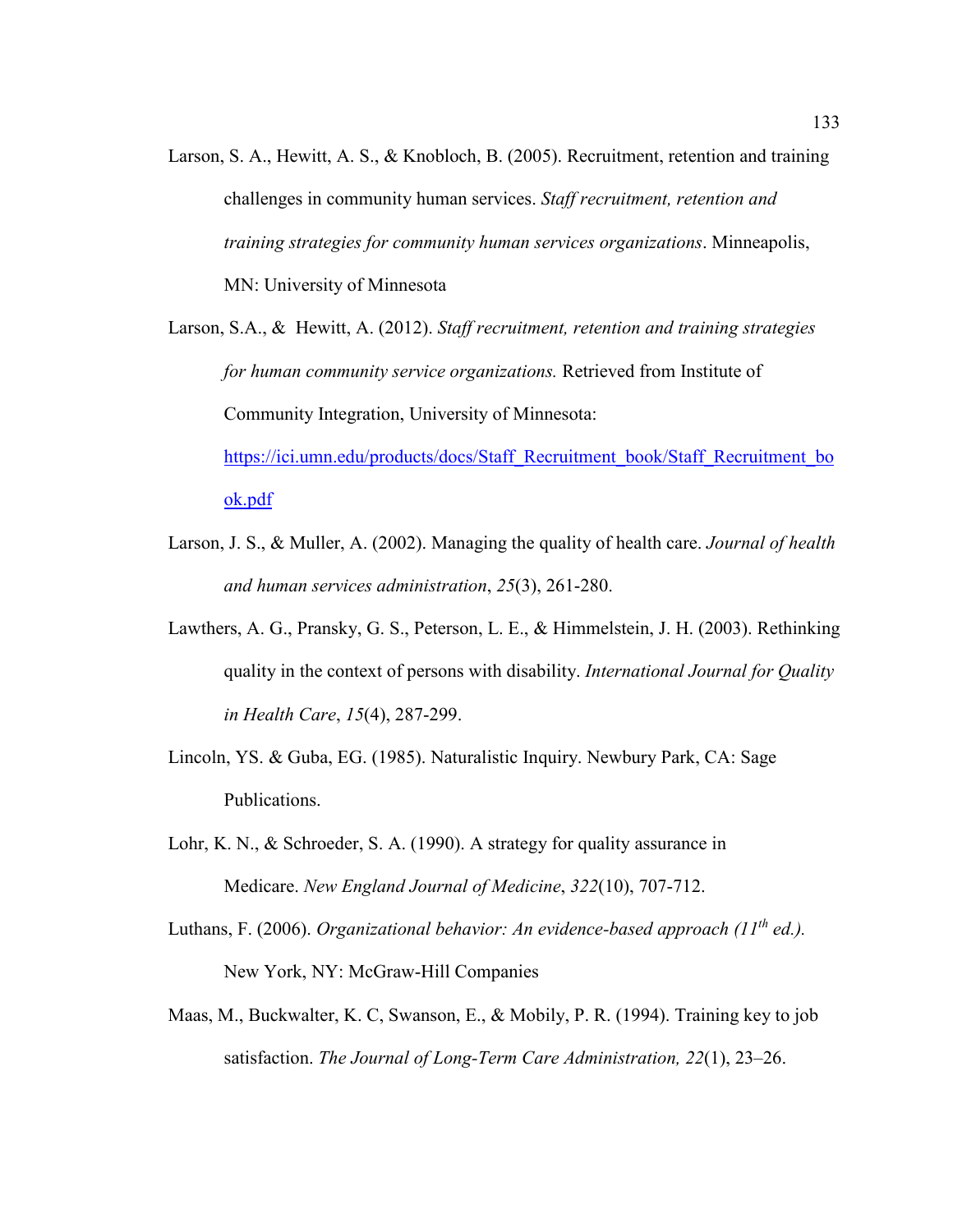doi:10.1177/105477389400300104

Mansell, J. (2006). Deinstitutionalization and community living: Progress, problems and priorities. *Journal of Intellectual and Developmental Disability, 31*(2), 65- 76. doi:10.1080/13668250600686726

Mansell, J., & Beadle-Brown, J. (2010). Deinstitutionalization and community living: Position statement of the comparative policy and practice special interest research group of the international association for the scientific study of intellectual disabilities. *Journal of Intellectual Disability Research, 54*(2), 104-112. doi:10.1111/j.1365-2788.2009.01239.x

- Mannion, R., Davies, H., & Marshall, M. (2005). Cultural characteristics of "high" and "low" performing hospitals. *Journal of Health Organization and Management, 19*(6), 431–439.
- Maas, M., Buckwalter, K. C., Swanson, E. A., & Mobily, P. R. (1994). Training key to job satisfaction. *The Journal of long term care administration*, *22*(1), 23-26.
- Mathieu, J. E., & Zajac, D. M. (1990). A review and meta-analysis of the antecedents, correlates, and consequences of organizational commitment. *Psychological Bulletin, 108*(2), 171– 194. doi:10.1037/0033-2909.108.2.171
- Mathieu, J. E., & Gilson, L. L. (2012). Criteria issues and team effectiveness. In S.W.J Koslowski (Eds.). *The Oxford Handbook of Organizational Psychology. Volume 2.* New York, NY: Oxford University Press

Maynard, M. T., Gilson, L. L., & Mathieu, J. E. (2012). Empowerment—fad or fab? A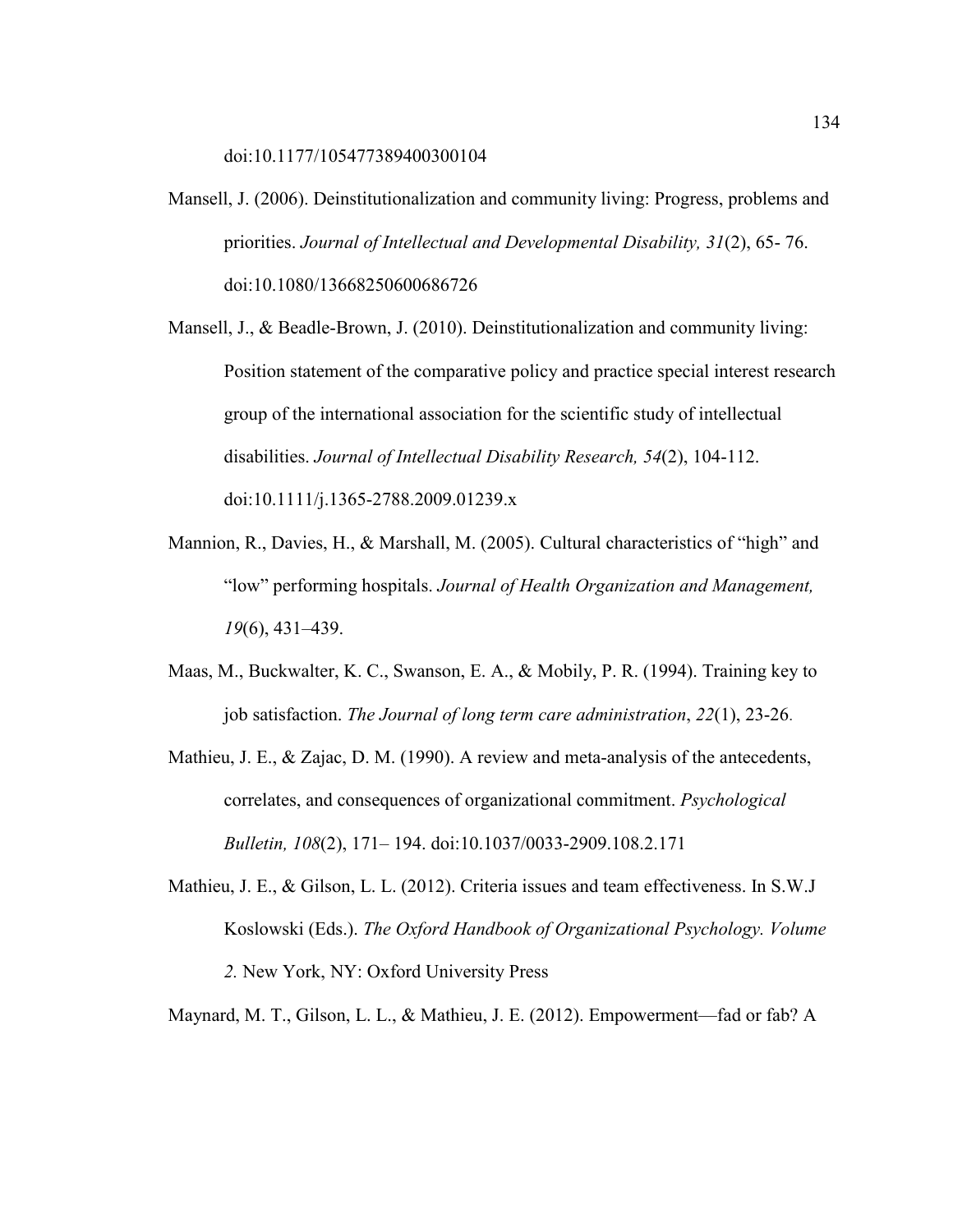multilevel review of the past two decades of research. *Journal of* 

*Management*, *38*(4), 1231-1281.

- McGovern, C. M. (1986). The myths of social control and custodial oppression: Patterns of psychiatric medicine in late nineteenth-century institutions. *Journal of Social History*, *20*(1), 3-23.
- McKillip, J., & Minnes, P. (2011). Occupational satisfaction, strain and intention to quit among direct care providers assisting individuals with developmental disabilities. *Journal on Developmental Disabilities 17*(1). 7-14
- McConachie, D. A. J., McKenzie, K., Morris, P. G., & Walley, R. M. (2014). Acceptance and mindfulness-based stress management for support staff caring for individuals with intellectual disabilities. *Research in Developmental Disabilities*, *35*(6), 1216- 1227.
- McConkey, R., & Collins, S. (2010). The role of support staff in promoting the social inclusion of persons with an intellectual disability. *Journal of Intellectual Disability Research*, *54*(8), 691-700.
- McDermott, A., Kidney, R., & Flood, P. (2011). Understanding leader development: learning from leaders. *Leadership & Organization Development Journal*, *32*(4), 358-378.
- McLaughlin, C., Sedlezky, L., Belcher, H., Marquand, A., & Hewitt, A. (2015). Workforce: Goals for research and innovation. *American Association on Intellectual and Developmental Disabilities*, *3*(4), 267-273.

Meyer, J. P., & Allen, N. J. (1991). A three-component conceptualization of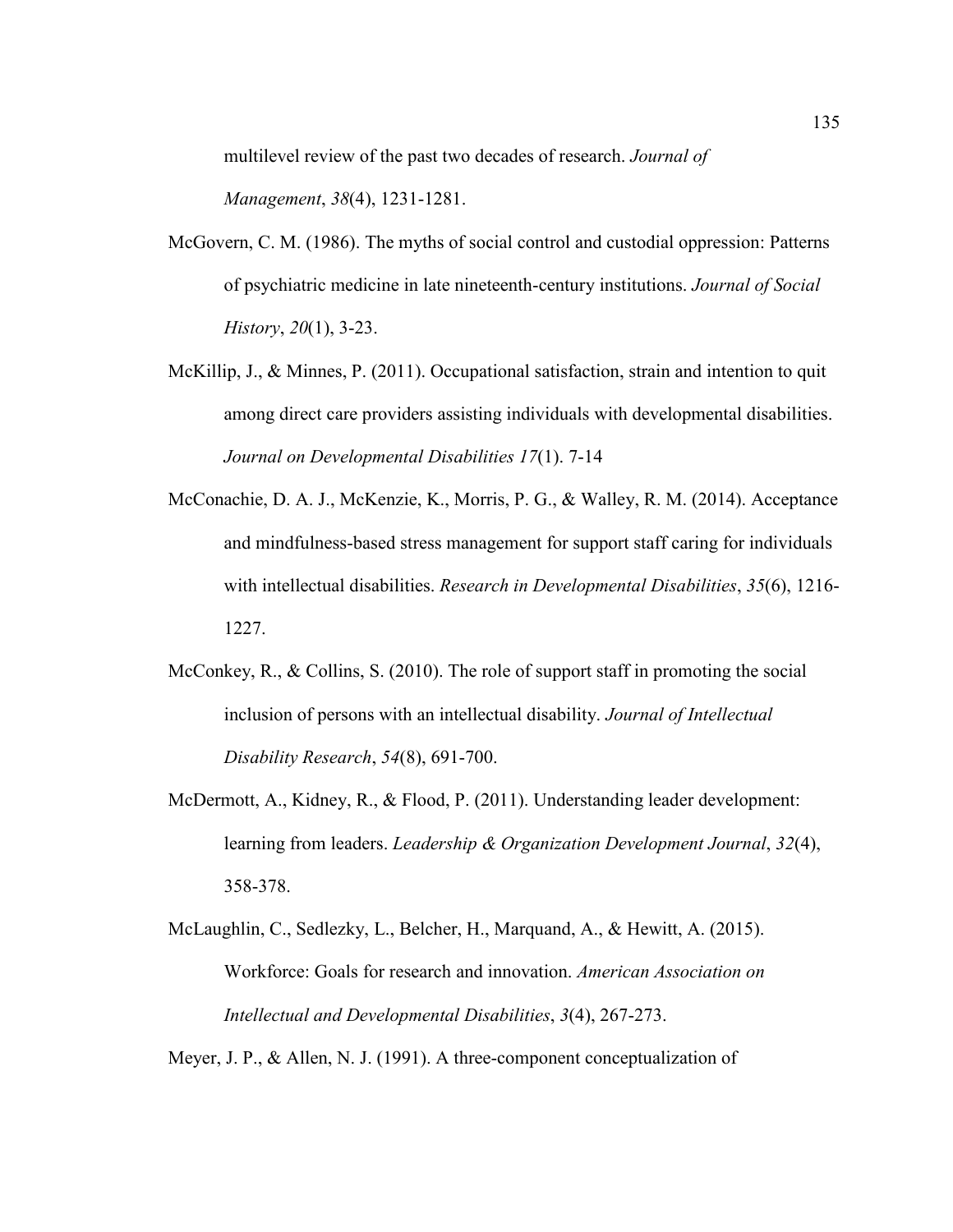organizational commitment. *Human Resource Management Review, 1*(1), 61–89.

- Meyer, J. P., & Allen, N. J. (1997). *Commitment in the workplace: Theory, research, and application.* Thousand Oaks, CA: Sage Publications.
- Meyer, J. P., Allen, N. J., & Gellatly, I. R. (1990). Affective and continuance commitment to the organization: Evaluation of measures and analysis of concurrent and time-lagged relations. *Journal of Applied Psychology, 75*(6), 710- 720.
- Meyer, J. P., Stanley, D. J., Herscovitch, L., & Topolnytsky, L. (2002). Affective, continuance, and normative commitment to the organization: A meta-analysis of antecedents, correlates, and consequences. *Journal of Vocational Behavior, 61*(1), 20–52
- Miguel, P. C. (2015). Receiving a national quality award three times: Recognition of 128 excellence in quality and performance. *The TQM Journal, 27*(1), 63-78. doi.org/10.1108/TQM-10-2010-0027
- Miles, M. B., Huberman, A. M., & Saldaña, J. (2014). *Qualitative data analysis: A methods sourcebook.* Thousand Oaks, CA: Sage Publications.
- Miller, D., & Friesen, P. H. (1980). Momentum and revolution in organizational adaptation. *Academy of Management Journal*, *23*(4), 591-614.
- Mitchell, P. H., Ferketich, S., & Jennings, B. M. (1998). Quality health outcomes model. *Journal of Nursing Scholarship*, *30*(1), 43-46.
- Morgan, P. I., & Ogbonna, E. (2008). Subcultural dynamics in transformation: a multi-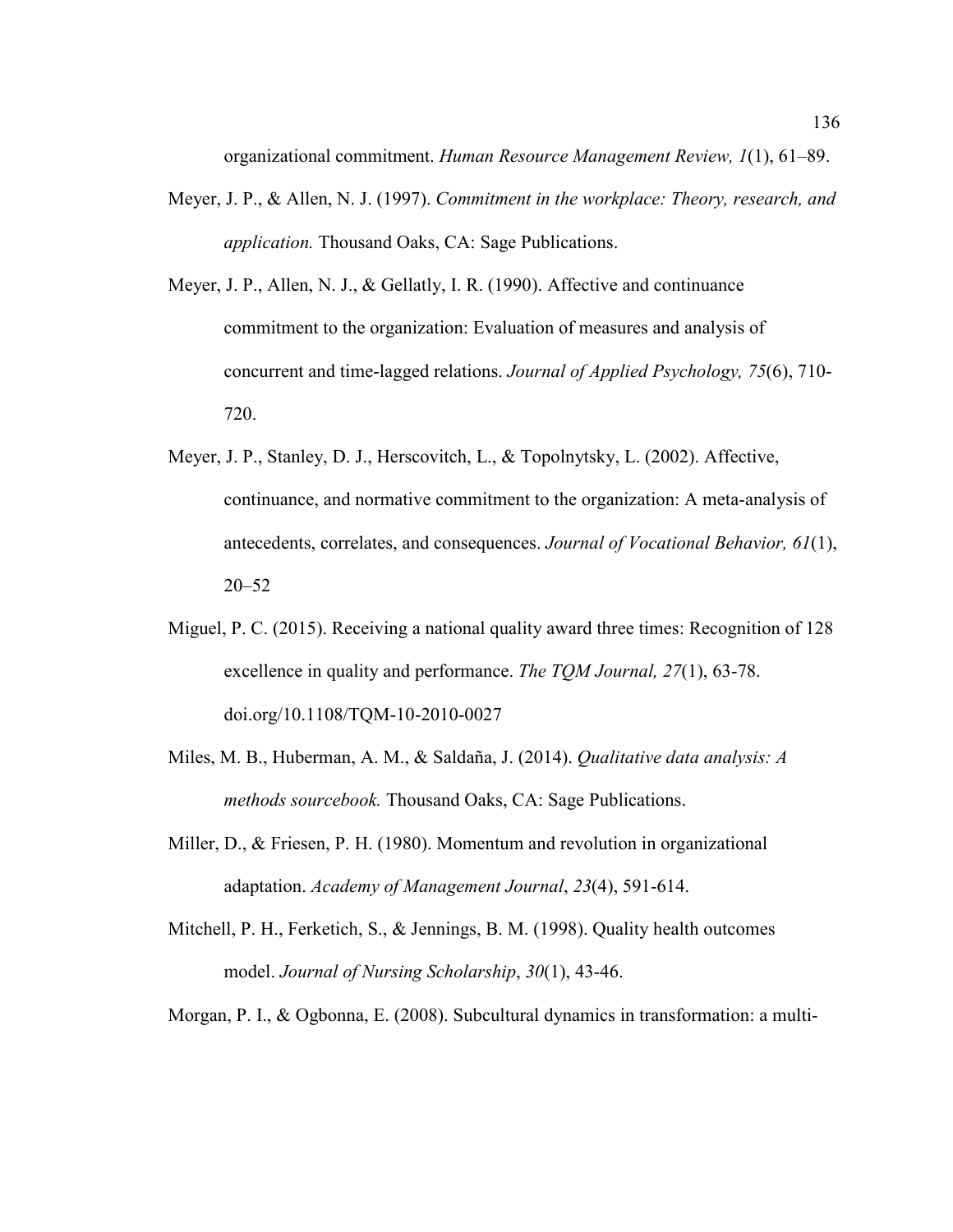perspective study of healthcare professionals. *Sage Journal*, 61.1, 39-65. https://doi.org/10.1177/0018726707085945

- Mowday, R. T., Porter, L. W., & Steers, R. M. (1982). *Employee–organization linkages: The psychology of commitment, absenteeism, and turnover*. New York, NY: Academic Press.
- National Alliance for Direct Support Professionals. (2011). *15 areas of competencies: The NADSP code of ethics.* Retrieved from: https://www.nadsp.org/dspcredentialing/15-competency-areas/10-library.html
- Nieboer, A. P., Pijpers, V., & Strating, M. M. (2011). Implementing community care for people with intellectual disability: The role of organizational 203 characteristics and the innovation's attributes. *Journal of Applied Research in Intellectual Disabilities, 24*(4), 370-380
- Nixon, P., Harrington, M., & Parker, D. (2012). Leadership performance is significant to project success or failure: a critical analysis. *International Journal of productivity and performance management*, *61*(2), 204-216.
- Office for People with Developmental Disabilities. (2013). *The road to reform: Putting people first*. Retrieved from:

http://www.lwarc.org/OPWDD\_Road\_to\_Reform\_April2013.pdf

Office for People with Developmental Disabilities. (2013). *The core*. Retrieved from: http://www.opwdd.ny.gov/node/3570

Office for People with Developmental Disabilities. (2017). *Residential opportunities*.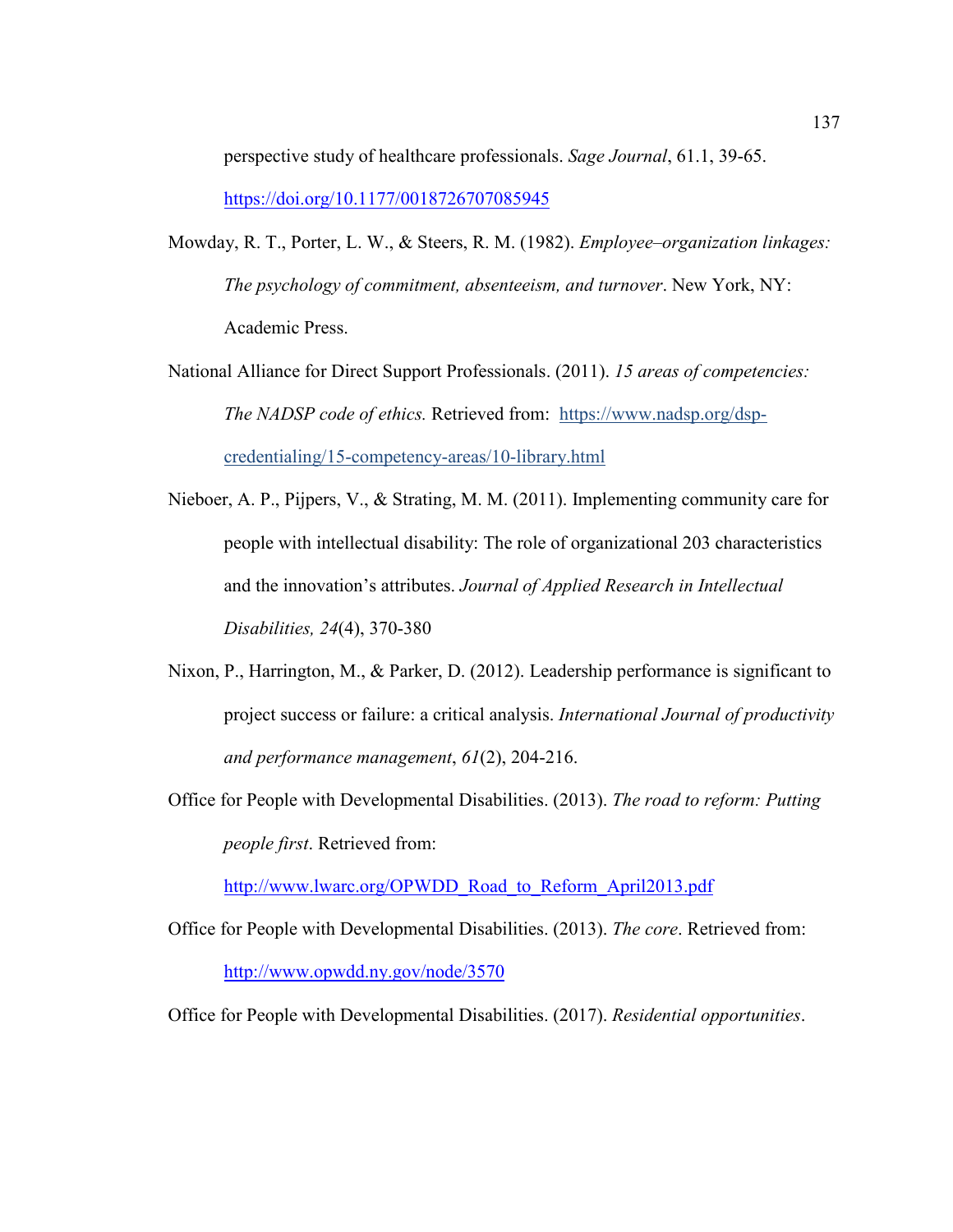Retrieve from:

https://opwdd.ny.gov/opwdd\_services\_supports/residential\_opportunities/individu alized residential alternative

- O'Nell S., & Hewitt A. (2012). Linking training and performance through competencybased training. In: SA Larson SA & A. Hewitt (Eds). *Staff recruitment, retention and training strategies.* Baltimore, MD: Paul H. Brookes Publishing.
- O'Reilly, C., Caldwell, D., Chatman, J., & Doerr, B. (2014). The promise and problems of organizational culture: CEO personality, culture, and firm performance. *Group & Organization Management, 39,* 595-625. doi:10.1177/1059601114550713
- Ortega-Parra, A., & Ángel Sastre-Castillo, M. (2013). Impact of perceived corporate culture on organizational commitment. *Management Decision*, *51*(5), 1071-1083. doi: 10.1108/MD-08-2012-0599
- Ortlipp, M. (2008). Keeping and using reflective journals in the qualitative research process. *The Qualitative Report*, *13*(4), 695-705.
- Ovretveit, J. (1992). *Health service quality: an introduction to quality methods for health services*. Rossendale, UK. Blackwell Scientific Publications.
- Paraprofessional Health Institute. (2013). *State by state demand for direct care workers, 2010-2020.* Retrieved from: http://phinational.org/fact-sheets/state-stateprojected-demand- edition.new-direct-care-workers-2010-20
- Parker, P., & Quinsee, S. (2012). Facilitating institutional curriculum change in higher education. *The International Journal of Learning*, *18*(5), 49 – 60.
- Parsons, S.K., Simmons, W.P. Penn, K., & Furlough, M. (2003). Determinants of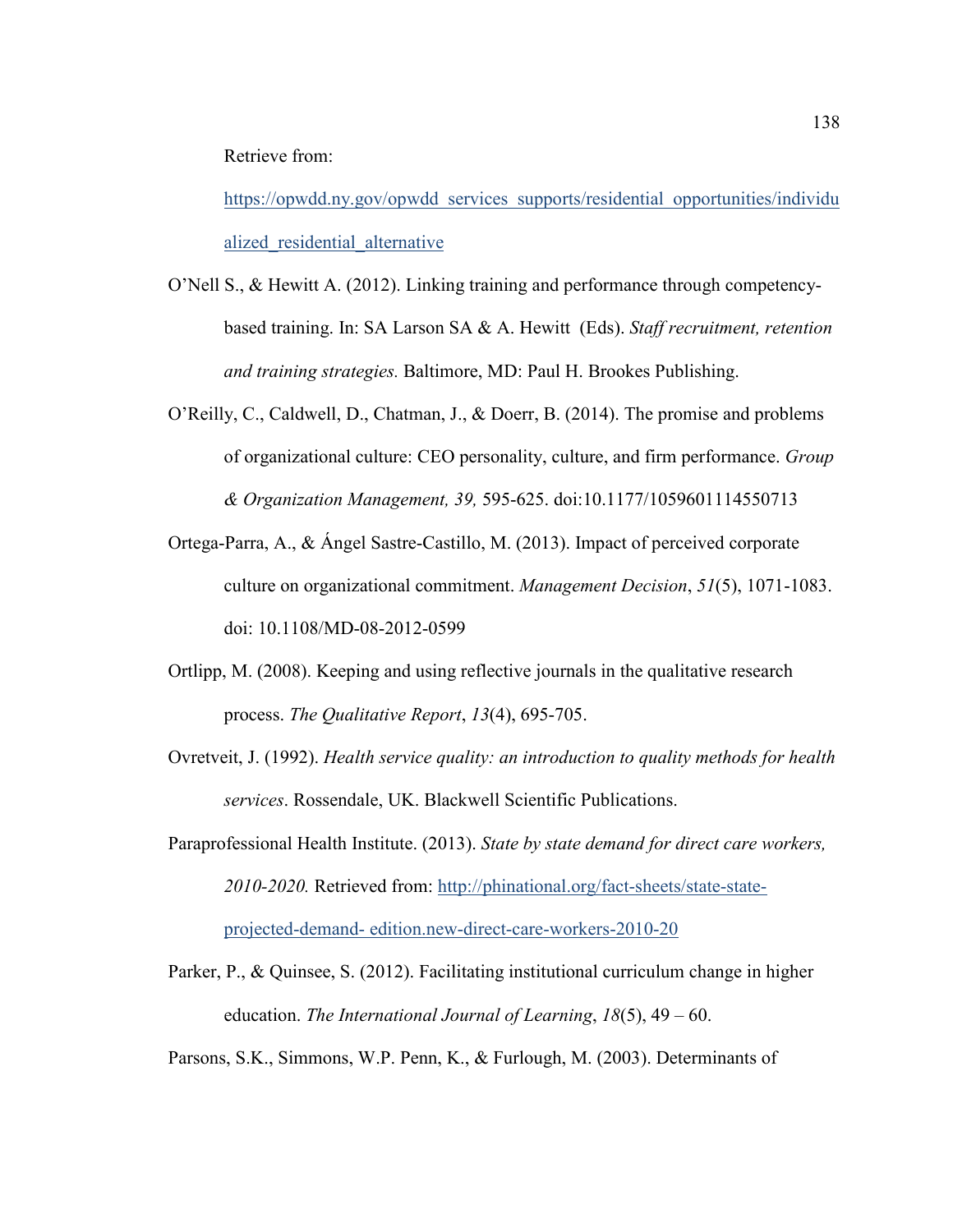satisfaction and turnover among nursing assistants. The results of a statewide survey. *Journal of Gerontological Nursing, 29*(3), 51-58.

- Patton, M. Q. (2002). *Qualitative research and evaluation methods*: (3rd. Ed.). Thousand Oaks, CA: Sage Publications, Inc.
- Pettigrew, A. M. (1979). On studying organizational cultures. *Administrative Science Quarterly*, *24*(4), 570-581.
- Pinho, J., Rodrigues, A., & Dibb, S. (2014). The role of corporate culture, market orientation, and organizational commitment in organizational performance. *Journal of Management Development, 33,* 374-398. doi:10.1108/JMD-03-2013- 0036
- Porter, L. W., Steers, R. M., Mowday, R. T., & Boulian, P. V. (1974). Organizational commitment, job satisfaction, and turnover among psychiatric technicians. *Journal of Applied Psychology*, *59*(5), 603-609.
- Post, J. E., & Altma, B. W. (1994). Managing the environmental change process: barriers and opportunities. *Journal of Organizational Change Management*, *7*(4), 64-81.
- Rashid, M. (2004). The influence of organizational culture on attitudes towards organizational change. *Journal of Leadership and Organizational Development, 25*(2), 161-179.
- Ricciardi, J. N. (2005). Achieving human service outcomes through competency-based training: A guide for managers. *Behavior Modification*, *29*(3), 488-507.
- Rizzolo, M. C., Friedman, C., Lulinski-Norris, A., & Braddock, D. (2013). Home and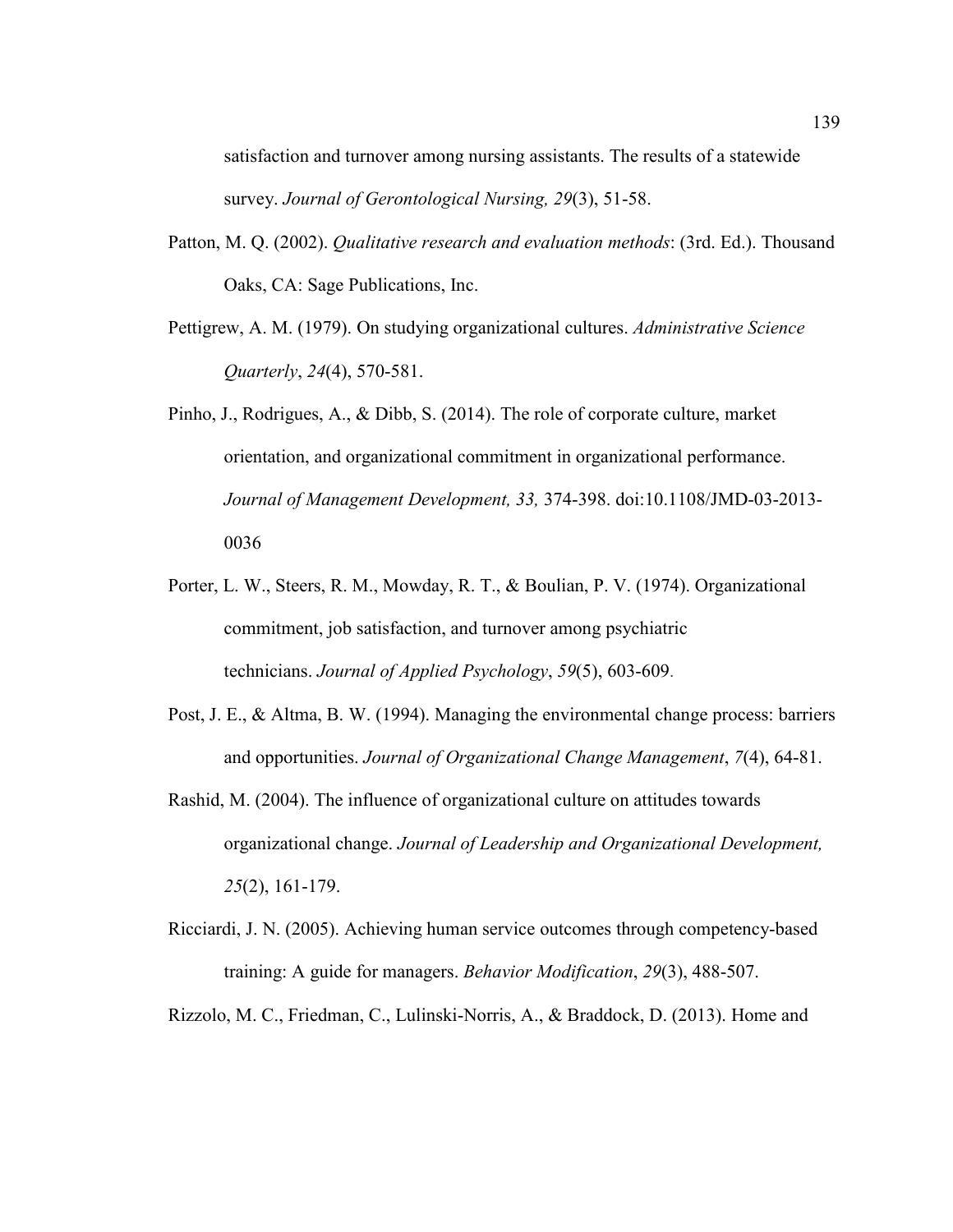community based services waivers: A nationwide study of the states. *Intellectual and Developmental Disabilities, 51*(1), 1-21.

- Roberts, A. R., & Farris Kurtz, L. (1987). Historical perspectives on the care and treatment of the mentally ill. The Journal of Sociology and Social Welfare, *14*(75), 75-94.
- Roberts, C. M. (2010). *The dissertation journey: A practical and comprehensive guide to planning, writing, and defending your dissertation*. Thousand Oaks, CA: Corwin Press.
- Roger, L. A., & James, R. T. (1988). Employee beliefs and support for a work redesign intervention. *Journal of Management, 14*(3), 493-503.
- Rothman, D. J., & Rothman, S. M. (1984). *The Willowbrook wars: A decade of struggle for social justice.* New Brunswick, NJ: Harper & Row Publications.
- Romanelli, E., & Tushman, M. L. (1994). Organizational transformation as punctuated equilibrium: An empirical test. *Academy of Management Journal*, *37*(5), 1141- 1166.
- Rubin, H. J., & Rubin, I. S. (2011). *Qualitative interviewing: The art of hearing data* (3rd ed.). Los Angeles, CA: Sage Publications.
- Ruiz-Palomino, P., & Martínez-Cañas, R. (2014). Ethical culture, ethical intent, and organizational citizenship behavior: The moderating and mediating role of person–organization fit. *Journal of Business Ethics*, *120*(1), 95-108.
- Schalock, R. L. (2010). The measurement and use of quality of life-related personal outcomes. In R. Kober (Eds.) *Enhancing the quality of life of people with*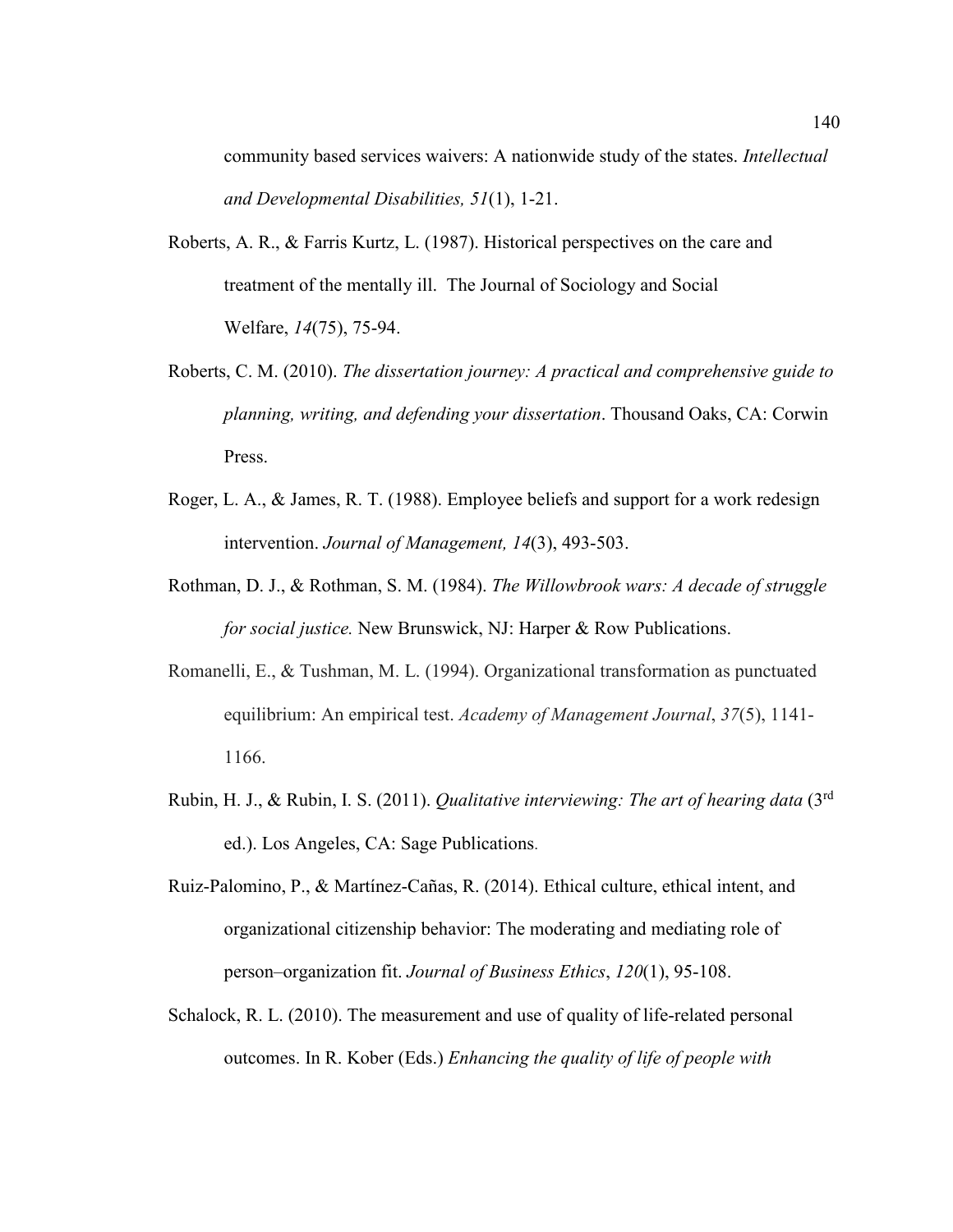*intellectual disabilities* (pp. 3-16). New York, NY: Springer Science and Business Media.

- Schein, Edgar H. (1996). Culture: The Missing Concept in Organization Studies. *Administrative Science Quarterly, 41*(2), 229-40.
- Schein, E. H. (2010). *Organizational culture and leadership* (4th ed.). Hoboken, NJ: Wiley & Sons.
- Shah, S. K.,  $\&$  Corley, K. G. (2006). Building better theory by bridging the quantitative– qualitative divide. *Journal of Management Studies*, *43*(8), 1821-1835.
- Shiffman, J., Beer, T., & Wu, Y. (2002). The emergence of global disease control priorities. *Health Policy Plan*, *17*(3), 225-234.
- Schoenbaum, S. C., & Sundwall, D. N. (1995). *Using clinical practice guidelines to evaluate quality of care: Volume 1.* Retrieved from: http://trove.nla.gov.au/work/6600549?selectedversion=NBD11837961
- Schonfeld, L., Cairl, R., Cohen, D., Neal, K. K., Watson, M. A., & Westerhof, C. (1999). The Florida care college: A training program for long-term care staff working with memory impaired residents. *Journal of Mental Health and Aging, 5*(2), 187– 199.
- Shanock, L. R., & Eisenberger, R. (2006). When supervisors feel supported: relationships with subordinates' perceived supervisor support, perceived organizational support, and performance. *Journal of Applied psychology*, *91*(3), 689.

Sharma, G., & Good, D. (2013). The work of middle managers: Sense-making and sense-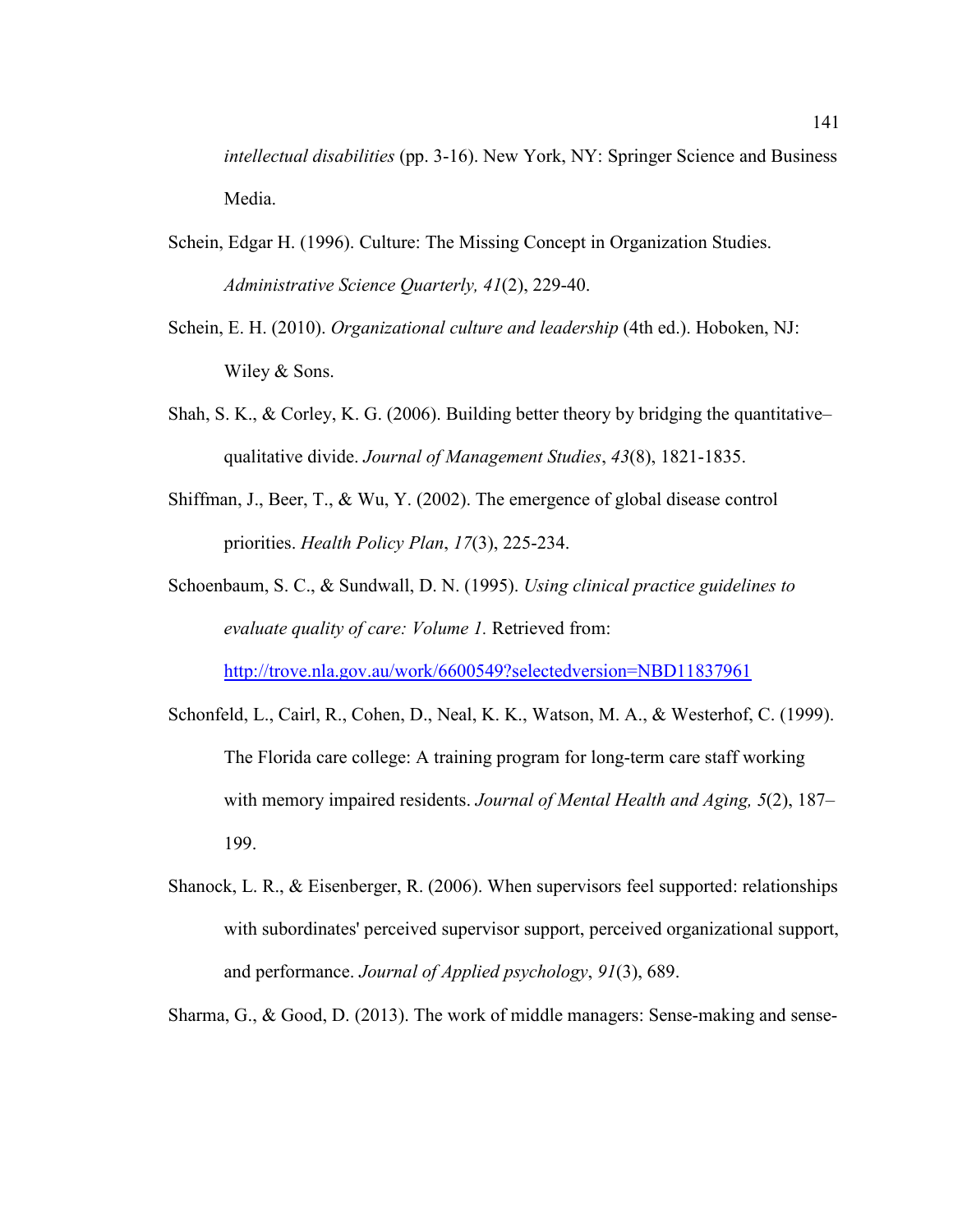giving for creating positive social change. *The Journal of Applied Behavioral Science, 49*(1), 95-122.

Shenton, A. K. (2004). Strategies for ensuring trustworthiness in qualitative research projects. *Education for Information*, *22*(2), 63-75.

Silverman, D. (2013). *Doing qualitative research: A practical handbook*. Thousand oaks,

- CA; SAGE Publications
- Sosik, J. J., & Godshalk, V. M. (2000). Leadership styles, mentoring functions received, and job-related stress: A conceptual model and preliminary study. *Journal of Organizational Behavior*, *21*(4), 365-390.
- Stahl, G. K., & De Luque, M. S. (2014). Antecedents of responsible leader behavior: A research synthesis, conceptual framework, and agenda for future research. *The Academy of Management Perspectives*, *28*(3), 235-254.
- Stake, R. E. (1995). *The art of case study research.* Thousand Oaks, CA: SAGE Publications.
- Stancliffe, R. (2001). Living with support in the community: Predictors of choice and self-determination. *Mental Retardation and Developmental Disabilities Research Reviews, 7*(2), 91-98.
- Stancliffe, R., Emerson, E., & Lakin, K. (2000). Community living and people with intellectual disability: Introduction to part I. *Journal off Intellectual and Developmental Disability, 25*(4), 1-4.

Stiffler, K. L. (2007). Direct support staff perceptions of frontline supervisor's skills: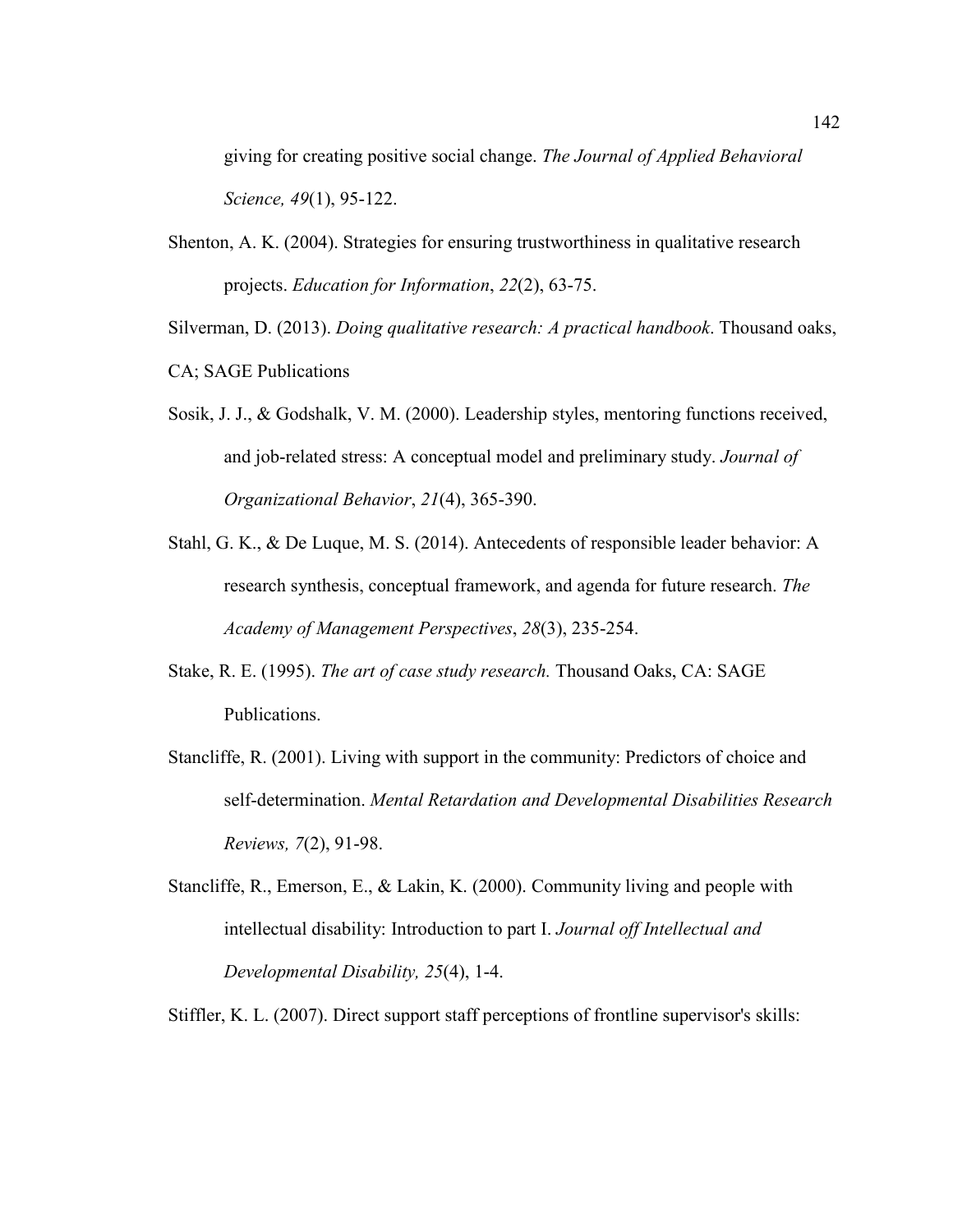Correlation with organizational commitment and intent to leave. *Review of European Studies*, *7*(12), 146-152.

- Smircich, L. (1983). Concepts of culture and organizational analysis. *Administrative Science Quarterly, 28*(3), 339–358.
- Stone, R. I. (2001). Who will care for us? Addressing the long-term care workforce crisis. *The Urban Institute.* Retrieved from:

http://www.urban.org/sites/default/files/publication/42696/310304-Who-Will-

Care-For-Us-Addressing-the-Long-Term-Care-Workforce-Crisis.PDF

- Stone, R., & Harahan, M. F. (2010). Improving the long-term care workforce serving older adults. *Health Affairs*, *29*(1), 109-115.
- Taylor, M., Bradley, V., & Warren, R. (1996). The community support skill standards: Tools for managing change and achieving outcomes. Skills standards for direct service workers in the human services. *Human Services Research Institute*. Retrieved from: http://files.eric.ed.gov/fulltext/ED400646.pdf
- Test, D. W., Flowers, C., Hewitt, A., & Solow, J. (2004). Training needs of direct support staff. *Mental Retardation*, *42*(5), 327-337.
- Thousand, J. S., Burchard, S. N., & Hasazi, J. E. (1986). Field-based generation and social validation managers and staff competencies for small community residences. *Applied Research in Mental Retardation, 7*(3), 263-283.
- Tichy, N. (1983). The essentials of strategic change management. *Journal of Business strategy*, *3*(4), 55-67.
- Trice, H. M., & Beyer, J. M. (1993). *The cultures of work organizations.* Englewood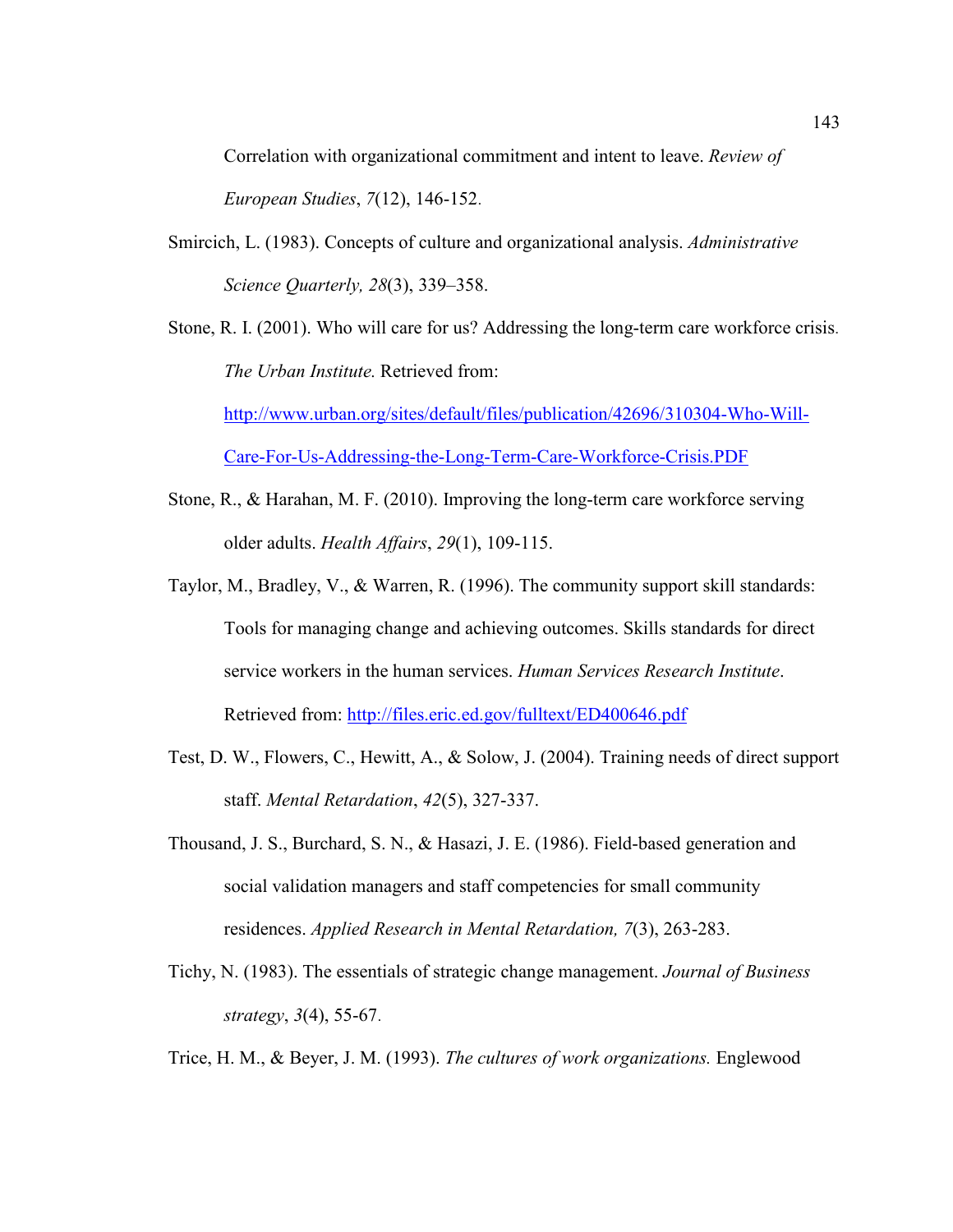Cliffs, NJ: Pearson Publshing.

- Tuckey, M. R., Bakker, A. B., & Dollard, M. F. (2012). Empowering leaders optimize working conditions for engagement: A multilevel study. *Journal of occupational health psychology*, *17*(1), 15-27.
- Tushman, M. L., & O'Reilly, C. A. (1996). The ambidextrous organizations: Managing evolutionary and revolutionary change. *California Management Review*, *38*(4), 8- 30.
- US Department of Health and Human Services. (1979). The Belmont Report. *Office for Human Research Protections (OHRP).* Retrieved from: https://www.hhs.gov/ohrp/regulations-and-policy/belmont-report/index.html
- Valla, R. (2014). *Service provider implementation of the national alliance for direct support professionals (NADSP) Code of Ethics, NYS DSP Core Competencies and NYS DSP Performance Evaluations* [Memorandum]. New York, NY: Office for People with Developmental Disabilities
- Van de Ven, A. H., & Rogers, E. M. (1988). Innovations and organizations: Critical perspectives. *Communication research*, *15*(5), 632-651.
- Verkhohlyad, O., & McLean, G. N. (2012). Applying organizational commitment and human capital theories to emigration research. *European Journal of Training and Development, 36*(2), 308-328
- Waddell, D., Cummings, T. G., & Worley, C. G. (2011). *Organizational change: Development and transformation* (4<sup>th</sup> ed.). South Melbourne, AU: Cengage Learning.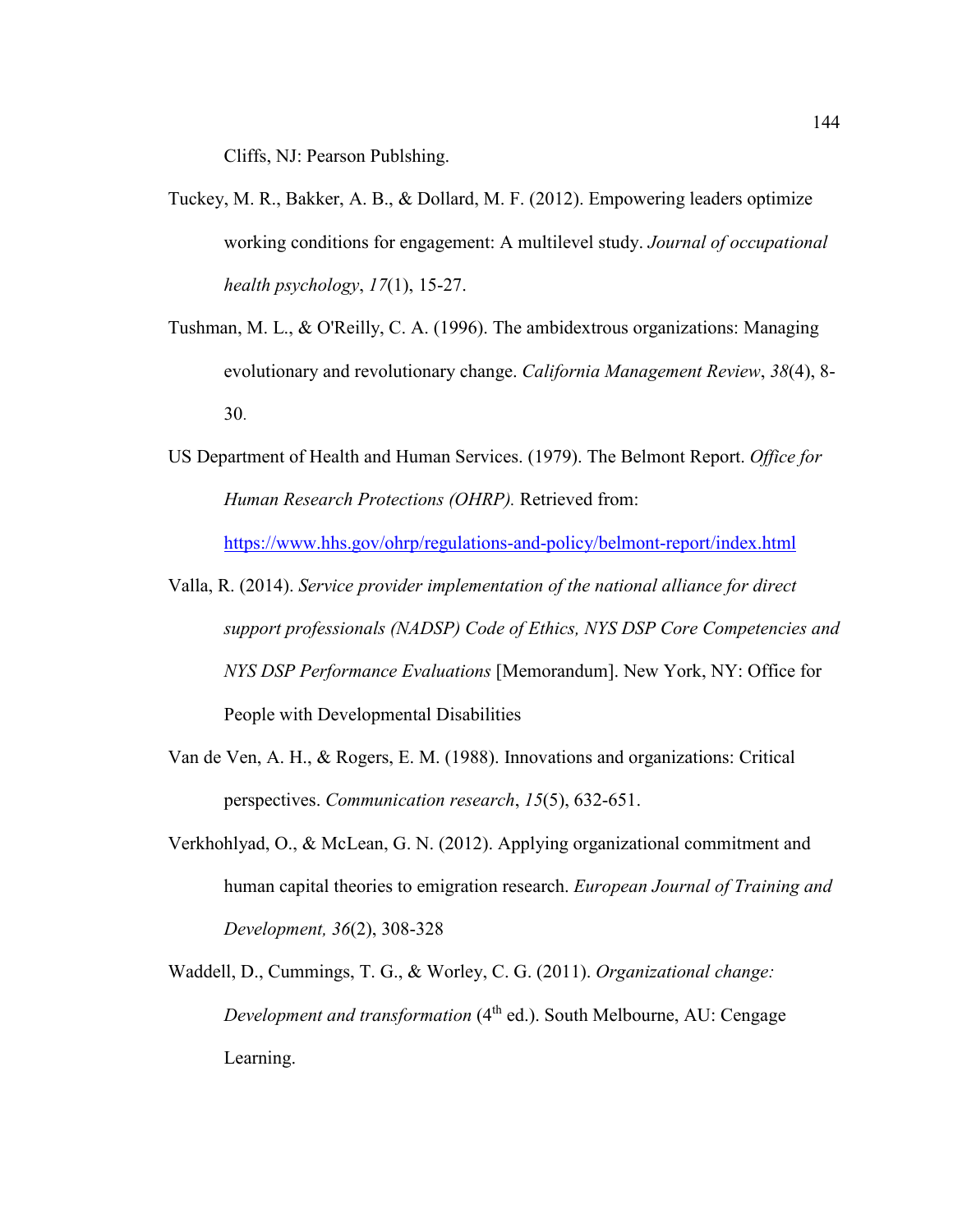Walden University. (2016). *Code of conduct*. Retrieved from:

http://catalog.waldenu.edu/content.php?catoid=58&navoid=8112

- Walden University. (2015). *Institutional Review Board for Ethical Standards in Research.* Retrieved from: http://academicguides.waldenu.edu/researchcenter/orec
- Wark, S., Hussain, R., & Edwards, H. (2014). The training needs of staff supporting individuals ageing with intellectual disability. *Journal of Applied Research in Intellectual Disabilities*, *27*(3), 273-288.
- Wayne, S. J., Shore, L. M., & Liden, R. C. (1997). Perceived organizational support and leader-member exchange: A social exchange perspective. *Academy of Management Journal*, *40*(1), 82-111.
- Weick, K. E., & Quinn, R. E. (1999). Organizational change and development. *Annual Review of Psychology*, *50*(1), 361-386.
- Weiss, H. M. (2002). Deconstructing job satisfaction: Separating evaluations, beliefs and affective experiences. *Human Resource Management Review*, *12*(2), 173-194.
- Wesbrook, S.D. (1980). Morale, proficiency and discipline. *Journal of Political and Military Sociology, 8*(1), 43-54.
- West, S. C., & Kaniok, P. (2009). Strategies for crisis intervention and prevention-revised as a current proposal in care of individuals with intellectual disabilities and challenging behaviors. *International Journal of Special Education*, *24*(1), 1-7.
- Willard-Grace, R., Hessler, D., Rogers, E., Dubé, K., Bodenheimer, T., & Grumbach, K. (2014). Team structure and culture are associated with lower burnout in primary care. *The Journal of the American Board of Family Medicine*, *27*(2), 229-238.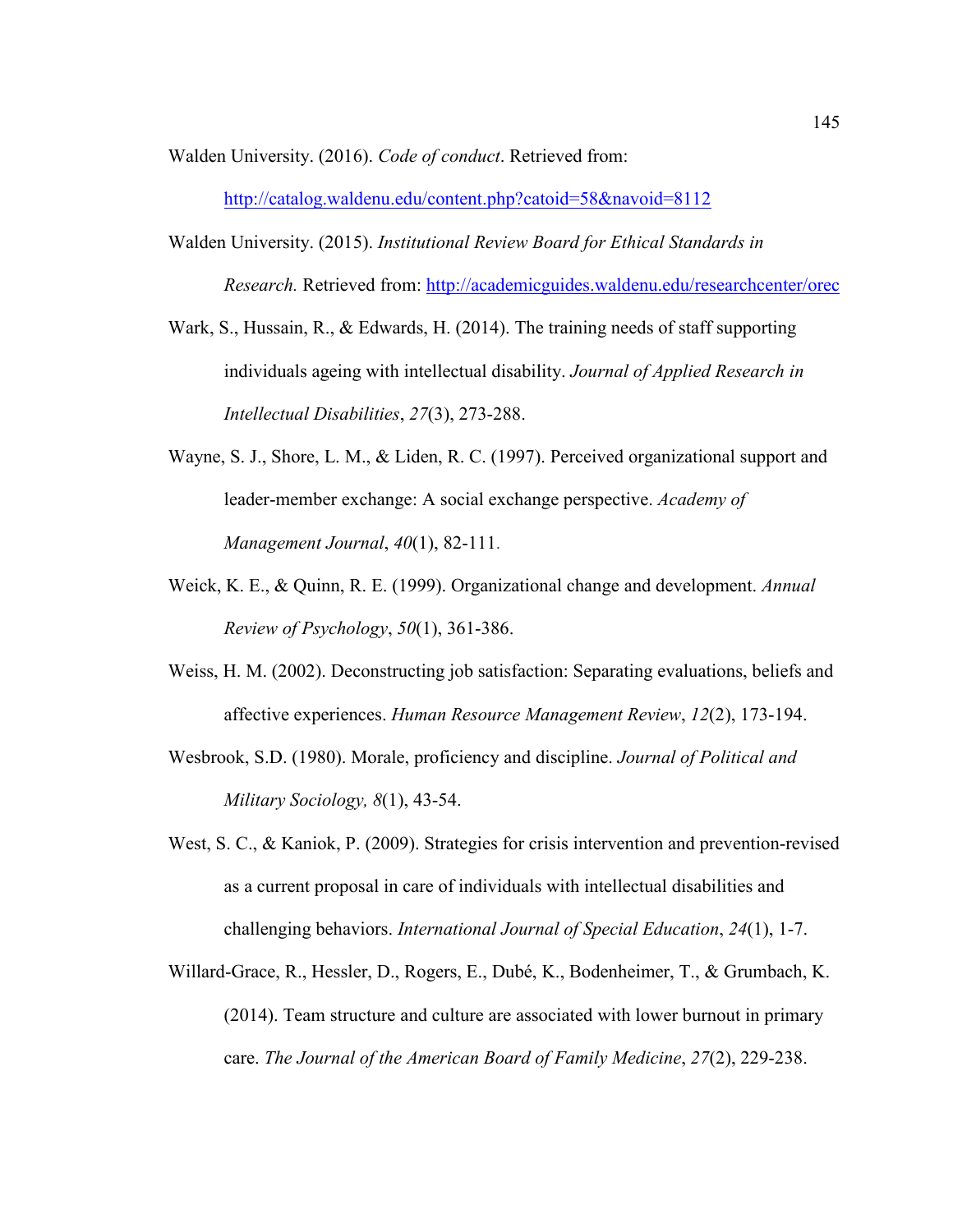- Yin, R. K. (2011). *Qualitative research from start to finish*. New York, NY: Guildford Publications
- Yin, R. K. (2014). *Case study research: Design and methods*. (5th ed.). Thousand Oaks, CA: Sage Publications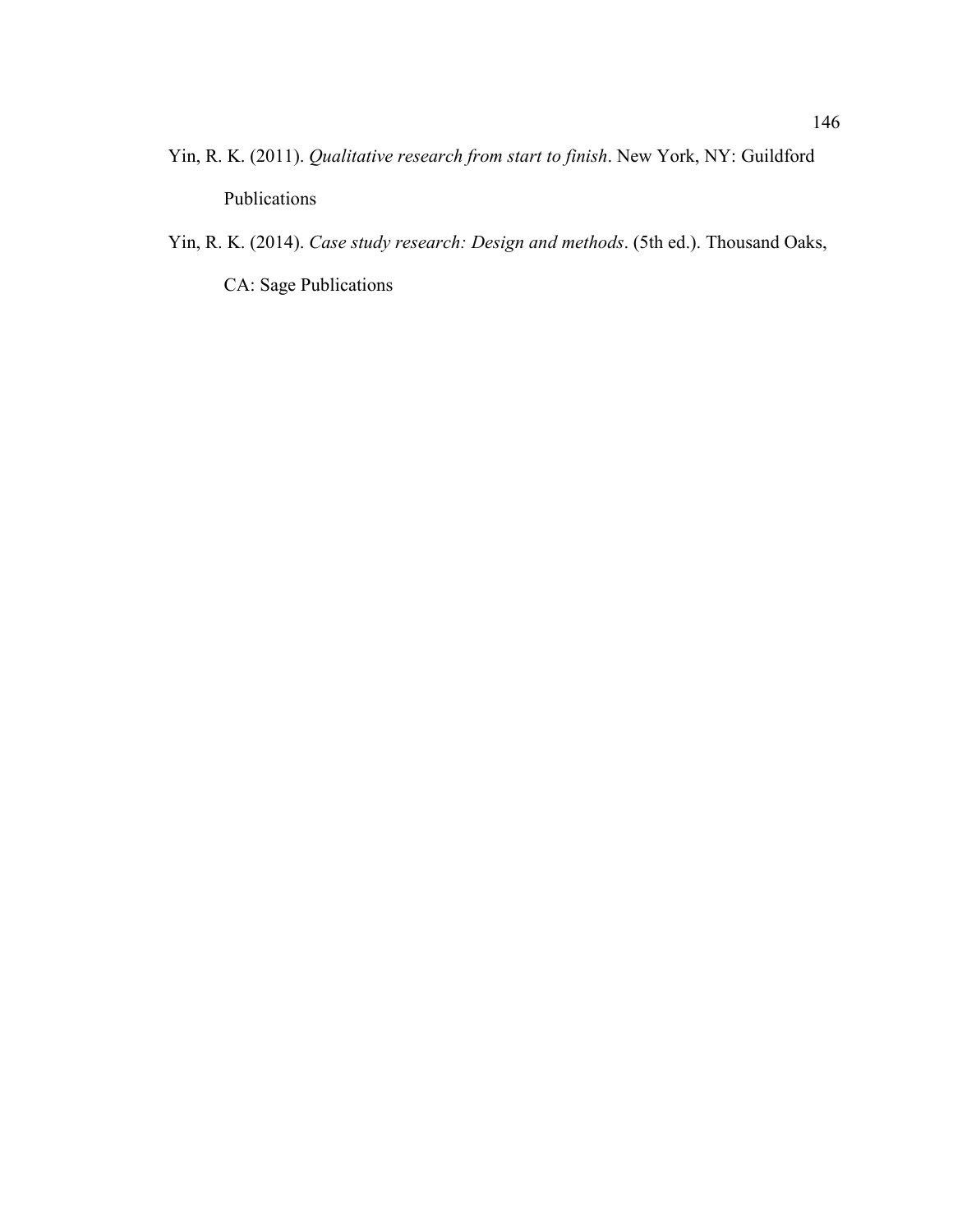#### Appendix A

## **National Alliance for Direct Support Professionals Competencies**

## 1) **Participant Empowerment**

*Competency Statement: The Direct Support Professional enhances the ability of the participant to lead a self-determining life by providing the support and information necessary to build self-esteem, and assertiveness; and to make decisions.* 

*Skill Statements:* 

- The competent DSP assists and supports the participant to develop strategies, make
	- informed choices, follow through on responsibilities, and take risks.
- The competent DSP promotes participant partnership in the design of support services,

consulting the person and involving him or her in the support process.

• The competent DSP provides opportunities for the participant to be a selfadvocate by

increasing awareness of self-advocacy methods and techniques, encouraging and assisting the participant to speak on his or her own behalf, and providing information on peer support and self-advocacy groups.

The competent DSP provides information about human, legal, civil rights and other resources, facilitates access to such information and assists the participant to use information for self-advocacy and decision making about living, work, and social relationships.

# **2) Communication**

*Competency Statement: The Direct Support Professional should be knowledgeable about the range of effective communication strategies and skills necessary to establish a collaborative relationship with the participant.* 

*Skill Statements:* 

 The competent DSP uses effective, sensitive communication skills to build rapport and channels of communication by recognizing and adapting to the range of

participant communication styles.

- The competent DSP has knowledge of and uses modes of communication that are appropriate to the communication needs of participants.
- The skilled DSP learns and uses terminology appropriately, explaining as necessary

to ensure participant understanding.

## **3) Assessment**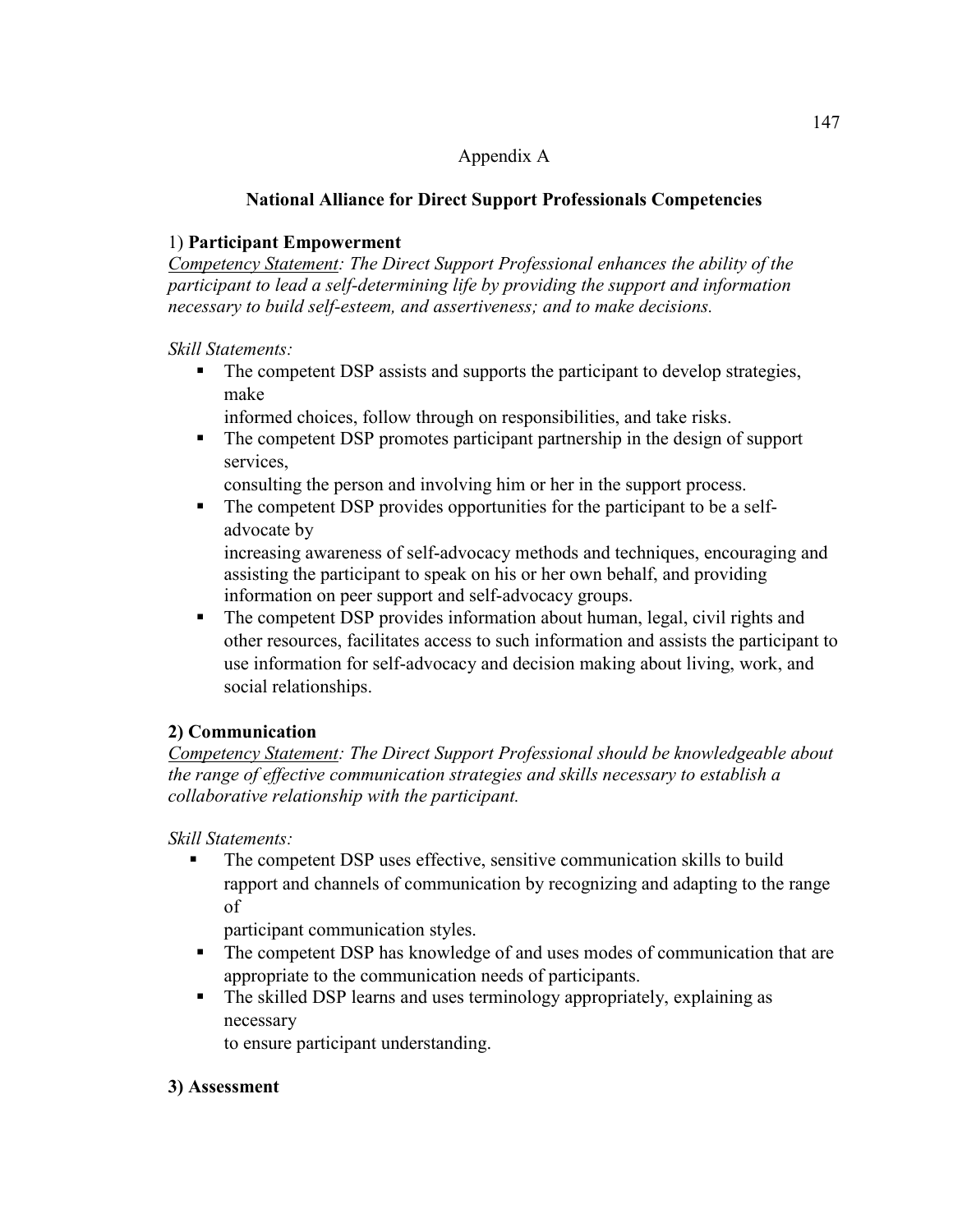*Competency Statement: The Direct Support Professional should be knowledgeable about formal* 

*and informal assessment practices in order to respond to the needs, desires and interests of the* 

*participants.* 

*Skill Statements:* 

- The competent DSP initiates or assists in the initiation of an assessment process by gathering information (e.g., participant's self-assessment and history, prior records, test results, additional evaluation) and informing the participant about what to expect throughout the assessment process*.*
- The competent DSP conducts or arranges for assessments to determine the needs, preferences, and capabilities of the participants using appropriate assessment tools and strategies, reviewing the process for inconsistencies, and making corrections as necessary.
- The competent DSP discusses findings and recommendations with the participant in a clear and understandable manner, following up on results and reevaluating the findings as necessary.

# 4) **Community and Service Networking**

*Competency Statement: The Direct Support Professional should be knowledgeable about the* 

*formal and informal supports available in his or her community and skilled in assisting the* 

*participant to identify and gain access to such supports.* 

*Skill Statements:* 

- The competent DSP helps to identify the needs of the participant for community supports, working with the participant's informal support system, and assisting with, or initiating identified community connections.
- The competent DSP researches, develops, and maintains information on community and other resources relevant to the needs of participants.
- The competent DSP ensures participant access to needed and available community resources coordinating supports across agencies.
- The competent DSP participates in outreach to potential participants.

# 5) **Facilitation of Services**

*Competency Statement: The Direct Support Professional is knowledgeable about a range of* 

*participatory planning techniques and is skilled in implementing plans in a collaborative and* 

*expeditious manner.*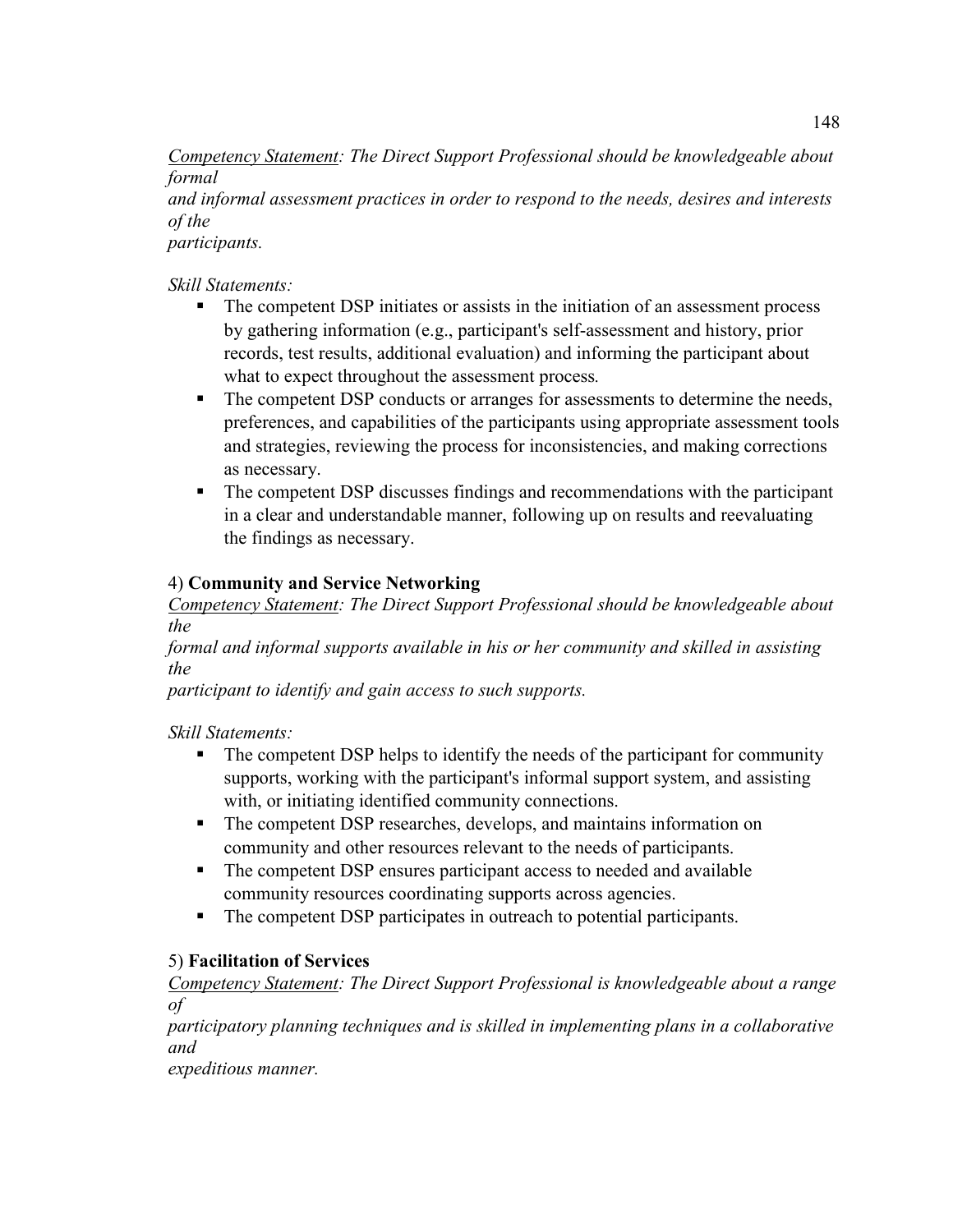*Skill Statements:* 

- The competent DSP maintains collaborative professional relationships with the participant and all support team members (including family/friends), follows ethical standards of practice (e.g., confidentiality, informed consent, etc.), and recognizes his or her own personal limitations.
- The competent DSP assists and/or facilitates the development of an individualized plan based on participant preferences, needs, and interests.
- The competent DSP assists and/or facilitates the implementation of an individualized plan to achieve specific outcomes derived from participants' preferences, needs and interests.
- The competent DSP assists and/or facilitates the review of the achievement of individual participant outcomes.

## 6) **Community Living Skills & Supports**

*Competency Statement: The Direct Support Professional has the ability to match specific supports and interventions to the unique needs of individual participants and recognizes the* 

*importance of friends, family and community relationships.* 

*Skill Statements:* 

- $\blacksquare$  The competent DSP assists the participant to meet his or her physical (e.g., health, grooming, toileting, eating) and personal management needs (e.g., human development, human sexuality), by teaching skills, providing supports, and building on individual strengths and capabilities.
- The competent DSP assists the participant with household management (e.g., meal prep, laundry, cleaning, decorating) and with transportation needs to maximize his or her skills, abilities and independence.
- The competent DSP assists with identifying, securing and using needed equipment (e.g., adaptive equipment) and therapies (e.g., physical, occupational and communication).
- The competent DSP supports the participant in the development of friendships and other relationships.
- The competent community based support worker assists the participant to recruit and train service providers as needed.

# 7) **Education, Training & Self-Development**

*Competency Statement: The Direct Support Professional should be able to identify areas for self-improvement, pursue necessary educational/training resources, and share knowledge with others.* 

*Skill Statements:*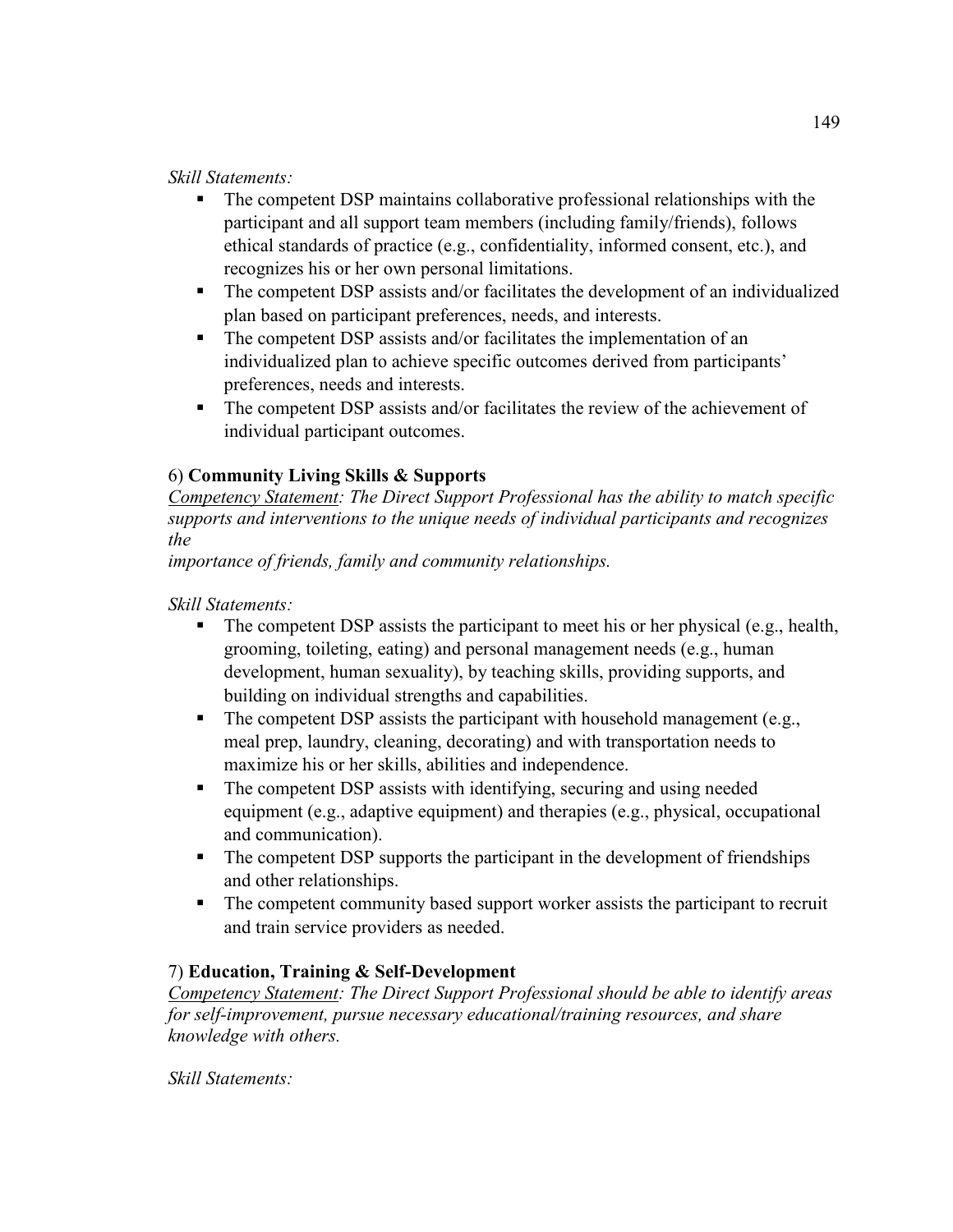- The competent DSP completes required training education/certification, continues professional development, and keeps abreast of relevant resources and information.
- The competent DSP educates participants, co-workers and community members about issues by providing information and support and facilitating training.

#### **8) Advocacy**

*Competency Statement: The Direct Support Professional should be knowledgeable about the* 

*diverse challenges facing participants (e.g., human rights, legal, administrative and financial)* 

*and should be able to identify and use effective advocacy strategies to overcome such challenges.* 

*Skill Statements:* 

- The competent DSP and the participant identify advocacy issues by gathering information, reviewing and analyzing all aspects of the issue.
- The competent DSP has current knowledge of laws, services, and community resources to assist and educate participants to secure needed supports.
- The competent DSP facilitates, assists, and/or represents the participant when there are barriers to his or her service needs and lobbies decision-makers when appropriate to overcome barriers to services.
- The competent DSP interacts with and educates community members and organizations (e.g., employer, landlord, civic organization) when relevant to participant's needs or services.

# 9) **Vocational, Educational & Career Support**

*Competency Statement: The Direct Support Professional should be knowledgeable about the* 

*career and education related concerns of the participant and should be able to mobilize the* 

*resources and support necessary to assist the participant to reach his or her goals.* 

*Skill Statements:* 

- The competent DSP explores with the participant his/her vocational interests and aptitudes, assists in preparing for job or school entry, and reviews opportunities for continued career growth.
- The competent DSP assists the participant in identifying job/training opportunities and marketing his/her capabilities and services.
- The competent DSP collaborates with employers and school personnel to support the participant, adapting the environment, and providing job retention supports.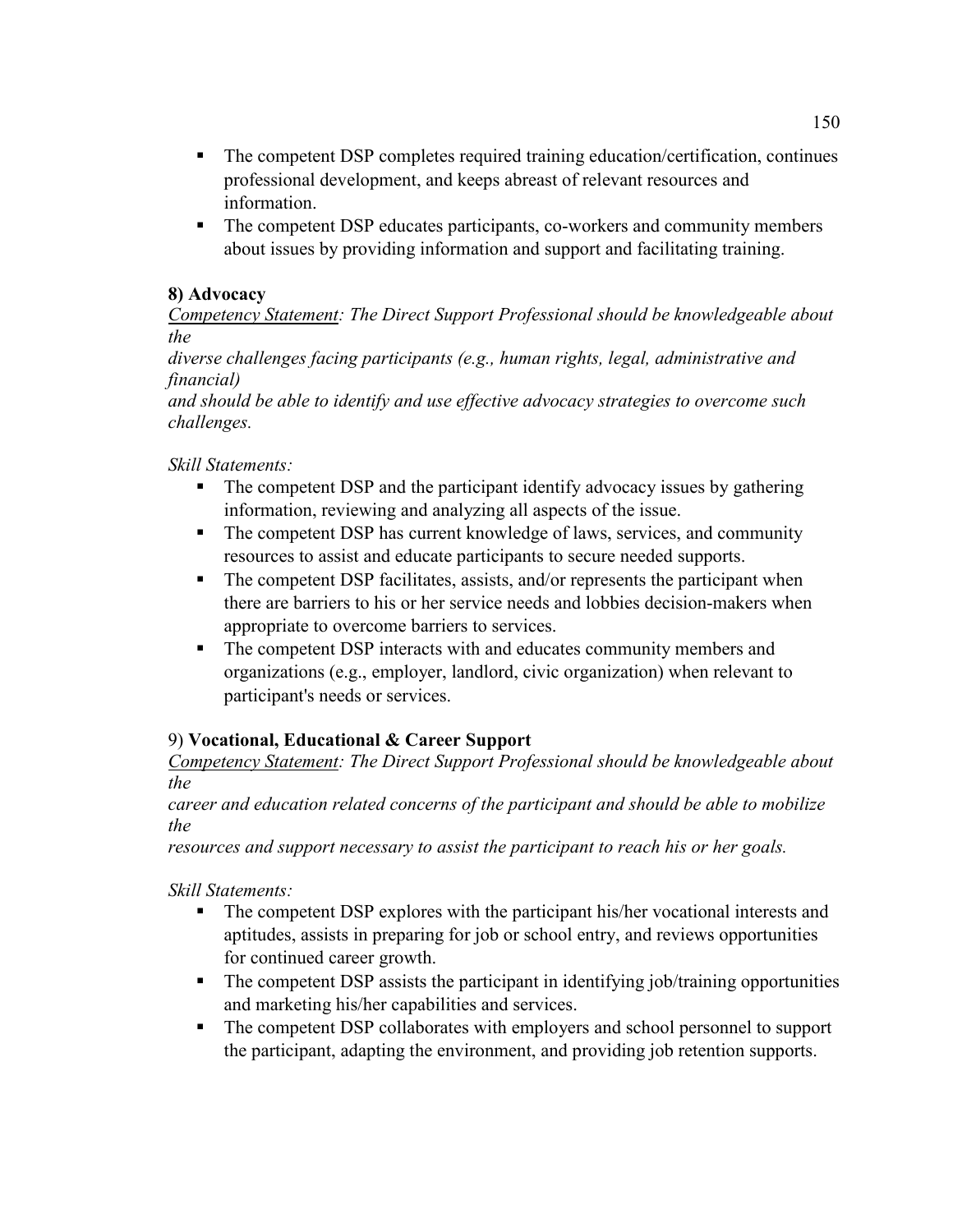#### 10) **Crisis Prevention and Intervention**

*Competency Statement: The Direct Support Professional should be knowledgeable about crisis* 

*prevention, intervention and resolution techniques and should match such techniques to particular circumstances and individuals.* 

#### *Skill Statements:*

- The competent DSP identifies the crisis, defuses the situation, evaluates and determines an intervention strategy and contacts necessary supports.
- The competent DSP continues to monitor crisis situations, discussing the incident with authorized staff and participant(s), adjusting supports and the environment, and complying with regulations for reporting.

### 11) **Organizational Participation**

*Competency Statement: The Direct Support Professional is familiar with the mission and practices of the support organization and participates in the life of the organization.* 

*Skill Statements:* 

- The competent DSP contributes to program evaluations, and helps to set organizational priorities to ensure quality.
- The competent DSP incorporates sensitivity to cultural, religious, racial, disability, and gender issues into daily practices and interactions.
- The competent DSP provides and accepts co-worker support, participating in supportive supervision, performance evaluation, and contributing to the screening of potential employees.
- The competent DSP provides input into budget priorities, identifying ways to provide services in a more cost-effective manner.

#### 12) **Documentation**

*Competency Statement: The Direct Support Professional is aware of the requirements for documentation in his or her organization and is able to manage these requirements efficiently.* 

*Skill Statements:* 

- The competent DSP maintains accurate records, collecting, compiling and evaluating data, and submitting records to appropriate sources in a timely fashion.
- The competent DSP maintains standards of confidentiality and ethical practice.
- The competent DSP learns and remains current with appropriate documentation systems, setting priorities and developing a system to manage documentation.

#### 13) **Building and Maintaining Friendships and Relationships**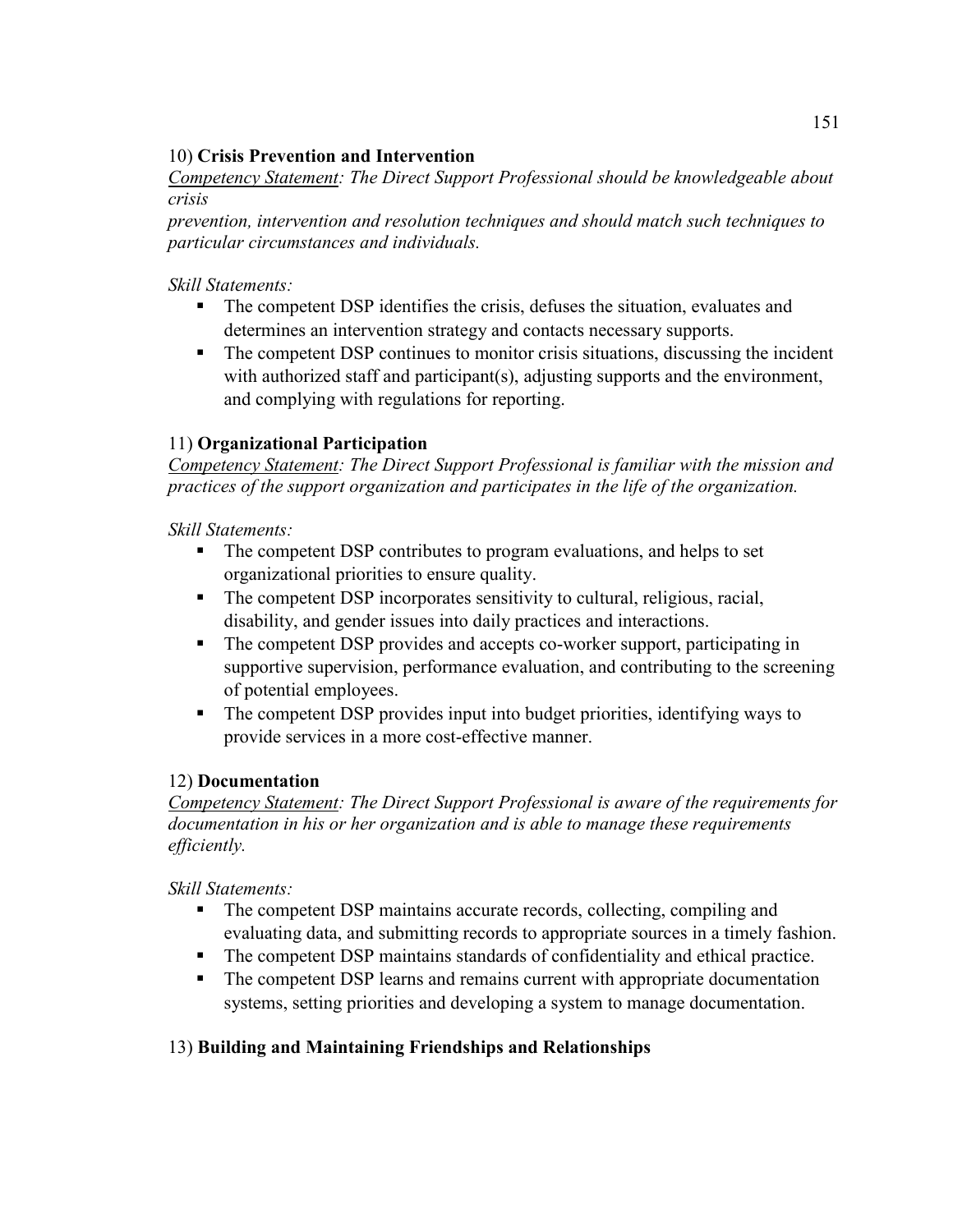#### *Competency Statement: Support the participant in the development of friendships and other relationships.*

#### *Skill Statements:*

- The competent DSP assists the individual as needed in planning for community activities and events (e.g., making reservation, staff needs, money, materials, accessibility).
- The competent DSP assists the individual as needed in arranging transportation for community events.
- The competent DSP documents community activities and events.
- The competent DSP encourages and assists the individual as needed in facilitating friendships and peer interactions.
- The competent DSP encourages and assists the individual as needed in communication with parents/family (e.g., phone calls, visits, letters).
- The competent DSP implements individual supports regarding community activities.
- The competent DSP provides incentive or motivation for consumer involvement in

community outings.

- The competent DSP assists the individual as needed in getting to know and interacting with his/her neighbors.
- The competent DSP encourages and assists the individual as needed in dating.
- The competent DSP encourages and assists the individual as needed in communicating with social workers and financial workers.

## 14) **Provide Person Centered Supports**

*Skill Statements:* 

- The competent DSP provides support to people using a person-centered approach.
- The competent DSP modifies support programs and interventions to ensure they are person centered.
- The competent DSP challenges co-workers and supervisors to use person centered practices.
- The competent DSP is knowledgeable about person centered planning techniques.
- The competent DSP assists individuals in developing person centered plans.

## 15) **Supporting Health and Wellness**

*Competency Statement: The competent DSP promotes the health and wellness of all consumers.* 

*Skill Statements:*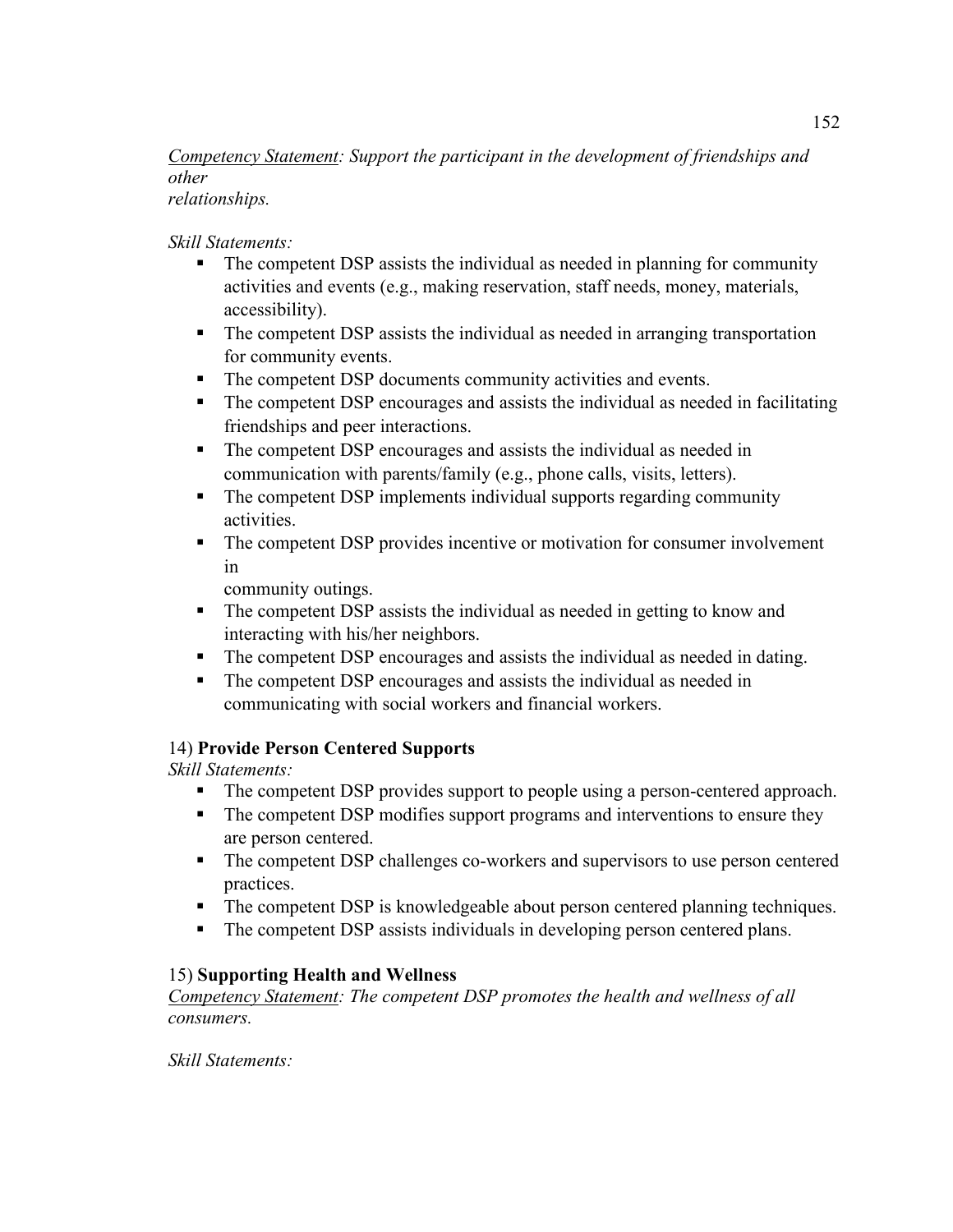- Administers medications accurately and in accordance with agency policy and procedures.
- Observes and implements appropriate actions to promote healthy living and to prevent illness and accidents.
- Uses appropriate first aid/safety procedures when responding to emergencies.
- Assists individuals in scheduling, keeping, and following through on all health appointments.
- Assists individuals in completing personal care (e.g., hygiene and grooming) activities.
- Assists with identifying, securing and using needed adaptive equipment (i.e. adaptive equipment) and therapies (e.g., physical, occupational, speech, respiratory, psychological).
- Assists individuals in implementing health and medical treatments.
- Assists individuals to take an active role in their health care decisions.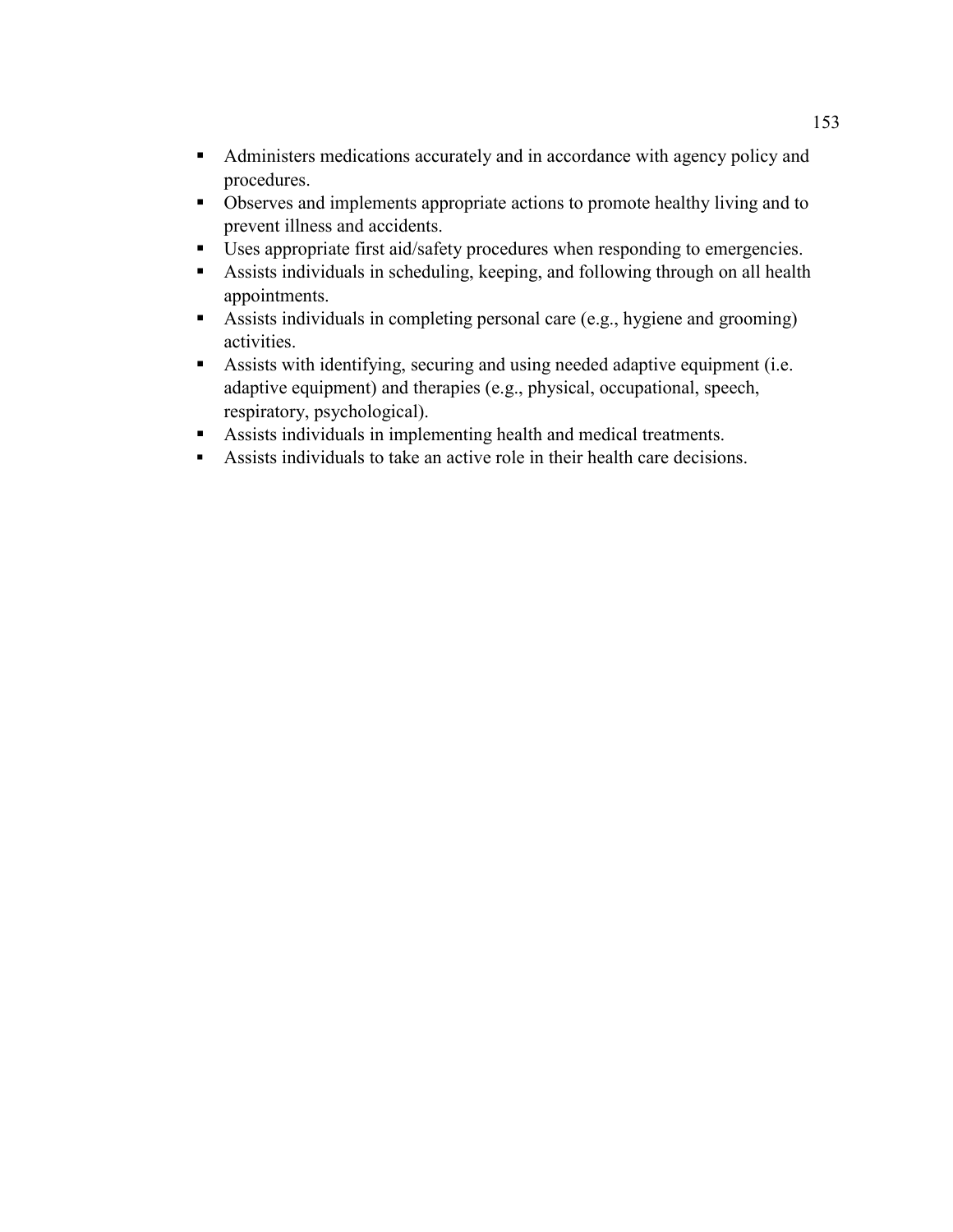#### Appendix B

## **New York State Direct Support Professional Core Competencies**

## **Goal 1: Putting People First**

#### *Competency Area A: Support a Person's Unique Capacities, Personalities and Potential*

*Skills:* 

- 1. Demonstrates respect for all individuals being supported
- 2. Demonstrates support for individual choice-making in order to enhance confidence and assertiveness

*Tasks*:

- Communicates directly with individuals
- Uses person-first language when communicating with the individual.
- Uses body language and eye-contact to show attention to others.
- **Monitors own tone of voice and volume when providing instruction and direction** to individuals.
- Assists individuals to dress and groom in a way that demonstrates his/her selfrespect and dignity.
- Consistently uses person-first language when communicating about the individual.
- Develops a respectful and genuine relationship with the individual that is demonstrated through tone of voice, interpersonal interactions, and content of conversations.
- Supports choices made by the individual while considering health and safety concerns.
- **•** Demonstrates the use of positive feedback
- Recognizes and supports choices made by the individual while considering health and safety concerns
- **Provides positive feedback and encouragement to the person supported as the** person assumes his/her leadership role in choice-making
- Assists individuals in sorting through choices

#### *Competency Area B: Getting to Know the Person through Assessment and Discovery*

*Skills*:

- 1. Evaluates the ways in which past and current events, and environmental factors, affect the way the person acts/reacts to others.
- 2. Using a holistic approach, participates in the individual's life planning activities, and assists in their implementation.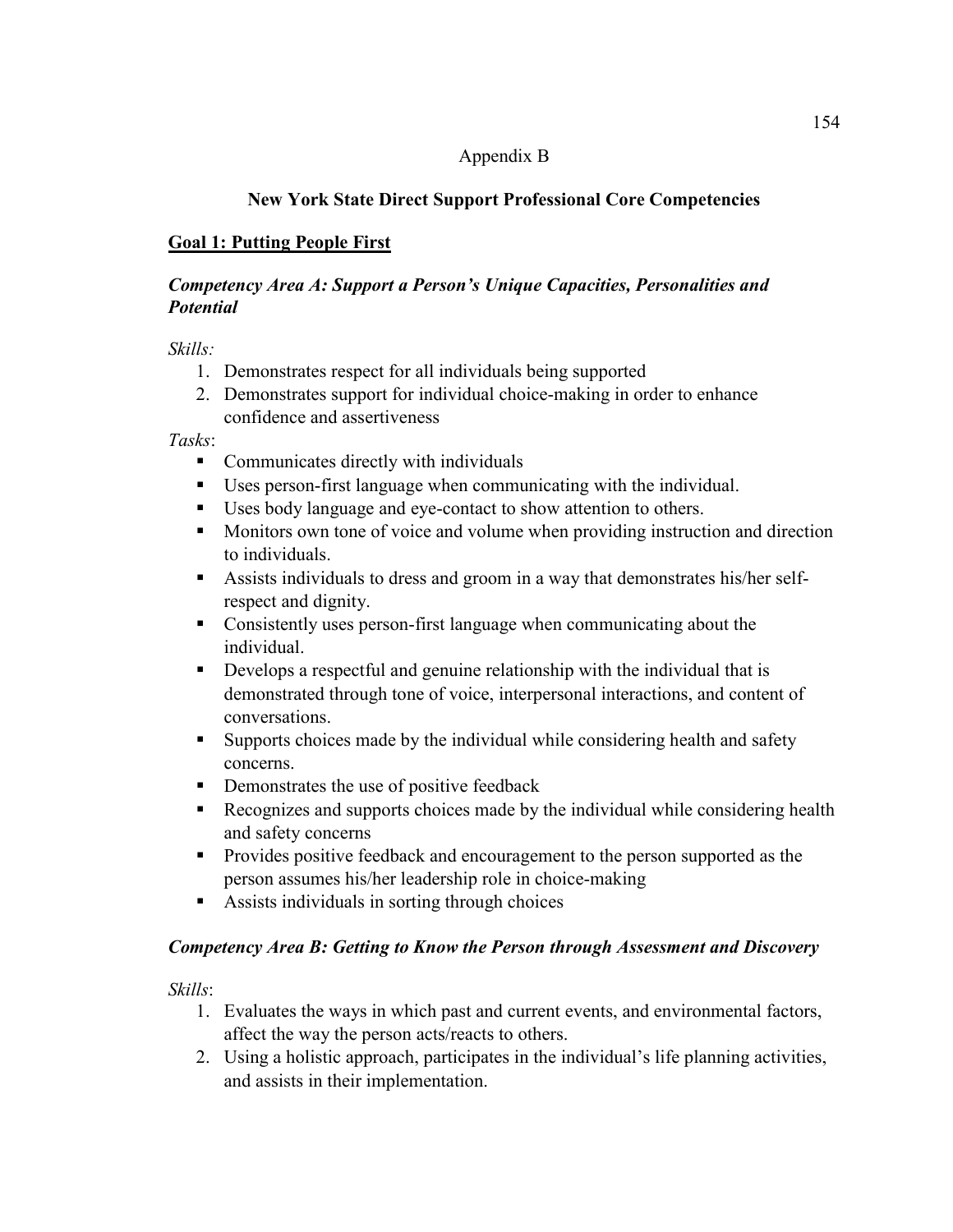- 3. Encourages and supports problem-solving and coping skills.
- 4. Is informed about formal and informal assessment, and can conduct informal assessments in a variety of settings, to gain information about the individual and his/her response to the environment.
- 5. Supports the self-direction of services.

#### *Tasks*:

- Reviews files and relevant information.
- Meets with the individual and their circle of support to learn more about the person.
- Recognizes that challenging behaviors can be a form of communication and responds to it appropriately.
- **Implements goals as written to achieve desired outcomes.**
- Has access to and can interpret and question the plans.
- Is able to respectfully contribute, within the team setting, to the identification of desired plans for an individual.
- Talks about problems/concerns with the individual to gain understanding of his/her point of view
- Helps the person better cope with their problem by providing emotional support.
- Can demonstrate the use of informal assessment techniques used on a daily basis in each setting in which he/she works with individuals (home, work, travel, neighborhood, etc.), such as observation and active listening.
- Can describe the concept of self-determination and how it applies to the person receiving support.

# *Competency Area C: Promoting Advocacy with the Individual*

## *Skills*:

1. Seeks information on the range of services available to individuals with developmental

Disabilities.

- 2. Provides opportunities for the individual to be a self-advocate.
- 3. Performs advocate responsibilities while demonstrating respect for the processes and people involved.
- 4. Describes and supports individuals' rights and responsibilities.
- 5. Identifies when an individual's rights may have been breached and takes action to prevent, stop and report the possible breach.

*Tasks*:

Is able to describe, in general terms, categories of services available.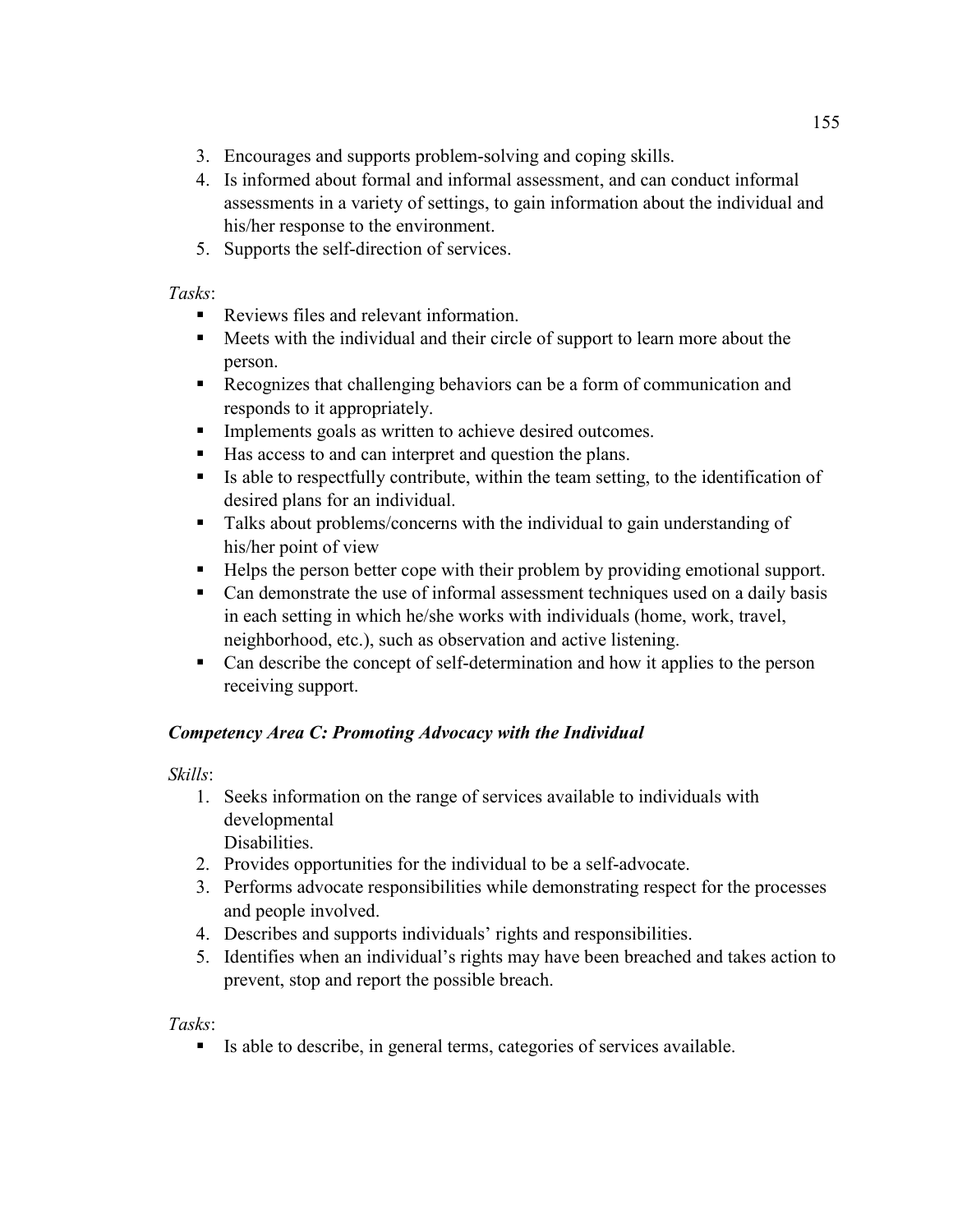- Can describe the basic structure of the services available for people with developmental
	- o disabilities to meet the individual's needs and desires, and is able to advocate for additional services, as needs arise.
- Clearly communicates suggestions to team members for types of services and supports that an individual needs and/or wants.
- Can state who to contact to find out about various services from which the person can benefit.
- Encourages and assists the individual to express on his/her own behalf.
- Is able to describe the individual's rights to due process through the agency's human rights committee.
- Can identify who to contact when advocacy questions arise
- Follows the appropriate communication and supervisory channels when initiating change or change recommendations.
- Is able to discuss the rights and responsibilities to which any individual is entitled.
- Can discuss the challenges faced by individuals with developmental disabilities in regards to their rights.

## *Competency Area D: Facilitating Personal Growth and Development*

#### *Skills*:

- 1. Demonstrates the ability to effectively teach skills to people supported.
- 2. Recognizes the individual's need for teaching, and preferred style for learning, and can perform individualized teaching based on this information.
- 3. Assesses the effectiveness of formal and informal teaching provided and makes adaptations where needed.

#### *Tasks*:

- Demonstrates the ability to follow a plan for successful teaching.
- Takes advantage of informal opportunities to teach.
- Is able to teach in a group setting.
- Is able to identify the effectiveness of the teaching plans.
- Can describe the way in which the individual prefers to learn.
- **Listens to and observes the individual, while he/she performs skills related to** teaching provided, to determine if the individual has learned the desired skill.

#### *Competency Area E: Facilitation of Supports and Services*

#### *Skills*:

1. Assists in the development, implementation and on-going evaluation of service plans that are based on the individual's preferences, needs and interests.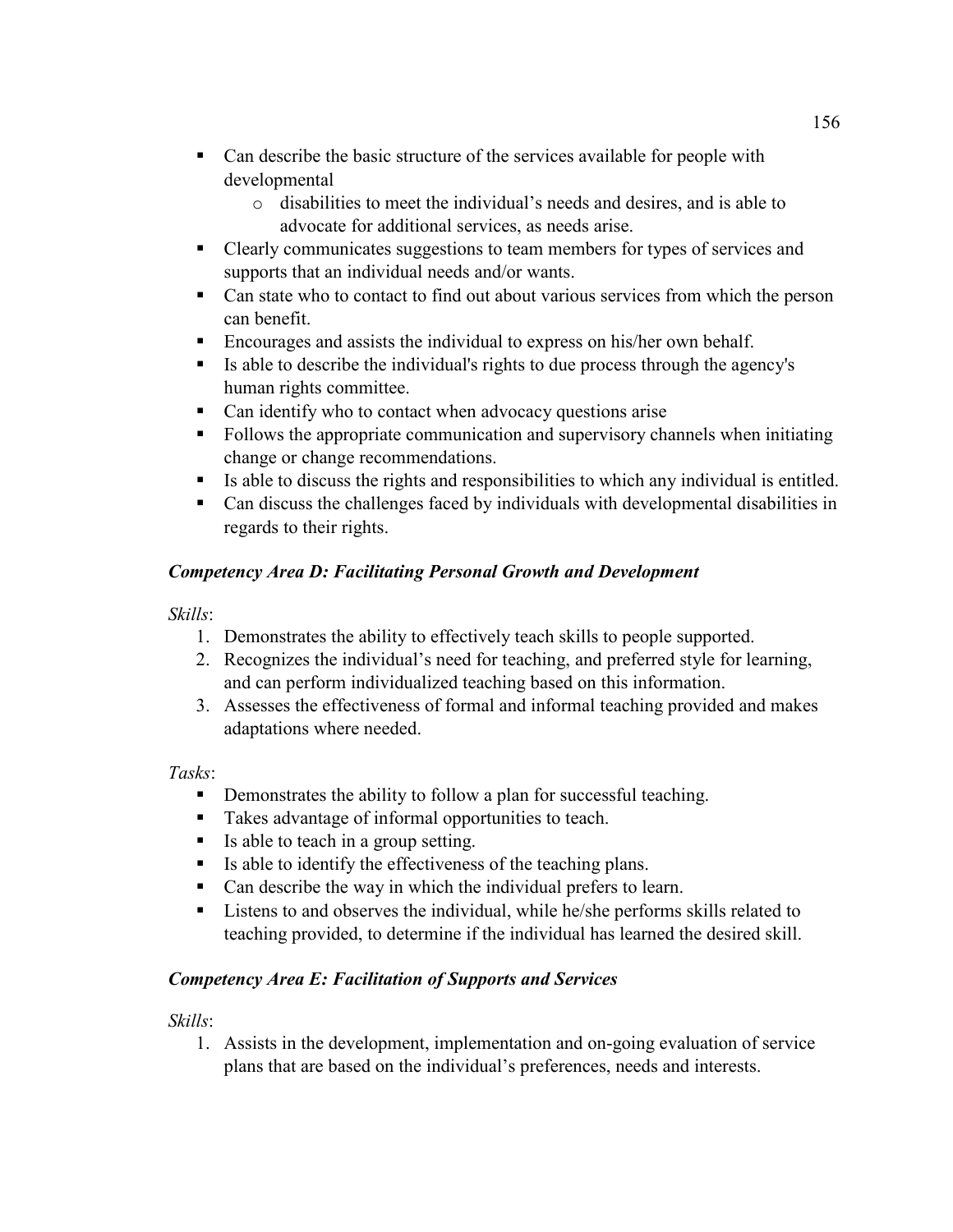2. Continuously shares observations, insights, and recommendations with the individual and his/her support team.

*Tasks*:

- Is able to implement service plans, as written.
- Continuously evaluates the service plans and makes recommendations, as needed.
- Engages the individual in service planning discussions and activities.
- Shares information in an organized, timely and sensitive manner.
- Shares direct input from the individual and his/her support team members.

## **Goal 2: Building and Maintaining Positive Relationships**

#### *Competency Area F: Building and Maintaining Relationships*

*Skills*:

- 1. Supports individuals to overcome barriers and challenges to establishing and maintaining a network of relationships and valued social roles.
- 2. Demonstrates the ability to identify the individual's personal strengths, interests and needed supports for community involvement.
- 3. Demonstrates strategies to encourage and build the individual's self-confidence.

*Tasks*:

- Encourages the use of social skills to develop and maintain positive relationships.
- Follows the sexual consent status and values of the individual being supported.
- Assists in teaching social skills to develop and maintain positive relationships.
- Supports the person in exploring and practicing faith, religion, spiritual and cultural interests without personal bias.
- Identifies likes and dislikes, and matches interests and people with available events and activities in the neighborhood and community.
- If the person desires, supports the person to choose a method to observe his/her faith/religion/spirituality/culture/ethnicity, and make connections with other community members without staff imposing their own values.
- Based upon the individual's desires, supports the person to become a valued member and active participant in groups in his/her faith/spiritual community by looking for opportunities for the person to be included in spiritual activities with their ethnic/cultural group.
- Assists the individual to recognize and take pride in his/her abilities and achievements.

## *Competency Area G: Creating Meaningful Relationships*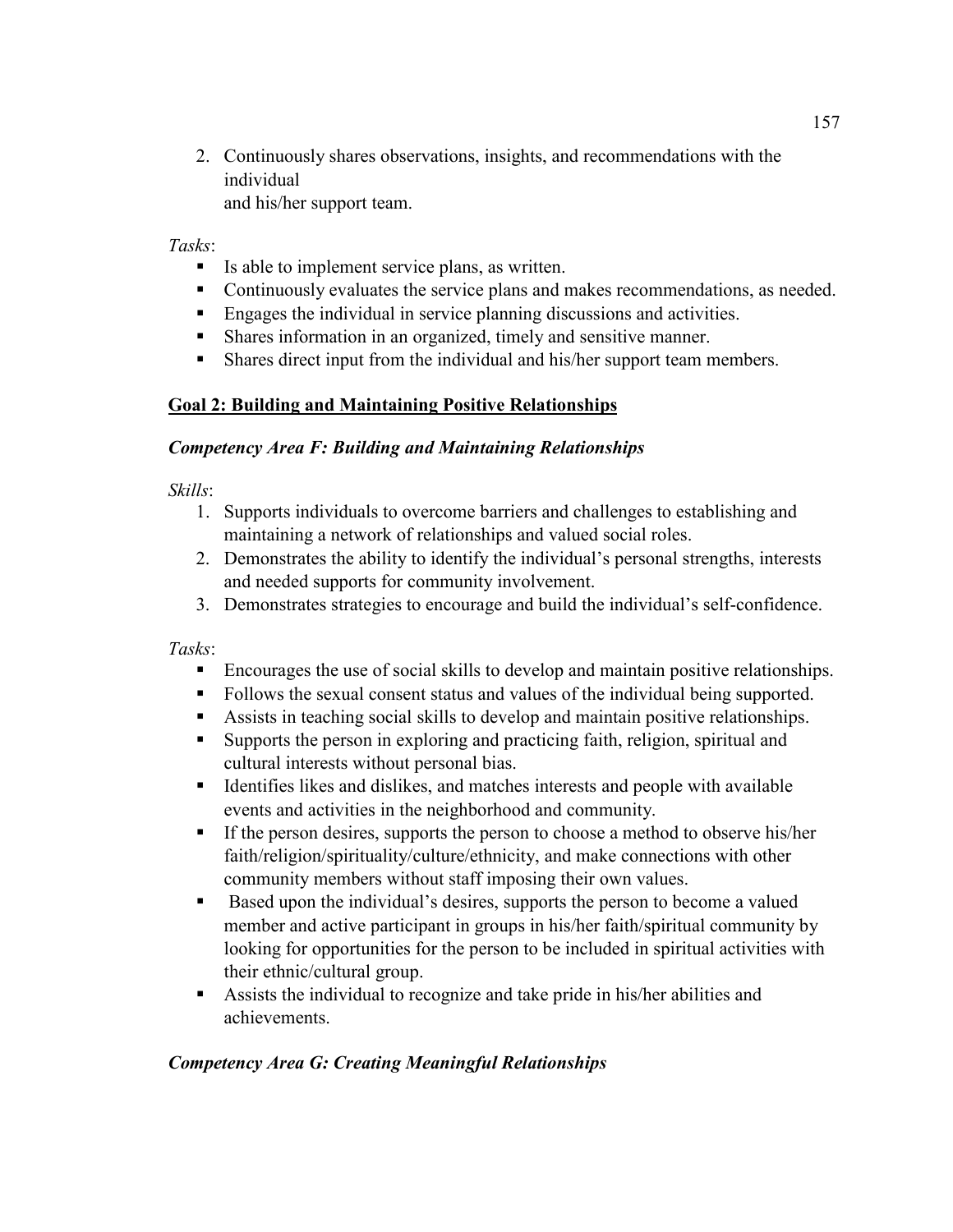### *Skills:*

- 1. Uses a range of effective communication strategies and skills to establish a collaborative relationship with the person.
- 2. DSP modifies own communication to ensure understanding and respect.
- 3. Develops trust by communicating empathetically.
- 4. Recognizes the impact of the possible discrepancies between the individual's chronological age and developmental age when communicating.

### *Tasks:*

- Uses a polite tone of voice.
- Encourages the person to express him/herself.
- Recognizes and respects individual's need for periods of quiet, noncommunication time.
- Speaks, models, signs, shows pictures and objects or uses adaptive equipment in ways. that the person understands, according to their plan
- Identifies likes and dislikes, wants and needs, by the person's verbal and nonverbal
- communication as well as in context with personal history and input from friends, relatives and professionals.
- Includes the individual in the conversation, by speaking with the individual, not about the individual.
- Avoids making assumptions about an individual's cognitive abilities based on his/her communication abilities.
- Uses a variety of communication techniques to meet the individual's needs.
- **•** Demonstrates caring through body language, tone, and providing adequate time for communication.
- **•** Demonstrates active listening by repeating words or gestures, asking questions, and validating feelings.

## **Goal 3: Demonstrating Professionalism**

## *Competency Area H: Developing Professional Relationships*

#### *Skills*:

1. Demonstrates respect in all professional relationships.

- Respects friends and family members through his/her actions and words.
- Actively listens to and take actions related to expressed concerns and passes information along to appropriate personnel members.
- Demonstrates tolerance and acceptance with others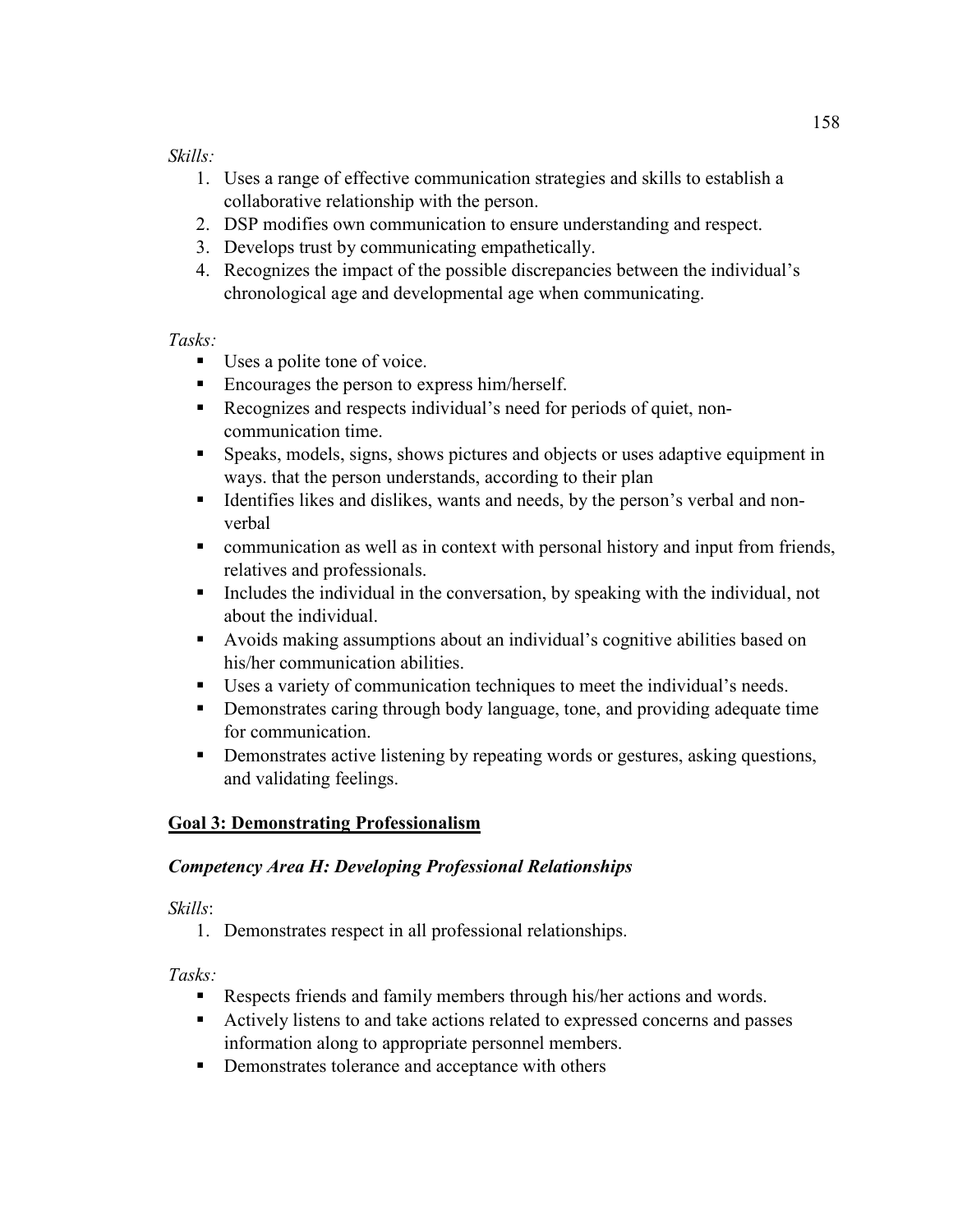- Develops positive and productive relationships with his/her coworkers, supervisor, and other colleagues.
- Is able to empathize and effectively communicate with family and friends of the individual.

### *Competency Area I: Exhibiting Professional Behavior*

## *Skills*:

1. Demonstrates the following desirable professional qualities in the worksite: professional demeanor, attention to punctuality and attendance policies, reliability, flexibility, and pleasantness.

## *Tasks:*

- Demonstrates courtesy to others and contributes to a positive team atmosphere.
- Complies with agency regulations and policies related to dress, confidentiality, professional appearance and use of electronic devices.
- Arrives at work on time, limits use of unscheduled absences, accurately signs in and out.
- Continuously engages in productive activity while at work.
- Is open to doing things in a variety of ways.
- Serves as a positive role model and team member.
- Respects personal and professional boundaries.
- Follows through on all projects and responsibilities.
- Readily adapts to changes in work assignments.
- Approaches problems in a solution oriented manner.
- Diverts communication related to problems and dissatisfaction from peers to appropriate. channels to effect improvement or resolution.

## **Competency Area J: Showing Respect for Diversity and Inclusion**

*Skills*:

- 1. Demonstrates respect in all matters relating to diversity and inclusion
- 2. Demonstrates the awareness, attitude, knowledge and skills (i.e. cultural competence) required to provide effective support to those we serve from any particular ethnic, racial, sexual orientation, religion, gender, socio-economic, age or disability group, as well as any other component diversity groups.

- Shows respect for others' values without imposing their own
- Demonstrates a willingness to accept and respect all components of human diversity
- Treats individuals served, families and co-workers equitably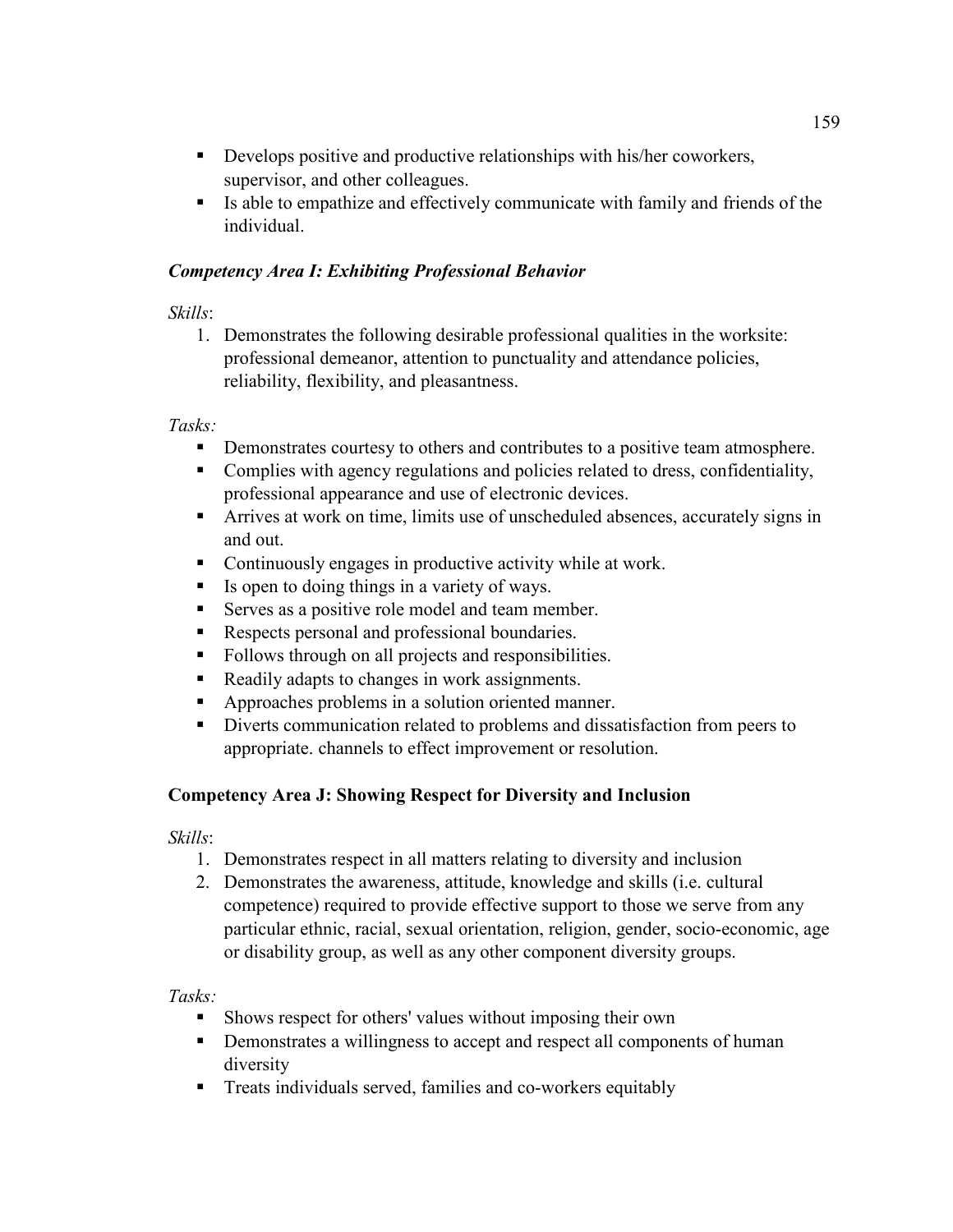- Can articulate personal biases and does not let their personal biases affect their work and seeks support when needed
- Can describe cultural biases and personal differences that might have an effect on interpersonal relationships when working with individuals, families and coworkers/team members.
- Demonstrates the cultural competence required to provide effective support to those we serve.
- Can discuss the concepts of fairness and respect, and the impact that discrimination based on disability, race, gender, religion, etc., has on people.
- When the DSP recognizes that an individual is being discriminated against, he/she is able to serve as an ally to the individual by intervening to stop the inappropriate comments/actions against the individual.
- When a DSP recognizes that an individual is being discriminated against, he/she reports it according to agency procedure.
- Can effectively communicate with those we support regarding their abilities and challenges they may face.
- **•** Demonstrates sensitivity to the lasting effects that discrimination can have on individuals.
- Supports culture and gender specific preferences for health and personal care in accordance with agency policy.
- Identifies and reports the possible disparities in health care delivery that often negatively impact the individuals supported.

## *Competency Area K: Creating Meaningful Documentation Records*

## *Skills*:

1. Maintains accurate records by collecting, compiling, evaluating data and submitting it in a timely manner to the appropriate sources.

- Notes are recorded in the proper place and in the proper format.
- Notes are signed and dated, according to agency policy.
- Documentation is thorough, including data where required, baseline information, etc.
- Documentation is done on time, according to agency policy.
- Maintains standards of confidentiality and ethical practice.
- Recorded communication should reflect progress and choices made in a manner that would be clearly understood by a reader unfamiliar with the person or program.
- Clearly and effectively communicates information through his/her documentation practices.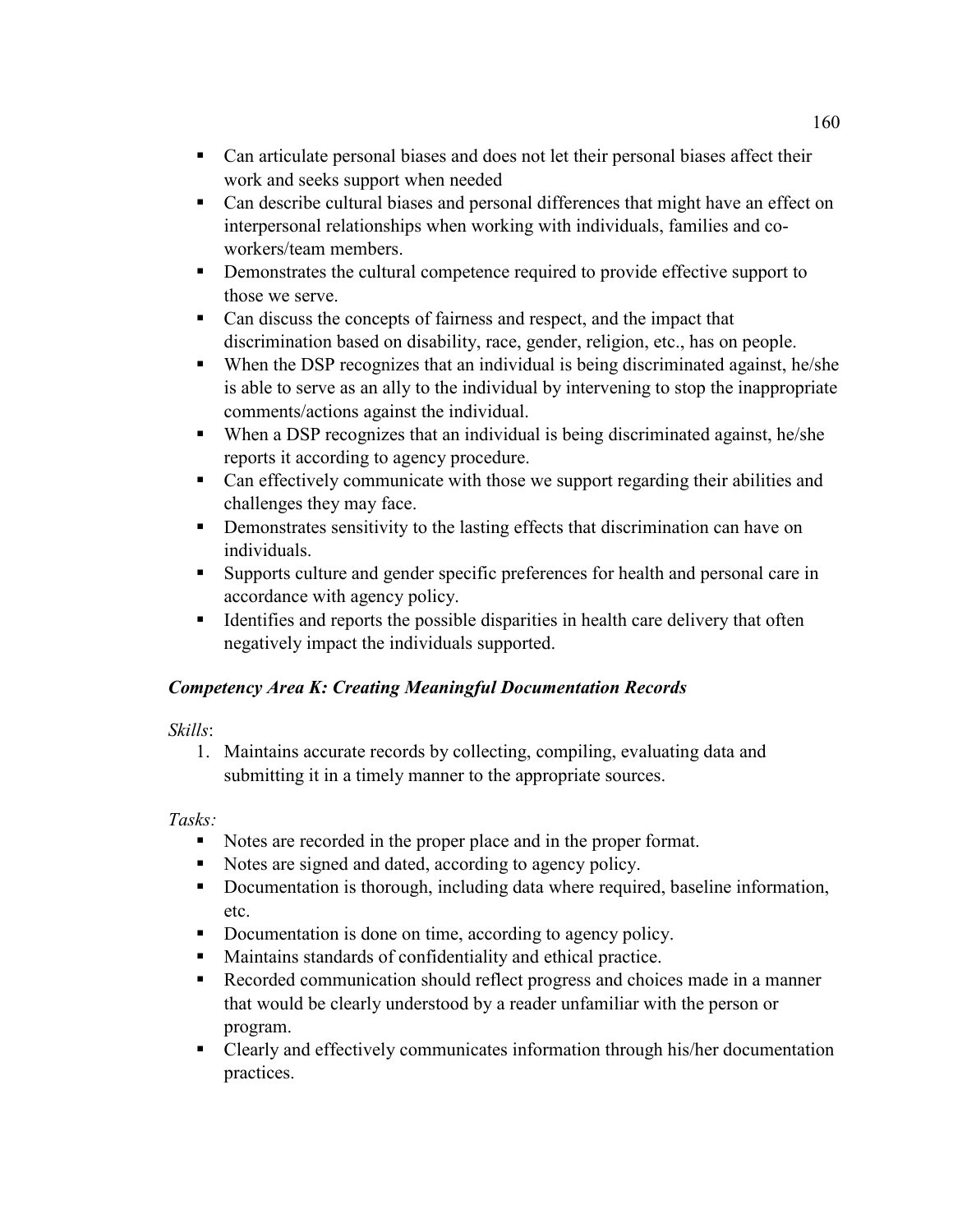#### *Competency Area L: Education, Training and Self-Development Activities*

#### *Skills*:

- 1. Demonstrates enthusiasm for learning the knowledge and skills required to perform the job.
- 2. Readily seeks and accepts feedback to improve performance.
- 3. Applies knowledge and skills gained to the job.

### *Tasks:*

- Attends, actively participates in, and successfully completes all required training sessions
- Asks mentors and supervisors to share best practices.
- Is open to and accepting of developmental feedback.
- Seeks to learn from mistakes; avoids defending mistakes.
- Discusses application of skills with supervisor/mentor prior to use.
- Demonstrates the ability to learn and apply new and innovative techniques.
- Demonstrates the skill to his/her designated experienced staff or supervisor.
- Receives feedback and applies it to improve skill proficiency on the job.

## *Competency Area M: Organizational Participation*

## *Skills:*

- 1. Adheres to and promotes the mission, culture and practices of the organization
- 2. Participates in the work of the organization in a positive way by using problem solving skills.
- 3. Adheres to corporate compliance policies and procedures.

- Is able to articulate the agency mission and culture in his/her own words and describe how his/her job and everyday activities help support the agency mission.
- Is able to apply, demonstrate, and incorporate the agency mission and culture into everyday practice.
- Participates in the identification of problems.
- **Participates in the identification of the causes of problems.**
- Actively participates in the identification of solutions.
- Examines options and is open to input.
- Successfully completes training on corporate compliance topics.
- Can access the organization's corporate compliance procedures documents.
- Follows the organization's corporate compliance procedures.
- Recognizes and reports fraudulent behaviors.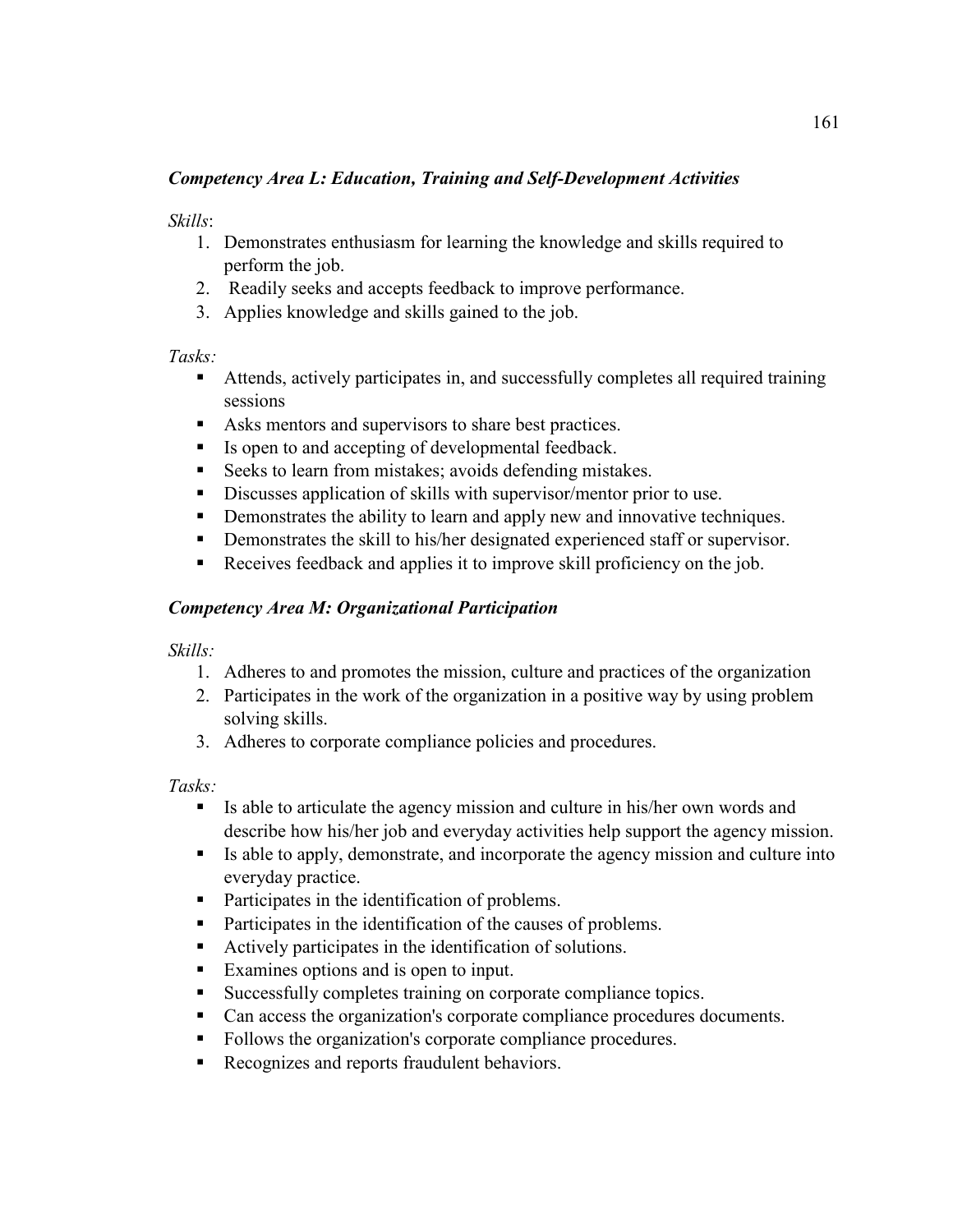### *Competency Area N: Exhibiting Ethical Behavior on the Job*

#### *Skills:*

1. Knows, understands and follows the NADSP Code of Ethics.

*Tasks:* 

- Can access and discuss the 9 aspects NADSP Code of Ethics:
	- o Primary allegiance is to the person receiving support
	- o Supports the physical, emotional and personal well-being of the person receiving services
	- o Shows integrity and responsibility by assisting people to live self-directed lives while, fostering a sense of partnership with the person supported
	- o Respects and safeguards the confidentiality and privacy of the people served
	- o Promotes and practices justice, fairness and equity for people served while affirming human and civil rights and responsibilities
	- o Shows respect for the uniqueness of each person served and value for the persons unique qualities
	- o Assists people served to develop and maintain meaningful relationships with other people
	- o Support the persons served to direct the course of their own lives
	- o Advocates for the people supported for justice, inclusion and full community participation
- Seeks out clarification when not sure about issues around ethics.
- Begins to put the NADSP Code of Ethics into practice.
- Routinely puts the NADSP Code of Ethics into practice.

## **Goal 4: Supporting Good Health**

Competency Area O: Promoting Positive Behavior and Supports

Skills:

- 1. Demonstrates team work with the individual, co-workers and family in implementing positive behavioral support strategies consistent with available behavior support plans.
- 2. Demonstrates effective methods to teach positive behaviors and support existing positive behaviors.
- 3. Assess strategies to evaluate how environmental factors affect behavior.

- Accepts and uses feedback to implement positive behavior supports.
- **Provides feedback on the effects of the approaches taken.**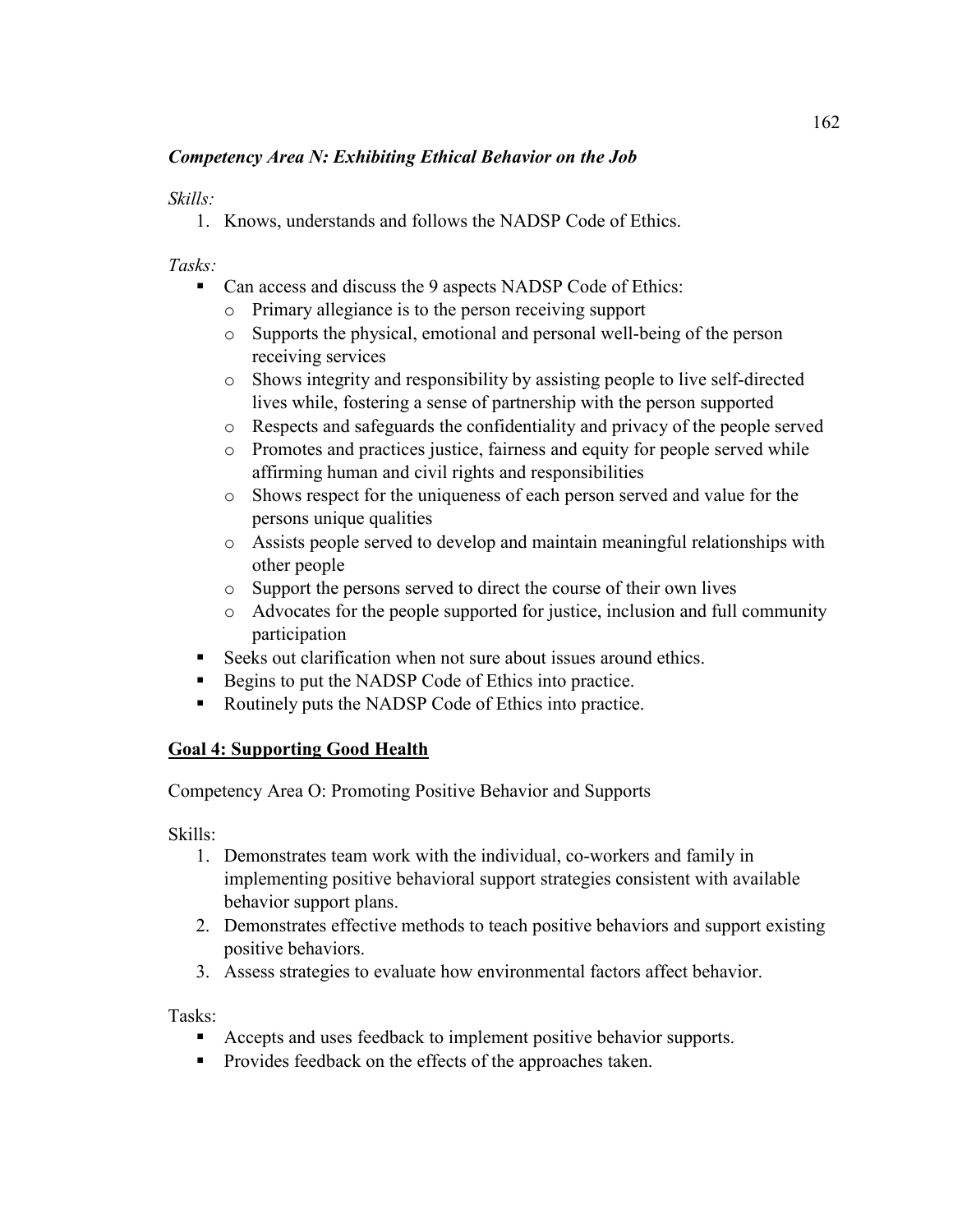- Encourages and recognizes positive behaviors by using praise and various reinforcers effectively.
- Is a role model for positive behavior.
- Uses the preferred mode of communication to offer cues to promote positive behaviors.
- Can articulate ways in which environmental factors can have an impact on behavior.
- Proactively reduces previously identified stressful environmental factors such as noise, light, and heat.

# *Competency Area P: Supporting Health and Wellness*

# *Skills*

- 1. Demonstrates and assists in nutritious meal planning and food preparation, storage and handling procedures.
- 2. Demonstrates knowledge and understanding of an individual's medical, physical, psychological, and dental health care needs.
- 3. Demonstrates knowledge of and uses accepted methods to prevent illness and disease, and teaches prevention methods to the individual.
- 4. Recognizes and responds in a timely manner to signs and symptoms of illness/injury and medical emergencies.
- 5. Provides a safe and clean environment for the individual based on skill level and risks.
- 6. Accurately documents and adequately protects all health information.
- 7. Understands and can implement daily health practices to support good health.

- Teaches dining skills according to the individual's needs.
- Assists individuals to use clean, healthy practices when preparing meals
- Adheres to allergy alerts, texture, portion size, and other alerts related to the special requirements of the individual.
- Can discuss the health care information needed to support that person.
- Reviews the person's plan of nursing services to gain a better understanding of the individual's health care needs.
- Can describe general changes in behavior that could be a sign of a possible healthrelated concern.
- Assists and advocates for individual, as needed and appropriate, to facilitate and optimize informed health care services.
- Assists individual in the safe use and maintenance of adaptive equipment.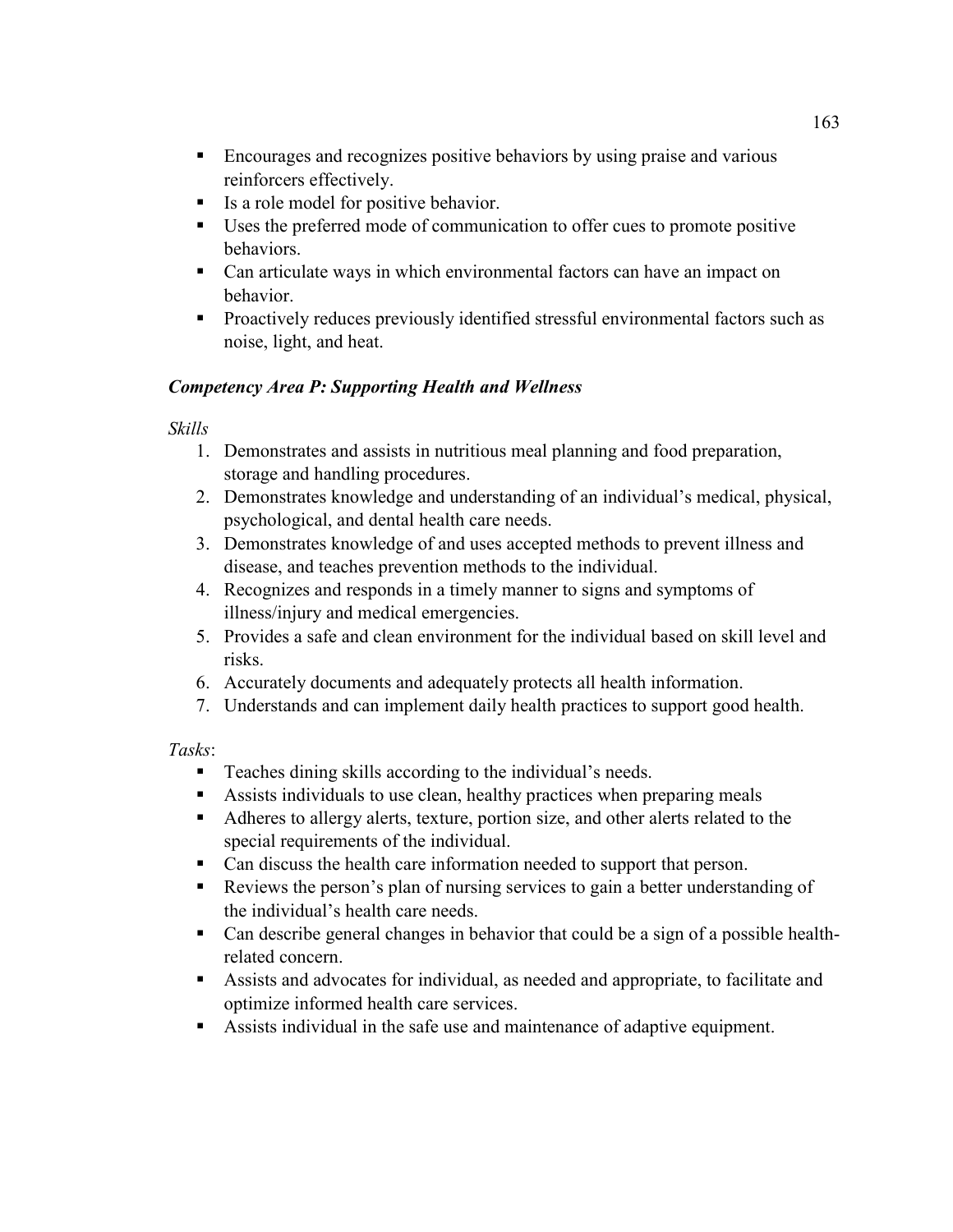- Follows and can articulate the reasons for procedures that support special populations; such as aging individuals, individuals with diabetes, Prader-Willi syndrome, Autism Spectrum disorders, and those with dual diagnoses.
- Able to understand person's normal behavior and recognizes changes that may indicate health concerns.
- Communicates observed health care concerns to the necessary support network.
- Can state why a person is receiving a specific medication or treatment, as well as the intended effects of that medication or treatment.
- Monitors and reports any adverse side effects of medication or treatments provided.
- Assists, as needed, in healthcare activities of daily living (ADLs), such as oral hygiene and personal care.
- Successfully achieves Medication Administration Certification (AMAP), if required by the individual, support setting or agency policy.
- **If Medication Administration Certified (AMAP), the DSP assures that** medications are accurately administered and recorded in keeping with agency policy and professional performance standards.
- Can discuss ways in which healthy personal care and hygiene practices prevent illness.
- Is able to identify when an individual is experiencing an illness or injury and responds according to established protocols.
- Able to access emergency phone numbers, such as 911 or EMS.
- Achieves and maintains CPR, first aid and other certifications according to agency policy.
- Assists in securing needed medical appointments in a timely manner (scheduling,
- arranging transportation, supporting questions and explanations, following agency protocols on consult sheets, documentation, etc.)
- Correctly uses standard precautions, especially hand washing, and can explain the underlying concepts of personal and environmental contamination.
- Uses personal protective equipment (PPE), such as gloves, gowns and masks, when appropriate.
- Frequently cleans and requests replacement of toothbrushes, vaporizers/humidifiers and other ordinary and specialty equipment according to the individual's health plan, standard medical practice, and the manufacturer's instructions.
- Documents the individual's health status, medications, medical needs and appointments,
- **as required.**
- Maintains and protects all protected health information (PHI) as directed by the HIPAA legislation.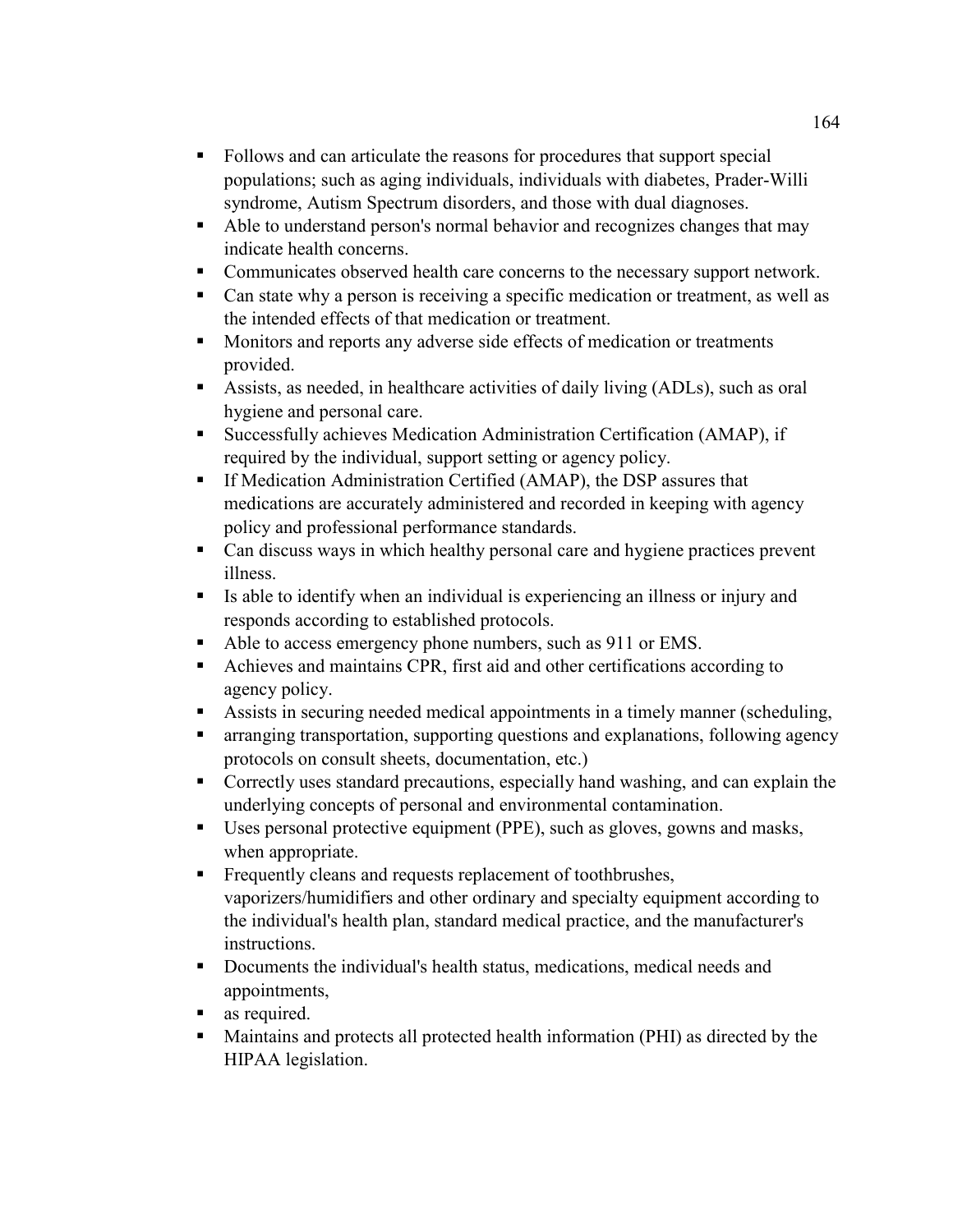- Uses appropriate and safe turning, positioning and transfer techniques to support skin and
- **bone integrity and effectively meet individual's unique needs.**
- **•** Demonstrates holistic approaches that recognize importance of practices as it relates to appropriate and adequate diet and nutrition, rest and exercise, stress reduction, and smoking cessation.
- Correctly completes routine and/or urgent health care practices such as tube feeding, insulin administration, colostomy and/or catheter care, and Epi-pen administration.

## *Competency Area Q: Preventing, Recognizing, and Reporting Abuse*

#### *Skills*:

- 1. Recognizes concepts related to the prevention of abuse.
- 2. Is able to prevent abuse.
- 3. Correctly follows procedures for mandated reporting and responding.

#### *Tasks*:

- Can identify abuse as described in the regulations.
- Can discuss the possible impact of abuse on the person.
- Can prevent, stop, safeguard against, and report abuse according to the OPWDD policy.
- Develops a deeper understanding of an individual and can describe how changes in his/her mood, interpersonal interactions, and behavior could be an indicator of abuse.
- Can provide examples of the range and nuances of abuse, and respond according to agency and OPWDD policy.
- Can effectively intervene so that abuse does not occur
- Can identify triggers and warning signs that indicate abuse might be likely to occur.
- Assists the team and individual to put in place a plan to prevent further incidences.
- Fulfills their obligation to report possible abuse regardless of who allegedly committed the abuse.
- Reports possible abuse to the appropriate person in a timely manner.
- Cooperates with the investigative process.

#### **Goal 5: Supporting Safety**

#### *Competency Area R: Supporting Safety*

Skills: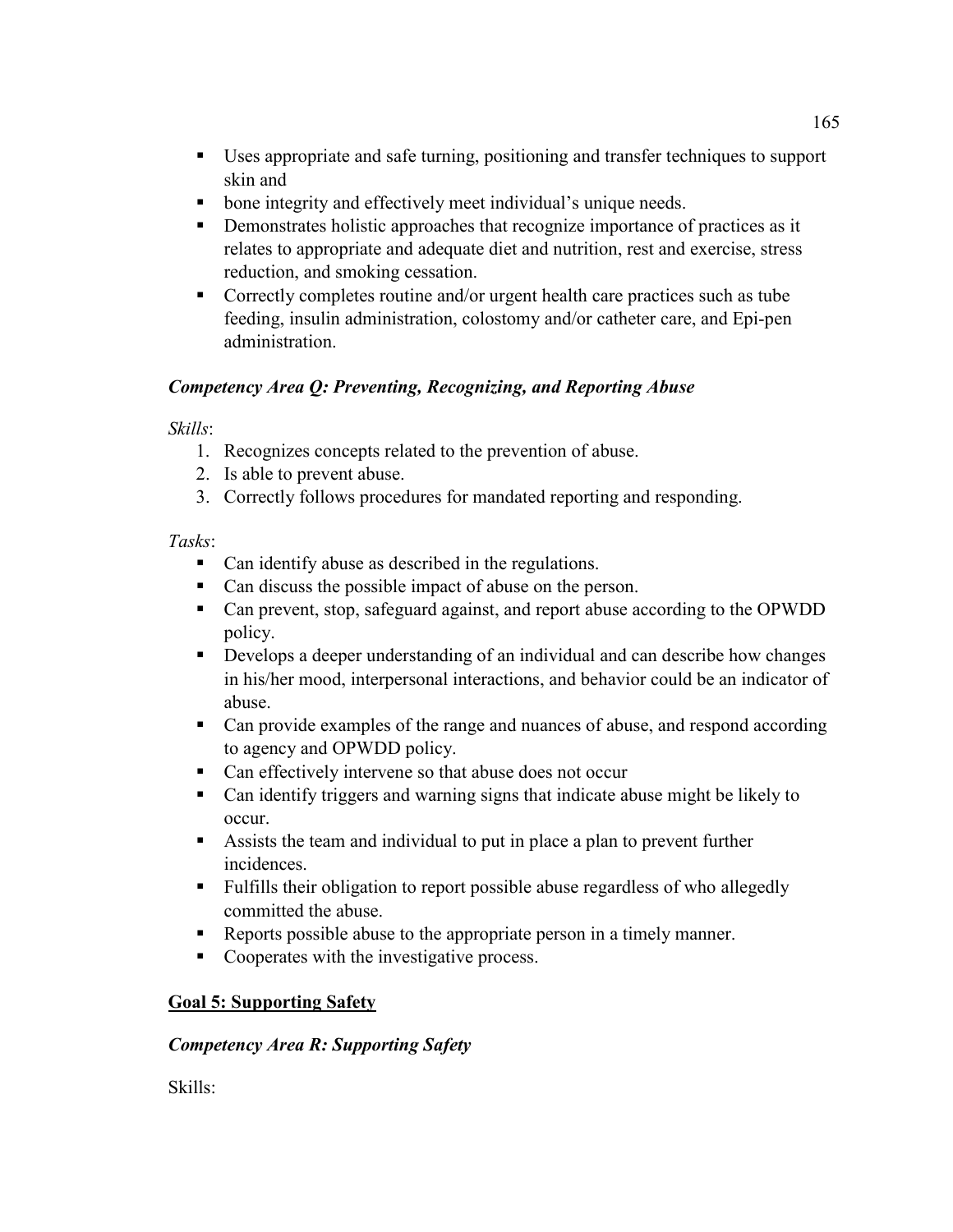- 1. Demonstrates skill in applying the principles and practices of the OPWDD PROMOTE (Positive R elationships O ffer M ore O pportunities T o Everyone)
- 2. Demonstrates respect for the safety of all others.

Tasks:

- Supports the individual's connections to others, self-confidence and opportunities for relaxation and recreation (Green Zone) to decrease the possibility of a crisis occurring.
- When the individual is unable to cope with stress (Yellow Zone), the DSP is able to effectively use the following R-Star techniques: Reassessment, Reassurance, Repeat-Ask-Validate, Remind, and Restore.
- Can discuss an individual's vulnerabilities, strengths and potential irritants and effective supports.
- Intervenes effectively when a person is a danger to him/herself and/or others (Red Zone).
- Works to repair and restore the environment and peoples' emotions after a crisis situation (Red Zone).
- Intervenes in a crisis situation by managing the physical and social environment in an attempt to de-escalate the situation and promote the safety of the individual, co-workers and others.
- Participates in the review of crisis situations with the individual, families and team members to determine the need for ongoing supports and make plans to avoid future crises.

#### *Competency Area S: Supporting Safety*

#### *Skills:*

- 1. Supports the safety of all individuals in everyday situations.
- 2. Follows proper safety procedures in transportation situations.

#### *Tasks*

:

- Is able to operate emergency equipment, as required.
- Reports to appropriate personnel any detected problem with emergency equipment, or the need for emergency supplies.
- Seeks out and reports potential hazards related to fire, ice, etc.
- Adheres to agency policies, requirements and regulations.
- Can properly operate transportation equipment, such as the lift, and secure wheelchairs, oxygen, and other equipment.
- If operating a vehicle, maintains a current NYS driver's license consistent with agency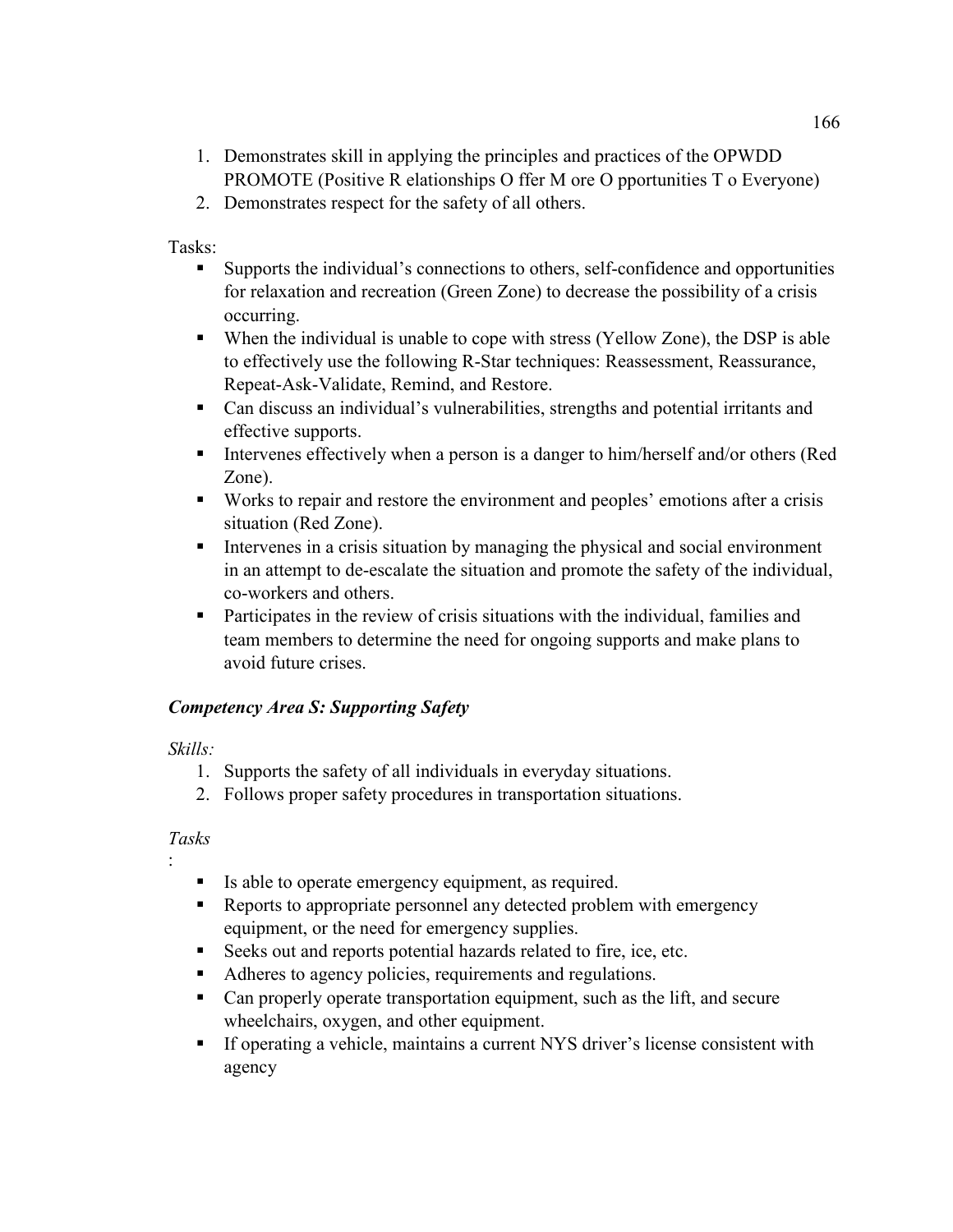- Requirements.
- Operates the vehicle in a safe and courteous manner consistent with New York State driving laws.

### *Competency Area T: Ensuring Safety of Individuals During Environmental Emergencies*

*Skills:* 

1. Understands and can carry out plans for responding to environmental emergencies.

*Tasks:* 

- Can describe and implement the personal protection plan based on the needs of the individual being supported.
- Is aware of and can execute specific emergency preparedness plans for the location in which he/she works.
- Actively participates in and documents the fire escape drills conducted in the location, according to agency policy.

## **Goal 6: Having a Home**

### *Competency Area U: Supporting People to Live in the Home of Their Choice*

*Skills:* 

- 1. Supports the individual by supporting a comfortable home environment.
- 2. Supports daily activities and accesses additional skilled supports as needed.

- **•** Demonstrates respect by acknowledging that the location is the individual's home or the individual's family home, not the staff's work site.
- Can describe the physical environment of the support setting.
- Follows the rules and guidelines in the home.
- Can describe the individual's daily routine and assists with the routine based on the individual's needs and desires.
- Assists the individual with routine household chores according to the individual's needs (i.e. changing light bulbs, placing decorations outside, etc.).
- Assists the individual to develop his/her skills and activities based on the abilities and
- needs of the individual.
- Assists the individual to become as self-sufficient as possible with transportation needs, and refers for travel training when necessary.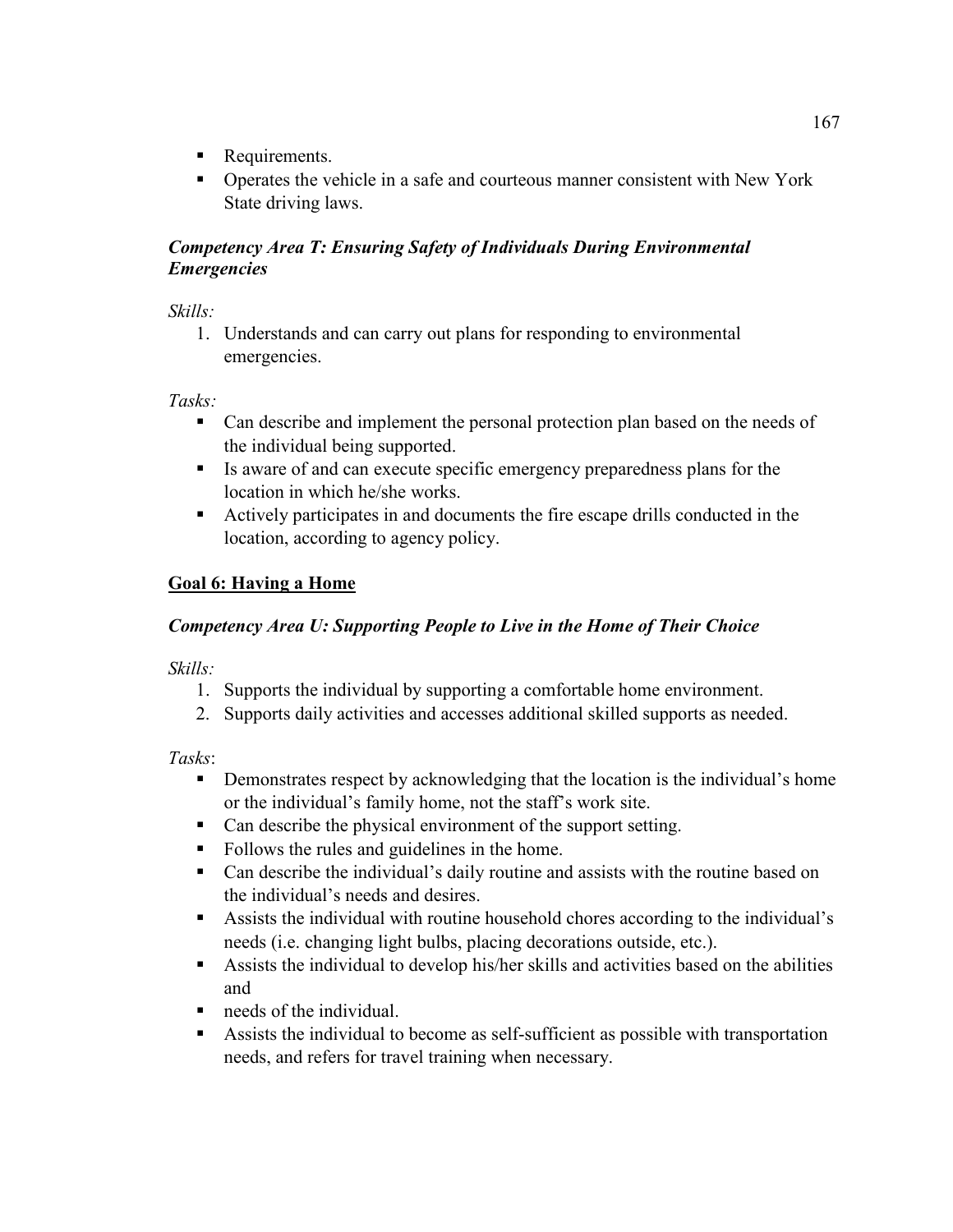Assists the individual to develop his/her household management skills, based on the individual's needs.

# **Goal 7: Being Active and Productive in Society**

### *Competency Area V: Supporting Active Participation in the Community*

*Skills:* 

1. Supports community participation and contribution.

*Tasks:* 

- $\blacksquare$  Implements plans, as directed, to promote community connections.
- Supports community connections and activities through personal interest,
- contribution and productivity.
- In an unbiased fashion, facilitates the opportunity for civic engagement, such as voting.

# *Competency Area W: Supporting Employment, Educational and Career Goal Attainment*

*Skills:* 

- 1. Supports the individual by being knowledgeable about the career and employment goals of the individual.
- 2. Supports the individual by being knowledgeable about the educational goals of the individual.
- 3. Develops and supports the individual's skills to help the individual meet the productivity expectations of the workplace.

*Tasks:* 

- Implements plans, as directed, to support career and employment interests and goals of the individual.
- Implements plans, as directed, to support educational interests and goals of the individual.
- Can describe the educational interests of the individual.
- Can describe and discuss the educational supports needed by the individual.
- Follows the ISP for job skill development.
- Can describe to the individual the workplace expectations for productivity and conduct.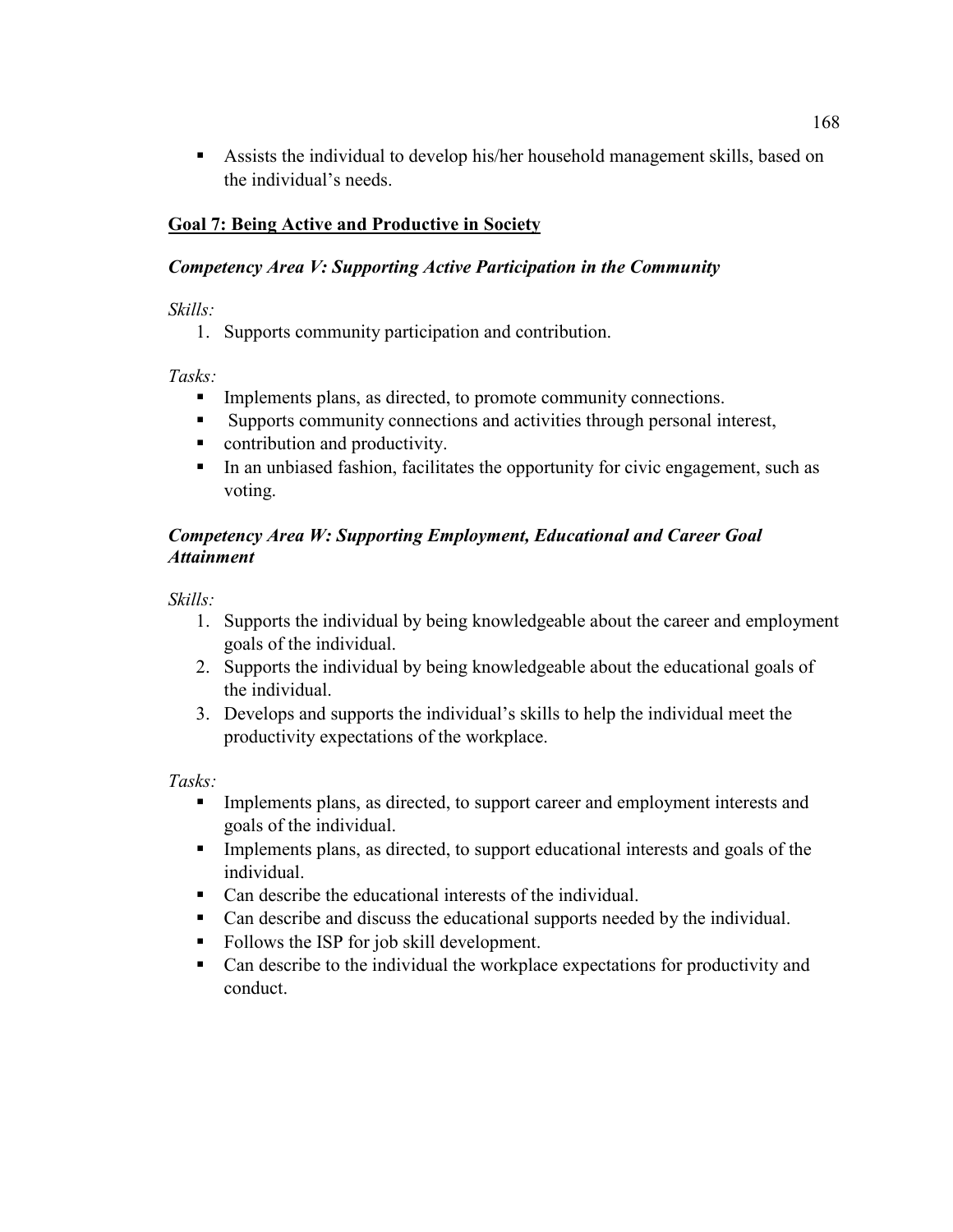#### Appendix C

#### **Invite Letter to Participants**

| Date |  |  |  |
|------|--|--|--|
| Dear |  |  |  |

My name is Johanna LoPorto, a candidate for a Doctoral degree in Public Administration at Walden University. You may already know me as the Division Director of Community and Self-Directed Supports working with Person Centered Care Services, but this study is separate from that role.

In your valued role as a Direct Support Professional, you have a unique perspective and for this reason your input is extremely important. I am kindly requesting your participation in a doctoral research study that I am conducting titled: Competency Development and Implementation Among Direct Support Professionals in New York State. The purpose of this study is to explore DSP and Front-Line Manager experiences and perceptions of the NYS DSP competency implementation within the culture of their organizations. Overseeing this dissertation research is Dr. Christopher Atkinson, Contributing Faculty, Walden University.

I kindly request you review the attached informed consent form and response with your electronic signature indicating your agreement to participate by Your participation in this study will consist of answering questions through face-to-face interviews on your perceptions and experiences with the implementation of the NYS DSP core competencies in your organization. I thank you in advance for your attention and together I hope we can explore strategies to increase the effectiveness of the core competencies and develop a positive working environment for employees that ultimately, may strengthen the lives of the intellectual and developmental disabled individuals receiving services.

If you have any question regarding your participation in this study, please free to contact me at johanna.loporto@waldenu.edu. Your participation in this study will help in the understanding on how the NYS DSP core competencies are being implemented within organizational cultures of provider organizations.

Sincerely,

Johanna LoPorto Doctoral Student Walden University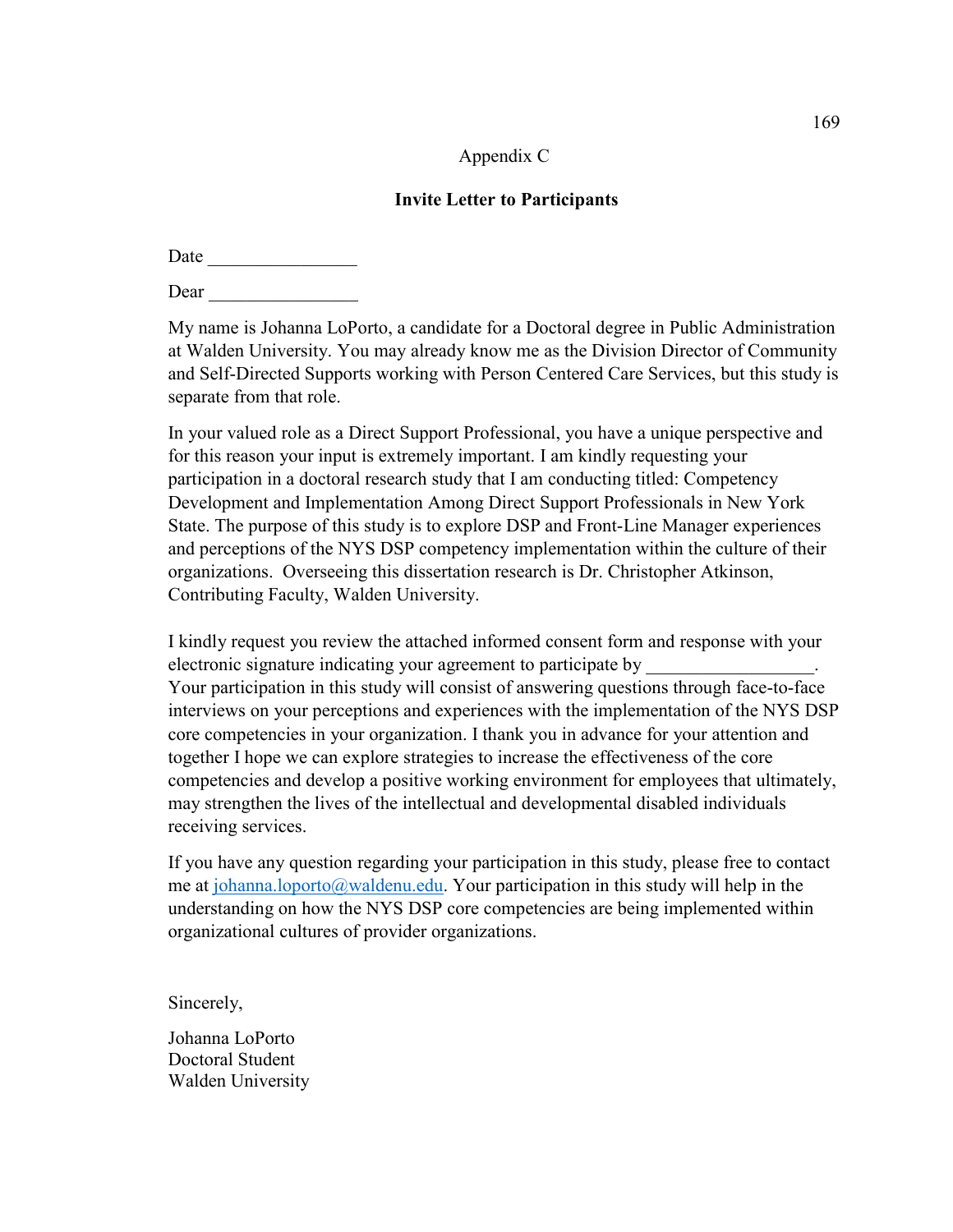#### Appendix D

## **DSP Informed Consent**

You are asked to participate in a research study that addresses the implementation of the NYS DSP core competencies in intellectual/developmental disabilities provider organizations. The statements and questions addressed by the researcher do not represent any individual who is associated or employed by the provider organization.

You were selected for this research study because of your knowledge and experience as a Direct Support Professional (DSP) employee. Please read this form to its entirety and feel free to ask any questions you have prior to consent of participation in this study.

Johanna LoPorto is a researcher and Doctoral Candidate at Walden University and will be conducting this study. Ms. LoPorto has worked in the field of intellectual/developmental disabilities for twenty-seven years and takes pride on conducting research on one of New York State's training development programs. You may already know the researcher as the Division Director for Community and Self-Directed Supports, but this study is separate from that role. Hopefully, this research will make a positive difference in staff competency training and client service outcomes.

# **Purpose of this Study**

The purpose of this study is to explore DSP experiences and perceptions of the NYS DSP competency implementation within the culture of their organizations. The researcher wants to determine whether the competencies are effective in improving DSP performance, job satisfaction, and organizational morale.

### **Criterion to Participate**

- Interested participants must be employed as a DSP by the agency for a minimum of two years and above the age of eighteen
- Must have completed the NYS DSP core competencies training

### **Procedures**

If you consent to this study, you will be asked:

- To meet with the researcher for audio-recorded, one hour, two sessions, face-toface interviews. You will be asked on your perception and experiences on implementing the core competencies.
- After the interview, review a transcription of the interview to ensure researcher summarized your statements correctly.

Here are some sample questions: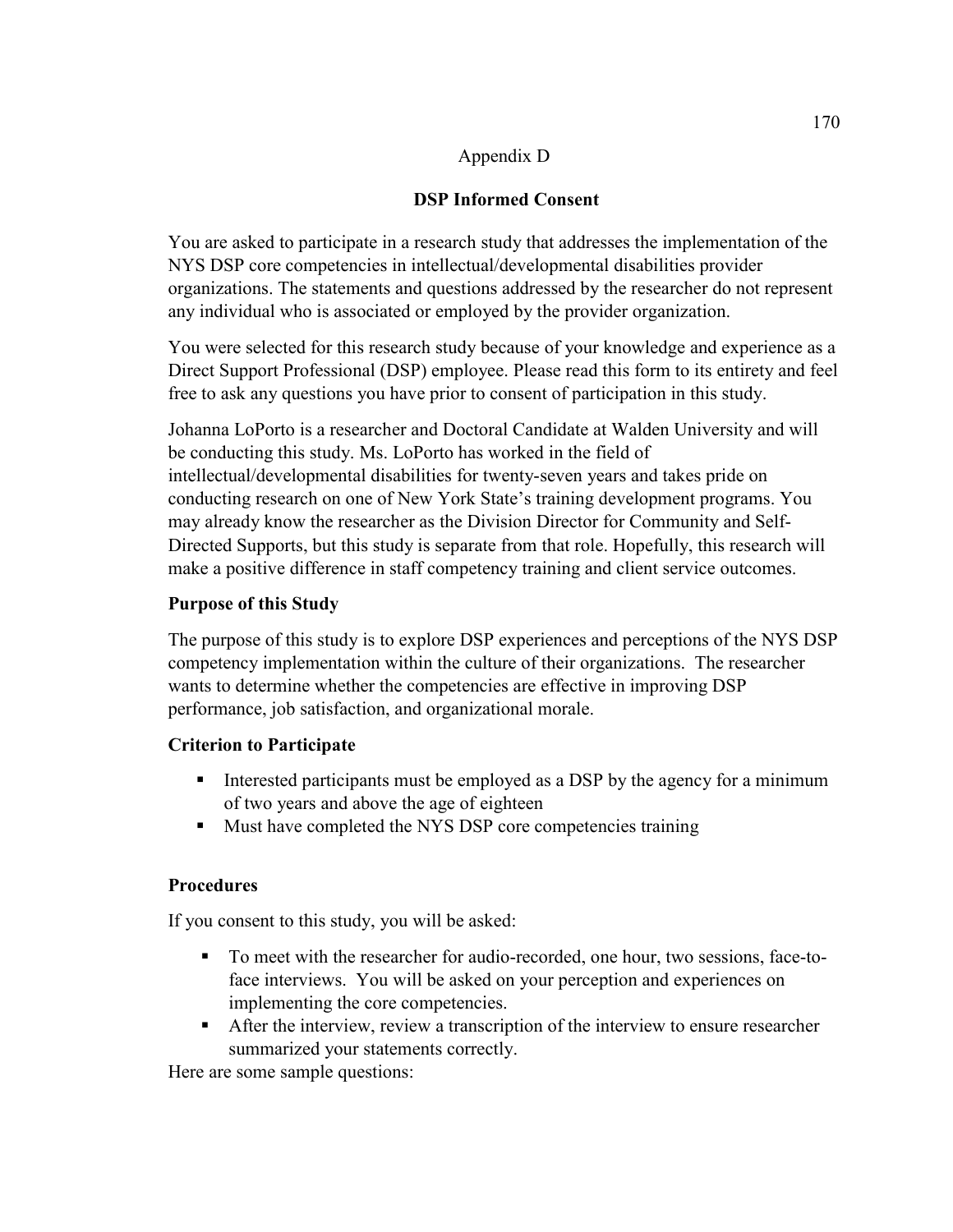- What is your perception on the competencies and its effectiveness to ID/DD support services and client care?
- What assessments do you use to determine if the competencies are effective in supporting people with ID/DD?
- What are some barriers in your organizations that may impede the competencies to be implemented effectively?

### **Voluntary Nature of the Study**

Your participation in this research study is strictly voluntary. This means you can opt to decline to an interview or have your interview removed from this research. If you decide to withdraw from the study, you may do so at any time without hesitation. This will not have any negative impact on your position within the agency. Within 24 hours, all documents compiled up to and including date of withdrawal will be destroyed.

### **Risks and Benefits of Participation in this Study**

Being in this type of study involves some risk of minor discomforts that can be encountered in daily life, such as psychological distress from answering some of the interview questions. Being in this study would not pose risks to your safety, well-being or your employment at your organization.

The benefits of this research include the chance for you to tell your story about your experiences and perceptions concerning the NYS DSP Core Competencies and the role of organizational culture influences on its implementation. This research aims to improving organizational policies and procedures to improve DSP performance and productivity with the implementation of the competencies to client service outcomes.

### **Compensation**

If you choose to participate in this study, you will not receive any monetary compensations or gifts.

### **Confidentiality/Privacy**

Your responses to interview questions are kept confidential. At no time will your actual identity be revealed. I will assign a letter (no names) to protect your privacy. The researcher will not include your name or anything else that could identify you in the study reports. Data will be secured and stored by a code protected computer for at least 5 years, as required by Walden University.

# **Contacts and Questions**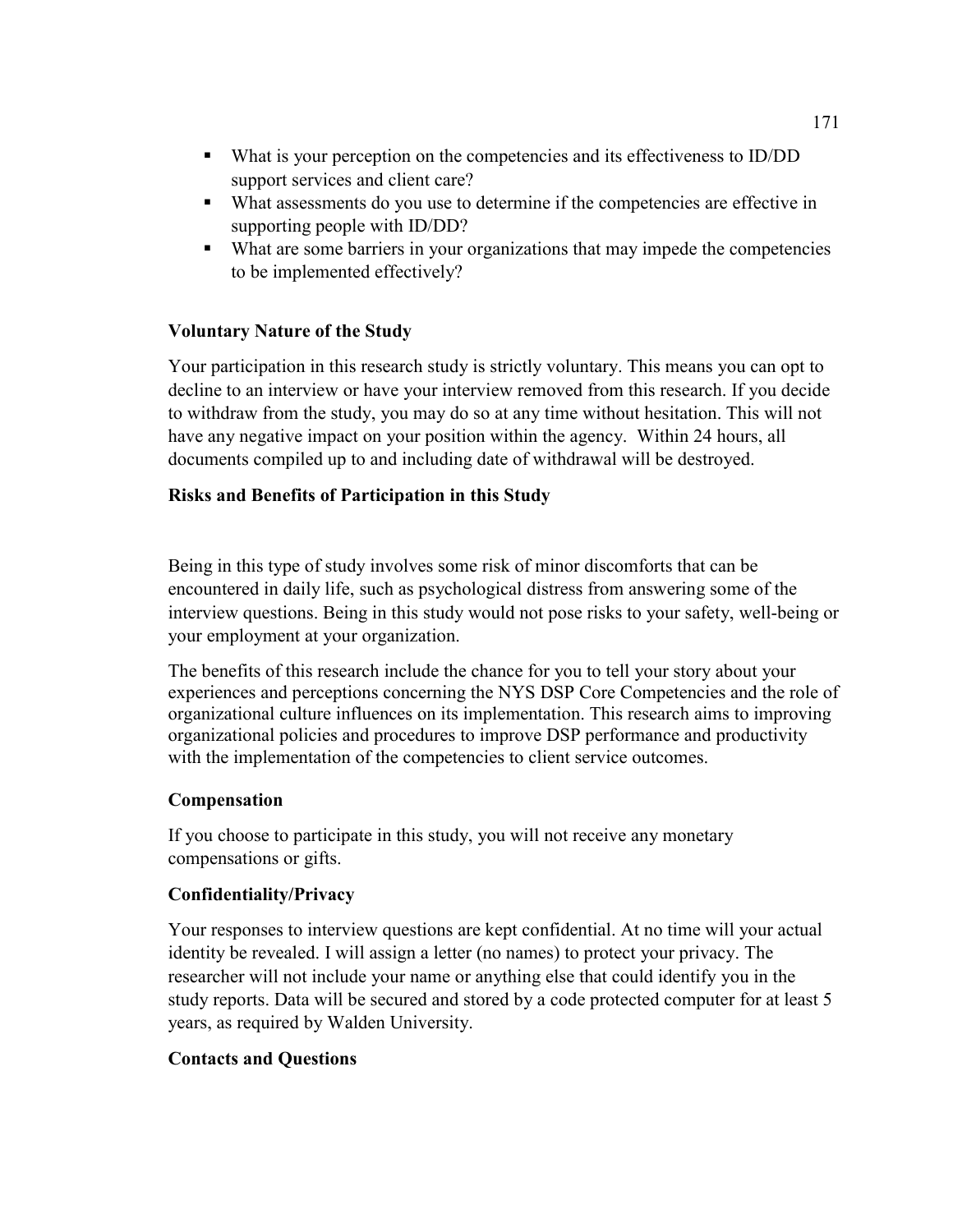After completion of the study, a 2-page summary of the findings/results written in nontechnical language, will be shared with you via email.

You may ask any questions you have now. However, you may contact the researcher via email at johanna.loporto@waldenu.edu or via telephone at (347) 939-3273 if you have questions later. If you want to discuss privately your rights as a research participant, you may call the Walden University's Research Participants Advocate at 612-312-1210 or email irb@waldenu.edu. Walden University's approval number for this study is \_\_\_\_\_\_\_\_\_\_\_\_\_\_, and it expires on \_\_\_\_\_\_\_\_\_\_\_\_\_\_\_\_. The researcher, Johanna LoPorto will provide you a copy of this form for your records.

#### **Statement of Consent:**

The nature and purpose of this research sufficiently explained, and I agree to participate in this study. I understand that I am free to withdraw at any time without incurring any penalty. You can send your consent via email to johanna.loporto@waldenu.edu. Please keep a copy of this consent form for your records.

Participant's Signature:

Date of Consent:

Researcher's Signature: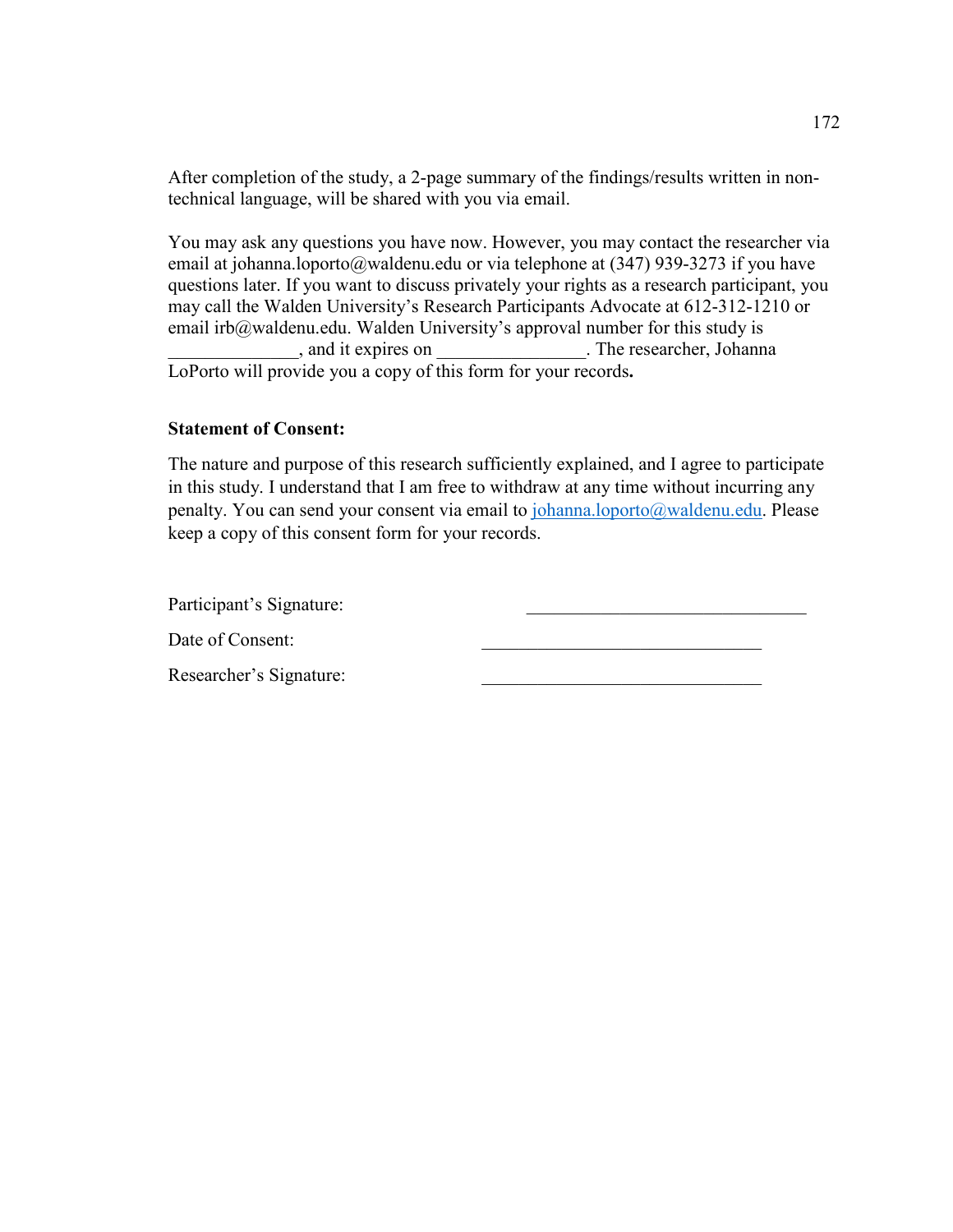#### Appendix E

# **Front-Line Manager Informed Consent**

You are asked to participate in a research study that addresses the implementation of the NYS DSP core competencies in intellectual/developmental disabilities provider organizations. The statements and questions addressed by the researcher do not represent any individual who is associated or employed by the provider organization.

You were selected for this research study because of your knowledge and experience as a Front-Line Manager employee overseeing DSPs. Please read this form to its entirety and feel free to ask any questions you have prior to consent of participation in this study.

Johanna LoPorto is a researcher and Doctoral Candidate at Walden University and will be conducting this study. Ms. LoPorto has worked in the field of intellectual/developmental disabilities for twenty-seven years and takes pride on conducting research on one of New York State's training development programs. You may already know the researcher as the Division Director for Community and Self-Directed Supports, but this study is separate from that role. Hopefully, this research will make a positive difference in staff competency training and client service outcomes.

### **Purpose of this Study**

The purpose of this study is to explore DSP experiences and perceptions of the NYS DSP competency implementation within the culture of their organizations. The researcher wants to determine whether the competencies are effective in improving DSP performance, job satisfaction, and organizational morale.

### **Criterion to Participate**

- Interested participants must be employed as a Front-Line Manager by the agency for a minimum of two years and above the age of eighteen
- Must have completed the NYS DSP core competencies training.

### **Procedures**

If you consent to this study, you will be asked:

- To meet with the researcher for audio-recorded, one hour, two sessions, face-toface interviews. You will be asked on your perception and experiences on implementing the core competencies as well overseeing others implement the competencies.
- After the interview, review a transcription of the interview to ensure researcher summarized your statements correctly.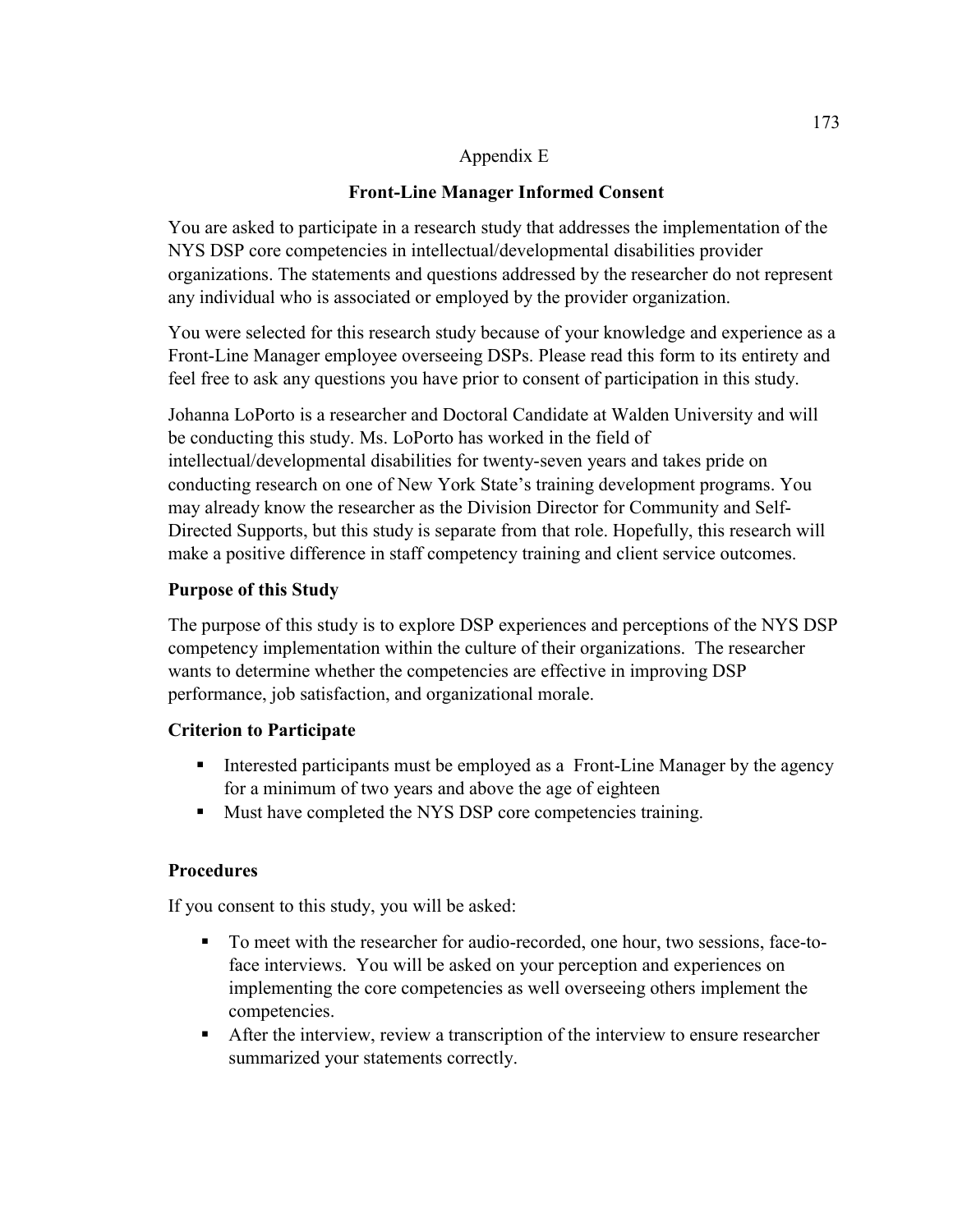Here are some sample questions:

- What strategies or practices do you use to ensure DSPs are implementing the competencies effectively?
- What are some barriers in your organizations that may impede your supervision on how DSPs implement the competencies?
- What assessments do you use to determine if DSPs are implementing the competencies effectively?

# **Voluntary Nature of the Study**

Your participation in this research study is strictly voluntary. This means you can opt to decline to an interview or have your interview removed from this research. If you decide to withdraw from the study, you may do so at any time without hesitation. This will not have any negative impact on your position within the agency. Within 24 hours, all documents compiled up to and including date of withdrawal will be destroyed.

# **Risks and Benefits of Participation in this Study**

Being in this type of study involves some risk of minor discomforts that can be encountered in daily life, such as psychological distress from answering some of the interview questions. Being in this study would not pose risks to your safety, well-being or your employment at your organization.

The benefits of this research include the chance for you to tell your story about your experiences and perceptions concerning the NYS DSP Core Competencies and the role of organizational culture influences on its implementation. This research aims to improving organizational policies and procedures to improve DSP performance and productivity with the implementation of the competencies to client service outcomes.

### **Compensation**

If you choose to participate in this study, you will not receive any monetary compensations or gifts.

### **Confidentiality/Privacy**

Your responses to interview questions are kept confidential. At no time will your actual identity be revealed. I will assign a letter (no names) to protect your privacy. The researcher will not include your name or anything else that could identify you in the study reports. Data will be secured and stored by a code protected computer for at least 5 years, as required by Walden University.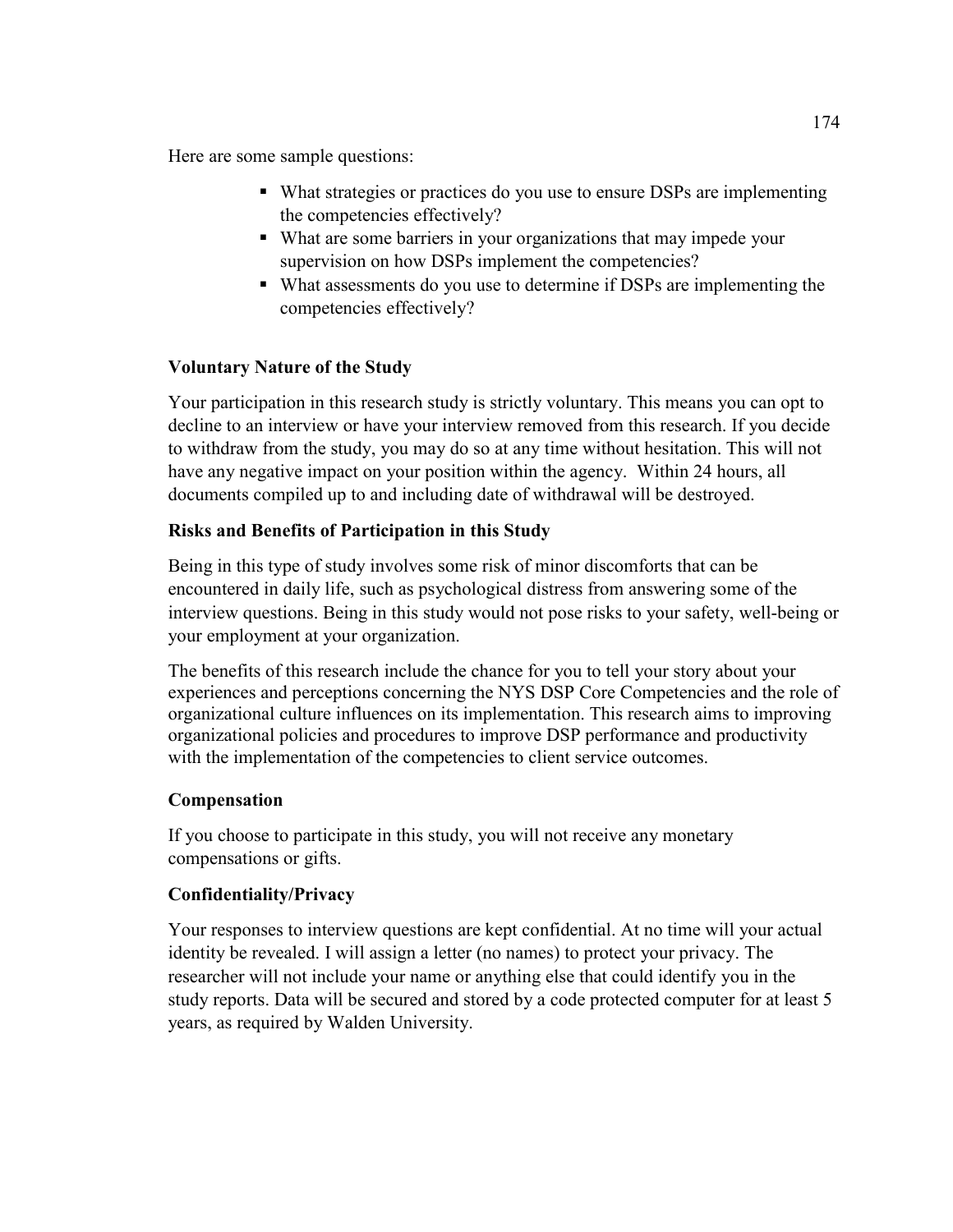#### **Contacts and Questions**

After completion of the study, a 2-page summary of the findings/results written in nontechnical language, will be shared with you via email.

You may ask any questions you have now. However, you may contact the researcher via email at johanna.loporto@waldenu.edu or via telephone at (347) 939-3273 if you have questions later. If you want to discuss privately your rights as a research participant, you may call the Walden University's Research Participants Advocate at 612-312-1210 or email irb@waldenu.edu. Walden University's approval number for this study is , and it expires on \_\_\_\_\_\_\_\_\_\_\_\_\_\_\_\_\_. The researcher, Johanna LoPorto will provide you a copy of this form for your records**.** 

#### **Statement of Consent:**

The nature and purpose of this research sufficiently explained, and I agree to participate in this study. I understand that I am free to withdraw at any time without incurring any penalty. You can send your consent via email to johanna.loporto@waldenu.edu. Please keep a copy of this consent form for your records.

Participant's Signature: Date of Consent: Researcher's Signature: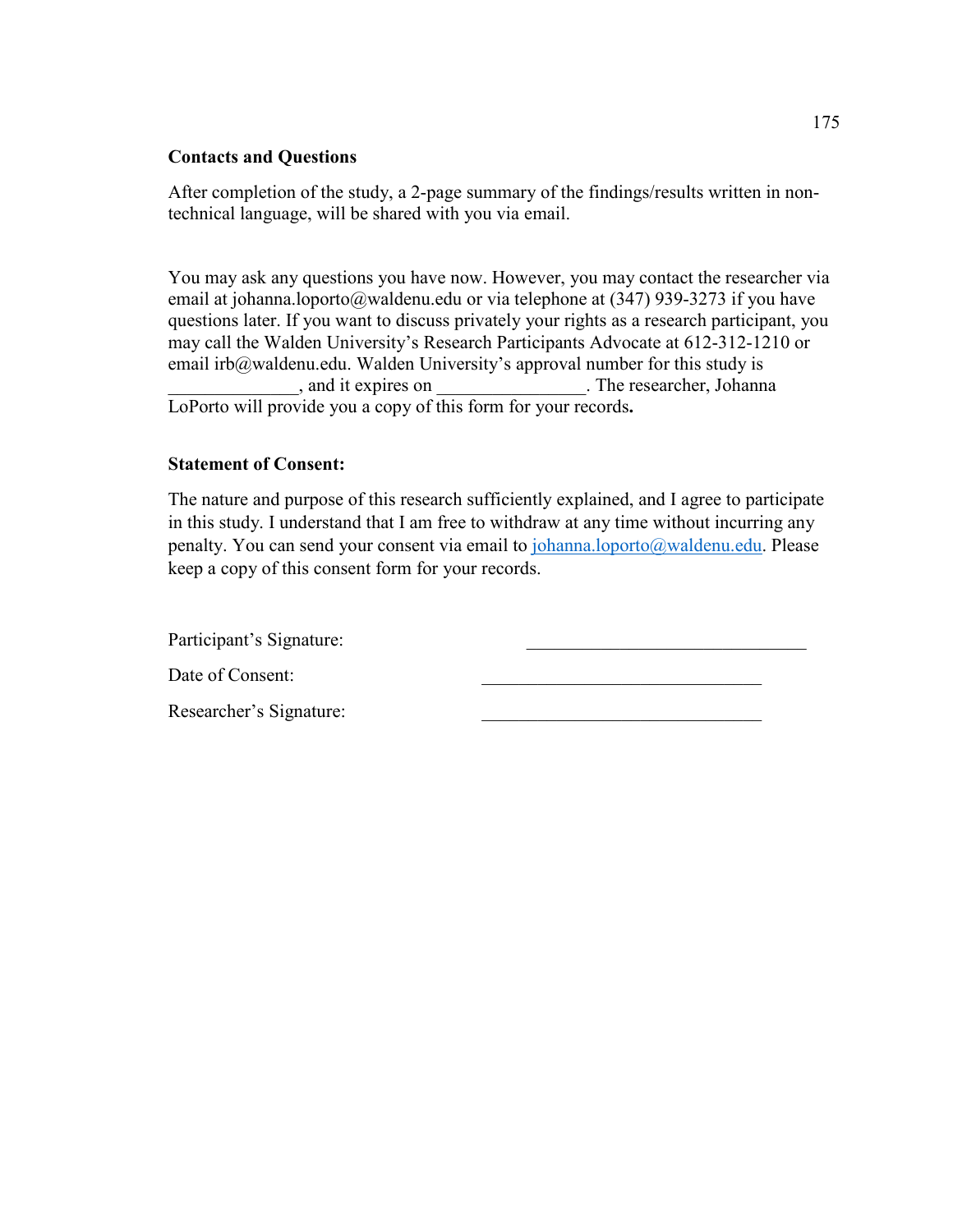#### Appendix F

## **Invite Participation Letter to Organization**

Potential Participating Executive Director Participating nonprofit organization Contact Information

Dear Executive Director:

My name is Johanna LoPorto and I am a candidate for a Doctor of Public Administration degree at Walden University. The purpose of this correspondence is to invite your organization to participate in a study on the implementation of the New York State DSP Core Competencies. This study's goal is to answer these two research questions:

- 1. How do DSPs describe the effectiveness of the NYS DSP competencies in relationship to job satisfaction and organizational morale?
- 2. What do DSPs perceive that it would take to enhance the effectiveness of the NYS DSP competencies organizational practices to improve ID/DD care and supports?

To answer these questions, I would like to conduct a two-session, 60-minute interviews with four residential DSPs and two front-line managers in your organization. In consideration of ensuring employee and client privacy, interviews will be held outside of the community-based residential homes and therefore, requesting a private room in the organizational administrative facility.

I would also like to review primary documents that includes competency training curriculum, training records, and organizational policy and procedures handbooks. These documents will be photocopied at the offices of the organization and analyzed off site.

Supervision of this research study will be provided Walden University faculty members Dr. Christopher Atkinson, Committee Chair, Dr. Elizabeth Lane, Committee member, and Dr. Meena Clowes, University Research Reviewer.

Your cooperation in this study will be greatly appreciated. The information collected during this study will contribute to improving the implementation of the NYS DSP competencies in provider organizations that will ultimately improve DSP performance and client support care and services.

 Sincerely, Johanna LoPorto Doctoral Candidate Walden University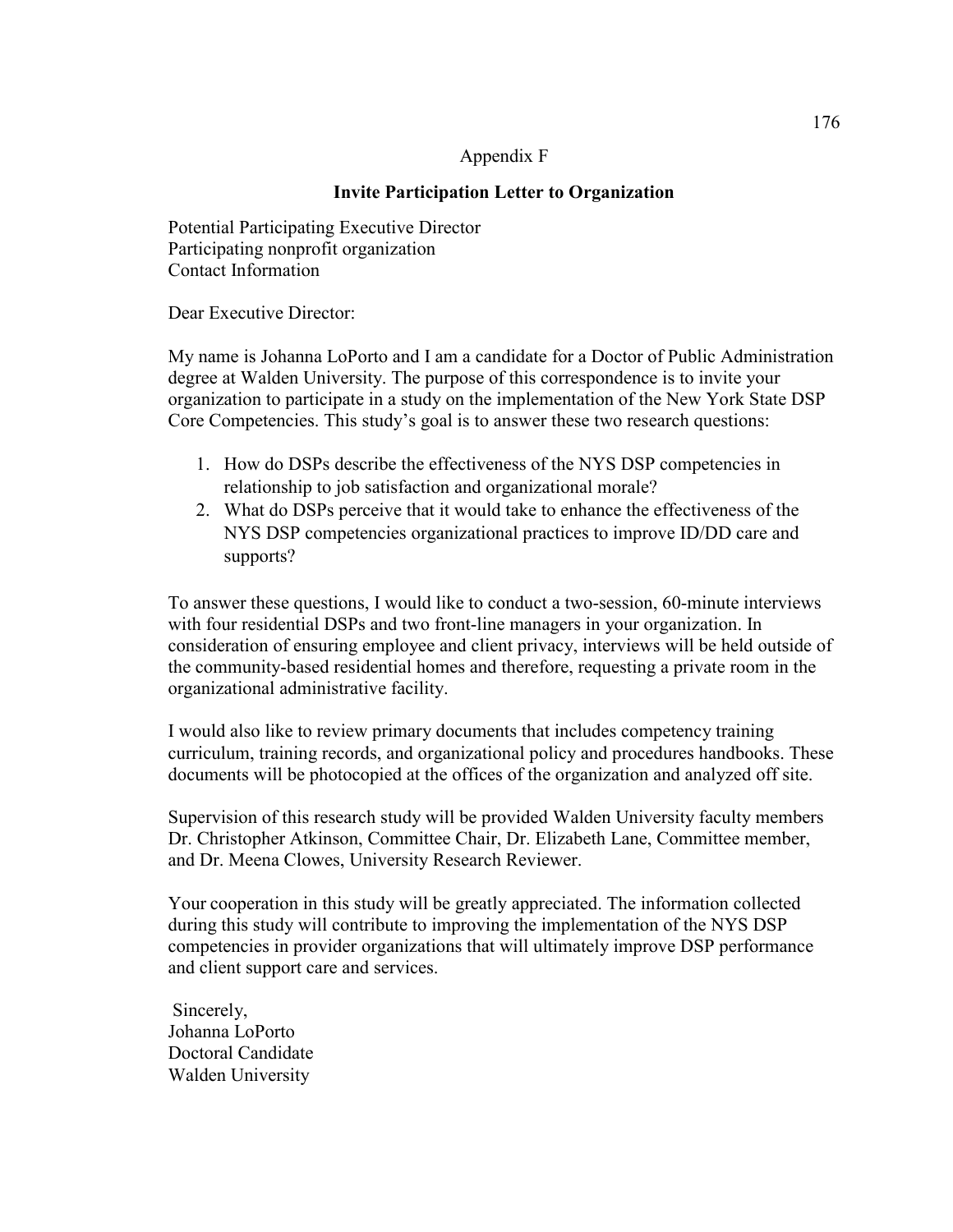#### **Letter of Cooperation**

Johanna LoPorto Johanna.loporto@waldenu.edu

Date

Dear Ms. LoPorto,

Based on my review of your research proposal, I give permission for you to conduct the study entitled Competency Development and Implementation among Direct Support Professionals in New York State. As part of this study, I authorize you to interview four DSPs and two front-line managers, conduct member checks with interview participants to verify accurate representation of their experience, and provide (agency) with a written summary of research findings. I also authorize access to organizational documents such DSP competency trainings, training records, competency evaluation tool, memos, and the organization's policy and procedures handbook. Individuals' participation will be voluntary and at their own discretion.

We understand that our organization's responsibilities include providing you with a private room at the organization's administrative site to conduct participant interviews. We reserve the right to withdraw from the study at any time if our circumstances change.

I confirm that I am authorized to approve research in this setting and that this plan complies with the organization's policies.

I understand that the data collected will remain entirely confidential and may not be provided to anyone outside of the student's supervising faculty/staff without permission from the Walden University IRB.

Sincerely,

Executive Director (Agency Name)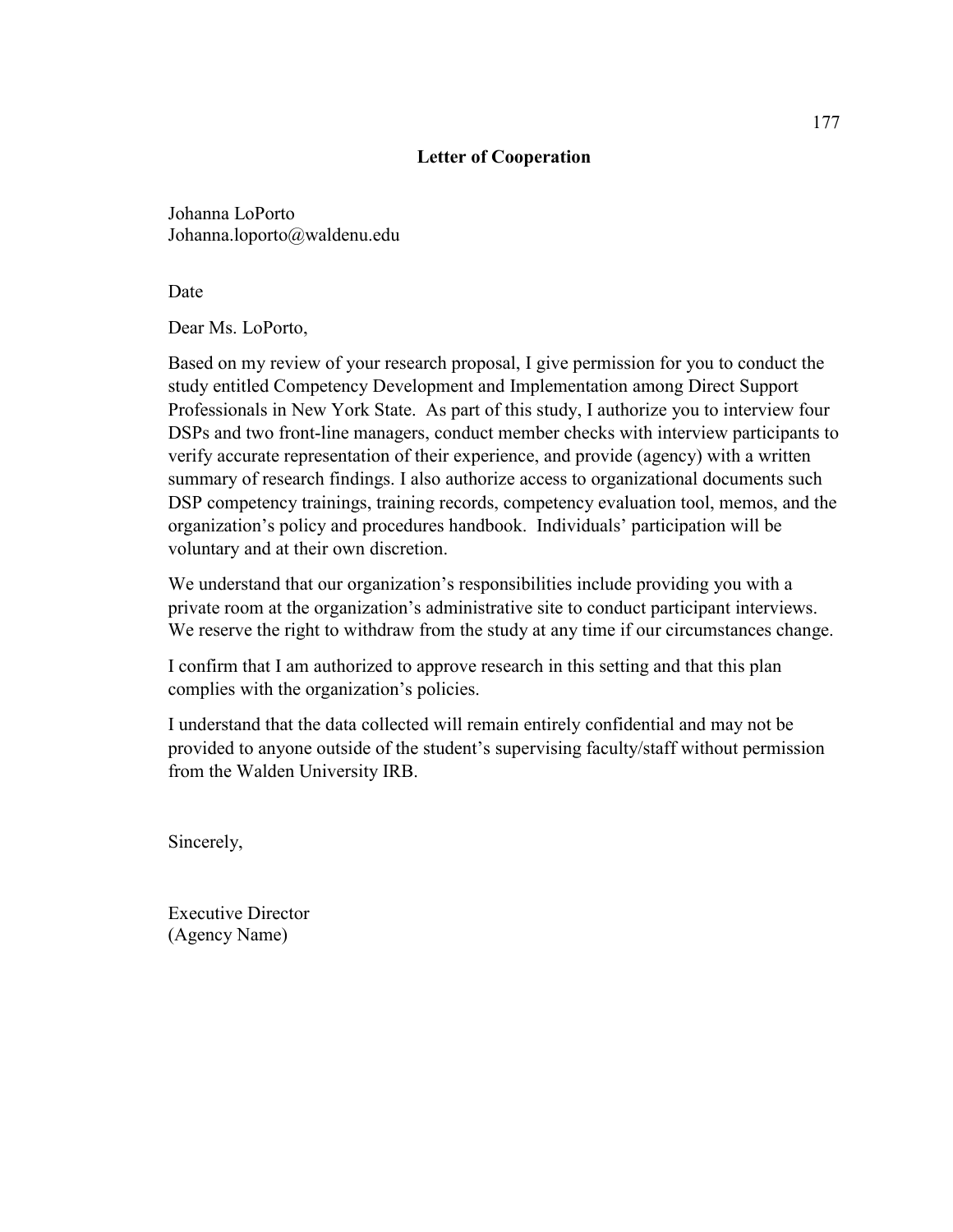#### Appendix H

## **Letter Requesting Documents**

Potential Participating Record Holder Participating nonprofit organization Contact Information

Dear Record Holder:

My name is Johanna LoPorto, a candidate for a Doctor of Public Administration degree at Walden University. The purpose of this correspondence is to officially request organizational documents. These documents will be analyzed for a study on the implementation of the New York State DSP Core Competencies. This study aims to answer the following two research questions:

- 1. How do DSPs describe the effectiveness of the NYS DSP competencies in relationship to job satisfaction and organizational morale?
- 2. What do DSPs perceive that it would take to enhance the effectiveness of the NYS DSP competencies organizational practices to improve ID/DD care and supports?

I have been granted permission to conduct the study by your Executive Director on and now requesting the following documents to complete the study;

- Competency Training curricula/Protocols
- **Training Records/Transcripts**
- Organizational Employee Handbook/Policies/Procedures Manual

Upon the receipt of these documents, photocopies will be made at the offices of the organization and analyzed off site. I assure you that these documents will be care for and handled confidentially. Any information shared in the study will be strictly anonymous and your organization's name will not be associated with these documents in any way.

Your cooperation in this study will be greatly appreciated. The information collected during this study will contribute to improving the implementation of the NYS DSP competencies in provider organizations that will ultimately improve DSP performance and client support care and services.

Sincerely, Johanna LoPorto Doctoral Candidate Walden University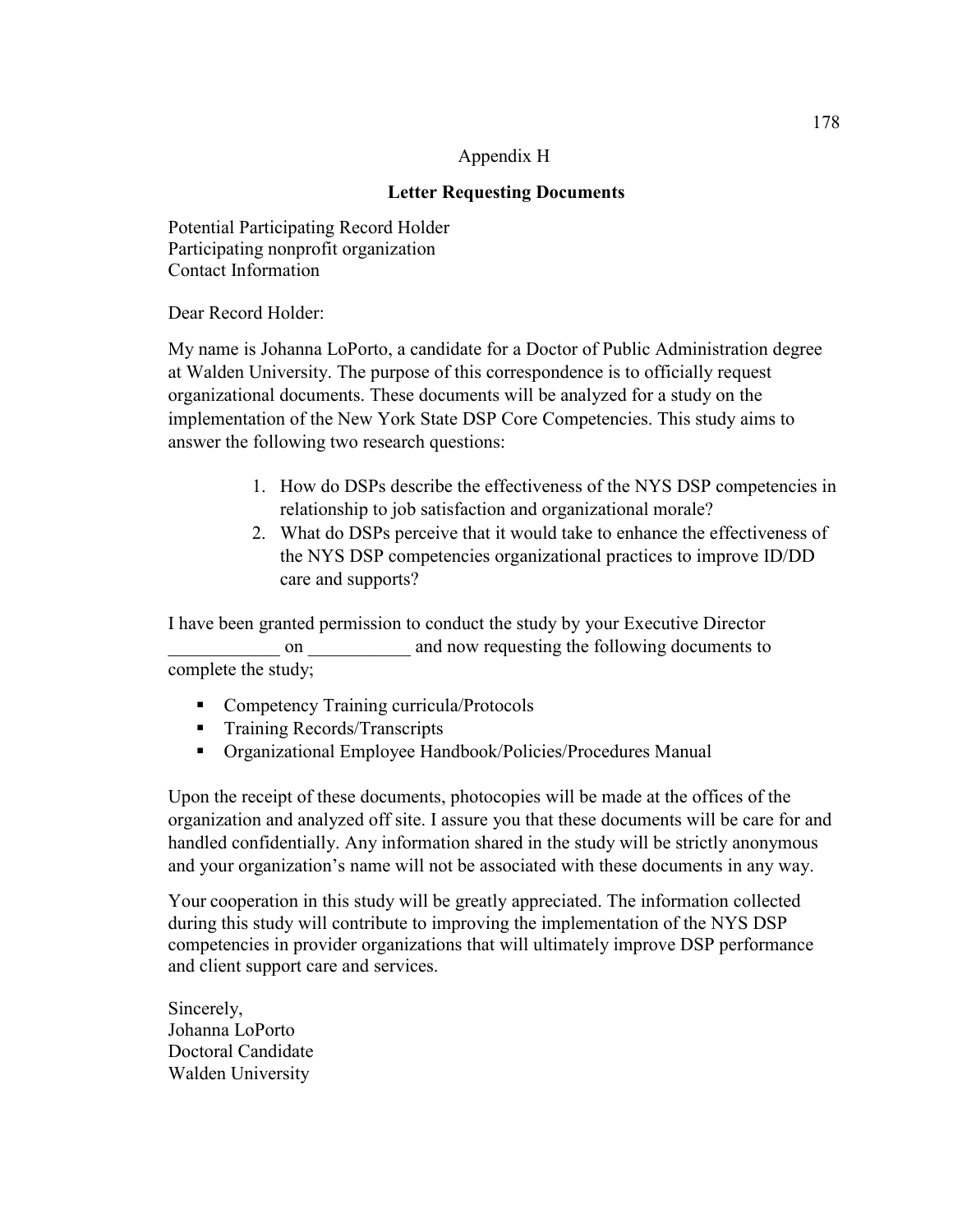# **Appendix I Interview Protocol**

| Date:        | Location:    |
|--------------|--------------|
| Interviewer: | Interviewee: |

#### **Instructions:**

- 1. Explain to the interviewee the purpose of the study.
- 2. Assure confidentiality and ensure that the interviewee has signed the release form.
- 3. Monitor my body language to make sure I do not influence any of the answers.
- 4. Assign a letter (A, B, and so forth) to each of the DSP participants to ensure their privacy and confidentiality.
- 5. Assign letter M for each of the managers with a corresponding number in numerical order to ensure their privacy and confidentiality.
- 6. Assign letter (A and B) to each of the organizations.
- 7. Record interviewee identifying letter and number on top of page next to name.
- 8. Ask interview questions in the same order.
- 9. Digitally record the interviewees', comments exactly on journal.
- 10. Ensure member checking occurs through participants' reviewing and concurring with the researcher's interpretation of the interview responses.
- 11. Thank the interviewee for his/her participation.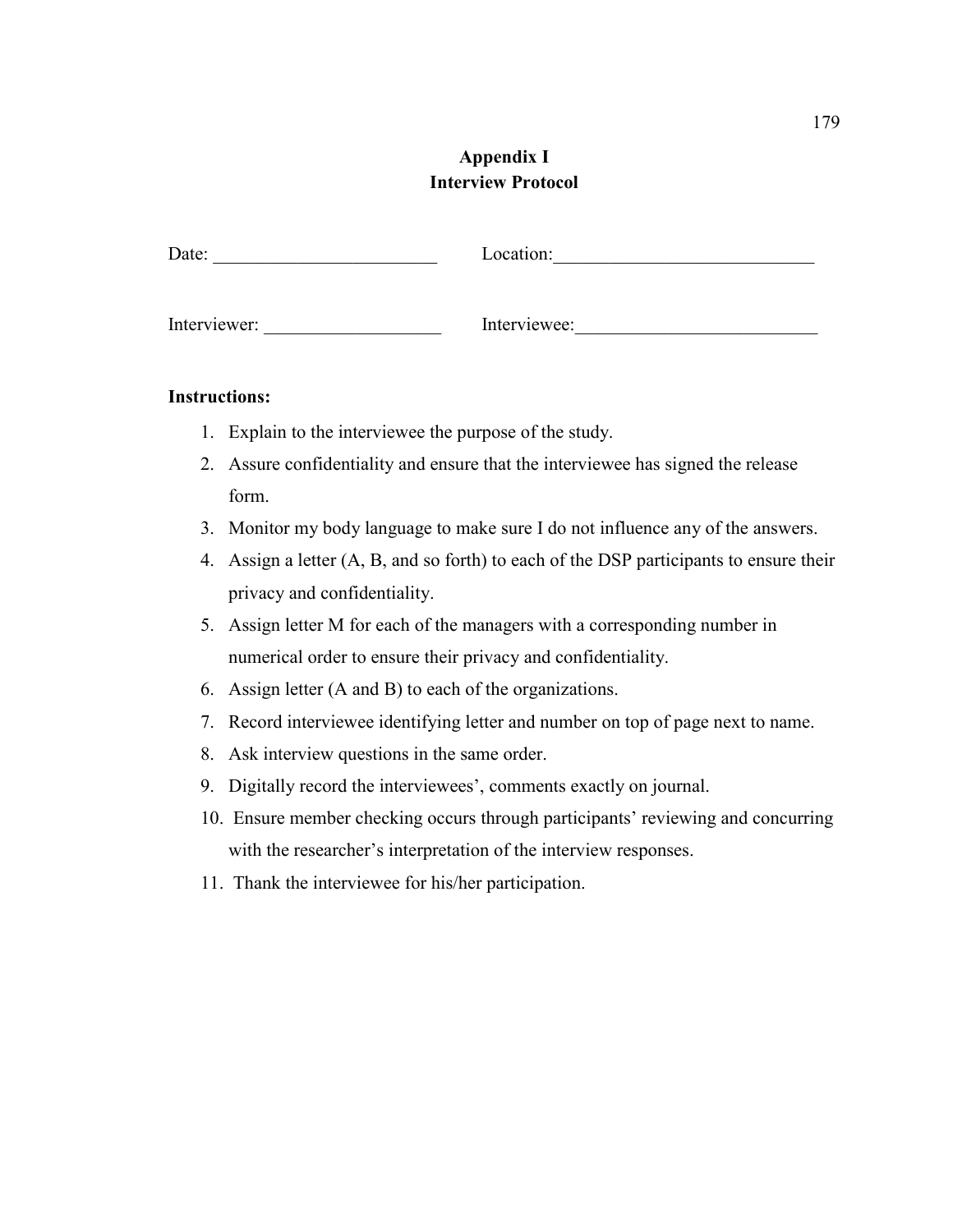#### Appendix J

# **DSP Interview Questions and Probes**

### **Interview Session #1**

**RQ 1**: How do DSPs describe the effectiveness of the NYS DSP competencies in relationship to job satisfaction and organizational morale?

- **Prior to your competency training, what was your understanding or knowledge** of providing services to people with ID/DD?
- How has your training of the NYS core competencies shaped your perception of ID/DD support services?
- What is your perception on the competencies and its effectiveness to ID/DD support services and client care?
- What assessments do you use to determine if the competencies are effective in supporting people with ID/DD?
- How does your organization allow you to implement the competencies?
- To what extent are each of the goals of the competencies implemented/practiced in your organization?
- In your opinion, what goals of the core competencies are not being practiced in your organization?
- What are some barriers in your organizations that may impede the competencies to be implemented effectively?
- How did the culture of your organization change once the NYS DSP competencies were introduced in your organization?
- How has your collaboration with your immediate Manager/Supervisor impacted your ability to implement the competencies?
- What policies, procedures, or processes have your organization have put into place to support staff implementing the competencies?
- How do you describe your satisfaction in being employed as a DSP?
- How do you describe your commitment to your organization and to the clients you serve?
- How do you define a positive work environment?
- How do you describe the morale in your organization?

### **Interview Session #2**

**RQ 2**: What do DSPs perceive that it would take to enhance the effectiveness of the NYS DSP competencies organizational practices to improve ID/DD care and supports?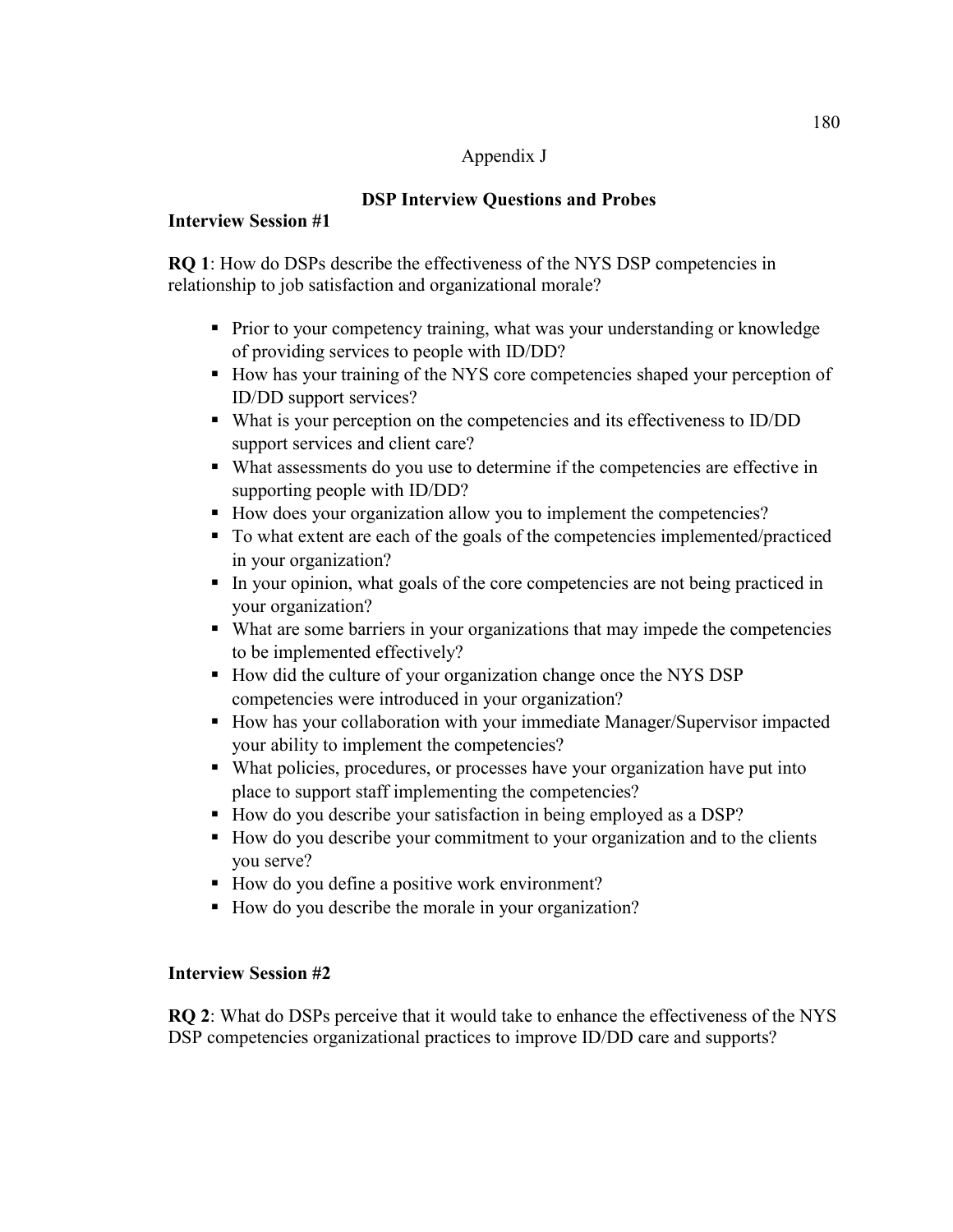- What instructional strategies and management techniques do you believe is necessary to enhance ID/DD support services and care?
- What organizational strategies can be applied to increase universal implementation or practices of the competencies?
- What instructional strategies do you use to support your clients to resolve conflicts with services?
- What organizational practices, policies, or procedures need to be in place so clients can achieve their goals?
- What is your perception of the NYS core competencies with relation to how the clients are achieving their goals?
- What is your perception of the NYS core competencies with relation to how services and care is being provided?
- What could your employer do to increase morale?
- What could your employer do to increase your job satisfaction?
- What could your organization do to increase organizational commitment, and staff's commitment to implementing the core competencies?
- What organizational opportunities do you believe is needed for DSPs to master the core competencies?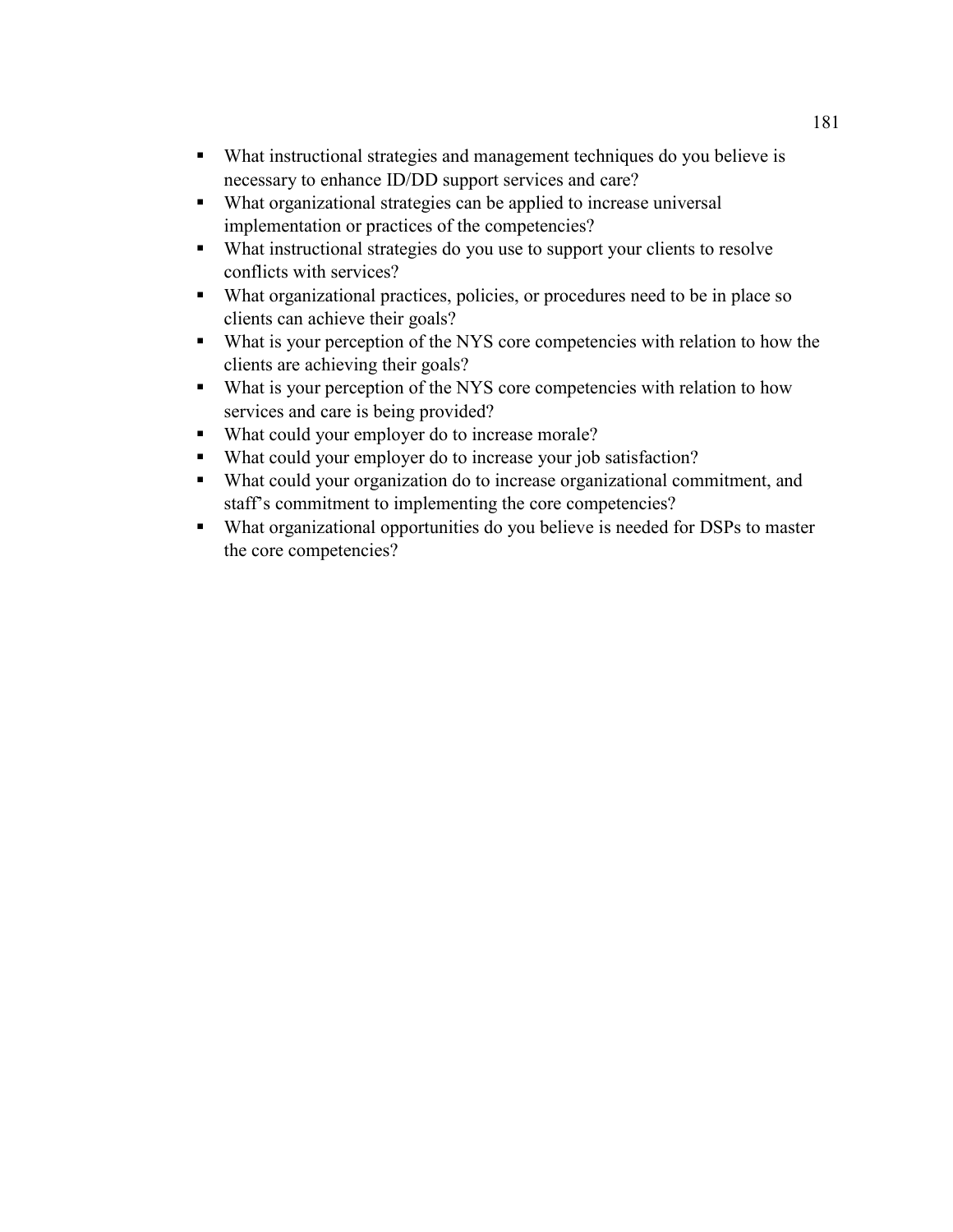#### Appendix K

# **Front-Line Manager Interview Questions and Probes**

#### **Interview Session #1**

**RQ 1**: How do DSPs describe the effectiveness of the NYS DSP competencies in relationship to job satisfaction and organizational morale?

- How long have you been a Manager?
- How did you develop your skill of providing supervision?
- **Prior to your competency training, what was your understanding or knowledge** of providing services to people with ID/DD?
- How has your training of the NYS core competencies shaped your perception of ID/DD support services are to be provided?
- What is your perception on the competencies and its effectiveness to ID/DD support services and client care?
- What assessments do you use to determine if the competencies are effective in supporting people with ID/DD?
- What assessments do you use to determine if DSPs are implementing the competencies effectively?
- What are your experiences with supervising DSPs implement the core competencies?
- How does your organization allow the DSPs to implement the competencies?
- To what extent are each of the goals of the competencies implemented/practiced in your organization?
- What strategies or practices do you use to ensure DSPs are implementing the competencies effectively?
- In your opinion, what goals of the core competencies are not being practiced in your organization?
- What are some barriers in your organizations that may impede your supervision on how DSPs implement the competencies?
- How did the culture of your organization change once the NYS DSP competencies were introduced in your organization?
- What are some challenges you face when supervising DSPs?
- What policies, procedures, or processes have your organization have put into place to support DSPs implementing the competencies?
- How do you describe your satisfaction in being employed as a Front-Line Manager?
- How do you describe your commitment to your organization and to the clients you serve?